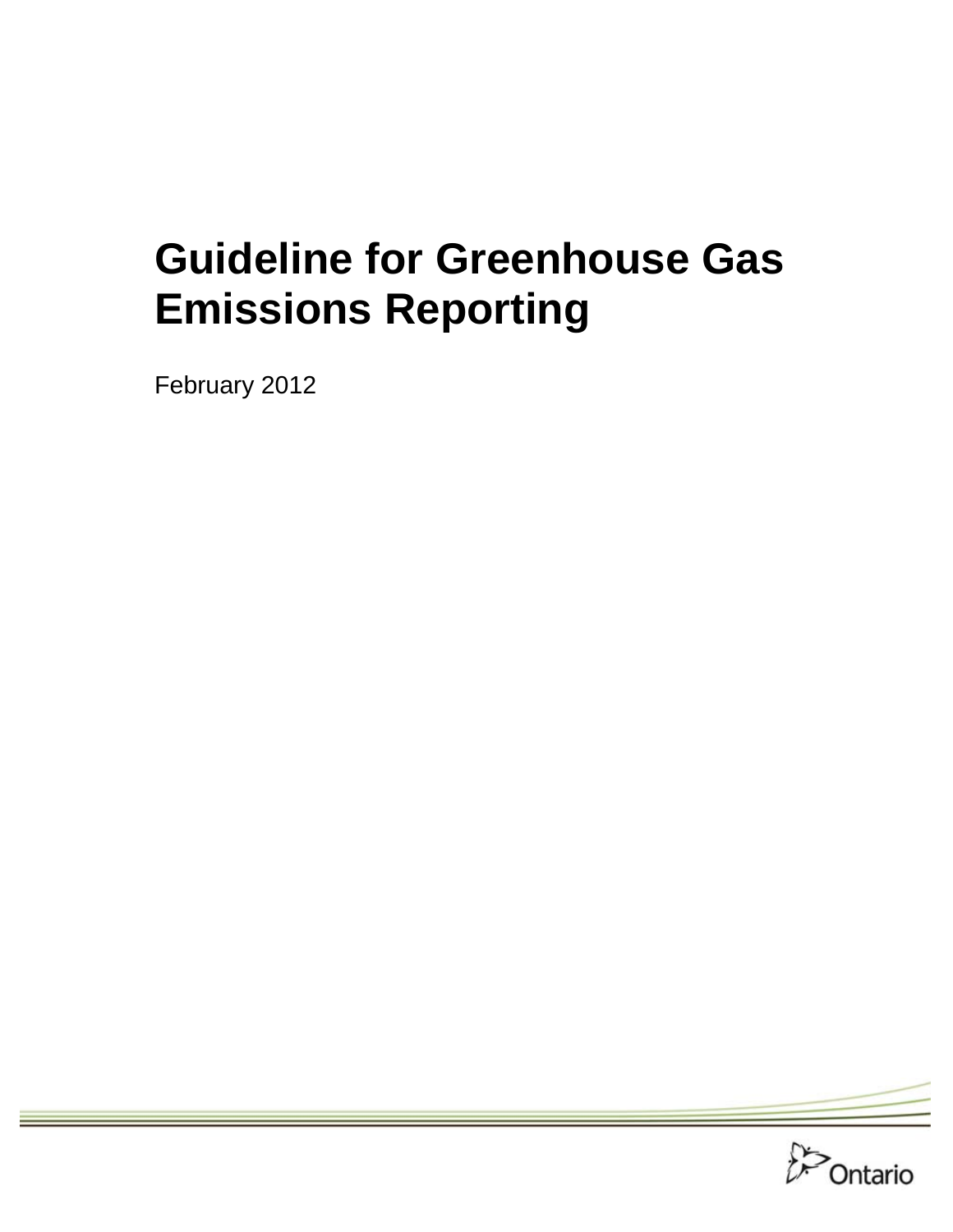# **Guideline for Greenhouse Gas Emissions Reporting**

(as set out under Ontario Regulation 452/09 under the Environmental Protection Act)

**Ontario Ministry of the Environment** 

(Note: This version of the Guideline supersedes the version of the Guideline dated December 2011 (PIBS#8024e))

This Guideline is only available in English

Cette publication hautement spécialisée n'est disponible qu'en anglais en vertu du règlement 441/97, qui en exempte l'application de la Loi sur les services en français. Pour obtenir de l'aide en français, veuillez communiquer avec le ministère de l'Environnement au Catherine How, 416-314-3923

PIBS# 8024e01

© 2012, Queen's Printer for Ontario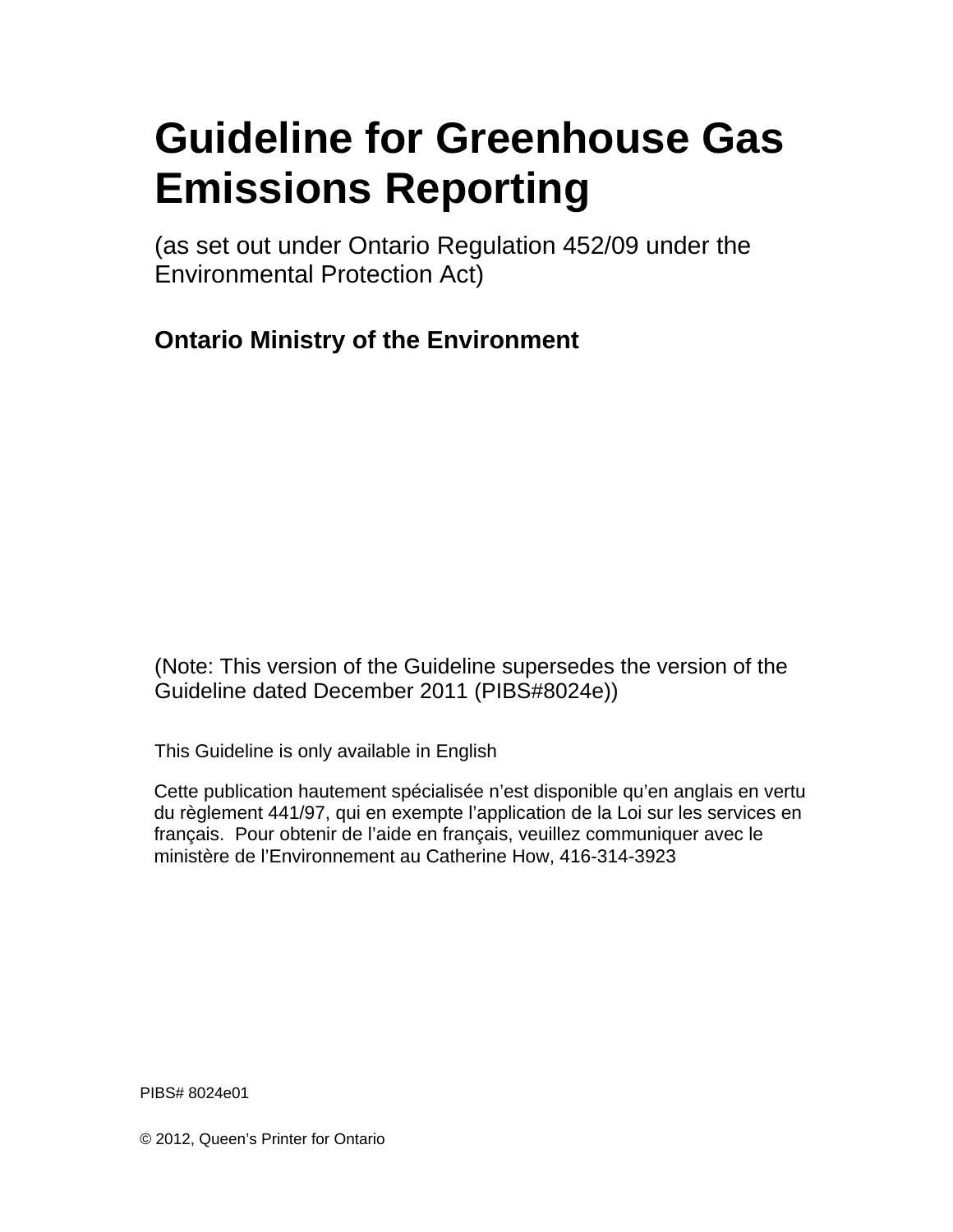## Table of Contents

| <b>Section</b> | <b>Title</b>                                   | Page No. |
|----------------|------------------------------------------------|----------|
| 1.0            | Introduction                                   | 5        |
| 2.0            | Definitions                                    | 5        |
| 3.0            | <b>Best Alternative Quantification Methods</b> | 11       |
| 4.0            | <b>Standard Quantification Methods</b>         | 13       |
| 5.0            | <b>Technical Reference Documents</b>           | 14       |
| Appendix 1     | Adipic Acid Manufacturing                      | 21       |
| Appendix 2     | Primary manufacturing aluminum                 | 26       |
| Appendix 3     | Ammonia manufacturing                          | 27       |
| Appendix 4     | Carbonate use                                  | 33       |
| Appendix 5     | Cement manufacturing                           | 36       |
| Appendix 6     | Coal storage                                   | 42       |
| Appendix 7     | Copper production                              | 45       |
| Appendix 8     | Electricity generation and cogeneration        | 48       |
| Appendix 9     | Ferroalloy production                          | 54       |
| Appendix 10    | General stationary combustion                  | 55       |
| Appendix 11    | Glass production                               | 78       |
| Appendix 12    | HCFC-22 production and HFC-23 destruction      | 82       |
| Appendix 13    | Hydrogen production                            | 83       |
| Appendix 14    | Iron manufacturing                             | 88       |
| Appendix 15    | Lead production                                | 97       |
| Appendix 16    | Lime manufacturing                             | 100      |
| Appendix 17    | Nickel production                              | 105      |
| Appendix 18    | Nitric acid manufacturing                      | 106      |
| Appendix 19    | Petrochemical production                       | 111      |
| Appendix 20    | Petroleum refining                             | 117      |
| Appendix 20a   | Petroleum refining                             | 139      |
| Appendix 21    | Phosphoric acid production                     | 153      |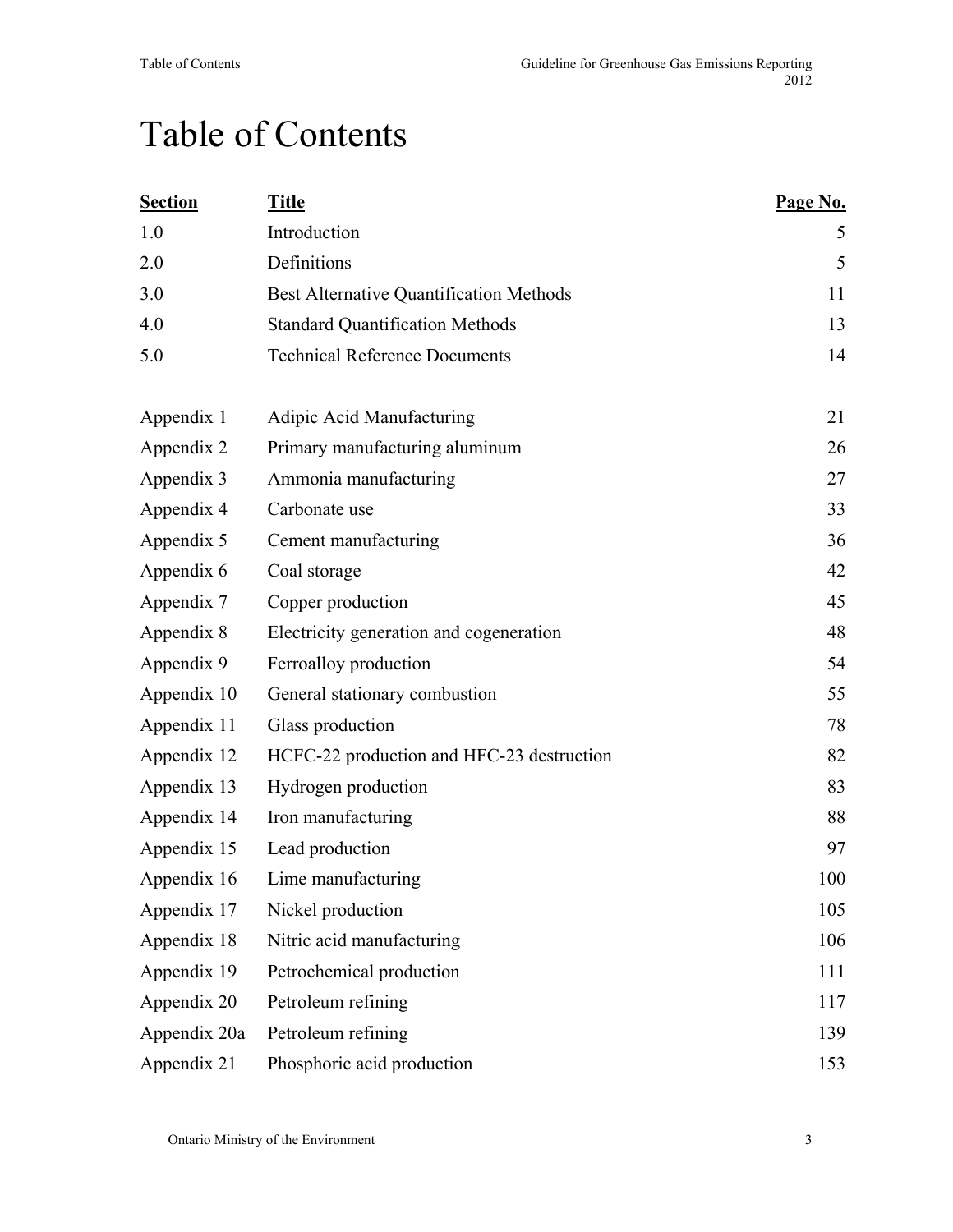| <b>Section</b> | <b>Title</b>                                      | Page No. |
|----------------|---------------------------------------------------|----------|
| Appendix 22    | Pulp and paper manufacturing                      | 154      |
| Appendix 23    | Refinery fuel gas use within a petroleum refinery | 158      |
| Appendix 24    | Soda ash manufacturing                            | 160      |
| Appendix 25    | Steel manufacturing                               | 161      |
| Appendix 26    | Zinc production                                   | 162      |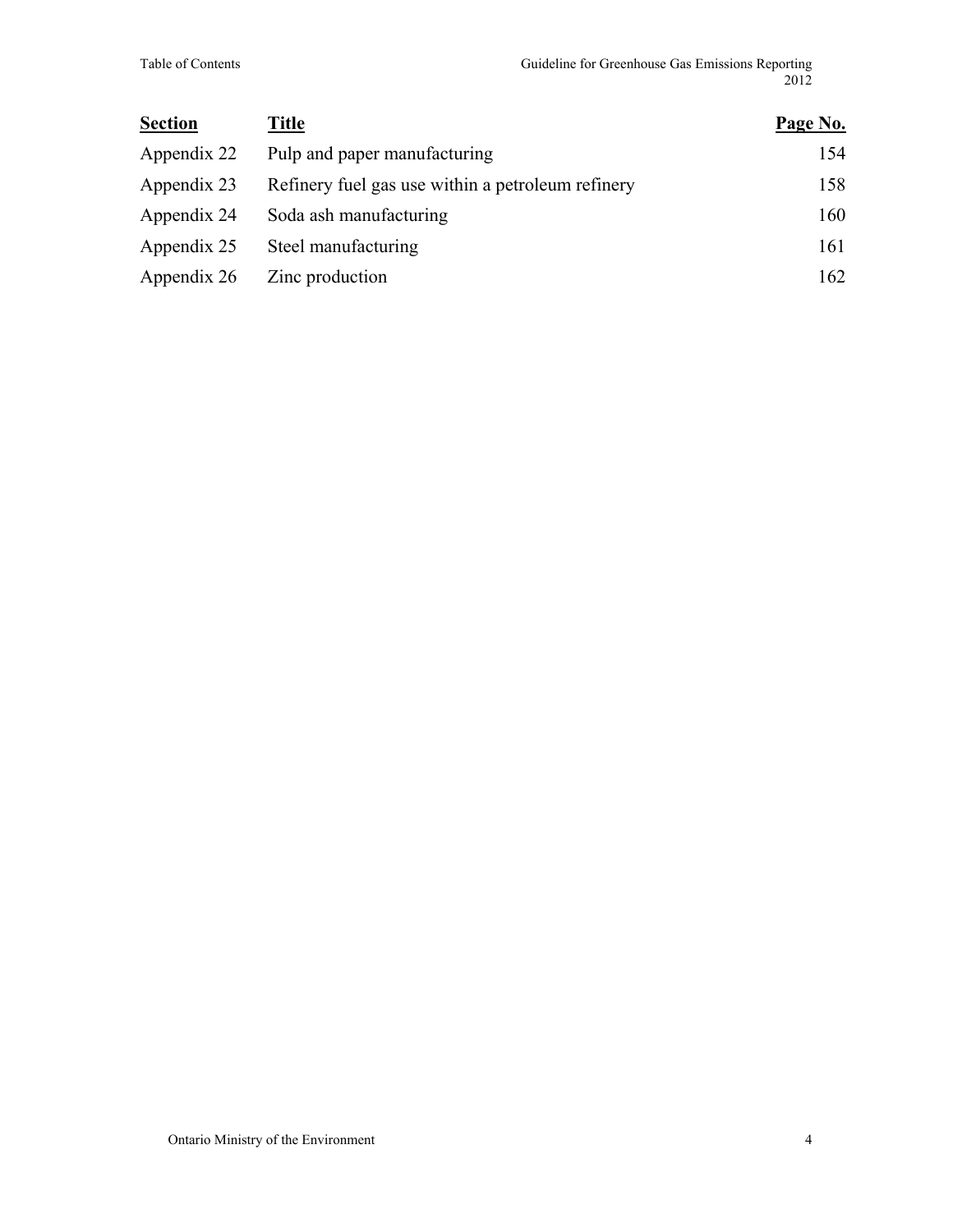## **1. Introduction**

Section 4(1) of O.Reg. 452/09 - *Greenhouse Gas Emissions Reporting* ("the Regulation") requires the use of standard quantification methods for quantification of greenhouse gas emissions from each of the sources specified in Section 2 of the Regulation. These standard quantification methods are set out in Section 4 of this Guideline. Some of the standard quantification methods in this Guideline provide two or more options for calculation, sampling, analysis and measurement procedures depending on the type of fuels and other material used in industrial processes.

Section 4(6)(a) of the Regulation also provides for the use of best alternative quantification methods for reports submitted in 2011 on 2010 GHG emissions. Section 3 of the Guideline sets out these best alternative quantification methods.

Section 5 of the Guideline provides a listing of the technical reference documents referred to within the standard quantification methods.

This Guideline dated February 2012 supersedes the version of the Guideline dated December 2010.

## **2. Definitions**

For the purposes of this Guideline:

"**Associated gas**" means a natural gas which is found in association with crude oil, either dissolved in crude oil or as a cap of free gas above the crude oil.

"**Barrel" ("bbl**") means a volume equal to 42 U.S. gallons.

"**Biogenic emissions**" means the emissions from the combustion of biomass.

"**Bottoming cycle plant**" means a cogeneration plant in which the energy input to the system is first applied to a useful thermal energy application or process, and at least some of the reject heat emerging from the application or process is then used for electricity production.

"**Calcination**" means the thermal decomposition of carbonate-based minerals, into one or more oxides and carbon dioxide

"**Calcine**" means to heat a substance to a high temperature but below its melting or fusion point causing oxidation or reduction.

"**Calcined byproduct/waste type**" means lime kiln dust and other partially calcined materials and co-products generated during the production of quicklime.

"**CAS number**" means the Chemical Abstracts Service Registry number.

"**Catalytic cracking**" means the process of breaking down larger, heavier, and more complex hydrocarbon molecules into simpler and lighter molecules through the use of a catalyst.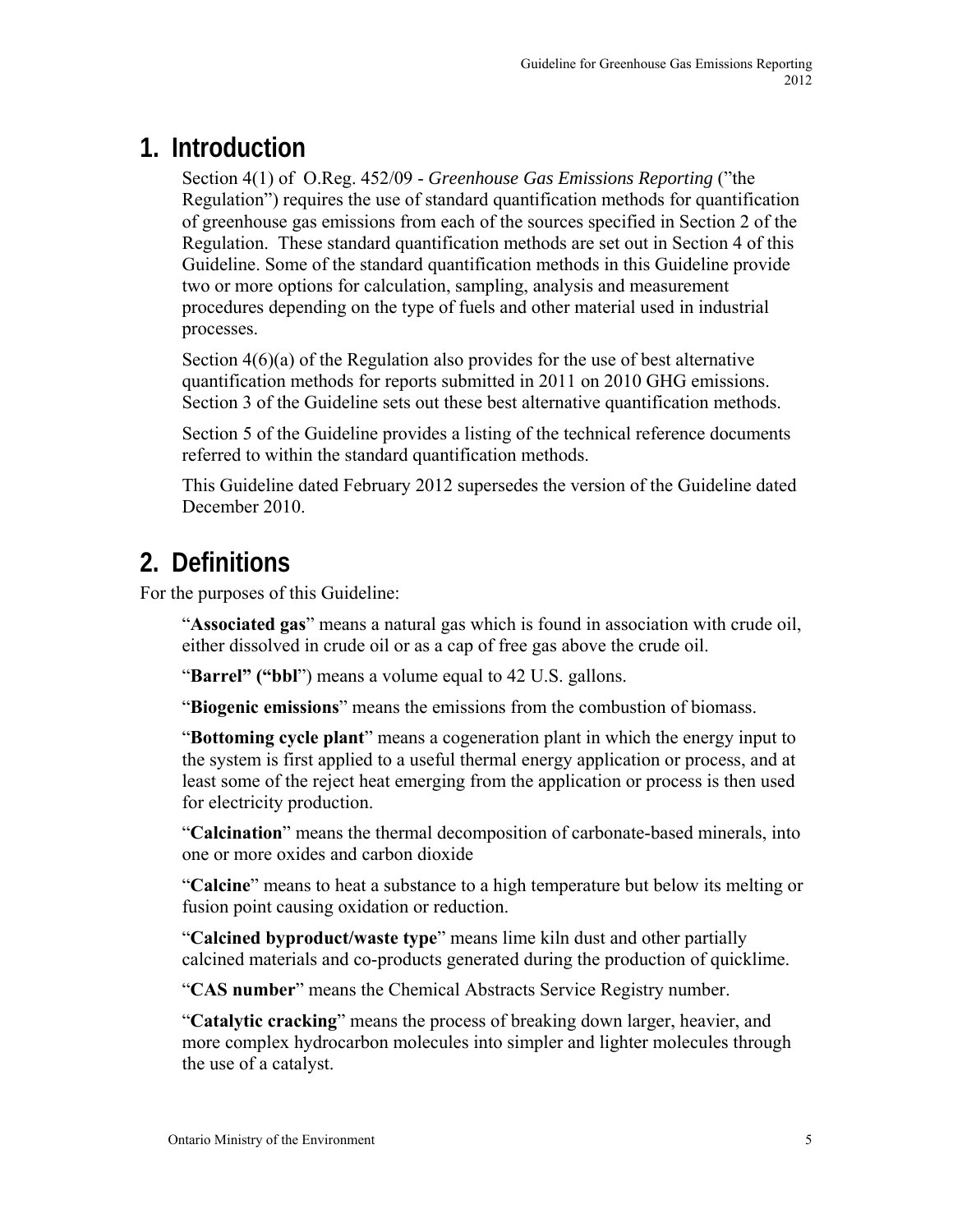"**Catalytic reforming**" means the process of using controlled heat and pressure with catalysts to rearrange certain hydrocarbon molecules.

"**Cement kiln dust**" ("**CKD**") means the fine-grained, solid, highly alkaline waste removed from cement kiln exhaust gas by air pollution control devices, consisting of partly calcined kiln feed material, dust from cement kilns and bypass systems, including bottom ash and bypass dust.

"**Clinker**" means the mass of fused material produced in a cement kiln from which finished cement is manufactured by milling and grinding.

"**Cogeneration unit**" means a stationary fuel combustion device which simultaneously generates multiple forms of useful energy (usually electrical and thermal) that is (i) used by the person where the cogeneration unit is located; or (ii) transferred to another facility for use by that facility.

"**Cogeneration system**" means individual cogeneration components including the prime mover (heat engine), generator, heat recovery, and electrical interconnection, configured into an integrated system that provides sequential generation of multiple forms of useful energy (usually electrical and thermal), at least one form of which the facility consumes on-site or makes available to other users for an end-use other than electricity generation.

"**Coke** " means a solid residue consisting mainly of carbon which is derived either from the cracking of petroleum hydrocarbons in a refinery coker unit (petroleum coke) or from the destructive distillation of low-ash, low-sulphur bituminous coal (coal coke).

"**Coke burn-off**" means the removal of coke from the surface of a catalyst through combustion during catalyst regeneration.

"**Combustion emissions**" means greenhouse gas emissions occurring during the exothermic reaction of a fuel with oxygen.

"**Continuous emissions monitoring system (CEMS**)" means the total equipment required to obtain a continuous measurement of a gas concentration or emission rate from combustion or industrial processes.

"**Director**" means a Director appointed by the Minister for Section 4 of O.Reg 452/09.

"Distillate fuel oil" means fuels oils No. 1, 2 and 4 and diesel fuel. "dSm<sup>3</sup>" means dry standard cubic metre – the amount of gas that would occupy a volume of one cubic metre if free of combined water at standard conditions.

"**Electricity generating unit**" ("**EGU**") is any combustion device that combusts solid, liquid, or gaseous fuel for the purpose of producing electricity either for sale or for use onsite. This source includes cogeneration (combined heat and power) units. This source does not include portable or emergency generators less than 10 MW in nameplate generating capacity as defined in the Guideline.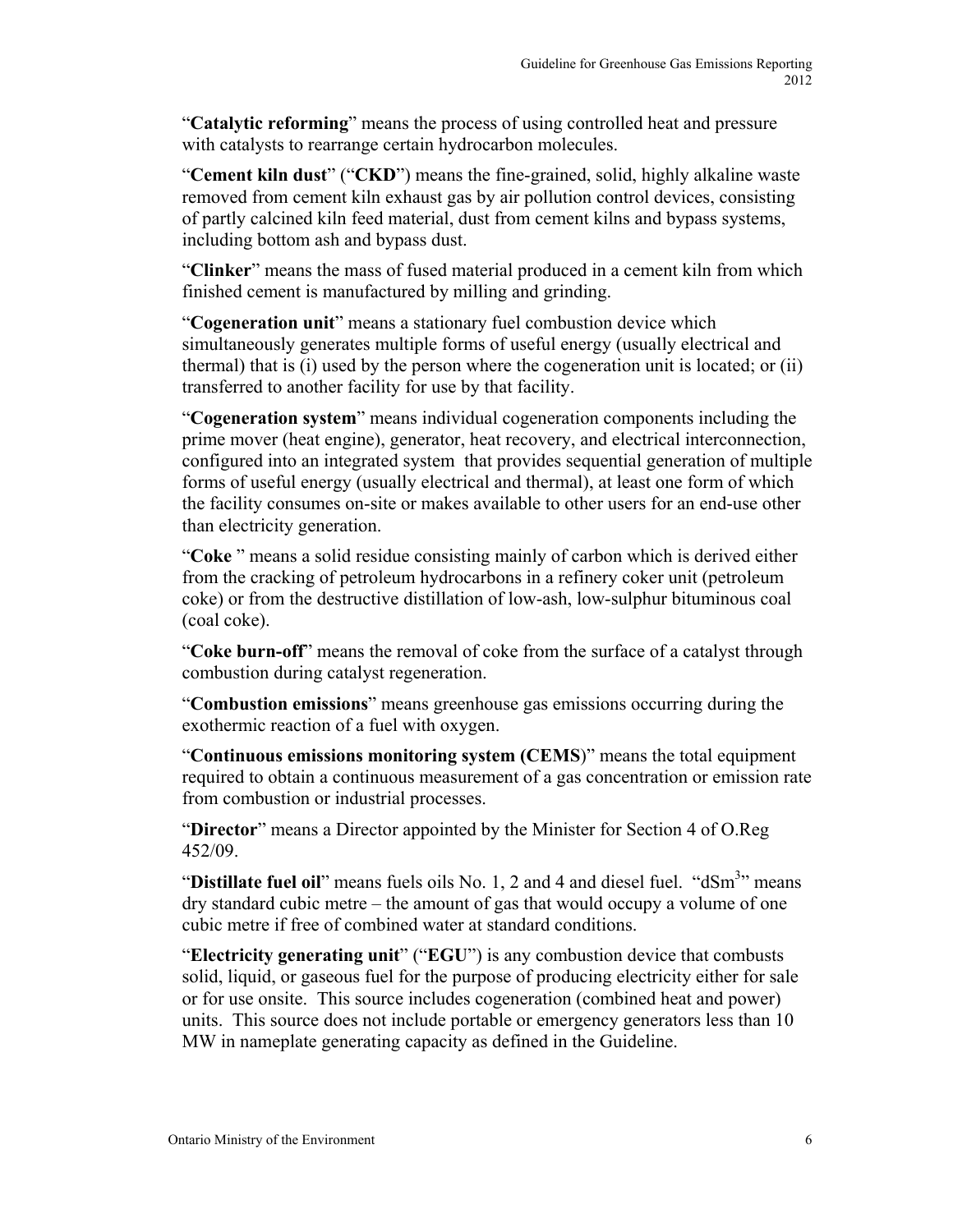"**Emergency generator**" means a stationary combustion device, such as a reciprocating internal combustion engine or turbine that serves solely as a secondary source of mechanical or electrical power whenever the primary energy supply is disrupted or discontinued during power outages or natural disasters that are beyond the control of the person of a facility. An emergency generator operates only during emergency situations, for training of personnel under simulated emergency conditions, as part of emergency demand response procedures, or for standard performance testing procedures as required by law or by the generator manufacturer. A generator that serves as a back-up power source under conditions of load shedding, peak shaving, power interruptions pursuant to an interruptible power service agreement, or scheduled facility maintenance shall not be considered an emergency generator.

"**Emergency equipment**" means any auxiliary fossil fuel-powered equipment, such as a fire pump, that is used only in emergency situations.

"**Emission factors**" ("**EF**") means the rate at which a pollutant is released into the atmosphere (or captured) as a result of some process activity or unit throughput. The EFs used may be average or general EFs, or technology-specific EFs.

"**Engineering estimates**" means estimating emissions from engineering principles and judgment, using knowledge of the chemical and physical processes involved, the design features of the source, and an understanding of the applicable physical and chemical laws.

"**Equipment leak**" means fugitive greenhouse gas emissions from equipment including valves, pump seals, flanges, compressors, sampling connections, and open-ended lines and excluding storage tank emissions.

"**Flexigas**" means a low heat content gaseous fuel produced through the gasification of coke.

"**Fluid catalytic cracking unit**" ("**FCCU**") means a process unit in a refinery in which crude oil or a crude oil-derived feedstock is charged and fractured into smaller molecules in the presence of a catalyst, or reacts with a contact material to improve feedstock quality for additional processing, and in which the catalyst or contact material is regenerated by burning off coke and other deposits. The unit includes, but is not limited to, the riser, reactor, regenerator, air blowers, spent catalyst, and all equipment for controlling air pollutant emissions and recovering heat.

"**Fluid coking**" means a thermal cracking process utilizing the fluidized-solids technique to remove carbon (coke) for continuous conversion of heavy, low-grade oils into lighter products.

"**Fuel analytical data**" means any data collected about the mass, volume, flow rate, heat content, or carbon content of a fuel.

"**Fuel gas system**" means a system of compressors, piping, knock-out pots, mix drums, sulphur removal units and flaring units that collects fuel gas from one or more sources for treatment, and transports it to a stationary combustion unit.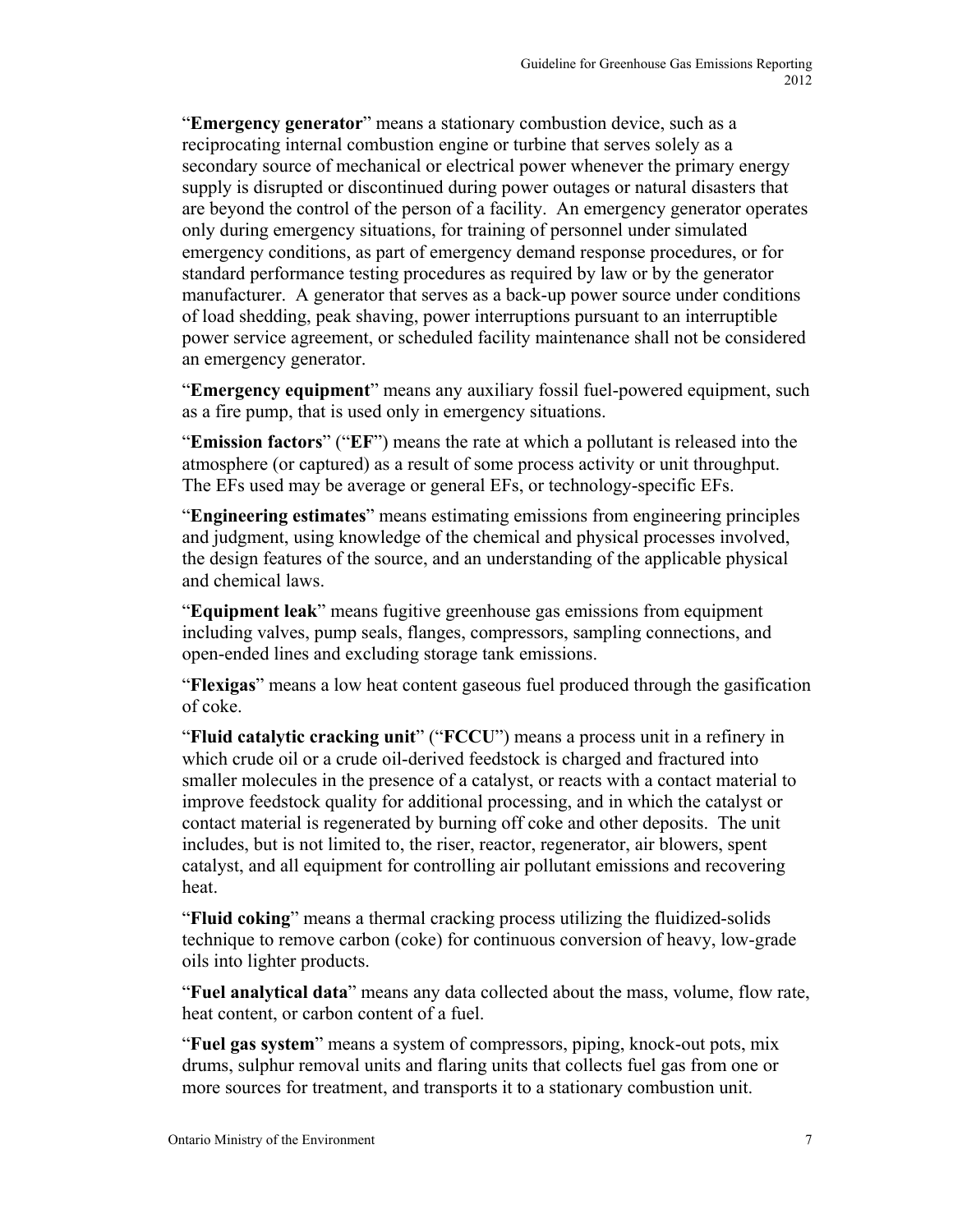"**General stationary combustion**" means the combustion of solid, liquid or gaseous fuel for the purposes of producing electricity, generating steam or providing useful heat or energy for industrial, commercial, or institutional use; or providing energy for pollution control; or reducing the volume of waste by removing combustible matter.

"**GJ**" means gigajoules or billion joules.

"**High heat value**" ("**HHV**") means the amount of heat energy released by the combustion of a unit quantity of a fuel, including the latent heat of vaporization of water embedded in the fuel.

"**Hydrogen plant**" means a plant that produces hydrogen with steam hydrocarbon reforming, partial oxidation of hydrocarbons, or other processes.

"**Kiln**" means thermally insulated chambers, or [ovens](http://en.wikipedia.org/wiki/Oven), in which controlled temperature regimes are produced, used in the production of clinker, lime and other products, and which includes any associated preheater or precalciner devices.

"**Lime kiln dust**" ("**LKD**") means lime dust produced in the course of production of quick lime.

"**Lime type**" means three types of quicklime derived from limestone containing varying percentages of magnesium carbonate. The three lime types are:

- a) High calcium quicklime, which is derived from limestone containing 0 to 5 per cent magnesium carbonate.
- b) Magnesium quicklime, which is derived from limestone containing 5 to 35 per cent magnesium carbonate.
- c) Dolomitic quicklime, which is derived from limestone containing 35 to 46 per cent magnesium carbonate.

"**Liquefied petroleum gas**" (**LPG**) means a group of gaseous hydrocarbons derived from crude oil refining or natural gas fractionation, and includes propane, propylene, normal butane, butane, butylene, isobutene and isobutylene.

"**Load shedding**" means the process engaged in by power system operators whereby the power load of pre-selected customers is deliberately removed from a power system in response to an abnormal condition in order to maintain the integrity of the system and minimize customer outages.

"**Low heat content gas**" means gases recovered from casing vents, vapor recovery systems, storage tanks and other components within the production process of crude oil, natural gas and petroleum products.

"**Low Heat Value**" ("**LHV**") means the heat energy released through the combustion of a unit quantity of fuel, excluding the latent heat of vaporization of water embedded in the fuel.

"**Mass balance**" means the application of the law of conservation of mass to a facility, process or piece of equipment to determine emissions based on the difference in the input and output of a unit operation, where the accumulation and depletion of a substance are included in the calculations.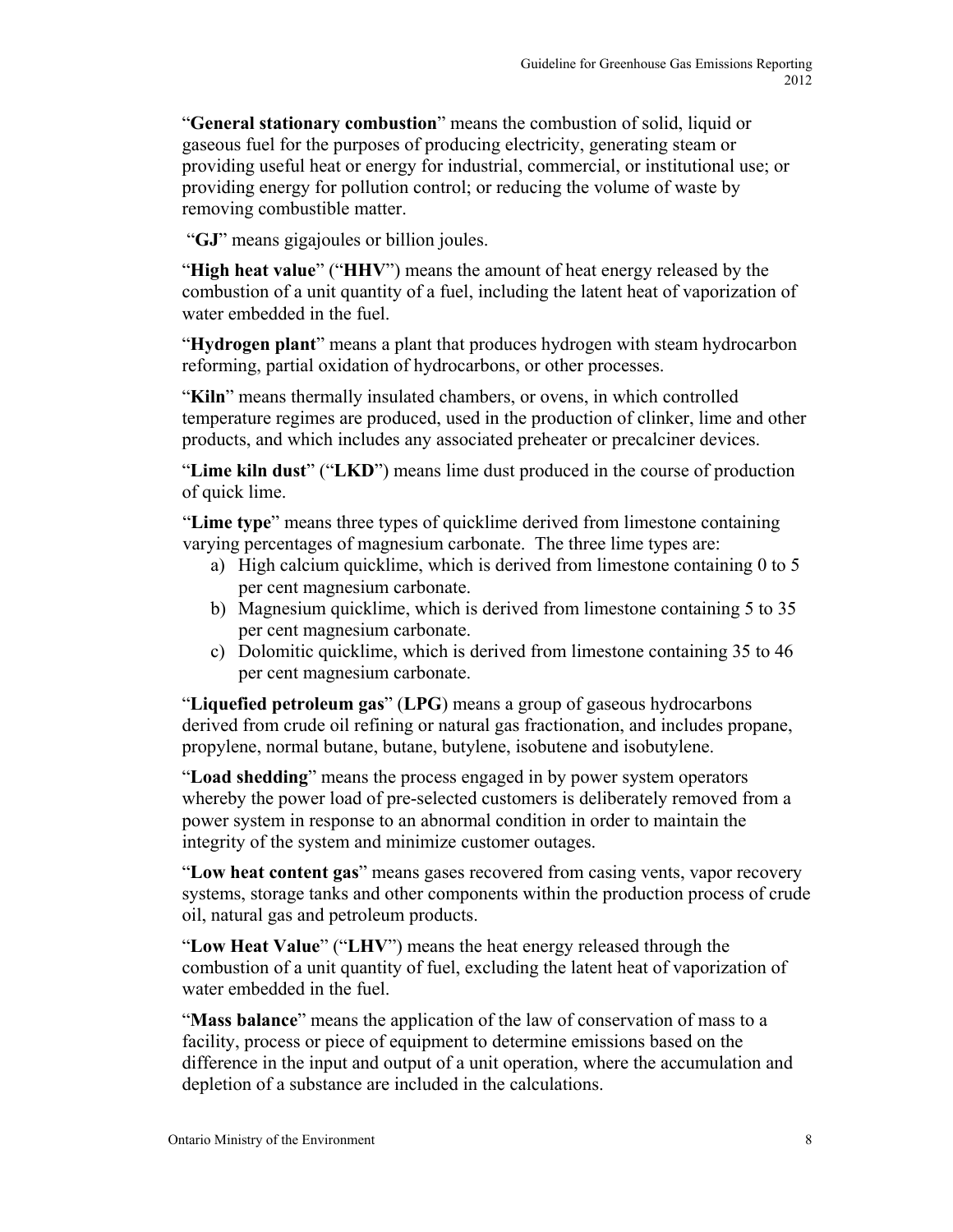"**Measurement uncertainty**" means the scientific uncertainty associated with measuring of GHG emissions due to limitations of monitoring equipment or quantification methodologies.

"**MJ**" means mega joules or one million joules.

"Nameplate generating capacity" means the maximum rated electrical power output of a generator under specific conditions designated by the manufacturer, expressed in megawatts (MW) or kilowatts (kW).

 "**Net power generated**" means the gross electricity generation minus station service or unit service electricity requirements, expressed in megawatt hours (MWh) per year. In the case of cogeneration, this value includes internal consumption of electricity for the purposes of a production process, as well as including power put on the grid.

"**Non-calcined calcium oxide**" means calcium oxide that remains in the clinker or CKD in the form of  $CaCO<sub>3</sub>$  and calcium oxide in the clinker or CKD that entered the kiln as a non-carbonate species.

"**Non-calcined magnesium oxide**" means magnesium oxide that remains in the clinker or CKD in the form of  $MgCO<sub>3</sub>$  and magnesium oxide in the clinker or CKD that entered the kiln as a non-carbonate species.

"**Peak shaving**" means using on-site generation intermittently to avoid purchasing grid electricity during expensive peak-rates or using on-site generation during periods of maximum electricity consumption expressly with the intention of lowering the energy demand component of a given billing period.

"**Person**" means the person mentioned in Section 2 of the Regulation.

"**Pipeline quality natural gas**" means natural gas having a high heat value equal to or greater than 36.3 MJ/m3 or less than 40.98 MJ/m3, and which is at least ninety per cent methane by volume, and which is less than five per cent carbon dioxide by volume.

"**Portable**" means designed and capable of being carried or moved from one location to another. Indications of portability include but are not limited to wheels, skids, carrying handles, dolly, trailer, or platform. Equipment is not portable if any one of the following conditions exists:

- a) The equipment is attached to a foundation.
- b) The equipment or a replacement resides at the same location for more than 12 consecutive months.
- c) The equipment is located at a seasonal facility and operates during the full annual operating period of the seasonal facility, remains at the facility for at least two years, and operates at that facility for at least three months each year.
- d) The equipment is moved from one location to another in an attempt to circumvent the portable residence time requirements of this definition.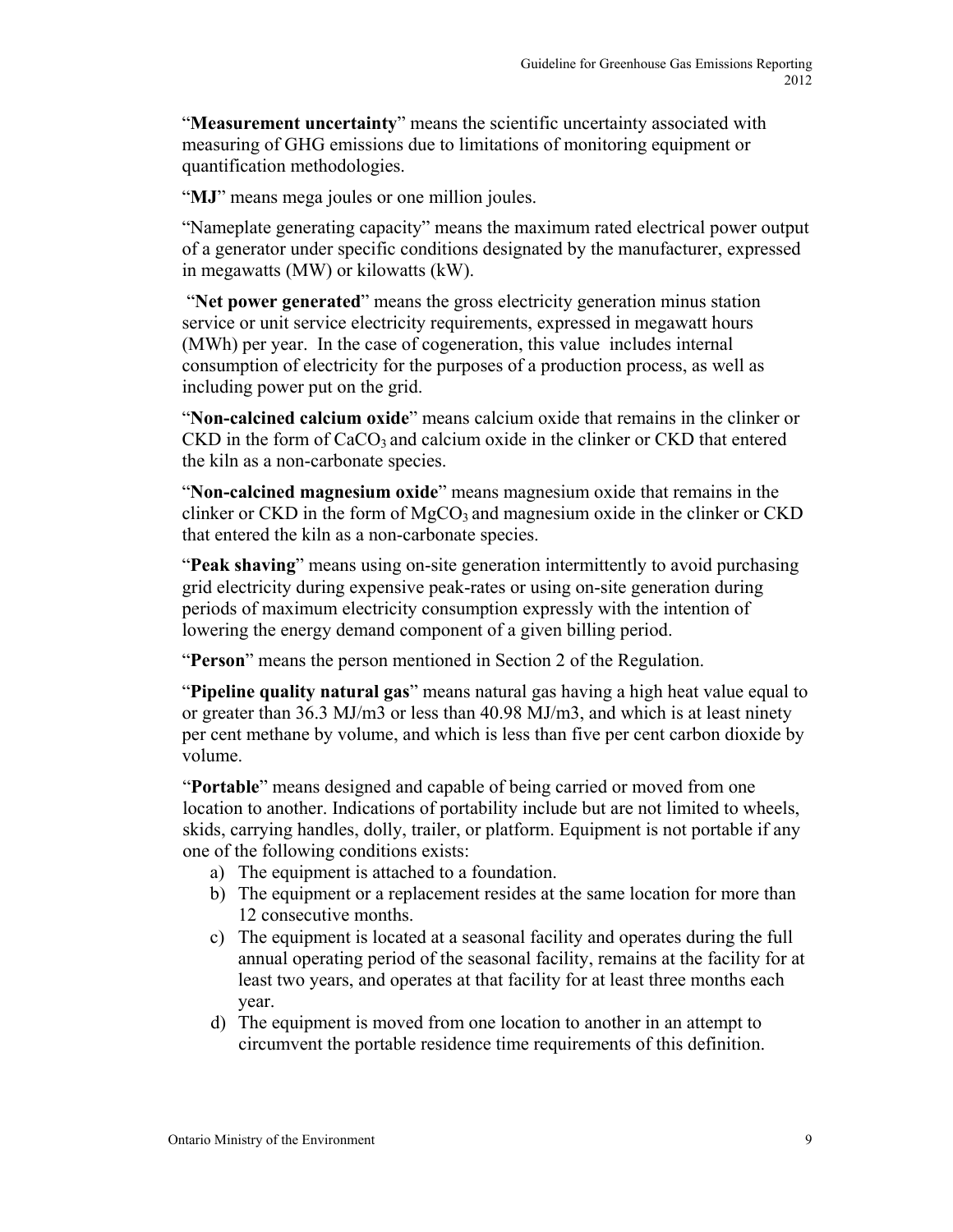"**Prime mover**" means the type of equipment such as an engine or water wheel that drives an electric generator. "Prime movers" include, but are not limited to, reciprocating engines, combustion or gas turbines, steam turbines, microturbines, and fuel cells.

"**Process**" means the intentional or unintentional reactions between substances or their transformation, including, but not limited to, the chemical or electrolytic reduction of metal ores, the thermal decomposition of substances, and the formation of substances for use as product or feedstock.

"**Process emissions**" means the emissions from industrial processes (e.g., cement production, ammonia production) involving chemical or physical transformations other than fuel combustion. For example, the calcination of carbonates in a kiln during cement production or the oxidation of methane in an ammonia process results in the release of process  $CO<sub>2</sub>$  emissions to the atmosphere and thus would be process emissions. Emissions from fuel combustion to provide process heat are not part of process emissions, whether the combustion is internal or external to the process equipment.

"**Process vent**" means an opening where a gas stream is continuously or periodically discharged during normal operation.

"**Purge gas**" means nitrogen, carbon dioxide, liquefied petroleum gas, or natural gas used to maintain a non-explosive mixture of gases in a flare header or used to provide sufficient exit velocity to prevent regressive flame travel back into the flare header.

"**Quicklime**" means a substance that consists of oxides of calcium and magnesium resulting from the calcination of limestone or other highly calcareous materials such as aragonite, chalk, coral, marble and shell.

 "**Refinery fuel gas**" means gas generated at a petroleum refinery or any gas generated by a refinery process unit, and that is combusted separately or in any combination with any type of gas or used as a chemical feedstock.

"Rm<sup>3</sup>" means reference cubic metre - the amount of gas that would occupy a volume of one cubic metre under reference temperature and pressure conditions.

"**Sinter production**" means a process that produces a fused aggregate of fine ironbearing materials suited for use in a blast furnace. The sinter machine is composed of a continuous traveling grate that conveys a bed of ore fines and other finely divided iron-bearing material and fuel (typically coke breeze), a burner at the feed end of the grate for ignition, and a series of downdraft windboxes along the length of the strand to support downdraft combustion and heat sufficient to produce a fused sinter product.

"**Standard conditions**"" means either a temperature of 15 degrees Celsius and a pressure of 101.325 kPa. unless otherwise stated in the Standard Quantification Methods (Section 4) or the Technical Reference Documents (section 5).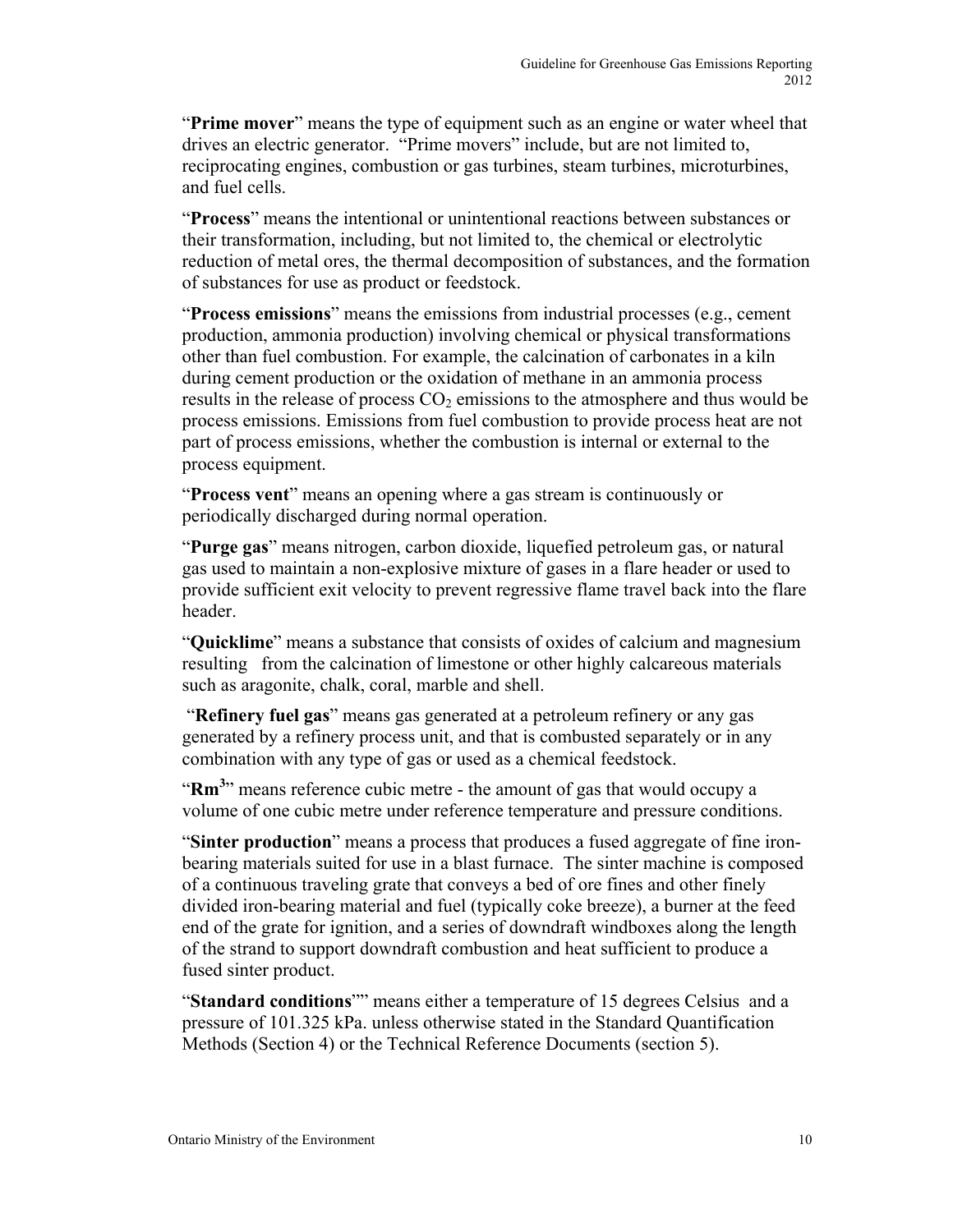"**Standard Temperature and Pressure**" has the same meaning as standard conditions.

"**STP**" means Standard Temperate and Pressure.

"Sm<sup>3</sup>" means standard cubic metre - the amount of gas that would occupy a volume of one cubic metre under standard conditions.

"**Steam reforming**" means the process by which methane and other hydrocarbons in natural gas are converted into hydrogen and carbon monoxide by reaction with steam over a catalyst.

"**Still gas**" has the same meaning as "Refinery Fuel Gas"

"**Sulphur recovery unit**" ("**SRU**") means a process unit that recovers elemental sulphur from gases that contain reduced sulphur compounds and other pollutants, usually by a vapor-phase catalytic reaction of sulphur dioxide and hydrogen sulfide.

"**Supplemental firing**" means an energy input to the cogeneration facility used only in the thermal process of a topping cycle plant, or in the electricity generating or manufacturing process of a bottoming cycle plant.

"**Topping cycle plant**" means a cogeneration plant in which the energy input to the plant is first used to produce electricity, and at least some of the reject heat from the electricity production process is then used to provide useful thermal output.

"**Unstabilized crude oil**" means crude oil that is pumped from the well to a pipeline or pressurized storage vessel for transport to the refinery without intermediate storage in a storage tank at atmospheric pressures. Unstabilized crude oil is characterized by having a true vapor pressure of 5 pounds per square inch absolute (psia) or greater.

"**Useful thermal output**" means the thermal energy made available in a cogeneration system for use in any industrial or commercial process, heating or cooling application, or delivered to other end users, i.e., total thermal energy made available for processes and applications other than electrical generation.

"**Waste derived fuel**" has the same meaning as in Regulation 347 of the Revised Regulations of Ontario (General – Waste Management).

"**Wastewater separator**" means equipment used to separate oils and water from locations downstream of process drains.

## **3. Best Alternative Quantification Methods**

Section 4(6) of the Regulation provides for the use of best alternative quantification methods if the person mentioned in subsection 2 of the Regulation is unable during 2010 to quantify  $CO<sub>2</sub>e$  generated from a source using the applicable standard quantification method . This section of the Guideline specifies the alternative quantification methods.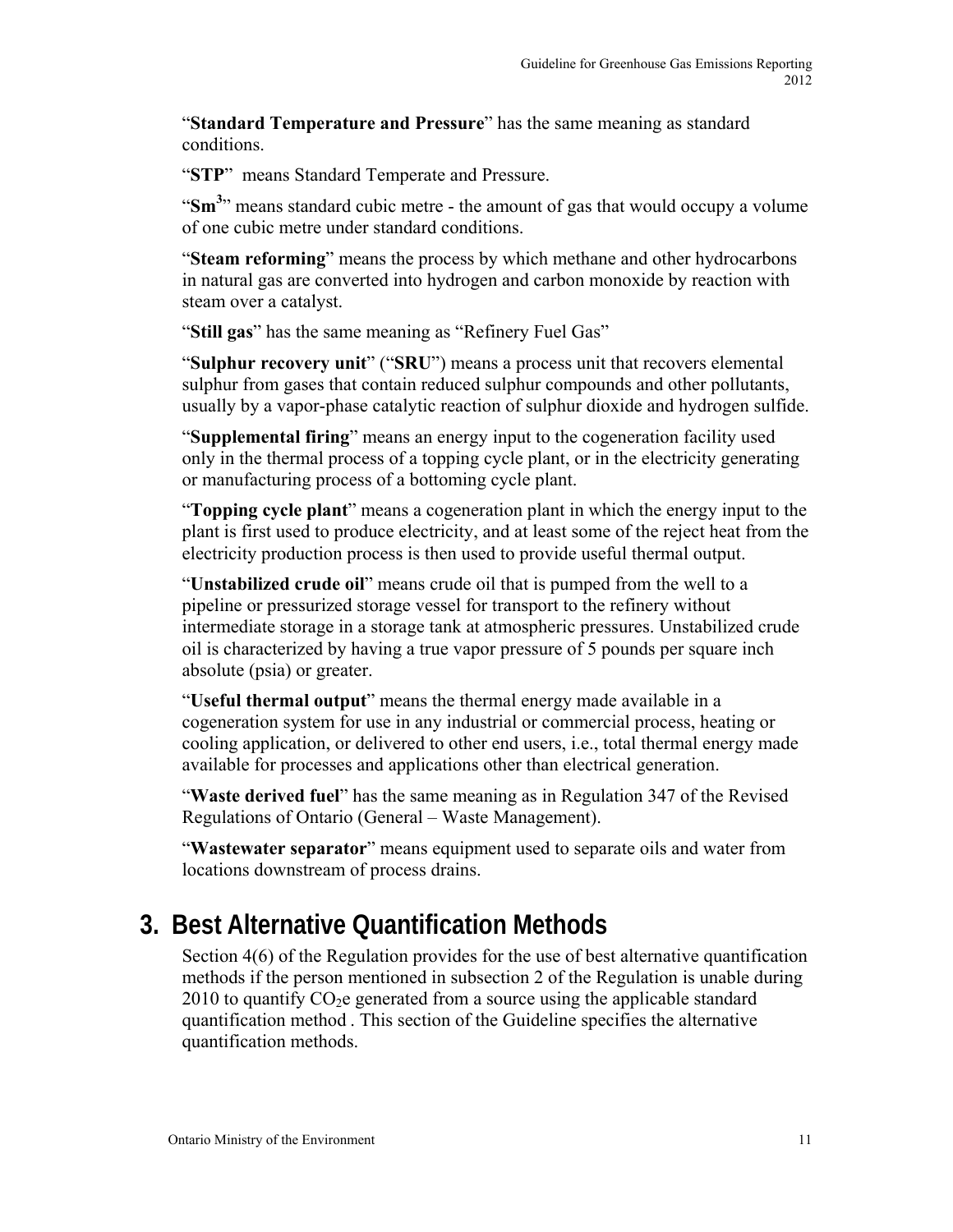| <b>Best Alternative Quantification Method</b>                                                                                                                                                                                                                                      | Link                                                                                                                                                                             |
|------------------------------------------------------------------------------------------------------------------------------------------------------------------------------------------------------------------------------------------------------------------------------------|----------------------------------------------------------------------------------------------------------------------------------------------------------------------------------|
| 1. U.S. EPA, 40 CFR Part 98, Mandatory<br>Greenhouse Gas Reporting, Subparts A<br>to Subpart PP                                                                                                                                                                                    | http://www.epa.gov/climatechange/emis<br>sions/downloads09/GHG-MRR-<br>Full%20Version.pdf                                                                                        |
| 2006 IPCC Guidelines for National<br>2.<br>Greenhouse Gas Inventories - Volume<br>3 - Industrial Processes and Product<br>Use                                                                                                                                                      | http://www.ipcc-<br>nggip.iges.or.jp/public/2006gl/vol3.html                                                                                                                     |
| 3. Environment Canada, Sector Specific<br>Protocols and Guidance Manuals,<br>posted on the Environment Canada<br>website                                                                                                                                                           | http://www.ec.gc.ca/pdb/ghg/guidance/c<br>alcu pro e.cfm                                                                                                                         |
| 4. $CO2$ Emissions Calculation Protocol<br>for the Lime Industry—English Units<br>Version, February 5, 2008 Revision-<br>National Lime Association                                                                                                                                 | Available for purchase from the<br>National Lime Association (NLA), 200<br>North Glebe Road, Suite 800,<br>Arlington, Virginia 22203, (703) 243-<br>5463,<br>http://www.lime.org |
| 5. Methodology Manual – Estimation<br>of Air Emissions from the Canadian<br>Natural Gas Transmission, Storage<br>and Distribution System, Prepared<br>for Canadian Energy Partnership for<br>Environmental Innovation (CEPEI),<br>by Clearstone Engineering,<br>September 25, 2007 | Available from Ministry of the<br>Environment                                                                                                                                    |
| 6. American Petroleum Institute (API)<br>Compendium of GHG Emission<br>Methodology for the Oil and Gas<br>Industry, August 2009                                                                                                                                                    | http://www.api.org/ehs/climate/new/uplo<br>ad/2009 GHG COMPENDIUM.pdf                                                                                                            |
| 7. $CO2$ Accounting and Reporting<br>Standard for the Cement Industry,<br>June 2005, Version 2.0, World<br><b>Business Council for Sustainable</b><br>Development                                                                                                                  | http://www.wbcsd.org/web/publications/<br>cement-tf1.pdf                                                                                                                         |

Best alternative quantification methods are any of the published methods included in the following list: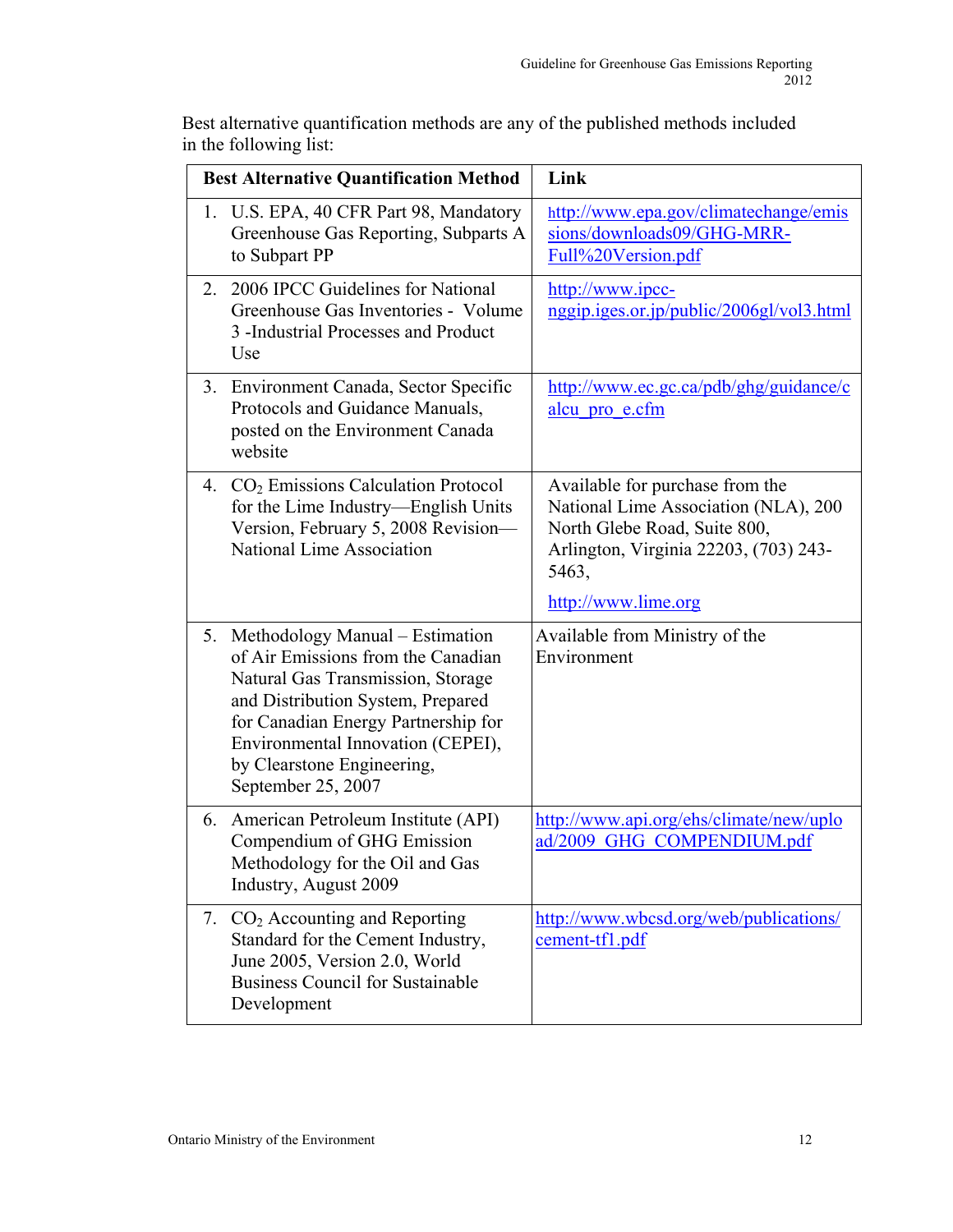| <b>Best Alternative Quantification Method</b>                                                                                     | Link                                                                     |
|-----------------------------------------------------------------------------------------------------------------------------------|--------------------------------------------------------------------------|
| 8. Calculation tools for Estimating<br>Greenhouse Gas Emissions from<br>Pulp and Paper Mills – Version 1.1,<br><b>ICFPA/NCASI</b> | http://www.ncasi.org/programs/areas/cli<br>mate/ghgtools/pulp icfpa.aspx |

If the person is unable to use any of the best alternative quantification methods set out above, section 4(6)(b) of the Regulation stipulates that a person may apply to the Director for written consent to use a method other than the standard quantification methods or the best alternative quantification methods.

## **4. Standard Quantification Methods**

Section 4(1) paragraph 1 of the Regulation specifies the need to quantify greenhouse gases using a standard quantification method that is set out for each source in the Guideline. This section sets out the standard quantification methods that are to be used. Copies of the methods are provided in the appendices.

| <b>Source of Greenhouse Gas</b>              | <b>Standard Quantification Method</b> | Appendix       |
|----------------------------------------------|---------------------------------------|----------------|
| Adipic acid manufacturing                    | ON.50                                 | 1              |
| Primary manufacturing<br>aluminum            | ON.70                                 | $\overline{2}$ |
| Ammonia manufacturing                        | ON.80                                 | 3              |
| Carbonate use                                | ON.180                                | $\overline{4}$ |
| Cement manufacturing                         | ON.90                                 | 5              |
| Coal storage                                 | ON.100                                | 6              |
| Copper production                            | ON.260                                | $\overline{7}$ |
| Electricity generation and<br>cogeneration   | ON.40                                 | 8              |
| Ferroalloy production                        | ON.270                                | 9              |
| General stationary<br>combustion             | ON.20                                 | 10             |
| Glass production                             | ON.140                                | 11             |
| HCFC-22 production and<br>HFC-23 destruction | ON.120                                | 12             |
| Hydrogen production                          | ON.130                                | 13             |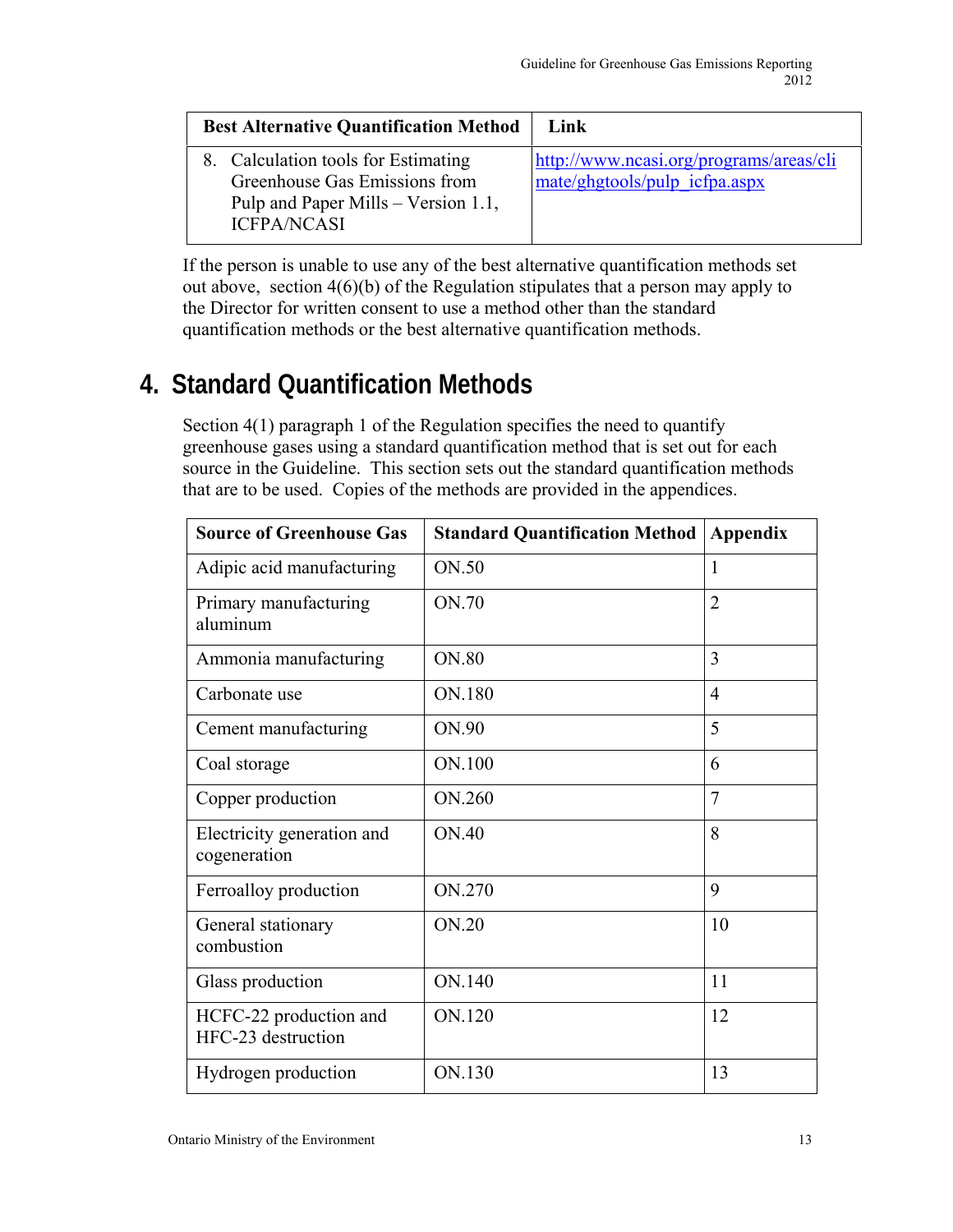| <b>Source of Greenhouse Gas</b>                      | <b>Standard Quantification Method</b> | <b>Appendix</b> |
|------------------------------------------------------|---------------------------------------|-----------------|
| Iron manufacturing                                   | ON.150                                | 14              |
| Lead production                                      | ON.160                                | 15              |
| Lime manufacturing                                   | ON.170                                | 16              |
| Nickel production                                    | ON.260                                | 17              |
| Nitric acid manufacturing                            | ON.310                                | 18              |
| Petrochemical production                             | ON.300                                | 19              |
| Petroleum refining                                   | ON.200                                | 20 and 20a      |
| Phosphoric acid production                           | ON.340                                | 21              |
| Pulp and paper manufacturing                         | ON.210                                | 22              |
| Refinery fuel gas use within a<br>petroleum refinery | ON.30                                 | 23              |
| Soda ash manufacturing                               | ON.220                                | 24              |
| Steel manufacturing                                  | ON.150                                | 25              |
| Zinc production                                      | ON.240                                | 26              |

#### Provision for Liquid Fuel and Gas Flow Meters Calibrating Postponement

In units and processes that operate continuously with infrequent outages, the initial calibration of flow meters or other devices may be postponed until the next scheduled maintenance shutdown. If a person intends to postpone the calibration of flow meters or other devices until the next scheduled maintenance shutdown, the person shall prepare a plan documenting any postponements from the dates that the standard quantification methods require the flow meters to be in place and shall submit the plan to the Director by June 1, 2011. The plan shall also include the date for the next planned shutdown.

## **5. Technical Reference Documents**

All of the documents listed in the "Reference Title" column of the following table are incorporated into the Guideline as amended from time to time and where the Guideline requires the use of one of these methods, the most current version shall be used. Where the analysis or other measurements specified by the methods in the "Reference Title" column or in any of the methods in the Appendices are not offered by any supplier in Ontario, the Person may request approval by the Director in writing for another equivalent method.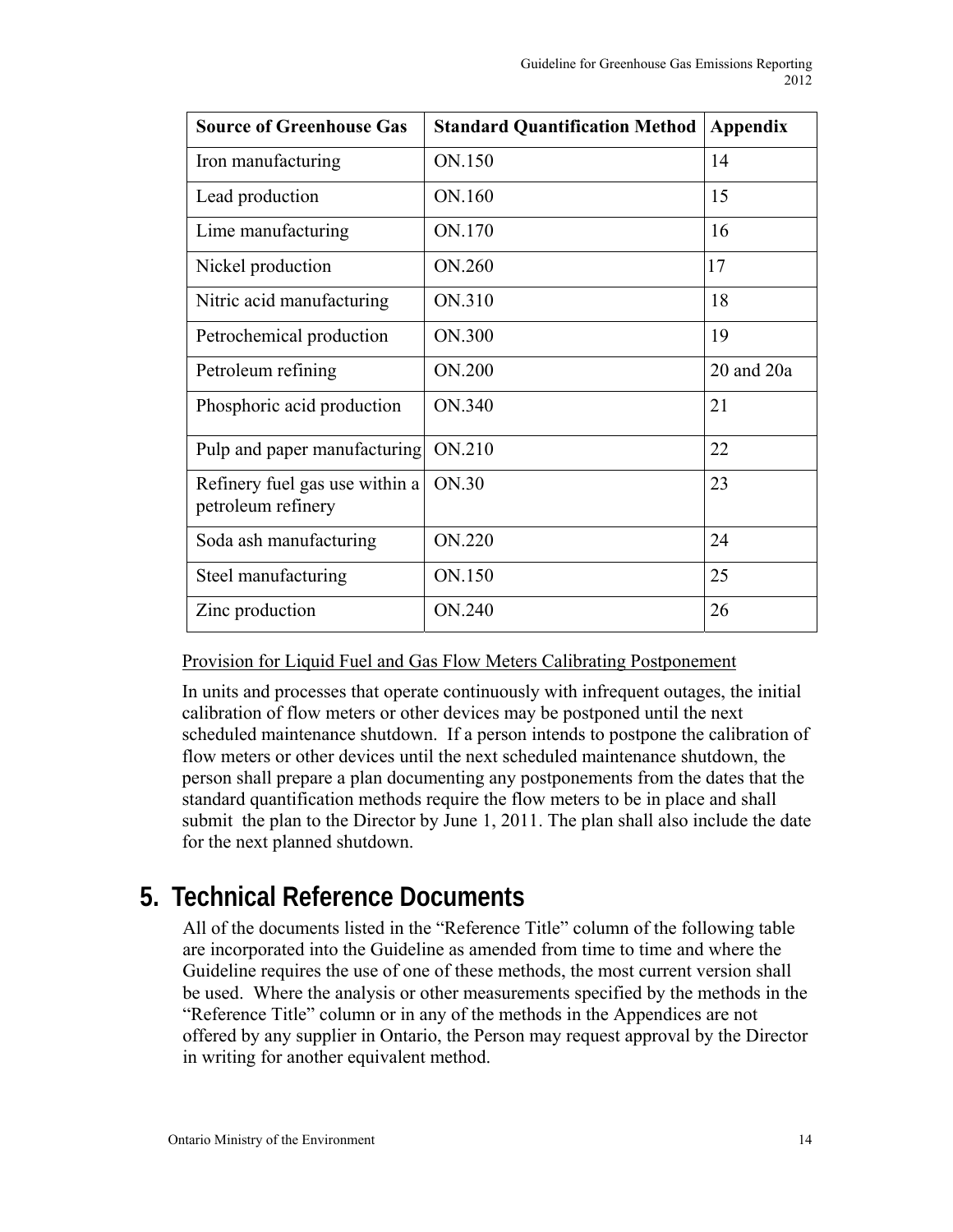| <b>Reference Title</b>                                                                                                                                                              | Website                                                      |
|-------------------------------------------------------------------------------------------------------------------------------------------------------------------------------------|--------------------------------------------------------------|
| Analytical Methods section of the National Lime<br>Association 'CO <sub>2</sub> Emissions Calculation<br>Protocol for the Lime Industry English Units<br>Version', February 5, 2008 | http://www.climatevision.gov/sec<br>tors/lime/protocols.html |
| ASM CS-104 UNS No. G10460 "Carbon Steel                                                                                                                                             | http://www.asme.org/Codes/Publi                              |
| of Medium Carbon Content".                                                                                                                                                          | cations/                                                     |
| <b>ASME Performance Test Codes</b>                                                                                                                                                  | http://www.asme.org/Codes/Publi<br>cations/                  |
| <b>ASTM C25 - Standard Test Method for</b><br>Chemical Analysis of Limestone, quicklime, and<br><b>Hydrated Lime</b>                                                                | http://www.astm.org/Standard/ind<br>ex.shtml                 |
| <b>ASTM C114 - Standard Test Methods for</b>                                                                                                                                        | http://www.astm.org/Standard/ind                             |
| Chemical Analysis of Hydraulic Cement                                                                                                                                               | ex.shtml                                                     |
| ASTM D240 - Standard Test Method for Heat of<br>Combustion of Liquid Hydrocarbon Fuels by<br><b>Bomb Calorimetre</b>                                                                | http://www.astm.org/Standard/ind<br>ex.shtml                 |
| <b>ASTM D1298 - Standard Test Method for</b>                                                                                                                                        | http://www.astm.org/Standard/ind                             |
| Density, Relative Density (Specific Gravity)                                                                                                                                        | ex.shtml                                                     |
| <b>ASTM D1826 - Standard Test Method for</b><br>Calorific (Heating) Value of Gases in Natural<br>Gas Range by Continuous Recording<br>Calorimetre                                   | http://www.astm.org/Standard/ind<br>ex.shtml                 |
| ASTM D1945 - Standard Test Method for                                                                                                                                               | http://www.astm.org/Standard/ind                             |
| Analysis of Natural Gas by Gas Chromatography                                                                                                                                       | ex.shtml                                                     |
| <b>ASTM D1946 - Standard Practice for Analysis</b>                                                                                                                                  | http://www.astm.org/Standard/ind                             |
| of Reformed Gas by Gas Chromatography                                                                                                                                               | ex.shtml                                                     |
| ASTM D2013 - Standard Practice of Preparing                                                                                                                                         | http://www.astm.org/Standard/ind                             |
| Coal Samples for Analysis.                                                                                                                                                          | ex.shtml                                                     |
| ASTM D2234/D2234M - Standard Practice for                                                                                                                                           | http://www.astm.org/Standard/ind                             |
| Collection of a Gross Sample of Coal.                                                                                                                                               | ex.shtml                                                     |
| ASTM D2502 - Standard Test Method for<br>Estimation of Molecular Weight (Relative<br>Molecular Mass) of Petroleum Oils from<br><b>Viscosity Measurements</b>                        | http://www.astm.org/Standard/ind<br>ex.shtml                 |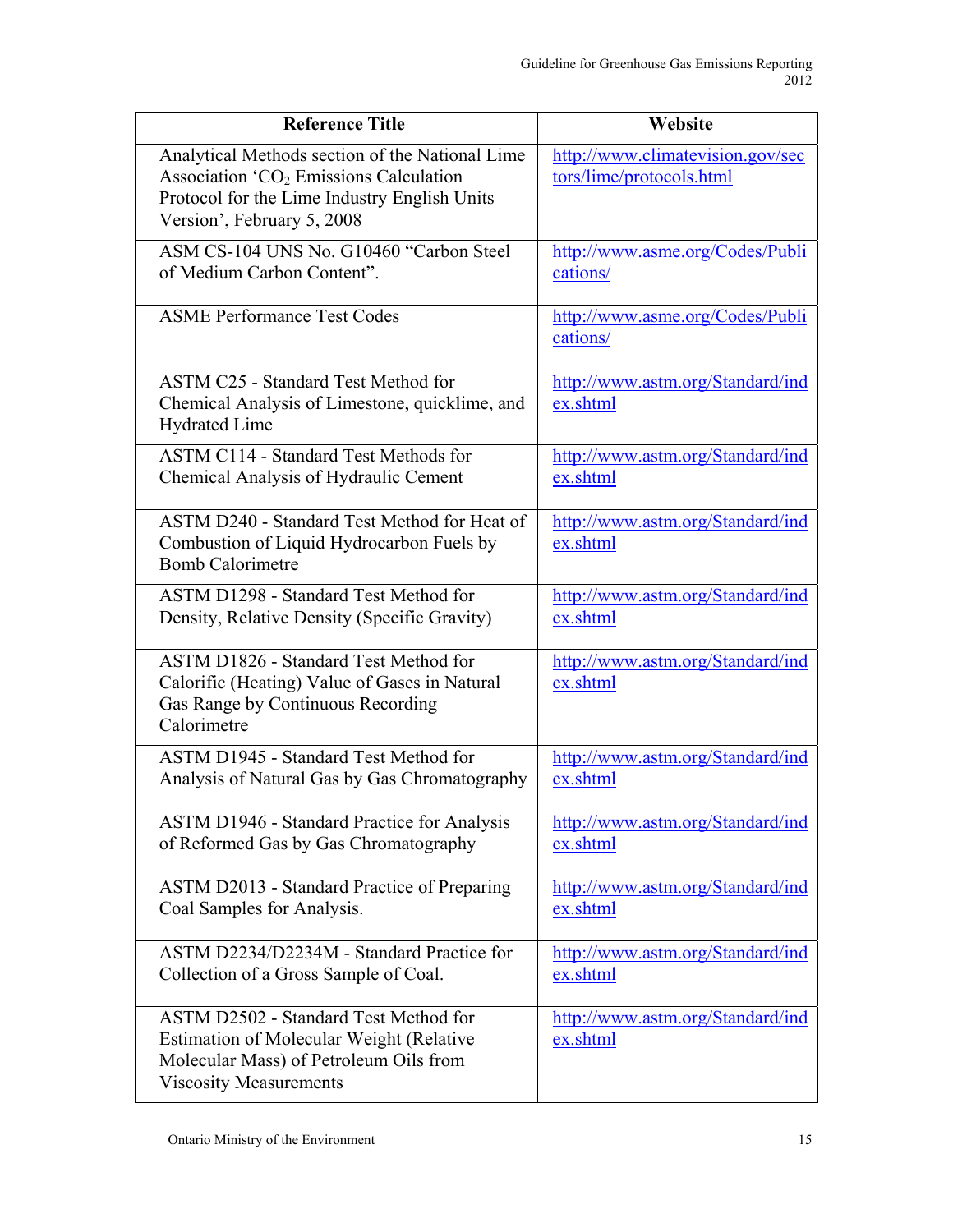| <b>Reference Title</b>                                                                                                                                                                                            | Website                                      |
|-------------------------------------------------------------------------------------------------------------------------------------------------------------------------------------------------------------------|----------------------------------------------|
| <b>ASTM D2503 - Standard Test Method for</b><br>Relative Molecular Mass (Relative Molecular<br>Weight) of Hydrocarbons by Thermoelectric<br>Measurement of Vapor Pressure                                         | http://www.astm.org/Standard/ind<br>ex.shtml |
| <b>ASTM D2597 - Standard Test Method for</b><br>Analysis of Demethanized Hydrocarbon Liquid<br>Mixtures Containing Nitrogen and Carbon<br>Dioxide by Gas Chromatography.                                          | http://www.astm.org/Standard/ind<br>ex.shtml |
| <b>ASTM D3176 - Standard Practice for Ultimate</b><br>Analysis of Coal and Coke.                                                                                                                                  | http://www.astm.org/Standard/ind<br>ex.shtml |
| ASTM D3238 - Standard Test Method for<br>Calculation of Carbon Distribution and<br>Structural Group Analysis of Petroleum Oils by<br>the n-d-M Method                                                             | http://www.astm.org/Standard/ind<br>ex.shtml |
| <b>ASTM D3588 - Standard Practice for</b><br>Calculating Heat Value, Compressibility Factor,<br>and Relative Density of Gaseous Fuels                                                                             | http://www.astm.org/Standard/ind<br>ex.shtml |
| ASTM D3682 - Standard Test Method for Major<br>and Minor Elements in Combustion Residues<br>from Coal Utilization Processes.                                                                                      | http://www.astm.org/Standard/ind<br>ex.shtml |
| <b>ASTM D4057 - Standard Practice for Manual</b><br>Sampling of Petroleum and Petroleum Products                                                                                                                  | http://www.astm.org/Standard/ind<br>ex.shtml |
| <b>ASTM D4177 - Standard Practice for Automatic</b><br>Sampling of Petroleum and Petroleum Products.                                                                                                              | http://www.astm.org/Standard/ind<br>ex.shtml |
| ASTM D4809 - Standard Test Method for Heat<br>of Combustion of Liquid Hydrocarbon Fuels by<br>Bomb Calorimeter (Precision Method)                                                                                 | http://www.astm.org/Standard/ind<br>ex.shtml |
| ASTM D4891 - Standard Test Method for<br>Heating Value of Gases in Natural Gas Range by<br>Stoichiometric Combustion                                                                                              | http://www.astm.org/Standard/ind<br>ex.shtml |
| <b>ASTM D5142 - Standard Test Methods for</b><br>Proximate Analysis of the Analysis Sample of<br>Coal and Coke by Instrumental Procedures, for<br>petroleum liquid based fuels and liquid waste-<br>derived fuels | http://www.astm.org/Standard/ind<br>ex.shtml |
| <b>ASTM D5291 - Standard Test Methods for</b><br>Instrumental Determination of Carbon,                                                                                                                            | http://www.astm.org/Standard/ind<br>ex.shtml |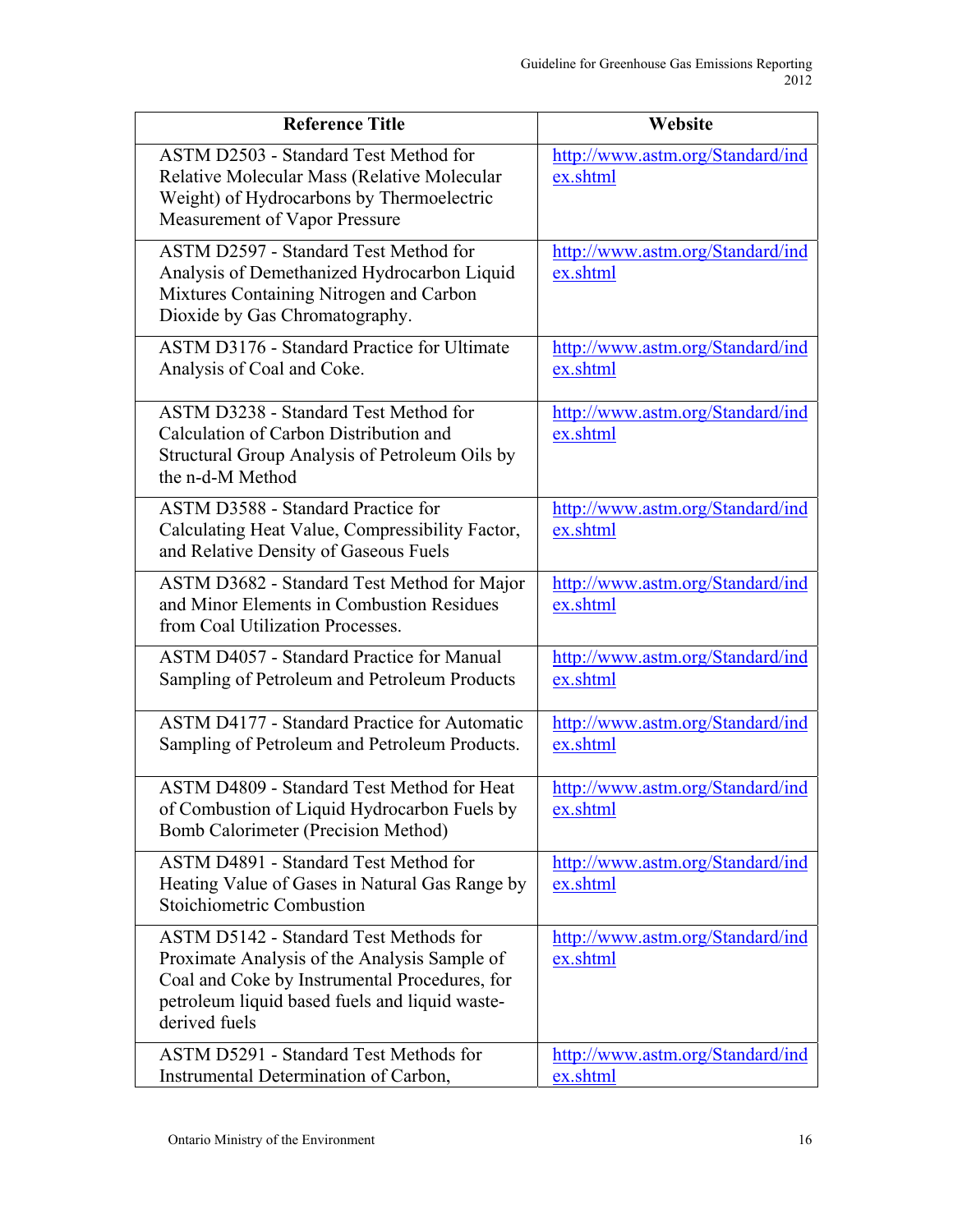| <b>Reference Title</b>                                                                                                                                                                                                     | Website                                      |
|----------------------------------------------------------------------------------------------------------------------------------------------------------------------------------------------------------------------------|----------------------------------------------|
| Hydrogen, and Nitrogen in Petroleum Products<br>and Lubricants                                                                                                                                                             |                                              |
| <b>ASTM D5373 - Standard Test Methods for</b><br>Instrumental Determination of Carbon,<br>Hydrogen, and Nitrogen in Laboratory Samples<br>of Coal and Coke                                                                 | http://www.astm.org/Standard/ind<br>ex.shtml |
| <b>ASTM D5468 - Standard Test Method for Gross</b><br>Calorific and Ash Value of Waste Materials                                                                                                                           | http://www.astm.org/Standard/ind<br>ex.shtml |
| ASTM D5580 - 02(2007) Standard Test Method<br>for Determination of Benzene, Toluene,<br>Ethylbenzene, p/m-Xylene, o-Xylene, C9 and<br>Heavier Aromatics, and Total Aromatics in<br>Finished Gasoline by Gas Chromatography | http://www.astm.org/Standard/ind<br>ex.shtml |
| <b>ASTM D5865 - Standard Test Method for Gross</b><br>Calorific Value of Coal and Coke                                                                                                                                     | http://www.astm.org/Standard/ind<br>ex.shtml |
| ASTM D6348 - Standard Test Method for<br>Determination of Gaseous Compounds by<br><b>Extractive Direct Interface Fourier Transform</b><br>Infrared (FTIR) Spectroscopy                                                     | http://www.astm.org/Standard/ind<br>ex.shtml |
| ASTM D6609 - Standard Guide for Part-Stream<br>Sampling of Coal.                                                                                                                                                           | http://www.astm.org/Standard/ind<br>ex.shtml |
| ASTM D6866 - Standard Test Methods for<br>Determining the Biobased Content of Solid,<br>Liquid, and Gaseous Samples Using<br>Radiocarbon Analysis                                                                          | http://www.astm.org/Standard/ind<br>ex.shtml |
| <b>ASTM D6883 - Standard Practice for Manual</b><br>Sampling of Stationary Coal from Railroad Cars,<br>Barges, Trucks, or Stockpiles                                                                                       | http://www.astm.org/Standard/ind<br>ex.shtml |
| ASTM D7430 - Standard Practice for<br>Mechanical Sampling of Coal                                                                                                                                                          | http://www.astm.org/Standard/ind<br>ex.shtml |
| <b>ASTM D7459 - Standard Practice for Collection</b><br>of Integrated Samples for the Speciation of<br>Biomass (Biogenic) and Fossil-Derived Carbon<br>Dioxide Emitted from Stationary Emissions<br>Sources                | http://www.astm.org/Standard/ind<br>ex.shtml |
| ASTM D7633 - 10 Standard Test Method for                                                                                                                                                                                   | http://www.astm.org/Standard/ind<br>ex.shtml |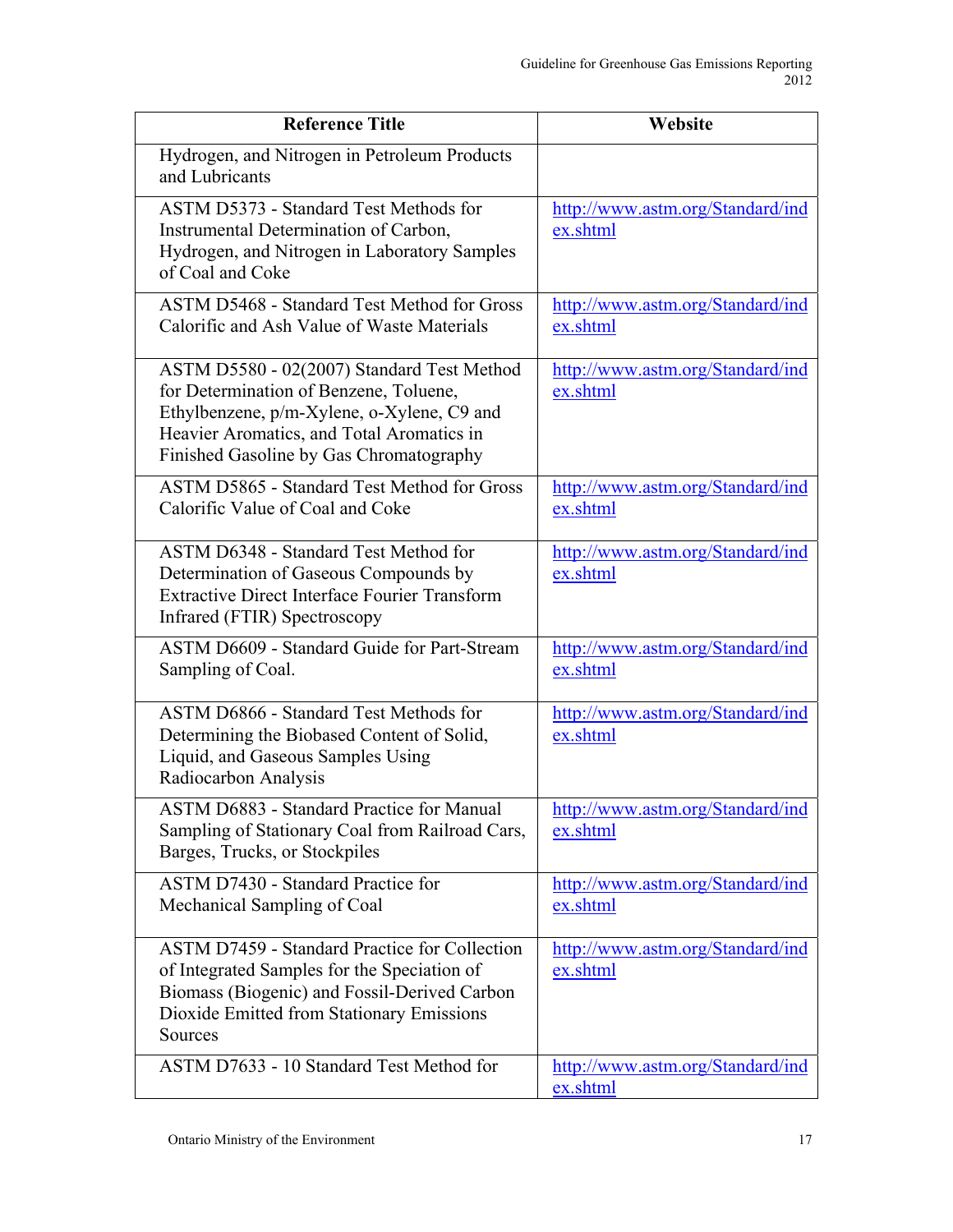| <b>Reference Title</b>                                                                                                                                                                               | Website                                                                                                                              |
|------------------------------------------------------------------------------------------------------------------------------------------------------------------------------------------------------|--------------------------------------------------------------------------------------------------------------------------------------|
| Carbon Black Carbon Content                                                                                                                                                                          |                                                                                                                                      |
| ASTM D7662 - 10 - Standard Test Method for<br>Carbon Content in Carbon Black Feedstock Oils                                                                                                          | http://www.astm.org/Standard/ind<br>ex.shtml                                                                                         |
| <b>ASTM E415 - Standard Test Method for Atomic</b><br>Emission Vacuum Spectrometric Analysis of<br>Carbon and Low-Alloy Steel                                                                        | http://www.astm.org/Standard/ind<br>ex.shtml                                                                                         |
| <b>ASTM E1019 - Standard Test Methods for</b><br>Determination of Carbon, Sulfur, Nitrogen, and<br>Oxygen in Steel, Iron, Nickel, and Cobalt Alloys<br>by Various Combustion and Fusion Techniques   | http://www.astm.org/Standard/ind<br>ex.shtml                                                                                         |
| ASTM E1915 - Standard Test Methods for<br>Analysis of Metal Bearing Ores and Related<br>Materials by Combustion Infrared-Absorption<br>Spectrometry                                                  | http://www.astm.org/Standard/ind<br>ex.shtml                                                                                         |
| <b>ASTM E1941 - Standard Test Method for</b><br>Determination of Carbon in Refractory and<br>Reactive Metals and Their Alloys                                                                        | http://www.astm.org/Standard/ind<br>ex.shtml                                                                                         |
| ASTM UOP539 - Refinery Gas Analysis by Gas<br>Chromatography                                                                                                                                         | http://www.astm.org/Standard/ind<br>ex.shtml                                                                                         |
| CCME EPC-73E: Environmental Code of<br>Practice for the Measurement and Control of<br><b>Fugitive VOC Emissions from Equipment Leaks</b><br>(1993)                                                   | http://www.ccme.ca/assets/pdf/pn<br>1106 e.pdf                                                                                       |
| <b>Environment Canada "Protocols and</b><br>Performance specifications for Continuous<br>Monitoring of Gaseous Emissions from Thermal<br>Power Generation - Report EPS 1/PG/7 dated<br>December 2005 | Available from Ministry of the<br>Environment                                                                                        |
| Gas Processors Association (GPA) 2261-00,<br>Revised 2000 - Analysis for Natural Gas and<br>Similar Gaseous Mixtures by Gas<br>Chromatography.                                                       | http://www.techstreet.com/cgi-<br>bin/detail?product_id=861546<br>http://infostore.saiglobal.com/stor<br>e/Portal.aspx?publisher=GPA |
| Gas Processors Association (GPA) 2172:1996,<br>Calculation of Gross Heating Value, Relative<br>Density and Compressibility For Natural Gas<br><b>Mixtures From Compositional Analysis</b>            | http://infostore.saiglobal.com/stor<br>e/Portal.aspx?publisher=GPA                                                                   |
| ISO/TR 15349-1: 1998 - Unalloyed steel -                                                                                                                                                             | http://www.iso.org/iso/catalogue                                                                                                     |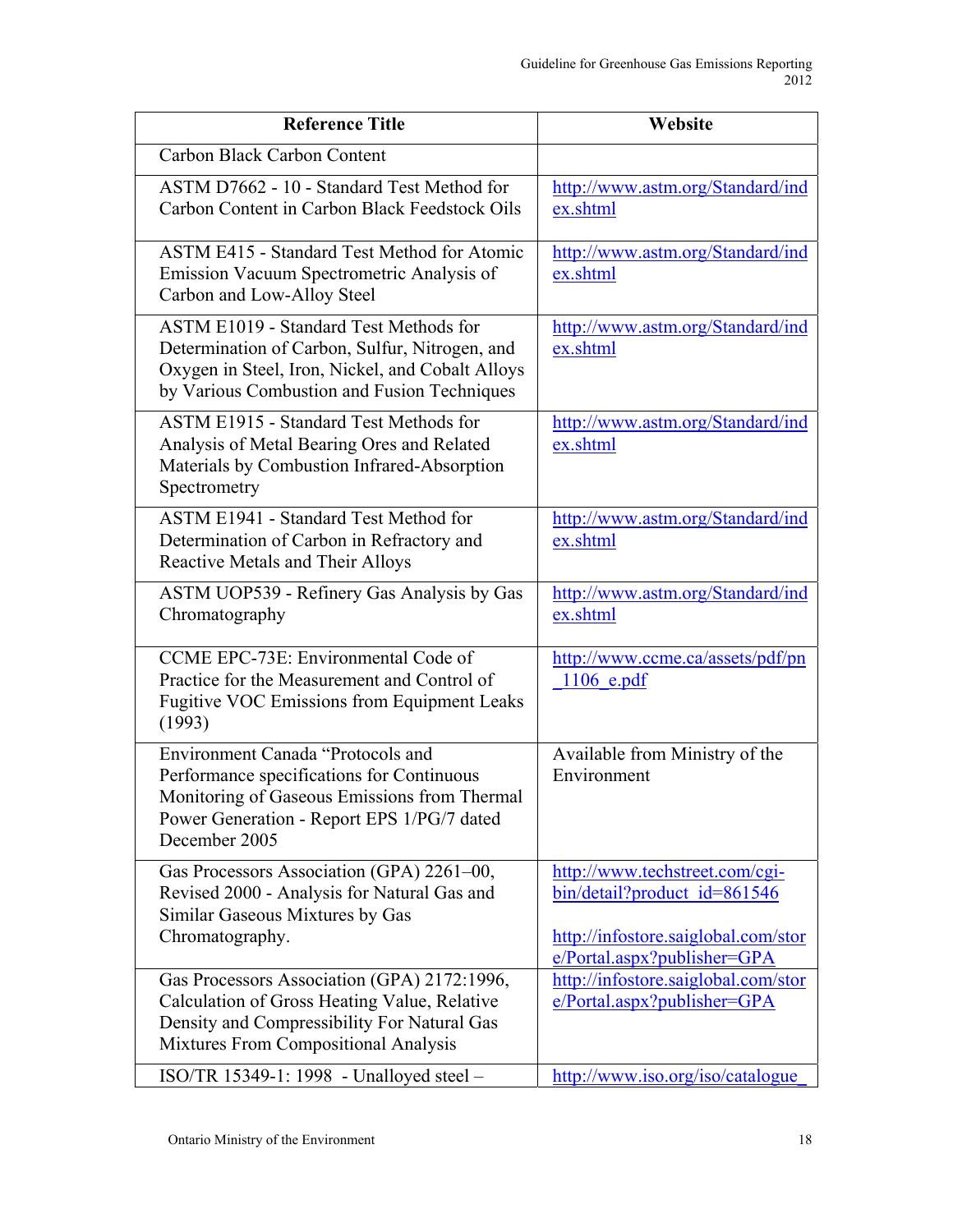| <b>Reference Title</b>                                                                                                                                                                                                           | Website                                                                                                                                                            |
|----------------------------------------------------------------------------------------------------------------------------------------------------------------------------------------------------------------------------------|--------------------------------------------------------------------------------------------------------------------------------------------------------------------|
| Determination of low carbon content, Part 1:<br>Infrared absorption method after combustion in<br>an electric resistance furnace (by peak<br>separation) $(1998-10-15)$ – First Edition                                          | detail.htm?csnumber=27521                                                                                                                                          |
| ISO/TR 15349-3: 1998 - Unalloyed steel -<br>Determination of low carbon content, Part 3:<br>Infrared absorption method after combustion in<br>an electric resistance furnace (with preheating)<br>$(1998-10-15)$ – First Edition | http://www.iso.org/iso/catalogue<br>detail.htm?csnumber=27523                                                                                                      |
| ISO 3170: Petroleum Liquids-Manual                                                                                                                                                                                               | http://www.iso.org/iso/catalogue                                                                                                                                   |
| sampling-Third Edition.                                                                                                                                                                                                          | detail.htm?csnumber=29283                                                                                                                                          |
| ISO 3171: Petroleum Liquids-Automatic                                                                                                                                                                                            | http://www.iso.org/iso/catalogue                                                                                                                                   |
| pipeline sampling—Second Edition.                                                                                                                                                                                                | detail.htm?csnumber=8357                                                                                                                                           |
| Technical Association of the Pulp and Paper<br>Industry (TAPPI) T684 om-06 "Gross High<br>Heating Value of Black Liquor"                                                                                                         | http://www.tappi.org/Bookstore/S<br>tandards--<br>TIPs/Standards/Nonfibrous-<br>Materials/Gross-Heating-Value-<br>of-Black-Liquor-Test-Method-T-<br>684-om-06.aspx |
| Technical Association of the Pulp and Paper                                                                                                                                                                                      | http://www.techstreet.com/standa                                                                                                                                   |
| Industry (TAPPI) T650 om-05 "Solids Content                                                                                                                                                                                      | $rds/TAPPI/T650$ 05?product id=                                                                                                                                    |
| of Black Liquor"                                                                                                                                                                                                                 | 1221095                                                                                                                                                            |
| U.S. EPA Method 320 (40 CFR part 63,                                                                                                                                                                                             | http://www.epa.gov/ttn/emc/prom                                                                                                                                    |
| Appendix A)                                                                                                                                                                                                                      | gate/m-320.pdf                                                                                                                                                     |
| U.S. EPA TANKS Version 4.09D, U.S.                                                                                                                                                                                               | http://www.epa.gov/ttnchie1/soft                                                                                                                                   |
| Environmental Protection Agency, October 2005                                                                                                                                                                                    | ware/tanks/index.html#order                                                                                                                                        |
| U.S. EPA AP 42, Fifth Edition, Compilation of<br>Air Pollutant Emission Factors, Volume 1:<br><b>Stationary Point and Area Sources</b>                                                                                           | http://www.epa.gov/ttn/chief/ap4<br>2/index.html                                                                                                                   |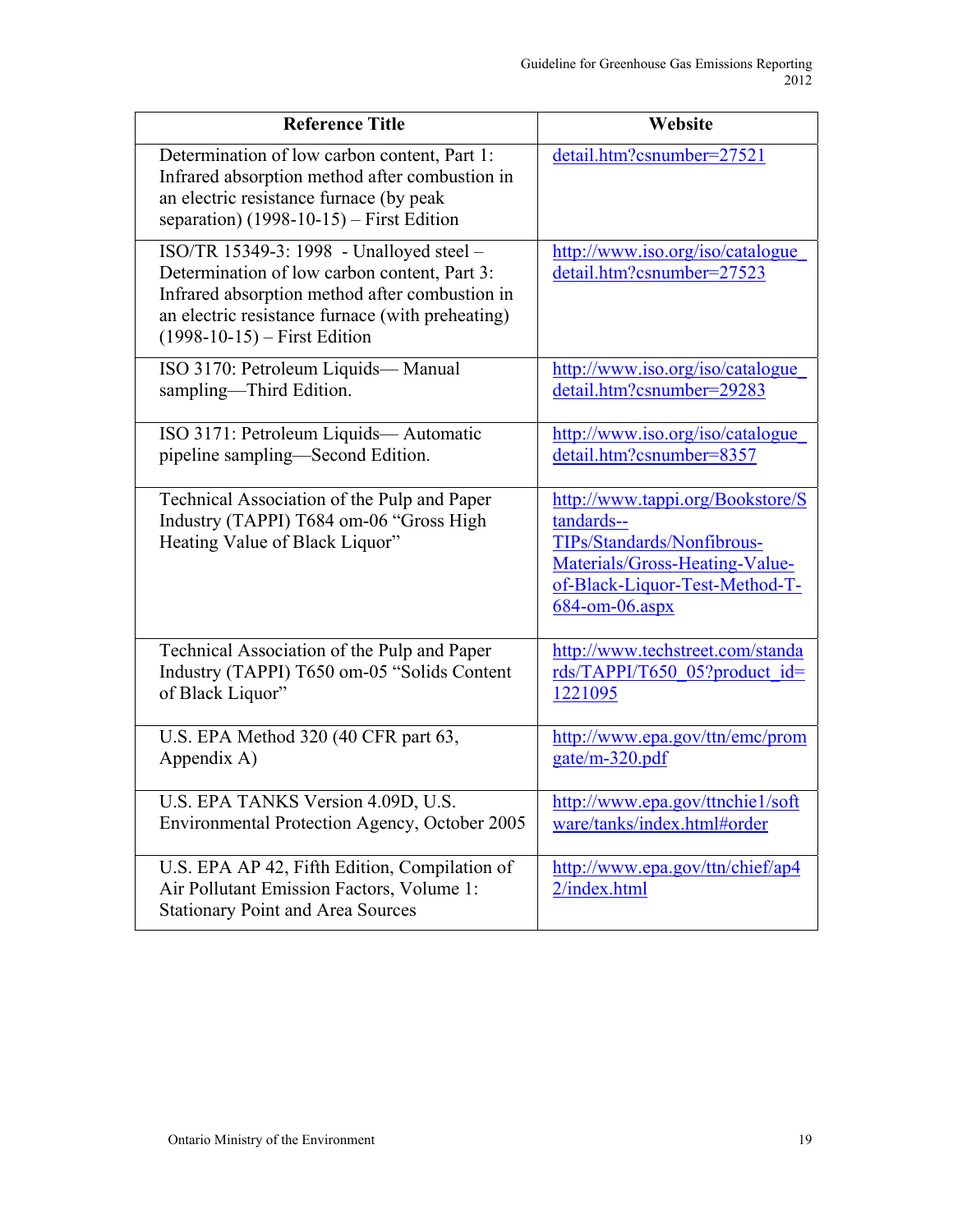## **Appendices**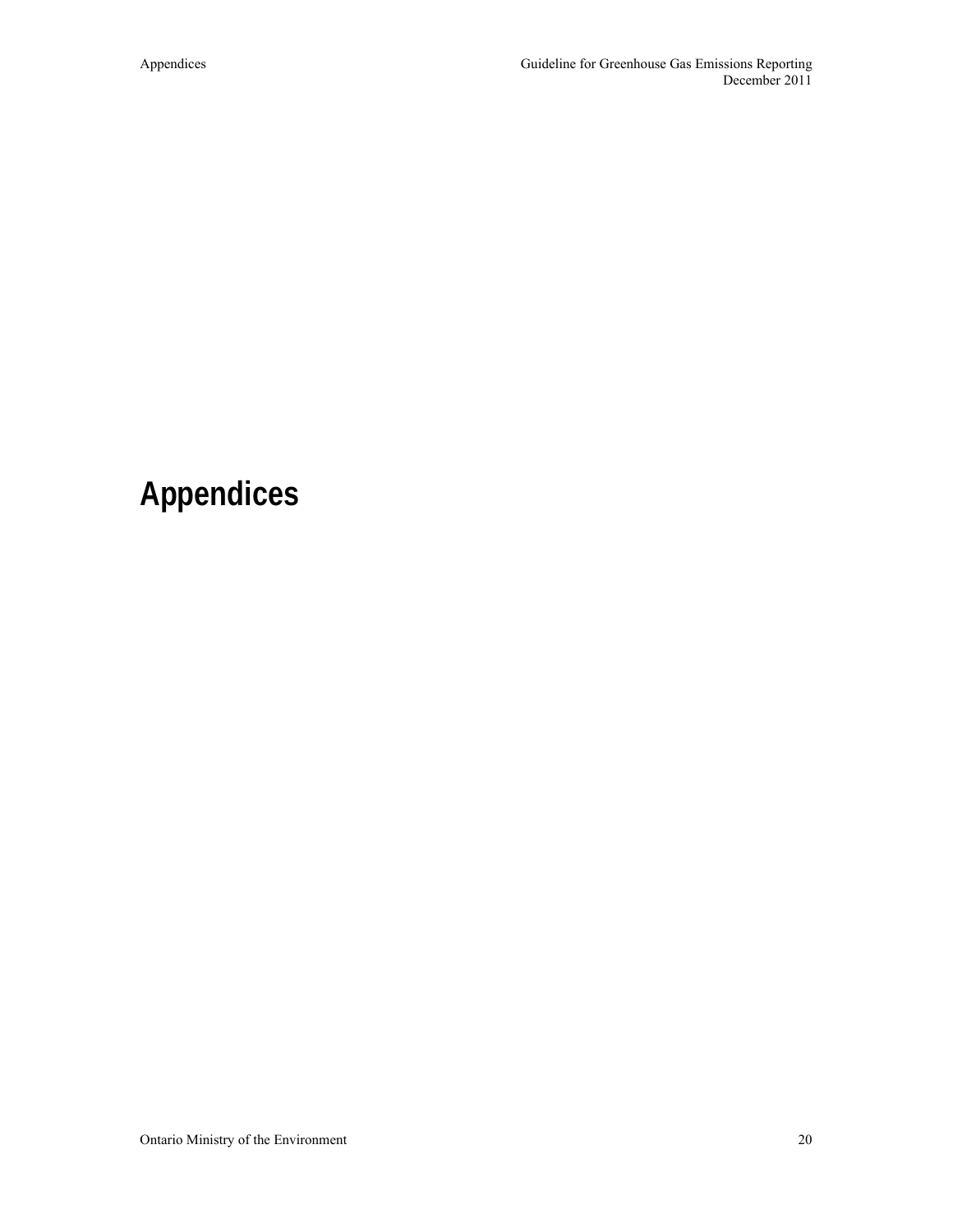## **ON.50 Adipic Acid Manufacturing**

#### **ON.50 Source Definition**

The adipic acid production source consists of all adipic acid production facilities that use oxidation to produce adipic acid.

#### **ON.52 Greenhouse Gas Reporting Requirements**

For the purpose of Section 6 of the Regulation the annual emissions data report for adipic acid manufacturing shall include the following information at the facility level calculated in accordance with this method:

- (a) Annual process  $N<sub>2</sub>O$  emissions from adipic acid production (tonnes).
- (b) Annual adipic acid production (tonnes).

#### **ON.53** Calculation of N<sub>2</sub>O Emissions

- (a) The person must determine annual  $N_2O$  emissions from adipic acid production according to paragraphs  $(a)(1)$  or  $(a)(2)$  of this section:
	- (1) Use a site-specific emission factor and production data according to paragraphs (b) through (g) of this section.
	- (2) Request approval by the Director in writing for another method of determining  $N<sub>2</sub>O$  emissions.
- (b) The person must conduct an annual performance test or use continuous monitors according to paragraphs  $(b)(1)$  through  $(b)(3)$  of this section.
	- (1) The person must either conduct the test on the waste gas stream from the nitric acid oxidation step of the process using the methods specified in ON.54 (b) through (d) or use a continuous monitoring system.
	- (2) The person must either conduct the performance test under normal process operating conditions and without using  $N<sub>2</sub>O$  abatement technology or use a continuous monitoring system.
	- (3) The person must either measure the adipic acid production during the test and calculate the production rate for the test period or the continuous monitoring period in tonnes per hour.
- (c) The person must determine an  $N_2O$  emissions factor to use in Equation 50-2 of this section according to paragraphs  $(c)(1)$  or  $(c)(2)$  of this section.
	- (1) The person may request Director approval in writing for another method of determining  $N_2O$  concentration according to the procedures in paragraphs (a)(2) of this section.
	- (2) Using the results of the test or continuous monitors in paragraph (b) of this section, the person must calculate a facility-specific emissions factor according to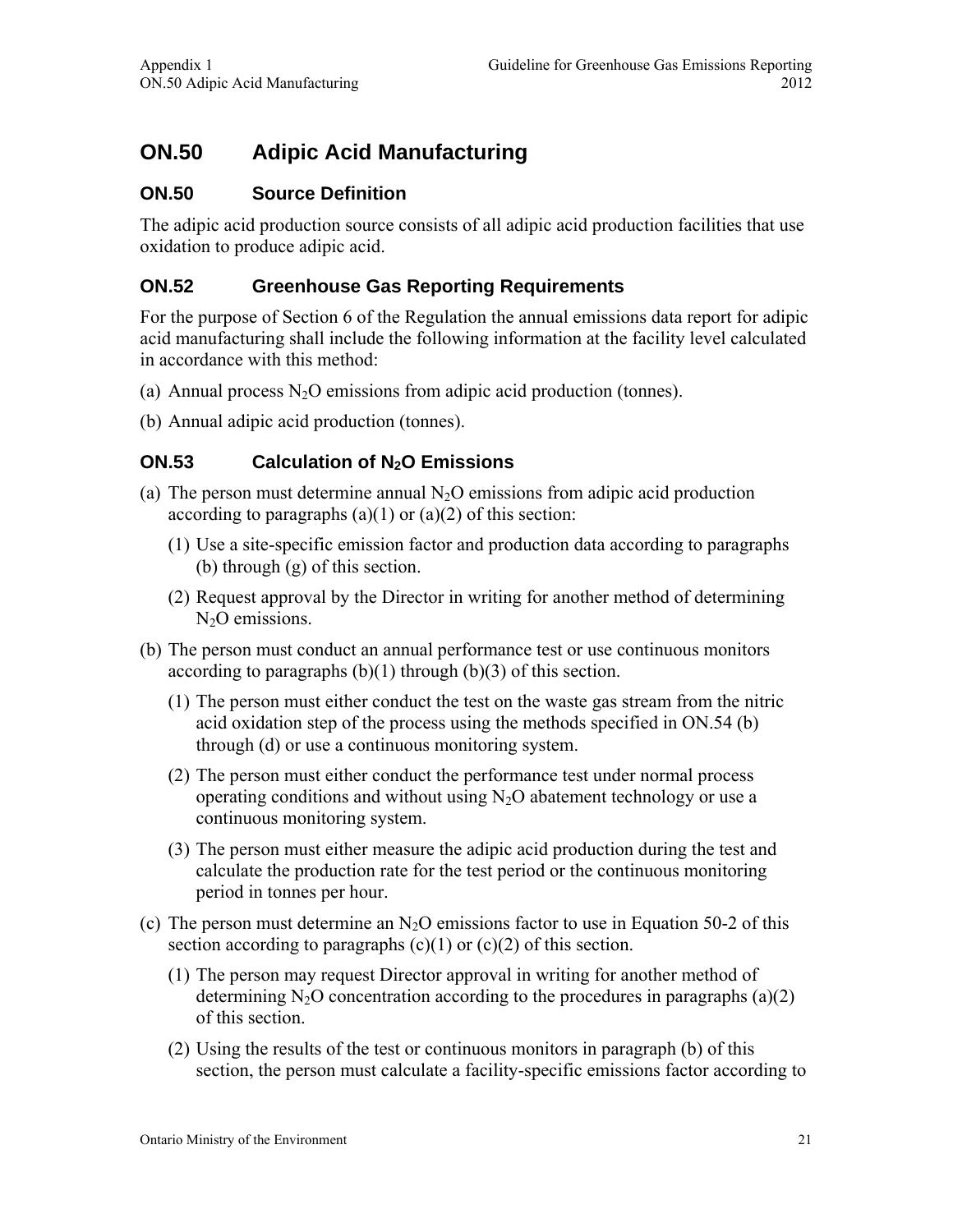Equation 50-1 for performance test and 50-1a for continuous monitors of this section:

$$
EF_{N2O} = \frac{\sum_{1}^{n} \frac{C_{N2O} * 1.826 \times 10^{-6} * Q}{P}}{n}
$$
 Equation 50-1

$$
EF_{N2O} = \frac{C_{N2O} * 1.826 \times 10^{-6} * Q}{P}
$$
 Equation 50-1a

Where:

| EF <sub>N2O</sub> | $=$ Average facility-specific N <sub>2</sub> O emissions factor without using N2O<br>abatement technology ( $kg N2O$ generated/tonne adipic acid |
|-------------------|--------------------------------------------------------------------------------------------------------------------------------------------------|
|                   | produced).                                                                                                                                       |
| $C_{N2O}$         | $=$ average N <sub>2</sub> O concentration during the performance test or average                                                                |
|                   | hourly concentrations for continuous monitors (ppm $N_2O$ ).                                                                                     |
|                   | 1.826x10 <sup>-6</sup> = Conversion factor (kg/dSm <sup>3</sup> -ppm N <sub>2</sub> O).                                                          |
| Q                 | = average volumetric flow rate of effluent gas per test run during the                                                                           |
|                   | performance test or average hourly readings for continuous                                                                                       |
|                   | monitor $(dSm3/hr)$ .                                                                                                                            |
| P                 | = average production rate during the performance test or the average                                                                             |
|                   | hourly production rate for continuous monitors during the period                                                                                 |
|                   | (tonnes adipic acid produced/hr).                                                                                                                |
| n                 | $=$ Number of test runs.                                                                                                                         |
|                   |                                                                                                                                                  |

- (d) If applicable, the person must determine the destruction efficiency for each  $N_2O$ abatement technology used at the facility according to paragraphs  $(d)(1)$ ,  $(d)(2)$ ,  $(d)(3)$  or  $(d)(4)$ of this section.
	- (1) Use the manufacturer's specified destruction efficiency.
	- (2) Estimate the destruction efficiency through process knowledge. Examples of information that could constitute process knowledge include calculations based on material balances, process stoichiometry, or previous test results provided the results are still relevant to the current vent stream conditions. The person must document how process knowledge was used to determine the destruction efficiency.
	- (3) Calculate the destruction efficiency by conducting an additional performance test on the emissions stream following the  $N_2O$  abatement technology.
	- (4) Calculate the destruction efficiency by the use of continuous monitors on the controlled and uncontrolled emissions.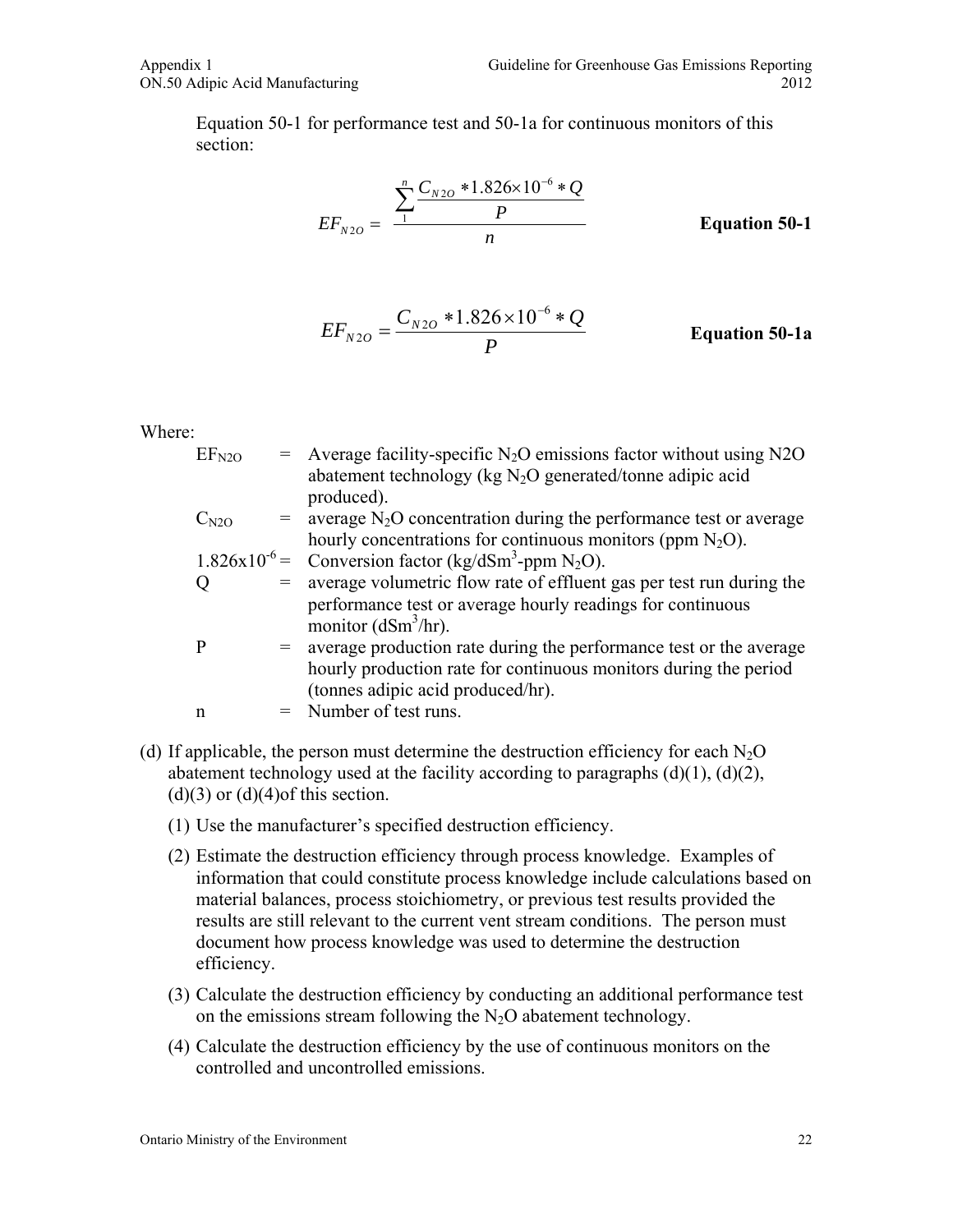(e) If applicable, the person must determine the abatement factor for each  $N_2O$  abatement technology used at the facility. The abatement factor is calculated for each adipic acid facility according to Equation 50-2 of this section.

$$
AF = \frac{P_{a \text{ Abate}}}{P_a}
$$
 **Equation 50-2**

Where:

- $AF =$  Abatement factor of N<sub>2</sub>O abatement technology (fraction of production in the testing period that abatement technology is operating).
- $P_{a \text{ Abate}}$  = adipic acid production in the testing period during which N<sub>2</sub>O abatement was used (tonne acid produced).
- $P_a$  = Total adipic acid production in the testing period (tonne acid produced).
- (f) The person must determine the annual amount of adipic acid produced and the annual adipic acid production during which  $N_2O$  abatement is operating.
- (g) The person must calculate annual adipic acid production process emissions of  $N_2O$  by multiplying the emissions factor (determined using Equation 50-1 or 50-1a of this section) by the adipic acid production for each period and accounting for  $N_2O$ abatement, according to Equation 50-3 of this section:

$$
N_2O = \sum_{i=1}^{N} \frac{EF_{N20i} \cdot P_{ai} \cdot (1 - (DF_i \cdot AF_i))}{1000}
$$
 Equation 50-3

Where:

| $N_2O$             | $=$ Annual N <sub>2</sub> O mass emissions from adipic acid production (tonnes). |
|--------------------|----------------------------------------------------------------------------------|
| EF <sub>N2Oi</sub> | Facility-specific $N_2O$ emissions factor for the period without                 |
|                    | abatement technology ( $kg N2O$ generated/tonne adipic acid                      |
|                    | produced).                                                                       |
| $P_{\rm ai}$       | $=$ Adipic acid produced in the period (tonnes).                                 |
| $DF_i$             | $=$ Destruction efficiency of N <sub>2</sub> O abatement technology N (abatement |
|                    | device destruction efficiency, per cent of $N_2O$ removed from air               |
|                    | stream).                                                                         |
| $AF_i$             | $=$ Abatement factor of N <sub>2</sub> O abatement technology N (fraction of     |
|                    | period that is production abatement technology is operating).                    |
| 1000               | $=$ Conversion factor (kg/tonne).                                                |
| N                  | = Number of different periods in the year. For performance test, the             |
|                    | period would be the time between each test (e.g., N is 1 year if                 |
|                    | performance test conducted annually). For continuous monitors, N                 |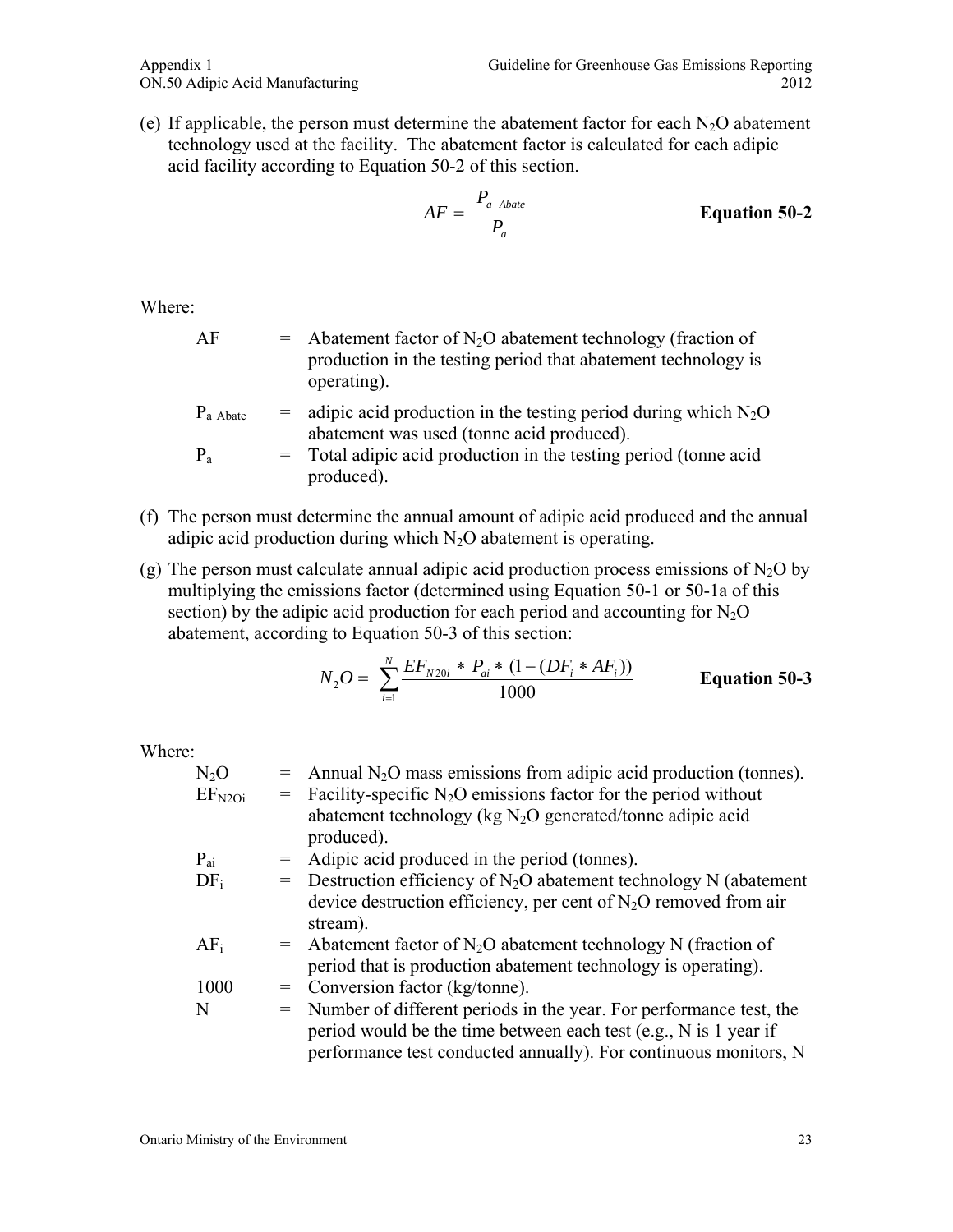would be the number of months in the year (or more), with  $P_{ai}$ ,  $EF_{N2Oi}$ ,  $DF_i$  and  $AF_i$  to be calculated for each month.

#### **ON.54 Sampling, Analysis, and Measurement Requirements**

- (a) The person must conduct a new performance test and calculate a new facility-specific emissions factor according to the frequency specified in paragraphs (a)(1) of this section, or use continuous monitors to calculate a facility-specific emissions factor and destruction efficiency according to paragraphs (a)(2) of this section.
	- (1) Performance Test
		- (i) Conduct the performance test annually or
		- (ii) Conduct the performance test when the adipic acid production process is changed either by altering the ratio of cyclohexanone to cyclohexanol or by installing abatement equipment.
	- (2) Continuous Monitors
		- (i) Continuous monitors shall be used to determine the uncontrolled emissions and the controlled  $N_2O$  emissions to derive an  $N_2O$  emission factor and abatement system destruction factor.
		- (ii) The continuous monitors shall be operated in accordance with quality assurance and quality control programs approved in writing by the Director.
- (b) The person must measure the  $N_2O$  concentration during the performance test using one of the methods in paragraphs  $(b)(1)$  through  $(b)(3)$  of this section.
	- (1) EPA Method 320, Measurement of Vapor Phase Organic and Inorganic Emissions by Extractive Fourier Transform Infrared (FTIR) Spectroscopy in 40 CFR part 63 (U.S.), Appendix A;
	- (2) ASTM D6348 Standard Test Method for Determination of Gaseous Compounds by Extractive Direct Interface Fourier Transform Infrared (FTIR) Spectroscopy; or
	- (3) An equivalent method or continuous monitors, approved in writing by the Director.
- (c) The person must determine the production rate(s) during the performance test and the annual adipic acid production according to paragraph  $(c)(1)$  or  $(c)(2)$  of this section.
	- (1) Direct measurement (such as using flow meters or weigh scales).
	- (2) Existing plant procedures used for accounting purposes (such as sales records).
- (d) The person must conduct all required performance tests according to the methods in ON.54(b). For each test, the facility must prepare an emissions factor determination report that must include the items in paragraphs  $(d)(1)$  through  $(d)(3)$  of this section:
	- (1) Analysis of samples, determination of emissions, and raw data.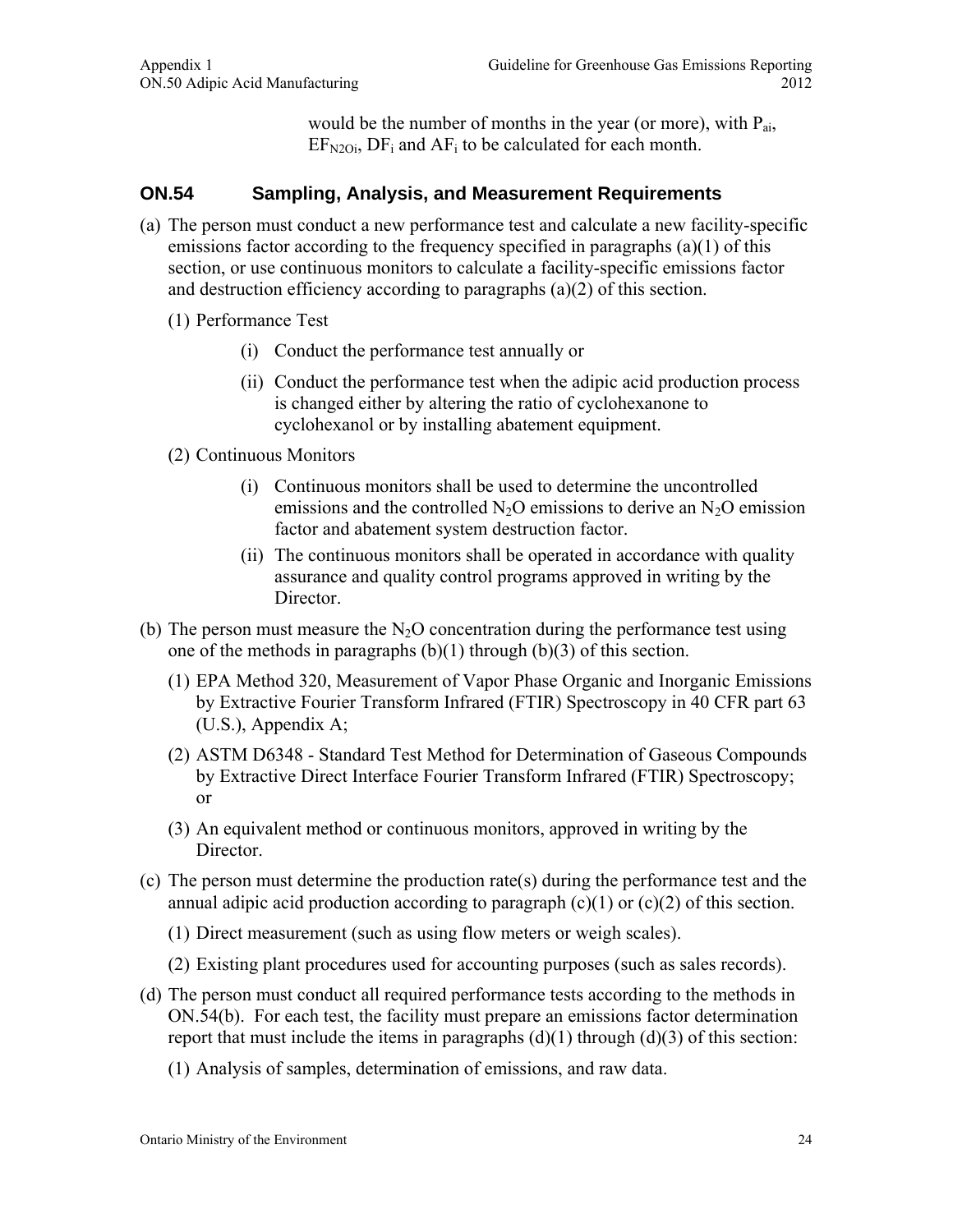- (2) All information and data used to derive the emissions factor.
- (3) The production rate(s) during the performance test and how each production rate was determined.
- (e) The person must determine the monthly adipic acid production quantity and the monthly adipic acid production during which  $N_2O$  abatement technology is operating according to the methods in paragraphs  $(c)(1)$  or  $(c)(2)$  of this section.
- (f) The person must determine the annual adipic acid production quantity and the annual adipic production quantity during which  $N_2O$  abatement technology is operating by summing the respective monthly adipic acid production quantities.

#### **ON.55 Procedures for Estimating Missing Data.**

The person is required to retain a complete record of all measured parameters used in the GHG emissions calculations. Therefore, whenever a quality-assured value of a required parameter is unavailable, a substitute data value for the missing parameter shall be used in the calculations as specified in paragraphs (a) and (b) of this section.

- (a) For each missing value of monthly adipic acid production, the substitute data shall be the best available estimate based on all available process data or data used for accounting purposes (such as sales records).
- (b) For missing values related to the performance test, including emission factors, production rate, and  $N<sub>2</sub>O$  concentration, the person must conduct a new performance test according to the procedures in ON.54 (a) through (d).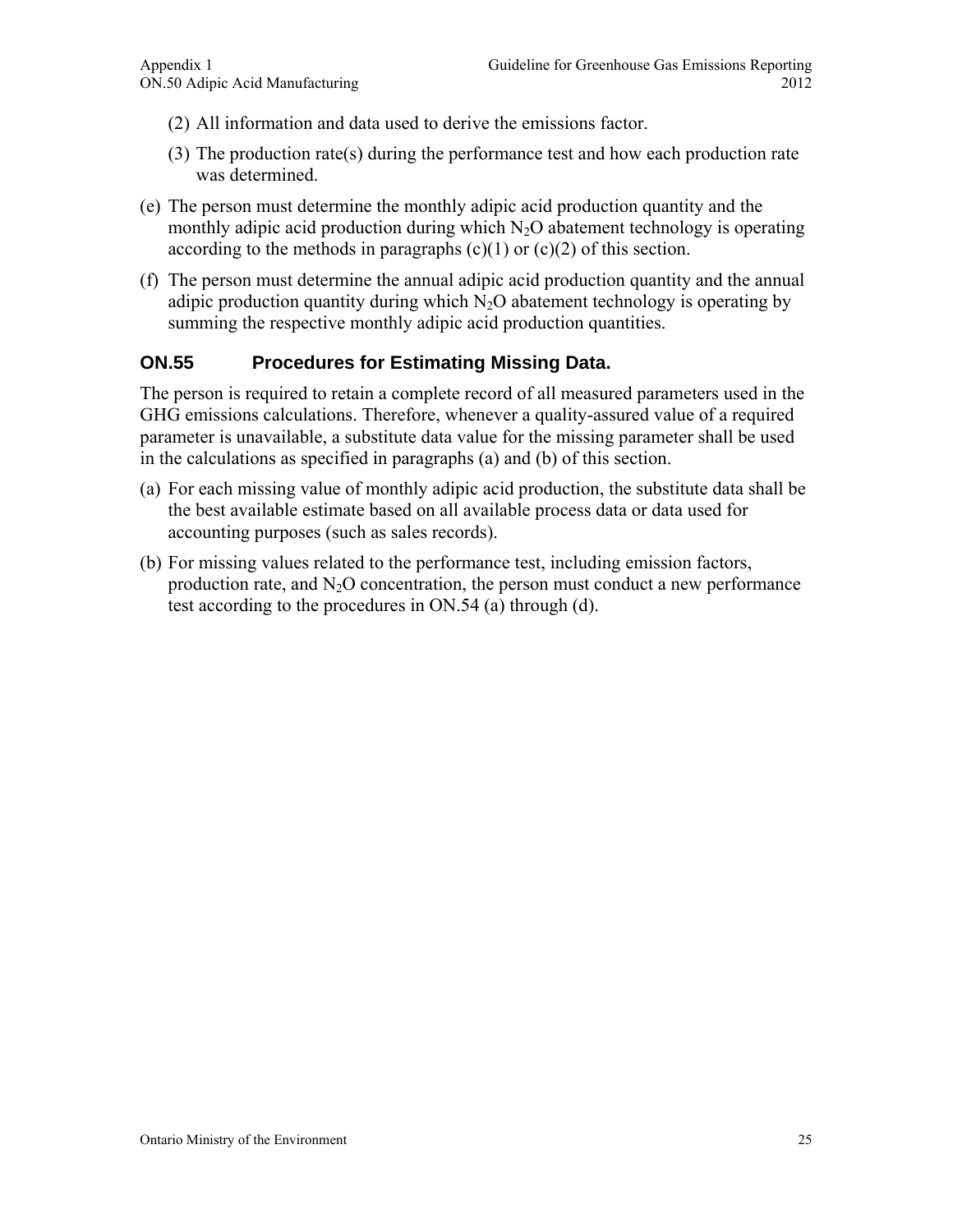## **ON.70 Primary Aluminum Manufacturing**

#### **ON.71 Source Definition**

- (a) A primary aluminum production facility manufactures primary aluminum using the Hall-Héroult manufacturing process. The primary aluminum manufacturing process comprises the following operations:
	- (1) Electrolysis in prebake and Søderberg cells.
	- (2) Anode baking for prebake cells.
- (b) This source does not include experimental cells or research and development process units.

#### **ON.72 Greenhouse Gas Reporting Requirements**

For the purpose of Section 6 of the Regulation the annual emissions data report for primary aluminum manufacturing shall include the following information at the facility level calculated in accordance with this method:

- (a) Perfluoromethane (CF<sub>4</sub>), and perfluoroethane (C<sub>2</sub>F<sub>6</sub>) emissions from anode effects in all prebake and Søderberg electolysis cells (tones).
- (b)  $CO<sub>2</sub>$  emissions from anode consumption during electrolysis in all prebake and Søderberg electolysis cells (tonnes).
- (c)  $CO<sub>2</sub>$  emissions from on-site anode baking (tonnes).

#### **ON.73 Calculation of GHG Emissions**

Quantify emissions in accordance with U.S. EPA 40 CFR 98 Subpart F Section 98.63.

#### **ON.74 Sampling, Analysis, and Measurement Requirements**

Sampling, analysis and measurement requirements for this source shall be done in accordance with U.S. EPA 40 CFR 98 Subpart F Section 98.64.

#### **ON.75 Procedures for Estimating Missing Data**

Missing data requirements for this source shall be estimated in accordance with U.S. EPA 40 CFR 98 Subpart F Section 98.65.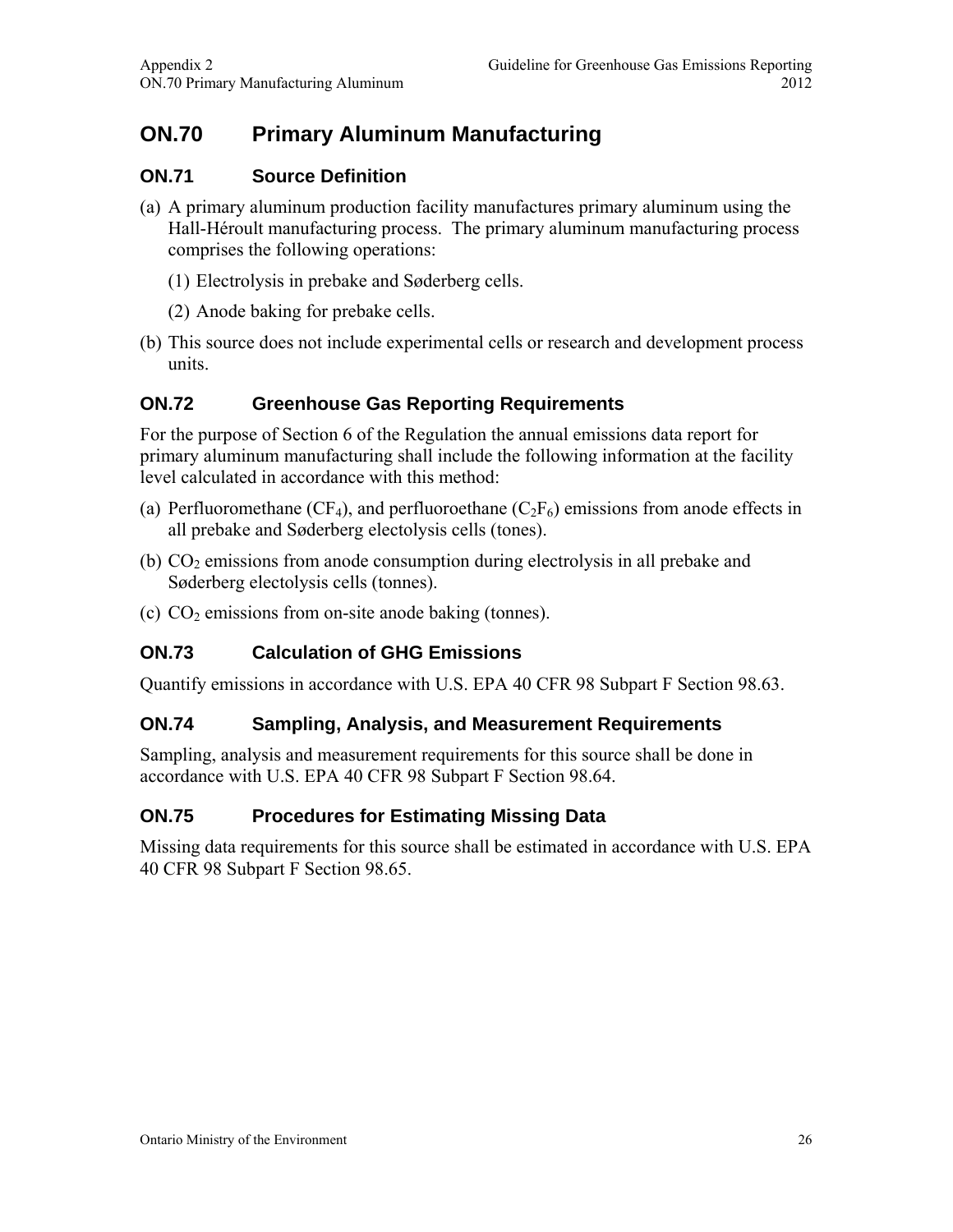### **ON.80 Ammonia Manufacturing**

#### **ON.81 Source Definition**

The ammonia manufacturing source comprises the process units listed in paragraphs (a) and (b) of this section.

- (a) Ammonia manufacturing processes in which ammonia is manufactured from a fossilbased feedstock produced via steam reforming of a hydrocarbon.
- (b) Ammonia manufacturing processes in which ammonia is manufactured through the gasification of solid and liquid raw material.

#### **ON.82 Greenhouse Gas Reporting Requirements**

For the purpose of Section 6 of the Regulation the annual emissions data report for ammonia manufacturing shall include the following information at the facility level calculated in accordance with this method:

- (a)  $CO<sub>2</sub>$  process emissions from steam reforming of a hydrocarbon or the gasification of solid and liquid raw material following the requirements in this section.
- (b) If a CEMS is used to measure  $CO<sub>2</sub>$  emissions, report the relevant information required under ON.23 for Calculation Methodology 4 and the following information in this paragraph:
	- (1) Annual quantity of each type of feedstock consumed for ammonia manufacturing (Sm<sup>3</sup> for liquid feedstock or kilolitres for liquid feedstock or tonnes for solid feedstock).
- (c) If a CEMS is not used to measure emissions, report the following information:
	- (1) Whether carbon content for each feedstock is based on reports from the supplier or analysis of carbon content.
	- (2) If a facility uses gaseous feedstock, the carbon content of the gaseous feedstock(kg C per kg of feedstock).
	- (3) If a facility uses liquid feedstock, the carbon content of the liquid feedstock, for month n in Equation 80-2, (kg C per kilolitre of feedstock).
	- (4) If a facility uses solid feedstock, the carbon content of the solid feedstock, for month n in Equation 80-3, (kg C per kg of feedstock).
	- (5) Annual  $CO<sub>2</sub>$  emissions associated with the waste recycle stream (tonnes)
	- (6) Carbon content of the waste recycle stream (kg C per kg of waste recycle stream).
	- (7) Volume of the waste recycle stream  $(Sm<sup>3</sup>)$
- (d) Annual urea production (tonnes)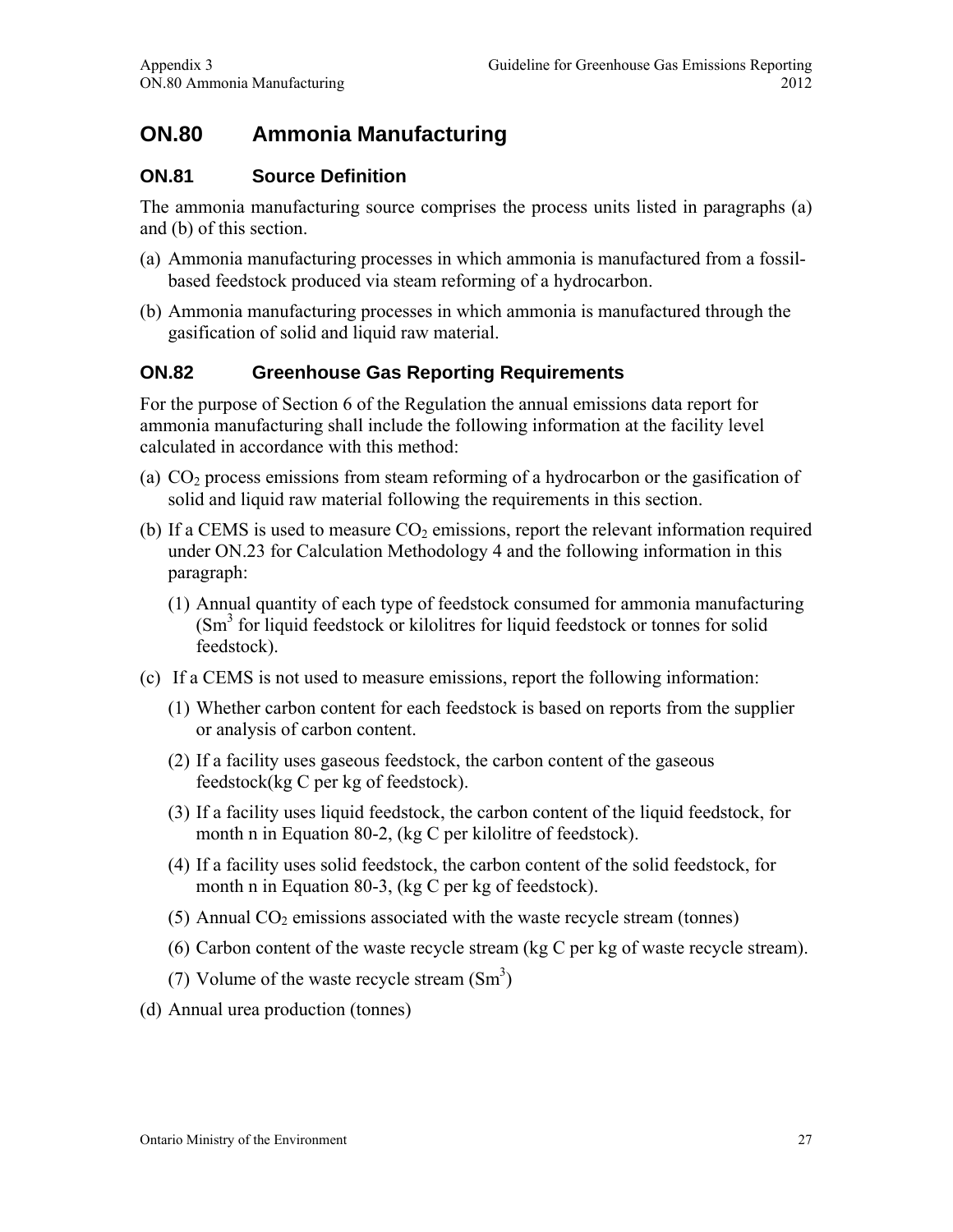#### **ON.83 Calculating GHG emissions**

The person must calculate and report the annual process  $CO<sub>2</sub>$  emissions from each ammonia manufacturing process unit using the procedures in either paragraph (a) or (b) of this section.

- (a) Calculate and report the process  $CO<sub>2</sub>$  emissions by operating and maintaining CEMS according to Calculation Methodology 4 specified in ON.23(d) and all associated requirements for methodology 4 in ON.20.
- (b) Calculate and report process  $CO<sub>2</sub>$  emissions using the procedures in paragraphs (b)(1) through (b)(6) of this section for gaseous feedstock, liquid feedstock, or solid feedstock, as applicable.
	- (1) Gaseous feedstock. The person must calculate the  $CO<sub>2</sub>$  process emissions from gaseous feedstock according to Equation 80-1 of this section:

$$
CO_{2,G,k} = (\sum_{n=1}^{12} 3.664 * Fdstk_{n,k} * CC_n * \frac{MW}{MVC}) * 0.001
$$
 Equation 80-1

Where:

|                                                                                                                            | $=$ Annual CO <sub>2</sub> emissions arising from feedstock consumption<br>(tonnes).                                                                                                                                                                                                                          |  |  |
|----------------------------------------------------------------------------------------------------------------------------|---------------------------------------------------------------------------------------------------------------------------------------------------------------------------------------------------------------------------------------------------------------------------------------------------------------|--|--|
|                                                                                                                            | $=$ Volume of the gaseous' feedstock used in month n (Rm <sup>3</sup> of<br>feedstock) at reference temperature and pressure conditions as used<br>by the facility. If a mass flow meter is used, measure the feedstock<br>used in the month n as kg feedstock and replace the term<br>" $M$ W/MVC" with "1". |  |  |
|                                                                                                                            | $=$ Carbon content of the gaseous feedstock, for month n, (kg C per kg)<br>of feedstock), determined according to ON.84(c).                                                                                                                                                                                   |  |  |
| $=$                                                                                                                        | Molecular weight of the gaseous feedstock (kg/kg-mole).                                                                                                                                                                                                                                                       |  |  |
| Molar volume conversion factor at the same reference conditions<br><b>MVC</b><br>as the above $Fdstk_{n,k}$ (Rm3/kg-mole). |                                                                                                                                                                                                                                                                                                               |  |  |
|                                                                                                                            | $=$ 8.3145 $*$ [273.16 + reference temperature in $^{\circ}$ C] / [reference<br>pressure in kilopascal]                                                                                                                                                                                                       |  |  |
| $=$                                                                                                                        | Ratio of molecular weights, $CO2$ to carbon.                                                                                                                                                                                                                                                                  |  |  |
| $=$                                                                                                                        | Conversion factor from kg to tonnes.                                                                                                                                                                                                                                                                          |  |  |
| $=$                                                                                                                        | Processing unit.                                                                                                                                                                                                                                                                                              |  |  |
|                                                                                                                            | $=$ Number of month                                                                                                                                                                                                                                                                                           |  |  |
|                                                                                                                            |                                                                                                                                                                                                                                                                                                               |  |  |

(2) Liquid feedstock. The person must calculate, from each ammonia manufacturing unit, the  $CO<sub>2</sub>$  process emissions from liquid feedstock according to Equation 80-2 of this section:

$$
CO_{2,L,k} = (\sum_{n=1}^{12} 3.664 * F \text{dstk}_{n,k} * CC_n) * 0.001
$$
 **Equation 80-2**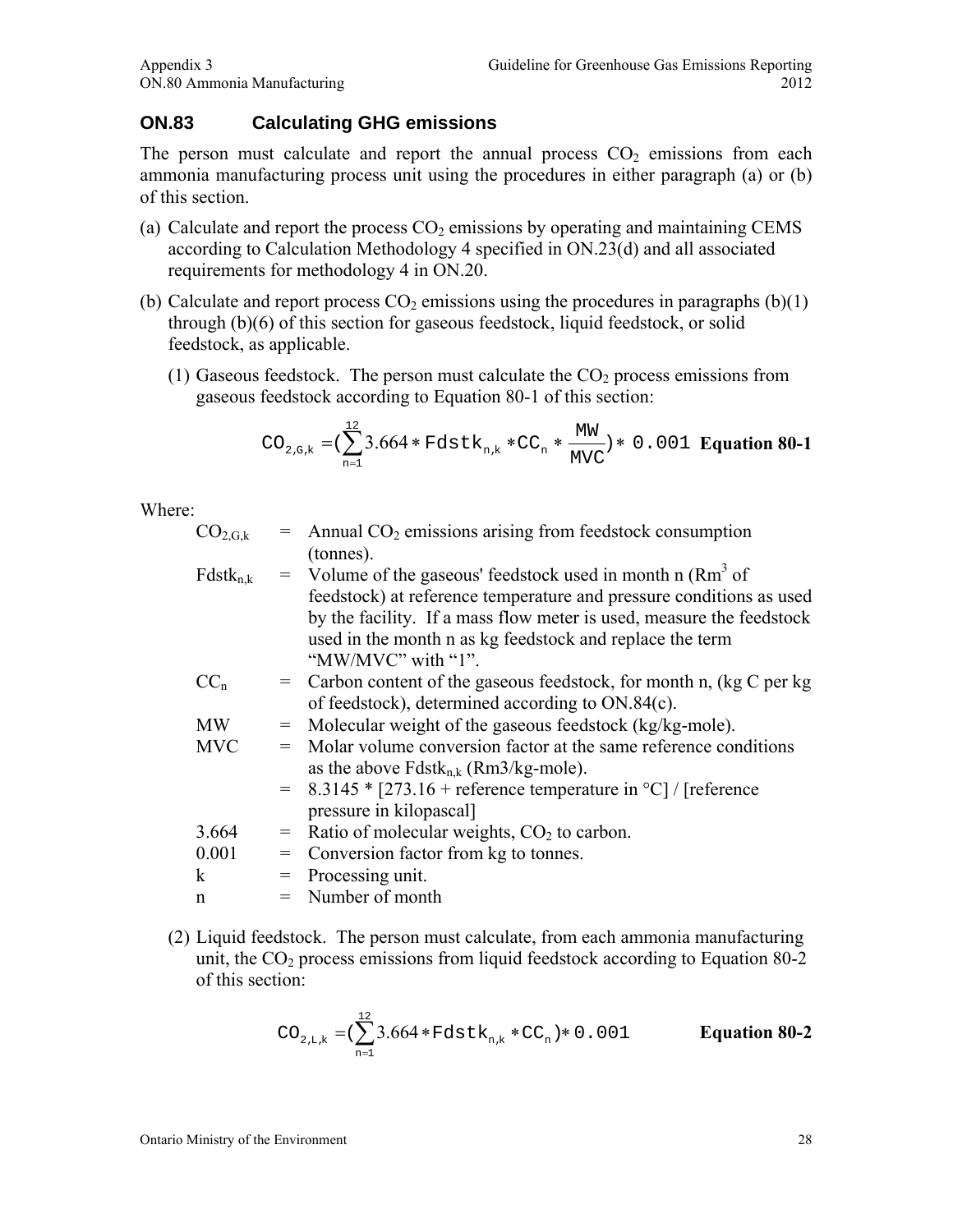Where:

| CO <sub>2,L,k</sub> |     | $=$ Annual CO <sub>2</sub> emissions arising from feedstock consumption |  |
|---------------------|-----|-------------------------------------------------------------------------|--|
|                     |     | (tonnes).                                                               |  |
| $Fdstk_{n,k}$       |     | = Volume of the liquid feedstock used in month n (kilolitres of         |  |
|                     |     | feedstock). If a mass flow meter is used, measure the feedstock         |  |
|                     |     | used in month n as kg of feedstock and measure the carbon content       |  |
|                     |     | of feedstock in kg C per kg of feedstock.                               |  |
| $CC_{n}$            |     | = Carbon content of the liquid feedstock, for month n as determined     |  |
|                     |     | according to $ON.84(c)$ . (kg of C per kilolitre of feedstock when      |  |
|                     |     | feedstock consumption is measured in kilolitres or kg of C per kg       |  |
|                     |     | of feedstock when feedstock consumption is measured in kg.              |  |
| 3.664               |     | $=$ Ratio of molecular weights, $CO2$ to carbon.                        |  |
| 0.001               | $=$ | Conversion factor from kg to tonnes.                                    |  |
| k                   |     | $=$ Processing unit.                                                    |  |
| n                   |     | $=$ Number of months                                                    |  |
|                     |     |                                                                         |  |

(3) Solid feedstock. The person must calculate, from each ammonia manufacturing unit, the CO<sub>2</sub> process emissions from solid feedstock according to Equation 80-3 of this section:

$$
CO_{2, S, k} = (\sum_{n=1}^{12} 3.664 * F \text{dstk}_{n,k} * CC_n) * 0.001
$$
 **Equation 80-3**

Where:

| $CO_{2,S, k}$ | $=$ Annual CO <sub>2</sub> emissions arising from feedstock consumption |  |
|---------------|-------------------------------------------------------------------------|--|
|               | (tonnes).                                                               |  |
| $Fdstk_{n,k}$ | $=$ Mass of the solid feedstock used in month n (kg of feedstock).      |  |
| $CC_n$        | $=$ Carbon content of the solid feedstock, for month n, (kg C per kg of |  |
|               | feedstock), determined according to ON.84(c).                           |  |
| 3.664         | $=$ Ratio of molecular weights, $CO2$ to carbon.                        |  |
| 0.001         | $=$ Conversion factor from kg to tonnes.                                |  |
| $\mathbf k$   | $=$ Processing unit.                                                    |  |
| n             | $=$ Number of month.                                                    |  |
|               |                                                                         |  |

(4) The person must calculate the annual process  $CO<sub>2</sub>$  emissions from each ammonia processing unit k at the facility summing emissions, as applicable from Equations 80-1, 80-2, and 80-3 of this section using Equation 80-4.

$$
E_{CO2_k} = CO_{2,G,k} + CO_{2,S,k} + CO_{2,L,k}
$$
 Equation 80-4

Where:

| $E_{CO2k}$ | $=$ Annual CO <sub>2</sub> emissions from each ammonia processing unit k |
|------------|--------------------------------------------------------------------------|
|            | (tonnes).                                                                |
|            | $=$ Processing unit.                                                     |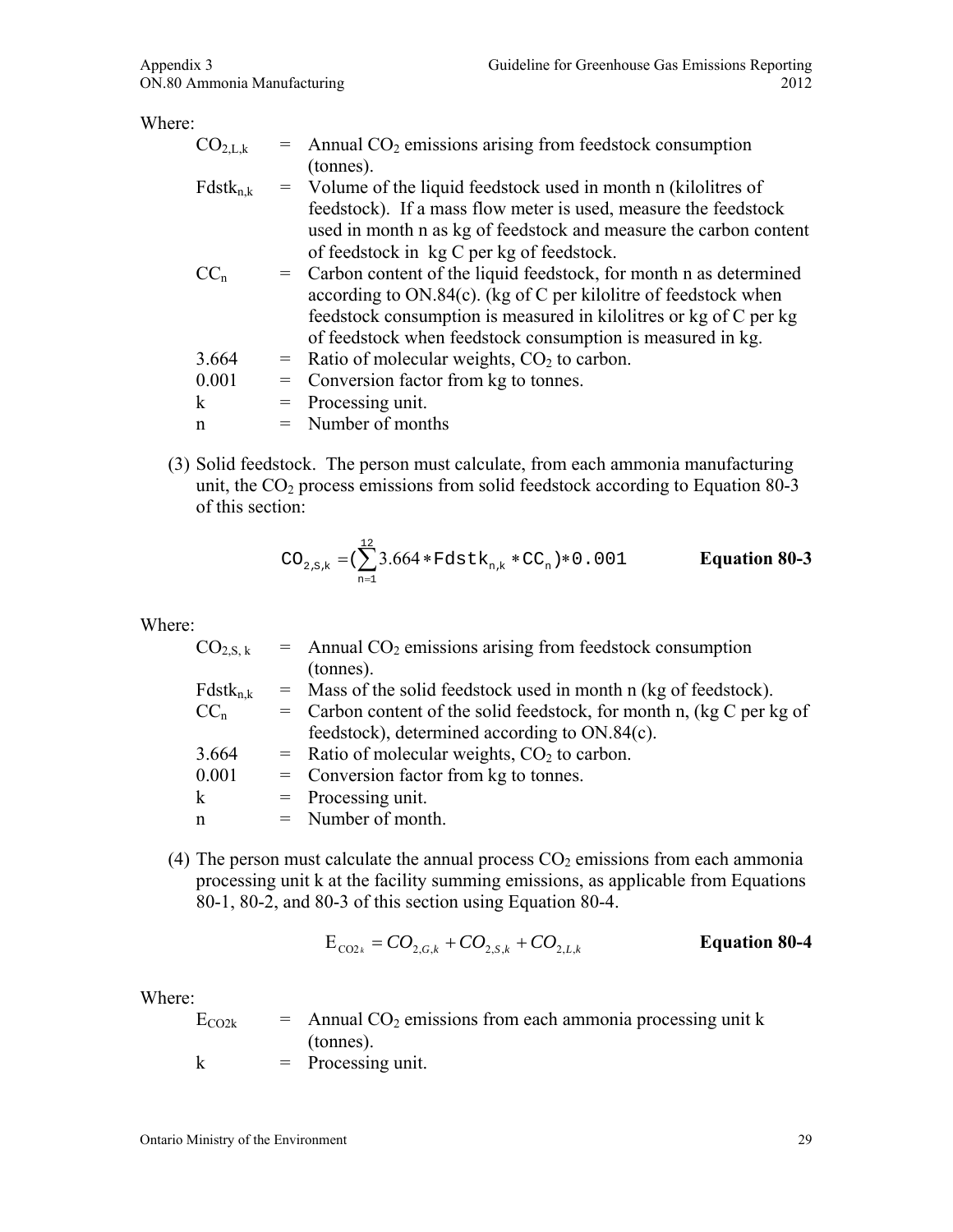(5) The person must determine the combined  $CO<sub>2</sub>$  emissions from all ammonia processing units at the facility using Equation 80-5 of this section.

$$
CO_2 = \sum_{k=1}^{n} E_{CO2k}
$$
 **Equation 80-5**

Where:

| CO <sub>2</sub> | $=$ Annual combined $CO2$ emissions from all ammonia processing        |  |
|-----------------|------------------------------------------------------------------------|--|
|                 | units (tonnes).                                                        |  |
| $E_{CO2k}$      | $=$ Annual CO <sub>2</sub> emissions from each ammonia processing unit |  |
|                 | (tonnes).                                                              |  |
| k               | $=$ Processing unit.                                                   |  |
| n               | = Total number of ammonia processing units.                            |  |

(6) If applicable, ammonia manufacturing facilities that utilize the waste recycle stream as a fuel must calculate emissions associated with the waste stream for each ammonia process unit according to Equation 80-6 of this section:

$$
\mathrm{CO}_2 = (\sum_{n=1}^{12} 3.664*\mathrm{RecyclesStream}_n*\mathrm{CC}_n*\frac{\text{MW}}{\text{MVC}})*0.001 \quad \text{Equation 80-6}
$$

Where:

| CO <sub>2</sub>   | $=$ Annual CO <sub>2</sub> contained in waste recycle stream (tonnes).                                                                                                                                                 |  |  |
|-------------------|------------------------------------------------------------------------------------------------------------------------------------------------------------------------------------------------------------------------|--|--|
| $RecycleStream_n$ | Volume of the waste recycle stream in month n<br>$=$ $-$                                                                                                                                                               |  |  |
|                   | $(Rm3)$ at reference temperature and pressure conditions as used by<br>the facility. If a mass flow meter is used, measure the waste<br>recycle stream in month n as kg and replace the term "MW/MVC"<br>with " $1$ ". |  |  |
| $CC_n$            | $=$ Carbon content of the waste recycle stream, for month n, (kg C per<br>kg of waste recycle stream) determined according to ON.84(f).                                                                                |  |  |
| <b>MW</b>         | $=$ Molecular weight of the waste recycle stream (kg/kg-mole).                                                                                                                                                         |  |  |
| <b>MVC</b>        | = Molar volume conversion at the same reference conditions as the<br>above RecycleStream <sub>n</sub> (Rm $3$ /kg-mole).                                                                                               |  |  |
|                   | $=$ 8.3145 $*$ [273.16 + reference temperature in °C] / [reference<br>pressure in kilopascal].                                                                                                                         |  |  |
| 3.664             | = Ratio of molecular weights, $CO2$ to carbon.                                                                                                                                                                         |  |  |
| 0.001             | Conversion factor from kg to tonnes.                                                                                                                                                                                   |  |  |
| n                 | Number of month                                                                                                                                                                                                        |  |  |

(c) If GHG emissions from an ammonia manufacturing unit are vented through the same stack as any combustion unit or process equipment that reports  $CO<sub>2</sub>$  emissions using a CEMS that complies with Calculation Methodology 4 in ON.23(d), then the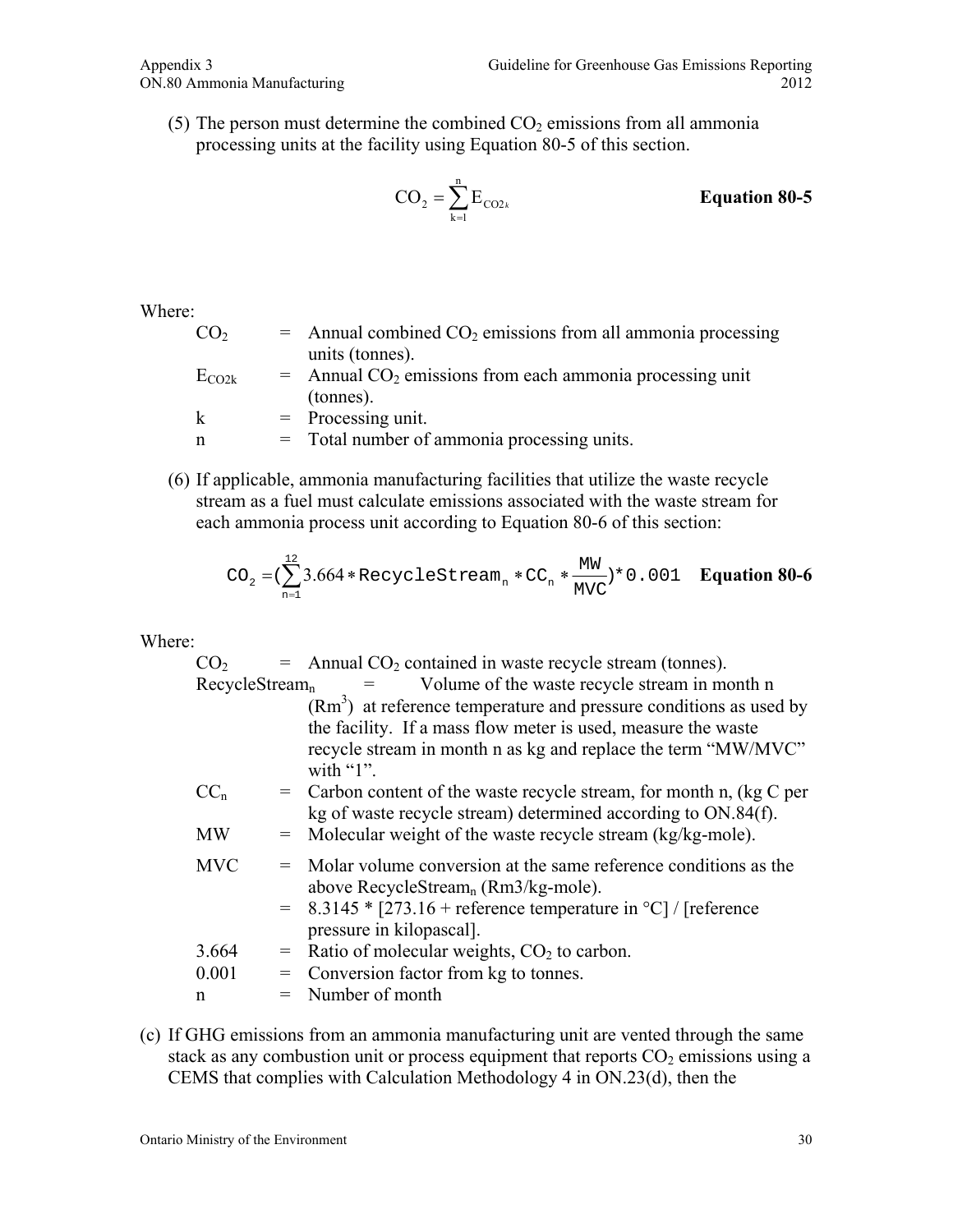calculation methodology in paragraph (b) of this section shall not be used to calculate process emissions. The person shall report under this section the combined stack emissions according to Calculation Methodology 4 in ON.23(d) and all associated requirements for Calculation Methodology 4 in ON.20.

#### **ON.84 Sampling, Analysis, and Measurement Requirements**

- (a) The person must continuously measure the quantity of gaseous or liquid feedstock consumed using a flow meter. The quantity of solid feedstock consumed can be obtained from company records and aggregated on a monthly basis.
- (b) The person must document the procedures used to ensure the accuracy of the estimates of feedstock consumption.
- (c) The person must determine monthly carbon contents and the average molecular weight of each feedstock consumed from reports from the supplier. As an alternative to using supplier information on carbon contents, the person can also collect a sample of each feedstock on a monthly basis and analyze the carbon content and molecular weight of the fuel using any of the following methods listed in paragraphs  $(c)(1)$ through  $(c)(8)$  of this section, as applicable.
	- (1) ASTM D1945 Standard Test Method for Analysis of Natural Gas by Gas Chromatography.
	- (2) ASTM D1946 Standard Practice for Analysis of Reformed Gas by Gas Chromatography.
	- (3) ASTM D2502 Standard Test Method for Estimation of Mean Relative Molecular Mass of Petroleum Oils from Viscosity Measurements.
	- (4) ASTM D2503 Standard Test Method for Relative Molecular Mass (Molecular Weight) of Hydrocarbons by Thermoelectric Measurement of Vapor Pressure.
	- (5) ASTM D3238 Standard Test Method for Calculation of Carbon Distribution and Structural Group Analysis of Petroleum Oils by the n-d-M Method.
	- (6) ASTM D5291 Standard Test Methods for Instrumental Determination of Carbon, Hydrogen, and Nitrogen in Petroleum Products and Lubricants.
	- (7) ASTM D3176 Standard Practice for Ultimate Analysis of Coal and Coke.
	- (8) ASTM D5373 Standard Methods for Instrumental Determination of Carbon, Hydrogen, and Nitrogen in Laboratory Samples of Coal.
- (d) Calibrate all oil and gas flow meters (except for gas billing meters) and perform oil tank measurements according to the monitoring and QA/QC requirements specified in section  $ON.25(b)(3)$ .
- (e) For quality assurance and quality control of the supplier data, on an annual basis, the person must measure the carbon contents of a representative sample of the feedstocks consumed using the appropriate ASTM Method as listed in paragraphs (c)(1) through (c)(8) of this section.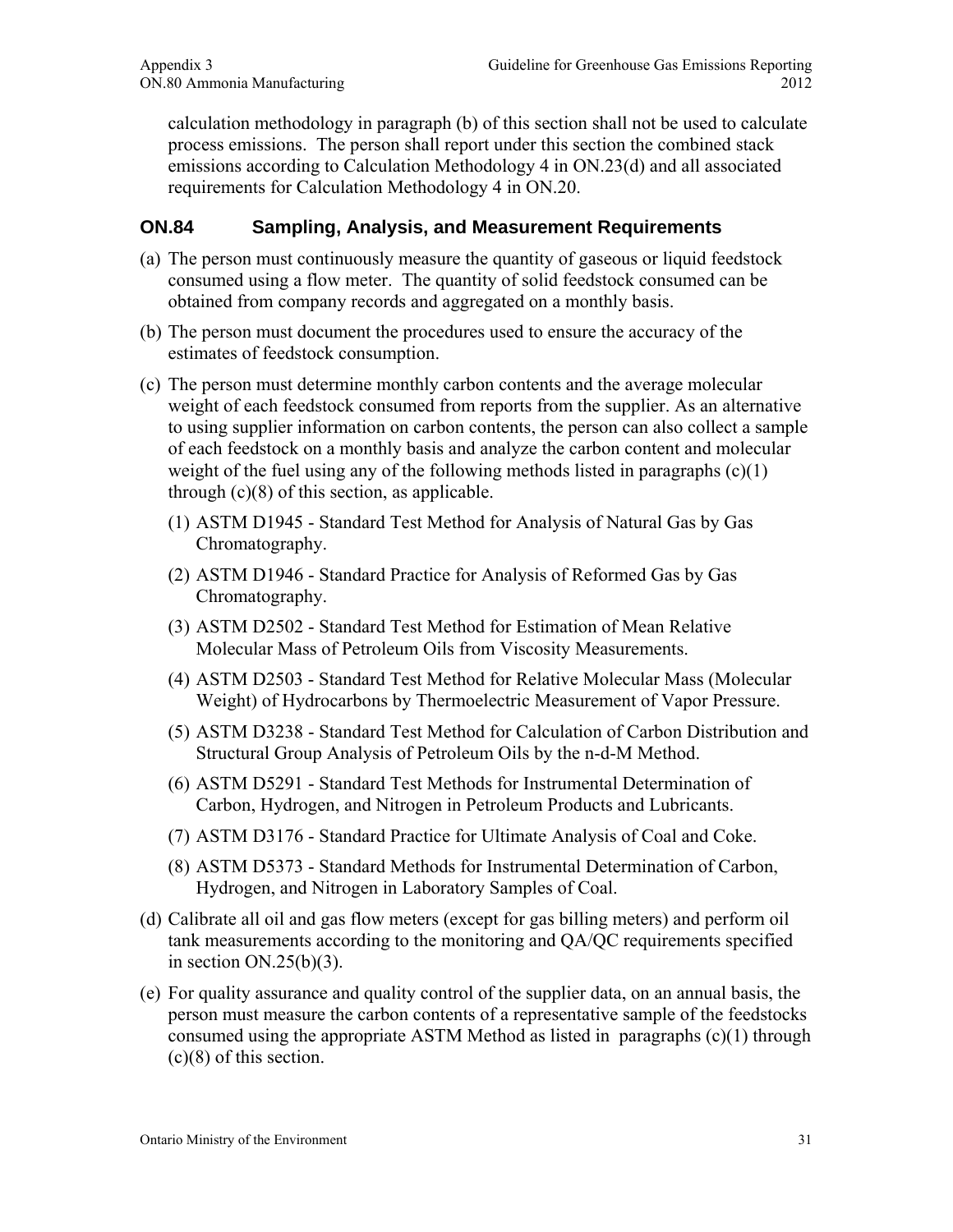- (f) Facilities must continuously measure the quantity of waste gas recycled using a flow meter, as applicable. The person must determine the carbon content and the molecular weight of the waste recycle stream by collecting a sample of each waste recycle stream on a monthly basis and analyzing the carbon content using the appropriate ASTM Method as listed in paragraphs  $(c)(1)$  through  $(c)(8)$  of this section.
- (g) If  $CO<sub>2</sub>$  from ammonia production is used to produce urea at the same facility, the person must determine the quantity of urea produced using methods or plant instruments used for accounting purposes (such as sales records). The person must document the procedures used to ensure the accuracy of the estimates of urea produced.

#### **ON.85 Procedures for Estimating Missing Data**

The person is required to retain a complete record of all measured parameters used in the GHG emissions calculations. Therefore, whenever the monitoring and quality assurance procedures in ON.84 cannot be followed (e.g., if a meter malfunctions during unit operation), a substitute data value for the missing parameter shall be used in the calculations following paragraphs (a) and (b) of this section. The person must document and keep records of the procedures used for all such estimates as required by the Regulation.

- (a) For missing data on monthly carbon contents of feedstock or the waste recycle stream, the substitute data value shall be the arithmetic average of the quality-assured values of that carbon content in the month preceding and the month immediately following the missing data incident. If no quality-assured data is available prior to the missing data incident, the substitute data value shall be the first quality-assured value for carbon content obtained in the month after the missing data period.
- (b) For missing feedstock supply rates or waste recycle stream used to determine monthly feedstock consumption or monthly waste recycle stream quantity, the person must determine the best available estimate(s) of the parameter(s), based on all available process data.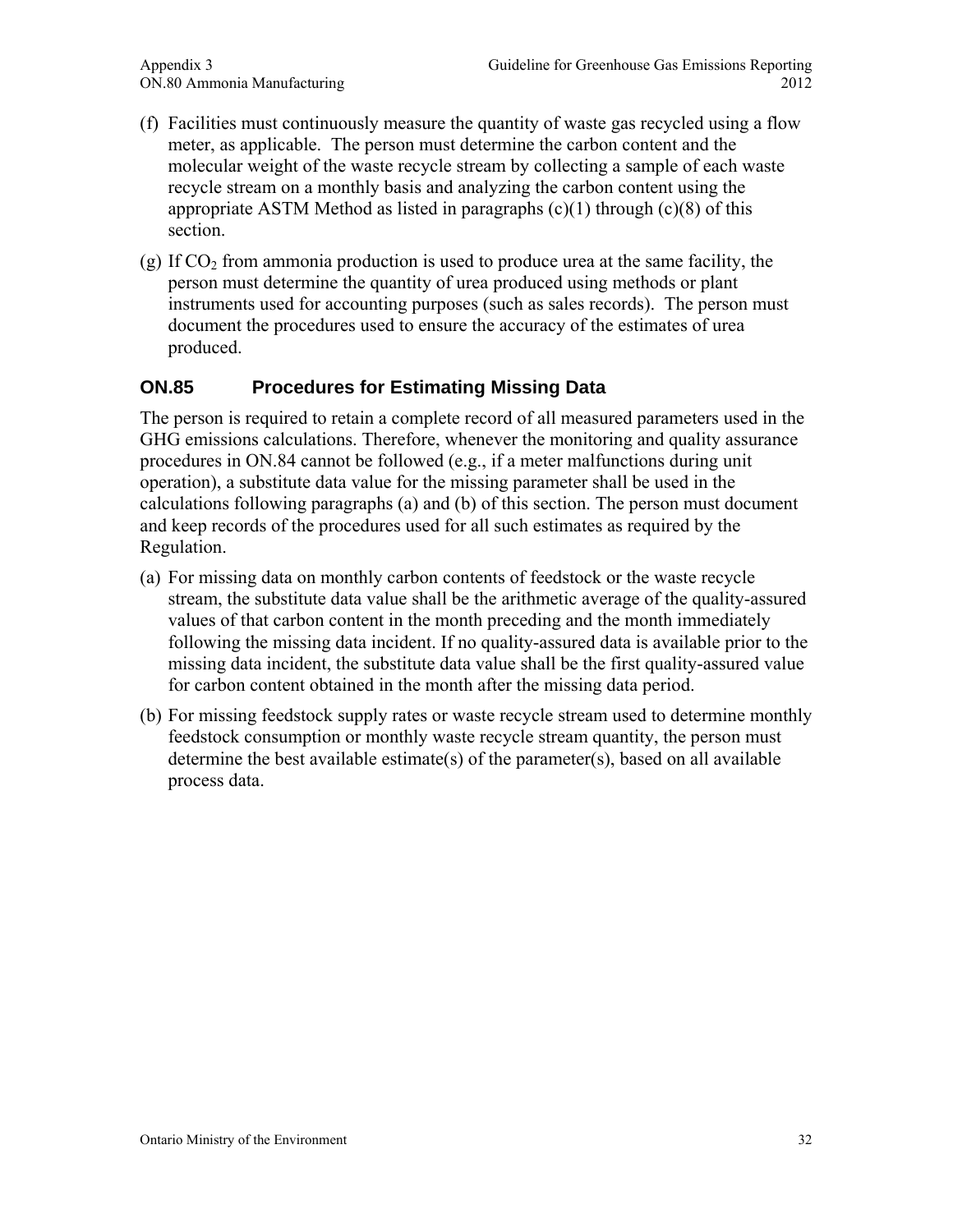## **ON.180 Carbonate Use**

#### **ON.181 Source Definition**

This source includes any equipment that uses one or more carbonates listed in Table 180- 1 in manufacturing processes that emit carbon dioxide. Table 180-1 includes the following carbonates: limestone, dolomite, ankerite, magnesite, siderite, rhodochrosite, or sodium carbonate. Facilities are considered to emit  $CO<sub>2</sub>$  if they consume at least 1,800 tonnes per year of carbonates heated to a temperature sufficient to allow the calcination reaction to occur.

This source does not include equipment that uses carbonates or carbonate containing minerals that are consumed in the production of cement, copper and nickel, electricity generation, ferroalloys, glass, iron and steel, lead, lime, phosphoric acid, pulp and paper, soda ash, sodium bicarbonate, sodium hydroxide and zinc

This source does not include carbonates used in sorbent technology used to control emissions from stationary fuel combustion equipment. Emissions from carbonates used in sorbent technology are reported under ON.20 (tonnes).

#### **ON.182 Greenhouse Gas Reporting Requirements**

For the purpose of Section 6 of the Regulation the annual emissions data report for carbonate use shall include the following information at the facility level calculated in accordance with this method:

- (a) Annual  $CO<sub>2</sub>$  emissions from miscellaneous carbonate use (tonnes).
- (b) If the person followed the calculation methodology contained in ON.183(a), the person must report the following information:
	- (1) Annual carbonate consumption by carbonate type (tonnes).
	- (2) Annual calcination fractions used in calculations.
- (c) If the person followed the calculation methodology contained in ON.183(b), the person must report the following information:
	- (1) Annual carbonate input by carbonate type (tonnes).
	- (2) Annual carbonate output by carbonate type (tonnes).
- (d) Number of times in the reporting year that missing data procedures were followed to measure carbonate consumption, carbonate input or carbonate output (months).

#### **ON.183 Calculating GHG emissions.**

The person must determine  $CO<sub>2</sub>$  process emissions from carbonate use in accordance with the procedures specified in either paragraph (a) or (b) of this section.

(a) Calculate the process emissions of  $CO<sub>2</sub>$  using calcination fractions with Equation 180-1 of this section.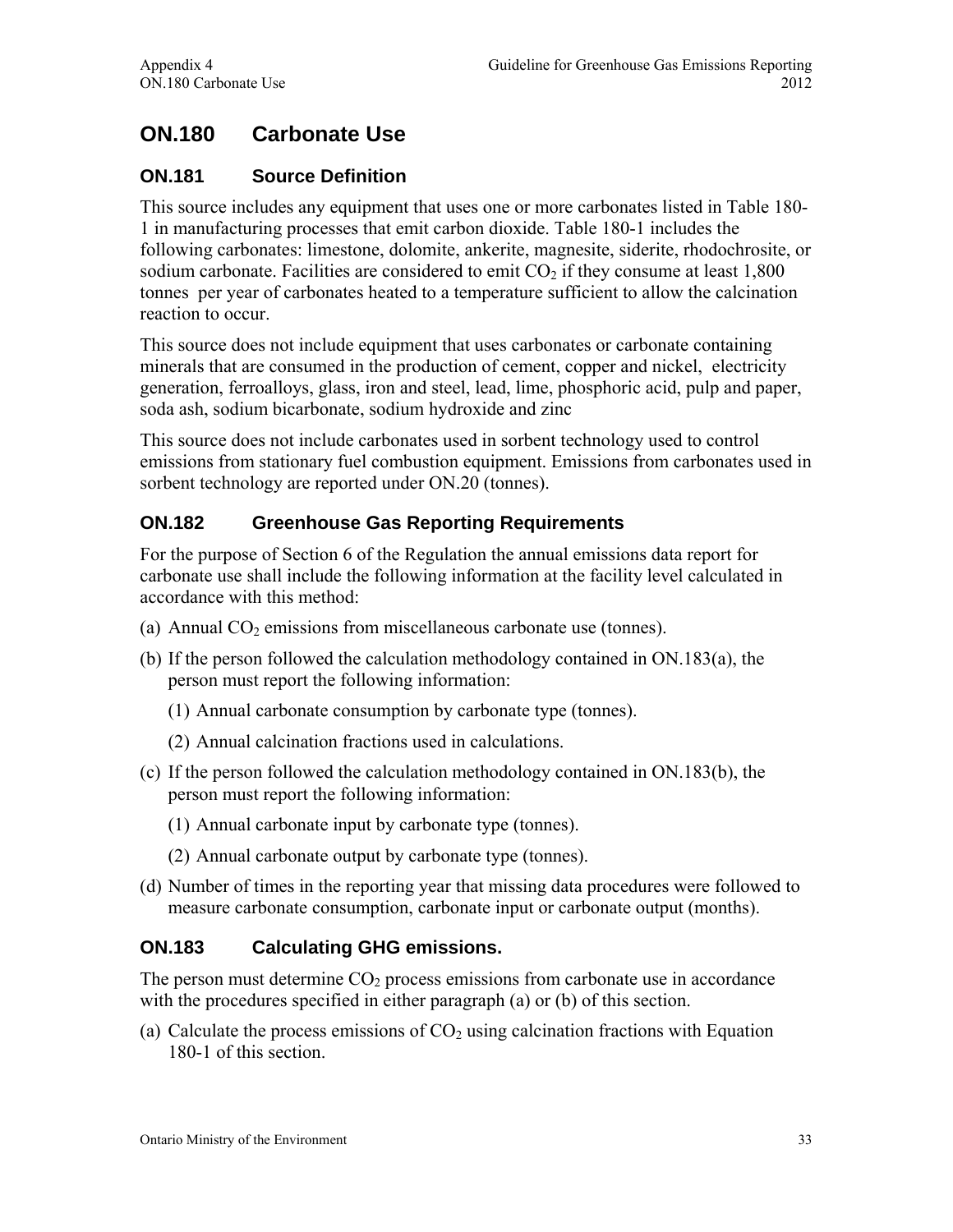$$
E_{CO2} = \sum_{i=1}^{n} (M_i \times EF_i \times F_i)
$$
 Equation 180-1

Where:

| $E_{CO2}$ |          | Annual $CO2$ mass emissions from consumption of carbonates                                                                                                                       |
|-----------|----------|----------------------------------------------------------------------------------------------------------------------------------------------------------------------------------|
|           |          | (tonnes).                                                                                                                                                                        |
| $M_i$     | $=$      | Annual mass of carbonate type i consumed (tonnes).                                                                                                                               |
| $EF_i$    | $\equiv$ | Emission factor for the carbonate type i, as specified in Table 180-<br>1 to this section, tonnes $CO2/tonne$ carbonate consumed.                                                |
| $F_i$     | $=$      | Fraction calcination achieved for each particular carbonate type i<br>(weight fraction). As an alternative to measuring the calcination<br>fraction, a value of 1.0 can be used. |
| n         |          | Number of carbonate types.                                                                                                                                                       |

(b) Calculate the process emissions of  $CO<sub>2</sub>$  using actual mass of output carbonates with Equation 180-2 of this section.

$$
E_{CO2} = \left[ \sum_{k=1}^{m} (M_k \times EF_k) - \sum_{j=1}^{n} (M_j \times EF_j) \right]
$$
 Equation 180-2

Where:

| $E_{CO2}$ |     | Annual $CO2$ mass emissions from consumption of carbonates               |  |
|-----------|-----|--------------------------------------------------------------------------|--|
|           |     | (tonnes).                                                                |  |
| $M_{k}$   | =   | Annual mass of input carbonate type k (tonnes).                          |  |
| $EF_k$    | $=$ | Emission factor for the input carbonate type k, as specified in          |  |
|           |     | Table 180-1 of this section (tonnes $CO2/tonne$ carbonate).              |  |
| $M_i$     | $=$ | Annual mass of output carbonate type <i>j</i> (tonnes).                  |  |
| $EF_i$    | $=$ | Emission factor for the output carbonate type <i>j</i> , as specified in |  |
|           |     | Table 180-1 of this section (tonnes $CO2/tonne$ carbonate).              |  |
| m         |     | Number of input carbonate types.                                         |  |
| n         |     | Number of output carbonate types.                                        |  |
|           |     |                                                                          |  |

#### **ON.184 Sampling, Analysis, and Measurement Requirements**

- (a) The annual mass of carbonate consumed (for Equation 180-1 of this section) or carbonate inputs (for Equation 180-2 of this section) must be determined annually from monthly measurements using the same plant instruments used for accounting purposes including purchase records or direct measurement, such as weigh hoppers or weigh belt feeders.
- (b) The annual mass of carbonate outputs (for Equation 180-2 of this section) must be determined annually from monthly measurements using the same plant instruments used for accounting purposes including purchase records or direct measurement, such as weigh hoppers or belt weigh feeders.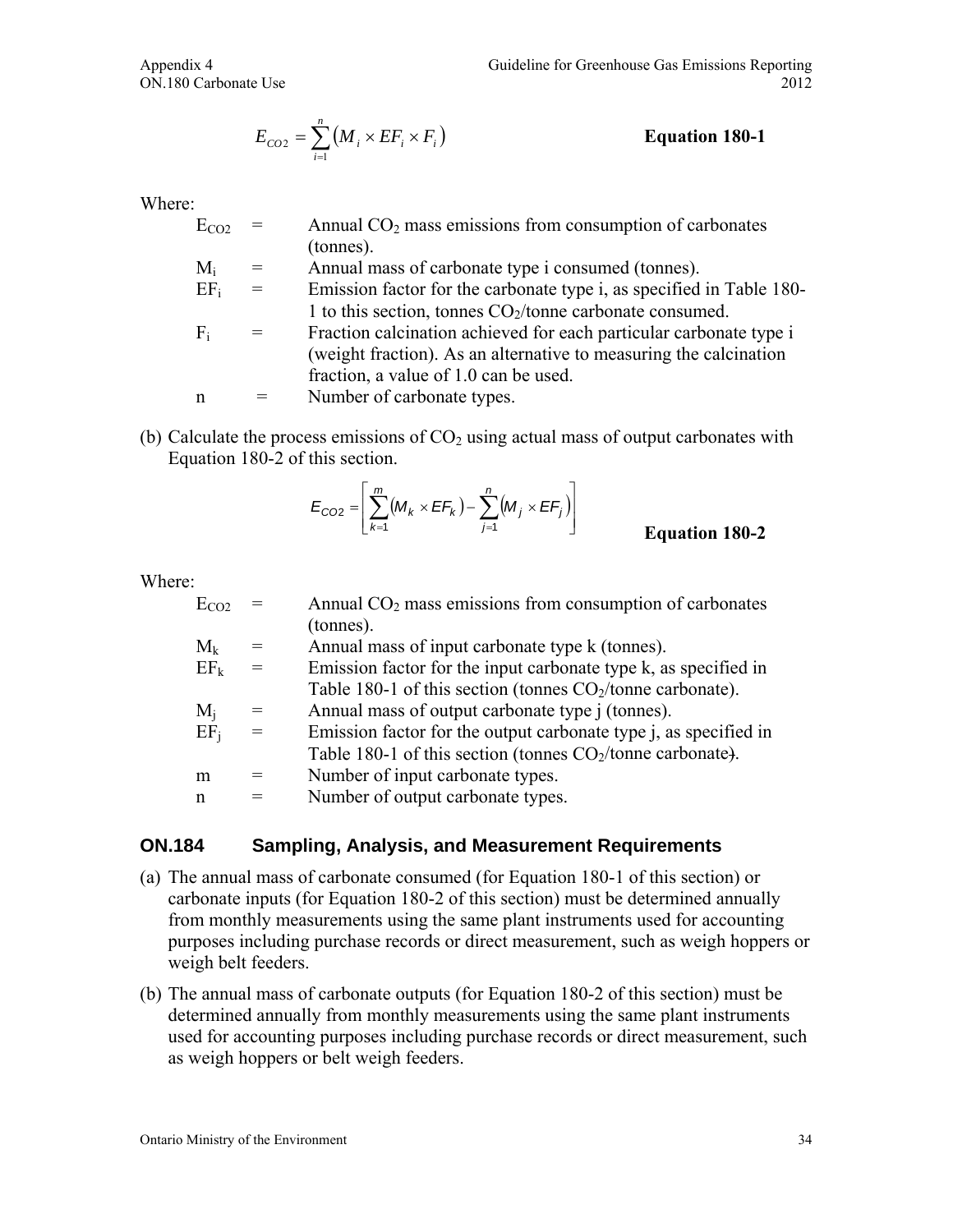(c) If the person follow the procedures of ON.183(a), as an alternative to assuming a calcination fraction of 1.0, the person can determine on an annual basis the calcination fraction for each carbonate consumed based on sampling and chemical analysis using a suitable method such as using an x-ray fluorescence standard method or other enhanced industry consensus standard method published by an industry consensus standard organization (e.g., ASTM, ASME, etc.).

#### **ON.185 Procedures for Estimating Missing Data.**

The person is required to retain a complete record of all measured parameters used in the GHG emissions calculations. Therefore, whenever a quality-assured value of a required parameter is unavailable, a substitute data value for the missing parameter shall be used in the calculations as specified in paragraph (a) of this section. The person must document and keep records of the procedures used for all such estimates as required by the Regulation.

(a) For each missing value of monthly carbonate consumed, monthly carbonate output, or monthly carbonate input, the substitute data value must be the best available estimate based on the all available process data or data used for accounting purposes (such as sales records).

| Mineral Name – Carbonate                                      | $CO2$ Emission Factor (tonnes $CO2/tonne$ |
|---------------------------------------------------------------|-------------------------------------------|
|                                                               | carbonate)                                |
| Limestone - $CaCO3$                                           | 0.43971                                   |
| Magnesite - $MgCO3$                                           | 0.52197                                   |
| Dolomite - Ca $Mg(CO_3)_2$                                    | 0.47732                                   |
| Siderite - FeCO <sub>3</sub>                                  | 0.37987                                   |
| Ankerite - Ca(Fe,Mg,Mn) $(CO_3)_2$                            | 0.47572                                   |
| Rhodochrosite - $MnCO3$                                       | 0.38286                                   |
| Sodium Carbonate/Soda Ash $-$ Na <sub>2</sub> CO <sub>3</sub> | 0.41492                                   |
|                                                               | Facility specific factor to be determined |
| Others                                                        | through analysis or supplier information  |
|                                                               | or using stoichiometric ratio             |

**Table 180-1—CO2 Emission Factors for Common Carbonates**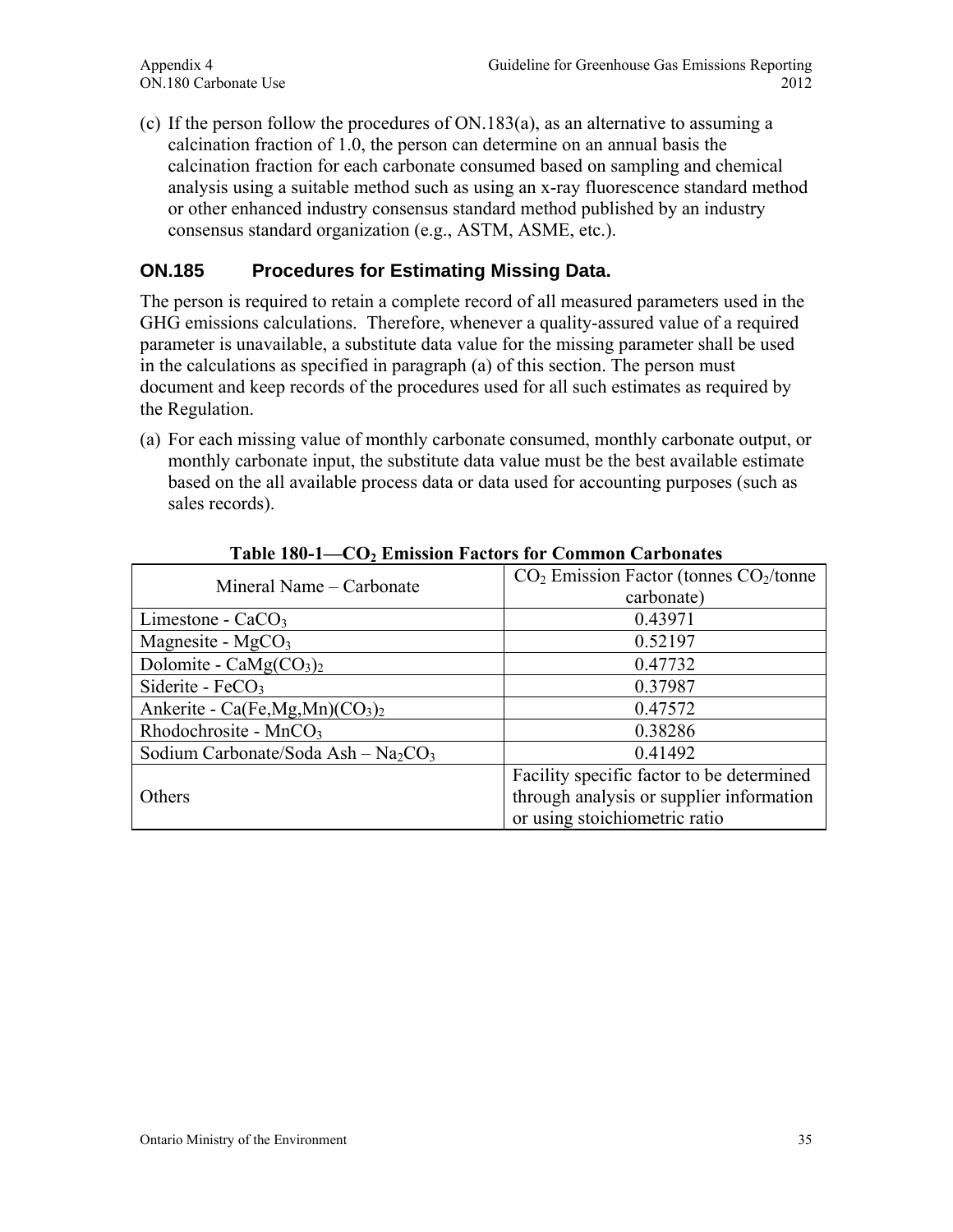### **ON.90 Cement Manufacturing**

#### **ON.91 Source Definition**

Cement manufacturing is comprised of all processes that are used to manufacture Portland, natural, masonry, pozzolanic, or other hydraulic cements.

#### **ON.92 Greenhouse Gas Reporting Requirements**

For the purpose of Section 6 of the Regulation the annual emissions data report for cement manufacturing shall include the following information at the facility level calculated in accordance with this method:

- (a) Total emissions of  $CO<sub>2</sub>$ , CH<sub>4</sub>, and N<sub>2</sub>O in tonnes.
- (b) Annual  $CO<sub>2</sub>$  process emissions from calcination (tonnes) and the following information:
	- (1) Monthly plant specific clinker emission factors (tonnes  $CO<sub>2</sub>/tonnes$  clinker).
		- (i) Monthly quantities of clinker produced (tonnes).
		- (ii) Monthly total calcium content of clinker, expressed as calcium oxide (CaO) (weight fraction, tonne CaO/tonne clinker).
		- (iii) Monthly total magnesium content of clinker, expressed as magnesium oxide (MgO) (weight fraction, tonne MgO/tonne clinker).
		- (iv) Monthly non-calcined calcium oxide content of clinker, expressed as CaO (weight fraction, tonne CaO/tonne clinker).
		- (v) Monthly non-calcined magnesium oxide content of clinker, expressed as MgO (weight fraction, tonne MgO/tonne clinker).
		- (vi) Monthly quantity of non-carbonate raw materials entering the kiln (tonnes).
	- (2) Quarterly cement kiln dust (CKD) emission factor (tonne  $CO<sub>2</sub>/tonne$  CKD not recycled back to kilns).
		- (i) Quarterly quantity of CKD not recycled back to kilns (tonnes).
- (c) Annual  $CO<sub>2</sub>$  process emissions from organic carbon oxidation (tonnes) and the following information:
	- (1) Amount of raw material consumed in the report year (tonnes).
	- (2) Annual organic carbon content of raw material (weight. fraction).
- (d) Annual  $CO<sub>2</sub>$ , CH<sub>4</sub>, and N<sub>2</sub>O emissions from fuel combustion in all kilns combined, following the calculation methodology and reporting requirements specified in ON.93(c) (tonnes).
- (e) Annual  $CO<sub>2</sub>$ , CH<sub>4</sub>, and N<sub>2</sub>O emissions from all other fuel combustion units combined (kilns excluded), following the calculation methodology and reporting requirements specified in ON.20 (tonnes).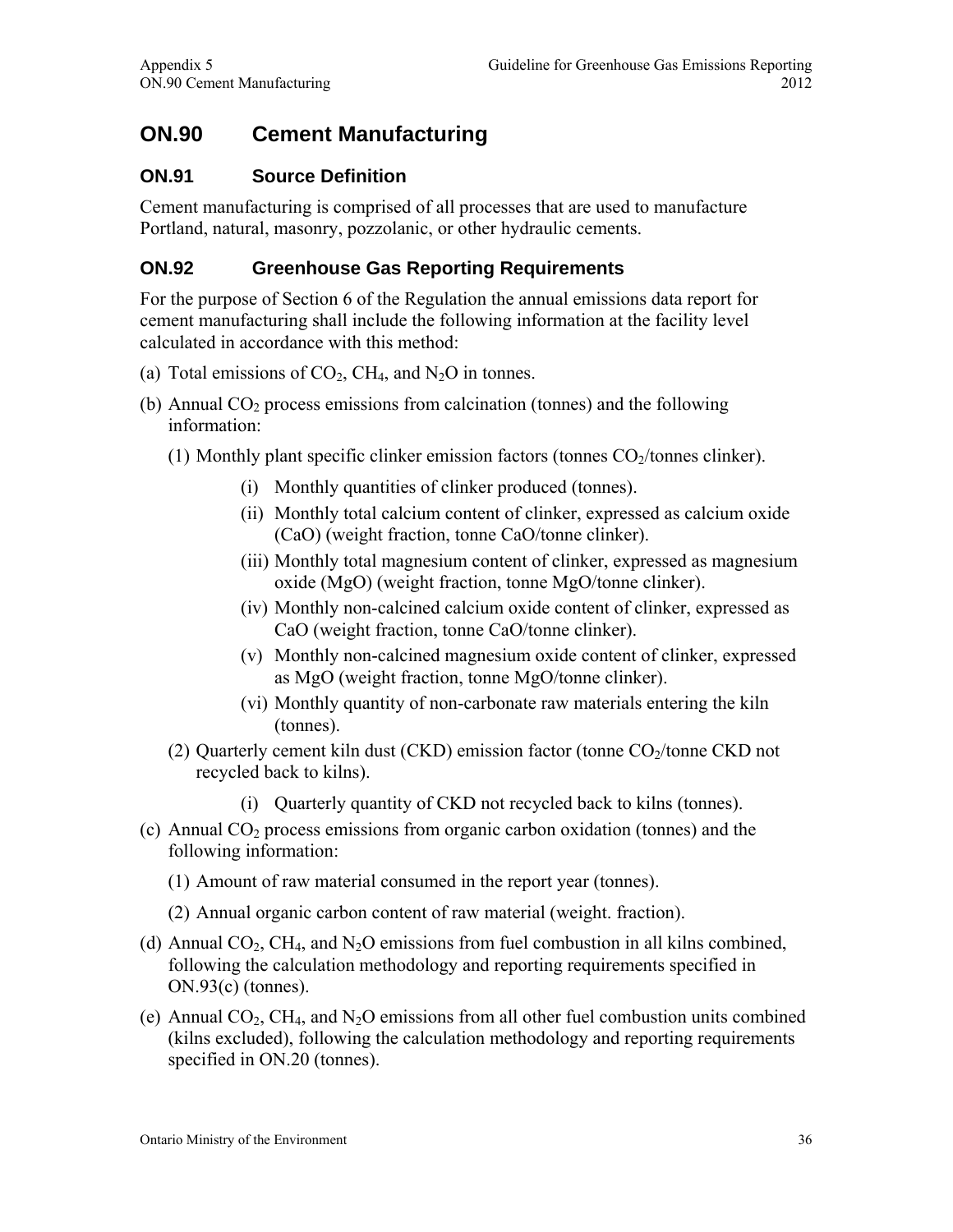- (f) If a continuous emissions monitor is used to measure  $CO<sub>2</sub>$  emissions from kilns, then the requirements of paragraphs (b) and (c) of this section do not apply for  $CO<sub>2</sub>$ . Cement plants that measure  $CO<sub>2</sub>$  emissions using CEMS shall report fuel usage by fuel type for kilns.
- (g) Operators of cement plants shall also comply with the reporting requirements for any other applicable source listed by regulation, including but not limited to the following:
	- (1) Coal fuel storage as specified in ON.100.
	- (2) Electricity generating as specified in ON.40.
	- (3) Cogeneration systems as specified in ON.42(f).
- (h) Number of times missing data procedures were used to determine clinker production, non-calcined calcium oxide, magnesium oxide content of clinker, CKD not recycled, non-calcined calcium oxide, magnesium oxide content of CKD, organic carbon content, and raw material consumption.

#### **ON.93 Calculation of Greenhouse Gas Emissions from Kilns**

- (a) Determine  $CO_2$  emissions as specified under either paragraph (a)(1) or (a)(2) of this section.
	- (1) Calculate the total process and combustion  $CO<sub>2</sub>$  emissions from all the kilns using a continuous emissions monitoring system (CEMS) as specified in ON.23(d) and combustion  $CO<sub>2</sub>$  emissions from all the kilns using the calculation methodologies specified in paragraph (c) of this section.
	- (2) Calculate the sum of  $CO_2$  process emissions from kilns and  $CO_2$  fuel combustion emissions from kilns using the calculation methodologies specified in paragraphs (b) and (c) of this section.
- (b) Process  $CO<sub>2</sub>$  Emissions Calculation Methodology. Calculate total  $CO<sub>2</sub>$  process emissions as the sum of emissions from calcination, using the method specified in paragraph (b)(1) of this section; and from organic carbon oxidation, using the method specified in paragraph (b)(2) of this section (Equation 90-1).

$$
E_{CO2-P} = E_{CO2-C} + E_{CO2-F}
$$
 **Equation 90-1**

Where:

| $E_{CO2-P}$ | $=$ Annual process $CO2$ emissions, tonnes/year.                     |
|-------------|----------------------------------------------------------------------|
| $E_{CO2-C}$ | $=$ Annual process $CO2$ emissions from calcination, tonnes/year.    |
| $E_{CO2-F}$ | $=$ Annual process $CO2$ emissions from feed oxidation, tonnes/year. |

(1) Calcination Emissions. Calculate  $CO<sub>2</sub>$  process emissions from calcination using Equation 90-2 and a plant-specific clinker emission factor and a plant-specific cement kiln dust (CKD) emission factor as specified in this section.

$$
E_{CO2-C} = \sum_{m=1}^{12} \left[ Q_{Cli,m} \times EF_{Cli,m} \right] + \sum_{q}^{4} \left[ Q_{CKD,q} \times EF_{CKD,q} \right]
$$
 **Equation 90-2**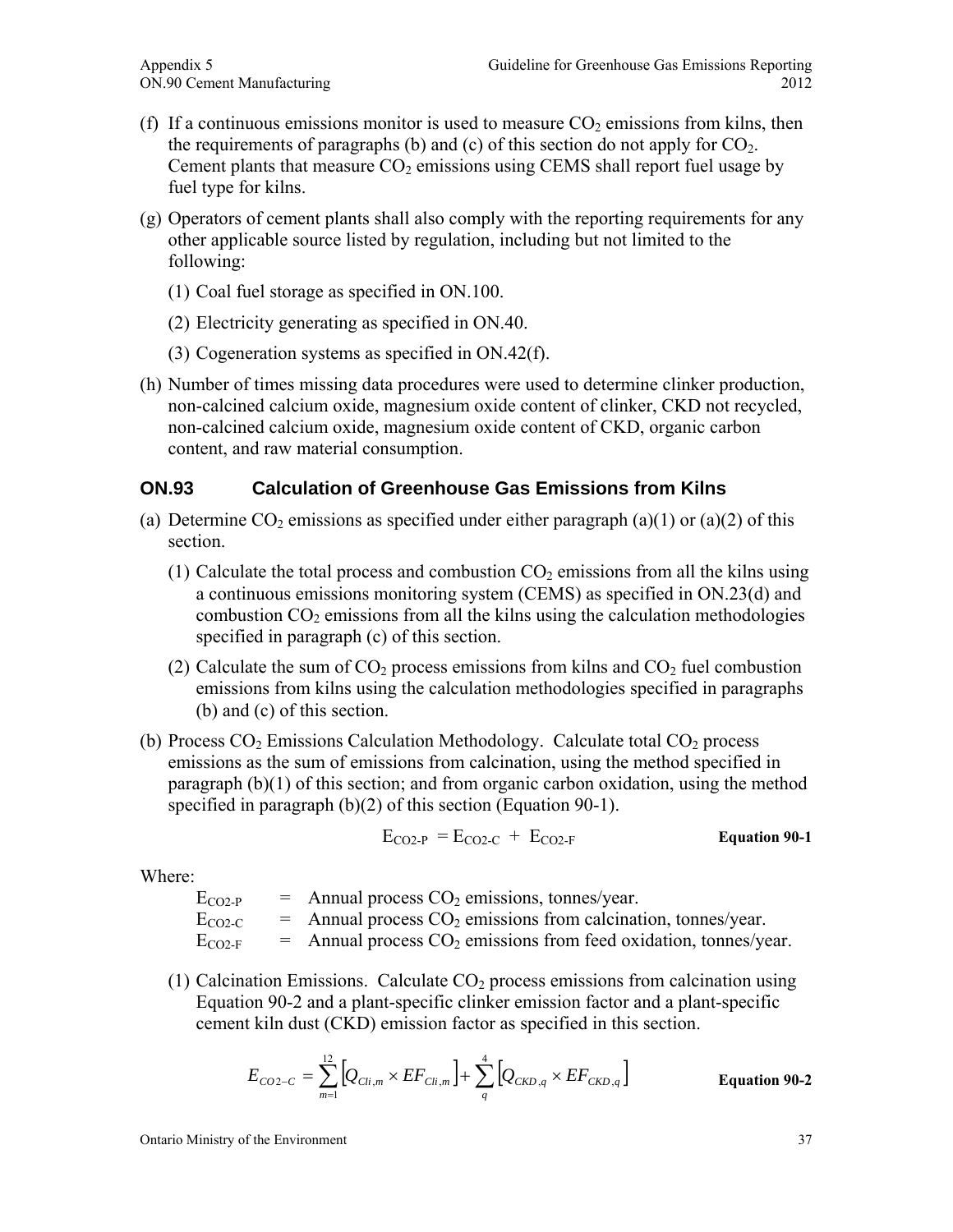#### Where:

| $=$ Annual process $CO2$ emissions from calcination, tonnes.                      |
|-----------------------------------------------------------------------------------|
| = Quantity of clinker produced in month m, tonnes.                                |
| $=$ CO <sub>2</sub> emission factor for clinker in month m, computed as specified |
| in paragraph (b)(1)(i) of this section, tonnes $CO_2$ /tonne clinker.             |
| $=$ Quantity CKD not recycled to kilns in quarter q, tonnes.                      |
| $=$ CO <sub>2</sub> emission factor for CKD not recycled to the kilns, computed   |
| as specified in paragraph $(b)(1)(ii)$ of this section, tonnes                    |
| $CO2/tonne$ CKD.                                                                  |
|                                                                                   |

(i) Clinker Emission Factor. Calculate a plant-specific clinker emission factor (EF<sub>Cli</sub>) for each month based on monthly measurements of the weight fractions of calcium (as CaO) and magnesium (as MgO) content in the clinker and in the non-carbonate raw materials entering the kiln, using Equation 90-3,.

$$
EF_{\text{Cli}} = (CaO_{\text{Cli}} - CaO_{\text{f}}) \times 0.785 + (MgO_{\text{Cli}} - MgO_{\text{f}}) \times 1.092
$$
  
Equation 90-3

Where:

| $EF_{\text{Cli}}$  | $=$ Monthly CO <sub>2</sub> emission factor for clinker, tonne CO <sub>2</sub> /tonne clinker |
|--------------------|-----------------------------------------------------------------------------------------------|
| CaO <sub>Cli</sub> | = Monthly total calcium content of clinker expressed as calcium                               |
|                    | oxide, tonne CaO/tonne clinker.                                                               |
| CaO <sub>f</sub>   | = Monthly non-calcined calcium oxide content of clinker, tonne                                |
|                    | CaO/tonne clinker.                                                                            |
| $MgO_{\rm Cli}$    | = Monthly total magnesium content of clinker expressed as                                     |
|                    | magnesium oxide, tonne MgO/tonne clinker.                                                     |
| MgO <sub>f</sub>   | = Monthly non-calcined magnesium oxide content of clinker, tonne                              |
|                    | MgO/tonne clinker.                                                                            |
| 0.785              | $=$ Ratio of molecular weights of CO <sub>2</sub> to CaO                                      |
| 1.092              | = Ratio of molecular weights of $CO2$ to MgO                                                  |
|                    |                                                                                               |

(ii) CKD Emission Factor. If CKD is generated and not recycled back to the kilns, then calculate a plant-specific CKD emission factor based on quarterly sampling. The CKD emission factor shall be calculated using Equation 90-4.

$$
EF_{CKD} = (CaO_{CKD} - CaO_f) \times 0.785 + (MgO_{CKD} - MgO_f) \times 1.092
$$
 Equation 90-4

Where:

 $EF_{\text{CKD}}$  = Quarterly  $CO_2$  emission factor for CKD not recycled to the kilns, tonne CO<sub>2</sub>/tonne CKD.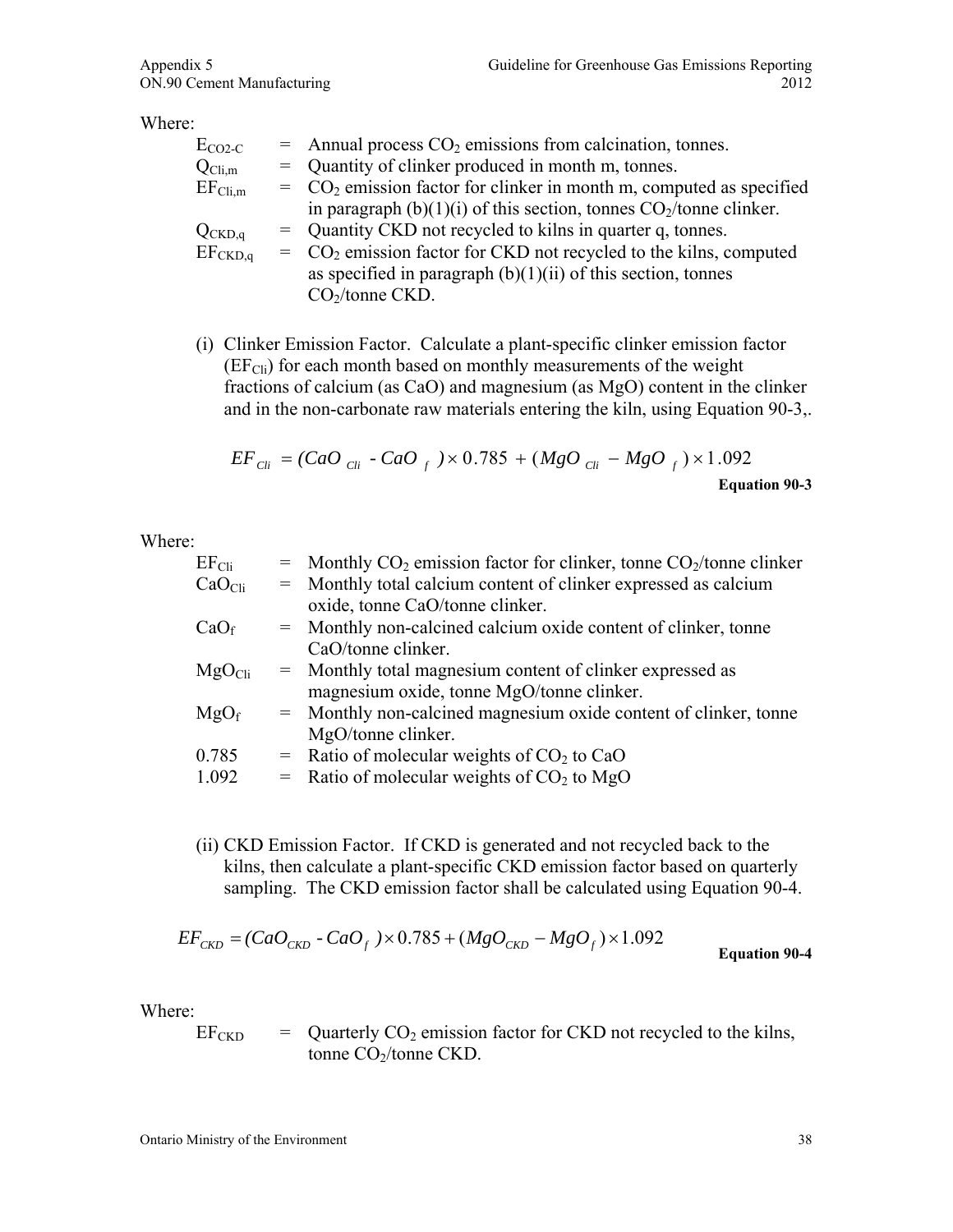| CaO <sub>CKD</sub> | = Quarterly total calcium oxide content of CKD not recycled to the |
|--------------------|--------------------------------------------------------------------|
|                    | kilns, tonne CaO/tonne CKD.                                        |
| CaO <sub>f</sub>   | = Quarterly non-calcined calcium oxide content of CKD not recycled |
|                    | to the kilns, tonne CaO/tonne CKD.                                 |
| $MgO_{CKD}$        | = Quarterly total magnesium oxide content of CKD not recycled to   |
|                    | the kilns, tonne MgO/tonne CKD.                                    |
| MgO <sub>f</sub>   | = Quarterly non-calcined magnesium oxide content of CKD not        |
|                    | recycled to the kilns, tonne MgO/tonne CKD.                        |
| 0.785              | $=$ Ratio of molecular weights of CO <sub>2</sub> to CaO           |
| 1.092              | = Ratio of molecular weights of $CO2$ to MgO                       |
|                    |                                                                    |

(2) Organic Carbon Oxidation Emissions. Calculate  $CO<sub>2</sub>$  process emissions from the total organic content in raw materials by using Equation 90-5.

$$
E_{CO_{2-RM}} = TOC_{RM} \times RM \times 3.664
$$
 Equation 90-5

Where:

| $E_{CO2-RM}$        | $=$ Annual process $CO2$ emissions from raw material oxidation,       |
|---------------------|-----------------------------------------------------------------------|
|                     | tonnes.                                                               |
| $\mathrm{TOC_{RM}}$ | = Total organic carbon content in raw material (weight, fraction),    |
|                     | measured using the method in $ON.94(b)$ or using a default of $0.002$ |
|                     | $(0.2\%)$ .                                                           |
| <b>RM</b>           | $=$ Amount of raw material consumed (tonnes/year).                    |
| 3.664               | $=$ Ratio of molecular weights of carbon dioxide to carbon.           |

(c) Fuel Combustion Emissions in Kilns. Calculate  $CO<sub>2</sub>$ , CH<sub>4</sub>, and N<sub>2</sub>O emissions from stationary fuel combustion in accordance with the calculation methodologies specified in ON.20. Cement plants that combust pure biomass-derived fuels and combust fossil fuels only during periods of start-up, shut-down, or malfunction may report  $CO<sub>2</sub>$  emissions from fossil fuels using the emission factor methodology in ON.23(a). "Pure" means that the biomass-derived fuels account for at least 97 per cent of the total amount of carbon in the fuels burned.

#### **ON.94 Sampling, Analysis, and Measurement Requirements**

- (a) Determine the monthly plant-specific weight fractions of total calcium (as CaO) and total magnesium (as MgO) in clinker using ASTM C114, an equivalent industry method or a method approved by the Director. The monitoring must be conducted either daily from clinker drawn from the exit of the kiln or monthly from clinker drawn from bulk storage.
- (b) Determine quarterly the plant-specific weight fractions of total calcium (as CaO) and total magnesium (as MgO) in CKD using ASTM C114, an equivalent industry method or a method approved by the Director. The monitoring must be conducted daily from CKD samples drawn from the exit of the kiln or quarterly from CKD samples drawn from bulk storage.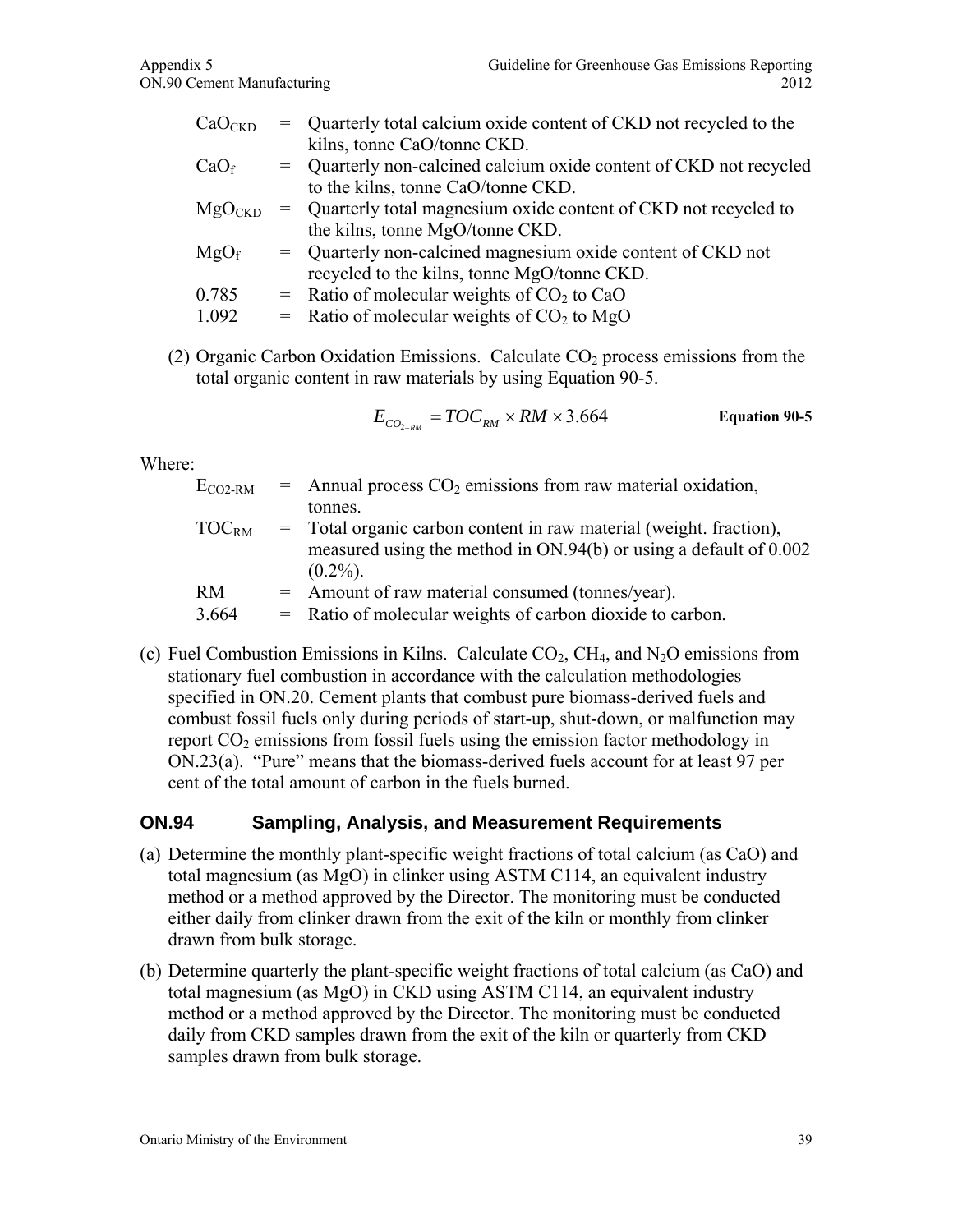- (c) Determine monthly the plant-specific weight fractions of calcium oxide (CaO) and magnesium oxide (MgO) that enters the kiln as a non-carbonate species to clinker by chemical analysis of feed material using documented analytical method or the appropriate industrial standard practice, or use a value of 0.0.
- (d) Determine quarterly the plant-specific weight fractions of calcium oxide (CaO) and magnesium oxide (MgO) that enters the kiln as a non-carbonate species to CKD by chemical analysis of feed material using documented analytical method or the appropriate industrial standard practice, or use a value of 0.0.
- (e) Determine monthly the plant-specific weight fractions of calcium oxide (CaO) and magnesium oxide (MgO) that remains in clinker by chemical analysis of feed material using documented analytical method or the appropriate industrial standard practice, or use a value of 0.0.
- (f) Determine quarterly the plant-specific weight fractions of calcium oxide (CaO) and magnesium oxide (MgO) that remains in CKD by chemical analysis of feed material using documented analytical method or the appropriate industrial standard practice, or use a value of 0.0.
- (g) Determine annually the total organic carbon contents of raw materials using ASTM C114, an equivalent industry method or method approved for total organic carbon determination in raw mineral material, or use a default value of 0.002. The analysis must be conducted on sample material drawn from bulk raw material storage for each category of raw material.
- (h) The quantity of clinker produced must be determined monthly by either:
	- (1) Direct weight measurement using the same plant techniques used for accounting purposes, such as reconciling weigh hoppers or belt weigh feeders measurements against inventory measurements, or
	- (2) Direct measurement of raw kiln feed and application of a kiln-specific feed-toclinker factor. Facilities that opt to use a feed to clinker factor must verify the accuracy of this factor on a monthly basis.
- (i) The quantity of CKD not recycled back to the kiln must be determined quarterly by either using the same plant techniques used for accounting purposes, such as direct weight measurement using weigh hoppers or belt weigh feeders, and/or material balances.
- (j) The quantity of raw materials consumed (i.e. limestone, sand, shale, iron oxide, alumina, and non-carbonate raw material) must be determined monthly by direct weight measurement using the same plant instruments used for accounting purposes, such as weigh hoppers or belt weigh feeders.

## **ON.95 Procedures for Estimating Missing Data**

The person is required to retain a complete record of all measured parameters used in the GHG emissions calculations. Therefore, whenever a quality-assured value of a required parameter is unavailable, a substitute data value for the missing parameter shall be used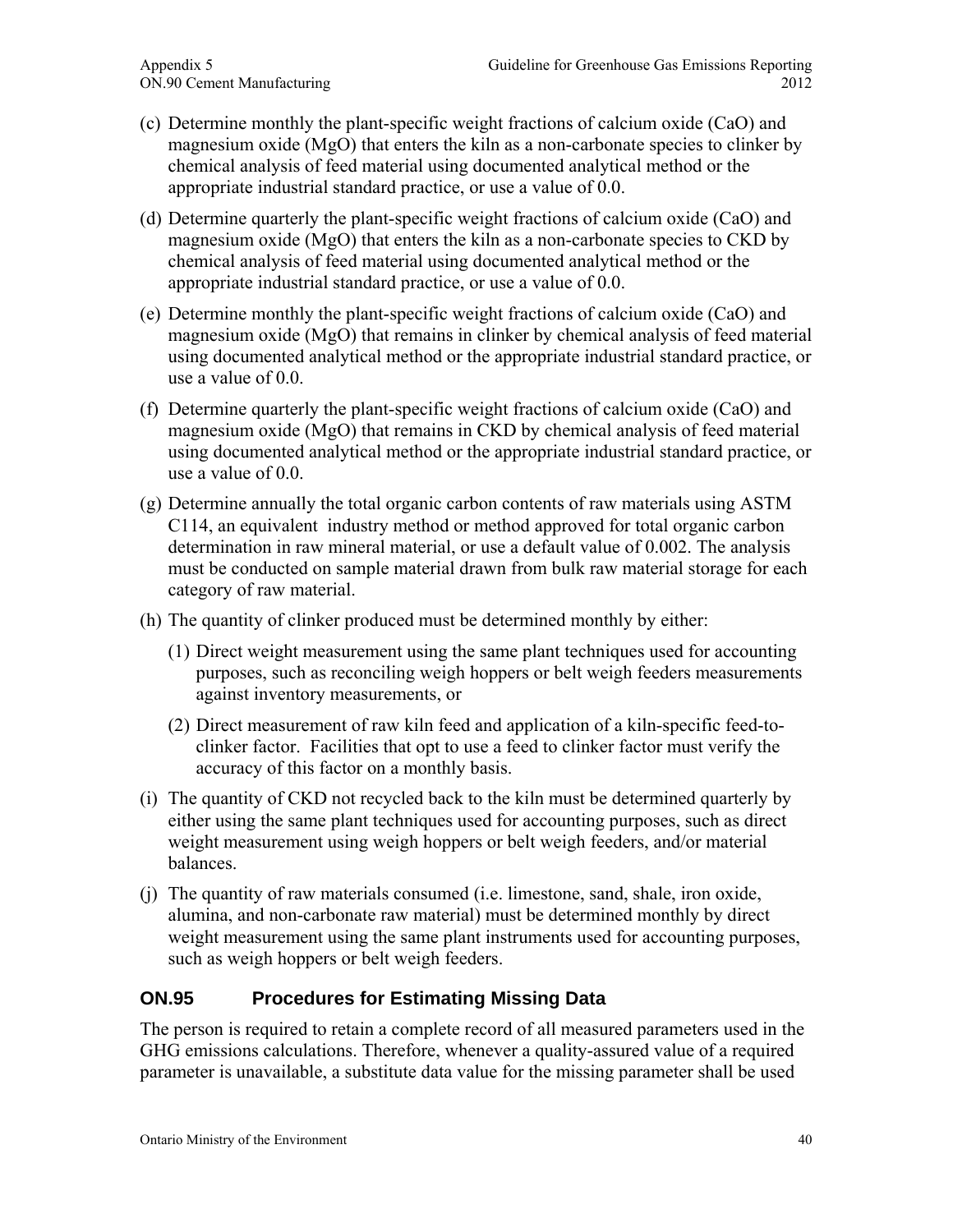in the calculations. The person must document and keep records of the procedures used for all such estimates as required by the Regulation.

- (a) If the CEMS approach is used to determine combined process and combustion  $CO<sub>2</sub>$ emissions, the missing data procedures in ON.20 apply.
- (b) For  $CO<sub>2</sub>$  process emissions from cement manufacturing facilities calculated according to ON.93(b), if data on the carbonate content (of clinker or CKD), noncalcined content (of clinker or CKD) or the annual organic carbon content of raw materials are missing, facilities must undertake a new analysis.
- (c) For each missing value of monthly clinker production, the substitute data value must be the best available estimate of the monthly clinker production based on information used for accounting purposes (such as purchase record), or use the maximum tonnes per day capacity of the system and the number of days per month.
- (d) For each missing value of monthly raw material consumption, the substitute data value must be the best available estimate of the monthly raw material consumption based on information used for accounting purposes (such as purchase records), or use the maximum tonnes per day raw material throughput of the kiln and the number of days per month.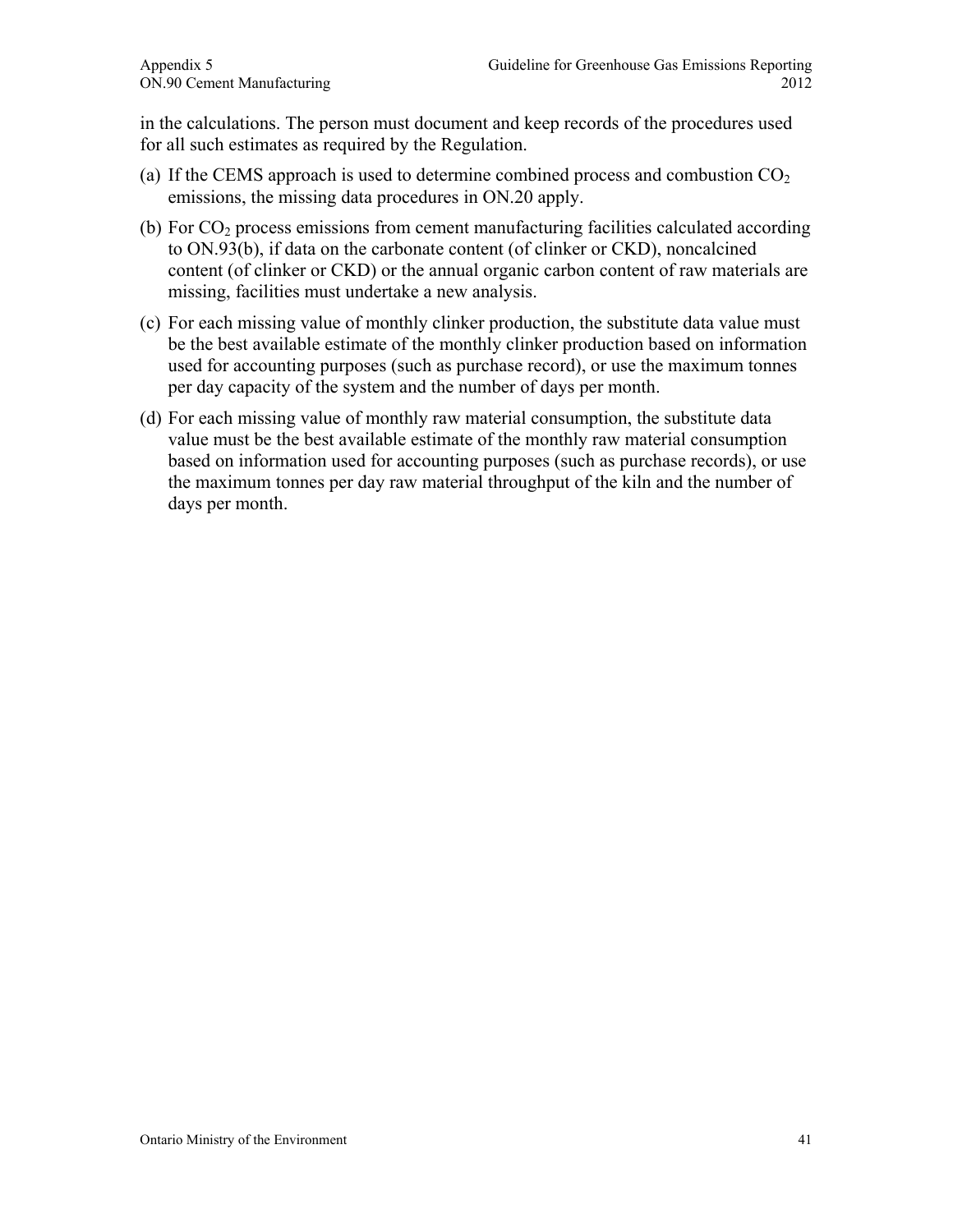# **ON.100 Coal Storage**

#### **ON.101 Source Definition**

Coal storage piles are located at any facilities that combust coal. Coal storage piles release fugitive CH<sub>4</sub> emissions.

## **ON.102 Greenhouse Gas Reporting Requirements**

For the purpose of Section 6 of the Regulation the annual emissions data report for coal storage shall include the following information at the facility level calculated in accordance with this method:

- (a) Annual greenhouse gas emissions in tonnes, reported as follows:
	- (1) Total CH4 emissions.
- (b) Annual coal purchases (tons for U.S.; tonnes for Canada).
- (c) Source of coal purchases:
	- (1) Coal basin.
	- (2) State/province.
	- (3) Coal mine type (surface or underground).

#### **ON.103** Calculation of CH<sub>4</sub> Emissions

Calculate fugitive CH4 emissions from coal storage piles as specified under paragraph  $(a)$ ,  $(b)$ , or  $(c)$  of this section.

- (a) For coal purchased from U.S. sources, calculate fugitive  $CH_4$  emissions using Equation 100-1 and Table 100-1.
- (b) For coal purchased from Canadian sources, calculate fugitive  $CH_4$  emissions using Equation 100-1 and Table 100-2.
- (c) For coal purchased from non-U.S. and non-Canadian sources, the person should use either ON.103(a) or ON.103(b), whichever is the most applicable. This chosen approach is subject to approval in writing by the Director.

$$
CH_4 = \sum_{i} \left( PC_i \times EF_i \right) \times 0.6772 / 1,000
$$

**Equation 100-1** 

- $CH<sub>4</sub>$  = Fugitive emissions from coal storage piles for each coal category *i*, (tonnes CH4 per year);
- $PC_i$  = Purchased coal for each coal category *i* (tonnes per year);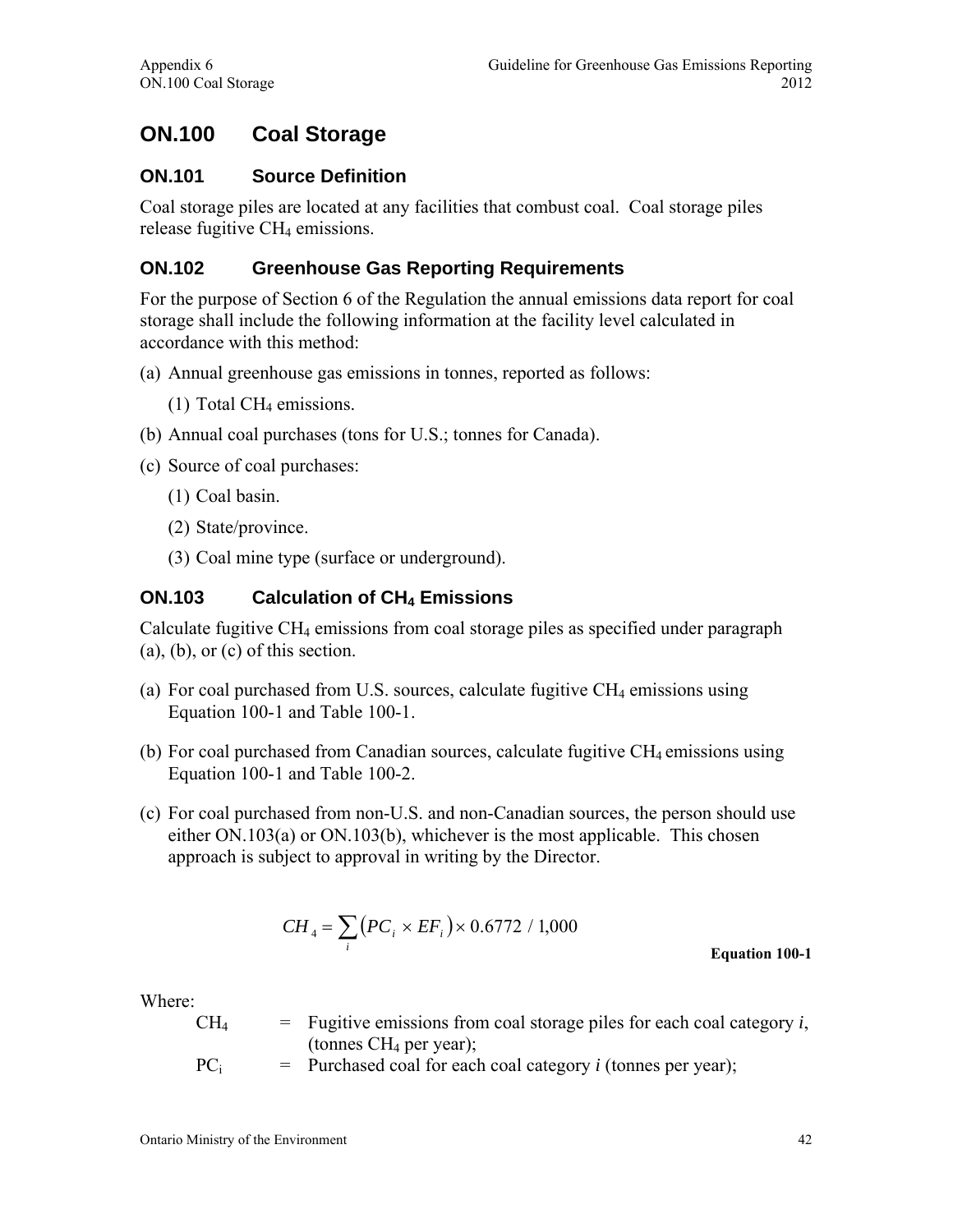| $EF_i$ | $=$ Default CH <sub>4</sub> emission factor for each coal category <i>i</i> specified by |
|--------|------------------------------------------------------------------------------------------|
|        | location and mine type that coal originated from, provided in Table                      |
|        | 100-2 (m <sup>3</sup> CH <sub>4</sub> per tonne of coal);                                |
| 0.6772 | $=$ Methane conversion factor to convert m <sup>3</sup> to kg.                           |
| 1,000  | $=$ Factor to convert kg to tonnes.                                                      |

#### **ON.104 Sampling, Analysis, and Measurement Requirements**

(a) Coal Purchase Monitoring Requirements.

Facilities may determine the quantity of coal purchased either using records provided by the coal supplier(s) or monitoring coal purchase quantities using the same plant instruments used for accounting purposes, such as weigh hoppers or belt weigh feeders.

#### **ON.105 Procedures for Estimating Missing Data**

The person is required to retain a complete record of all measured parameters used in the GHG emissions calculations. Whenever a quality-assured value of a required parameter is unavailable (e.g., if a meter malfunctions during unit operation), a substitute data value for the missing parameter must be used in the calculations as specified in paragraph (a) of this section:

(a) For missing feedstock and production values, the substitute data value shall be the best available estimate of the parameter, based on all available process data. The person must document and retain records of the procedures used for all such estimates.

| THUIL TAA TI<br><b>City, Definite against Methane Emission Factors from Fost Mining Coal</b><br>Storage and Handling $(CH_4 \text{ m}^3 \text{ per Tonne})$ |                                                      |                                                  |                                                     |  |
|-------------------------------------------------------------------------------------------------------------------------------------------------------------|------------------------------------------------------|--------------------------------------------------|-----------------------------------------------------|--|
| <b>Coal Origin</b>                                                                                                                                          | <b>Coal Mine Type</b>                                |                                                  |                                                     |  |
| <b>Coal Basin</b>                                                                                                                                           | <b>States</b>                                        | <b>Surface Post-</b><br>Mining<br><b>Factors</b> | Underground<br><b>Post-Mining</b><br><b>Factors</b> |  |
| Northern<br>Appalachia                                                                                                                                      | Maryland, Ohio, Pennsylvania,<br>West Virginia North | 0.6025                                           | 1.4048                                              |  |
| Central Appalachia (WV)                                                                                                                                     | Tennessee, West Virginia South                       | 0.2529                                           | 1.3892                                              |  |
| Central Appalachia (VA)                                                                                                                                     | Virginia                                             | 0.2529                                           | 4.0490                                              |  |
| Central Appalachia (E KY)                                                                                                                                   | East Kentucky                                        | 0.2529                                           | 0.6244                                              |  |
| Warrior                                                                                                                                                     | Alabama, Mississippi                                 | 0.3122                                           | 2.7066                                              |  |
| Illinois                                                                                                                                                    | Illinois, Indiana, Kentucky West                     | 0.3465                                           | 0.6525                                              |  |
| Rockies (Piceance Basin)                                                                                                                                    |                                                      | 0.3372                                           | 1.9917                                              |  |
| Rockies (Uinta Basin)                                                                                                                                       |                                                      | 0.1623                                           | 1.0083                                              |  |
| Rockies (San Juan Basin)                                                                                                                                    | Arizona, California, Colorado,                       | 0.0749                                           | 1.0645                                              |  |
| Rockies (Green River)<br>Basin)                                                                                                                             | New Mexico, Utah                                     | 0.3372                                           | 2.5068                                              |  |
| Rockies (Raton Basin)                                                                                                                                       |                                                      | 0.3372                                           | 1.2987                                              |  |
| N. Great Plains                                                                                                                                             | Montana, North Dakota, Wyoming                       | 0.0562                                           | 0.1592                                              |  |

| Table 100-1. U.S. Default Fugitive Methane Emission Factors from Post-Mining Coal |
|-----------------------------------------------------------------------------------|
| Storage and Handling $(CH_4 \text{ m}^3 \text{ per Tonne})$                       |
|                                                                                   |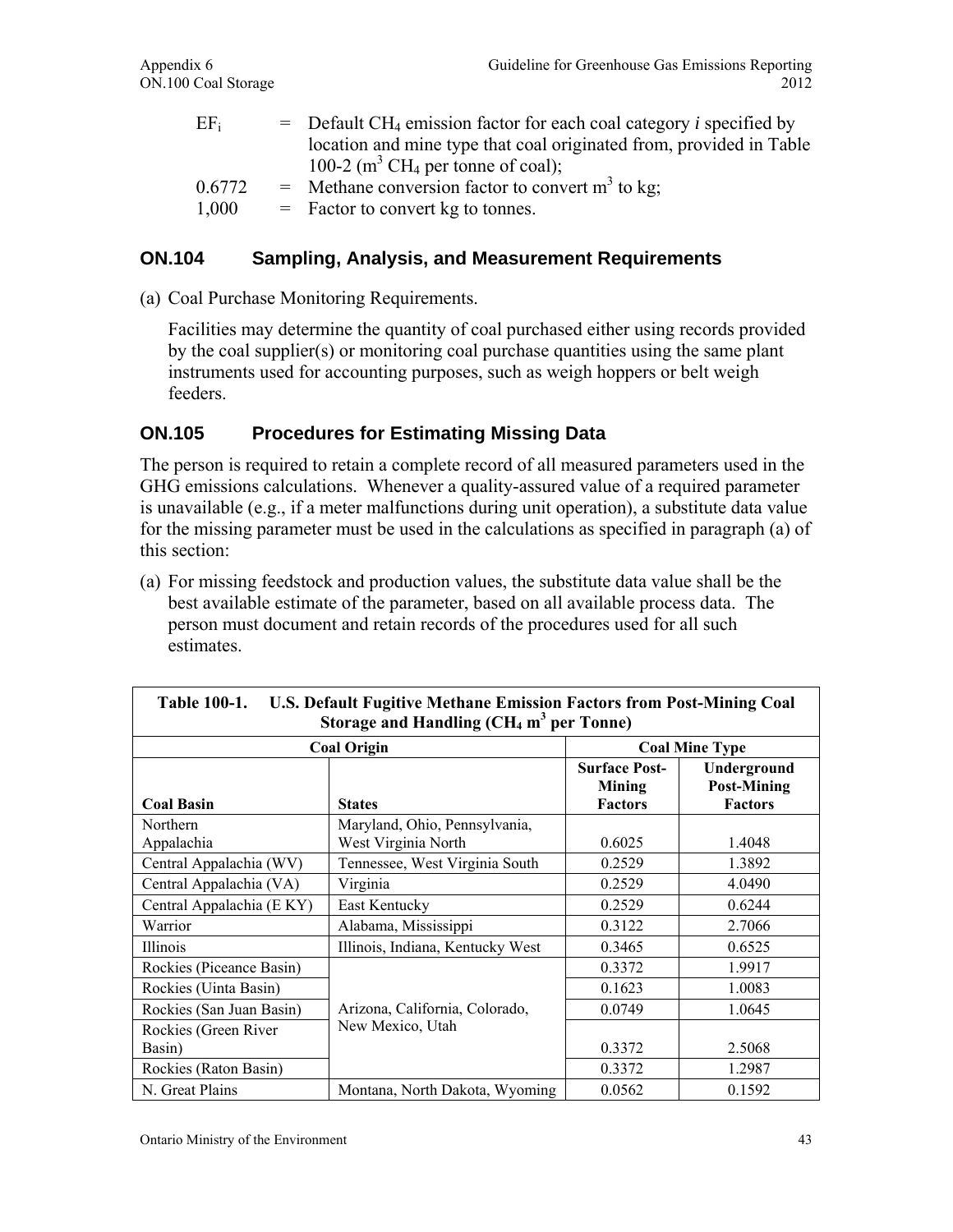Г

┑

| <b>Table 100-1.</b>                                                                                                                                                                                                                                                                                                  | U.S. Default Fugitive Methane Emission Factors from Post-Mining Coal<br>Storage and Handling ( $CH4$ m <sup>3</sup> per Tonne) |        |        |
|----------------------------------------------------------------------------------------------------------------------------------------------------------------------------------------------------------------------------------------------------------------------------------------------------------------------|--------------------------------------------------------------------------------------------------------------------------------|--------|--------|
| West Interior (Forest City,<br>Cherokee Basins)                                                                                                                                                                                                                                                                      | Arkansas, Iowa, Kansas,<br>Louisiana, Missouri, Oklahoma,<br>Texas                                                             | 0.3465 | 0.6525 |
| West Interior (Arkoma<br>Basin)                                                                                                                                                                                                                                                                                      |                                                                                                                                | 0.7555 | 3.3591 |
| West Interior (Gulf Coast<br>Basin)                                                                                                                                                                                                                                                                                  |                                                                                                                                | 0.3372 | 1.2987 |
| Northwest (AK)                                                                                                                                                                                                                                                                                                       | Alaska                                                                                                                         | 0.0562 | 1.6233 |
| Northwest (WA)                                                                                                                                                                                                                                                                                                       | Washington                                                                                                                     | 0.0562 | 0.5900 |
| Source: Inventory of U.S. Greenhouse Gas Emissions and Sinks: 1990 - 2005<br>April 15, 2007, U.S. Environmental Protection Agency. Annex 3, Methodological Descriptions for Additional<br>Source or Sink Categories, Section 3.3, Table A-115, Coal Surface and Post-Mining CH <sub>4</sub> Emission Factors ( $ft3$ |                                                                                                                                |        |        |

per Short Ton; converted to  $m<sup>3</sup>$  per tonne). (Only Post-Mining EFs used from Table). State assignments shown from Table 113 of Annex 3.

| Table 100-2. Canada Default Fugitive Methane Emission Factors from Post-Mining Coal<br>Storage and Handling ( $CH_4$ m <sup>3</sup> per tonne) |                     |                                                         |                                                     |
|------------------------------------------------------------------------------------------------------------------------------------------------|---------------------|---------------------------------------------------------|-----------------------------------------------------|
|                                                                                                                                                | <b>Coal Origin</b>  | <b>Coal Mine Type</b>                                   |                                                     |
| <b>Province</b>                                                                                                                                | Coalfield           | <b>Surface Post-</b><br><b>Mining</b><br><b>Factors</b> | Underground<br><b>Post-Mining</b><br><b>Factors</b> |
| <b>British Columbia</b>                                                                                                                        | Comox               | 0.500                                                   | n/a                                                 |
|                                                                                                                                                | Crowness            | 0.169                                                   | n/a                                                 |
|                                                                                                                                                | Elk Valley          | 0.900                                                   | n/a                                                 |
|                                                                                                                                                | Peace River         | 0.361                                                   | n/a                                                 |
|                                                                                                                                                | Province Average    | 0.521                                                   | n/a                                                 |
| Alberta                                                                                                                                        | <b>Battle River</b> | 0.067                                                   | n/a                                                 |
|                                                                                                                                                | Cadomin-Luscar      | 0.709                                                   | n/a                                                 |
|                                                                                                                                                | Coalspur            | 0.314                                                   | n/a                                                 |
|                                                                                                                                                | Obed Mountain       | 0.238                                                   | n/a                                                 |
|                                                                                                                                                | Sheerness           | 0.048                                                   | n/a                                                 |
|                                                                                                                                                | <b>Smokey River</b> | 0.125                                                   | 0.067                                               |
|                                                                                                                                                | Wabamun             | 0.176                                                   | n/a                                                 |
|                                                                                                                                                | Province Average    | 0.263                                                   | 0.067                                               |
| Saskatchewan                                                                                                                                   | Estavan             | 0.055                                                   | n/a                                                 |
|                                                                                                                                                | Willow Bunch        | 0.053                                                   | n/a                                                 |
|                                                                                                                                                | Province Average    | 0.054                                                   | n/a                                                 |
| New Brunswick                                                                                                                                  | Province Average    | 0.060                                                   | n/a                                                 |
| Nova Scotia                                                                                                                                    | Province Average    | n/a                                                     | 2.923                                               |

Source: *Management of Methane Emissions from Coal Mines: Environmental, Engineering, Economic and Institutional Implications of Options*. Prepared by Brian G. King, Neill and Gunter (Nova Scotia) Limited, Darmouth, Nova Scotia for Environment Canada. Contract Number K2031-3-7062. March 1994. This document is cited by Environment Canada in the NIR 1990-2007 (Final Submission, April 2009), , but postmining emission factors are not provided, so they were developed for WCI purposes by Province. Surface emission factors were derived from Table 3.1 (Coal production statistics [Column A] and post-mining emissions [Column F]). Underground emission factors were derived from Table 3.2 (Coal production statistics and post-mining emissions).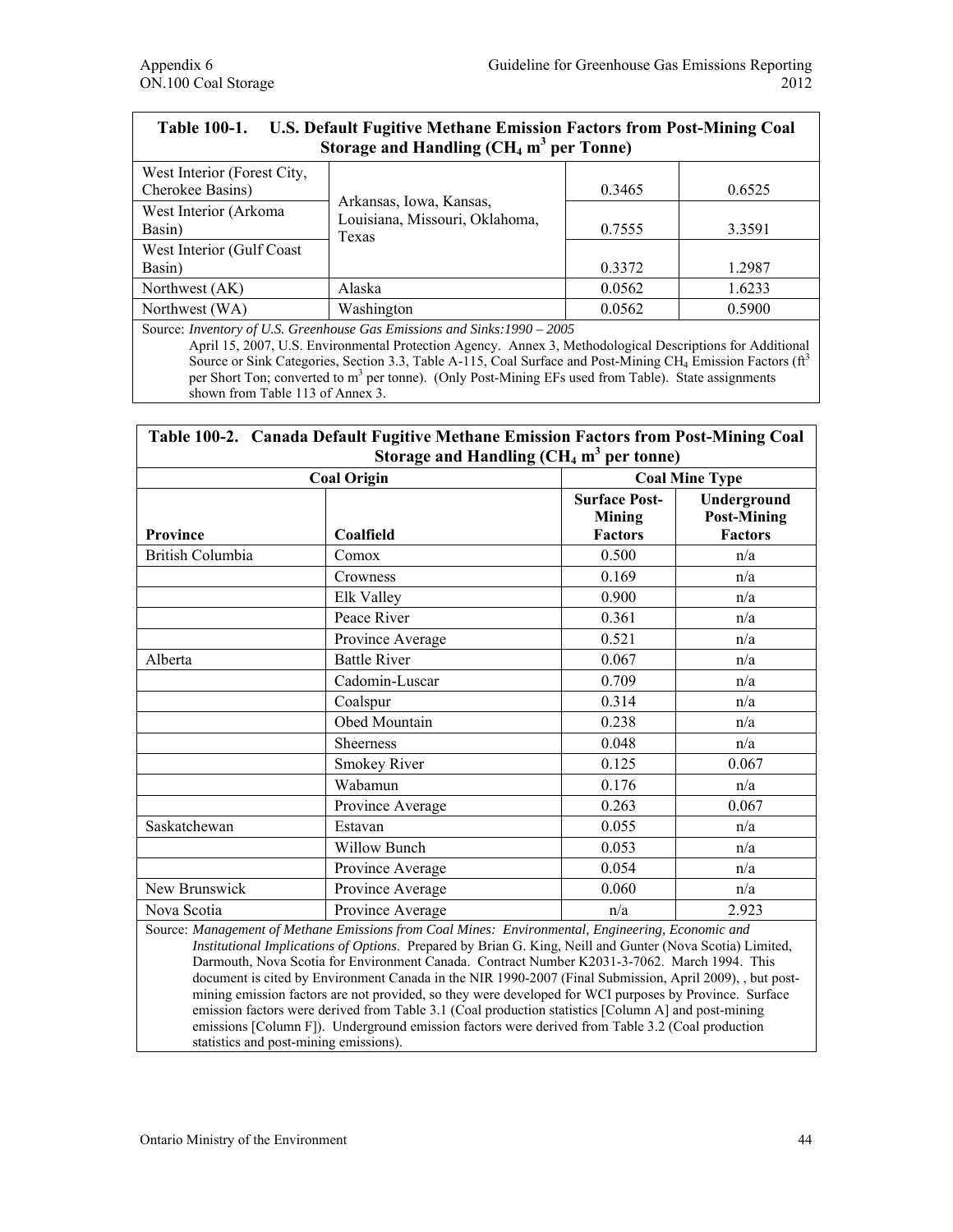# **ON.260 Copper and Nickel Production**

# **ON.261 Source Definition**

The nickel and copper metal production source includes process-related sources at nickel and copper metal smelting and refining facilities. Metals addressed in other categories (i.e., iron and steel, ferroalloys, aluminum, magnesium, lead, and zinc) are not included in this source.

The nickel and copper metal production source includes three main processes that produce  $CO<sub>2</sub>$  emissions: removal of impurities from nickel or copper ore concentrate using carbonate flux reagents (i.e., limestone [CaCO3] or dolomite [CaCO3·MgCO3]), the use of other reducing agents to extract metals from their oxides (e.g., metallurgical coke, coal, natural gas, etc.), and the use of material (e.g., coke) for slag cleaning and the consumption of graphite or carbon electrodes in electric arc furnaces. It is important to distinguish between fuels used for combustion and fuels used as reducing agents; only fuels used as reducing agents should be included in the base metal production source. Fuels used for combustion are reported in ON.20.

# **ON.262 Greenhouse Gas Reporting Requirements**

For the purpose of Section 6 of the Regulation the annual emissions data report for copper and nickel production shall include the following information at the facility level calculated in accordance with this method:

- (a) Annual emissions of  $CO<sub>2</sub>$  at the facility level (tonnes).
- (b) Annual quantities of each carbonate flux reagent used (tonnes).
- (c) Fractional purity of each carbonate flux reagent used (tonnes carbonate/tonnes reagent).
- (d) Annual quantities of other reducing agents used (tonnes).
- (e) Carbon content of other reducing agent used or material used for slag cleaning (tonnes C/tonne reducing agent or material for slag cleaning).
- (f) Annual quantity of ore processed (tonnes).
- (g) Carbon content of ore processed (tonnes C/tonne ore).

# **ON.263** Calculation of CO<sub>2</sub> Emissions

Calculate total  $CO<sub>2</sub>$  emissions as specified under paragraph (a) through (d) of this section.

(a) Calculate  $CO<sub>2</sub>$  emissions from carbonate flux reagents using Equation 260-1.

$$
E_{cf} = Q_{ls} \times f_{ls} \times \left(\frac{44}{100}\right) + Q_d \times f_d \times \left(\frac{88}{184}\right)
$$
 **Equation 260-1**

| $E_{cf}$ | $=$ Annual CO <sub>2</sub> emissions from carbonate flux reagents (tonnes);        |
|----------|------------------------------------------------------------------------------------|
| $Q_{ls}$ | $=$ Annual quantity of limestone consumed (tonnes);                                |
| $f_{ls}$ | $=$ Fractional purity of limestone (tonnes CaCO <sub>3</sub> /tonnes of material); |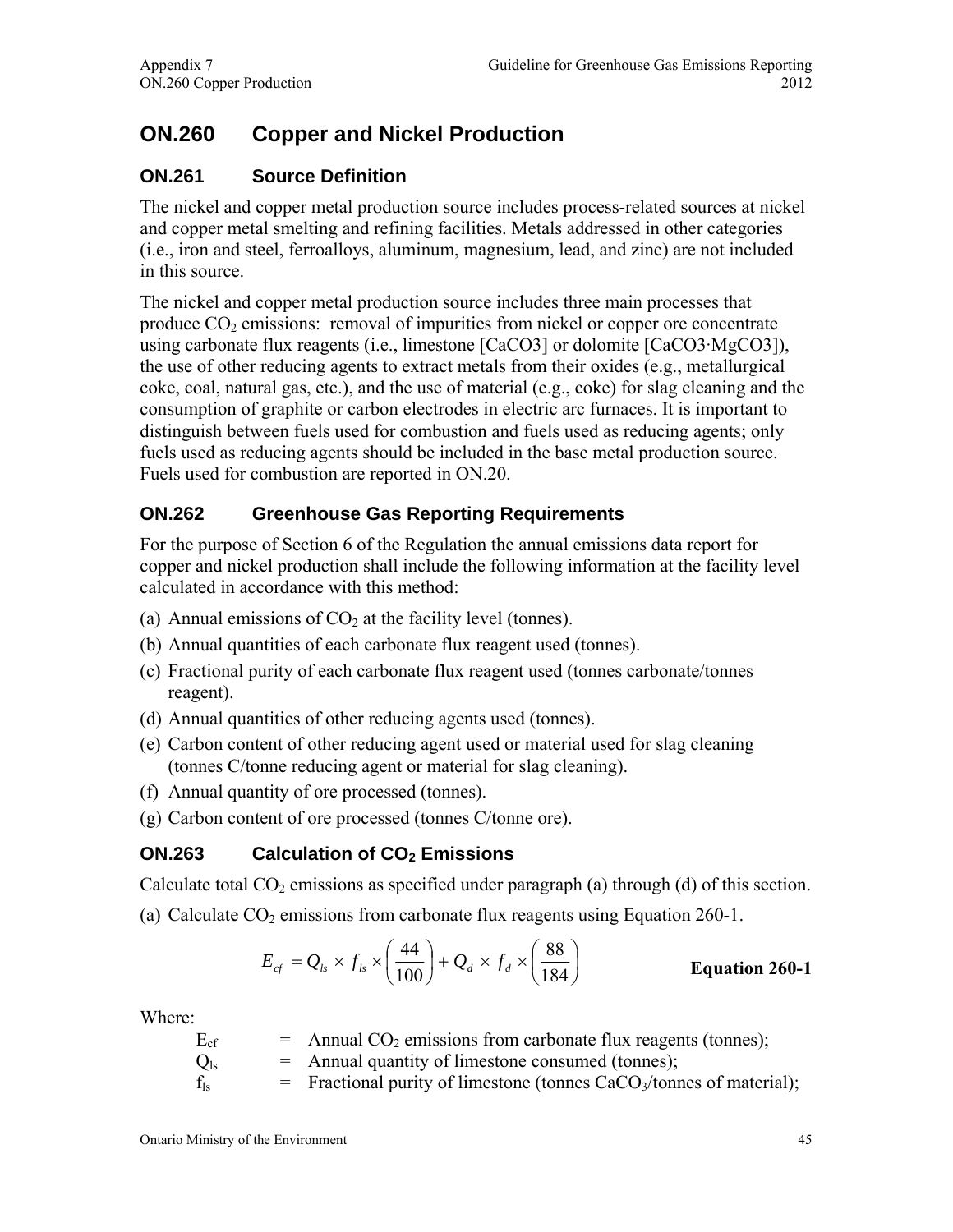| 44/100 | $=$ Stoichiometric conversion factor from CaCO <sub>3</sub> to CO <sub>2</sub> ;          |
|--------|-------------------------------------------------------------------------------------------|
| $Q_d$  | $=$ Annual quantity of dolomite consumed (tonnes);                                        |
| $f_d$  | $=$ Fractional purity of dolomite (tonnes CaCO <sub>3</sub> ·MgCO <sub>3</sub> /tonnes of |
|        | $material)$ ;                                                                             |
| 88/184 | = Stoichiometric conversion factor from $CaCO3 \cdot MgCO3$ to $CO2$ .                    |

(b) Calculate  $CO<sub>2</sub>$  emissions from other reducing agents or material used in slag cleaning using Equation 260-2.

$$
E_{ra} = Q_a \times C_a \times 3.664
$$
 Equation 260-2

Where:

| $E_{ra}$    | $=$ Annual CO <sub>2</sub> emissions from other reducing agents or material used<br>for slag cleaning (tonnes);                                           |
|-------------|-----------------------------------------------------------------------------------------------------------------------------------------------------------|
| $Q_{a}$     | = Annual quantity of other reducing agents or material used for slag<br>cleaning (tonnes);                                                                |
| $C_{\rm a}$ | = Carbon content of other reducing agents or material used for slag<br>cleaning (tonnes C/tonne of reducing agent or material used for<br>slag cleaning); |
| 3.664       | = ratio of molecular weights, carbon dioxide to carbon.                                                                                                   |

(c) Calculate  $CO<sub>2</sub>$  emissions from release of carbon from metal ores using Equation 260-3.

$$
E_{\text{ore}} = Q_{\text{ore}} \times C_{\text{ore}} \times 3.664
$$

#### **Equation 260-3**

#### Where:

| $E_{\text{ore}}$ | $=$ Annual process $CO2$ emissions from metal ore, tonnes          |
|------------------|--------------------------------------------------------------------|
| Q <sub>ore</sub> | = Annual quantity of nickel or copper metal ore consumed (tonnes); |
| C <sub>ore</sub> | = Carbon content of nickel or copper metal ore (tonnes C/tonne of  |
|                  | nickel or copper ore);                                             |
| 3.664            | = ratio of molecular weights, carbon dioxide to carbon.            |

(d) Calculate  $CO<sub>2</sub>$  emissions from carbon electrode consumption in electric arc furnaces (EAFs) using Equation 260-4.

$$
E_{ce} = Q_{ce} \times C_{ce} \times 3.664
$$
 **Equation 260-4**

| $E_{ce}$ | $=$ Annual CO <sub>2</sub> emissions from carbon electrode consumption in |
|----------|---------------------------------------------------------------------------|
|          | EAFs (tonnes);                                                            |
| $Q_{ce}$ | = Quantity of carbon electrodes consumed (tonnes);                        |
| $C_{ce}$ | = Carbon content of carbon electrodes (tonnes C/tonne carbon              |
|          | electrodes);                                                              |
| 3.664    | = ratio of molecular weights, carbon dioxide to carbon.                   |
|          |                                                                           |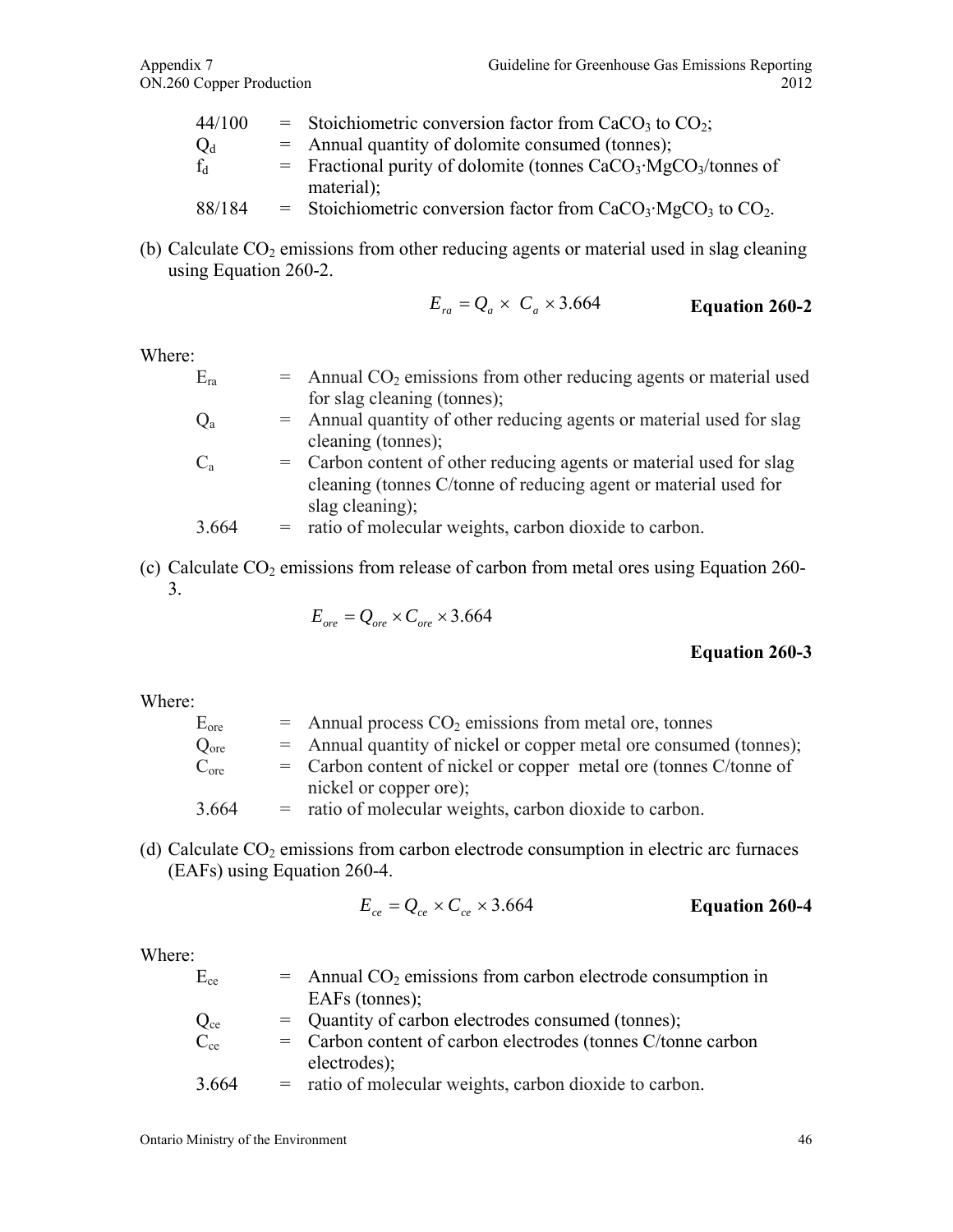## **ON.264 Sampling, Analysis, and Measurement Requirements**

The annual mass of each solid carbon-containing input material consumed shall be determined using facility instruments, procedures, or records used for accounting purposes, including either direct measurement of the quantity of the material consumed or by calculations using process operating information.

The average carbon content of each material consumed shall be determined as specified under paragraph (a) or (b) of this section.

- (a) Obtain carbon content by collecting and analyzing at least three representative samples of the material each year using one of the following methods:
	- (1) For coal and coke, use ASTM D5373 Standard Test Methods for Instrumental Determination of Carbon, Hydrogen, and Nitrogen in Laboratory Samples of Coal and Coke.
	- (2) For petroleum-based liquid fuels and liquid waste-derived fuels, use ASTM D5291 - Standard Test Methods for Instrumental Determination of Carbon, Hydrogen, and Nitrogen in Petroleum Products and Lubricants, ultimate analysis of oil or computations based on ASTM D3238 and either ASTM D2502 or ASTM D<sub>2503</sub>.
	- (3) For gaseous fuels, use ASTM D1945 or ASTM D1946.
	- (4) For carbonate flux reagents (i.e., limestone and dolomite), use ASTM C25 Standard Test Methods for Chemical Analysis of Limestone, Quicklime, and Hydrated Lime.
- (b) Obtain carbon content of the materials, including carbon electrodes, from the vendor or supplier.

#### **ON.265 Procedures for Estimating Missing Data**

For the carbon input procedure in ON.263, the person is required to retain a complete record of all measured parameters used in the GHG emissions calculations (e.g., raw materials carbon content values, etc.). Therefore, whenever a quality-assured value of a required parameter is unavailable, a substitute data value for the missing parameter shall be used in the calculations as specified in paragraphs (a) and (b) of this section. The person must document and keep records of the procedures used for all such estimates as required by the Regulation.

- (a) For missing records of the carbon content of inputs for facilities that estimate emissions using the carbon input procedure in ON.263, 100 per cent data availability is required. The person must repeat the test for average carbon contents of inputs according to the procedures in ON.264 if data is missing.
- (b) For missing records of the annual mass of carbon-containing inputs using the carbon input procedure in ON.263, the substitute data value must be based on the best available estimate of the mass of the input material from all available process data or information used for accounting purposes, such as purchase records.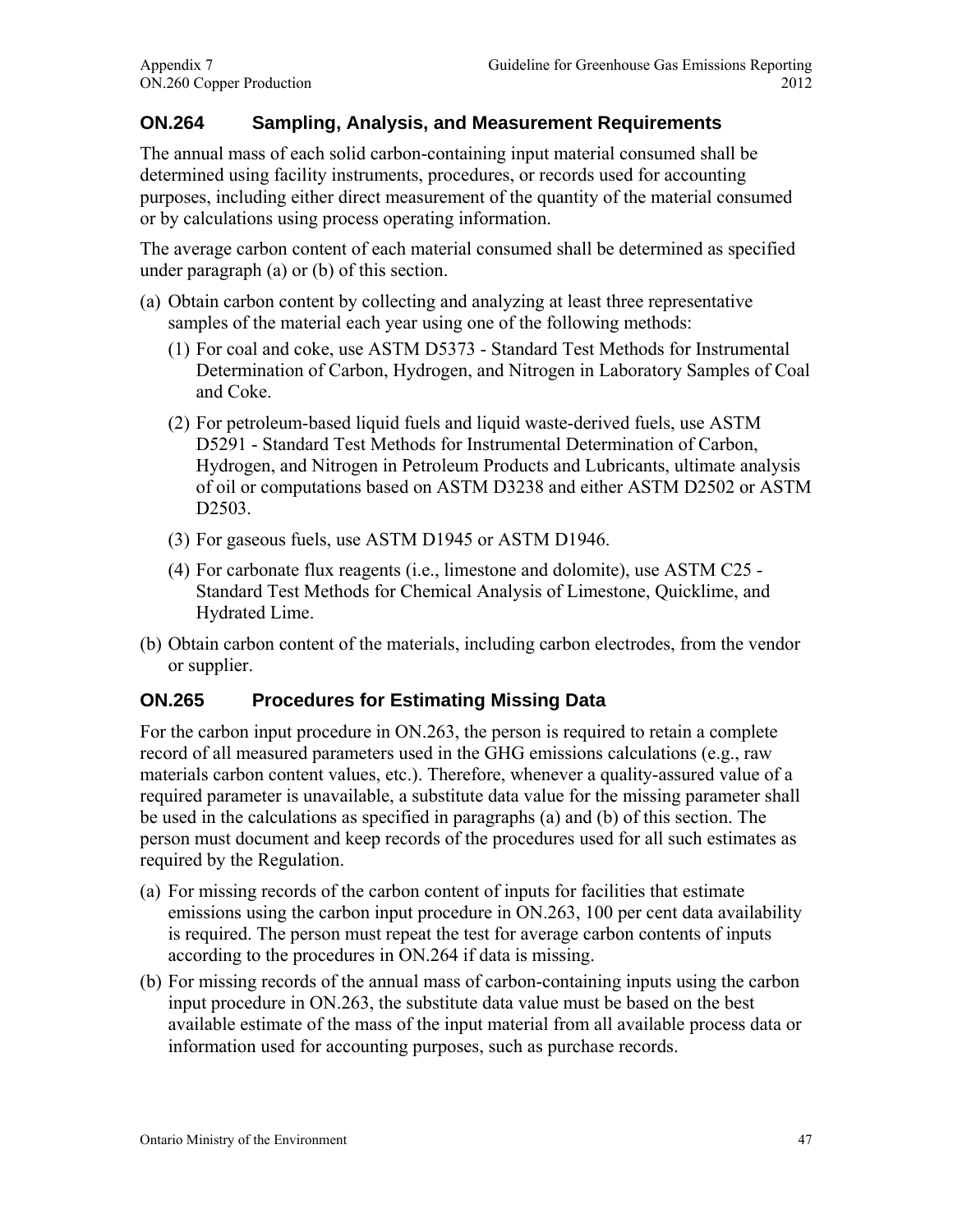# **ON.40 Electricity Generation**

# **ON.41 Source Definition**

An electricity generating unit is any combustion device that combusts solid, liquid, or gaseous fuel for the purpose of producing electricity either for sale or for use onsite. This source includes cogeneration (combined heat and power) units. This source does not include portable or emergency generators less than 10 MW in nameplate generating capacity as defined in Section 2 of the Guideline.

# **ON.42 Greenhouse Gas Reporting Requirements**

For the purpose of Section 6 of the Regulation the annual emissions data report for electricity generation shall include the following information at the facility level calculated in accordance with this method:

- (a) Annual greenhouse gas emissions in tonnes, reported as follows:
	- (1) Total  $CO<sub>2</sub>$  emissions for fossil fuels, reported by fuel type.
	- (2) Total  $CO<sub>2</sub>$  emissions for all biomass fuels combined.
	- (3) Total CH4 emissions for all fuels combined.
	- (4) Total  $N_2O$  emissions for all fuels combined.
- (b) Annual fuel consumption:
	- (1) For gases, report in units of standard cubic meters.
	- (2) For liquids, report in units of kilolitres.
	- (3) For non-biomass solids, report in units of tonnes.
	- (4) For biomass-derived solid fuels, report in units of bone dry tonnes.
- (c) Annual weighted average carbon content of each fuel, if used to compute  $CO<sub>2</sub>$ emissions as specified in ON.43.
- (d) Annual weighted average high heating value of each fuel, if used to compute  $CO<sub>2</sub>$ emissions as specified ON.43.
- (e) The nameplate generating capacity in megawatts (MW) and net power generated in the reporting year in megawatt hours (MWh).
- (f) For each cogeneration unit, indicate whether topping or bottoming cycle and provide useful thermal output as applicable, in MJ. Where steam or heat is acquired from another facility for the generation of electricity, report the provider and amount of acquired steam or heat in MJ. Where supplemental firing has been applied to support electricity generation, report this purpose and fuel consumption by fuel type using the units in ON.42(b).
- $(g)$  Process  $CO<sub>2</sub>$  emissions from acid gas scrubbers and acid gas reagent.
- (h) Fugitive emissions of each of the HFCs in Table 1 of the Regulation from cooling units that support power generation.
- (i) Fugitive  $CO<sub>2</sub>$  emissions from geothermal facilities.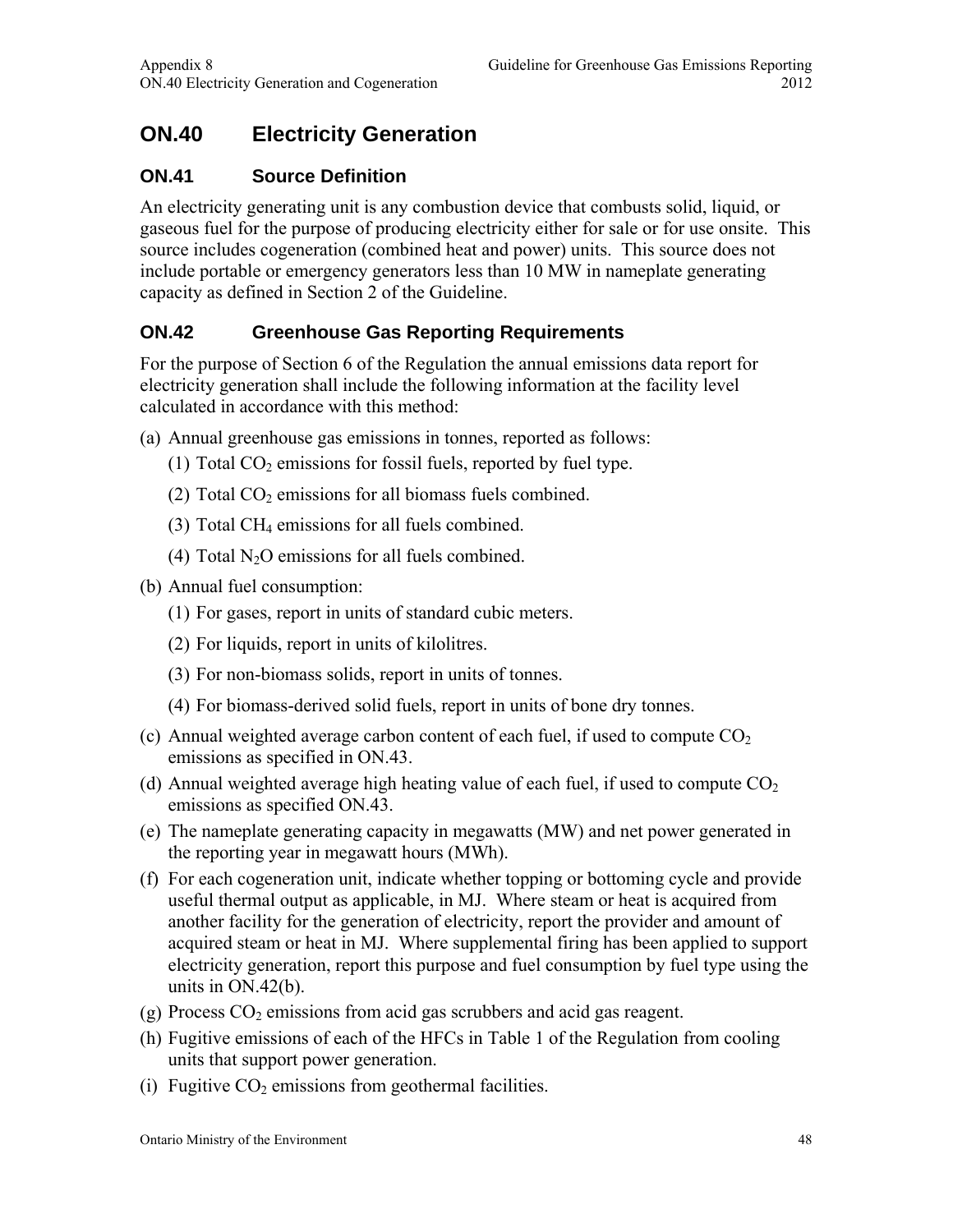(i) Fugitive  $CH_4$  emissions from coal storage at coal-fired electricity generating facilities shall be reported as specified in section ON.100.

## **ON.43 Calculation of Greenhouse Gas Emissions**

- (a) Calculation of  $CO<sub>2</sub>$  Emissions. The person shall use CEMS to measure  $CO<sub>2</sub>$ emissions if required to operate a  $CO<sub>2</sub>$  CEMS with flow monitors by any other federal or provincial regulation. A person not required to operate a CEMS by another regulation may use either CEMS or the calculation methodologies specified in paragraphs (a)(1) through (a)(7). The person using CEMS to determine  $CO<sub>2</sub>$ emissions shall comply with the provisions in section ON.23(d).
	- (1) Natural Gas and fuels in Table 20-1a. For electric generating units combusting natural gas or the fuels listed in Table 20-1a, use methods in accordance with ON.23.
	- (2) Coal or Petroleum Coke. For electric generating units combusting coal or petroleum coke, use the measured carbon content of the fuel and Calculation Methodology 3 in section ON.23(c).
	- (3) Middle Distillates, Gasoline, Residual Oil, or Liquid Petroleum Gases that are not listed in Table 20-1a. For electric generating units combusting middle distillates, gasoline, residual oil, or LPG that are not listed in Table 20-1a, use one of the following methods:
		- (i) The measured carbon content of the fuel and Calculation Methodology 3 in section ON.23(c); or
		- (ii) The measured heat content of the fuel and Calculation Methodology 2 in section ON.23(b) provided the facility is not subject to the Regulation.
	- (4) Refinery Fuel Gas, Flexigas, or Associated Gas. For electric generating units combusting refinery fuel gas, flexigas, or associated gas, use the methods specified in section ON.30.
	- (5) Landfill Gas, Biogas, or Biomass. For electric generating units combusting landfill gas, biogas, or biomass, use methods in accordance with ON.23.
	- (6) Municipal Solid Waste. Electric generating units combusting municipal solid waste, may use the measured steam generated, the default emission factor in ON.20 Table 20-7, and the Calculation Methodology 2 in section ON.23(b)(2) provided the facility is not subject to the Regulation. If the facility is subject to the Regulation, the person shall use CEMS to measure  $CO<sub>2</sub>$  emissions in accordance with ON.23(d), or calculate emissions using steam flow and a  $CO<sub>2</sub>$ emission factor according to the provisions of  $ON.23(c)(2)$ .
	- (7) Start-up Fuels. The persons of generating facilities that primarily combust biomass-derived fuels but combust fossil fuels during start-up, shut-down, or malfunction operating periods only, shall calculate  $CO<sub>2</sub>$  emissions from fossil fuel combustion using one of the following methods. Malfunction means the unplanned outage of equipment; breakdown of equipment; or failure of equipment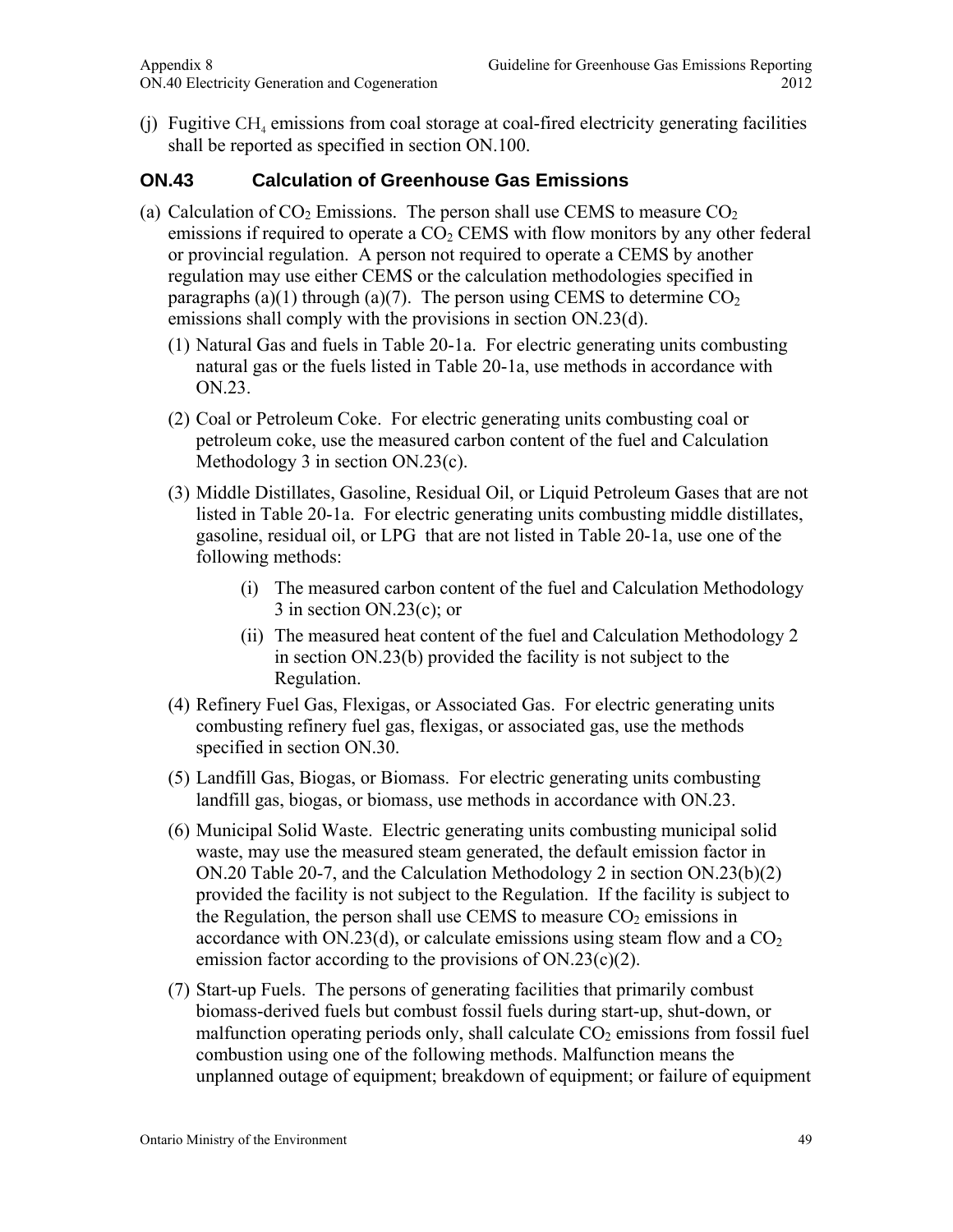to operate normally, associated with the operation of a combustion device for an electricity generation unit(s). It does not include normal changes in operation conditions such as variations in combustion temperature, oxygen levels or moisture content of the fuel.

- (i) The default emission factors from Tables 20-1a, 20-2, 20-3, 20-5 or 20- 7, and default HHV from Tables 20-1 or 20-1a, as applicable, and Calculation Methodology 1 provided in section ON.23(a);
- (ii) The measured heat content of the fuel and Calculation Methodology 2 provided in section ON.23(b);
- (iii) The measured carbon content of the fuel and Calculation Methodology 3 provided in section ON.23(c); or
- (iv) For combustion of refinery fuel gas, the measured heat content and carbon content of the fuel, and the calculation methodology provided in section ON.30.
- (8) Co-fired Electricity Generating Units. For electricity generating units that combust more than one type of fuel, the person shall calculate  $CO<sub>2</sub>$  emissions as follows.
	- (i) For co-fired electricity generators that burn only fossil fuels, CO*<sup>2</sup>* emissions shall be determined using one of the following methods:
		- (A)A continuous emission monitoring system in accordance with Calculation Methodology 4 in section ON.23(d). The person using this method needs not report emissions separately for each fossil fuel.
		- (B) For units not equipped with a continuous emission system, calculate the CO*2* emissions separately for each fuel type using the methods specified in paragraphs  $(a)(1)$  through  $(a)(4)$  of this section.
	- (ii) For co-fired electricity generators that burn biomass-derived fuel with a fossil fuel, CO*2* emissions shall be determined using one of the following methods:
		- (A)A continuous emission monitoring system in accordance with Calculation Methodology 4 in section ON.23(d). The person using this method shall determine the portion of the total CO*<sup>2</sup>* emissions attributable to the biomass-derived fuel and portion of the total CO*2* emissions attributable to the fossil fuel using the methods specified in section ON.23(d)(4).
		- (B) For units not equipped with a continuous emission system, calculate the CO*2* emissions separately for each fuel type using the methods specified in paragraphs  $(a)(1)$  through  $(a)(7)$  of section ON.43(a).
- (b) Calculation of  $CH_4$  and  $N_2O$  Emissions. Operators of electricity generating units shall use the methods specified in section ON.24 to calculate the annual CH<sub>4</sub> and N<sub>2</sub>O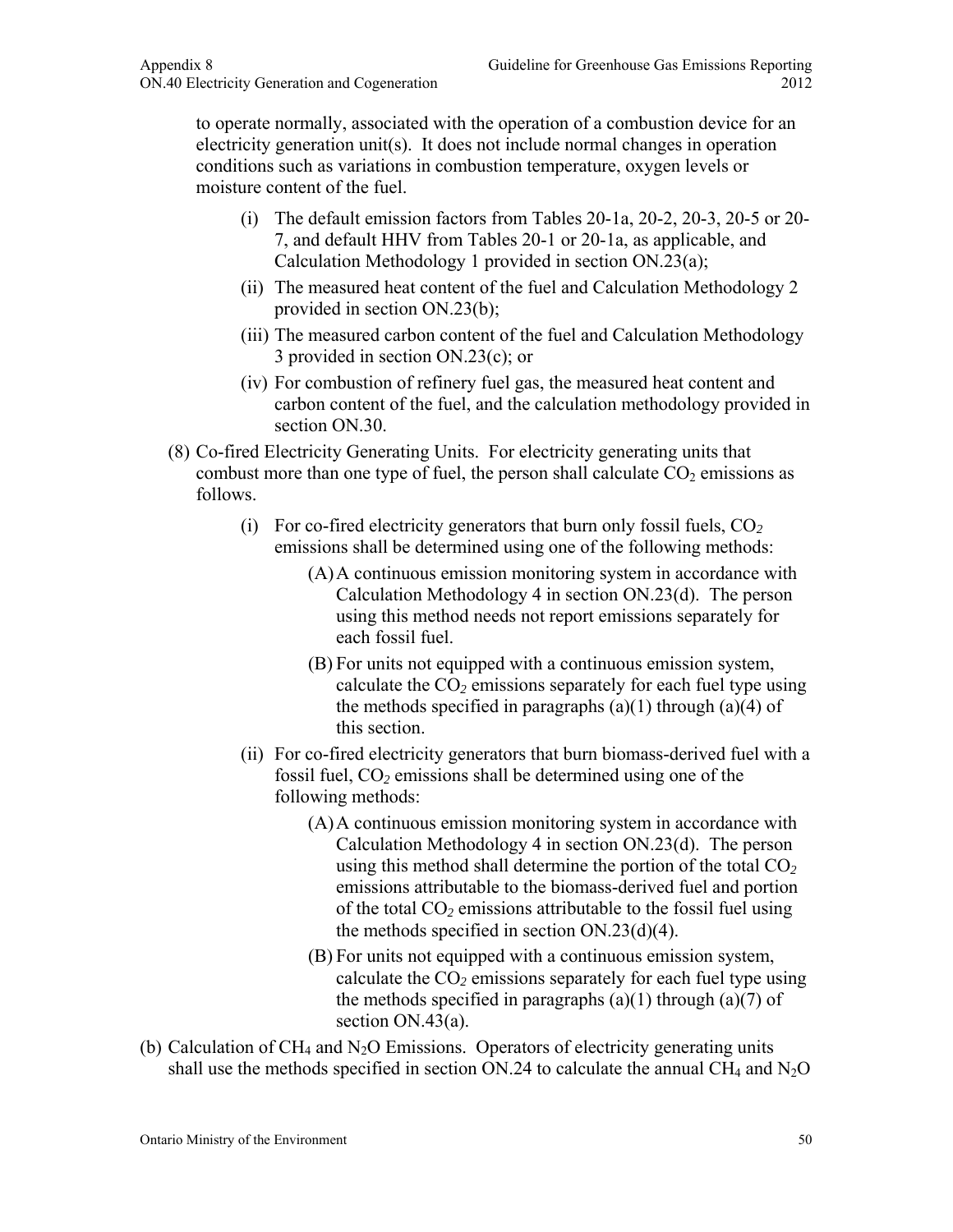emissions. For coal combustion, use the default  $CH_4$  emission factor(s) in Table 20-6.

(c) Calculation of  $CO<sub>2</sub>$  Emissions from Acid Gas Scrubbing. Operators of electricity generating units that use acid gas scrubbers or add an acid gas reagent to the combustion unit shall calculate the annual  $CO<sub>2</sub>$  emissions from these processes using Equation 40-1 if these emissions are not already captured in  $CO<sub>2</sub>$  emissions determined using a continuous emissions monitoring system.

$$
CO_2 = S \times R \times (CO_{2MW} / \text{Sorbent}_{MW})
$$
 Equation 40-1

| $=$ CO <sub>2</sub> emitted from sorbent for the report year, tonnes;           |
|---------------------------------------------------------------------------------|
| = Limestone or other sorbent used in the report year, tonnes;                   |
| $=$ Ratio of moles of CO <sub>2</sub> released upon capture of one mole of acid |
| gas;                                                                            |
| $CO2 MW$ = Molecular weight of carbon dioxide (44);                             |
| Sorbent $_{\text{MW}}$ Molecular weight of sorbent (if calcium carbonate, 100). |
|                                                                                 |

- (d) Calculating Fugitive HFC Emissions from Cooling Units. Operators of electricity generating facilities shall calculate fugitive HFC emissions for each HFC compound used in cooling units that support power generation or are used in heat transfers to cool stack gases using either the methodology in paragraph  $(d)(1)$  or  $(d)(2)$ . The person is not required to report GHG emissions from air or water cooling systems or condensers that do not contain HFCs, or from heating ventilation and air conditioning systems used for cooling of control rooms, offices and buildings at the facility.
	- (1) Use Equation 40-2 to calculate annual HFC emissions:

$$
HFC = HFC_{\text{inventory}} + HFC_{\text{purchases}}_{\text{acquisitions}} - HFC_{\text{sales/disbursements}} + HFC_{\text{Acapacity}} \qquad \text{Equation 40-2}
$$

| Where:                                        |                                                                       |
|-----------------------------------------------|-----------------------------------------------------------------------|
| <b>HFC</b>                                    | Annual fugitive HFC emission, tonnes;                                 |
| <b>HFC</b> inventory                          | The difference between the quantity of HFC in storage at the          |
|                                               | beginning of the year and the quantity in storage at the end of the   |
|                                               | year. Stored HFC includes HFC contained in cylinders (such as         |
|                                               | 115-pound storage cylinders), gas carts, and other storage            |
|                                               | containers. It does not include HFC gas held in operating             |
|                                               | equipment. The change in inventory will be negative if the            |
|                                               | quantity of HFC in storage increases over the course of the year.     |
| $HFC_{\text{purchases}/\text{acquistions}} =$ | The sum of all HFC acquired from other entities during the year       |
|                                               | either in storage containers or in equipment.                         |
| HFC <sub>sales</sub> /disbursements           | The sum of all the HFC sold or otherwise transferred offsite to       |
|                                               | other entities during the year either in storage containers or in     |
|                                               | equipment.                                                            |
| $HFC_{\Delta capacity}$                       | $=$ The net change in the total nameplate capacity (i.e. the full and |
|                                               | proper charge) of the cooling equipment. The net change in            |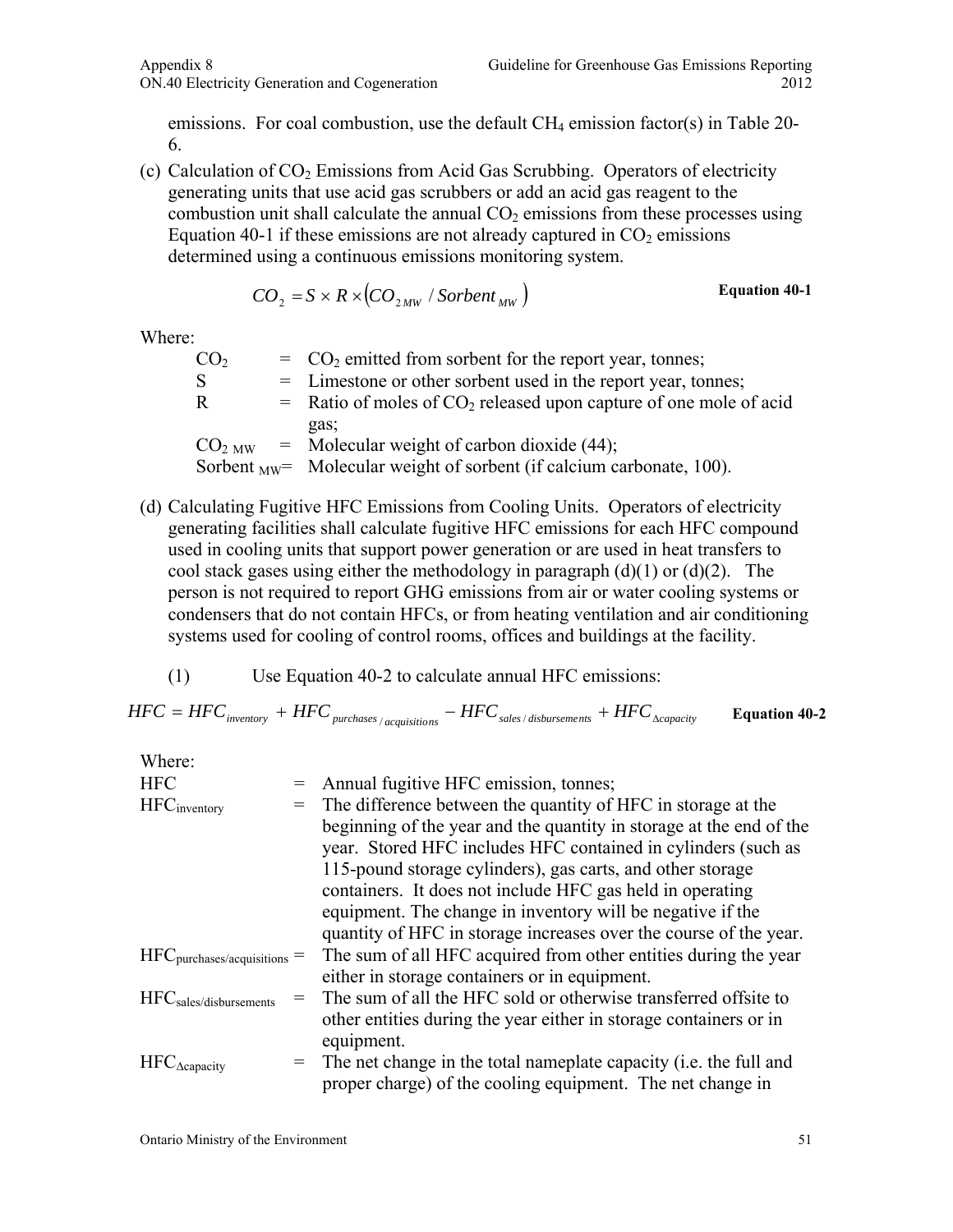capacity will be negative if the total nameplate capacity at the end of the year is less than the total nameplate capacity at the beginning of the year.

(2) Use service logs to document HFC usage and emissions from each cooling unit. Service logs should document all maintenance and service performed on the unit during the report year, including the quantity of HFCs added to or removed from the unit, and include a record at the beginning and end of each report year. The person may use service log information along with the following simplified material balance equations to quantify fugitive HFCs from unit installation, servicing, and retirement, as applicable. The person shall include the sum of HFC emissions from the applicable equations in the greenhouse gas emissions data report.

$$
HFC_{Service} = R_{recharge} - R_{Recover}
$$
  
Equation 40-2a  
HPC<sub>Insball</sub> = R<sub>new</sub> - C<sub>new</sub>  
Equation 40-2b

$$
HFC_{Reference} = C_{reire} - R_{reire}
$$
 Equation 40-2c

Where:

| $\rm{HFC}_{\rm{Install}}$      | = HFC emitted during initial charging/installation of the unit,                   |
|--------------------------------|-----------------------------------------------------------------------------------|
|                                | kilograms;                                                                        |
|                                | $HFC_{Service}$ = HFC emitted during use and servicing of the unit for the report |
|                                | year, kilograms;                                                                  |
| $\rm{HFC}_{\rm{Retire}}$       | = HFC emitted during the removal from service/retirement of the                   |
|                                | unit, kilograms;                                                                  |
| $R_{\mathrm{new}}$             | = HFC used to fill new unit (omit if unit was pre-charged by the                  |
|                                | manufacturer), kilograms;                                                         |
| $C_{\text{new}}$               | = Nameplate capacity of new unit (omit if unit was pre-charged by                 |
|                                | the manufacturer), kilograms;                                                     |
| $R_{\text{recharge}}$          | = HFC used to recharge the unit during maintenance and service,                   |
|                                | kilograms;                                                                        |
| $\rm R_{recover}$              | = HFC recovered from the unit during maintenance and service,                     |
|                                | kilograms;                                                                        |
| $\mathrm{C}_{\mathrm{retire}}$ | = Nameplate capacity of the retired unit, kilograms; and                          |
| $\rm R_{\rm retire}$           | HFC recovered from the retired unit, kilograms.                                   |
|                                |                                                                                   |

(e) Fugitive  $CO<sub>2</sub>$  Emissions from Geothermal Facilities. Operators of geothermal electricity generating facilities shall calculate the fugitive  $CO<sub>2</sub>$  emissions using one of the following methods:

(1) Calculate the fugitive  $CO<sub>2</sub>$  emissions using Equation 40-3:

$$
CO_2 = 7.14 \times Heat \times 0.001
$$
  Equation 40-3

Where:

 $CO<sub>2</sub>$  =  $CO<sub>2</sub>$  emissions, tonnes per year;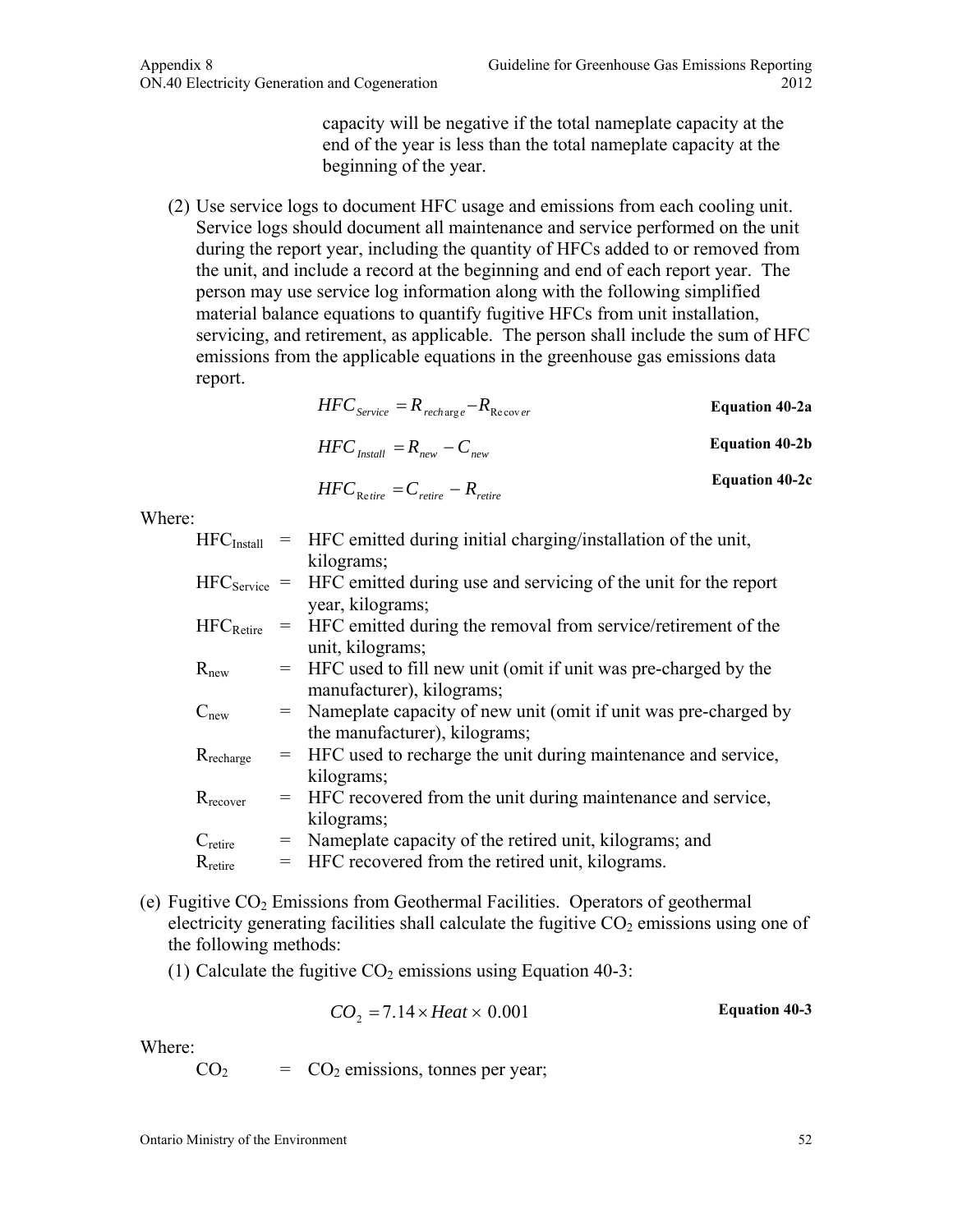- 7.14  $=$  Default fugitive CO<sub>2</sub> emission factor for geothermal facilities, kg per GJ
- Heat  $=$  Heat taken from geothermal steam and/or fluid, GJ/yr.
- 0.001 = Conversion factor from kilograms to tonnes.
- (2) Calculate  $CO<sub>2</sub>$  emissions using source specific emission factor approved in writing by the Director.

## **ON.44 Sampling, Analysis, and Measurement Requirements**

- (a)  $CO<sub>2</sub>$ , CH<sub>4</sub> and N<sub>2</sub>O Emissions from Fuel Combustion. Operators using CEMS to estimate  $CO<sub>2</sub>$  emissions from fuel combustion shall comply with the requirements in section ON.23(d). Operators using methods other than CEMS shall comply with the applicable fuel sampling, fuel consumption monitoring, heat content monitoring, carbon content monitoring, and calculation methodologies specified in section ON.25.
- (b)  $CO<sub>2</sub>$  Emissions from Acid Gas Scrubbing. Operators of electricity generating units that use acid gas scrubbers or add an acid gas reagent to the combustion unit shall measure the amount of limestone or other sorbent used during the reporting year.
- (c) CO2 Emissions from Geothermal Facilities. Operators of geothermal facilities shall measure the heat recovered from geothermal steam. If using source specific emission factor instead of the default factor, the person shall submit a pretest plan to the Director in the first year. The source test procedures in that plan shall be repeated in future year to update the source specific emission factors annually.

## **ON.45 Procedures for Estimating Missing Data**

Whenever a quality-assured value of a required parameter is unavailable (e.g., if a CEMS malfunctions during unit operation or if a required fuel sample is not taken), a substitute data value for the missing parameter shall be used in the calculations.

- (a) For all units using CEMS to measure  $CO<sub>2</sub>$  emissions, follow the missing data procedures in section ON.26(a)
- (b) For all other missing parameters used to calculate GHG emissions, follow the missing data procedures in section ON.26(b).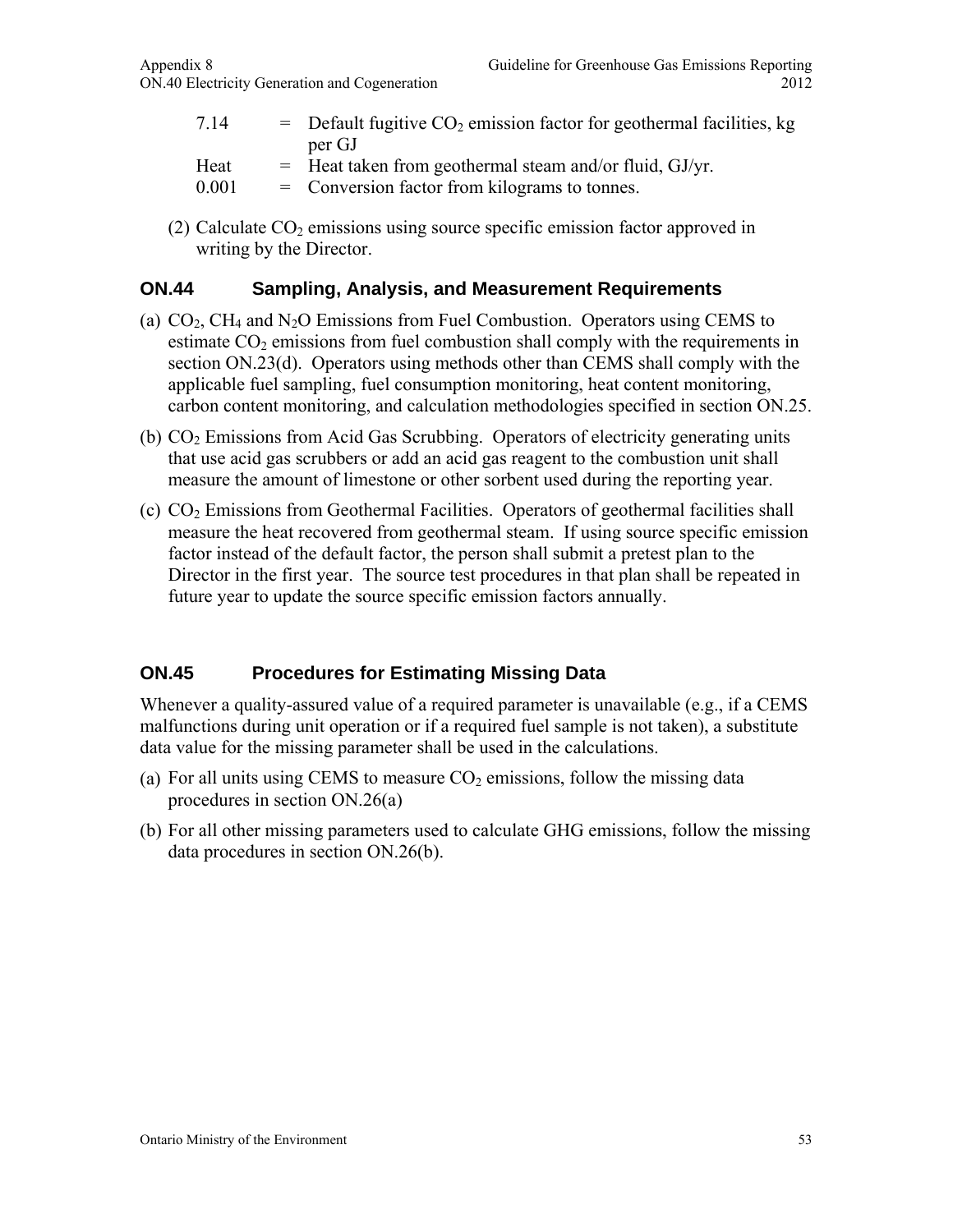# **ON.270 Ferroalloy Production**

## **ON.271 Source Definition**

The ferroalloy production source consists of any facility that uses pyrometallurgical techniques to produce any of the following metals: ferrochromium, ferromanganese, ferromolybdenum, ferronickel, ferrosilicon, ferrotitanium, ferrotungsten, ferrovanadium, silicomanganese, or silicon metal.

## **ON.272 Greenhouse Gas Reporting Requirements**

For the purpose of Section 6 of the Regulation the annual emissions data report for ferroalloy production shall include the following information at the facility level calculated in accordance with this method:

(a) Process  $CO<sub>2</sub>$  emissions from each electric arc furnace (EAF) used for the production of any ferroalloy listed in ON.271.

# **ON.273 Calculation of GHG Emissions**

Quantify emissions in accordance with U.S. EPA 40 CFR 98 Subpart K Section 98.113.

## **ON.274 Sampling, Analysis, and Measurement Requirements**

Sampling, analysis and measurement requirements for this source shall be done in accordance with U.S. EPA 40 CFR 98 Subpart K Section 98.114.

## **ON.275 Procedures for Estimating Missing Data**

Missing data requirements for this source shall be estimated in accordance with U.S. EPA 40 CFR 98 Subpart K Section 98.115.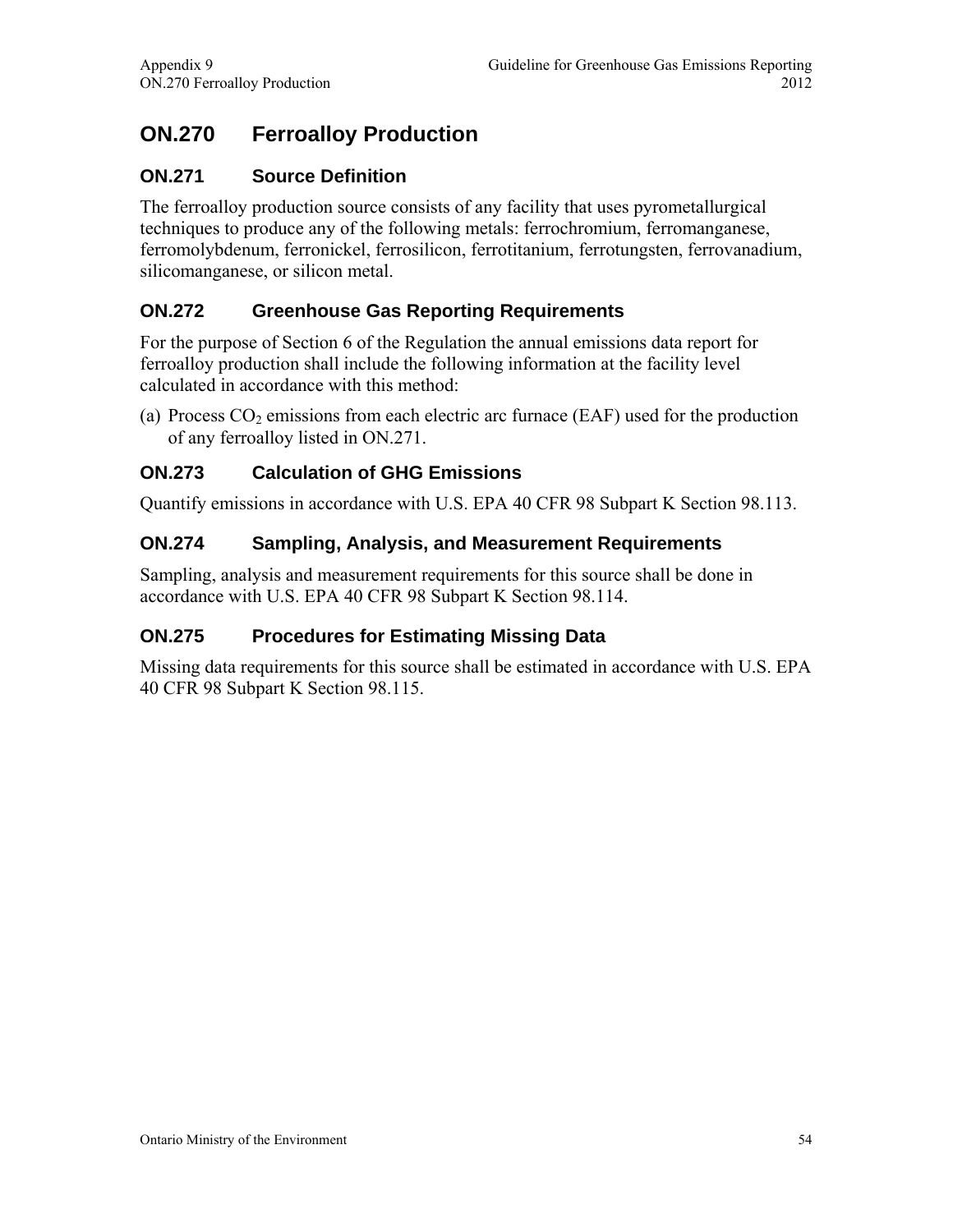# **ON.20 General Stationary Combustion**

# **ON.21 Source Definition**

General stationary combustion sources are devices that combust solid, liquid, or gaseous fuel for the purpose of producing electricity, generating steam or providing useful heat or energy for industrial, commercial, or institutional use; or providing energy for pollution control; or reducing the volume of waste by removing combustible matter. General stationary combustion sources include boilers, simple and combined cycle combustion turbines, engines, incinerators (including units that combust hazardous waste), process heaters, and any other stationary combustion device that is not specifically addressed under the methods for another source category in the Guideline.

This source definition does not include portable equipment, emergency generators less than 10 MW in nameplate generating capacity, and emergency equipment (including emergency flares) as defined in Section 2 of the Guideline.

## **ON.22 Greenhouse Gas Reporting Requirements**

For the purpose of Section 6 of the Regulation the annual emissions data report for general stationary combustion shall include the following information at the facility level calculated in accordance this method:

- (a) Annual greenhouse gas emissions in tonnes, reported as follows:
	- (1) Total  $CO<sub>2</sub>$  emissions for fossil fuels, reported by fuel type.
	- (2) Total  $CO<sub>2</sub>$  emissions for biomass, reported by fuel type.
	- (3) Total CH4 emissions, reported by fuel type.
	- (4) Total  $N<sub>2</sub>O$  emissions, reported by fuel type.
- (b) Annual fuel consumption:
	- (1) For gases, report in units of standard cubic meters.
	- (2) For liquids, report in units of kilolitres.
	- (3) For non-biomass solids, report in units of tonnes.
	- (4) For biomass solid fuels, report in units of bone dry tonnes.
- (c) Annual weighted average carbon content of each fuel, if used to compute  $CO<sub>2</sub>$ emissions.
- (d) Annual weighted average high heat value of each fuel, if used to compute  $CO<sub>2</sub>$ emissions.
- (e) Annual steam generation in kilograms, for units that burn biomass fuels or municipal solid waste and generate steam.

## **ON.23** Calculation of CO<sub>2</sub> Emissions

For each fuel, calculate  $CO<sub>2</sub>$  mass emissions using one of the four calculation methodologies specified in this section, subject to the restrictions in ON.23(e). If a fuel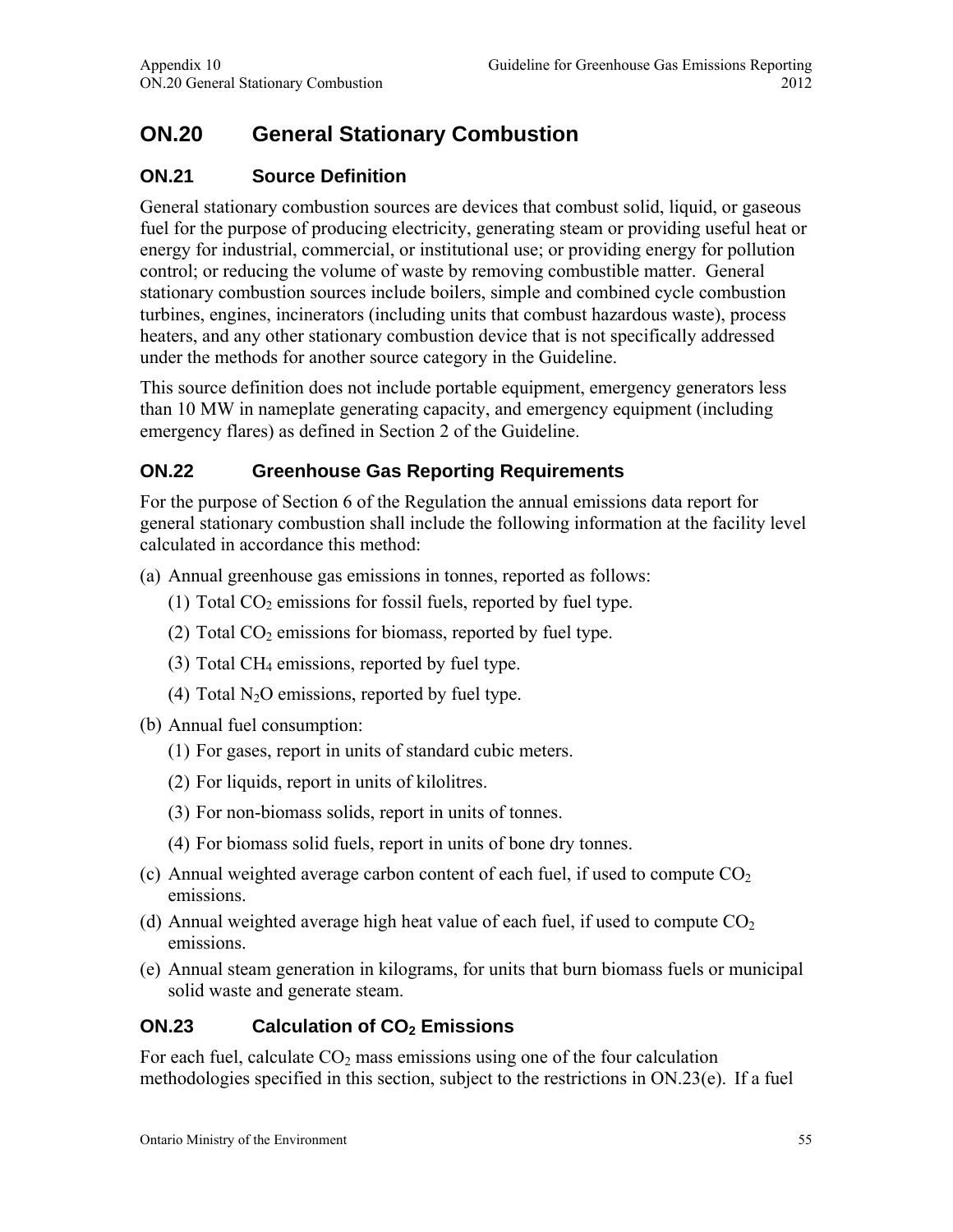or fuels is not listed in all of Tables 20-1 through 20-7; or in Table C-1 or C-2 in U.S. EPA 40 CFR Part 98, Subpart C, then emissions from such fuels do not need to be reported so long as total emissions of these fuels do not exceed 0.5% of total facility emissions.

(a) Calculation Methodology 1. Calculate the annual  $CO<sub>2</sub>$  mass emissions for each type of fuel by substituting a fuel-specific default  $CO<sub>2</sub>$  emission factor, a default high heat value, and the annual fuel consumption into Equation 20-1:

$$
CO_2 = Fuel \times (HHV \times EF) \times 0.001
$$
 Equation 20-1

Where:

| CO <sub>2</sub> |     | Annual $CO2$ mass emissions for the specific fuel type (tonnes).            |
|-----------------|-----|-----------------------------------------------------------------------------|
| Fuel            |     | Mass or volume of fuel combusted per year (express mass in                  |
|                 |     | tonnes for solid fuel, volume in standard cubic meters for gaseous          |
|                 |     | fuel, and volume in kilolitres for liquid fuel).                            |
| HHV             |     | = Default high heat value of the fuel, from Table 20-1 or Table 20-1 a      |
|                 |     | (GJ per tonne for solid fuel, GJ per kilolitre for liquid fuel, or GJ       |
|                 |     | per cubic meter for gaseous fuel).                                          |
| ΕF              |     | $=$ Fuel-specific default $CO2$ emission factor, from Tables 20-1a, 20-     |
|                 |     | 2, 20-3, 20-5, or 20-7, as applicable (kg $CO_2/GJ$ ).                      |
| (HHV x EF)      |     | instead of using separate HHV and EF values, the person can                 |
|                 |     | replace the two values by the use default emission factors from             |
|                 |     | Tables 20-2, 20-3, or 20-5, as applicable (in units of kg $CO2$ per         |
|                 |     | tonne for solid fuel, kg $CO_2$ per kilolitre for liquid fuel, or kg $CO_2$ |
|                 |     | per cubic meter for gaseous fuel)                                           |
| 0.001           | $=$ | Conversion factor from kilograms to tonnes.                                 |
|                 |     |                                                                             |

- (b) Calculation Methodology 2. Calculate the annual  $CO<sub>2</sub>$  mass emissions using Equation 20-2 and using a default fuel-specific  $CO<sub>2</sub>$  emission factor and a high heat value provided by the supplier or measured by the person. For emissions from the combustion of biomass fuels and municipal solid waste, the person may instead elect to use the method shown in Equation 20-3.
	- (1) For any type of fuel for which an emission factor is provided in Tables 20-1a, 20- 2, 20-3, 20-5, or 20-7, as applicable, except biomass fuels and municipal solid waste when the person elects to use the method in ON.23(b)(2), use Equation 20-  $2:$

$$
CO_2 = \sum_{p=1}^{n} \left[ Fuel_p \times HHV_p \times EF \times 0.001 \right]
$$
 Equation 20-2

| CO <sub>2</sub> | $=$ Annual CO <sub>2</sub> mass emissions for a specific fuel type (tonnes). |
|-----------------|------------------------------------------------------------------------------|
| n               | $=$ Number of required heat content measurements for the year as             |
|                 | specified in ON.25.                                                          |
| $Fuel_{p}$      | $=$ Mass or volume of the fuel combusted during the measurement              |
|                 | period "p" (express mass in tonnes for solid fuel, volume in                 |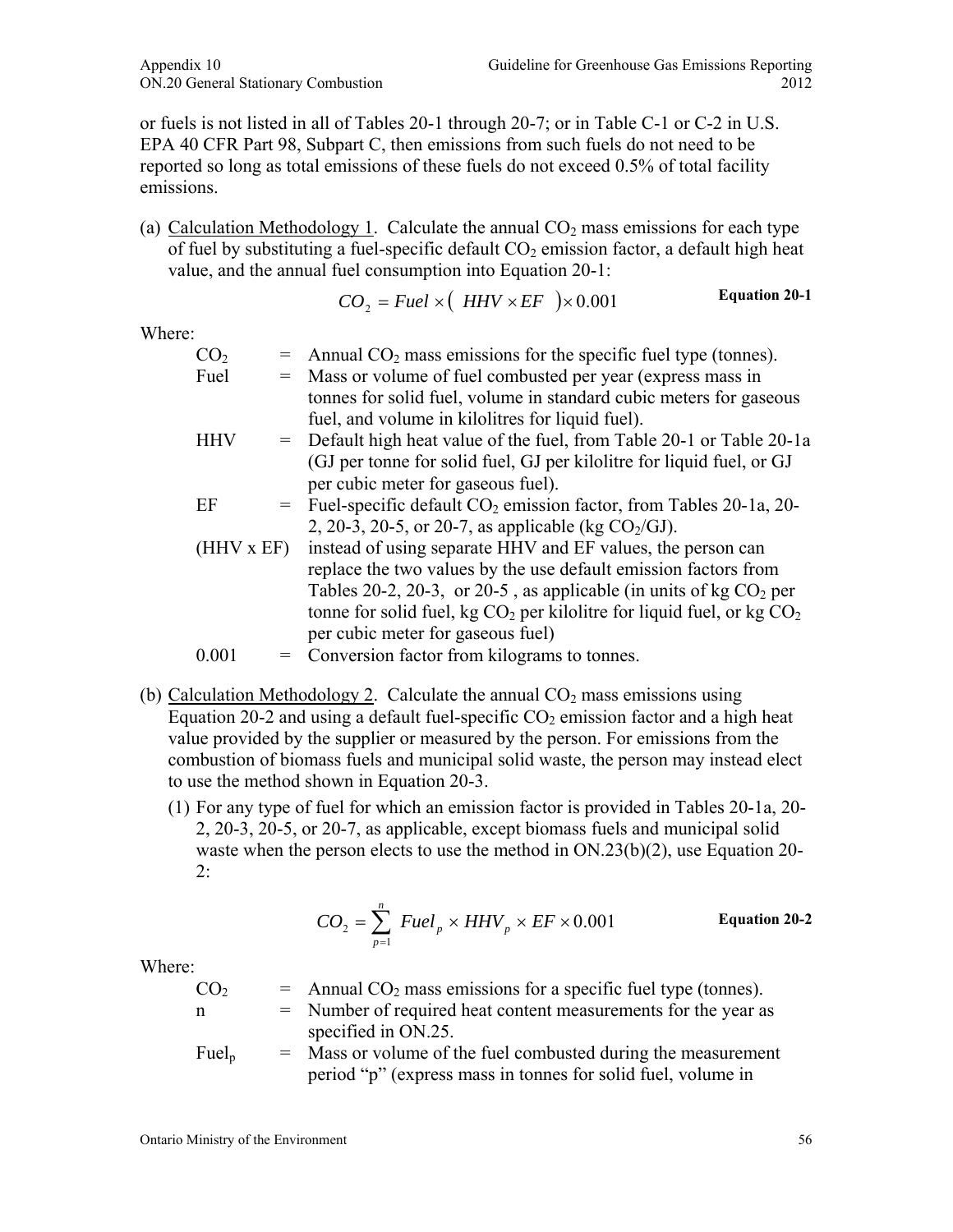standard cubic meters for gaseous fuel, and volume in kilolitres for liquid fuel).

- $HHV_p$  = High heat value of the fuel for the measurement period (GJ per tonne for solid fuel, GJ per bone-dry tonne biomass solid fuel, GJ per kilolitre for liquid fuel, or GJ per cubic meter for gaseous fuel). EF  $=$  Fuel-specific default  $CO<sub>2</sub>$  emission factor, from Tables 20-1a, 20-
- 2, 20-3, 20-5, or 20-7, as applicable (kg  $CO_2/GJ$ ).
- $0.001$  = Conversion factor from kilograms to tonnes.
- (2) For units that combust municipal solid waste and that produce steam, use Equation 20-3. Equation 20-3 of this section may also be used for any solid biomass fuel listed in Table 20-2 of this section provided that steam is generated by the unit.

$$
CO_2 = Steam \times B \times EF \times 0.001
$$
 Equation 20-3

Where:

| CO <sub>2</sub> | $=$ Annual CO <sub>2</sub> mass emissions from biomass solid fuel or municipal |
|-----------------|--------------------------------------------------------------------------------|
|                 | solid waste combustion (tonnes).                                               |
| <b>Steam</b>    | = Total mass of steam generated by biomass solid fuel or municipal             |
|                 | solid waste combustion during the reporting year (tonnes steam).               |
| B               | = Ratio of the boiler's design rated heat input capacity to its design         |
|                 | rated steam output capacity (GJ/tonne steam).                                  |
| EF              | = Default emission factor for biomass solid fuel or municipal solid            |
|                 | waste, from Table 20-2 or Table 20-7, as applicable (kg $CO2/GI$ ).            |
| 0.001           | = Conversion factor from kilograms to tonnes.                                  |
|                 |                                                                                |

- (c) Calculation Methodology 3. Calculate the annual  $CO<sub>2</sub>$  mass emissions for each fuel by using measurements of fuel carbon content or molar fraction (for gaseous fuels only), conducted by the person or provided by the fuel supplier, and the quantity of fuel combusted.
	- (1) For a solid fuel, except for the combustion of municipal solid waste, use Equation 20-4 of this section:

$$
CO_2 = \sum_{i=1}^{n} \; Fuel_i \times CC_i \times 3.664
$$
 Equation 20-4

| CO <sub>2</sub> | $=$ Annual CO <sub>2</sub> mass emissions from the combustion of the specific<br>solid fuel (tonnes).                                                                            |
|-----------------|----------------------------------------------------------------------------------------------------------------------------------------------------------------------------------|
| $\mathbf n$     | = Number of carbon content determinations for the year.                                                                                                                          |
| Fuel            | = Mass of the solid fuel combusted in measurement period "i"<br>(tonnes).                                                                                                        |
| $CC_i$          | = Carbon content of the solid fuel, from the fuel analysis results for<br>measurement period "i" (per cent by weight, expressed as a<br>decimal fraction, e.g., $95\% = 0.95$ ). |
| 3.664           | $=$ Ratio of molecular weights, $CO2$ to carbon.                                                                                                                                 |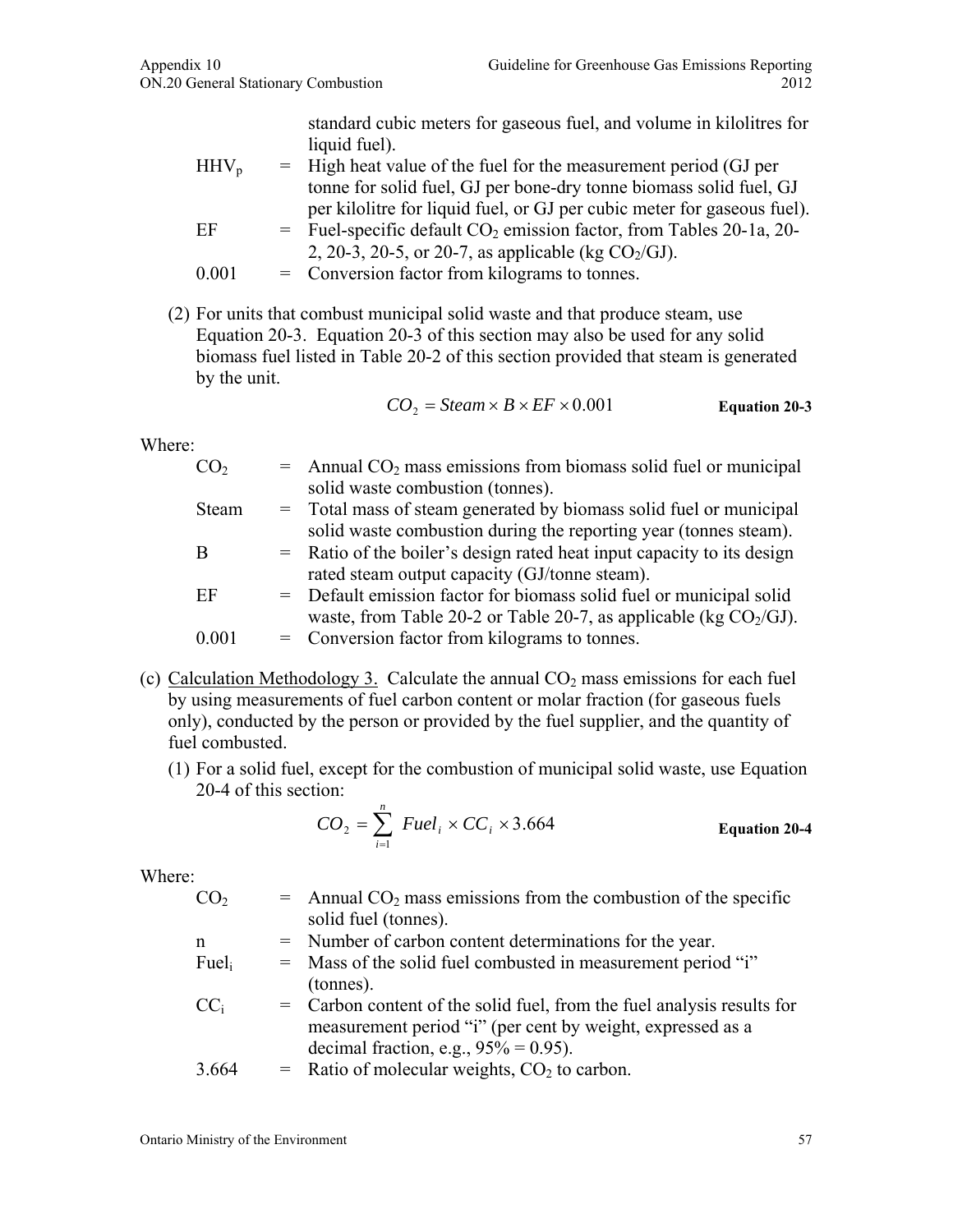(2) For biomass fuels, in units that produce steam, use either Equation 20-4 above or Equation 20-5; for municipal solid waste combustion in units that produce steam, use Equation 20-5:

$$
CO_2 = Steam \times B \times EF \times 0.001
$$
 Equation 20-5

Where:

| CO <sub>2</sub> | $=$ Annual CO <sub>2</sub> mass emissions from biomass solid fuel or municipal |
|-----------------|--------------------------------------------------------------------------------|
|                 | solid waste combustion (tonnes).                                               |
| Steam           | = Total mass of steam generated by biomass solid fuel or municipal             |
|                 | solid waste combustion during the reporting year (tonnes steam).               |
| B               | = Ratio of the boiler's design rated heat input capacity to its design         |
|                 | rated steam output capacity (GJ/tonne steam).                                  |
| EF              | = Default emission factor for biomass solid fuel or municipal solid            |
|                 | waste, from Table 20-2 or 20-7, as applicable (kg $CO2/GI$ ),                  |
|                 | adjusted no less often than every third year as provided in                    |
|                 | ON.25(a)(7)(B).                                                                |
| 0.001           | = Conversion factor from kilograms to tonnes.                                  |
|                 |                                                                                |

(3) For a liquid fuel, use Equation 20-6 of this section:

$$
CO_2 = \sum_{i=1}^{n} 3.664 \times \text{Full}_i \times CC_i
$$
 Equation 20-6

Where:

| CO <sub>2</sub>   | $=$ Annual CO <sub>2</sub> mass emissions from the combustion of the specific                                                        |
|-------------------|--------------------------------------------------------------------------------------------------------------------------------------|
|                   | liquid fuel (tonnes).                                                                                                                |
| n                 | = Number of required carbon content determinations for the year, as<br>specified in ON.25.                                           |
| Fuel <sub>i</sub> | = Volume of the liquid fuel combusted in measurement period "i"<br>(kilolitres).                                                     |
| $CC_i$            | $=$ Carbon content of the liquid fuel, from the fuel analysis results for<br>measurement period "i" (tonne C per kilolitre of fuel). |
| 3.664             | $=$ Ratio of molecular weights, $CO2$ to carbon.                                                                                     |

(4) For a gaseous fuel, use Equation 20-7 of this section:

$$
CO_2 = \sum_{i=1}^{n} 3.664 \times \text{Full}_i \times CC_i \times 0.001
$$
 Equation 20-7

| CO <sub>2</sub>   | $=$ Annual CO <sub>2</sub> mass emissions from combustion of the specific                                                                     |
|-------------------|-----------------------------------------------------------------------------------------------------------------------------------------------|
|                   | gaseous fuel (tonnes).                                                                                                                        |
| $\mathbf n$       | = Number of required carbon content and molecular weight<br>determinations for the year, as specified in ON.25.                               |
| Fuel <sub>i</sub> | = Fuel combusted in period "i" (a day or month, as applicable)<br>(volume of the gaseous fuel in Rm <sup>3</sup> at reference temperature and |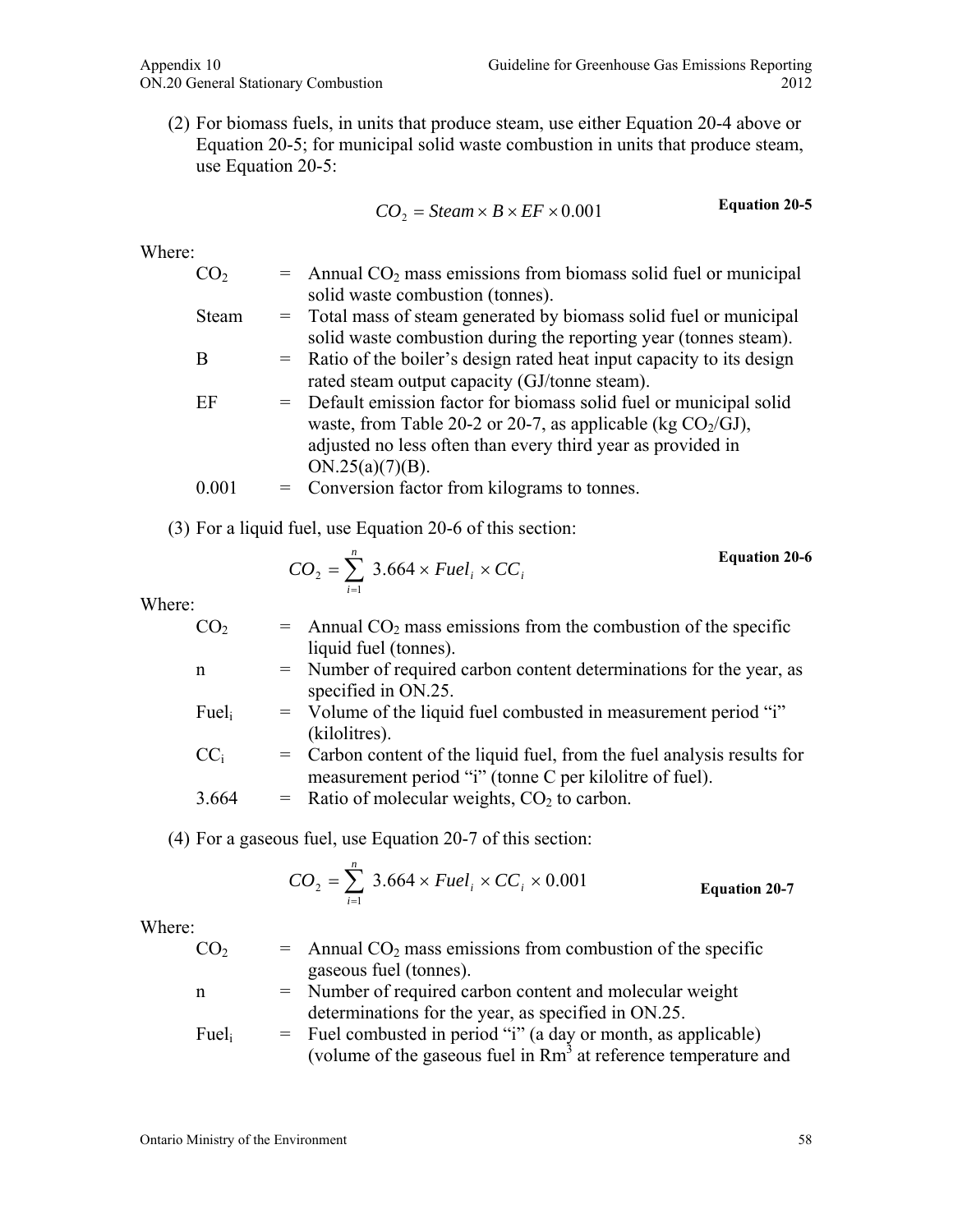pressure conditions as used by the facility, or mass of the gaseous fuel in kg if a mass flow meter is used)

- $CC_i$  = Average carbon content of the gaseous fuel, from the fuel analysis results for the period "i" (day or month, as applicable) (kg C per  $Rm<sup>3</sup>$  or kg C per kg of fuel if a mass flow meter is used)  $3.664$  = Ratio of molecular weights,  $CO<sub>2</sub>$  to carbon.
- $0.001$  = Conversion factor from kg to tonnes.
- (d) Calculation Methodology 4. Calculate the annual  $CO<sub>2</sub>$  mass emissions from all fuels combusted in a unit, by using data from CEMS as specified in  $(d)(1)$  through  $(d)(7)$ . This methodology requires a  $CO<sub>2</sub>$  concentration monitor and a stack gas volumetric flow monitor, except as otherwise specified in  $(d)(3)$  of this section.
	- (1) For a facility that operates CEMS in response to federal or provincial regulation, use  $CO<sub>2</sub>$  or  $O<sub>2</sub>$  concentrations and flue gas flow measurements to determine hourly  $CO<sub>2</sub>$  mass emissions using methodologies provided in Protocols And Performance Specifications For Continuous Monitoring Of Gaseous Emissions From Thermal Power Generation (Report EPS 1/PG/7 (Revised) December 2005) (or by other relevant document, if superseded). .
	- (2) The person shall report  $CO<sub>2</sub>$  emissions for the reporting year in tonnes based on the sum of hourly  $CO<sub>2</sub>$  mass emissions over the year, converted to tonnes.
	- (3) An oxygen  $(O_2)$  concentration monitor may be used in lieu of a  $CO_2$  concentration monitor in a CEMS installed before January 1, 2012, to determine the hourly  $CO<sub>2</sub>$ concentrations, if the effluent gas stream monitored by the CEMS consists solely of combustion products (i.e., no process  $CO<sub>2</sub>$  emissions or  $CO<sub>2</sub>$  emissions from acid gas control are mixed with the combustion products) and if only the following fuels are combusted in the unit: coal, petroleum coke, oil, natural gas, propane, butane, wood bark, or wood residue.
		- (A) If the unit combusts waste derived fuels (as defined in Section 2 of the Guideline), emissions calculations shall not be based on  $O_2$  concentrations.
		- (B) If the facility that combusts biomass fuels uses  $O_2$  concentrations to calculate  $CO<sub>2</sub>$  concentrations, annual source testing must demonstrate that calculated  $CO_2$  concentrations when compared to measured  $CO_2$ concentrations meet the Relative Accuracy Test Audit (RATA) requirements in Protocols And Performance Specifications For Continuous Monitoring Of Gaseous Emissions From Thermal Power Generation (Report EPS 1/PG/7 (Revised) December 2005)(or by other relevant document, if superseded).
	- (4) If both biomass fuel (including fuels that are partially biomass) and fossil fuel are combusted during the year, determine and report the biogenic  $CO<sub>2</sub>$  mass emissions separately, as described in paragraph (f) of this section.
	- (5) Notwithstanding Section 23(d)(2) of the Guideline, for any units for which  $CO<sub>2</sub>$ emissions are reported using CEMS data, the person is not required to separately report process emissions from combustion emissions for that unit and is also not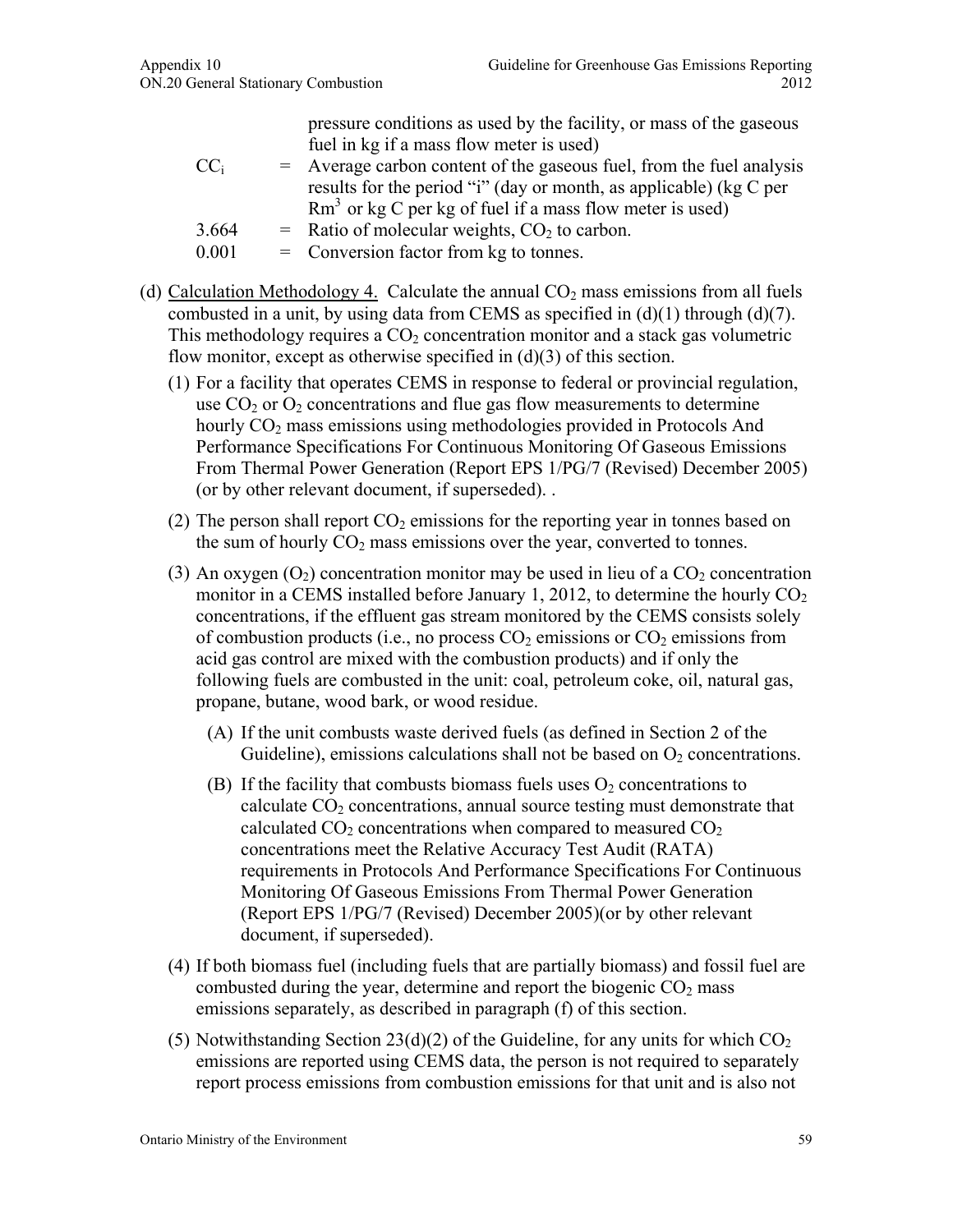required to report emissions separately for different fossil fuels for that unit when only fossil fuels are co-fired. In this circumstance, the person shall still report fuel use by fuel type as otherwise required.

- (6) If a facility is subject to requirements for continuous monitoring of gaseous emissions, and the person chooses to add devices to an existing CEMS for the purpose of measuring  $CO<sub>2</sub>$  concentrations or flue gas flow, the person shall select and operate the added devices pursuant to the appropriate requirements for the facility as applicable in Canada.
- (7) If a facility does not have a CEMS and the person chooses to add one in order to measure  $CO<sub>2</sub>$  concentrations, the person shall select and operate the CEMS pursuant to the appropriate requirements or equivalent requirements as applicable in Canada. Operators who add CEMS under this paragraph are subject to the specifications in paragraphs  $(d)(1)$  through  $(d)(5)$ , if applicable.
- (e) Use of the Four  $CO<sub>2</sub>$  Calculation Methodologies. The use of the four  $CO<sub>2</sub>$  emissions calculation methodologies described in paragraphs (a) through (d) of this section is subject to the following requirements and restrictions:
	- (1) Calculation Methodology 1 (Equation 20-1).
		- (A) May be used by a facility that is not subject to the Regulation for any type of fuel for which a default high heat value for the fuel (Table 20-1 or 20-1a) and a default  $CO_2$  emission factor (Table 20-1a, 20-2, 20-3, or 20-5, as applicable) is specified.
		- (B) May be used for a facility for the combustion of natural gas with a high heat value between 36.3 and 40.98 MJ per cubic meter, and for the combustion of any of the fuels listed in Table 20-1a.
		- (C) May be used for a facility for the combustion of municipal solid waste, in a unit that does not generate steam.
		- (D) May be used for the combustion of biomass listed in Table 20-2, unless it is specifically addressed under the provisions for another source category (e.g., spent pulping liquor in pulp and paper) in the Guideline.
		- (E) May not be used at a facility emitting at any level for a fuel for which the person routinely perform fuel sampling and analysis for the fuel high heat value or can obtain the results of fuel sampling and analysis for the fuel high heat value from the fuel supplier at the minimum frequency specified in ON.25(a), or at a greater frequency. In such cases, Calculation Methodologies 2, 3 or 4 shall be used for those fuels.
	- (2) Calculation Methodology 2 (Equations 20-2 and 20-3).
		- (A) May not be used by a facility that is subject to the Regulation, except as specified in paragraphs  $(e)(2)(B)$  through  $(D)$  of this section. Otherwise, Calculation Methodology 2 may be used for any type of fuel combusted for which a default  $CO<sub>2</sub>$  emission factor for the fuel is specified in Tables 20-1a, 20-2, 20-3, 20-5, or 20-7, as applicable.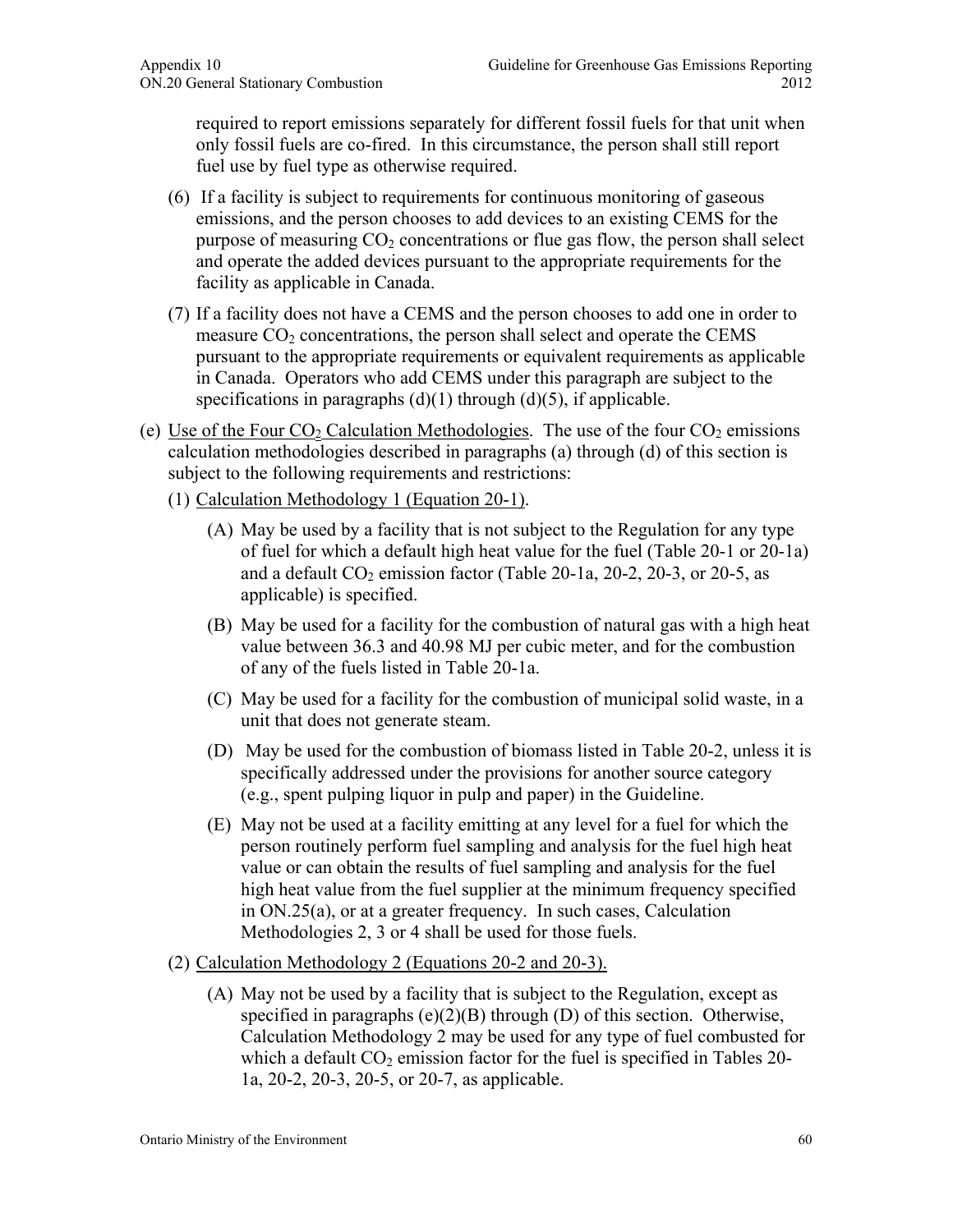- (B) Calculation Methodology 2 may be used for the combustion of natural gas with a high heat value between 36.3 and 40.98 MJ per cubic meter at a facility emitting at any level. Notwithstanding the provisions in paragraph (e)(1) of this section, Calculation Methodology 2 or 3 or 4 shall be used by the person for combustion in any unit with a rated heat input capacity greater than 264 GJ/hr (250mmBtu/hr) and that has operated for more than 1,000 hours in any of the past three years, when the fuel is natural gas with a high heat value between 36.3 and 40.98 MJ per cubic meter.
- (C) Calculation Methodology 2 may be used at a facility emitting at any level for the combustion of any of the fuels listed in Table 20-1a, and for biomass.
- (D) Equation 20-3 may be used for the combustion of municipal solid waste only at facilities that are not subject to the Regulation.
- (3) Calculation Methodology 3 (Equations 20-4 through 20-7) may be used for the combustion of any type of fuel, except as specified in paragraph  $(e)(3)(A)$  through (E) of this section.
	- (A) Notwithstanding the provisions in paragraph  $(e)(1)$  and  $(e)(2)$  of this section, Calculation Methodology 3 or 4 shall be used at a facility subject to the Regulation for all combustion in any unit with a rated heat input capacity greater than 264 GJ/hr (250mmBtu/hr) and that has operated for more than 1,000 hours in any of the past three years, except when the fuel is natural gas with a high heat value between 36.3 and 40.98 MJ per cubic meter, the fuel is listed in Table 20-1a, or the fuel is biomass.
	- (B) Must be used for all other combustion at a facility subject to the Regulation, except for combustion of fuels for which Calculation Methodology 1 or 2 is permitted, as described in paragraphs  $(e)(1)$  and  $(e)(2)$  of this section.
	- (C) May not be used when the use of Calculation Methodology 4 is required.
	- (D) Equation 20-4 may not be used for the calculation of emissions from combustion of municipal solid waste.
	- (E) Equation 20-5 may be used for the combustion of municipal solid waste at a facility emitting at any level; but, it must be used for the combustion of municipal solid waste if the facility is subject to the Regulation, unless Calculation Methodology 4 is required.
- (4) Calculation Methodology 4 may be used for a unit combusting any type of fuel. Notwithstanding the provisions in paragraphs  $(e)(1)$  through  $(3)$  of this section, Calculation Methodology 4 must be used for a combustion unit with a CEMS that includes a stack gas volumetric flow rate monitor and a  $CO<sub>2</sub>$  concentration monitor that is required by any federal or provincial regulation.
- (5) The person may elect to use Calculation Methodologies 3 or 4 for one or more of the fuels combusted in a unit. For example, if a unit combusts natural gas and distillate fuel oil, the person may elect to use Calculation Methodology 1 for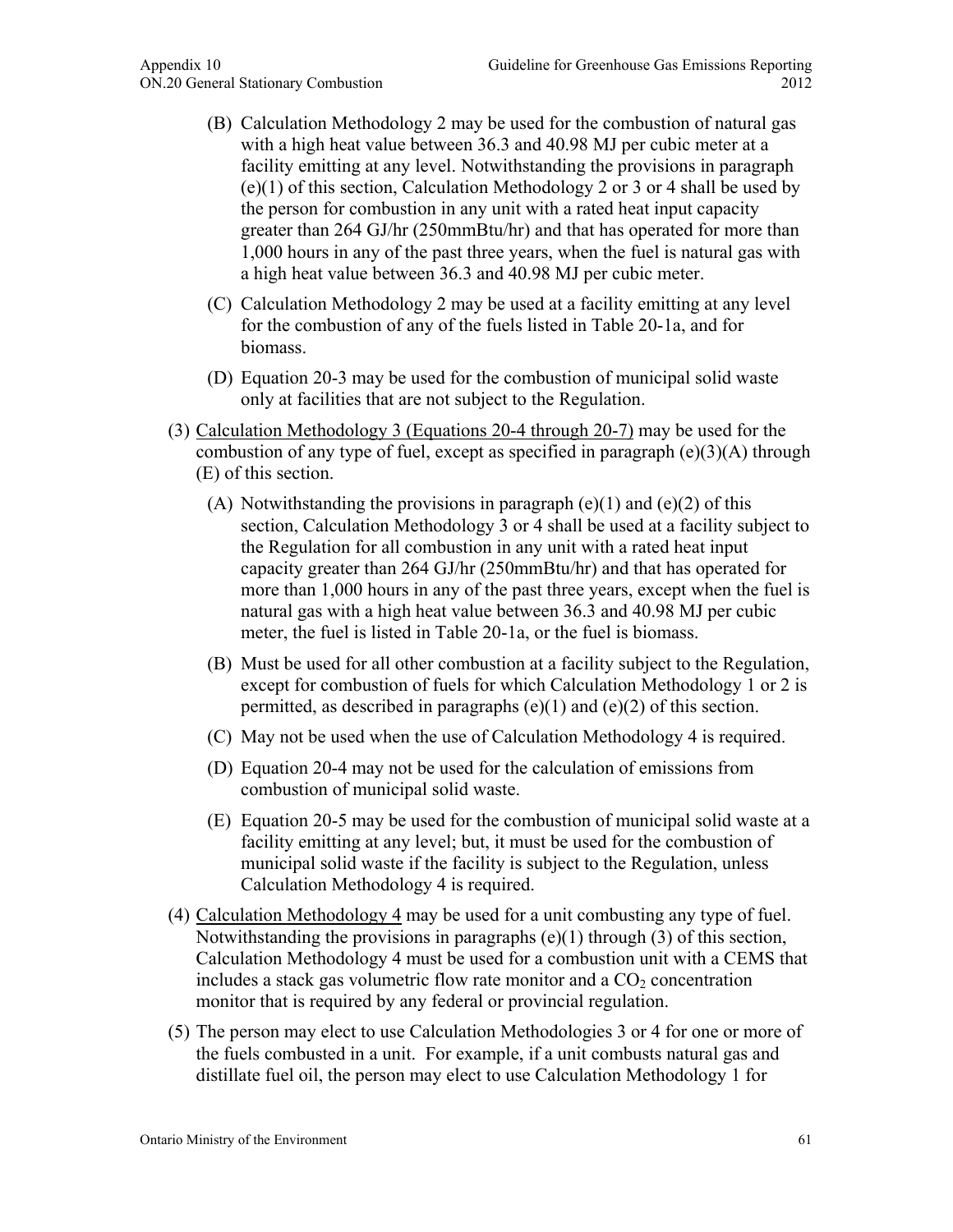natural gas and Calculation Methodology 2 for the fuel oil, even though Calculation Methodology 1 could have been used for both fuels. However, for units that use Calculation Methodology 4,  $CO<sub>2</sub>$  emissions from the combustion of all fuels shall be based solely on CEMS measurements.

- (f)  $CO<sub>2</sub>$  emissions from combustion of mixtures of biomass or biomass fuel and fossil fuel. Use the procedures of this paragraph (f) to estimate biogenic  $CO<sub>2</sub>$  emissions from units that combust a combination of biomass and fossil fuels, including combustion of waste-derived fuels (e.g., municipal solid waste or tires) that are partially biomass. .
	- (1) If CEMS are not used to measure  $CO<sub>2</sub>$  and the facility combusts biomass fuels that do not include waste-derived fuels (e.g., municipal solid waste and tires), use Methods 1, 2, or 3, as applicable, to calculate the annual biogenic  $CO<sub>2</sub>$  mass emissions from the combustion of biomass fuels. Determine the mass of biomass combusted using either company records, or, for premixed fuels that contain biomass and fossil fuels (e.g., mixtures containing biodiesel), use best available information to determine the mass of biomass fuels and document the procedure.
	- (2) If a CEMS is used to measure  $CO_2$  (or  $O_2$  as a surrogate) and the facility combusts biomass fuels that do not include waste-derived fuels (as defined in the Guideline), use Calculation Methodologies 1, 2, or 3 to calculate the annual  $CO<sub>2</sub>$ mass emissions from the combustion of fossil fuels. Calculate biomass fuel emissions by subtracting the fossil fuel-related emissions from the total  $CO<sub>2</sub>$ emissions determined from the CEMS-based methodology.
	- (3) If the person that combusts fuels or fuel mixtures for which the biomass fraction is unknown or cannot be documented (for example, municipal solid waste or tirederived fuel), or if the person combusts a biomass fuel for which a  $CO<sub>2</sub>$  emission factor is not provided in Table 20-2, use the following to estimate biogenic  $CO<sub>2</sub>$ emissions:
		- (A) Use Calculation Methodologies 1, 2, 3, or 4 to calculate the total annual  $CO<sub>2</sub>$  mass emissions, as applicable.
		- (B) Determine the biogenic portion of the  $CO<sub>2</sub>$  emissions using ASTM D6866, as specified in this paragraph. This procedure is not required for fuels that contain less than 5 per cent biomass by weight or for waste-derived fuels that are less than 30 per cent by weight of total fuels combusted in the year for which emissions are being reported, except where the person wishes to report a biomass fuel fraction of  $CO<sub>2</sub>$  emissions.
		- (C) The person shall conduct ASTM D6866 analysis on a representative fuel or exhaust gas sample at least every three months. The exhaust gas samples shall be collected over at least 24 consecutive hours following the standard practice specified by ASTM D7459. If municipal solid waste is combusted, the ASTM D6866 analysis must be performed on the exhaust gas stream.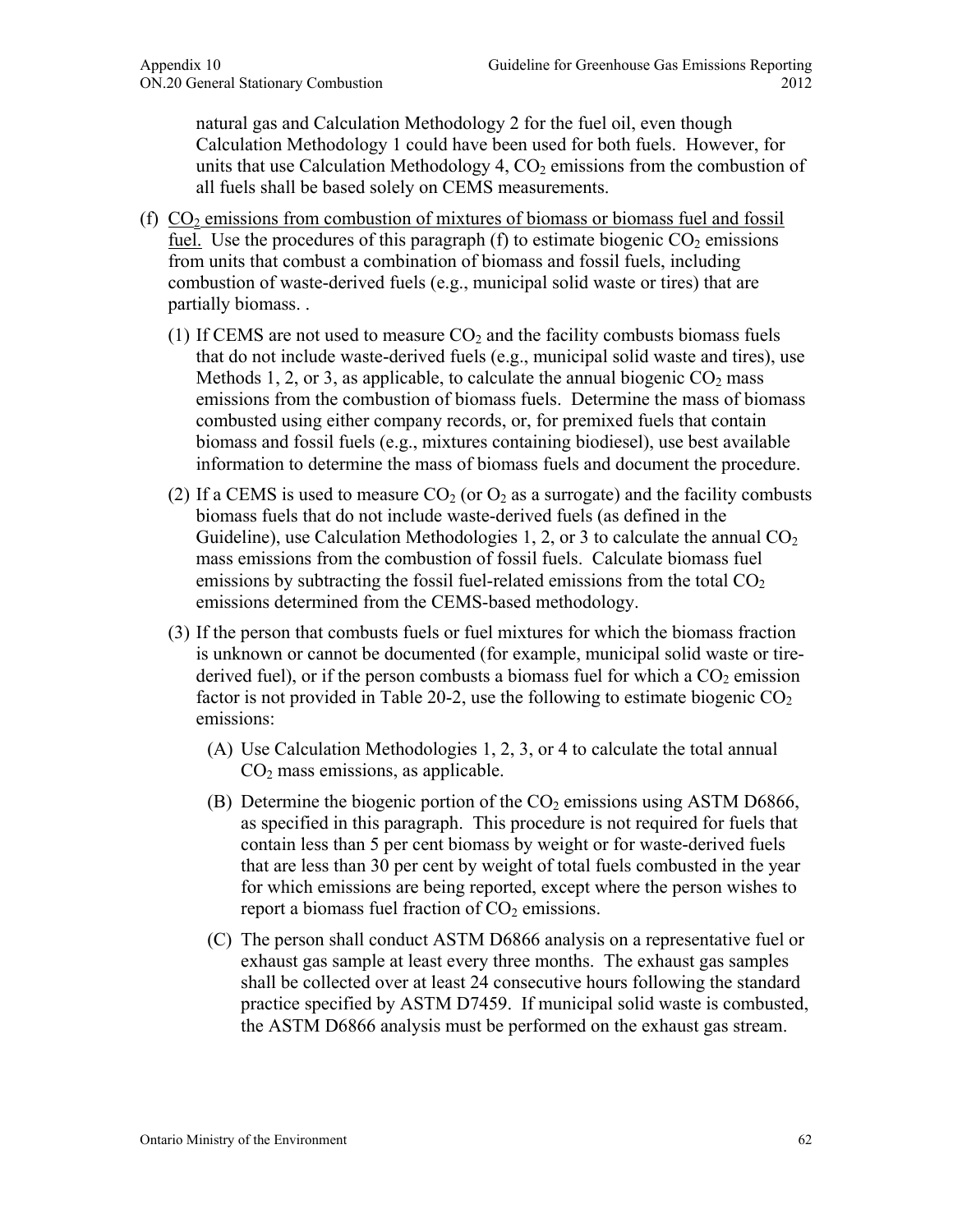- (D) The person shall divide total  $CO<sub>2</sub>$  emissions between biomass fuel emissions and non-biomass fuel emissions using the average proportions of the samples analyzed for the year for which emissions are being reported.
- (E) If there is a common fuel source to multiple units at the facility, the person may elect to conduct ASTM D6866 testing for only one of the units sharing the common fuel source.
- (4) If Equation 20-1 of this section is selected to calculate the annual biogenic mass emissions for wood, wood waste, or other solid biomass-derived fuel, Equation 20-8 of this section may be used to quantify biogenic fuel consumption, provided that all of the required input parameters are accurately quantified. Similar equations and calculation methodologies based on steam generation and boiler efficiency may be used, provided that they are documented.

$$
(Full)_p = \frac{[H * S] - (HI)_{nb}}{(HHV)_{bio} (Eff)_{bio}} \qquad \text{Equation 20-8}
$$

Where:

| $(Fuel)_p$    | $=$ Quantity of biomass consumed during the measurement period "p"<br>(tonnes/year or tonnes/month, as applicable). |
|---------------|---------------------------------------------------------------------------------------------------------------------|
| H             | = Average enthalpy of the boiler steam for the measurement period<br>$(GJ/tonne)$ .                                 |
| S             | = Total boiler steam production for the measurement period                                                          |
|               | (tonnes/month or tonnes/year, as applicable).                                                                       |
| $(HI)_{nb}$   | = Heat input from co-fired fossil fuels and non-biomass-derived fuels                                               |
|               | for the measurement period, based on company records of fuel                                                        |
|               | usage and default or measured HHV values (GJ/month or GJ/year,                                                      |
|               | as applicable).                                                                                                     |
| $(HHV)_{bio}$ | = Default or measured high heat value of the biomass fuel                                                           |
|               | (GJ/tonne).                                                                                                         |
| $(Eff)_{bio}$ | = Per cent efficiency of biomass-to-energy conversion, expressed as                                                 |
|               | a decimal fraction.                                                                                                 |

#### (g) Calculation of  $CO<sub>2</sub>$  from sorbent.

(1) When a unit is a fluidized bed boiler, is equipped with a wet flue gas desulphurization system, or uses other acid gas emission controls with sorbent injection, use Equation 20-9 of this section to calculate the  $CO<sub>2</sub>$  emissions from the sorbent, if those  $CO<sub>2</sub>$  emissions are not monitored by CEMS:

$$
CO_2 = S^* R^* \left( \frac{MW_{CO2}}{MW_S} \right)
$$
 Equation 20-9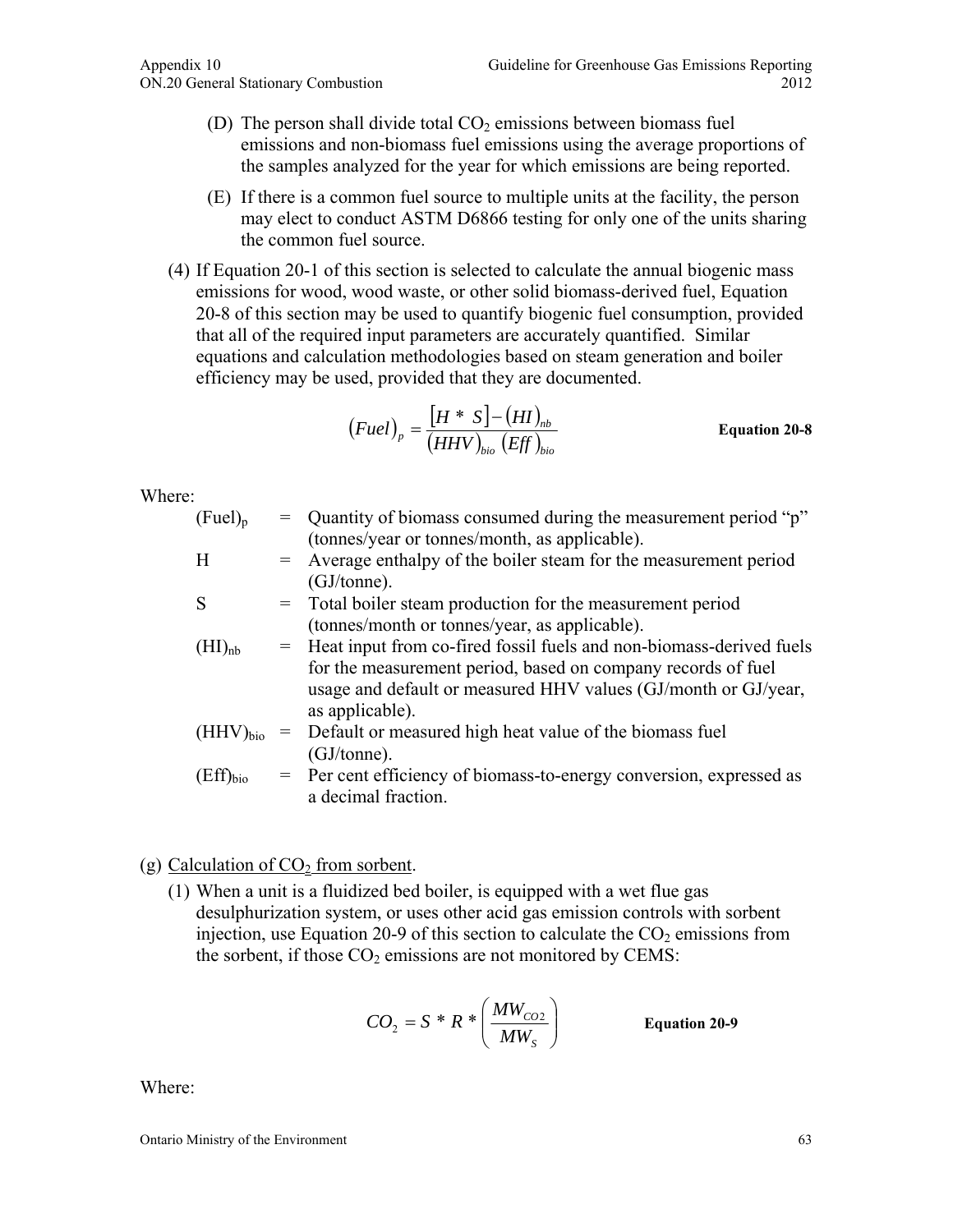| CO <sub>2</sub>        | $=$ CO <sub>2</sub> emitted from sorbent for the reporting year (tonnes). |  |
|------------------------|---------------------------------------------------------------------------|--|
| <sub>S</sub>           | $=$ Limestone or other sorbent used in the reporting year, from           |  |
|                        | company records (tonnes).                                                 |  |
| R                      | $= 1.00$ , the calcium-to-sulphur stoichiometric ratio.                   |  |
| $\text{MW}_\text{CO2}$ | $=$ Molecular weight of carbon dioxide.                                   |  |
| $MW_{S}$               | $=$ Molecular weight of sorbent.                                          |  |
|                        |                                                                           |  |

(2) The annual  $CO_2$  mass emissions for the unit shall be the sum of the  $CO_2$ emissions from the combustion process and the  $CO<sub>2</sub>$  emissions from the sorbent.

#### **ON.24** Calculation of CH<sub>4</sub> and N<sub>2</sub>O Emissions

Calculate the annual CH<sub>4</sub> and  $N_2O$  mass emissions from stationary fuel combustion sources using the procedures in paragraph (a), (b), or (c), as appropriate.

The person is not required to calculate the annual  $CH_4$  and  $N_2O$  emissions for fuels that are not listed in Tables 20-2, 20-3, 20-4 and 20-6. However, any person may use engineering estimates to calculate the annual  $CH_4$  and  $N<sub>2</sub>O$  emissions for fuels that are not listed in Tables 20-2, 20-3, 20-4 and 20-6.

(a) If the high heat value of the fuel is not measured for  $CO<sub>2</sub>$  estimation, calculate CH<sub>4</sub> and  $N_2O$  emissions using Equation 20-10 for all fuels except coal. For coal, use Equation 20-11:

| $CH_A$ or $N_2O = Fuel \times HHV_p \times EF \times 0.000001$ | <b>Equation 20-10</b> |
|----------------------------------------------------------------|-----------------------|
| $CHA$ or $N2O = Fuel \times EFA \times 0.001$                  | <b>Equation 20-11</b> |

| $CH_4$ or $N_2O =$ Combustion emissions from specific fuel type, tonnes CH <sub>4</sub> or $N_2O$ |  |                                                                                                |  |
|---------------------------------------------------------------------------------------------------|--|------------------------------------------------------------------------------------------------|--|
|                                                                                                   |  | per year.                                                                                      |  |
| Fuel                                                                                              |  | = Mass or volume of fuel combusted per year (express mass in                                   |  |
|                                                                                                   |  | tonnes for solid fuel, volume in standard cubic meters for gaseous                             |  |
|                                                                                                   |  | fuel, and volume in kilolitres for liquid fuel).                                               |  |
| $HHV_D$                                                                                           |  | = Default high heat value specified by fuel type provided in Table                             |  |
|                                                                                                   |  | 20-1 or 20-1a, (GJ per tonne for solid fuel, GJ per kilolitre for                              |  |
|                                                                                                   |  | liquid fuel, or GJ per cubic meter for gaseous fuel).                                          |  |
| EF                                                                                                |  | $=$ Default CH <sub>4</sub> or N <sub>2</sub> O emission factor provided in Tables 20-2 or 20- |  |
|                                                                                                   |  | 4, as applicable, grams $CH_4$ or $N_2O$ per GJ. The person may also                           |  |
|                                                                                                   |  | use equipment specific factors from U.S. EPA AP42 for the                                      |  |
|                                                                                                   |  | specific equipment as appropriate.                                                             |  |
| $EF_c$                                                                                            |  | $=$ Default CH <sub>4</sub> or N <sub>2</sub> O emission factor for coal provided in Table 20- |  |
|                                                                                                   |  | 6 (grams $CH_4$ or $N_2O$ per kg of coal). The person may also use                             |  |
|                                                                                                   |  | equipment specific factors from U.S. EPA AP42 for the specific                                 |  |
|                                                                                                   |  | equipment as appropriate.                                                                      |  |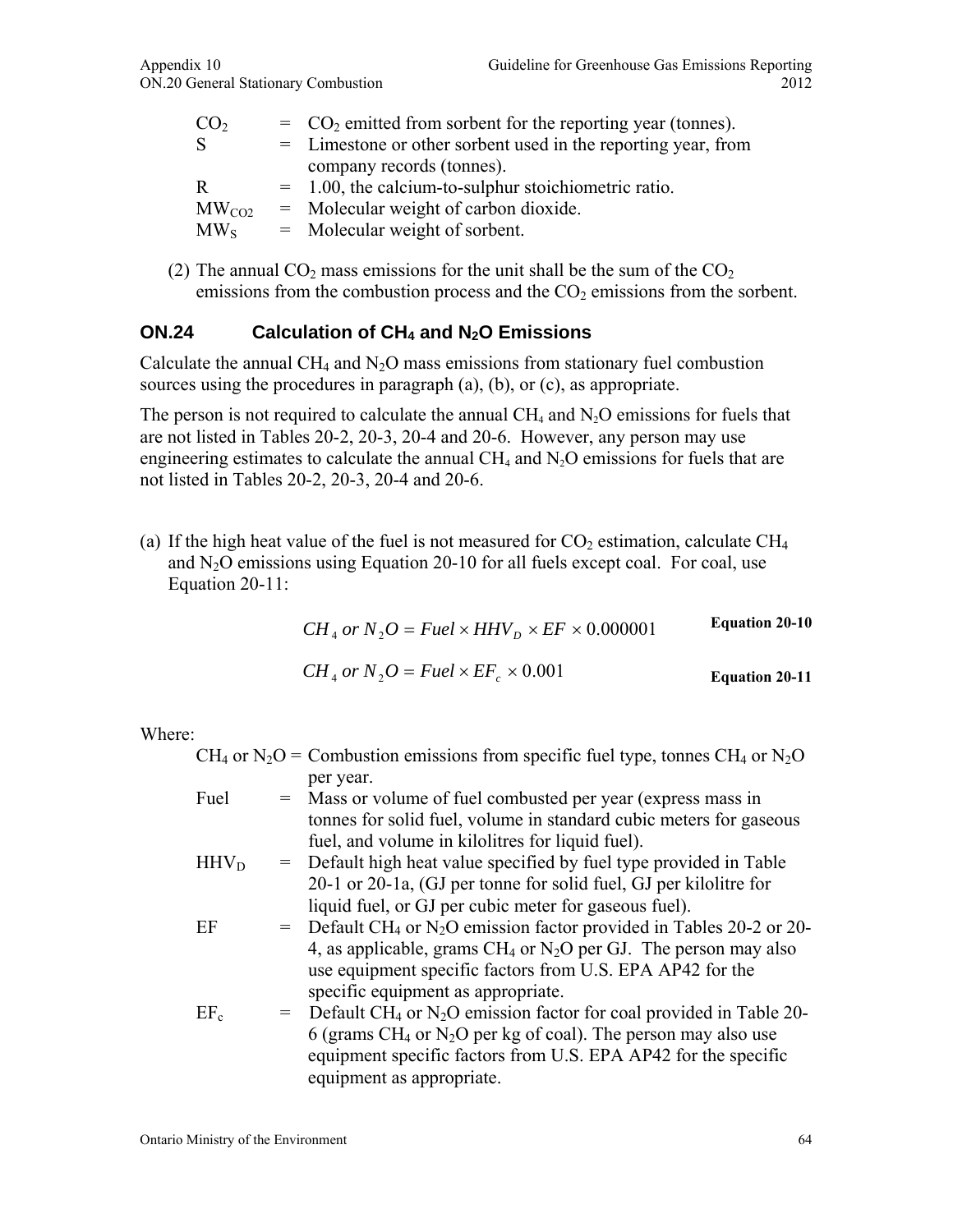$0.000001$  = Factor to convert grams to tonnes in Equation 20-8.  $0.001 =$  Factor to convert g/kg to tonne/tonne in Equation 20-9.

(b) If the high heat value of the fuel is measured or provided by the fuel supplier for  $CO<sub>2</sub>$ 

estimation, calculate CH<sub>4</sub> and N<sub>2</sub>O emissions using Equation 20-12 for all fuels

except coal. For coal, use Equation 20-13:

$$
CH_4 \text{ or } N_2O = \sum_{p=1}^{n} \text{ } Fuel_p \times HHV_p \times EF \times 0.000001
$$
 \tEquation 20-12

$$
CH_4 \text{ or } N_2O = \sum_{p=1}^{n} \text{ Fuel}_p \times EF_c \times 0.000001
$$
 Equation 20-13

Where:

- $CH_4$  or  $N_2O = CH_4$  or  $N_2O$  emissions from a specific fuel type, tonnes CH<sub>4</sub> or  $N<sub>2</sub>O$  per year.
- Fuel<sub>n</sub>  $=$  Mass or volume of the fuel combusted during the measurement period "p" (express mass in tonnes for solid fuel, volume in standard cubic meters for gaseous fuel, and volume in kilolitres for liquid fuel).
- $HHV_p$  = High heat value measured directly or provided by the fuel supplier for the measurement period, p, specified by fuel type (GJ per tonne for solid fuel, GJ per kilolitre for liquid fuel, or GJ per cubic meter for gaseous fuel).
- EF  $=$  Default CH<sub>4</sub> or N<sub>2</sub>O emission factor provided in Tables 20-2 or 20-4, as applicable, grams  $CH_4$  or  $N_2O$  per GJ. The person may also use equipment specific factors from U.S. EPA AP42 for the specific equipment as appropriate.
- $EF_c$  =  $CH_4$  or N<sub>2</sub>O emission factor for coal, either measured directly or provided by the fuel supplier, grams  $CH_4$  or  $N_2O$  per tonne of coal  $0.000001$  = Factor to convert grams to tonnes.
- (c) For biomass and municipal solid waste combustion where Equation 20-3 or 20-5 are used to calculate  $CO_2$  emissions, use Equation 20-14 of this section to estimate  $CH_4$ and N2O emissions:

$$
CH_4
$$
 or  $N_2O = Steam \times B \times EF \times 0.000001$      Equation 20-14

| $CH_4$ or $N_2O =$ |     | Annual CH <sub>4</sub> or $N_2O$ emissions from the combustion of a |
|--------------------|-----|---------------------------------------------------------------------|
|                    |     | municipal solid waste (tonnes).                                     |
| <b>Steam</b>       | $=$ | Total mass of steam generated by municipal solid waste              |
|                    |     | combustion during the reporting year (tonnes steam).                |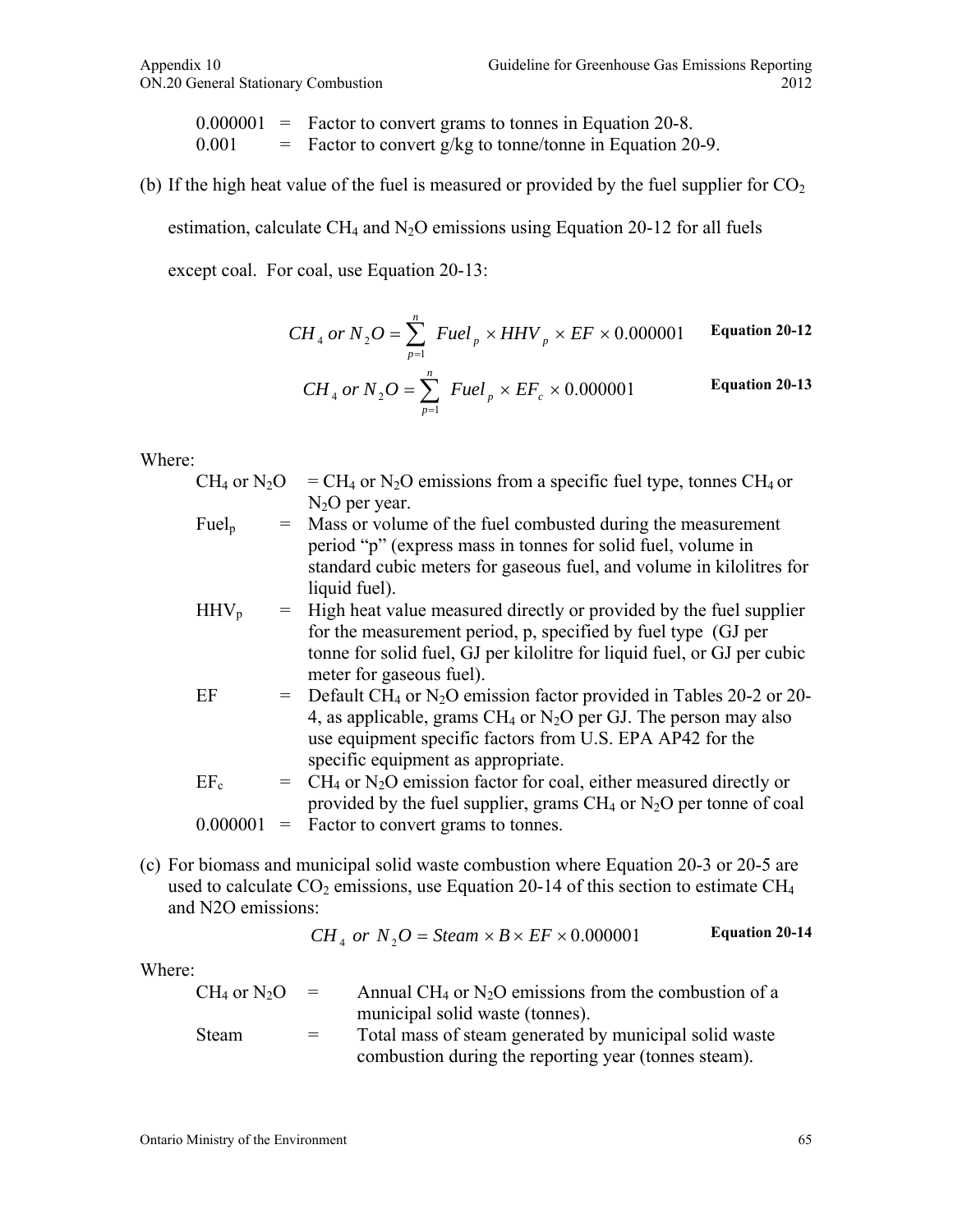| Appendix 10                         | Guideline for Greenhouse Gas Emissions Reporting |
|-------------------------------------|--------------------------------------------------|
| ON.20 General Stationary Combustion | 2012                                             |

| -B       | $=$ | Ratio of the boiler's design rated heat input capacity to its    |  |
|----------|-----|------------------------------------------------------------------|--|
|          |     | design rated steam output (GJ/tonne steam).                      |  |
| EF       | $=$ | Fuel-specific emission factor for $CH_4$ or $N_2O$ , from Tables |  |
|          |     | 20-2, 20-4, 20-6 or 20-7, as applicable (grams per GJ).          |  |
| 0.000001 | $=$ | Conversion factor from grams to tonnes.                          |  |

(d) Use Equation 20-15 of this section for units that use Calculation Methodology 4 and for which heat input is monitored on a year round basis.

$$
CH_4
$$
 or  $N_2O = 0.000001 * HI_A * EF$  Equation 20-15

| $CH_4$ or $N_2O$ |     | Annual CH <sub>4</sub> or $N_2O$ emissions from the combustion of a |  |
|------------------|-----|---------------------------------------------------------------------|--|
|                  |     | particular type of fuel (tonnes).                                   |  |
| HI <sub>A</sub>  | $=$ | Cumulative annual heat input from the fuel (GJ), derived            |  |
|                  |     | from the electronic data reports or estimated from the best         |  |
|                  |     | available information (e.g., fuel feed rate measurements,           |  |
|                  |     | fuel heating values, engineering analysis). For coal                |  |
|                  |     | cumulative mass of coal (kilograms) from the best available         |  |
|                  |     | information (e.g., fuel feed rate measurements, cumulative          |  |
|                  |     | heat input, fuel heating values, engineering analysis).             |  |
| EF               |     | Fuel-specific emission factor for $CH_4$ or $N_2O$ , from Tables    |  |
|                  |     | 20-2 or 20-4 or 20-6, as applicable (grams per GJ or grams          |  |
|                  |     | per kilogram for coal).                                             |  |
| 0.000001         |     | Conversion factor from grams to tonnes.                             |  |

- (1) If only one type of fuel is combusted during normal operation, substitute the cumulative annual heat input from combustion of the fuel into Equation 20-15 of this section to calculate the annual CH<sub>4</sub> or  $N_2O$  emissions.
- (2) If more than one type of fuel listed is combusted during normal operation, use Equation 20-15 of this section separately for each type of fuel.
- (e) When multiple fuels are combusted during the reporting year, sum the fuel-specific results from Equations 20-8, 20-9, 20-10, or 20-11 of this section (as applicable) to obtain the total annual  $CH_4$  and  $N_2O$  emissions, in tonnes.
- (f) The person may elect to calculate CH<sub>4</sub> or  $N_2O$  emissions using source-specific emission factors derived from source tests conducted annually. The person shall submit a pretest plan to the Director in the first year of reporting. The source test procedures in that plan shall be repeated in each future year to update the source specific emission factor annually.
- (g) Use of the four CH<sub>4</sub> and N<sub>2</sub>O Calculation Methodologies. Use of the four CH<sub>4</sub> and N<sub>2</sub>O emissions calculation methodologies described in paragraphs (a) through (d) of this section is subject to the following requirements and restrictions:
	- (1) ON.24(a) may not be used by a facility that is subject to the Regulation, except for stationary combustion units that combust natural gas with a high heat value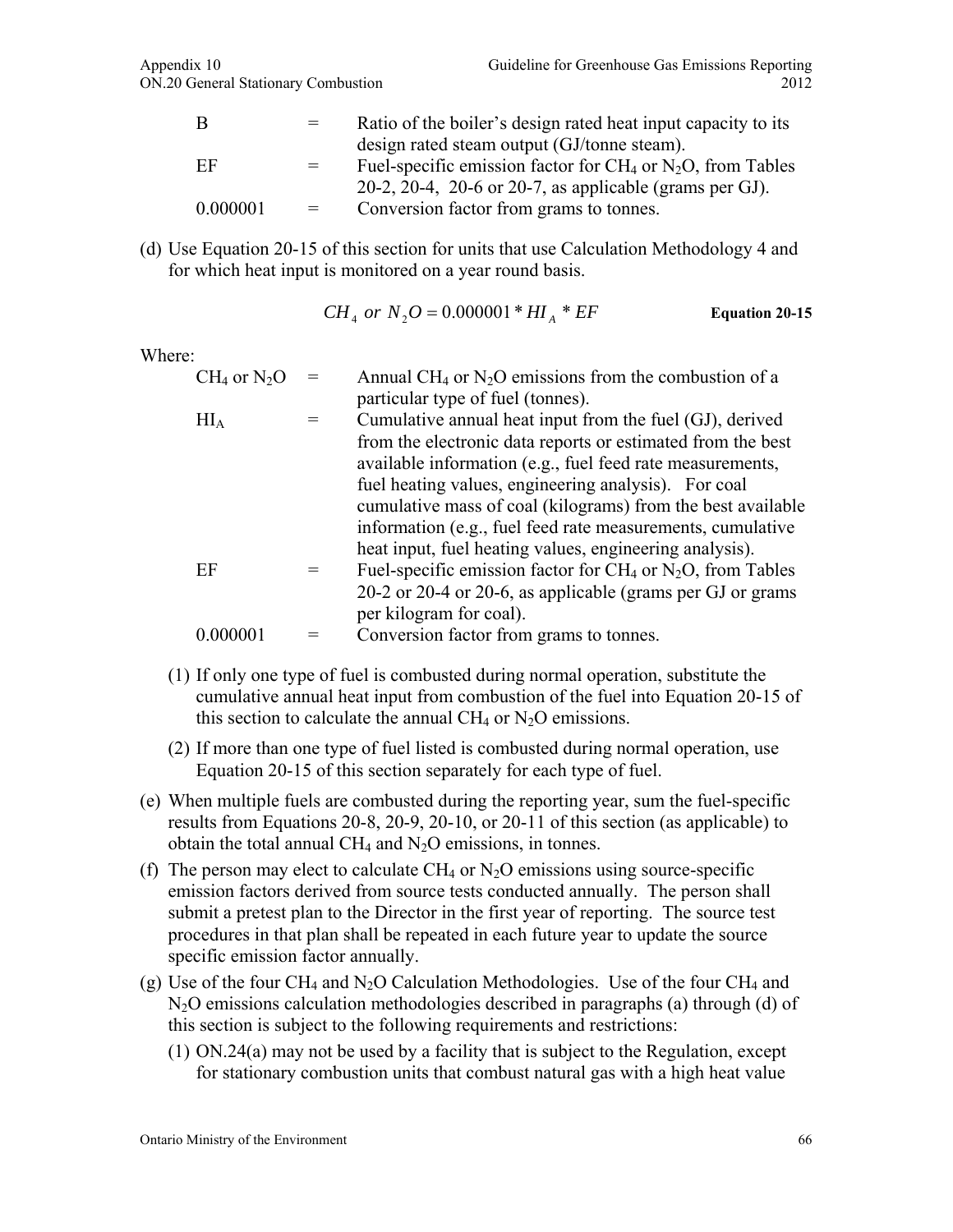between 36.3 and 40.98 MJ per cubic meter. Otherwise, ON.24(a) may be used for any type of fuel for which a default  $CH_4$  or  $N_2O$  emission factor (Tables 20-2, 20-4, 20-6, 20-7) and a default high heat value (Table 20-1 and 20-1a) is specified.

- (2) ON.24(b) may be used for a unit of any size combusting any type of fuel.
- (3) ON.24(c) may only be used for biomass or municipal solid waste combustion. ON.24(c) must be used instead of ON.24(a) for any unit combusting municipal solid waste that generates steam.
- (4) ON.24(d) may be used for a unit of any size combusting any type of fuel, and must be used for any units for which Calculation Methodology 4 is used to estimate  $CO<sub>2</sub>$  emissions and heat input is monitored on a year round basis.

#### **ON.25 Sampling, Analysis, and Measurement Requirements**

- (a) Fuel Sampling Requirements. Fuel sampling must be conducted or fuel sampling results must be received from the fuel supplier at the minimum frequency specified in paragraphs  $(a)(1)$  through  $(a)(7)$  of this section, subject to the requirements of ON.23(e) and ON.24(g). All fuel samples shall be taken at a location in the fuel handling system that provides a representative of the fuel combusted.
	- (1) Once for each new fuel shipment or delivery for coal.
	- (2) Once for each new fuel shipment or delivery of fuels, or quarterly for each of the fuels listed in Table 20-1a (when required).
	- (3) Semiannually for natural gas (when required).
	- (4) Quarterly for liquid fuels and fossil fuel derived gaseous fuels other than fuels listed in Table 20-1a.
	- (5) Quarterly for gases derived from biomass including landfill gas and biogas from wastewater treatment or agricultural processes.
	- (6) For gaseous fuels other than natural gas, gases derived from biomass, and biogas, daily sampling and analysis to determine the carbon content and molecular weight of the fuel is required if the necessary equipment is in place to make these measurements. If the necessary equipment is not in place to make the measurements, weekly sampling and analysis shall be performed. If on-line instrumentation is to be used, the equipment necessary to perform daily sampling and analysis of carbon content and molecular weight must determine fuel carbon content accurate to  $\pm$  5 per cent.
	- (7) Monthly for solid fuels other than coal and waste-derived fuels (including municipal solid waste), as specified below:
		- (A) The monthly solid fuel sample shall be a composite sample of weekly samples.
		- (B) The solid fuel shall be sampled at a location after all fuel treatment operations but before fuel mixing and the samples shall be representative of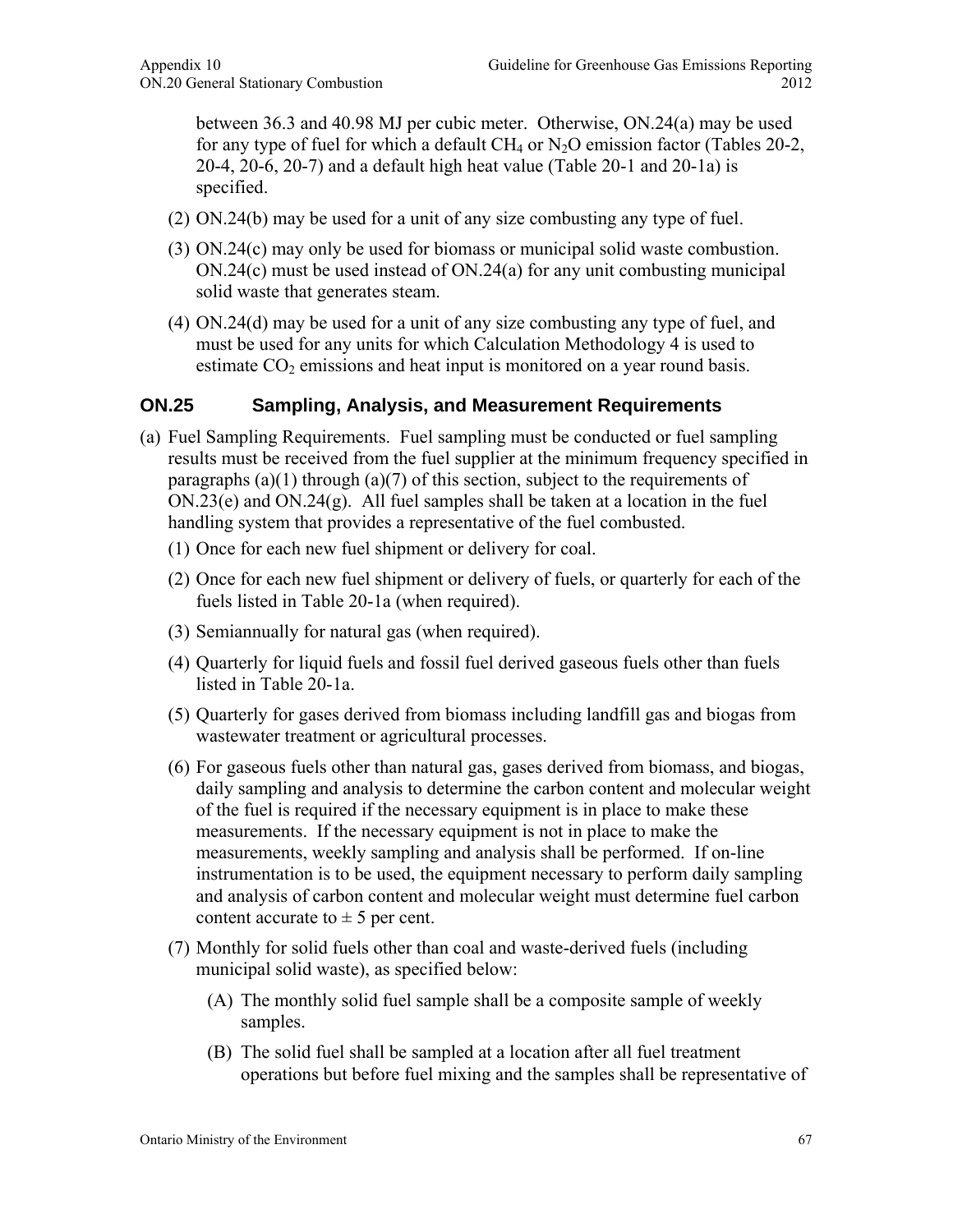the fuel chemical and physical characteristics immediately prior to combustion.

- (C) Each weekly sub-sample shall be collected at a time (day and hour) of the week when the fuel consumption rate is representative and unbiased.
- (D) Four weekly samples (or a sample collected during each week of operation during the month) of equal mass shall be combined to form the monthly composite sample.
- (E) The monthly composite sample shall be homogenized and well mixed prior to withdrawal of a sample for analysis.
- (F) One in twelve composite samples shall be randomly selected for additional analysis of its discrete constituent samples. This information will be used to monitor the homogeneity of the composite.
- (8) For biomass fuels and waste-derived fuels (including municipal solid waste), the following may apply in lieu of  $ON.25(a)(6)$ :
	- (A) If  $CO_2$  emissions are calculated using Equation 20-2 in ON.23(b)(1) or Equation 20-4 in  $ON.23(c)(1)$ , the source-specific high heat value or carbon content is determined annually.
	- (B) If  $CO_2$  emissions are calculated using Equation 20-5 in  $ON.23(c)(2)$ (biomass fuels and municipal solid waste only), the person shall adjust the emission factor, in kg  $CO<sub>2</sub>/MJ$  not less frequently than every third year, through a stack test measurement of  $CO<sub>2</sub>$  and use of the applicable ASME Performance Test Code to determine heat input from all heat outputs, including the steam, flue gases, ash and losses.
- (b) Fuel Consumption Monitoring Requirements.
	- (1) Facilities may determine fuel consumption on the basis of direct measurement or recorded fuel purchase or sales invoices measuring any stock change (measured in MJ, litres, million standard cubic meters, tonnes or bone dry tonnes) using the Equation 20-16:

*Fuel Consumption in the Report Year = Total Fuel Purchases – Total Fuel Sales + Amount Stored at Beginning of Year – Amount Stored at Year End* 

#### **Equation 20-16**

- (2) Fuel consumption measured in MJ values shall be converted to the required metrics of mass or volume using heat content values that are either provided by the supplier, measured by the facility, or provided in Table 20-1.
- (3) All oil and gas flow meters (except for meters on the natural gas delivery system, including gas billing meters) shall be calibrated prior to the first year for which GHG emissions are reported under the Regulation, using a calibration or verification procedures specified by the flow meter manufacturer or Measurement Canada. Fuel flow meters shall be recalibrated once every three years , upon replacement of a previously calibrated meter, or at the minimum frequency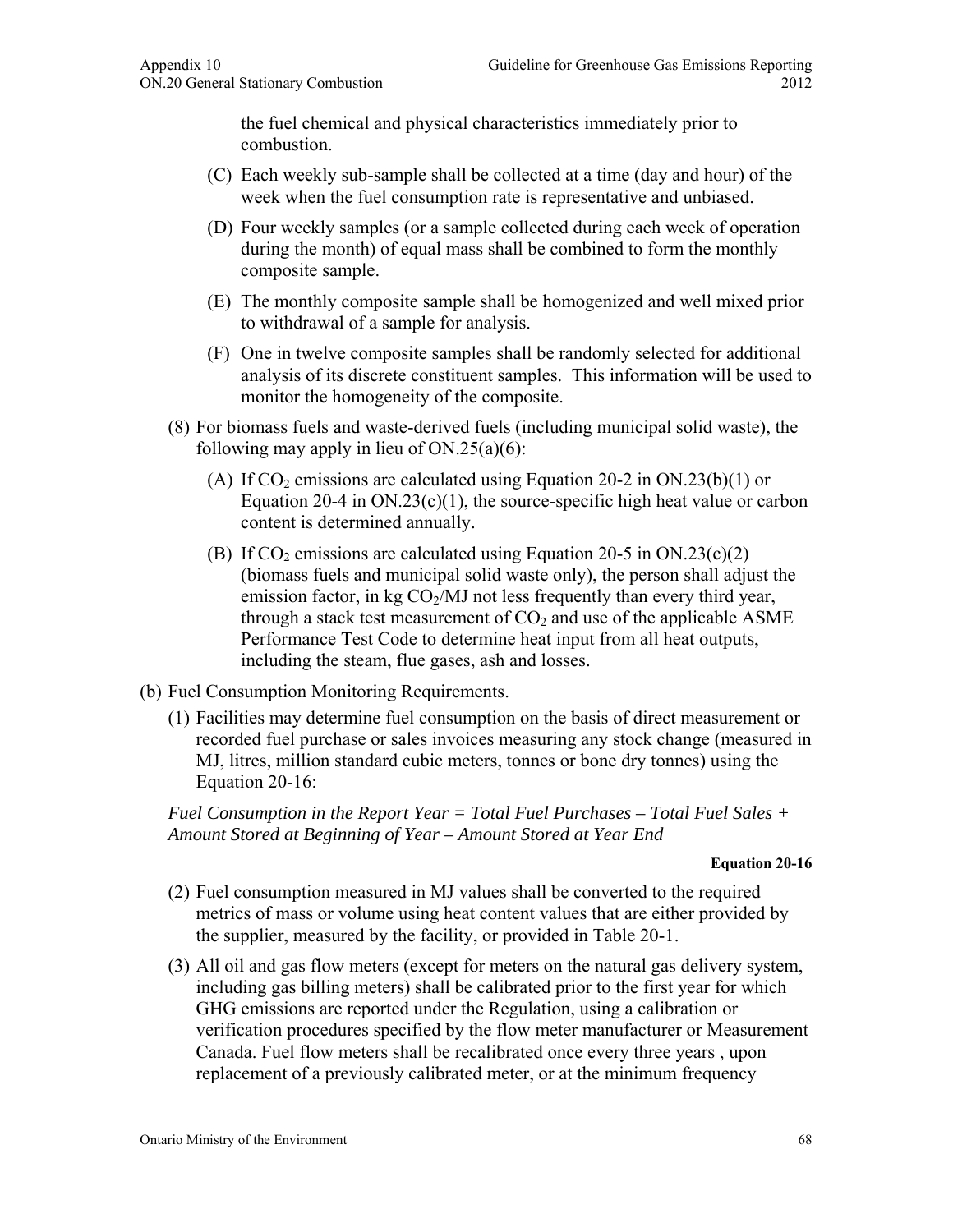specified by the manufacturer or under the laws and regulations of Measurement Canada. For orifice, nozzle, and venturi flow meters, the calibration or verification shall consists of in-situ calibration of the differential pressure (delta-P), total pressure, and temperature transmitters. For flow meters used for natural gas, the facilities may follow the requirements under the laws and regulation of Measurement Canada for electricity and gas or as specified by the flow meter manufacturer.

- (4) For fuel oil, tank drop measurements may also be used.
- (5) Fuel flow meters that measure mass flow rates may be used for liquid fuels, provided that the fuel density is used to convert the readings to volumetric flow rates. The density shall be measured at the same frequency as the carbon content, using ASTM D1298 - Standard Test Method for Density, Relative Density (Specific Gravity), or API Gravity of Crude Petroleum and Liquid Petroleum Products by Hydrometer Method.
- (6) Facilities using Calculation Methodologies 1 or 2 for  $CO<sub>2</sub>$  emissions may use the following default density values for fuel oil, in lieu of using the ASTM method in paragraph (b)(5) of this section: 0.81 kg/litre for No. 1 oil; 0.86 kg/litre for No. 2 oil; 0.97 kg/litre for No. 6 oil. These default densities may not be used for facilities using Calculation Methodology 3.
- (c) Fuel Heat Content Monitoring Requirements. High heat values shall be based on the results of fuel sampling and analysis received from the fuel supplier or determined by the person, using an applicable analytical method listed in this guideline. For fuel heat content monitoring of natural gas, the facilities may follow the requirements under the laws and regulation of Measurement Canada for electricity and gas.
	- (1) For gases, use ASTM D1826, ASTM D3588, ASTM D4891, GPA Standard 2261-2000 or GPA Standard 2172-96. The person may alternatively elect to use on-line instrumentation that determines heating value accurate to within  $\pm$  5.0 per cent. Where existing on-line instrumentation provides only low heat value, the person shall convert the value to high heat value as follows:

$$
HHV = LHV \times CF
$$
 Equation 20-17

Where:

| HHV | = fuel or fuel mixture high heat value $(MJ/Sm3)$ . |
|-----|-----------------------------------------------------|
| LHV | = fuel or fuel mixture low heat value $(MJ/Sm3)$ .  |
| CF  | $=$ conversion factor.                              |

For natural gas, a CF of 1.11 shall be used. For refinery fuel gas and mixtures of refinery fuel gas, a weekly average fuel system-specific CF shall be derived as follows:

(A) By concurrent LHV instrumentation measurements and HHV determined by on-line instrumentation or laboratory analysis as part of the daily carbon content determination; or,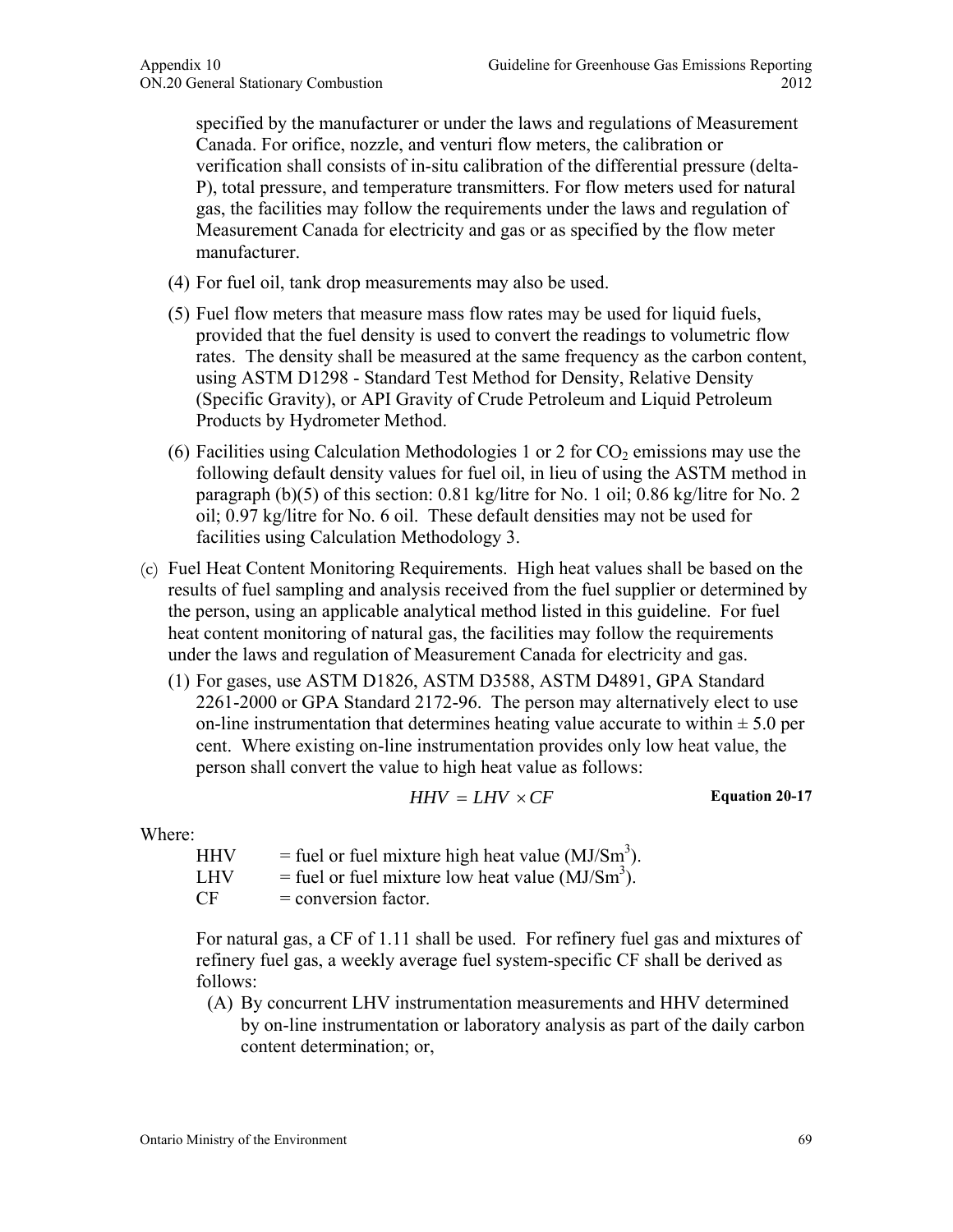- (B) By the HHV/LHV ratio obtained from the laboratory analysis of the daily samples.
- (2) For middle distillates and oil, or liquid waste-derived fuels, use ASTM D240, or ASTM D4809.
- (3) For solid biomass-derived fuels, use ASTM D5865.
- (4) For waste-derived fuels, use ASTM D5865 or ASTM D5468. Operators who combust waste-derived fuels that are not pure biomass fuels shall determine the biomass fuel portion of  $CO<sub>2</sub>$  emissions using the method specified in ON.23(f), if applicable
- (5) Use Equation 20-18 to calculate the weighted annual average heat content of the fuel, if the measured heat content is used to calculate  $CO<sub>2</sub>$  emissions.

$$
(HHV)_{annual} = \frac{\sum_{p=1}^{n} (HHV)_p * (Fuel)_p}{\sum_{p=1}^{n} (Fuel)_p}
$$
 Equation 20-18

Where:

- $(HHV)_{annual}$  = Weighted annual average high heat value of the fuel (GJ per tonne for solid fuel, GJ per kilolitre for liquid fuel, or GJ per cubic meter for gaseous fuel).
- $(HHV)_{p}$  = High heat value of the fuel, for measurement period "p" (GJ per tonne for solid fuel, GJ per kilolitre for liquid fuel, or GJ per cubic meter for gaseous fuel).
- $(Fuel)_p$  = Mass or volume of the fuel combusted during measurement period "p" (express mass in tonnes for solid fuel, volume in standard cubic meters for gaseous fuel, and volume in kilolitres for liquid fuel).

n = Number of measurement periods in the year that fuel is burned in the unit.

- (d) Fuel Carbon Content Monitoring Requirements. Fuel carbon content and either molecular weight or molar fraction for gaseous fuels shall be based on the results of fuel sampling and analysis received from the fuel supplier or determined by the person using an applicable analytical method listed in this guideline. For carbon content monitoring of natural gas, the facilities may follow the requirements under the laws and regulation of Measurement Canada for electricity and gas.
	- (1) For coal and coke, solid biomass fuels, and waste-derived fuels; use ASTM 5373.
	- (2) For liquid fuels, use the following ASTM methods: For petroleum-based liquid fuels and liquid waste-derived fuels, use ASTM D5291- Standard Test Methods for Instrumental Determination of Carbon, Hydrogen, and Nitrogen in Petroleum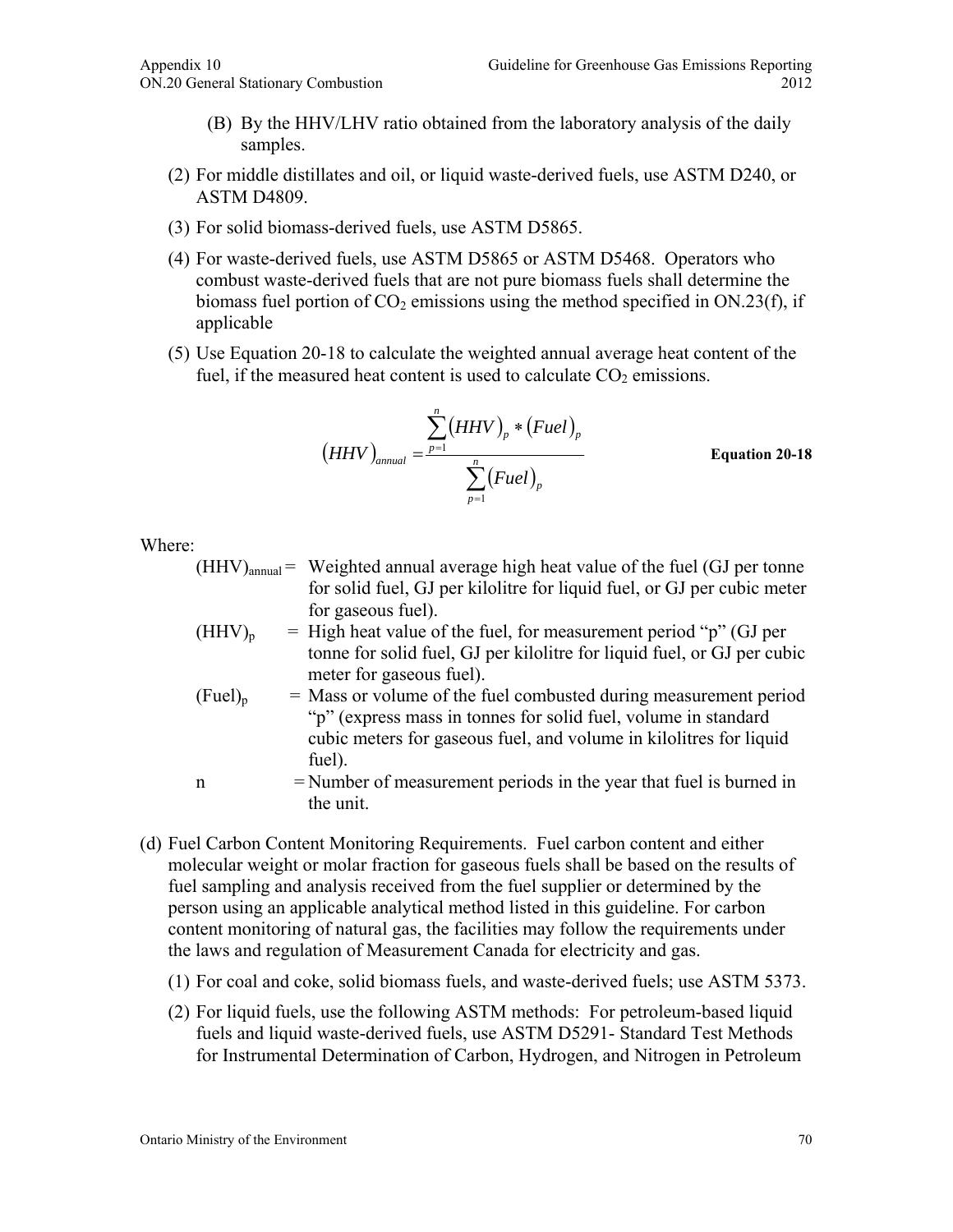Products and Lubricants, ultimate analysis of oil or computations based on ASTM D3238 and either ASTM D2502 or ASTM D2503.

- (3) For gaseous fuels, use ASTM D1945 or ASTM D1946.
- (4) Use Equation 20-19 to calculate the weighted annual average carbon content of the fuel, if the measured carbon content is used to calculate  $CO<sub>2</sub>$  emissions.

$$
(CC)_{annual} = \frac{\sum_{p=1}^{n} (CC)_{p} * (Full)_{p}}{\sum_{p=1}^{n} (Full)_{p}}
$$

<sup>1</sup> **Equation 20-19**

Where:

- $(CC)_{annual}$  = Weighted annual average carbon content of the fuel (per cent C by weight for solid fuel, tonne C per kilolitre for liquid fuel, or kg C per kg fuel for gaseous fuel).
- $(CC)_p$  = Carbon content of the fuel, for measurement period "p" (per cent C by weight for solid fuel, tonne C per kilolitre for liquid fuel, or kg C per kg fuel for gaseous fuel).
- $(Fuel)_p$  = Mass or volume of the fuel combusted during measurement period "p" (express mass in tonnes for solid fuel, volume in standard cubic meters for gaseous fuel, and volume in kilolitres for liquid fuel).
- n = Number of measurement periods in the years that fuel is burned in the unit.
- (e) Fuel Analytical Data Capture. When the applicable emissions estimation methodologies in ON.23 and ON.24 require periodic collection of fuel analytical data for an emissions source, the person shall demonstrate every reasonable effort to obtain a fuel analytical data capture rate of 100 per cent for each report year.
	- (1) If the person is unable to obtain fuel analytical data such that more than 20 per cent of emissions from a source cannot be directly accounted for, the emissions from that source shall be considered unverifiable for the report year.
	- (2) If the fuel analytical data capture rate is at least 80 per cent but less than 100 per cent for any emissions source identified in ON.23 and ON.24, the person shall use the methods in ON.26(b) to substitute for the missing values for the period of missing data.

#### **ON.26 Procedures for Estimating Missing Data.**

Whenever a quality-assured value of a required parameter is unavailable (e.g., if a CEMS malfunctions during unit operation or if a required fuel sample is not taken), a substitute data value for the missing parameter calculated in accordance with this section shall be used in the calculations.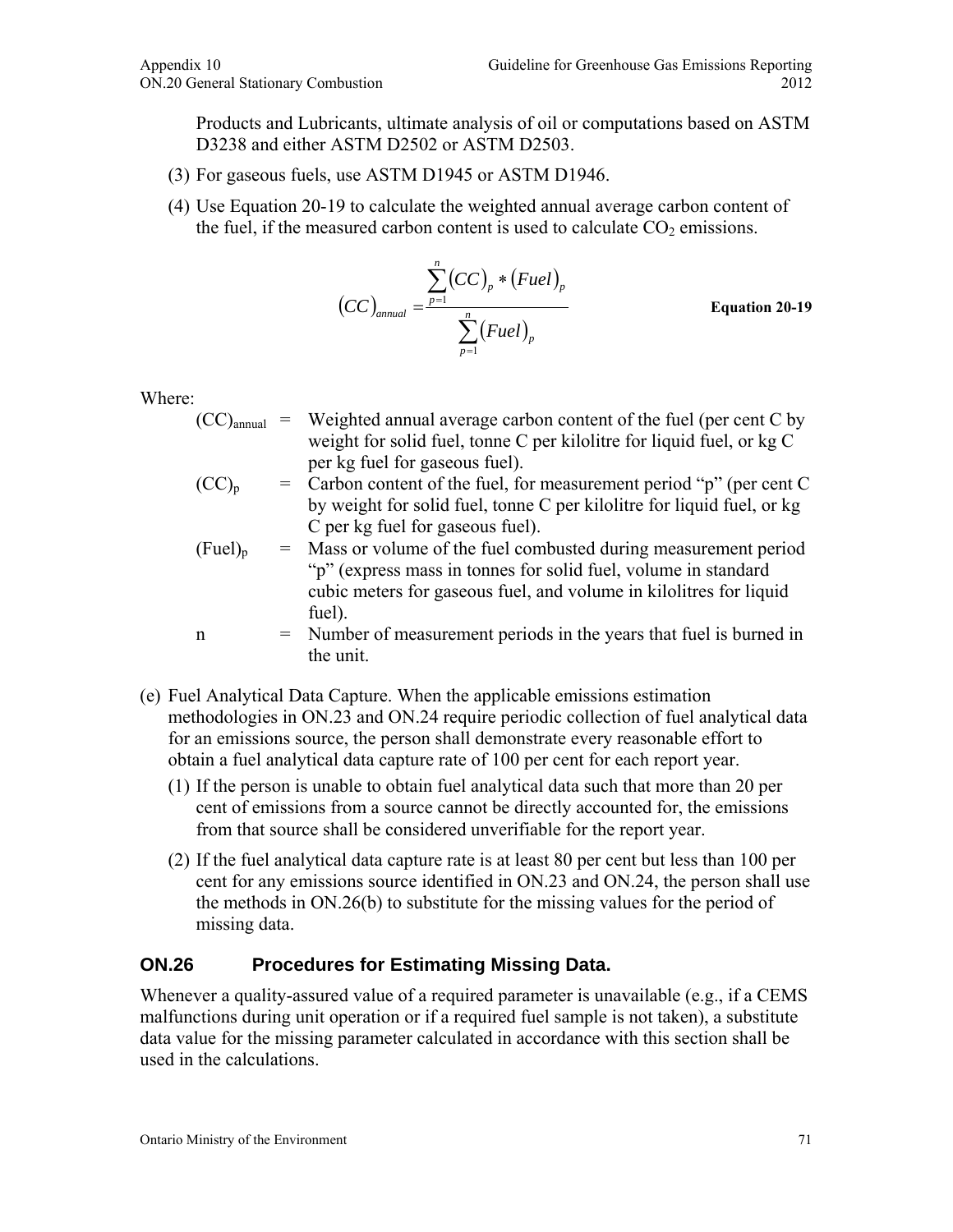- (a) For all units subject to the requirements of ON.20 that monitor and report emissions using a CEMS, the missing data backfilling procedures in Protocols And Performance Specifications For Continuous Monitoring Of Gaseous Emissions From Thermal Power Generation (Report EPS 1/PG/7 (Revised) December 2005) (or by other relevant document, if superseded) shall be followed for  $CO<sub>2</sub>$  concentration, stack gas flow rate, fuel flow rate, high heating value, and fuel carbon content.
- (b) For units that use Calculation Methodologies 1, 2, 3, or 4, perform missing data substitution as follows for each parameter:
	- (1) For each missing value of the high heating value, carbon content, or molecular weight of the fuel, substitute the arithmetic average of the quality-assured values of that parameter immediately preceding and immediately following the missing data incident. If the "after" value has not been obtained by the time that the GHG emissions must be calculated, the person may use the "before" value for missing data substitution or the best available estimate of the parameter, based on all available process data (e.g., electrical load, steam production, operating hours). If, for a particular parameter, no quality-assured data is available prior to the missing data incident, the substitute data value shall be the first quality-assured value obtained after the missing data period.
	- (2) For missing records of  $CO<sub>2</sub>$  concentration, stack gas flow rate, per cent moisture, fuel usage, and sorbent usage, the substitute data value shall be the best available estimate of the parameter, based on all available process data (e.g., electrical load, steam production, operating hours, etc.). The person must document and retain records of the procedures used for all such estimates.

| <b>Liquid Fuels</b>             | <b>High Heat Value (GJ/kl)</b> |
|---------------------------------|--------------------------------|
| Asphalt & Road Oil              | 44.46                          |
| <b>Aviation Gasoline</b>        | 33.52                          |
| Diesel                          | 38.3                           |
| <b>Aviation Turbo Fuel</b>      | 37.4                           |
| Kerosene                        | 37.68                          |
| Propane <sup>1</sup>            | 25.31                          |
| Ethane                          | 17.22                          |
| <b>Butane</b>                   | 28.44                          |
| Lubricants                      | 39.16                          |
| Motor Gasoline - Off-Road       | 35                             |
| Light Fuel Oil                  | 38.8                           |
| Residual Fuel Oil (#5 $\&$ 6)   | 42.5                           |
| Crude Oil                       | 38.32                          |
| Naphtha                         | 35.17                          |
| <b>Petrochemical Feedstocks</b> | 35.17                          |
| Petroleum Coke - Refinery Use   | 46.35                          |
| Petroleum Coke – Upgrader Use   | 40.57                          |

**Table 20-1: Default High Heat Value by Fuel Type**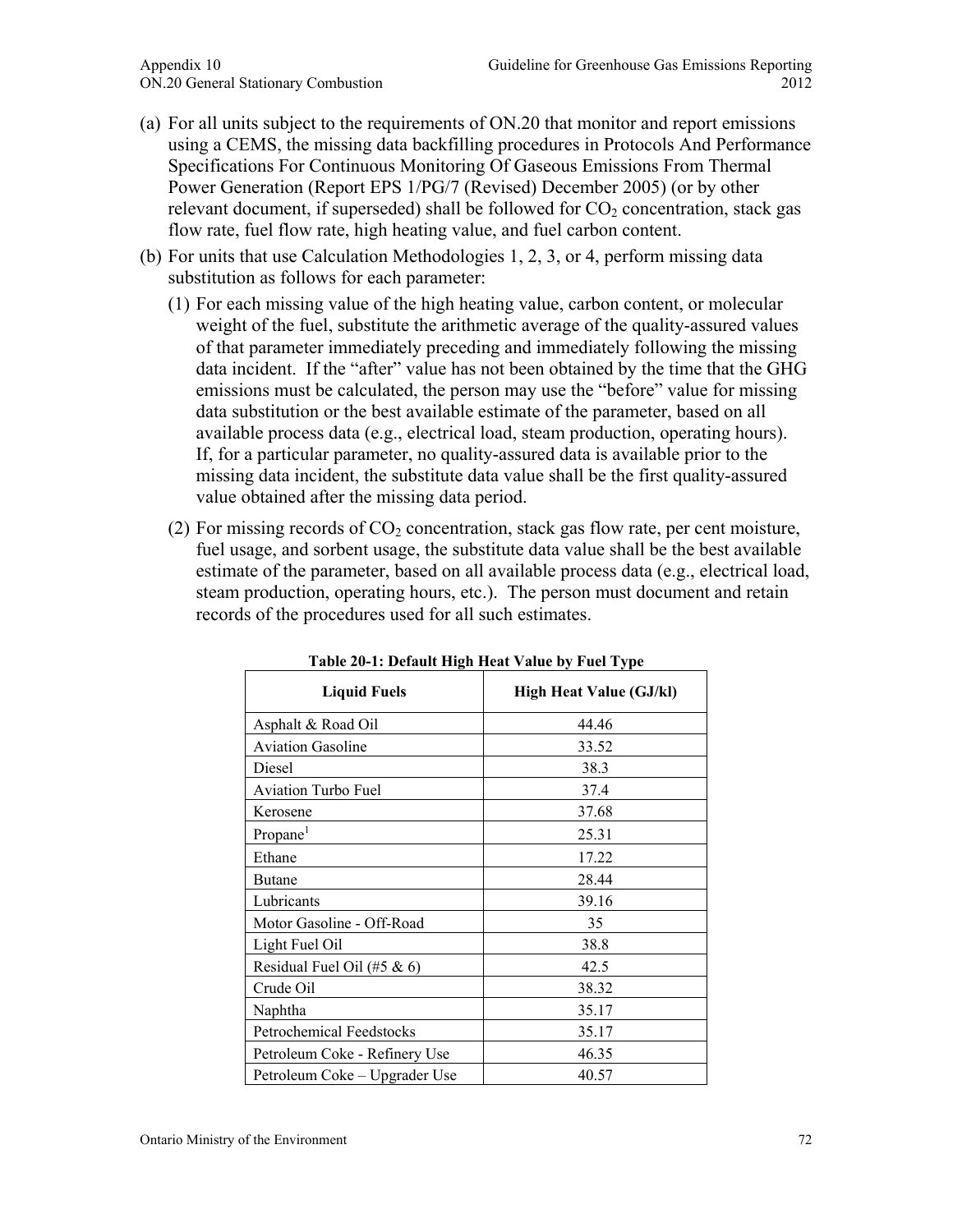| Ethanol (100%)                                | 21.04                             |
|-----------------------------------------------|-----------------------------------|
| Biodiesel (100%)                              | 32.06                             |
| Rendered Animal Fat                           | 31.05                             |
| Vegetable Oil                                 | 30.05                             |
|                                               |                                   |
| <b>Solid Fuels</b>                            | <b>High Heat Value (GJ/tonne)</b> |
| Anthracite Coal                               | 27.7                              |
| <b>Bituminous Coal</b>                        | 26.33                             |
| Foreign Bituminous Coal                       | 29.82                             |
| Sub-Bituminous Coal                           | 19.15                             |
| Lignite                                       | 15                                |
| Coal Coke                                     | 28.83                             |
| Solid Wood Waste (dry, 0%<br>moisture) $^{2}$ | 19.2                              |
| Spent Pulping Liquor                          | 14                                |
| Municipal Solid Waste                         | 11.57                             |
| Tires                                         | 31.18                             |
| Agricultural byproducts                       | 8.6                               |
| Solid byproducts                              | 26.93                             |
| <b>Gaseous Fuels</b>                          | <b>High Heat Value (GJ/m3)</b>    |
| Natural Gas <sup>3</sup>                      | 0.038                             |
| Coke Oven Gas                                 | 0.01914                           |
| Still Gas - Refineries                        | 0.03608                           |
| Still Gas - Upgraders                         | 0.04324                           |
| Landfill Gas (captured methane)               | 0.0359                            |
| Other Biogas (captured methane) <sup>3</sup>  | 0.0359                            |

 $11$ The default high heat value for "propane" is only for the pure gas species. For the product commercially sold as propane, the value for liquefied petroleum gas in Table 20-1a should be used instead.<br> $2^{2}$  For the soleulation of 2011 emissions a norson may use a value.

<sup>2</sup> For the calculation of 2011 emissions, a person may use a value of 18 GJ/tonne with the appropriate emission factor for 12% or 50% moisture content woodwaste.

<sup>3</sup>A person may use the following high heat values for the calculation of 2011 emissions: 0.03832 for natural gas, and 0.0281 for other biogas.

| <b>Fuel Type</b>                                     | <b>Default High</b><br><b>Heat Value</b> | <b>Default CO<sub>2</sub></b> Emission Factor |
|------------------------------------------------------|------------------------------------------|-----------------------------------------------|
| <b>Petroleum Products</b>                            | GJ/kilolitre                             | kg CO <sub>2</sub> /GJ                        |
| Distillate Fuel Oil No. 1                            | 38.78                                    | 69.37                                         |
| Distillate Fuel Oil No. 2                            | 38.50                                    | 70.05                                         |
| Distillate Fuel Oil No. 4                            | 40.73                                    | 71.07                                         |
| Kerosene                                             | 37.68                                    | 67.25                                         |
| Liquefied petroleum gases (LPG)                      | 25.66                                    | 59.65                                         |
| Propane (pure, not mixtures of $LPGs$ ) <sup>1</sup> | 25.31                                    | 59.66                                         |
| Propylene                                            | 25.39                                    | 62.46                                         |
| Ethane                                               | 17.22                                    | 56.68                                         |
| Ethylene                                             | 27.90                                    | 63.86                                         |

**Table 20-1a Fuels for which Calculation Methodologies 1 or 2 may be used at a facility emitting at any level**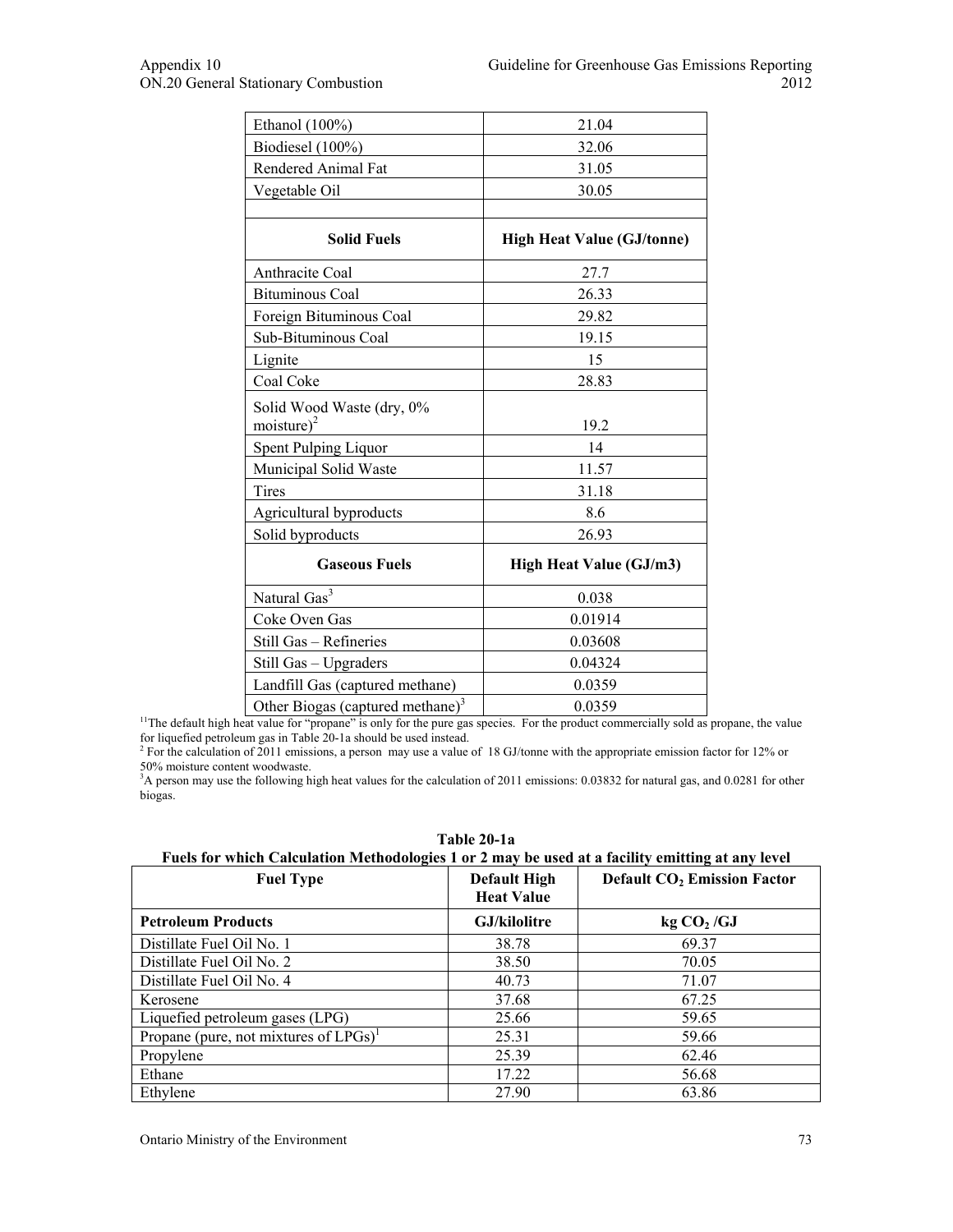| <b>Fuel Type</b>                                                                                                                                   | <b>Default High</b><br><b>Heat Value</b> | <b>Default CO<sub>2</sub></b> Emission Factor |
|----------------------------------------------------------------------------------------------------------------------------------------------------|------------------------------------------|-----------------------------------------------|
| Isobutane                                                                                                                                          | 27.06                                    | 61.48                                         |
| Isobutylene                                                                                                                                        | 28.73                                    | 64.16                                         |
| <b>Butane</b>                                                                                                                                      | 28.44                                    | 60.83                                         |
| Butylene                                                                                                                                           | 28.73                                    | 64.15                                         |
| Natural Gasoline                                                                                                                                   | 30.69                                    | 63.29                                         |
| Motor Gasoline                                                                                                                                     | 34.87                                    | 65.40                                         |
| <b>Aviation Gasoline</b>                                                                                                                           | 33.52                                    | 69.87                                         |
| Kerosene-Type Jet Fuel                                                                                                                             | 37.66                                    | 68.40                                         |
| <sup>1</sup> The default factors for "propane" are only for the pure gas species. For the product commercially sold as propane, the values for LPG |                                          |                                               |

should be used instead.

| <b>Liquid Fuels</b>                                       | CO <sub>2</sub><br><b>Emission</b><br>Factor<br>(kg/kL) | CO <sub>2</sub><br><b>Emission</b><br>Factor<br>(kg/GJ) | CH <sub>4</sub><br><b>Emission</b><br>Factor<br>(g/L) | CH <sub>4</sub><br><b>Emission</b><br>Factor<br>(g/GJ) | $N_2$ <sup>0</sup><br><b>Emission</b><br>Factor<br>(g/L) | $N_20$<br><b>Emission</b><br>Factor<br>(g/GJ) |
|-----------------------------------------------------------|---------------------------------------------------------|---------------------------------------------------------|-------------------------------------------------------|--------------------------------------------------------|----------------------------------------------------------|-----------------------------------------------|
| <b>Aviation Gasoline</b>                                  | 2342                                                    | 69.87                                                   | 2.2                                                   | 65.63                                                  | 0.23                                                     | 6.862                                         |
| Diesel                                                    | 2663                                                    | 69.53                                                   | 0.133                                                 | 3.473                                                  | 0.4                                                      | 10.44                                         |
| <b>Aviation Turbo Fuel</b>                                | 2534                                                    | 67.75                                                   | 0.08                                                  | 2.139                                                  | 0.23                                                     | 6.150                                         |
| Kerosene                                                  |                                                         |                                                         |                                                       |                                                        |                                                          |                                               |
| - Electric Utilities                                      | 2534                                                    | 67.25                                                   | 0.006                                                 | 0.159                                                  | 0.031                                                    | 0.823                                         |
| - Industrial                                              | 2534                                                    | 67.25                                                   | 0.006                                                 | 0.159                                                  | 0.031                                                    | 0.823                                         |
| - Producer Consumption                                    | 2534                                                    | 67.25                                                   | 0.006                                                 | 0.159                                                  | 0.031                                                    | 0.823                                         |
| - Forestry, Construction, and<br>Commercial/Institutional | 2534                                                    | 67.25                                                   | 0.026                                                 | 0.69                                                   | 0.031                                                    | 0.823                                         |
| Propane                                                   |                                                         |                                                         |                                                       |                                                        |                                                          |                                               |
| - Residential                                             | 1510                                                    | 59.66                                                   | 0.027                                                 | 1.067                                                  | 0.108                                                    | 4.267                                         |
| - All other uses                                          | 1510                                                    | 59.66                                                   | 0.024                                                 | 0.948                                                  | 0.108                                                    | 4.267                                         |
| Ethane                                                    | 976                                                     | 56.68                                                   | N/A                                                   | N/A                                                    | N/A                                                      | N/A                                           |
| <b>Butane</b>                                             | 1730                                                    | 60.83                                                   | 0.024                                                 | 0.844                                                  | 0.108                                                    | 3.797                                         |
| Lubricants                                                | 1410                                                    | 36.01                                                   | N/A                                                   | N/A                                                    | N/A                                                      | N/A                                           |
| Motor Gasoline - Off-Road                                 | 2289                                                    | 65.40                                                   | 2.7                                                   | 77.14                                                  | 0.05                                                     | 1.429                                         |
| Light Fuel Oil                                            |                                                         |                                                         |                                                       |                                                        |                                                          |                                               |
| - Electric Utilities                                      | 2725                                                    | 70.23                                                   | 0.18                                                  | 4.639                                                  | 0.031                                                    | 0.799                                         |
| - Industrial                                              | 2725                                                    | 70.23                                                   | 0.006                                                 | 0.155                                                  | 0.031                                                    | 0.799                                         |
| - Producer Consumption                                    | 2643                                                    | 68.12                                                   | 0.006                                                 | 0.155                                                  | 0.031                                                    | 0.799                                         |
| - Forestry, Construction, and<br>Commercial/Institutional | 2725                                                    | 70.23                                                   | 0.026                                                 | 0.67                                                   | 0.031                                                    | 0.799                                         |
| Residual Fuel Oil (#5 & 6)                                |                                                         |                                                         |                                                       |                                                        |                                                          |                                               |
| - Electric Utilities                                      | 3124                                                    | 73.51                                                   | 0.034                                                 | 0.800                                                  | 0.064                                                    | 1.506                                         |
| - Industrial                                              | 3124                                                    | 73.51                                                   | 0.12                                                  | 2.824                                                  | 0.064                                                    | 1.506                                         |
| - Producer Consumption                                    | 3158                                                    | 74.31                                                   | 0.12                                                  | 2.824                                                  | 0.064                                                    | 1.506                                         |
| - Forestry, Construction, and<br>Commercial/Institutional | 3124                                                    | 73.51                                                   | 0.057                                                 | 1.341                                                  | 0.064                                                    | 1.820                                         |
| Naphtha                                                   | 625                                                     | 17.77                                                   | N/A                                                   | N/A                                                    | N/A                                                      | N/A                                           |
| <b>Petrochemical Feedstocks</b>                           | 500                                                     | 14.22                                                   | N/A                                                   | N/A                                                    | $\rm N/A$                                                | N/A                                           |
| Petroleum Coke - Refinery Use                             | 3826                                                    | 82.55                                                   | 0.12                                                  | 2.589                                                  | 0.0265                                                   | 0.572                                         |

**Table 20-2: Default Emission Factors by Fuel Type**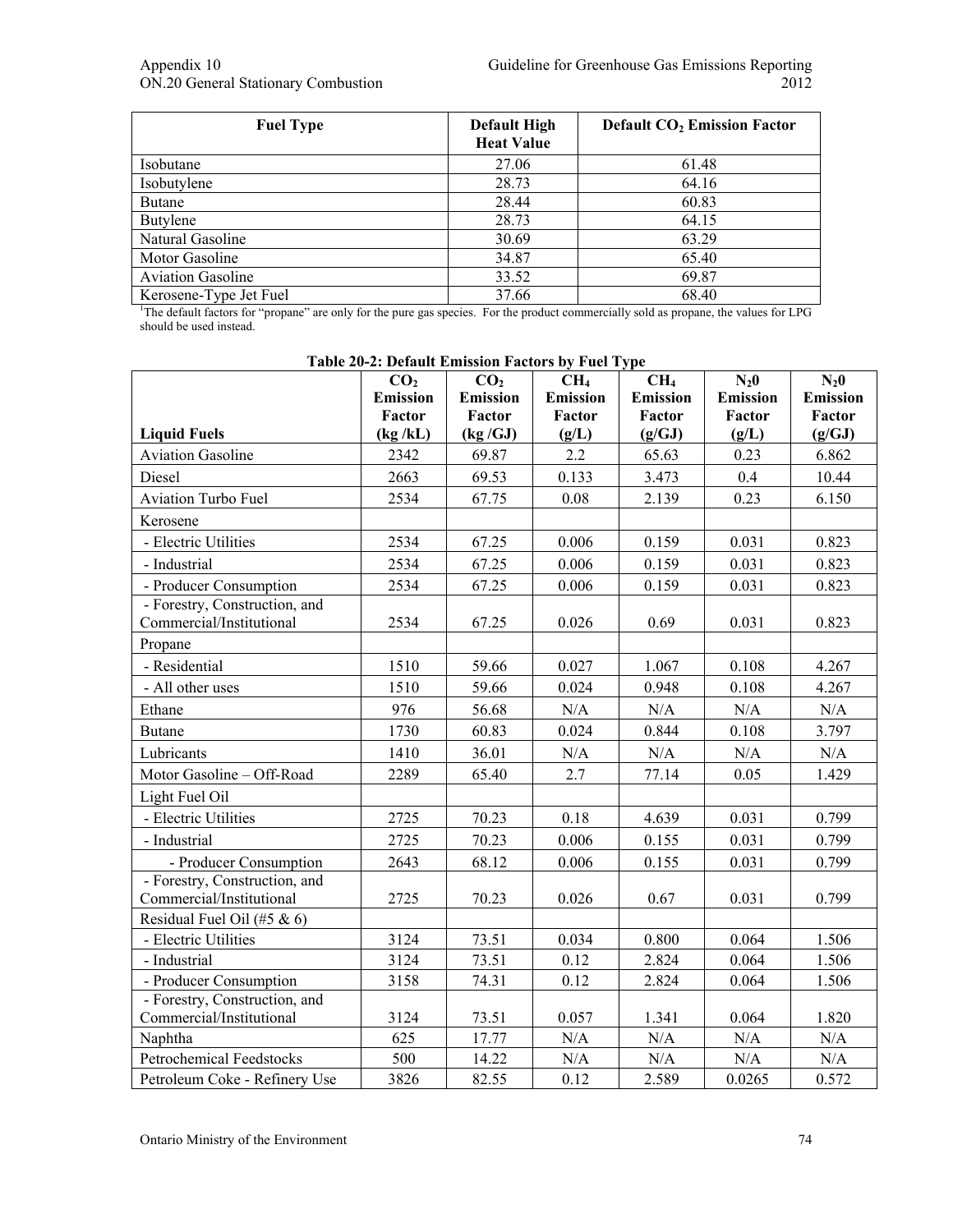| Petroleum Coke - Upgrader Use                 | 3494                                        | 86.12           | 0.12            | 2.958           | 0.0231          | 0.569           |
|-----------------------------------------------|---------------------------------------------|-----------------|-----------------|-----------------|-----------------|-----------------|
|                                               |                                             |                 |                 |                 |                 |                 |
|                                               | CO <sub>2</sub>                             | CO <sub>2</sub> | CH <sub>4</sub> | CH <sub>4</sub> | $N_20$          | $N_20$          |
|                                               | <b>Emission</b>                             | <b>Emission</b> | <b>Emission</b> | <b>Emission</b> | <b>Emission</b> | <b>Emission</b> |
|                                               | Factor                                      | Factor          | Factor          | Factor          | Factor          | Factor          |
| <b>Biomass</b>                                | (kg/tonne)                                  | (kg/GJ)         | (g/kg)          | (g/GJ)          | (g/kg)          | (g/GJ)          |
| Landfill $\text{Gas}^1$                       | 2989                                        | 54.6            | 0.6             | 1.0             | 0.06            | 0.1             |
| Wood Waste (dry, $0\%$ moisture) <sup>1</sup> | 1,800                                       | 93.7            | 0.576           | 30              | 0.077           | $\overline{4}$  |
| Spent Pulping Liquor                          |                                             |                 |                 |                 |                 |                 |
| (Env.Canada)                                  | 1428                                        | 102.0           | 0.05            | 3.571           | 0.02            | 1.429           |
| Spent Pulping Liquor (U.S. EPA)               | 1394                                        | 99.60           | 0.44            | 31.65           | 0.073           | 5.275           |
| Agricultural byproducts                       | NA                                          | 112             | NA              | NA              | NA              | NA              |
| Solid byproducts                              | NA                                          | 100             | NA              | NA              | <b>NA</b>       | NA              |
| Biogas (capture methane)                      | NA                                          | 49.4            | NA              | NA              | NA              | NA              |
| Ethanol (100%)                                | NA                                          | 64.9            | NA              | NA              | NA              | <b>NA</b>       |
| Biodiesel (100%)                              | NA                                          | 70              | NA              | NA              | NA              | <b>NA</b>       |
| Rendered Animal Fat                           | NA                                          | 67.4            | <b>NA</b>       | NA              | NA              | NA              |
| Vegetable Oil                                 | <b>NA</b>                                   | 77.3            | <b>NA</b>       | NA              | NA              | NA              |
| <b>Other Solid Fuels</b>                      |                                             |                 |                 |                 |                 |                 |
| Coal Coke                                     | 0.00248                                     | 86.02           | 0.03            | 1.041           | 0.02            | 0.694           |
| Tires                                         | N/A                                         | 85              | N/A             | N/A             | N/A             | N/A             |
|                                               |                                             |                 |                 |                 |                 |                 |
|                                               | CO <sub>2</sub>                             | CO <sub>2</sub> | CH <sub>4</sub> | CH <sub>4</sub> | $N_20$          | $N_20$          |
|                                               | <b>Emission</b>                             | <b>Emission</b> | <b>Emission</b> | <b>Emission</b> | <b>Emission</b> | <b>Emission</b> |
|                                               | Factor                                      | Factor          | Factor          | Factor          | Factor          | Factor          |
| <b>Gaseous Fuels</b>                          | $\left(\frac{\text{kg}}{\text{m}^3}\right)$ | (kg/GJ)         | (g/m3)          | (g/GJ)          | (g/m3)          | (g/GJ)          |
| Coke Oven Gas                                 | 1.6                                         | 83.60           | 0.037           | 1.933           | 0.035           | 1.829           |
| Still Gas - Refineries                        | 1.75                                        | 48.50           | N/A             | N/A             | 0.0222          | 0.615           |
| Still Gas - Upgraders                         | 2.14                                        | 49.49           | N/A             | N/A             | 0.0222          | 0.513           |

Source: Environment Canada National Inventory Report on Greenhouse Gases and Sinks, 1990-2009, unless otherwise stated 1 <sup>1</sup>A person may use the following emission factors for the calculation of 2011emissions:

- Landfill gas CO2 emission factor of 83.3 kg/GJ, landfill gas CH4 emission factor of 16.7 g/GJ, landfill gas emission factor of 1.671 g/GJ.
- Woodwaste (with 50% moisture content) CO2 emission factor of 52.8 kg/GJ, CH4 emission factor of 0.05 g/kg or 2.778 g/GJ, N2O emission factor of 0.02 g/kg or 1.111 g/GJ.
- Woodwaste (with 12% moisture content) CO2 emission factor of 88.9 kg/GJ, CH4 emission factor of 0.51 g/kg or 28.4 g/GJ, N2O emission factor of 0.068 g/kg or 3.79 g/GJ.
- The woodwaste emission factors in this footnote should be used with a high heat value of 18 GJ/tonne

|                | <b>Marketable Gas</b><br>$(kg/m^3)$ | <b>Marketable Gas</b><br>(kg/GJ) | Non-Marketable<br>Gas $(kg/m^3)$ | Non-Marketable<br>Gas (kg/GJ) |
|----------------|-------------------------------------|----------------------------------|----------------------------------|-------------------------------|
| Ouebec         | 1.878                               | 49.01                            | Not occurring                    | Not occurring                 |
| Ontario        | l.879                               | 49.03                            | Not occurring                    | Not occurring                 |
| Manitoba       | .877                                | 48.98                            | Not occurring                    | Not occurring                 |
| <b>British</b> |                                     |                                  |                                  |                               |
| Columbia       | l.916                               | 50.00                            | 2.151                            | 56.13                         |

#### **Table 20-3: Default Carbon Dioxide Emission Factors for Natural Gas by Province**

Source: Environment Canada National Inventory Report on Greenhouse Gases and Sinks, 1990-2007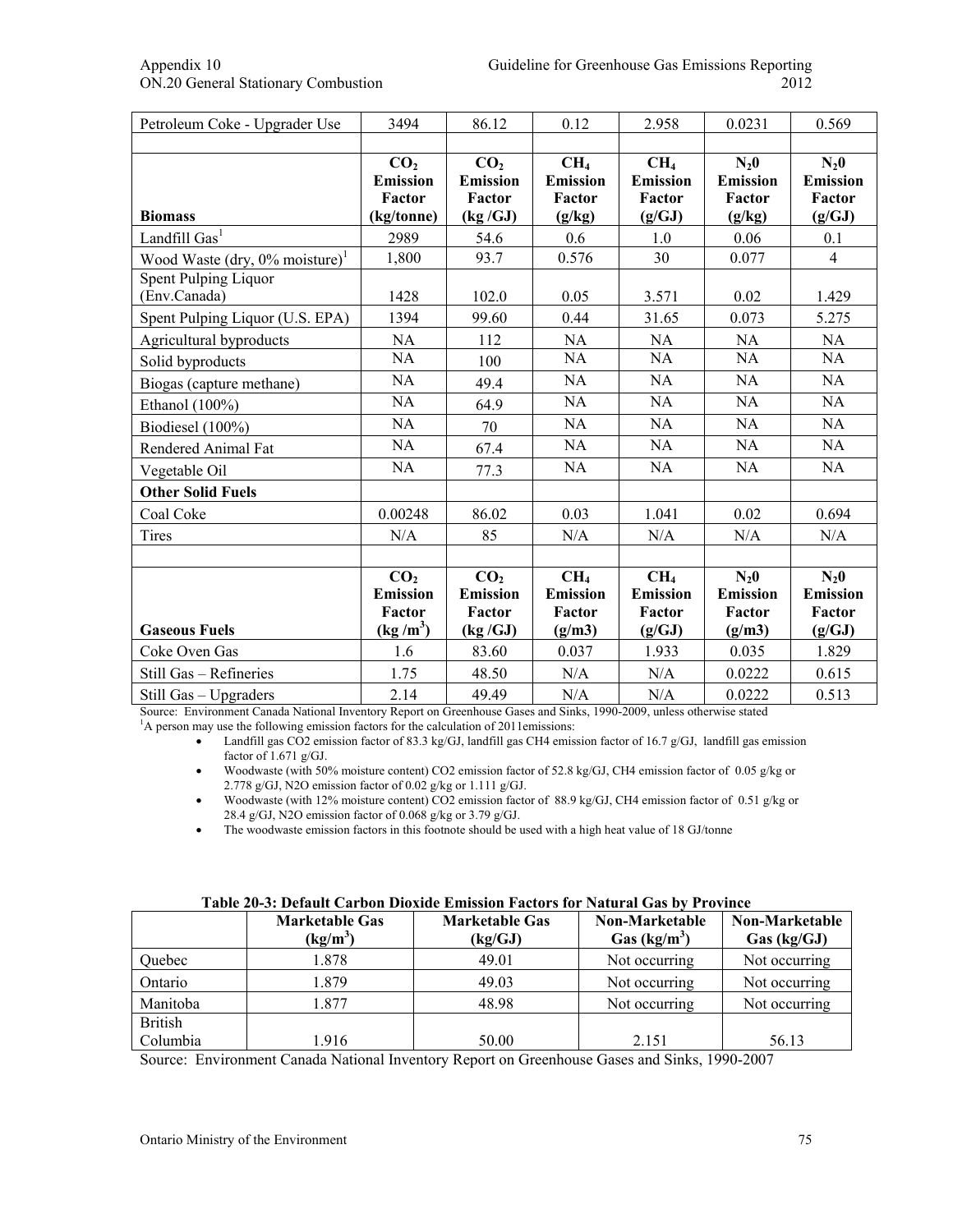|                                                                     | CH <sub>4</sub> (g/m <sup>3</sup> ) | CH <sub>4</sub> (g/GJ) | $N_2 0$ (g/m <sup>3</sup> ) | $N_20$ (g/GJ) |
|---------------------------------------------------------------------|-------------------------------------|------------------------|-----------------------------|---------------|
| <b>Electric Utilities</b>                                           | 0.49                                | 12.79                  | 0.049                       | 1.279         |
| Industrial                                                          | 0.037                               | 0.966                  | 0.033                       | 0.861         |
| Producer Consumption (Non-marketable)                               | 6.5                                 | 169.6                  | 0.06                        | 1.566         |
| Pipelines                                                           | 1.9                                 | 49.58                  | 0.05                        | 1.305         |
| Cement                                                              | 0.037                               | 0.966                  | 0.034                       | 0.887         |
| Manufacturing Industries                                            | 0.037                               | 0.966                  | 0.033                       | 0.861         |
| Residential, Construction,<br>Commercial/Institutional, Agriculture | 0.037                               | 0.966                  | 0.035                       | 0.913         |

#### **Table 20-4: Default Methane and Nitrous Oxide Emission Factors for Natural Gas**

Source: Environment Canada National Inventory Report on Greenhouse Gases and Sinks, 1990-2009

|                         | Table 20-9. Default Carboll Dioxiue Elliission Factors for Coal |                                |  |  |
|-------------------------|-----------------------------------------------------------------|--------------------------------|--|--|
|                         | <b>Emission Factor (kg <math>CO2/tonne</math> coal)</b>         | Emission Factor (kg $CO2/GJ$ ) |  |  |
| Quebec                  |                                                                 |                                |  |  |
| - Canadian Bituminous   | 2250                                                            | 85.5                           |  |  |
| - U.S. Bituminous       | 2340                                                            | 88.9                           |  |  |
| - Anthracite            | 2390                                                            | 86.3                           |  |  |
| Ontario                 |                                                                 |                                |  |  |
| - Canadian Bituminous   | 2250                                                            | 85.5                           |  |  |
| - U.S. Bituminous       | 2430                                                            | 81.5                           |  |  |
| - Sub-bituminous        | 1730                                                            | 90.3                           |  |  |
| - Lignite               | 1480                                                            | 98.7                           |  |  |
| - Anthracite            | 2390                                                            | 86.3                           |  |  |
| Manitoba                |                                                                 |                                |  |  |
| - Canadian Bituminous   | 2250                                                            | 85.5                           |  |  |
| - U.S. Bituminous       | 2430                                                            | 81.5                           |  |  |
| - Sub-bituminous        | 1730                                                            | 90.3                           |  |  |
| - Lignite               | 1420                                                            | 94.7                           |  |  |
| - Anthracite            | 2390                                                            | 86.3                           |  |  |
| <b>British Columbia</b> |                                                                 |                                |  |  |
| - Canadian Bituminous   | 2070                                                            | 78.6                           |  |  |
| - U.S. Bituminous       | 2430                                                            | 81.5                           |  |  |
| - Sub-bituminous        | 1770                                                            | 92.4                           |  |  |

### **Table 20-5: Default Carbon Dioxide Emission Factors for Coal**

Source: Environment Canada National Inventory Report on Greenhouse Gases and Sinks, 1990-2009

|                                    | $CH_4$ Emission Factor (g/kg) | $N_2O$ Emission Factor (g/kg) |
|------------------------------------|-------------------------------|-------------------------------|
| Electric Utilities                 | 0.022                         | 0.032                         |
| Industry and Heat and Steam Plants | 0.03                          | 0.02                          |
| Residential, Public Administration |                               | 0.02                          |

Source: Environment Canada National Inventory Report on Greenhouse Gases and Sinks, 1990-2009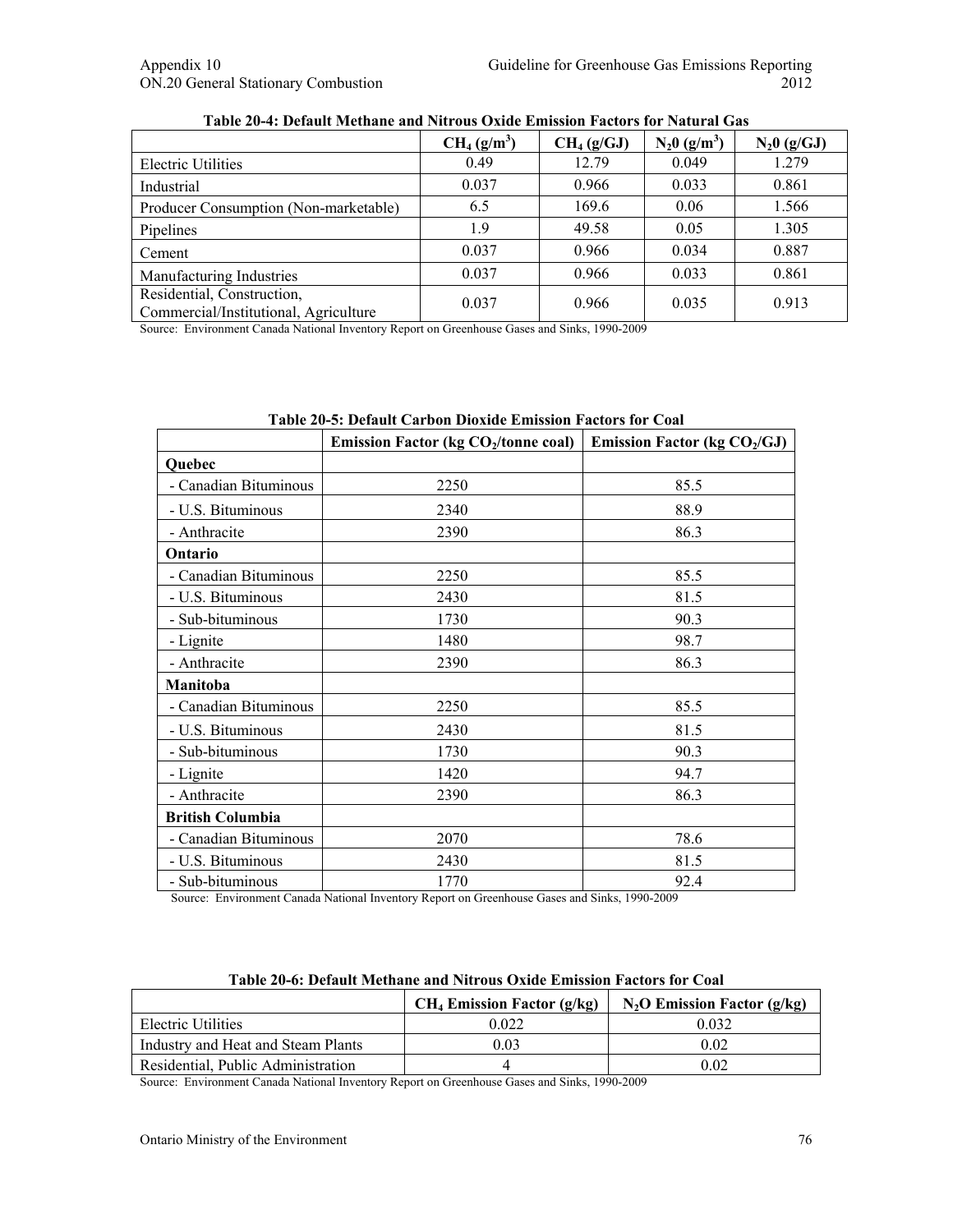|                              | $CO2$ Emission<br>Factor $(kg/GJ)$ | <b>CH<sub>4</sub></b> Emission<br>Factor $(g/GJ)$ | $N2O$ Emission<br>Factor $(g/GJ)$ |
|------------------------------|------------------------------------|---------------------------------------------------|-----------------------------------|
| <b>Municipal Solid Waste</b> | 85.6                               |                                                   |                                   |
| Peat                         | $^{\circ}$ 03                      |                                                   |                                   |

#### **Table 20-7: Other Emission Factors**

Source:  $2006$  IPCC Guidelines for National Greenhouse Gas Inventories, except the  $CO<sub>2</sub>$  emission factor for municipal solid waste is from the U.S. EPA from table C-1 of 40 CFR 98 subpart C.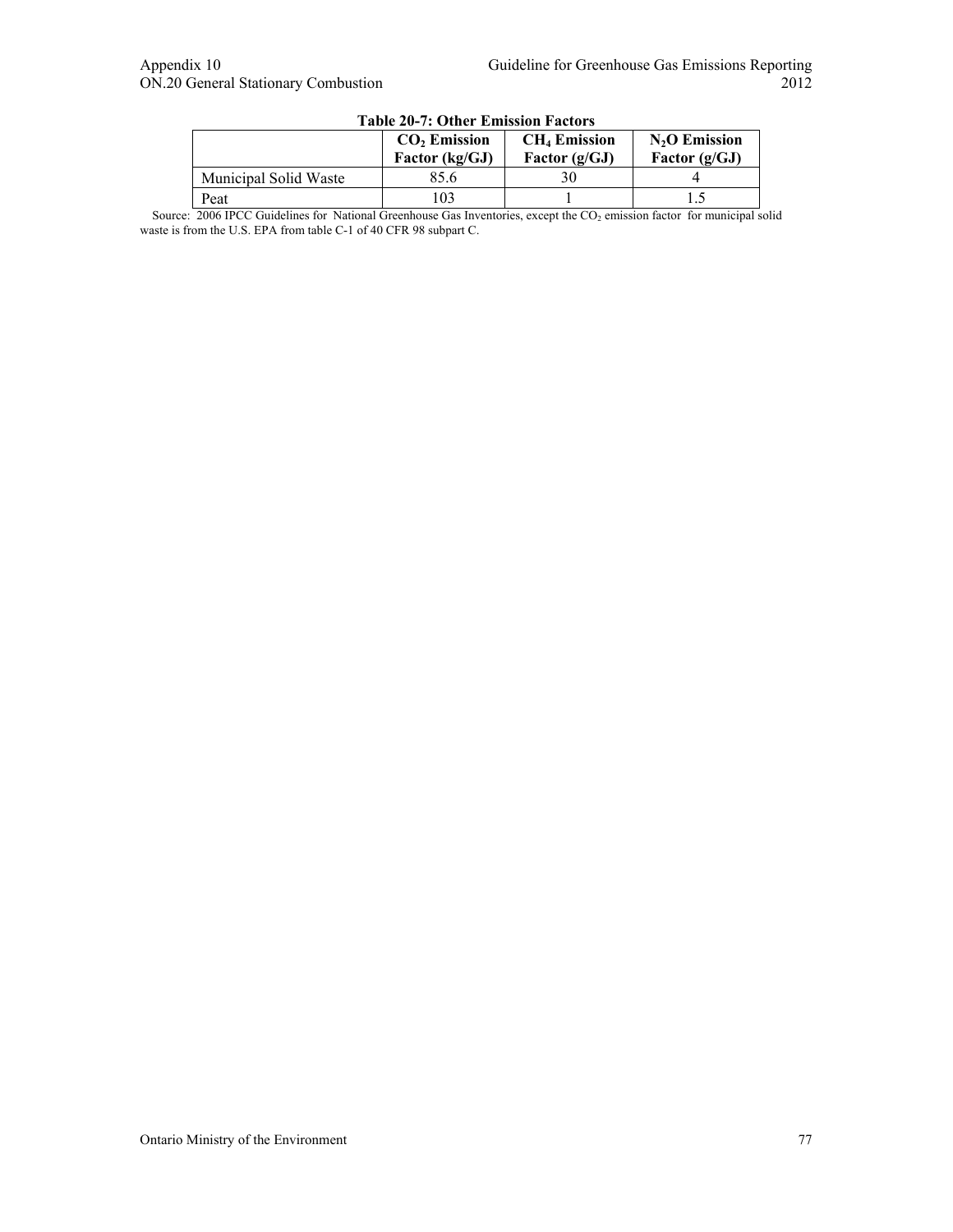# **ON.140 Glass Production**

# **ON.141 Source Category Definition**

A glass manufacturing facility manufactures flat glass, container glass, pressed and blown glass, or wool fiberglass by melting a mixture of raw materials to produce molten glass and form the molten glass into sheets, containers, fibers, or other shapes. A glass manufacturing facility uses one or more glass melting furnaces to produce glass. A glass melting furnace that is an experimental furnace or a research and development process unit is not subject to this method.

# **ON.142 Greenhouse Gas Reporting Requirements**

For the purpose of Section 6 of the Regulation the annual emissions data report for glass production shall include the following information at the facility level calculated in accordance with this method:

- (a) Total  $CO<sub>2</sub>$  process emissions from all glass melting furnaces (tonnes).
- (b) Total  $CO<sub>2</sub>$ , CH<sub>4</sub> and N<sub>2</sub>O combustion emissions from all glass melting furnaces (tonnes). The person must calculate and report these emissions under ON.20 by following the requirements of ON.20.
- (c) If a CEMS is used to measure  $CO<sub>2</sub>$  emissions, report under this method the relevant information required under ON.23(d) for Calculation Methodology 4 and the following information:
	- (1) Annual quantity of glass produced (tonnes).
- (d) If a CEMS is not used to determine  $CO<sub>2</sub>$  emissions from glass melting furnaces, and process  $CO<sub>2</sub>$  emissions are calculated according to the procedures specified in ON.143(b), report the following information:
	- (1) Annual quantity of each carbonate-based raw material charged (tonnes) for all furnaces combined.
	- (2) Annual quantity of glass produced (tonnes) from all furnaces combined.
	- (3) Total number of glass melting furnaces.
- (e) The number of times in the reporting year that missing data procedures were followed to measure monthly quantities of carbonate-based raw materials or mass fraction of the carbonate-based minerals for each glass melting furnace

# **ON.143** Calculation of CO<sub>2</sub> Emissions

The person must calculate the annual process  $CO<sub>2</sub>$  emissions from each glass melting furnace using the procedure in paragraphs (a) and (b) of this section.

(a) For each glass melting furnace that meets the conditions specified in  $ON.23(e)(4)$ , the person must calculate under this source the combined process and combustion  $CO<sub>2</sub>$ emissions by operating and maintaining a CEMS to measure  $CO<sub>2</sub>$  emissions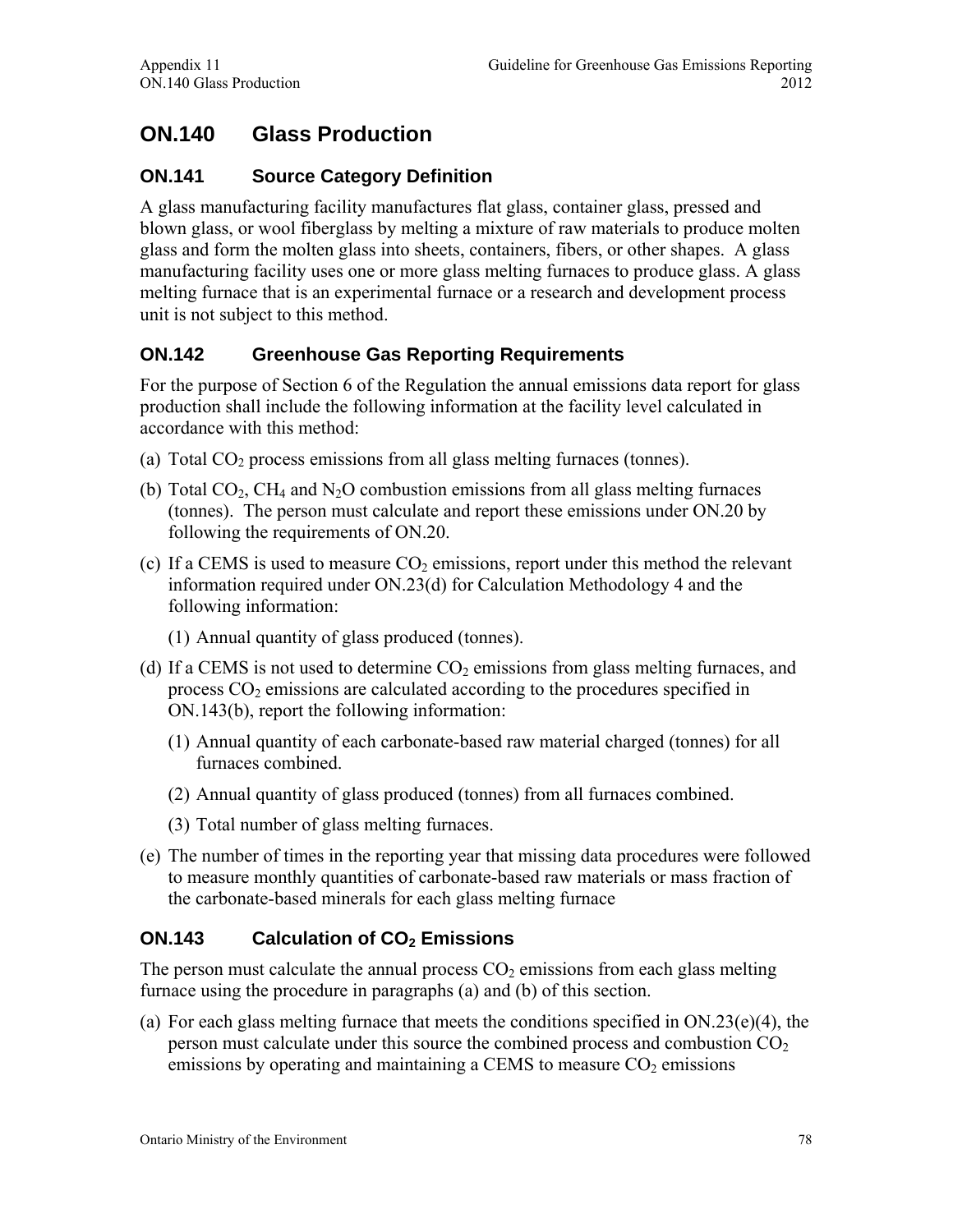according to Calculation Methodology 4 specified in ON.23(d) and all associated requirements in ON.20.

- (b) For each glass melting furnace that is not subject to the requirements in paragraph (a) of this section, use either the procedure in paragraph  $(b)(1)$  of this section or the procedure in paragraphs  $(b)(2)$  through  $(b)(7)$  of this section, except as specified in paragraph (c) of this section.
	- (1) Calculate the combined process and combustion  $CO<sub>2</sub>$  emissions by operating and maintaining a CEMS to measure  $CO<sub>2</sub>$  emissions according to Calculation Methodology 4 specified in ON.23(d).
	- (2) Calculate the process and combustion  $CO<sub>2</sub>$  emissions separately using the procedures specified in paragraphs  $(b)(2)(i)$  through  $(b)(2)(iv)$  of this section.
		- (i) For each carbonate-based raw material charged to the furnace, obtain from the supplier of the raw material the carbonate-based mineral mass fraction.
		- (ii) Determine the quantity of each carbonate-based raw material charged to the furnace.
		- (iii)Apply the appropriate emission factor for each carbonate-based raw material charged to the furnace, as shown in Table 140-1 to this method.
		- (iv)Use Equation 140-1 of this section to calculate process mass emissions of  $CO<sub>2</sub>$  for each furnace:

$$
E_{CO2} = \sum_{i=1}^{n} (M_i \times MF_i \times EF_i \times F_i)
$$
 Equation 140-1

Where:

| $E_{CO2}$ | $=$ Process emissions of $CO2$ from the furnace (tonnes).                                                                     |
|-----------|-------------------------------------------------------------------------------------------------------------------------------|
| n         | = Number of carbonate-based raw materials charged to furnace.                                                                 |
| $MF_i$    | = Annual average mass fraction of carbonate-based mineral i in<br>carbonate-based raw material i (weight fraction).           |
| $\rm M_i$ | = Annual amount of carbonate-based raw material i charged to<br>furnace (tonnes).                                             |
| $EF_i$    | $=$ Emission factor for carbonate-based mineral i (tonnes $CO2$ per<br>tonne carbonate-based mineral as shown in Table 140-1. |
| F.        | = Fraction of calcination achieved for carbonate-based mineral i, 1.0<br>for completed calcination (weight fraction).         |
|           | (v) The person must calculate and report the total process $CO2$ emissions                                                    |

(v) The person must calculate and report the total process  $CO<sub>2</sub>$  emissions from glass melting furnaces at the facility using Equation 140-2 of this section: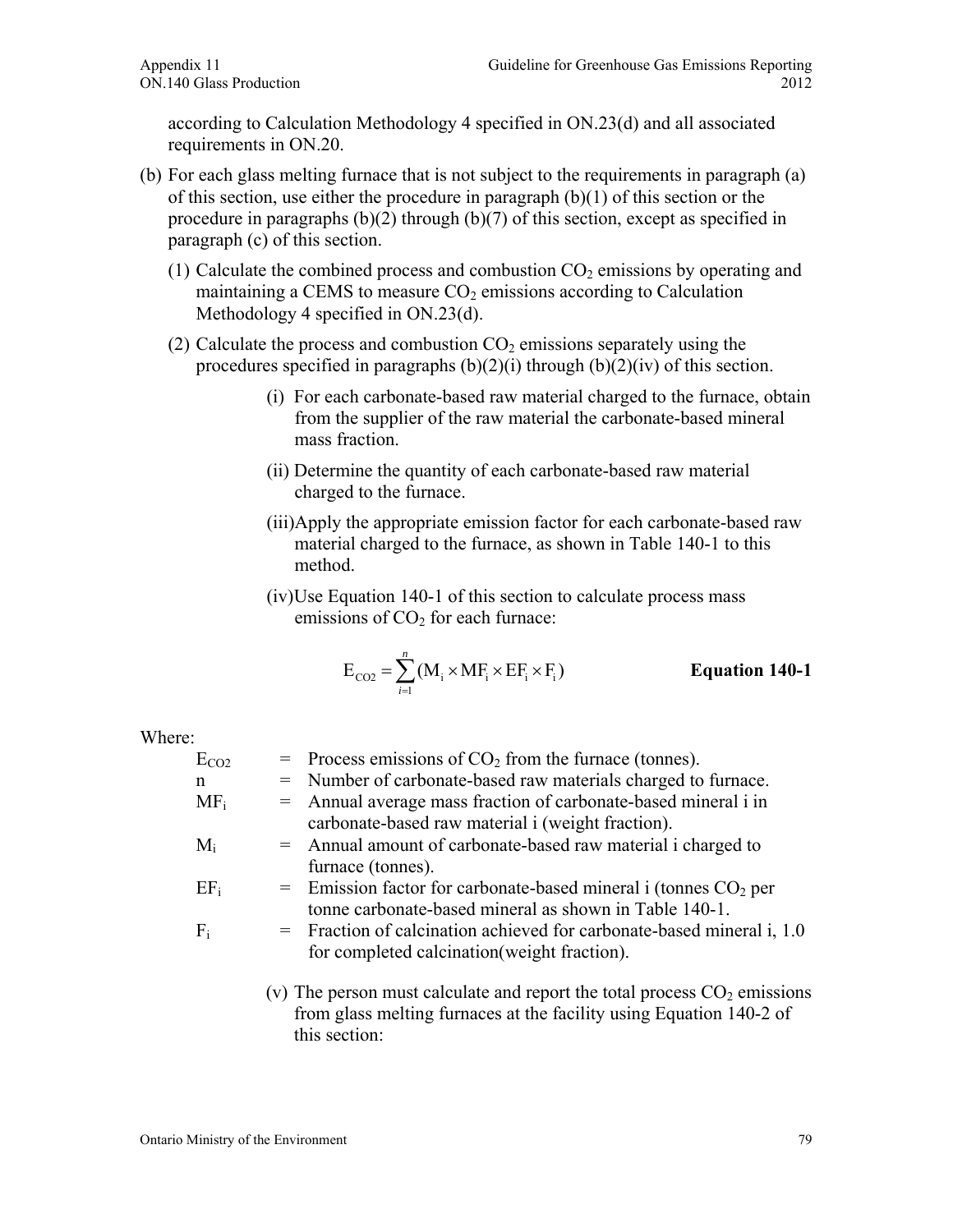$$
CO_2 = \sum_{i=1}^{k} E_{CO_2 i}
$$
 Equation 140-2

Where:

| CO <sub>2</sub> | $=$ Annual process $CO2$ emissions from glass manufacturing facility        |
|-----------------|-----------------------------------------------------------------------------|
|                 | (tonnes).                                                                   |
| $\rm E_{CO2i}$  | $=$ Annual CO <sub>2</sub> emissions from glass melting furnace i (tonnes). |
| k               | $=$ Number of glass melting furnaces.                                       |

(vi)Calculate and report under ON.20 the combustion  $CO<sub>2</sub>$  emissions in the glass furnace according to the applicable requirements in ON.20.

### **ON.144 Sampling, Analysis, and Measurement Requirements**

- (a) The person must measure annual amounts of carbonate-based raw materials charged to each glass melting furnace from monthly measurements using plant instruments used for accounting purposes, such as calibrated scales or weigh hoppers. Total annual mass charged to glass melting furnaces at the facility shall be compared to records of raw material purchases for the year.
- (b) The person must measure carbonate-based mineral mass fractions at least annually to verify the mass fraction data provided by the supplier of the raw material; such measurements shall be based on sampling and chemical analysis conducted by a certified laboratory using ASTM D3682 - Standard Test Method for Major and Minor Elements in Combustion Residues from Coal Utilization Processes.
- (c) The person must determine the annual average mass fraction for the carbonate-based mineral in each carbonate-based raw material by calculating an arithmetic average of the monthly data obtained from raw material suppliers or sampling and chemical analysis.
- (d) As an alternative to data provided by the raw material supplier, a value of 1.0 can be used for the monthly mass fraction  $(MF_i)$  of carbonate-based mineral i in Equation 140-1 of this section.
- (e) The person must determine on an annual basis the calcination fraction for each carbonate consumed based on sampling and chemical analysis using an industry consensus standard. This chemical analysis must be conducted using an x-ray fluorescence test or other enhanced testing method published by an industry consensus standards organization (e.g., ASTM, ASME, API, etc.).

# **ON.145 Procedures for Estimating Missing Data.**

The person is required to retain a complete record of all measured parameters used in the GHG emissions calculations (e.g., carbonate raw materials consumed, etc.). If the monitoring and quality assurance procedures in ON.144 cannot be followed and data is missing, the person must use the most appropriate of the missing data procedures in paragraphs (a) and (b) of this section. The person must document and keep records of the procedures used for all such missing value estimates as required by the Regulation.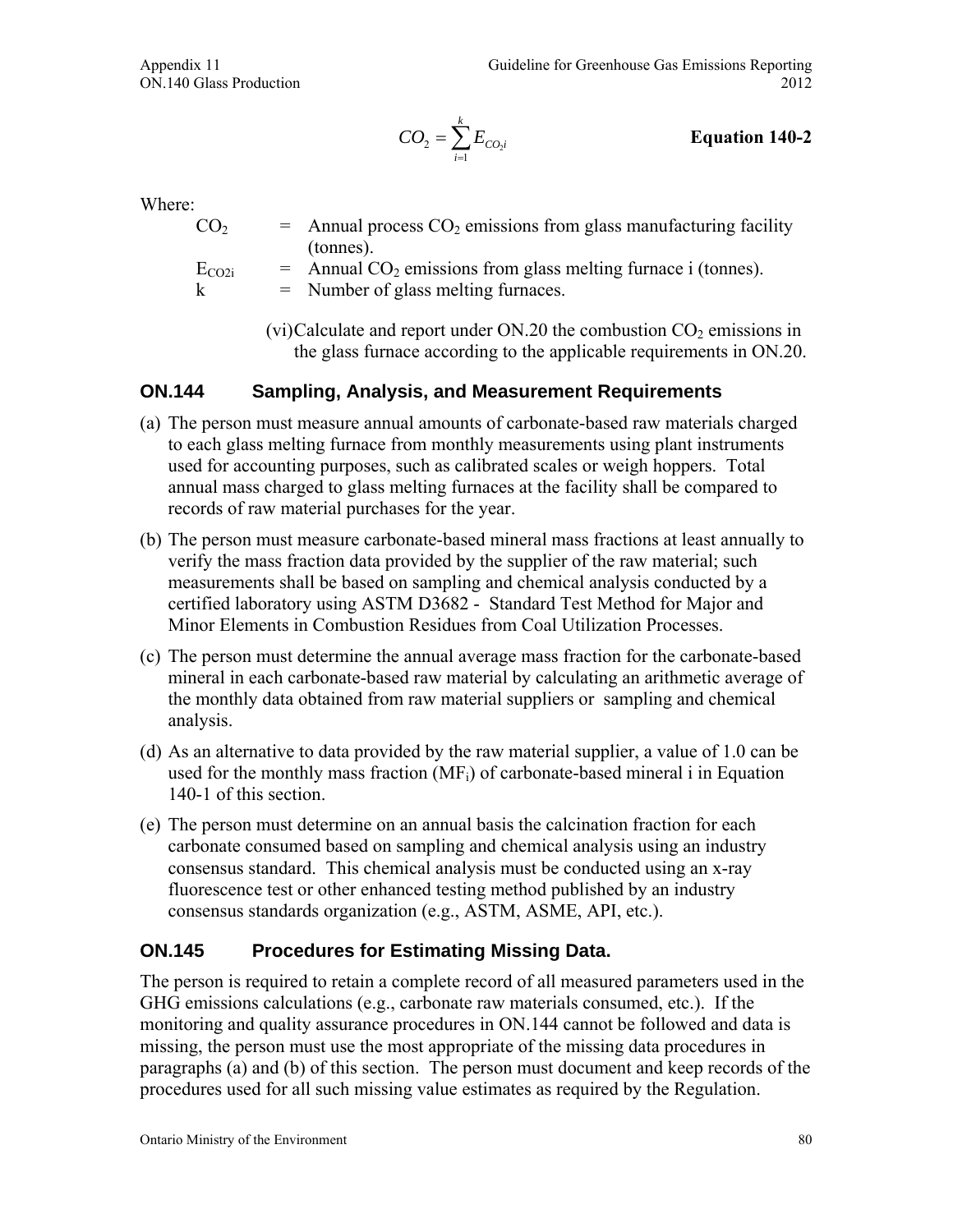- (a) For missing data on the monthly amounts of carbonate-based raw materials charged to any glass melting furnace use the best available estimate(s) of the parameter(s), based on all available process data or data used for accounting purposes, such as purchase records.
- (b) For missing data on the mass fractions of carbonate-based minerals in the carbonatebased raw materials assume that the mass fraction of each carbonate based mineral is 1.0.

| Table I to T = CO/ Emission I actors for Carbonate Dasca Rincials |                                    |
|-------------------------------------------------------------------|------------------------------------|
| Carbonate-Based Raw Material – Mineral                            | $CO2$ Emission Factor <sup>a</sup> |
| Limestone – $CaCO3$                                               | 0.43971                            |
| Dolomite – $CaMg(CO3)2$                                           | 0.47732                            |
| Sodium carbonate/soda ash $-$ Na <sub>2</sub> CO <sub>3</sub>     | 0.41492                            |

#### **Table 140-1 - CO<sub>2</sub> Emission Factors for Carbonate-Based Minerals**

 $a$  Emission factors in units of tonnes of  $CO<sub>2</sub>$  emitted per tonne of carbonate-based mineral charged to the furnace.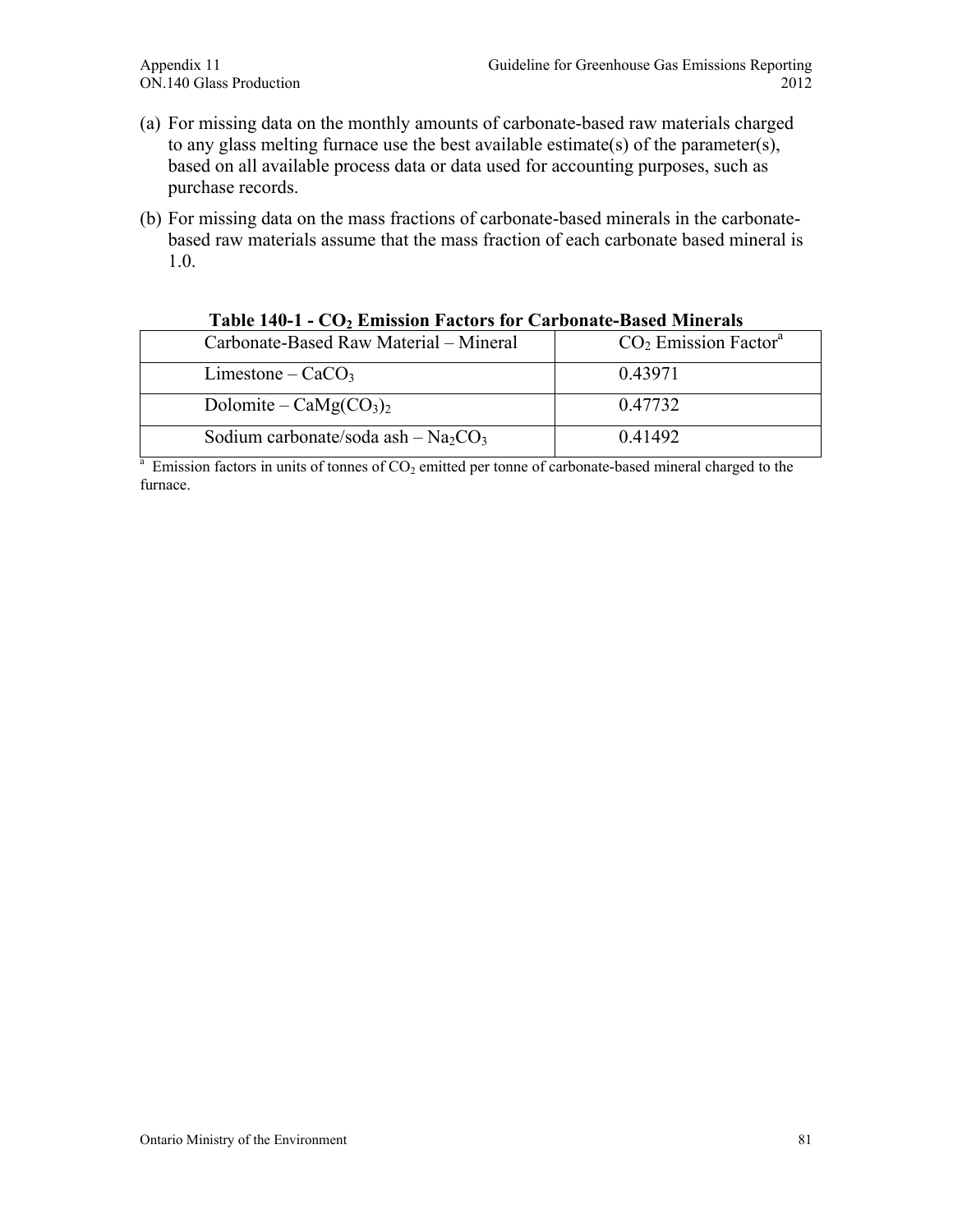# **ON.120 HFC-22 Production and HFC-23 Destruction**

## **ON.121 Source Definition**

The HCFC-22 production and HFC-23 destruction source consists of HCFC-22 production processes and HFC-23 destruction processes.

- An HCFC-22 production process produces HCFC-22 (chlorodifluoromethane, or CHClF2) from chloroform (CHCl3) and hydrogen fluoride (HF).
- An HFC-23 destruction process is any process in which HFC-23 undergoes destruction. An HFC-23 destruction process may or may not be co-located with an HCFC-22 production process at the same facility.

### **ON.122 Greenhouse Gas Reporting Requirements**

For the purpose of Section 6 of the Regulation the annual emissions data report for HFC-22 production and HFC-23 destruction shall include the following information at the facility level calculated in accordance with this method:

(a) HFC-23 emissions from HCFC-22 production processes and HFC-23 destruction processes.

### **ON.123 Calculation of GHG Emissions**

Quantify emissions in accordance with U.S. EPA 40 CFR 98 Subpart O Section 98.153.

### **ON.124 Sampling, Analysis, and Measurement Requirements**

Sampling, analysis and measurement requirements for this source shall be done in accordance with U.S. EPA 40 CFR 98 Subpart O Section 98.154.

### **ON.125 Procedures for Estimating Missing Data**

Missing data requirements for this source shall be estimated in accordance with U.S. EPA 40 CFR 98 Subpart O Section 98.155.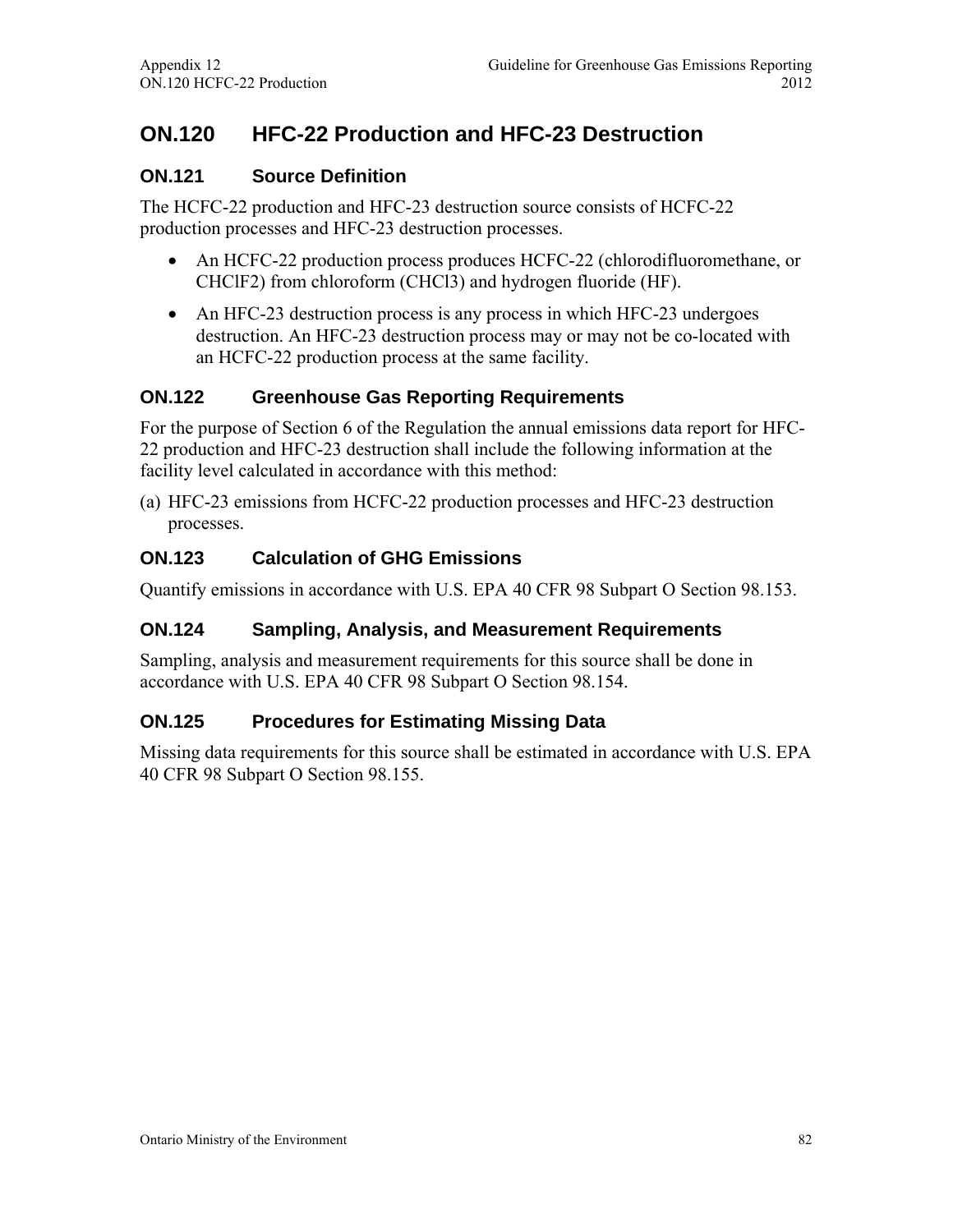# **ON.130 Hydrogen Production**

# **ON.131 Source Definition**

A hydrogen production process produces hydrogen gas by steam hydrocarbon reforming, partial oxidation of hydrocarbons, or other transformation of hydrocarbon feedstock. The hydrogen produced may be either transferred offsite or used onsite at petrochemical, ammonia production, refineries, and other plants.

# **ON.132 Greenhouse Gas Reporting Requirements**

For the purpose of Section 6 of the Regulation the annual emissions data report for hydrogen production shall include the following information at the facility level calculated in accordance with this method:

- (a) Process  $CO<sub>2</sub>$  Emissions. The  $CO<sub>2</sub>$  process emissions from the hydrogen production process (tonnes).
- (b) Feedstock Consumption (if estimating emissions using mass balance approach in ON.133(b)). Annual feedstock consumption by feedstock type (including petroleum coke) reported in units of million standard cubic metres for gases, kilolitres for liquids, tonnes for non-biomass solids, and bone dry tonnes for biomass-derived solid fuels.
- (c) Production. Annual hydrogen produced (tonnes).

# **ON.133 Calculation of Greenhouse Gas Emissions**

The person shall calculate and report  $CO<sub>2</sub>$  process emissions using the methods in paragraphs (a) or (b) of this section.

- (a) Continuous Emission Monitoring Systems. The person may calculate  $CO<sub>2</sub>$  process emissions using CEMS. The person must comply with the requirements in section ON.20.
- (b) Feedstock Material Balance. The person may calculate  $CO<sub>2</sub>$  process emissions using the following method.
	- (1) Gaseous fuel and feedstock. The person must calculate the annual  $CO<sub>2</sub>$ process emissions from gaseous fuel and feedstock according to Equation 130-1 of this section:

$$
CO_2 = (\sum_{n=1}^{k} 3.664 * Fdstk_n * CC_n * \frac{MW}{MVC}) * 0.001
$$
 Equation 130-1

- $CO<sub>2</sub>$  = Annual  $CO<sub>2</sub>$  process emissions arising from fuel and feedstock consumption (tonnes/yr).
- $Fdstk_n$  = Volume of the gaseous fuel and feedstock used in month n at reference temperature and pressure conditions  $(Rm<sup>3</sup>)$ . If a mass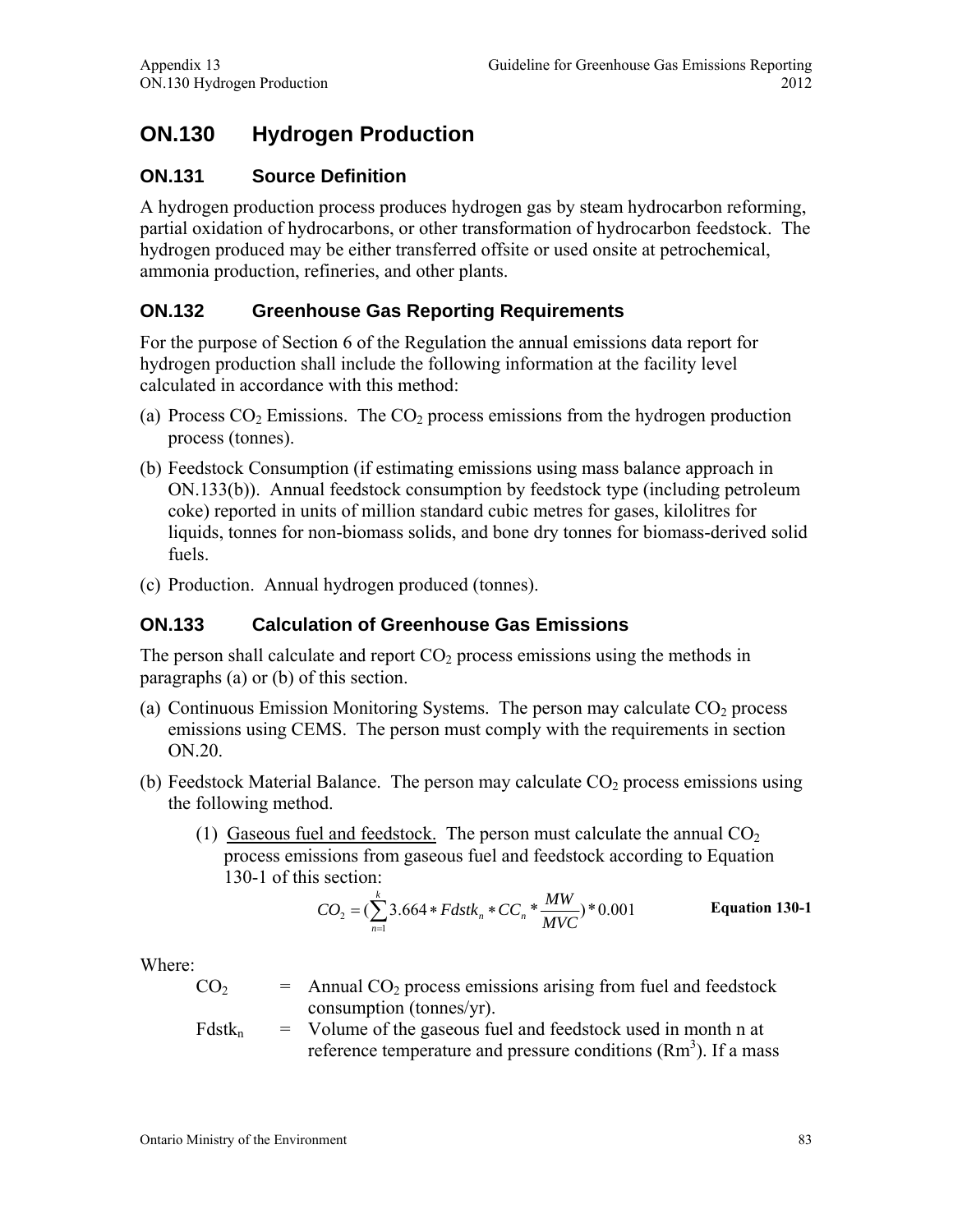|            |     | flow meter is used, measure the gaseous product produced in<br>month "n" in kg and replace the term "MW/MVC" with "1".              |
|------------|-----|-------------------------------------------------------------------------------------------------------------------------------------|
| $CC_{n}$   |     | = Weighted average carbon content of the gaseous fuel and                                                                           |
|            |     | feedstock, from the results of one or more analyses for month n                                                                     |
|            |     | $(Rm3)$ at reference temperature and pressure conditions as used by                                                                 |
|            |     | the facility). If a mass flow meter is used, measure the feedstock<br>used in month n in kg and replace the term "MW/MVC" with "1". |
| MW         |     | $=$ Molecular weight of the gaseous fuel and feedstock (kg/kg-mole).                                                                |
| <b>MVC</b> |     | = Molar volume conversion factor at the same reference conditions<br>as the above $Fdstk_n$ (Rm3/kg-mole). MVC can be               |
|            |     | $=$ 8.3145 $*$ [273.16 + reference temperature in $^{\circ}$ C] / [reference<br>pressure in kilopascal].                            |
| k          |     | $=$ Months in the year.                                                                                                             |
| 3.664      | $=$ | Ratio of molecular weights, $CO2$ to carbon.                                                                                        |
| 0.001      |     | Conversion factor from kg to tonnes.                                                                                                |
|            |     |                                                                                                                                     |

(2) Liquid fuel and feedstock. The person must calculate the annual  $CO<sub>2</sub>$  process emissions from liquid fuel and feedstock according to Equation 130-2 of this section: *k*

$$
CO_2 = (\sum_{n=1}^{k} 3.664 * Fdstk_n * CC_n) * 0.001
$$
 Equation 130-2

Where:

| CO <sub>2</sub>          | $=$ Annual CO <sub>2</sub> emissions arising from fuel and feedstock    |
|--------------------------|-------------------------------------------------------------------------|
|                          | consumption (tonnes/yr).                                                |
| $\Gamma$ datl $\epsilon$ | $\sim$ Volume of the liquid fuel and feedsteak used in month $\epsilon$ |

- Fdstk<sub>n</sub> = Volume of the liquid fuel and feedstock used in month n (m<sup>3</sup> of fuel and feedstock). If a mass flow meter is used, measure the fuel and feedstock used in month n in kg and measure the carbon content of feedstock in kg C per kg of feedstock.
- $CC_n$  = Weighted average carbon content of the liquid fuel and feedstock, from the results of daily analyses for month n (kg of C per  $m<sup>3</sup>$  of fuel and feedstock when the usage is measured in  $m<sup>3</sup>$ , or kg of C per kg of feedstock and fuel when the usage is measured in kg).  $k =$  Months in the year.
- $3.664 =$  Ratio of molecular weights,  $CO<sub>2</sub>$  to carbon.
- 0.001 = Conversion factor from kg to tonnes.
- (3) Solid fuel and feedstock. The person must calculate the annual  $CO<sub>2</sub>$  process emissions from solid fuel and feedstock according to Equation 130-3 of this section:

$$
CO_2 = \sum_{n=1}^{k} 3.664 * (Fdstk_n * CC_n) * 0.001
$$
 Equation 130-3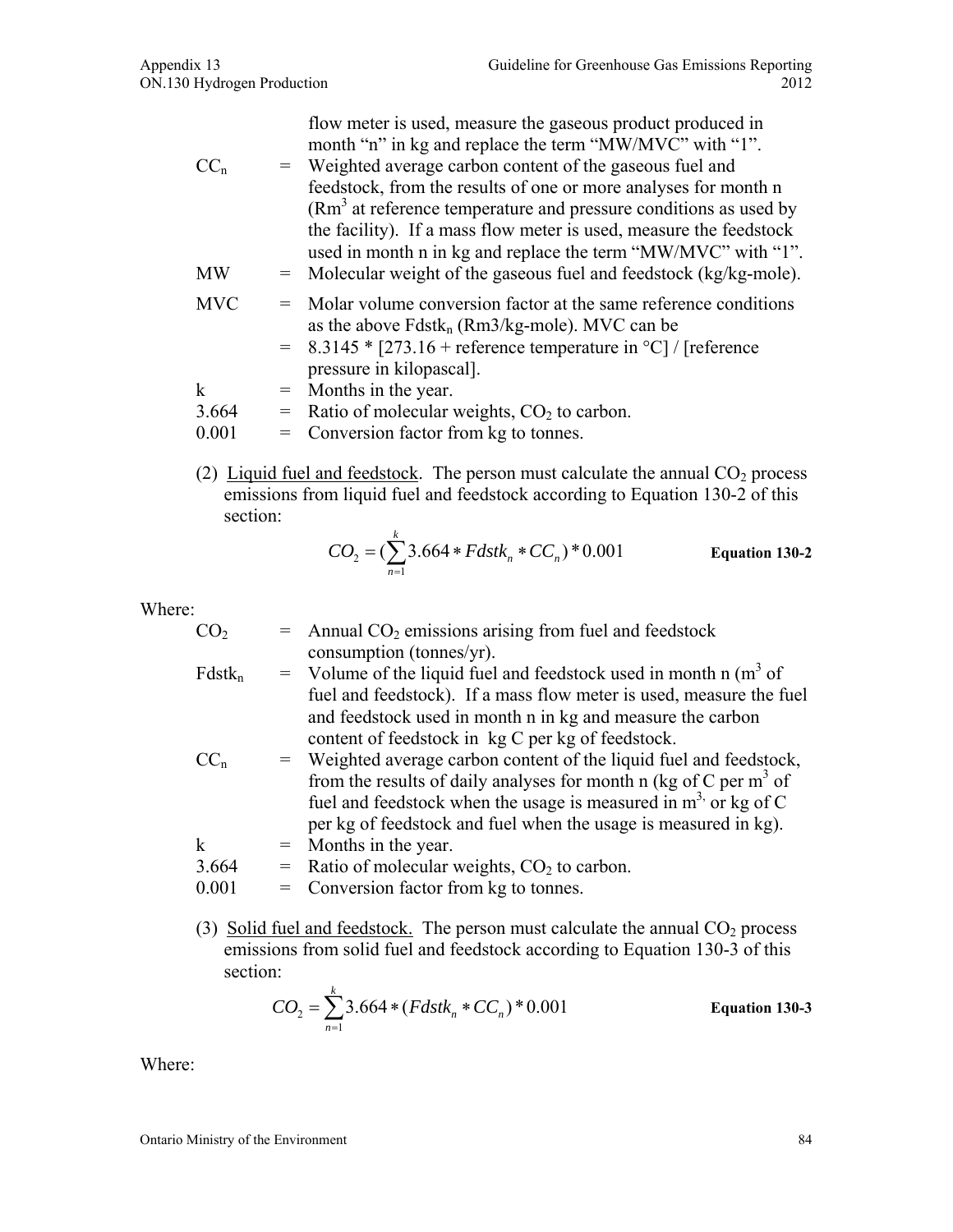| CO <sub>2</sub> | $=$ Annual CO <sub>2</sub> emissions from fuel and feedstock consumption in |
|-----------------|-----------------------------------------------------------------------------|
|                 | tonnes per year month (tonnes/yr).                                          |
| $Fdstk_n$       | = Mass of solid fuel and feedstock used in month n (kg of fuel and          |
|                 | feedstock).                                                                 |
| $CC_n$          | = Weighted average carbon content of the solid fuel and feedstock,          |
|                 | from the results of daily analyses for month n (kg carbon per kg of         |
|                 | fuel and feedstock).                                                        |
| $\mathbf{k}$    | $=$ Months in the year.                                                     |
| 3.664           | $=$ Ratio of molecular weights, $CO2$ to carbon.                            |
| 0.001           | $=$ Conversion factor from kg to tonnes.                                    |
|                 |                                                                             |

(c) If GHG emissions from a hydrogen production process unit are vented through the same stack as any combustion unit or process equipment that reports  $CO<sub>2</sub>$  emissions using a CEMS that complies with ON.20, then the calculation methodology in paragraph (b) of this section shall not be used to calculate process emissions. The person shall report the combined stack emissions according to the CEMS methodology in ON.20.

#### **ON.134 Sampling, Analysis, and Measurement Requirements**

- (a) Persons using CEMS to estimate  $CO<sub>2</sub>$  emissions shall comply with the monitoring requirements in section ON.20.
- (b) Persons using the methods in section ON.133 (b) or paragraph (c) of this section shall perform the following monitoring:
	- (1) The person shall measure the feedstock consumption rate daily.
	- (2) The person shall collect samples of each feedstock consumed and analyze each sample for carbon content using the methods specified in paragraph (c) of this section. For natural gas feedstock not mixed with another feedstock prior to consumption, samples shall be collected and analyzed once per month. For all other feedstocks, samples shall be collected and analyzed daily and a weighted average established for month n. Daily samples may be combined to generate a monthly composite sample for carbon analysis. The samples shall be collected from a location in the feedstock handling system that provides samples representative of the feedstock consumed in the hydrogen production process.
	- (3) Persons shall quantify the hydrogen produced daily.
	- (4) Persons shall quantify the  $CO<sub>2</sub>$  and CO collected and transferred off-site quarterly.
- (c) The person must use the following methods, as applicable, to determine the carbon content of the feedstocks:
	- (1) ASTM D2013 Standard Practice of Preparing Coal Samples for Analysis.
	- (2) ASTM D2234/D2234M Standard Practice for Collection of a Gross Sample of Coal.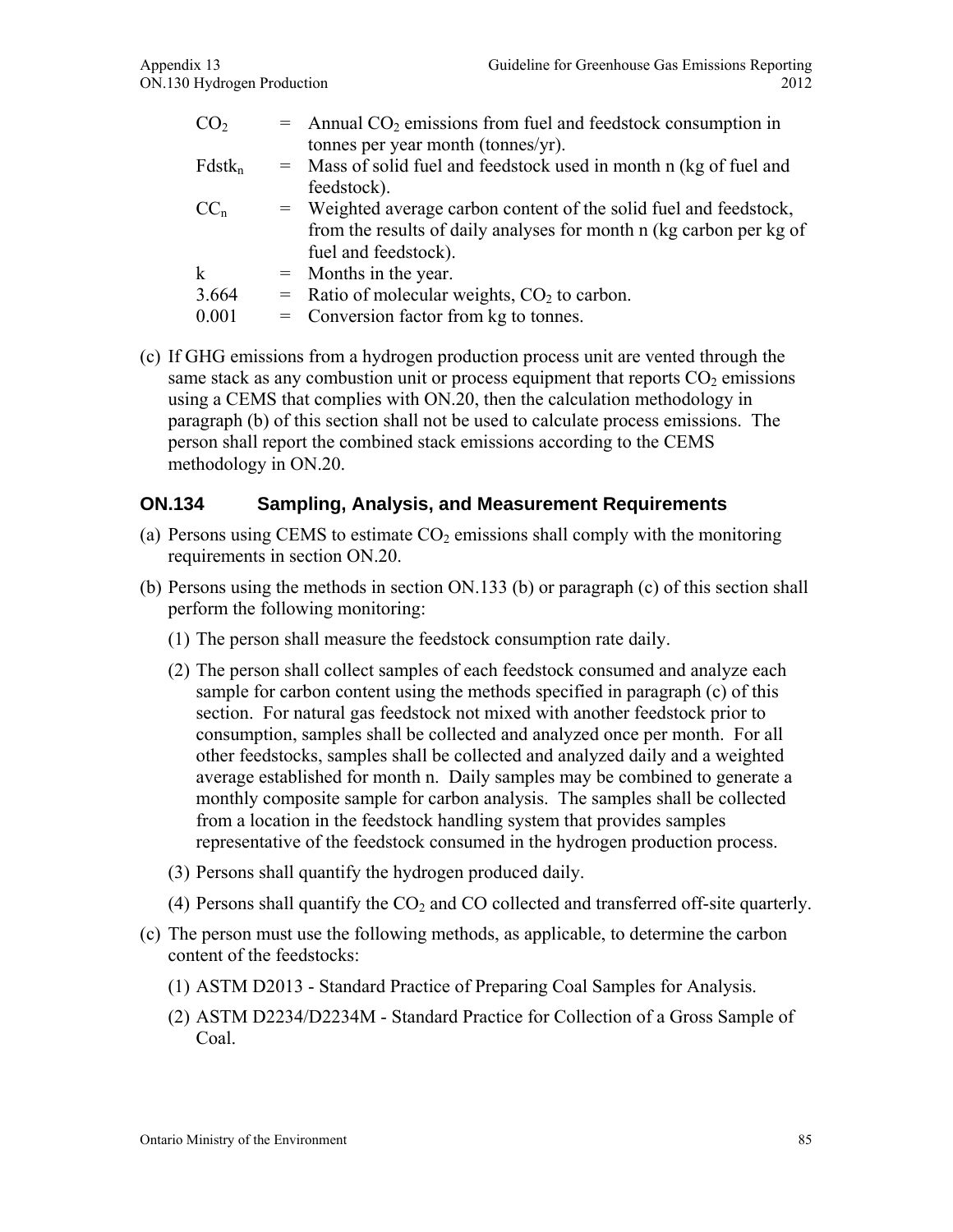- (3) ASTM D2597 Standard Test Method for Analysis of Demethanized Hydrocarbon Liquid Mixtures Containing Nitrogen and Carbon Dioxide by Gas Chromatography.
- (4) ASTM D3176 Standard Practice for Ultimate Analysis of Coal and Coke.
- (5) ASTM D4057 Standard Practice for Manual Sampling of Petroleum and Petroleum Products.
- (6) ASTM D4177 Standard Practice for Automatic Sampling of Petroleum and Petroleum Products.
- (7) ASTM D6609 Standard Guide for Part-Stream Sampling of Coal.
- (8) ASTM D6883 Standard Practice for Manual Sampling of Stationary Coal from Railroad Cars, Barges, Trucks, or Stockpiles.
- (9) ASTM D7430 Standard Practice for Mechanical Sampling of Coal.
- (10) ASTM UOP539 Refinery Gas Analysis by Gas Chromatography.
- (11) GPA 2261–00 Analysis for Natural Gas and Similar Gaseous Mixtures by Gas Chromatography.
- (12) ISO 3170: Petroleum Liquids— Manual sampling—Third Edition.
- (13) ISO 3171: Petroleum Liquids— Automatic pipeline sampling—Second Edition.
- (14) ASTM 1945 Standard Test Method for Analysis of Natural Gas by Gas Chromatography
- (15) ASTM 1946 Standard Practice for Analysis of Reformed Gas by Gas Chromatography

# **ON.135 Procedures for Estimating Missing Data**

The person is required to retain a complete record of all measured parameters used in the GHG emissions calculations. Therefore, whenever a quality-assured value of a required parameter is unavailable (e.g., if a meter malfunctions during unit operation), a substitute data value for the missing parameter must be used in the calculations as specified in paragraphs (a), (b), and (c) of this section:

- (a) For each missing value of the monthly fuel and feedstock consumption, the substitute data value must be the best available estimate of the fuel and feedstock consumption, based on all available process data (e.g., hydrogen production, electrical load, and operating hours). The person must document and keep records of the procedures used for all such estimates as required by the Regulation.
- (b) For each missing value of the carbon content or molecular weight of the fuel and feedstock, the substitute data value must be the arithmetic average of the qualityassured values of carbon contents or molecular weight of the fuel and feedstock immediately preceding and immediately following the missing data incident. If no quality-assured data on carbon contents or molecular weight of the fuel and feedstock are available prior to the missing data incident, the substitute data value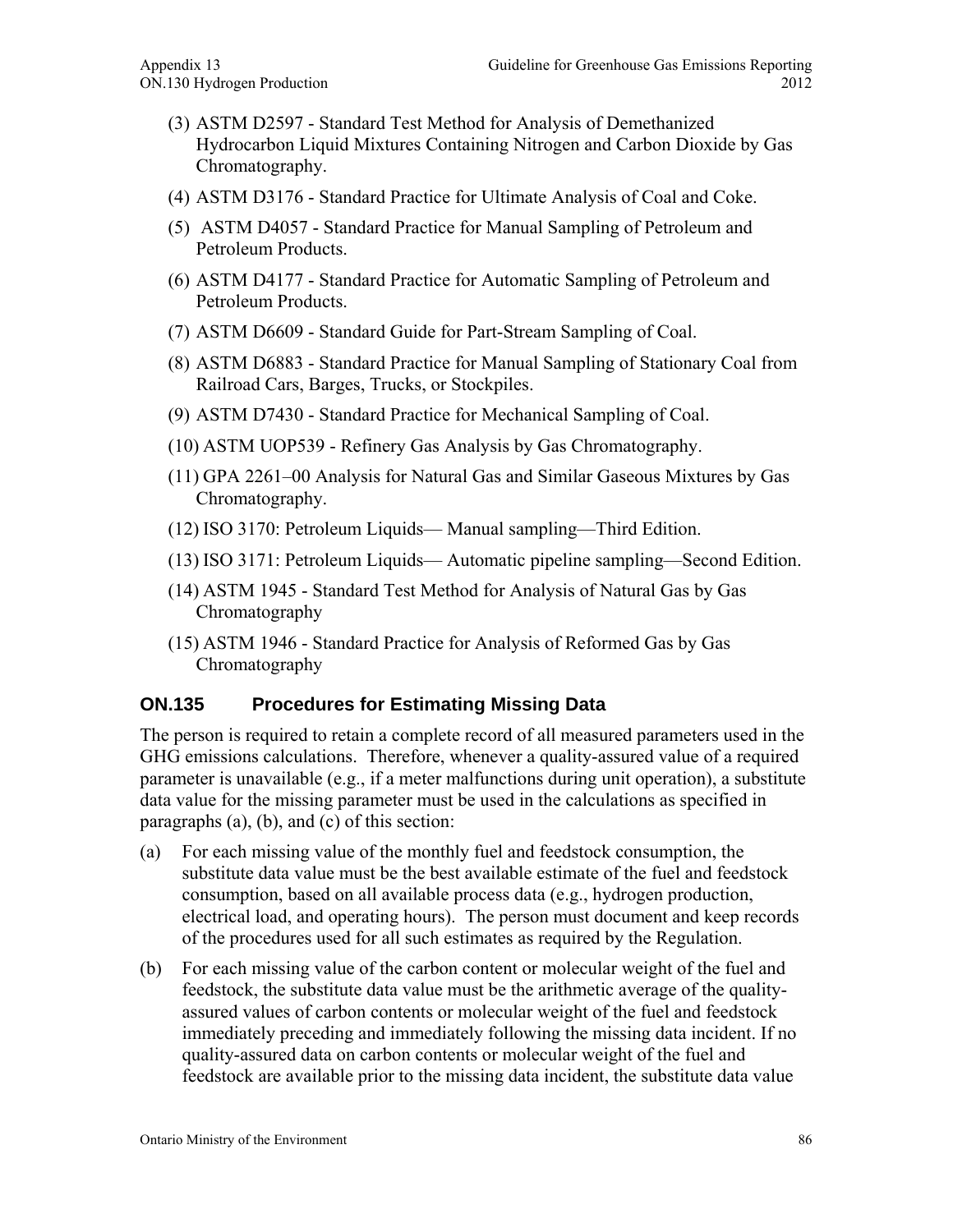must be the first quality-assured value for carbon contents or molecular weight of the fuel and feedstock obtained after the missing data period. The person must document and keep records of the procedures used for all such estimates as required by the Regulation.

(c) For missing CEMS data, the person must use the missing data procedures in ON.20.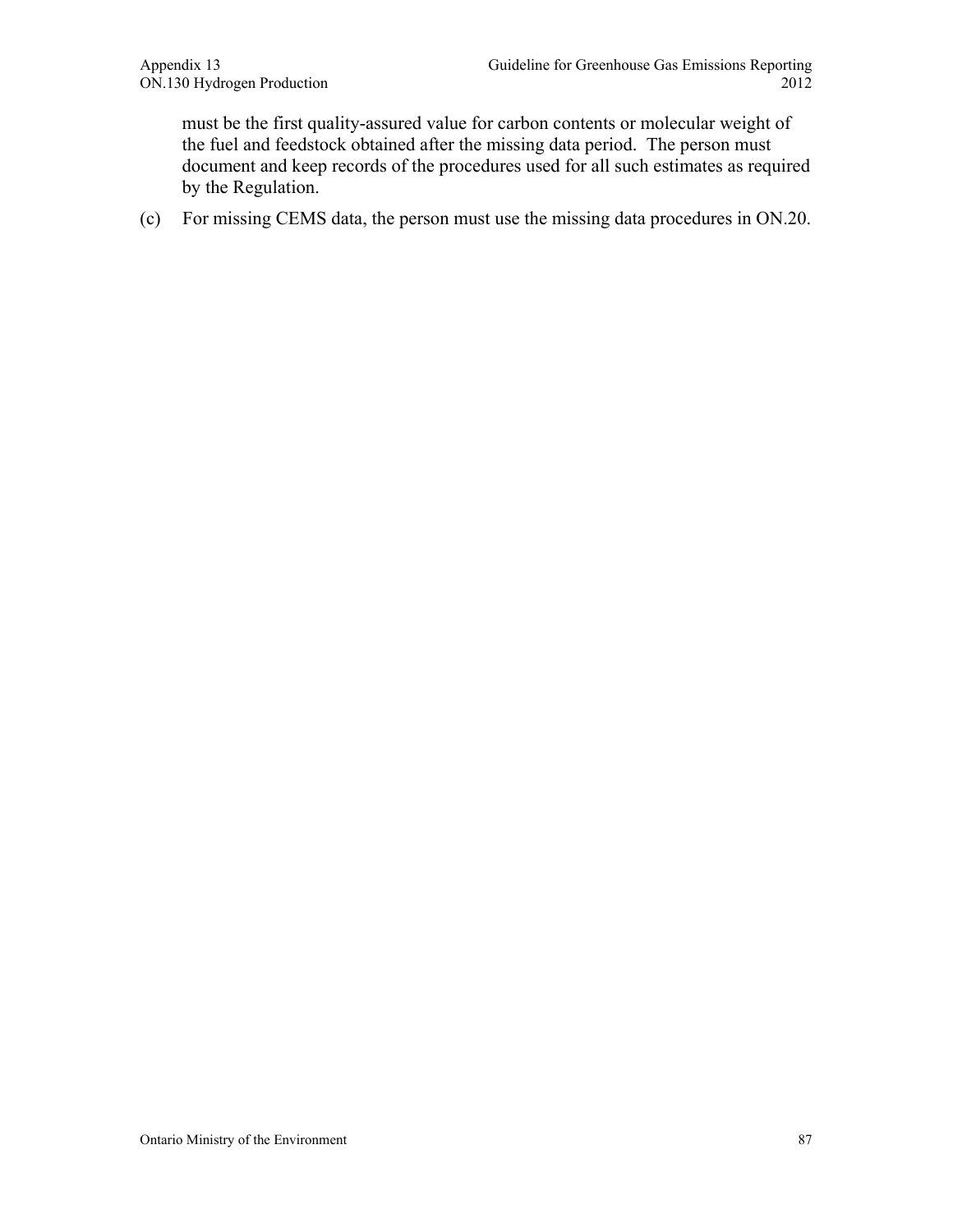# **ON.150 Iron and Steel Manufacturing**

# **ON.151 Source Definition**

Iron and steel manufacturing comprises five categories: taconite iron ore processing, primary facilities that produce both iron and steel, secondary steelmaking facilities, iron production facilities, and offsite production of metallurgical coke. These processes may occur together in an "integrated" facility or they may occur in separate offsite facilities.

# **ON.152 Greenhouse Gas Reporting Requirements**

For the purpose of Section 6 of the Regulation the annual emissions data report for iron and steel manufacturing shall include the following information at the facility level calculated in accordance with this method:

- (a) Annual process  $CO<sub>2</sub>$  emissions (tonnes) for the following processes:
	- (1) Taconite indurating furnace
	- (2) Basic oxygen furnace (BOF)
	- (3) Coke making operation
	- (4) Sinter process
	- (5) Electric arc furnace (EAF)
	- (6) Argon-oxygen decarburization vessel
	- (7) Direct reduction furnace
	- (8) Blast furnace
- (b) Annual production/usage quantities (tonnes) for the following processes:
	- (1) Taconite indurating furnace fired pellets produced on-site
	- (2) BOF steel produced on-site
	- (3) Coke making operation coke produced and coal charged
	- (4) Sinter process sinter produced
	- (5) EAF steel produced on-site
	- (6) Argon-oxygen decarburization vessel molten steel charged
	- (7) Direct reduction furnace iron produced
	- (8) Blast furnace iron produced
- (c)  $CO<sub>2</sub>$ , N<sub>2</sub>O, and CH<sub>4</sub> emissions, not accounted for elsewhere in ON.150, from stationary combustion units as specified in ON.20 (tonnes). Report these emissions from stationary combustion for each of the following devices:
	- (1) Taconite indurating furnace
	- (2) BOF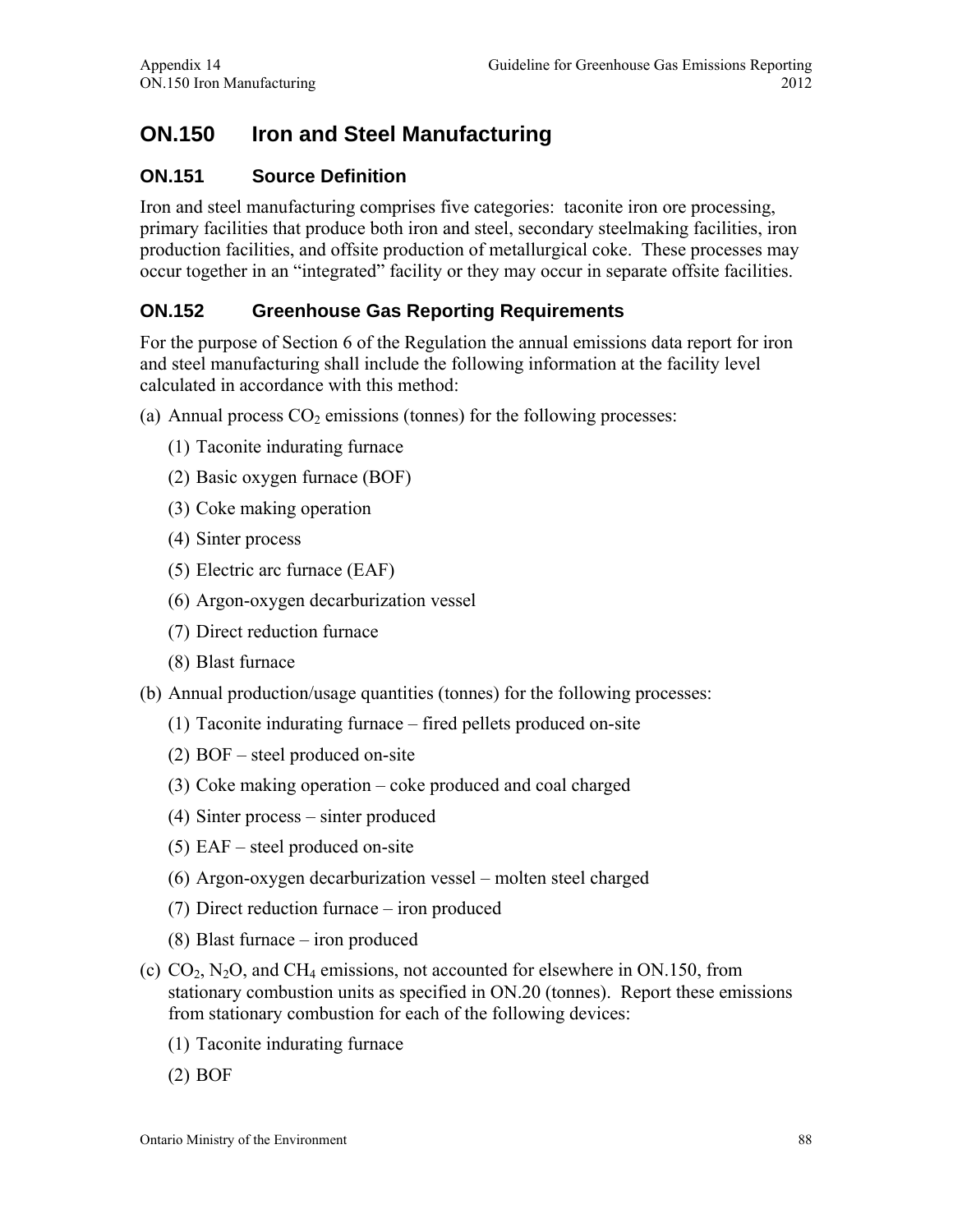- (3) Coke oven batteries
- (4) Sintering furnace
- (5) EAF
- (6) Argon-oxygen decarburization vessel
- (7) Direct reduction furnace
- (8) Blast furnace
- (9) Any other stoves, boiler, process heaters, reheat furnaces and other combustion sources.

### **ON.153** Calculation of CO<sub>2</sub> Emissions

- (a) Process  $CO_2$  emissions. Determine process  $CO_2$  emissions as specified under either paragraph (1) or (2) of this section.
	- (1) Continuous emissions monitoring systems (CEMS) as specified in ON.23(d).
	- (2) Calculation methodologies specified in paragraph (b) of this section.
- (b) Process  $CO<sub>2</sub>$  Emissions Calculation Methodology. Calculate  $CO<sub>2</sub>$  process emissions for each taconite indurating furnace, basic oxygen furnace, non-recovery coke oven battery, sinter process, EAF, argon-oxygen decarburization vessel, blast furnace, and direct reduction furnace using the following mass balance approaches specified in paragraphs  $(b)(1)$  through  $(b)(8)$ . Specific process inputs or outputs that contribute less than 1 per cent of the total mass of carbon into or out of the process do not have to be included in the paragraphs  $(b)(1)$  through  $(b)(8)$  mass balances.
	- (1) Calculate taconite indurating furnace  $CO<sub>2</sub>$  emissions using Equation 150-1:

$$
E_T = [(T \times C_T) - (P \times C_P) - (R \times C_R)] \times 3.664
$$
 Equation 150-1

| $E_T$   | $=$ Annual CO <sub>2</sub> emissions from taconite indurating furnace (tonnes); |
|---------|---------------------------------------------------------------------------------|
| T       | = Annual mass of greenball (taconite) pellets fed to furnace (tonnes);          |
| $C_T$   | = Carbon content of greenball (taconite) pellets (tonnes C/tonnes               |
|         | taconite pellets);                                                              |
| P       | = Annual mass of fired pellets produced by the furnace (tonnes);                |
| $C_{P}$ | = Carbon content of fired pellets (tonnes C/tonnes fired pellets);              |
| R       | = Annual mass of air pollution control residue collected (tonnes);              |
| $C_R$   | = Carbon content of air pollution control residue (tonnes C/tonnes              |
|         | residue);                                                                       |
| 3.664   | = Conversion factor from tonnes of C to tonnes of $CO2$ .                       |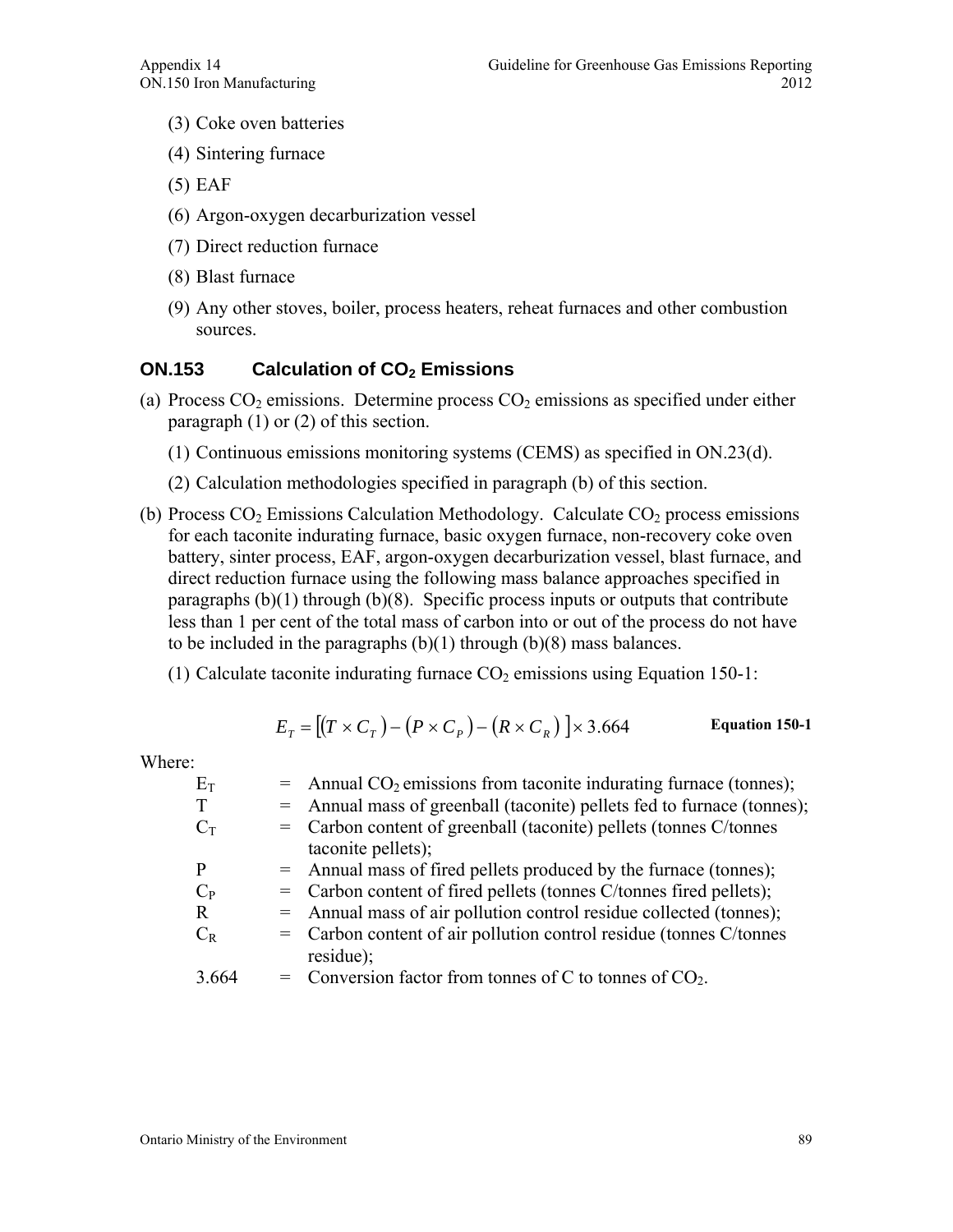(2) Calculate basic oxygen process furnace  $CO<sub>2</sub>$  emissions using Equation 150-2:

$$
E_{BOF} = [(I \times C_1) + (SC \times C_{SC}) + (FL \times C_{FL}) + (CAR \times C_{CAR}) - (ST \times C_{ST}) - (SL \times C_{SL}) - (BOG \times C_{BOG}) - (R \times C_R)] \times 3.664
$$

**Equation 150-2** 

Where:

| $E_{BOF}$    | $=$                                          | Annual $CO2$ emissions from basic oxygen furnaces (tonnes);       |
|--------------|----------------------------------------------|-------------------------------------------------------------------|
| $\mathbf{I}$ | $\displaystyle \qquad \qquad =\qquad \qquad$ | Annual mass of molten iron charged to furnace (tonnes);           |
| $C_I$        | $\qquad \qquad =\qquad$                      | Carbon content of molten iron (tonnes C/tonnes molten iron);      |
| <b>SC</b>    | $\hspace*{0.4em} = \hspace*{0.4em}$          | Annual mass of ferrous scrap charged to furnace (tonnes);         |
| $C_{SC}$     | $=$                                          | Carbon content of ferrous scrap (tonnes C/tonnes ferrous scrap);  |
| FL           | $\qquad \qquad =\qquad \qquad$               | Annual mass for flux materials (e.g., limestone, dolomite, etc.)  |
|              |                                              | charged to furnace (tonnes);                                      |
| $C_{FL}$     | $\qquad \qquad =\qquad \qquad$               | Carbon content of flux materials (tonnes C/tonnes flux material); |
| <b>CAR</b>   | $\qquad \qquad =$                            | Annual mass of carbonaceous material (e.g., coal, coke, etc.)     |
|              |                                              | charged to furnace (tonnes);                                      |
| $C_{CAR}$    | $=$                                          | Carbon content of carbonaceous material (tonnes C/tonnes          |
|              |                                              | carbonaceous material);                                           |
| <b>ST</b>    | $\displaystyle \qquad \qquad =\qquad \qquad$ | Annual mass of molten raw steel produced by furnace (tonnes);     |
| $C_{ST}$     | $\hspace*{0.4em} = \hspace*{0.4em}$          | Carbon content of steel (tonnes C/tonnes steel);                  |
| <b>SL</b>    | $\displaystyle \qquad \qquad =\qquad \qquad$ | Annual mass of slag produced by furnace (tonnes);                 |
| $C_{SL}$     | $\!\!\!=\!\!\!$                              | Carbon content of slag (tonnes C/tonnes slag);                    |
| <b>BOG</b>   | $\!\!\!=\!\!\!$                              | Annual mass of basic oxygen furnace gas transferred off site      |
|              |                                              | $(\text{tonnes})$ ;                                               |
| $C_{BOG}$    | $\qquad \qquad =\qquad$                      | Carbon content of basic oxygen furnace gas transferred off site   |
|              |                                              | (tonnes C/tonnes basic oxygen furnace gas);                       |
| $\mathbf{R}$ | $=$                                          | Annual mass of air pollution control residue collected (tonnes);  |
| $C_R$        | $\qquad \qquad =\qquad \qquad$               | Carbon content of air pollution control residue (tonnes C/tonnes  |
|              |                                              | residue);                                                         |
|              |                                              |                                                                   |

(3) Calculate coke oven battery  $CO<sub>2</sub>$  emissions using Equation 150-3:

$$
E_{\text{coke}} = \left[ (CC \times C_{CC}) - (CO \times C_{CO}) - (BY \times C_{BY}) - (R \times C_R) - (COG \times C_{COG}) \right] \times 3.664
$$
  
Equation 150-3

| Ecoke    | $=$ Annual CO <sub>2</sub> emissions from coke production (tonnes); |
|----------|---------------------------------------------------------------------|
| CC       | = Annual mass of coking coal charged to battery (tonnes);           |
| $C_{CC}$ | = Carbon content of coking coal (tonnes C/tonnes coking coal);      |
| CO       | = Annual mass of coke produced (tonnes);                            |
| $C_{CC}$ | $=$ Carbon content of coke (tonnes C/tonnes coke);                  |
| BY       | = Annual mass of by-product from by-product coke oven battery       |
|          | tonnes);                                                            |
| $C_{BY}$ | = Carbon content of by-product (tonnes C/tonnes by-product);        |
| R        | = Quantity of air pollution control residue collected (tonnes);     |
|          |                                                                     |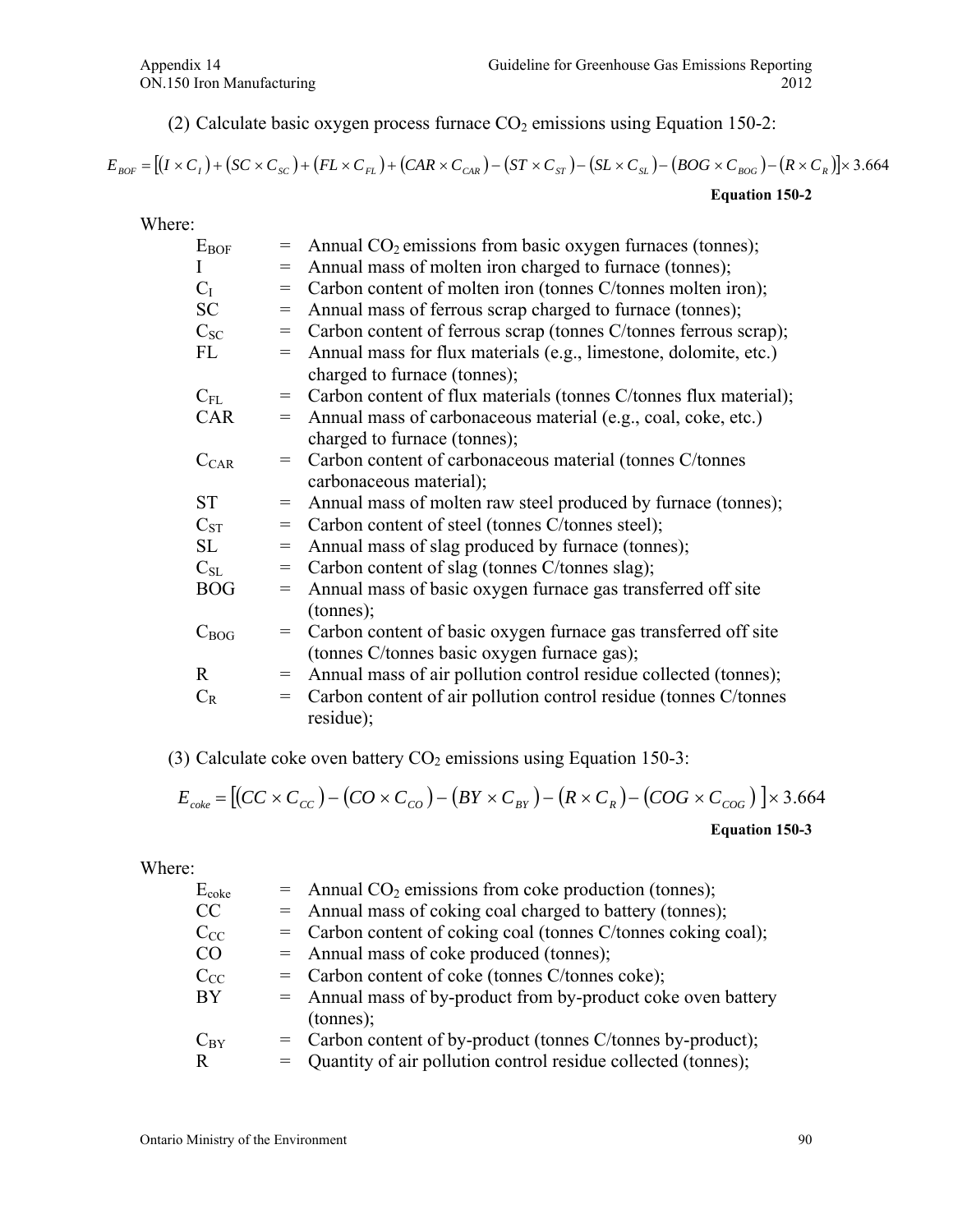| $C_R$     | $=$ Carbon content of air pollution control residue (tonnes C/tonnes |
|-----------|----------------------------------------------------------------------|
|           | residue);                                                            |
| COG       | = Annual mass of coke oven gas transferred off site (tonnes);        |
| $C_{COG}$ | $=$ Carbon content of coke oven gas transferred off site (tonnes     |
|           | C/tonnes coke oven gas);                                             |
| 3.664     | = Conversion factor from tonnes of C to tonnes of $CO2$ .            |

(4) Calculate sinter process  $CO<sub>2</sub>$  emissions using Equation 150-4:

$$
E_{\textit{sinter}} = [(CAR \times C_{\textit{CAR}}) + (FE \times C_{\textit{FE}}) - (S \times C_{\textit{s}}) - (R \times C_{\textit{R}})] \times 3.664
$$

**Equation 150-4** 

Where:

| $E_{\text{sinter}}$ | $=$ Annual CO <sub>2</sub> emissions from sinter process (tonnes);    |
|---------------------|-----------------------------------------------------------------------|
| <b>CAR</b>          | = Annual mass of carbonaceous material (e.g., coal, coke, etc.)       |
|                     | charged to furnace (tonnes);                                          |
| $C_{CAR}$           | = Carbon content of carbonaceous material (tonnes C/tonnes            |
|                     | carbonaceous material);                                               |
| FE                  | = Annual mass of sinter feed material (tonnes);                       |
| $C_{FE}$            | = Carbon content of sinter feed material (tonnes C/tonnes sinter feed |
|                     | material);                                                            |
| S                   | = Annual mass of sinter produced (tonnes);                            |
| $C_{S}$             | = Carbon content of sinter produced (tonnes C/tonnes sinter);         |
| R                   | = Quantity of air pollution control residue collected (tonnes);       |
| $C_R$               | = Carbon content of air pollution control residue (tonnes C/tonnes    |
|                     | residue);                                                             |
| 3.664               | = Conversion factor from tonnes of C to tonnes of $CO2$ .             |

(5) Calculate electric arc furnace (EAF)  $CO<sub>2</sub>$  emissions using Equation 150-5:

 $E_{EAF} = [(I \times C_I) + (SC \times C_{SC}) + (FL \times C_{FL}) + (EL \times C_{EL}) + (CAR \times C_{CAR}) - (ST \times C_{ST}) - (SL \times C_{SL}) - (R \times C_R)] \times 3.664$ 

#### **Equation 150-5**

| $E_{EAF}$<br>L | $=$ Annual CO <sub>2</sub> emissions from EAF (tonnes);<br>= Annual mass of direct reduced iron (if any) charged to furnace<br>$(\text{tonnes})$ ; |
|----------------|----------------------------------------------------------------------------------------------------------------------------------------------------|
| $C_I$          | = Carbon content of direct reduced iron (tonnes C/tonnes direct<br>reduced iron);                                                                  |
| <b>SC</b>      | = Annual mass of ferrous scrap charged to furnace (tonnes);                                                                                        |
| $C_{SC}$       | = Carbon content of ferrous scrap (tonnes C/tonnes ferrous scrap);                                                                                 |
| FL             | = Annual mass for flux materials (e.g., limestone, dolomite, etc.)<br>charged to furnace (tonnes);                                                 |
| $C_{FL}$       | = Carbon content of flux materials (tonnes C/tonnes flux material);                                                                                |
| EL             | = Annual mass for carbon electrodes consumed (tonnes);                                                                                             |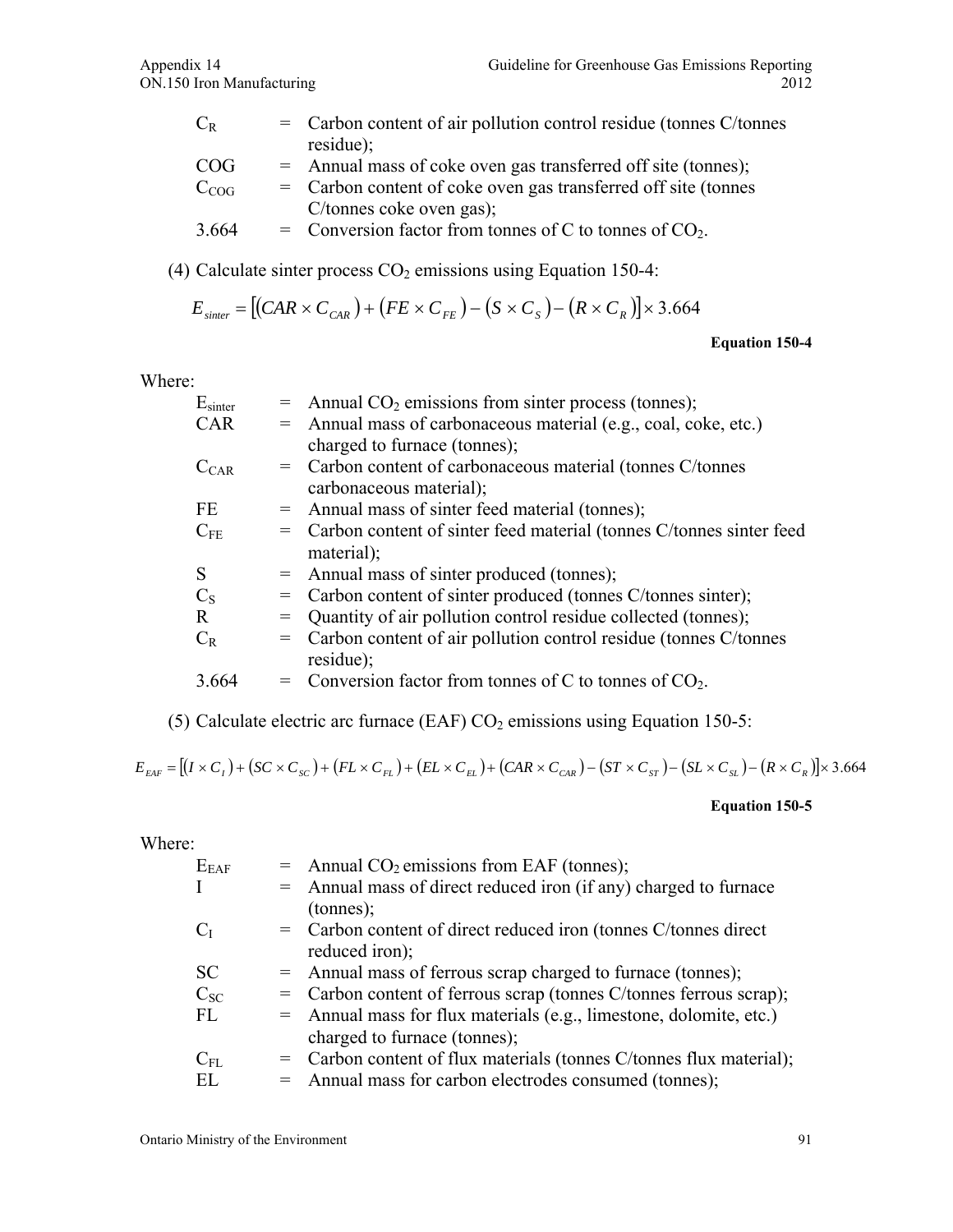|     | = Carbon content of carbon electrodes (tonnes C/tonnes carbon      |
|-----|--------------------------------------------------------------------|
|     | electrode);                                                        |
|     | $=$ Annual mass of carbonaceous material (e.g., coal, coke, etc.)  |
|     | charged to furnace (tonnes);                                       |
|     | = Carbon content of carbonaceous material (tonnes C/tonnes         |
|     | carbonaceous material);                                            |
|     | = Annual mass of molten raw steel produced by furnace (tonnes);    |
|     | = Carbon content of steel (tonnes C/tonnes steel);                 |
|     | = Annual mass of slag produced by furnace (tonnes);                |
|     | = Carbon content of slag (tonnes C/tonnes slag);                   |
| $=$ | Annual mass of air pollution control residue collected (tonnes);   |
|     | = Carbon content of air pollution control residue (tonnes C/tonnes |
|     | residue);                                                          |
|     | = Conversion factor from tonnes of C to tonnes of $CO2$ .          |
|     |                                                                    |

(6) Calculate argon-oxygen decarburization vessel  $CO<sub>2</sub>$  emissions using Equation 150-6:

$$
E_{AOD} = [Steel \times (C_{in} - C_{out}) - (R \times C_R)] \times 3.664
$$
 Equation 150-6

Where:

| $E_{AOD}$        | $=$ Annual CO <sub>2</sub> emissions from argon-oxygen decarburization vessels<br>$(\text{tonnes})$ ; |
|------------------|-------------------------------------------------------------------------------------------------------|
| <b>Steel</b>     | = Annual mass of molten steel charged to vessel (tonnes);                                             |
| $C_{in}$         | = Carbon content of molten steel before decarburization (tonnes                                       |
|                  | C/tonnes molten steel);                                                                               |
| $C_{\text{out}}$ | = Carbon content of molten steel after decarburization (tonnes                                        |
|                  | C/tonnes molten steel);                                                                               |
| R                | = Annual mass of air pollution control residue collected (tonnes);                                    |
| $C_R$            | = Carbon content of air pollution control residue (tonnes C/tonnes<br>residue);                       |
| 3.664            | Conversion factor from tonnes of C to tonnes of $CO2$ .                                               |

(7) Calculate direct reduction furnace  $CO<sub>2</sub>$  emissions using Equation 150-7:

$$
E_{DR} = [(Ore \times C_{Ore}) + \sum (CAR \times C_{CAR}) + \sum (OT \times C_{OT}) - (I \times C_I) - (NM \times C_{NM}) - (R \times C_R)] \times 3.664
$$

#### **Equation 150-7**

| $E_{DR}$         | $=$ Annual CO <sub>2</sub> emissions from direct reduction furnace (tonnes); |
|------------------|------------------------------------------------------------------------------|
| <b>Ore</b>       | = Annual mass of iron ore or iron ore pellets fed to the furnace             |
|                  | $(\text{tonnes})$ ;                                                          |
| C <sub>Ore</sub> | = Carbon content of iron ore or iron ore pellets (tonnes C/tonnes iron       |
|                  | ore or iron ore pellets);                                                    |
| <b>CAR</b>       | $=$ Annual mass of non-fuel carbonaceous materials (e.g., coal, coke,        |
|                  | by-products, etc.) charged to furnace (tonnes);                              |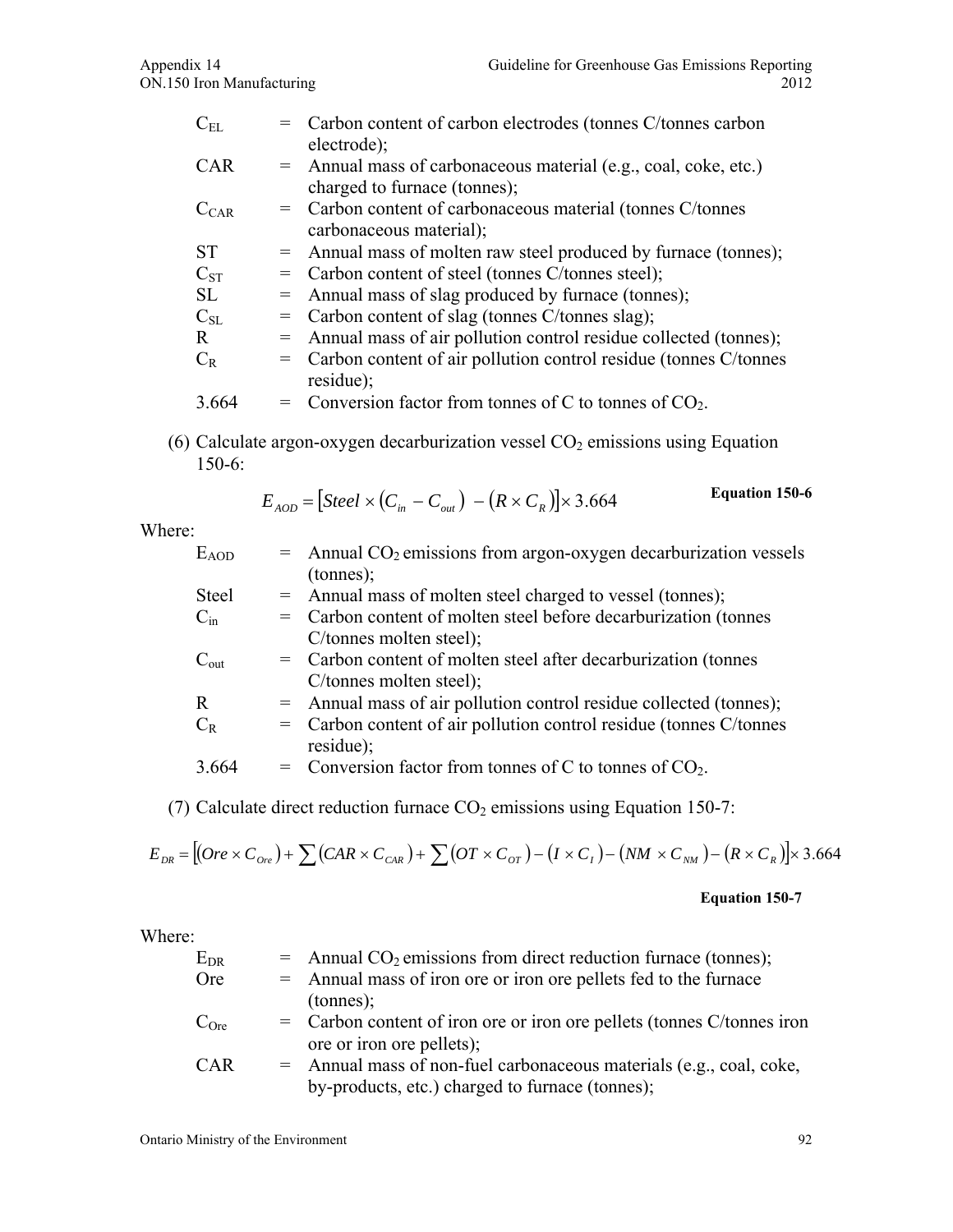| $C_{CAR}$   | = Carbon content of non-fuel carbonaceous materials (tonnes        |
|-------------|--------------------------------------------------------------------|
|             | C/tonnes non-fuel carbonaceous material);                          |
| <b>OT</b>   | = Annual mass of other materials charged to furnace (tonnes);      |
| $C_{OT}$    | = Carbon content of other materials (tonnes C/tonnes other         |
|             | materials);                                                        |
| $\bf{I}$    | = Annual mass of iron produced (tonnes);                           |
| $C_I$       | = Carbon content of iron (tonnes C/tonnes iron);                   |
| <b>NM</b>   | = Annual mass for non-metallic materials produced (tonnes);        |
| $C_{NM}$    | = Carbon content of non-metallic materials (tonnes C/tonnes non-   |
|             | metallic minerals);                                                |
| $\mathbf R$ | = Annual mass of air pollution control residue collected (tonnes); |
| $C_R$       | = Carbon content of air pollution control residue (tonnes C/tonnes |
|             | residue);                                                          |
| 3.664       | = Conversion factor from tonnes of C to tonnes of $CO2$ .          |

(8) Calculate blast furnace  $CO<sub>2</sub>$  emissions using Equation 150-8:

 $E_{BF} = [(Ore \times C_{Ore}) + \sum (CAR \times C_{CAR}) + \sum (F \times C_{F}) + \sum (OT \times C_{OT}) - (I \times C_{I}) - (NM \times C_{NM}) - (BG \times C_{BG}) - (R \times C_{R})] \times 3.664$ **Equation 150-8**

| $E_{BF}$         |     | Annual $CO2$ emissions from blast furnace (tonnes);                  |
|------------------|-----|----------------------------------------------------------------------|
| <b>Ore</b>       | $=$ | Annual mass of iron ore or iron ore pellets fed to the furnace       |
|                  |     | $(\text{tonnes})$ ;                                                  |
| C <sub>Ore</sub> |     | Carbon content of iron ore or iron ore pellets (tonnes C/tonnes iron |
|                  |     | ore or iron ore pellets);                                            |
| CAR              | $=$ | Annual mass of non-fuel carbonaceous materials (e.g., coal, coke,    |
|                  |     | by-products, etc.) charged to furnace (tonnes);                      |
| $C_{CAR}$        |     | Carbon content of non-fuel carbonaceous materials (tonnes            |
|                  |     | C/tonnes non-fuel carbonaceous material);                            |
| F                | $=$ | Annual mass for flux materials (e.g., limestone, dolomite, etc.)     |
|                  |     | charged to furnace (tonnes);                                         |
| $C_{\rm F}$      | $=$ | Carbon content of flux materials (tonnes C/tonnes flux material);    |
| <b>OT</b>        |     | Annual mass of other materials charged to furnace (tonnes);          |
| $C_{OT}$         | $=$ | Carbon content of other materials (tonnes C/tonnes other             |
|                  |     | materials);                                                          |
| I                |     | Annual mass of iron produced (tonnes);                               |
| $C_I$            | $=$ | Carbon content of iron (tonnes C/tonnes iron);                       |
| NM               | $=$ | Annual mass for non-metallic materials produced (tonnes);            |
| C <sub>NM</sub>  | $=$ | Carbon content of non-metallic materials (tonnes C/tonnes non-       |
|                  |     | metallic minerals);                                                  |
| BG               | $=$ | Annual mass for blast furnace gas transferred off-site (tonnes);     |
| $C_{BG}$         | =   | Carbon content of blast furnace gas (tonnes C/tonnes blast furnace   |
|                  |     | gas);                                                                |
| R                |     | Annual mass of air pollution control residue collected (tonnes);     |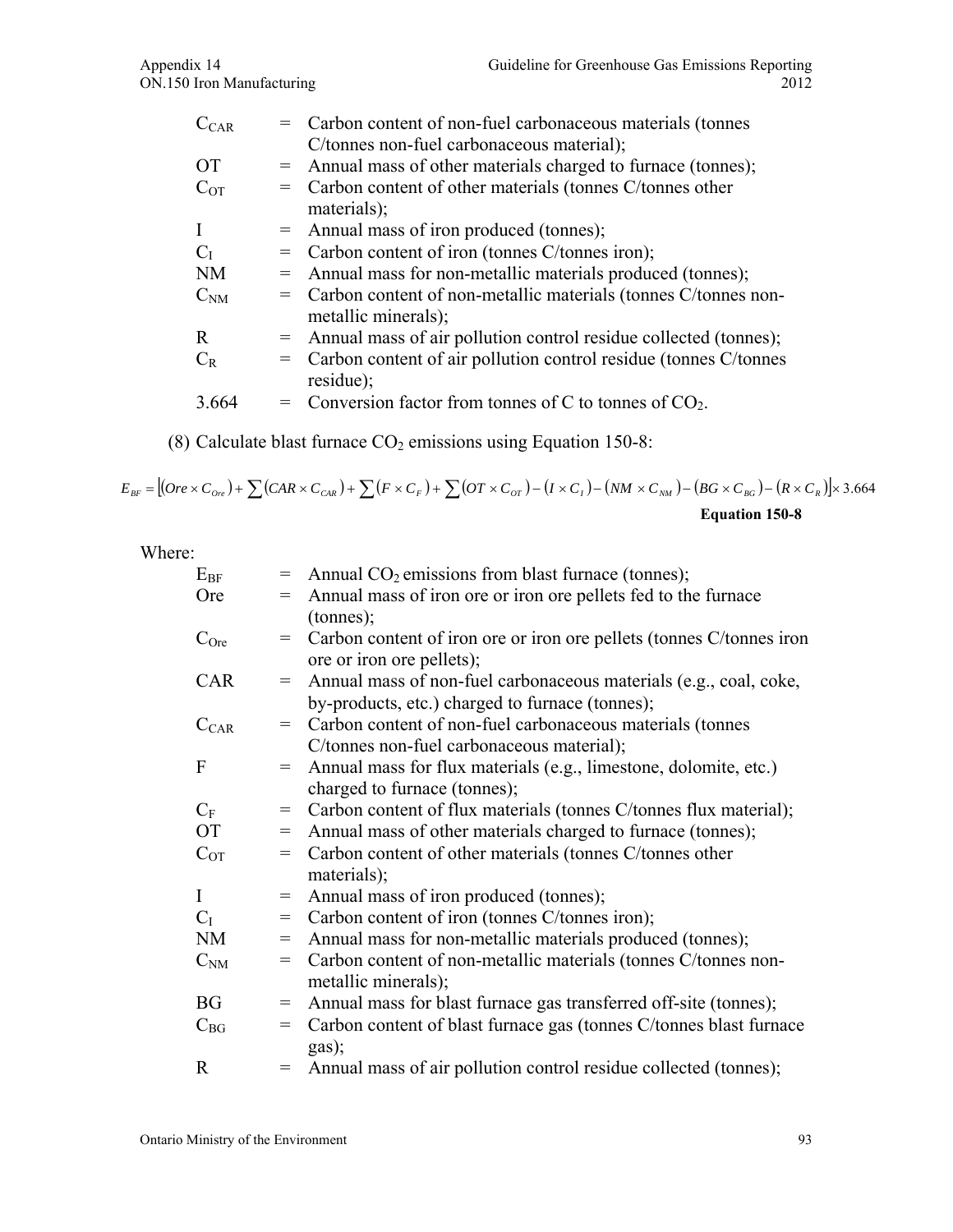- $C_R$  = Carbon content of air pollution control residue (tonnes C/tonnes residue);
- $3.664 =$  Conversion factor from tonnes of C to tonnes of CO<sub>2</sub>.

(9) Calculate total  $CO<sub>2</sub>$  emissions using Equation 150-9:

$$
E_{CO2} = E_T + E_{BOF} + E_{coke} + E_{\text{sinter}} + E_{EAF} + E_{AOD} + E_{DR} + E_{BF}
$$
 Equation 150-9

Where:

| $E_{CO2}$                  | $=$ Total CO <sub>2</sub> emissions (tonnes);                   |
|----------------------------|-----------------------------------------------------------------|
| $\rm E_T$                  | = Emissions from taconite indurating furnace (tonnes);          |
| $\rm E_{BOF}$              | = Emissions from basic oxygen furnace (BOF) (tonnes);           |
| $E_{\rm coke}$             | = Emissions from coke production (tonnes);                      |
| $E_{\text{sinter}}$        | = Emissions from sinter production (tonnes);                    |
| $\rm E_{EAF}$              | = Emissions from electric arc furnace (EAF) (tonnes);           |
| $E_{\rm AOD}$              | = Emissions from argon-oxygen decarburization vessels (tonnes); |
| $\rm{E}_{\rm{DR}}$         | = Emissions from direct reduction furnace (tonnes);             |
| $\mathrm{E}_{\mathrm{BF}}$ | = Emissions from blast furnace (tonnes);                        |
|                            |                                                                 |

# **ON.154 Calculation of CH<sub>4</sub> Emissions**

- (a) Process CH4 emissions. Determine process CH4 emissions as specified under either paragraph (1) or paragraph (2) of this section.
	- (1) Continuous emissions monitoring systems (CEMS) as specified in ON.23(d).
	- (2) Site-specific emission factors.

# **ON.155 Sampling, Analysis, and Measurement Requirements**

The annual mass of each material used in the ON.153 mass balance methodologies shall be determined using plant instruments used for accounting purposes, including either direct measurement of the quantity of material used in the process or by calculations using process operating information.

The average carbon content of each material used shall be determined as specified under paragraph (a) or (b) of this section.

- (a) Obtain carbon content by collecting and analyzing at least three representative samples of the material each year using one of the following methods:
	- (1) For iron ore, taconite pellets, and other iron-bearing materials, use ASTM E1915 Standard Test Methods for Analysis of Metal Bearing Ores and Related Materials by Combustion Infrared-Absorption Spectrometry.
	- (2) For iron and ferrous scrap, use ASTM E1019 Standard Test Methods for Determination of Carbon, Sulphur, Nitrogen, and Oxygen in Steel, Iron, Nickel, and Cobalt Alloys by Various Combustion and Fusion Techniques".
	- (3) For coal, coke, and other carbonaceous materials (e.g., electrodes, etc.), use ASTM D5373 - Standard Test Methods for Instrumental Determination of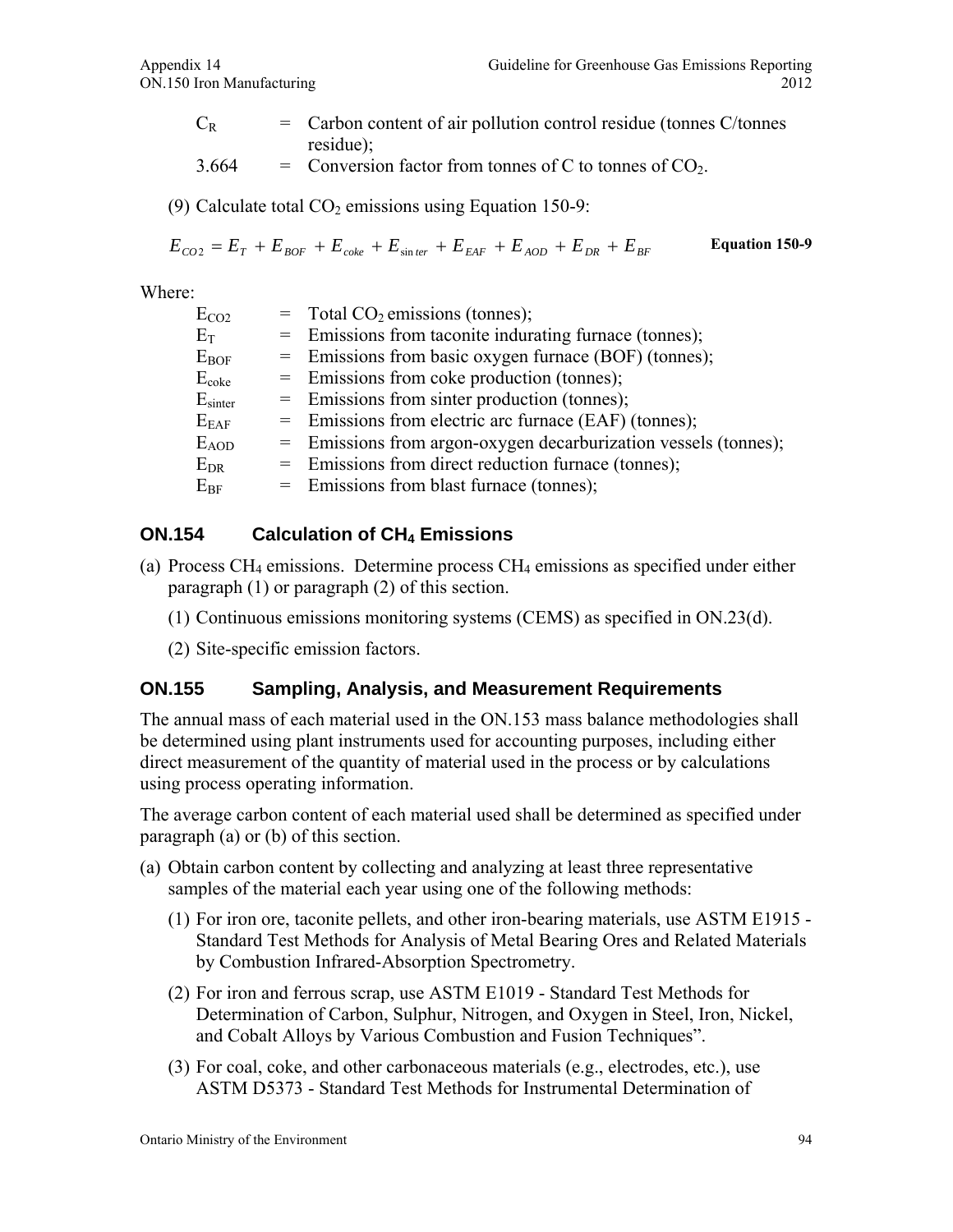Carbon, Hydrogen, and Nitrogen in Laboratory Samples of Coal or ASTM D5142 - Standard Test Methods for Proximate Analysis of the Analysis Sample of Coal and Coke by Instrumental Procedures, for petroleum liquid based fuels and liquid waste-derived fuels, use ASTM D5291-02 and either ASTM D2502-04 or ASTM D<sub>2503</sub>-9<sub>2</sub>.

- (4) For steel, use one of the methods described in subparagraph (i) through (iv):
	- (i) ASM CS-104 UNS No. G10460 "Carbon Steel of Medium Carbon Content".
	- (ii) ISO/TR 15349-1: 1998 "Unalloyed steel Determination of low carbon content, Part 1: Infrared absorption method after combustion in an electric resistance furnace (by peak separation) (1998-10-15) – First Edition".
	- (iii) ISO/TR 15349-3: 1998 "Unalloyed steel Determination of low carbon content, Part 3: Infrared absorption method after combustion in an electric resistance furnace (with preheating) (1998-10-15) – First Edition".
	- (iv) ASTM E415 Standard Test Method for Atomic Emission Vacuum Spectrometric Analysis of Carbon and Low-Alloy Steel.
- (5) For flux (i.e., limestone or dolomite) and slag, use ASTM C25 Standard Test Methods for Chemical Analysis of Limestone, Quicklime, and Hydrated Lime.
- (6) For fuels, determine carbon content and molecular weight (if applicable) using the applicable methods listed in ON.20.
- (7) For steel production by-products (e.g., blast furnace gas, coke oven gas, coal tar, light oil, sinter off gas, slag dust, etc.); use an online instrument that determines carbon content to  $\pm 5\%$ ; or use sampling and analysis listed in ON.25; or any of the other analytical methods listed in this subsection or Technical Reference Document section of this guideline (section 5); or methodologies using plant instruments used for accounting purposes.
- (b) Obtain carbon content from material vendor or supplier.

# **ON.156 Procedures for Estimating Missing Data**

A complete record of all measured parameters used in the GHG emissions calculations is required. Whenever the monitoring and quality assurance procedures in ON.155 cannot be followed (e.g., if a meter malfunctions during unit operation), a substitute data value for the missing parameter shall be used in the calculations in accordance with paragraphs (a) and (b) of this section. The person must document and keep records of the procedures used for all such estimates.

(a) For missing data on monthly carbon contents of feedstock or the waste recycle stream, the substitute data value shall be the arithmetic average of the quality-assured values of that carbon content in the month preceding and the month immediately following the missing data incident. If no quality-assured data is available prior to the missing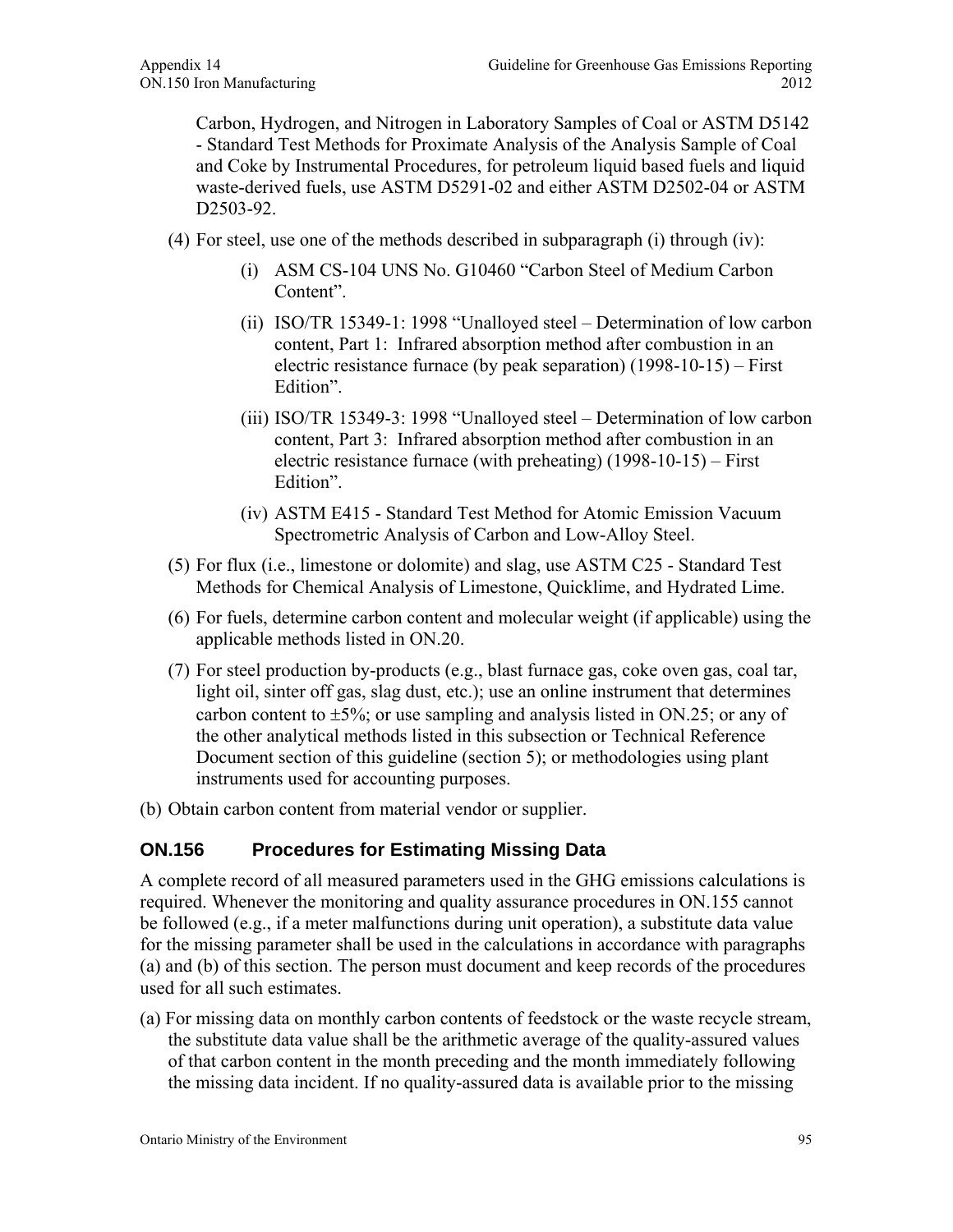data incident, the substitute data value shall be the first quality-assured value for carbon content obtained in the month after the missing data period.

(b) For missing feedstock supply rates or waste recycle stream used to determine monthly feedstock consumption or monthly waste recycle stream quantity, you must determine the best available estimate(s) of the parameter(s), based on all available process data.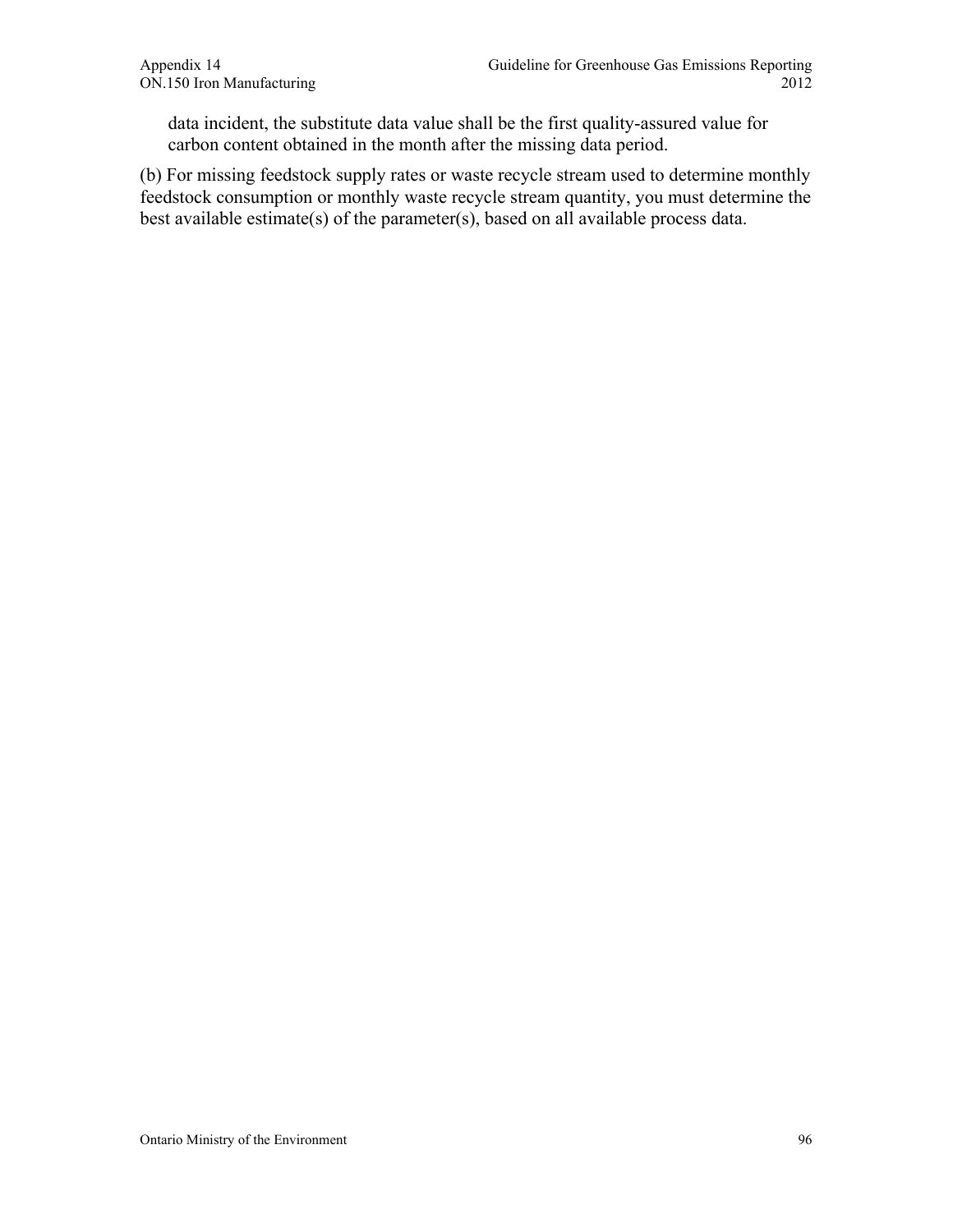# **ON.160 LEAD PRODUCTION**

## **ON.161 Source Definition**

The lead production source includes two primary production processes used to produce lead from lead concentrates (i.e., the sintering/smelting process and the direct smelting process). In addition, secondary production or recycling of lead (primarily from scrapped lead acid batteries) is included in the source.

# **ON.162 Greenhouse Gas Reporting Requirements**

For the purpose of Section 6 of the Regulation the annual emissions data report for lead production shall include the following information at the facility level calculated in accordance with this method:

- (a) Annual emissions of  $CO<sub>2</sub>$  at the facility level (tonnes).
- (b) Annual quantities of each carbon-containing input material used (tonnes).
- (c) Carbon content of each carbon-containing input materialused (tonnes C/tonne reducing agent).
- (d) Inferred waste-based carbon-containing material emission factor (if waste-based reducing agent quantification method used)
- (e) If the person use the missing data procedures in ON.165(b), the person must report how the monthly mass of carbon-containing materials with missing data was determined and the number of months the missing data procedures were used.

### **ON.163** Calculation of CO<sub>2</sub> Emissions

Calculate total  $CO<sub>2</sub>$  emissions as specified under paragraph (a) or (b) of this section.

- (a) Determine facility  $CO<sub>2</sub>$  emissions using continuous emissions monitoring systems (CEMS) as specified in ON.23(d).
- (b) Calculate total  $CO<sub>2</sub>$  emissions using Equation 160-1. Specific materials that contribute less than 1 per cent of the total carbon into the process do not have to be included in the calculation using Equation 160-1.

$$
E_{Pb} = \sum_{x} (RA_x \times C_x) \times 3.664
$$
 Equation 160-1

| $E_{Pb}$        | $=$ Annual CO <sub>2</sub> emissions from lead production (tonnes); |
|-----------------|---------------------------------------------------------------------|
| RA <sub>r</sub> | $=$ Annual quantity of material x used (tonnes);                    |
| $C_{r}$         | = Carbon content of material x (tonnes C/tonnes of x);              |
| 3.664           | = Conversion factor from tonnes of C to tonnes of $CO2$ .           |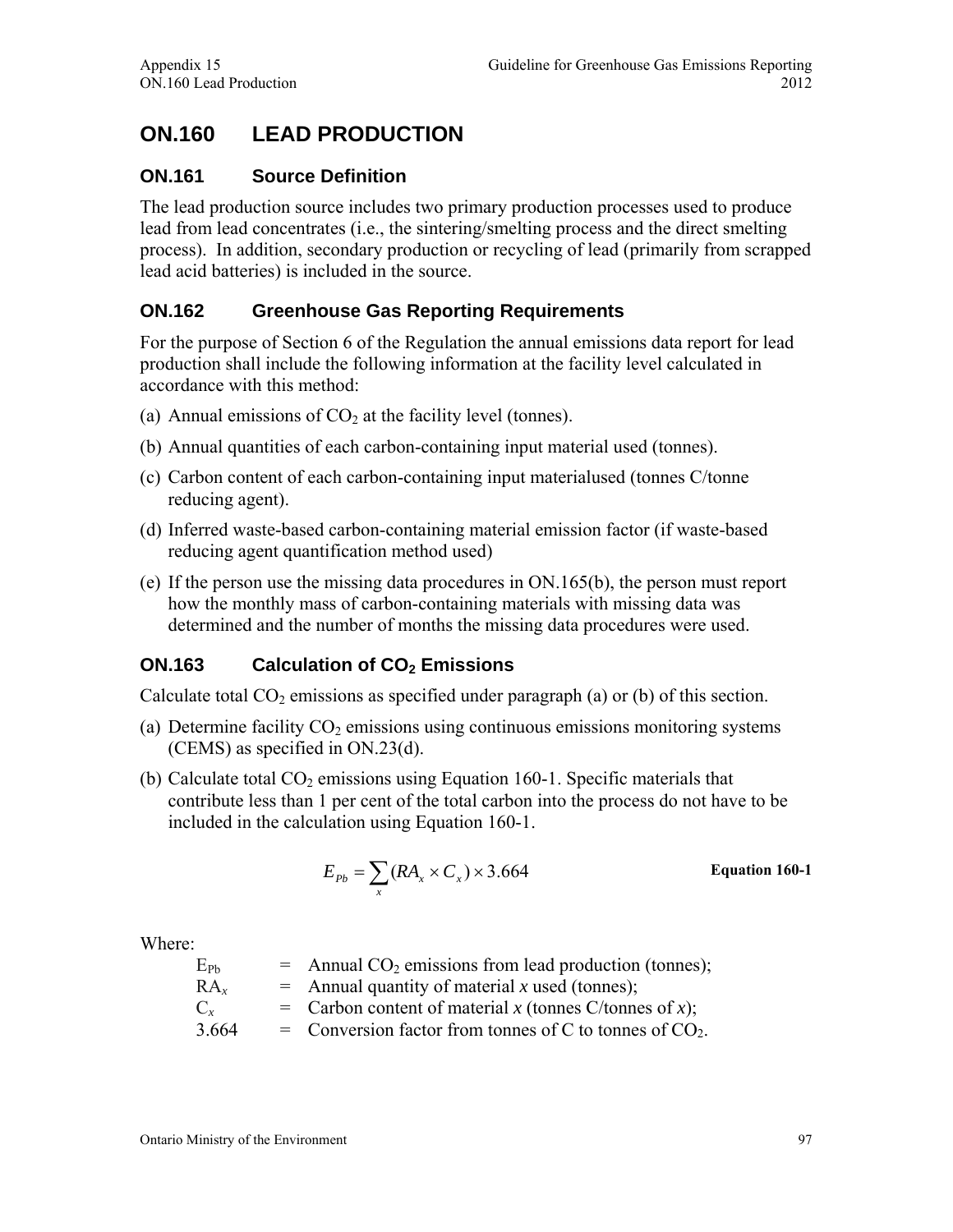# **ON.164 Sampling, Analysis, and Measurement Requirements**

The annual mass of each material introduced into the smelting furnace shall be determined using plant instruments used for accounting purposes, including either direct measurement of the quantity of the material placed in the unit or by calculations using process operating information.

The average carbon content of each material introduced into the smelting furnace shall be determined as specified under paragraph (a), (b), or (c) of this section.

- (a) Obtain carbon content by collecting and analyzing at least three representative samples of the material each year using one of the following methods:
	- (1) For solid carbonaceous reducing agents and carbon electrodes, use ASTM D5373 - Standard Test Methods for Instrumental Determination of Carbon, Hydrogen, and Nitrogen in Laboratory Samples of Coal.
	- (2) For liquid reducing agents, use one of the methods described in subparagraph (i) through (iv):
		- (i) ASTM D2502 Standard Test Method for Estimation of Molecular Weight (Relative Molecular Mass) of Petroleum Oils from Viscosity Measurements.
		- (ii) ASTM D2503 Standard Test Method for Relative Molecular Mass (Relative Molecular Weight) of Hydrocarbons by Thermoelectric Measurement of Vapor Pressure.
		- (iii)ASTM D3238 Standard Test Method for Calculation of Carbon Distribution and Structural Group Analysis of Petroleum Oils by the n-d-M Method.
		- (iv)ASTM D5291 Standard Test Methods for Instrumental Determination of Carbon, Hydrogen, and Nitrogen in Petroleum Products and Lubricants.
	- (3) For gaseous reducing agents, use one of the methods described in subparagraph  $(i)$  or  $(ii)$ :
		- (i) ASTM D1945 Standard Test Method for Analysis of Natural Gas by Gas Chromatography.
		- (ii) ASTM D1946 Standard Practice for Analysis of Reformed Gas by Gas Chromatography.
	- (4) For waste-based carbon-containing material, determine carbon content by operating the smelting furnace both with and without the waste-reducing agents while keeping the composition of other material introduced constant.
		- (i) To ensure representativeness of waste-based carbon-containing material variability, the specific testing plan (e.g. number of test runs, other process variables to keep constant, timing of runs) for these trials must be approved in writing by the Director.
- (b) Obtain carbon content from material vendor or supplier.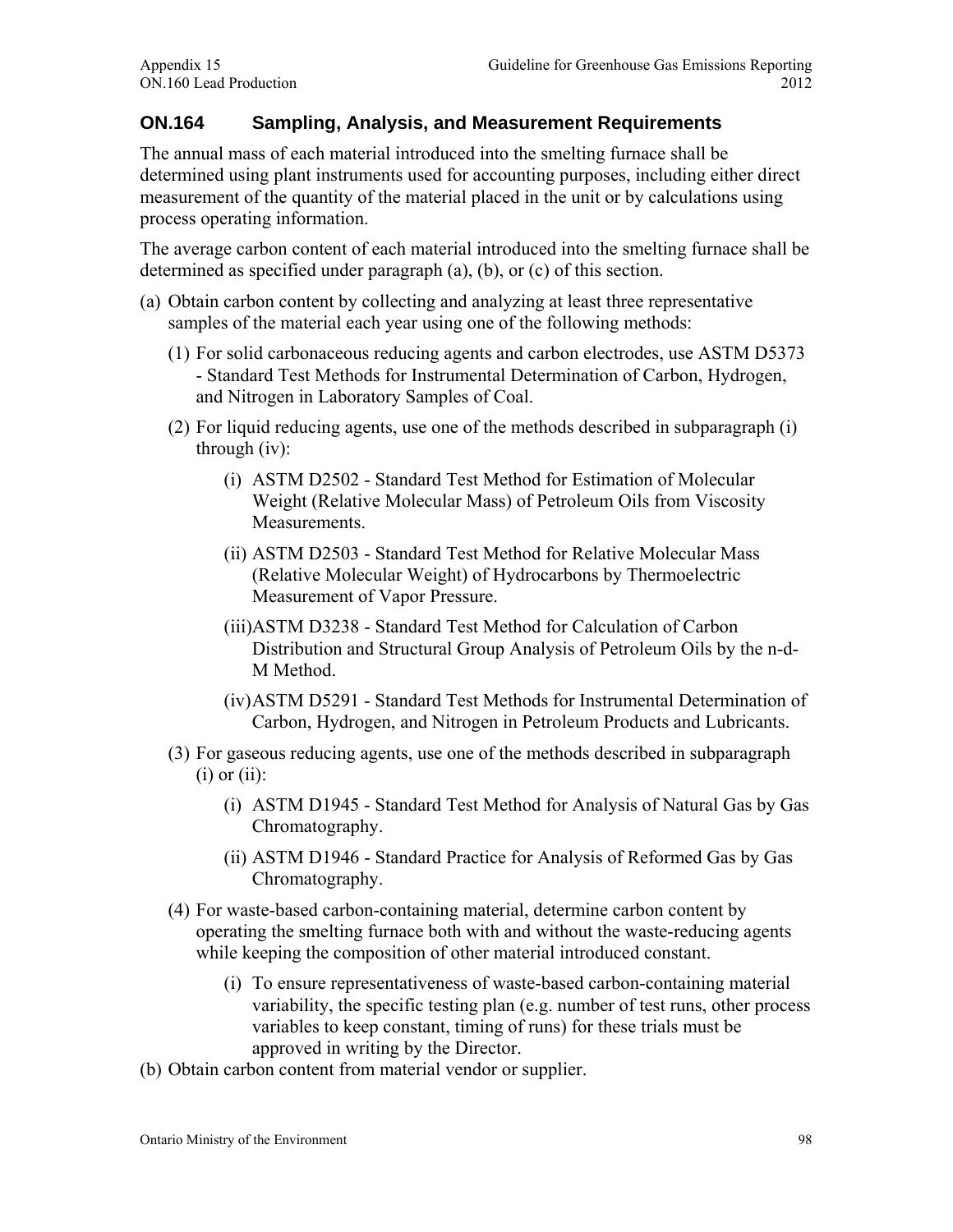# **ON.165 Procedures for Estimating Missing Data**

The person is required to retain a complete record of all measured parameters used in the GHG emissions calculations. Therefore, whenever a quality-assured value of a required parameter is unavailable, a substitute data value for the missing parameter shall be used in the calculations as specified in the paragraphs (a) and (b) of this section. The person must document and keep records of the procedures used for all such estimates as required by the Regulation.

- (a) For each missing data for the carbon content for the smelting furnaces at the facility that estimate annual process  $CO<sub>2</sub>$  emissions using the carbon mass balance procedure in ON.163, 100 per cent data availability is required. The person must repeat the test for average carbon contents of inputs according to the procedures in ON.164 if data is missing.
- (b) For missing records of the monthly mass of carbon-containing materials, the substitute data value must be based the best available estimate of the mass of the material from all available process data or data used for accounting purposes (such as purchase records).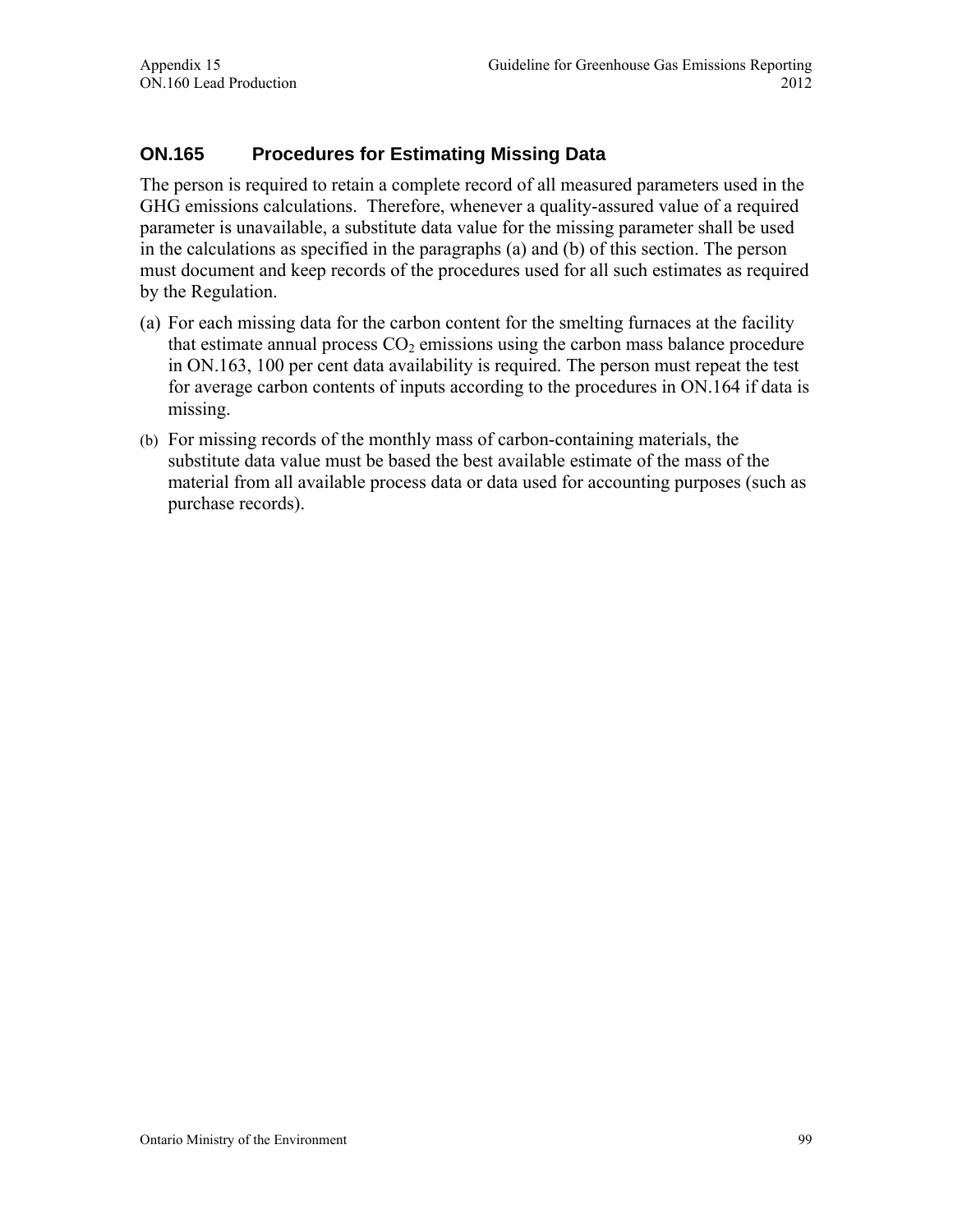# **ON.170 LIME MANUFACTURING**

# **ON.171 Source Definition**

Lime manufacturing is comprised of all processes that are used to manufacture a lime product (e.g., calcium oxide, high calcium quicklime, calcium hydroxide, hydrated lime, dolomitic quick lime, dolomitic hydrate, or other products) by calcination of limestone or other highly calcareous materials such as dolomite, aragonite, chalk, coral, marble, and shell.

This source includes all lime manufacturing plants unless the plant is located at a kraft pulp mill, soda pulp mill, sulfite pulp mill, or only processes sludge containing calcium carbonate from water softening processes. The lime manufacturing source consists of marketed and non-marketed lime manufacturing facilities.

Lime kilns at pulp and paper manufacturing facilities must report emissions under ON.210 (Pulp and Paper Manufacturing).

# **ON.172 Greenhouse Gas Reporting Requirements**

For the purpose of Section 6 of the Regulation the annual emissions data report for lime manufacturing shall include the following information at the facility level calculated in accordance with this method:

- (a) Total emissions of  $CO_2$ , CH<sub>4</sub>, and N<sub>2</sub>O in tonnes.
- (b)  $CO<sub>2</sub>$  process emissions from lime production (tonnes) for all kilns combined and the following information:
	- (1) For lime production:
		- (i) The emission factor (tonne  $CO<sub>2</sub>/tonne$ ) for each lime type for each month.
		- (ii) The quantity of each type of lime produced (tonnes) each month.
		- (iii)The calcium oxide (CaO) content (weight fraction) of each lime type for each month.
		- (iv)The magnesium oxide (MgO) content (weight fraction) of each lime type for each month.
	- (2) For the production of calcined byproducts and wastes:
		- (i) The emission factor (tonne  $CO<sub>2</sub>/tonne$ ) for each calcined byproduct/waste type for each quarter.
		- (ii) The quantity of each type of calcined byproduct/waste type produced each quarter.
		- (iii)The calcium oxide (CaO) content (weight fraction) of each calcined byproduct/waste type for each quarter.
		- (iv)The magnesium oxide (MgO) content (weight fraction) of each calcined byproduct/waste type for each quarter.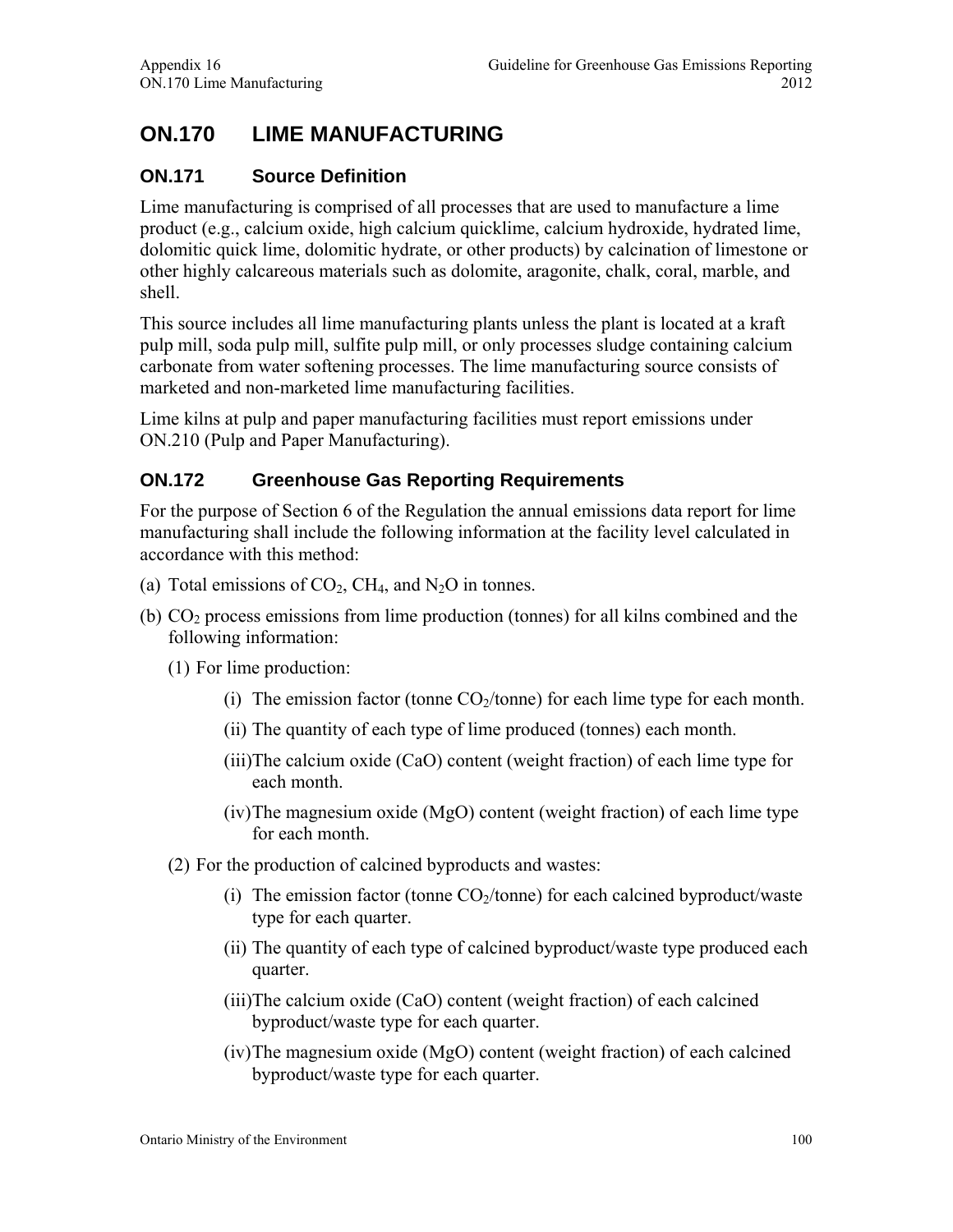- (3) Number of times during the reporting year that missing data procedures were followed to measure lime production.
- (c)  $CO<sub>2</sub>$ , CH<sub>4</sub>, and N<sub>2</sub>O emissions from fuel combustion in all kilns combined, following the calculation methodologies and reporting requirements specified in ON.173(c) (tonnes).
- (d) If a continuous emissions monitor is used to measure  $CO<sub>2</sub>$  emissions from kilns, then the requirements of paragraphs (b) of this section do not apply for  $CO<sub>2</sub>$ .
- (e) Operators of lime plants shall also comply with the reporting requirements for any other applicable source listed in Section 2(1) of the Regulation, including but not limited to the following:
	- (1) Coal fuel storage as specified in ON.100.
	- (2) Electricity generating as specified in ON.40.
	- (3) Cogeneration systems as specified in ON.42(f).

#### **ON.173 Calculation of Greenhouse Gas Emissions from Kilns**

- (a) Determine process  $CO<sub>2</sub>$  emissions as specified under either paragraph (a)(1) or (a)(2) of this section.
	- (1) Continuous emissions monitoring systems (CEMS) as specified in ON.23(d).
	- (2) Calculate the sum of  $CO<sub>2</sub>$  process emissions from kilns and  $CO<sub>2</sub>$  fuel combustion emissions from kilns using the calculation methodologies specified in paragraph (b) and (c) of this section.
- (b) Process  $CO<sub>2</sub>$  Emissions Calculation Methodology. Calculate total  $CO<sub>2</sub>$  process emissions as the sum of emissions from lime production, using the method specified in paragraph  $(b)(1)$  of this section.
	- (1)  $CO<sub>2</sub>$  Process Emissions. Calculate  $CO<sub>2</sub>$  emissions from the production of each type of lime using Equation 170-1 and a plant-specific lime emission factor and a plant-specific calcined byproduct/waste emission factor as specified in this section.

$$
E_{CO_2} = \sum_{m}^{12} \sum_{i} \left[ Q L_{mi} \times EF_{QL_{mi}} \right] + \sum_{q}^{4} \sum_{j} \left[ CBW_{qj} \times EF_{CBW_{qj}} \right]
$$
 Equation 170-1

| $E_{CO2}$   | $=$ Annual process $CO2$ emissions in tonnes/yr.                    |
|-------------|---------------------------------------------------------------------|
| $QL_{mi}$   | $=$ Quantity of lime type i produced in month m, tonnes.            |
| $EF_{OLmi}$ | $=$ Emission factor of lime type i produced in month m, computed as |
|             | specified in paragraph (b)(2) of this section, tonnes $CO2/tonne$   |
|             | lime.                                                               |
| $CBW_{qi}$  | $=$ Quantity of calcined byproduct and waste type j produced in     |
|             | quarter q, tonnes.                                                  |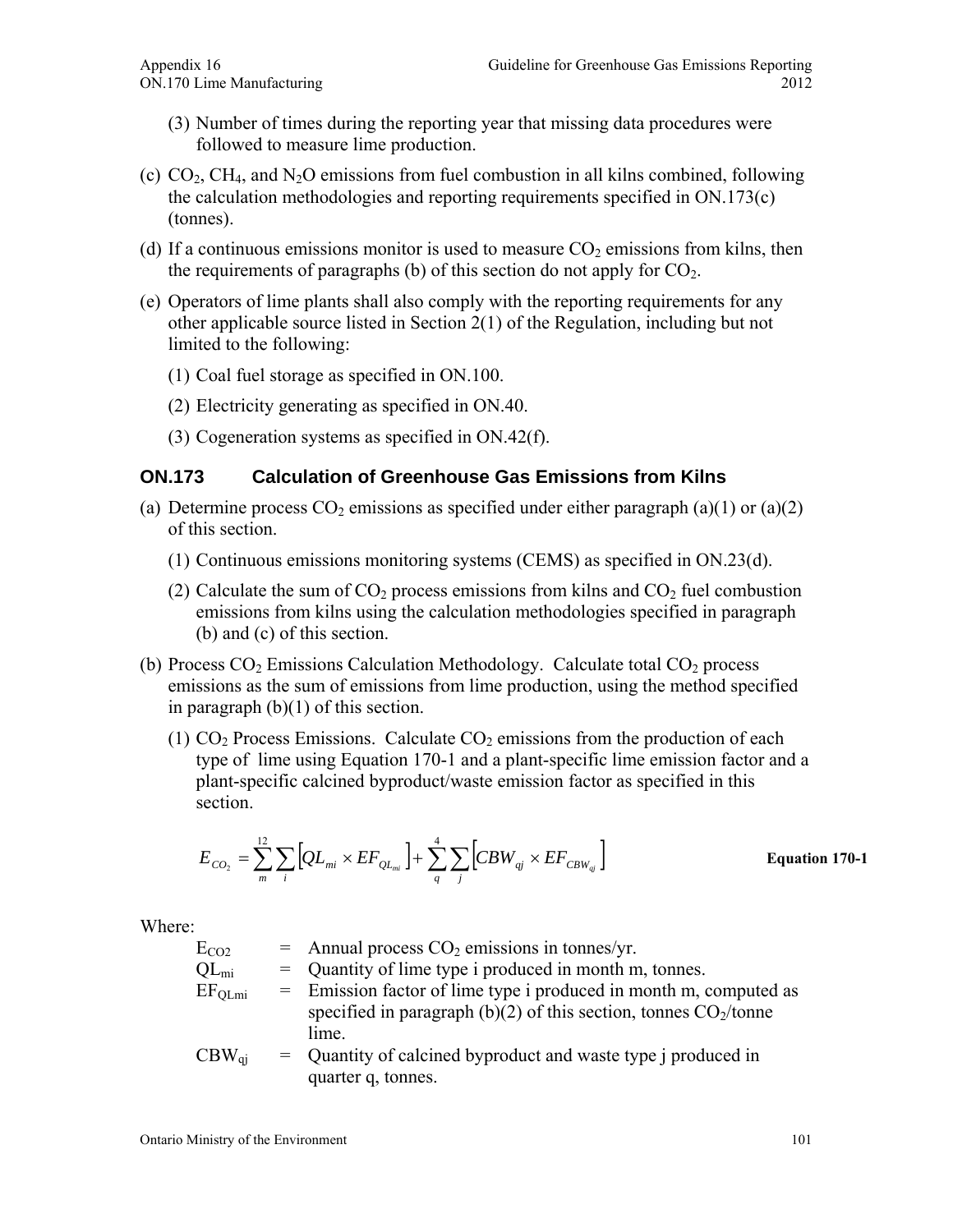- $EF_{CBW,qi}$  = Emission factor of calcined byproduct/waste type j produced in quarter q, computed as specified in paragraph (b)(3) of this section, tonnes CO2/tonne byproduct and waste.
- (2) Monthly Lime Emission Factor. Calculate a plant-specific lime emission factor  $(EF<sub>OL</sub>)$  for each type of lime and month based on the per cent of measured CaO and MgO content in lime and using Equation 170-2.

$$
EF_{QL} = (f_{CaO} \times 0.785) + (f_{MgO} \times 1.092)
$$
 Equation 170-2

Where:

| $EF_{OL}$        | $=$ Process CO <sub>2</sub> emission factor for lime produced, tonnes CO <sub>2</sub> /tonne |
|------------------|----------------------------------------------------------------------------------------------|
|                  | lime.                                                                                        |
| $f_{CaO}$        | = CaO content of lime, calculated by subtracting CaO content of                              |
|                  | lime in uncalcined CaCO <sub>3</sub> remaining in lime from total CaO                        |
|                  | content of lime, tonnes CaO/tonne lime                                                       |
| 0.785            | $=$ Ratio of molecular weights of $CO2$ to CaO.                                              |
| $f_{\text{MgO}}$ | = MgO content of lime, calculated by subtracting MgO content of                              |
|                  | lime in uncalcined $MgCO3$ remaining in lime from total $MgO$                                |
|                  | content of lime, tonnes MgO/tonne lime.                                                      |
| 1.092            | = Ratio of molecular weights of $CO2$ to MgO                                                 |
|                  |                                                                                              |

(3) Quarterly Calcined Byproduct/Waste Emission Factor. The calcined byproduct/waste emission factor shall be calculated using Equation 170-3.

$$
EF_{CBW} = (f_{CaO} \times 0.785) + (f_{MgO} \times 1.092)
$$
 Equation 170-3

Where:

| $=$ Process CO <sub>2</sub> Emission factor for calcined byproduct and waste, |
|-------------------------------------------------------------------------------|
| tonnes $CO2/tonne$ calcined byproduct and waste.                              |
| = CaO content of byproduct and waste, calculated by subtracting               |
| CaO content of byproduct and waste in uncalcined CaCO <sub>3</sub>            |
| remaining in calcined byproduct and waste from total CaO content              |
| of byproduct and waste, tonnes CaO/tonne byproduct and waste.                 |
| = Ratio of molecular weights of $CO2$ to CaO.                                 |
| = MgO content of byproduct and waste, calculated by subtracting               |
| MgO content of byproduct and waste in uncalcined $MgCO3$                      |
| remaining in byproduct and waste from total MgO content of                    |
| byproduct and waste, tonnes MgO/tonne byproduct and waste.                    |
| $=$ Ratio of molecular weights of $CO2$ to MgO                                |
|                                                                               |

(c) Fuel Combustion Emissions in Kilns. Calculate  $CO<sub>2</sub>$ , CH<sub>4</sub>, and N<sub>2</sub>O emissions from stationary fuel combustion emissions following the calculation methodologies specified in ON.20. Operators of lime manufacturing plants that primarily combust biomass-derived fuels and combust fossil fuels only during periods of start-up, shutdown, or malfunction may report  $CO<sub>2</sub>$  emissions from fossil fuels using the emission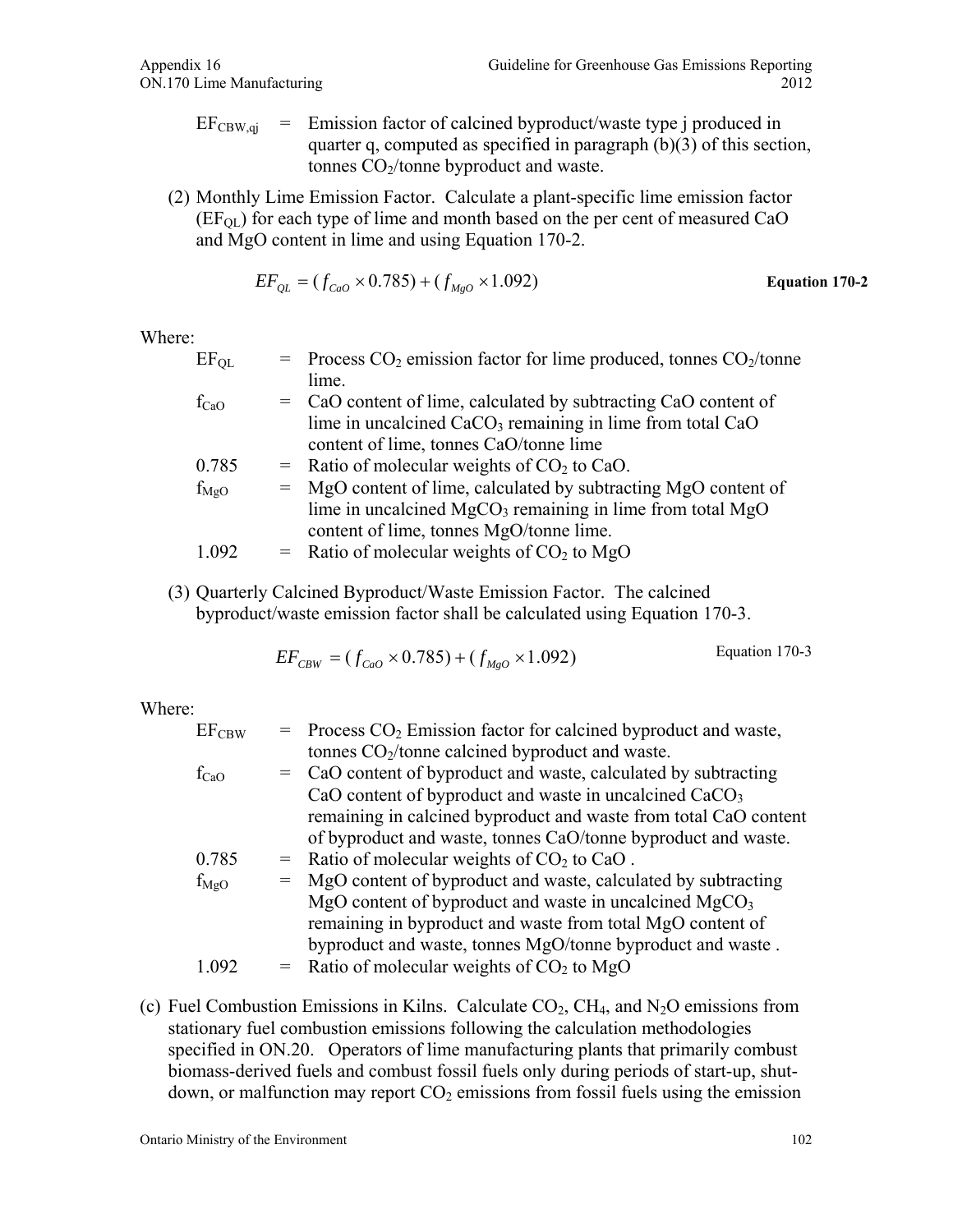factor methodology in ON.23(a). "Pure" means that the biomass-derived fuels account for 97 per cent of the total amount of carbon in the fuels burned.

### **ON.174 Sampling, Analysis, and Measurement Requirements**

- (a) The person must determine the chemical composition (CaO and MgO contents) of each type of lime and each type of calcined byproduct/waste according to paragraph  $(a)(1)$  and  $(a)(2)$  of this section. Samples for analysis of the calcium oxide and magnesium oxide content of each lime type and each calcined byproduct/waste type should be collected during the same month or quarter as the production data. At least one sample must be collected monthly for each lime type produced during the month and quarterly for each calcined byproduct/waste type produced.
	- (1) ASTM C25 Standard Test Methods for Chemical Analysis of Limestone, Quicklime, and Hydrated Lime.
	- (2) The National Lime Association's  $CO<sub>2</sub>$  Emissions Calculation Protocol for the Lime Industry English Units Version, February 5, 2008 Revision – National Lime Association.
- (b) The quantity of lime produced and sold is to be estimated monthly using direct measurements (such as rail and truck scales) of lime sales for each lime type, and adjusted to take into account the difference in beginning- and end-of-period inventories of each lime type. The inventory period shall be annual at a minimum.
- (c) The quantity of calcined byproduct/waste sold is to be estimated monthly using direct measurements (such as rail and truck scales) of calcined byproduct/waste sales for each calcined byproduct/waste type, and adjusted to take into account the difference in beginning- and end-of-period inventories of each calcined byproduct/waste type. The inventory period shall be annual at a minimum. The quantity of calcined byproduct/waste not sold is to be determined no less often than annually for each calcined/byproduct waste type using direct measurements (such as rail and truck scales), or a calcined byproduct/waste generation rate (i.e. calcined byproduct produced as a factor of lime production).
- (d) The person must follow the quality assurance/quality control procedures (including documentation) in National Lime Association's  $CO<sub>2</sub>$  Emissions Calculation Protocol for the Lime Industry English Units Version, February 5, 2008 Revision – National Lime Association.

### **ON.175 Procedures for Estimating Missing Data**

The person is required to retain a complete record of all measured parameters used in the GHG emissions calculations (e.g., oxide content, quantity of lime products, etc.). Therefore, whenever a quality-assured value of a required parameter is unavailable, a substitute data value for the missing parameter shall be used in the calculations as specified in paragraphs (a) or (b) of this section. The person must document and keep records of the procedures used for all such estimates as required by the Regulation.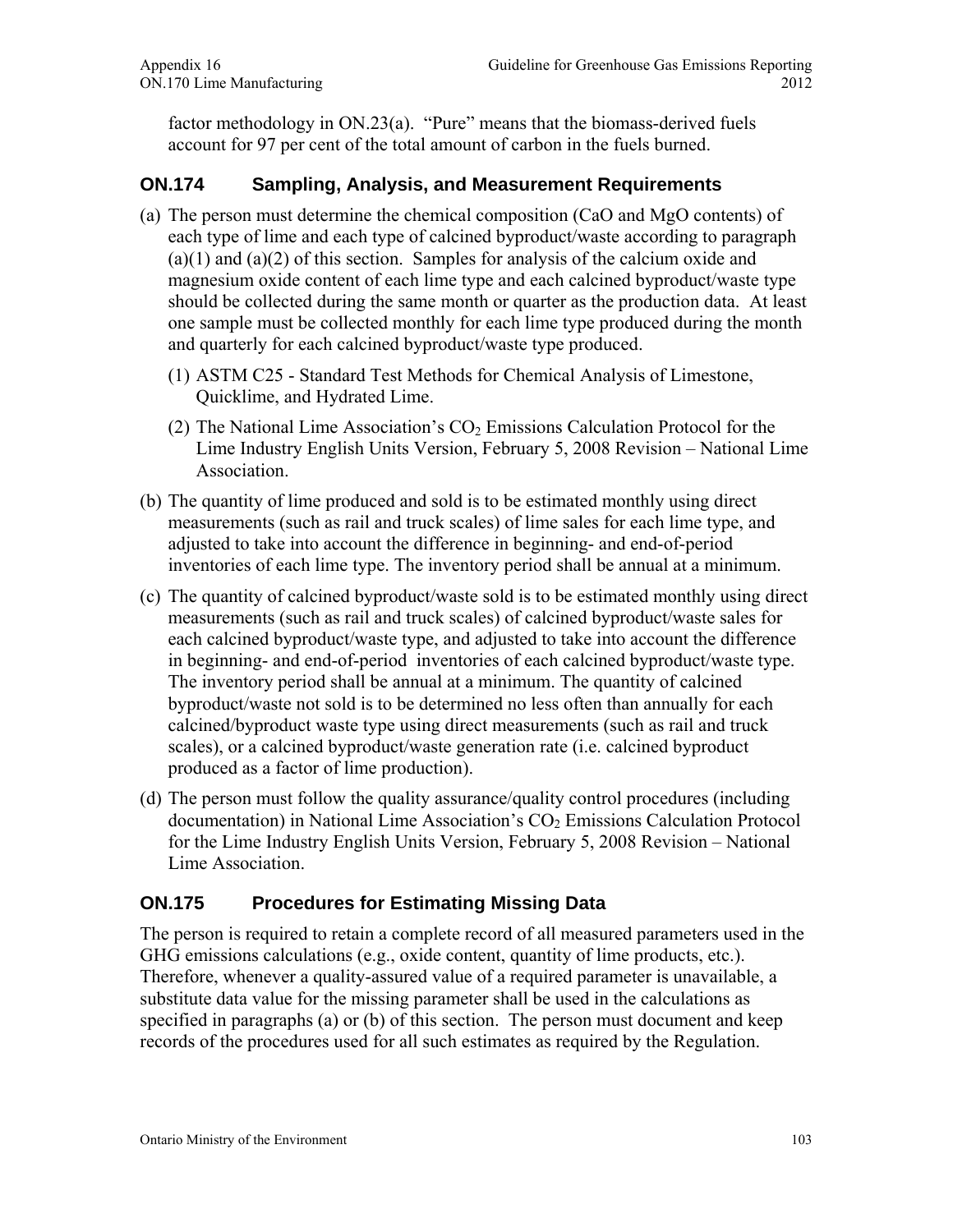- (a) For each missing value of the quantity of lime produced (by lime type), and quantity of byproduct/waste produced and sold, the substitute data value shall be the best available estimate based on all available process data or data used for accounting purposes (such as purchase records).
- (b) For missing values related to the CaO and MgO content, the person must conduct a new composition test.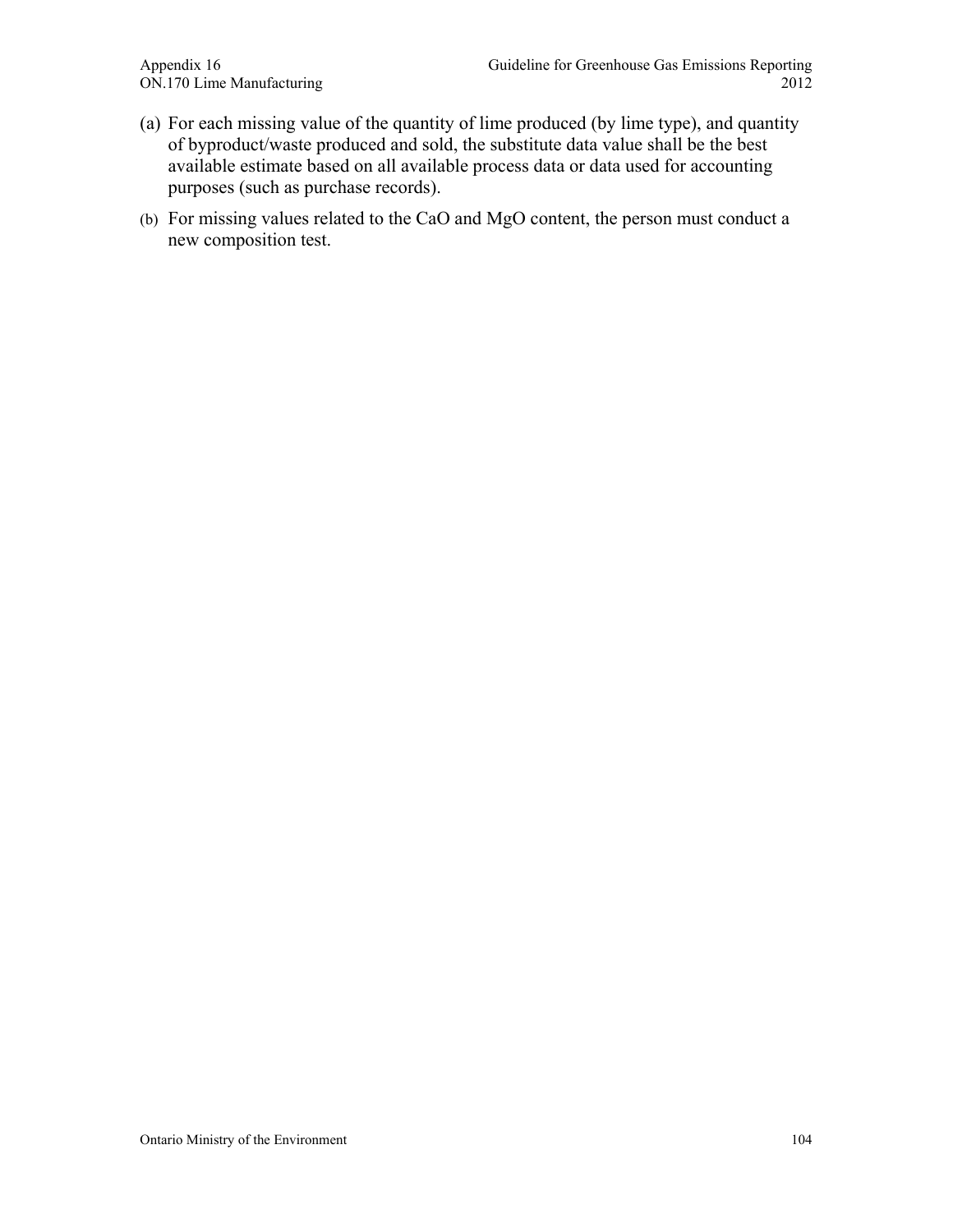For Nickel Production, the person shall use the method set out in Appendix 7: ON.260 Copper and Nickel Production.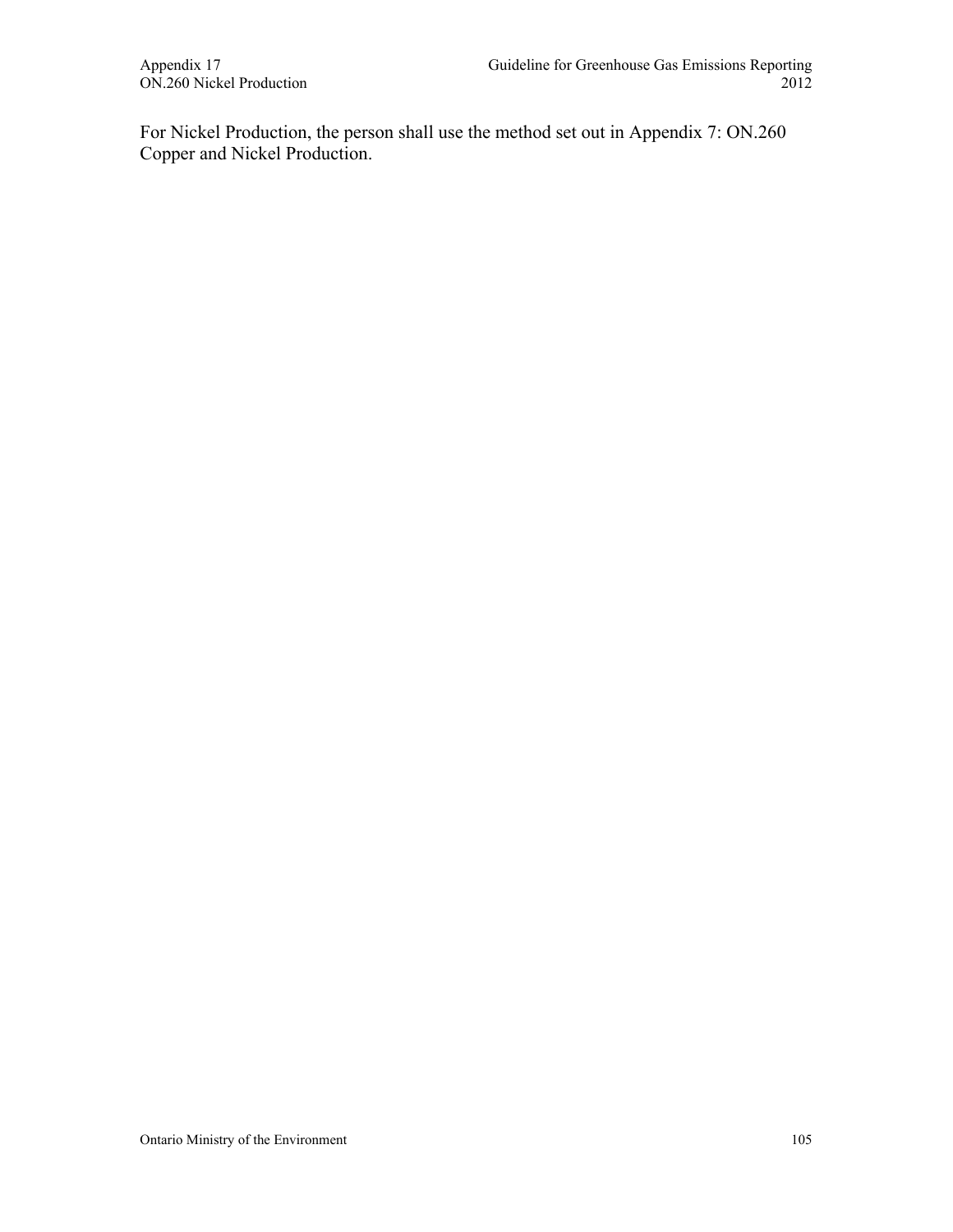# **ON.310 Nitric Acid Manufacturing**

## **ON.311 Source Definition**

A nitric acid production facility uses one or more trains to produce weak nitric acid (30 to 70 per cent in strength). A nitric acid train produces weak nitric acid through the catalytic oxidation of ammonia.

# **ON.312 Greenhouse Gas Reporting Requirements**

For the purpose of Section 6 of the Regulation the annual emissions data report for nitric acid manufacturing shall include the following information at the facility level calculated in accordance with this method:

- (a) Total  $N_2O$  process emissions as required by this method (tonnes)
- (b) Annual nitric acid production from the nitric acid facility (tonnes, 100 per cent acid basis).

### **ON.313 Calculation of GHG emissions**

- (a) The person must determine annual  $N<sub>2</sub>O$  process emissions from each nitric acid train according to paragraphs  $(a)(1)$  or  $(a)(2)$  of this section.
	- (1) Use a site-specific emission factor and production data according to paragraphs (b) through (h) of this section.
	- (2) Request Director approval in writing for another method of determining  $N_2O$ emissions according to paragraphs.
- (b) The person must conduct an annual performance test according to paragraphs (b)(1) through (b)(3) of this section.
	- (1) The person must measure  $N_2O$  emissions from the absorber tail gas vent for each nitric acid train using the methods specified in ON.314(b) through (d).
	- (2) The person must conduct the performance test under normal process operating conditions and without using  $N_2O$  abatement technology (if applicable).
	- (3) The person must measure the production rate during the performance test and calculate the production rate for the test period in tonnes (100 per cent acid basis) per hour.
- (c) The person must determine an  $N<sub>2</sub>O$  emissions factor to use in Equation 310-3 of this section according to paragraphs  $(c)(1)$  or  $(c)(2)$  of this section.
	- (1) The person may request Director approval in writing for another method of determining  $N_2O$  concentration according to the procedures in paragraphs (a)(2) of this section. Alternative methods include the use of  $N_2O$  CEMs.
	- (2) Using the results of the performance test in paragraph (b) of this section, the person must calculate an average site-specific emission factor for each nitric acid train "t" according to Equation 310-1 of this section: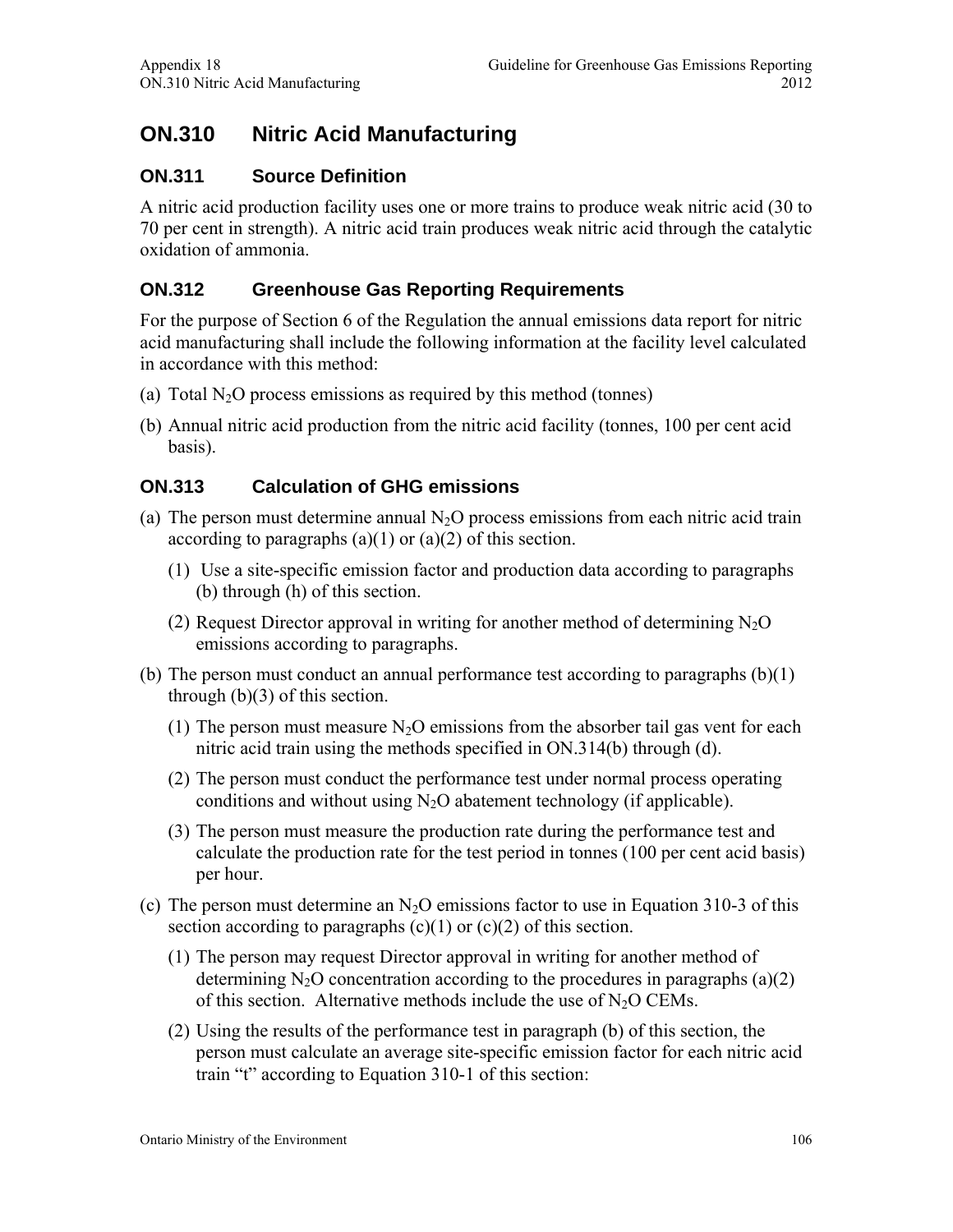$$
EF_{N2Ot} = \frac{\sum_{1}^{n} \frac{C_{N2O} * 1.828 \times 10^{-6} * Q}{P}}{n}
$$
 Equation 310-1

Where:

| $EF_{N2Ot}$ | $=$ Average site-specific N <sub>2</sub> O emissions factor for nitric acid train "t"                                               |
|-------------|-------------------------------------------------------------------------------------------------------------------------------------|
|             | (kg $N_2O$ generated/tonne nitric acid produced, 100 per cent acid                                                                  |
|             | basis).                                                                                                                             |
| $C_{N2O}$   | $=$ N <sub>2</sub> O concentration for each test run during the performance test                                                    |
|             | (ppm $N_2O$ ).                                                                                                                      |
|             | 1.828x10 <sup>-6</sup> = Conversion factor (kg/dSm <sup>3</sup> -ppm N <sub>2</sub> O).                                             |
| Q           | = Volumetric flow rate of effluent gas for each test run during the<br>performance test $(dSm3/hr)$ .                               |
| P           | = Production rate for each test run during the performance test<br>(tonnes nitric acid produced per hour, 100 per cent acid basis). |
| n           | $=$ Number of test runs.                                                                                                            |

- (d) If applicable, the person must determine the destruction efficiency for each  $N_2O$ abatement technology according to paragraphs  $(d)(1)$ ,  $(d)(2)$ , or  $(d)(3)$  of this section.
	- (1) Use the manufacturer's specified destruction efficiency.
	- (2) Estimate the destruction efficiency through process knowledge. Examples of information that could constitute process knowledge include calculations based on material balances, process stoichiometry, or previous test results provided the results are still relevant to the current vent stream conditions. The person must document how process knowledge (if applicable) was used to determine the destruction efficiency.
	- (3) Calculate the destruction efficiency by conducting an additional performance test on the emissions stream following the  $N_2O$  abatement technology.
- (e) If applicable, the person must determine the abatement factor for each  $N_2O$  abatement technology. The abatement factor is calculated for each nitric acid train according to Equation 310-2 of this section.

$$
AF_{Nt} = \frac{P_{at\text{ Abate}}}{P_{at}}
$$
 **Equation 310-2**

- $AF<sub>N</sub>$  t = Abatement factor of N<sub>2</sub>O abatement technology at nitric acid train "t" (fraction of annual production that abatement technology is operating).
- $P_{at}$  = Total annual nitric acid production from nitric acid train "t" (tonne acid produced, 100 per cent acid basis).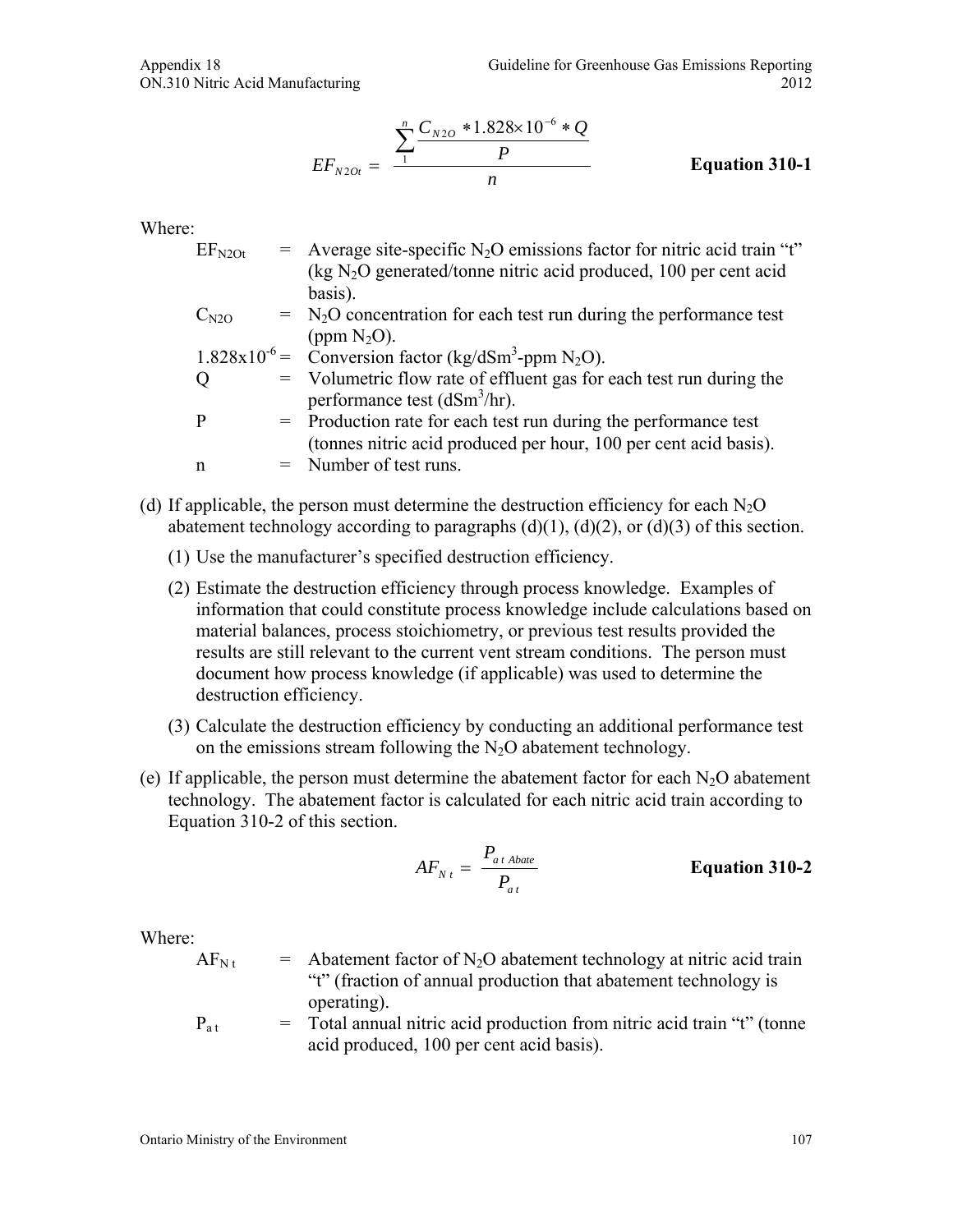- $P_{a t \text{ Abate}}$  = Annual nitric acid production from nitric acid train "t" during which  $N_2O$  abatement was used (tonne acid produced, 100 per cent acid basis).
- (f) The person must determine the annual amount of nitric acid produced and the annual amount of nitric acid produced while each  $N_2O$  abatement technology is operating from each nitric acid train (100 per cent basis).
- (g) The person must calculate  $N_2O$  emissions for each nitric acid train by multiplying the emissions factor (determined in Equation 310-1 of this section) by the annual nitric acid production and accounting for  $N_2O$  abatement, according to Equation 310-3 of this section:

$$
E_{N_2Ot} = \sum_{N=1}^{z} \frac{EF_{N20t} * P_{at} * (1 - (DF_{Nt} * AF_{Nt}))}{1000}
$$
 Equation 310-3

Where:

| $E_{N2Ot}$  | $=$ N <sub>2</sub> O mass emissions per year for nitric acid train "t" (tonnes).               |
|-------------|------------------------------------------------------------------------------------------------|
| $EF_{N2Ot}$ | $=$ Average site-specific N <sub>2</sub> O emissions factor for nitric acid train "t"          |
|             | $\left(\text{kg N}_2\text{O} \right)$ generated/tonne acid produced, 100 per cent acid basis). |
| $P_{at}$    | = Annual nitric acid production from the train "t" (tonne acid                                 |
|             | produced, 100 per cent acid basis).                                                            |
| $DF_{Nt}$   | $=$ Destruction efficiency of N <sub>2</sub> O abatement technology N that is used             |
|             | on nitric acid train "t" (per cent of $N_2O$ removed from air stream).                         |
| $AF_{Nt}$   | $=$ Abatement factor of N <sub>2</sub> O abatement technology for nitric acid train            |
|             | "t" (fraction of annual production that abatement technology is                                |
|             | operating).                                                                                    |
| 1000        | $=$ Conversion factor (kg/tonne).                                                              |
| Z           | = Number of different N2O abatement technologies.                                              |
|             |                                                                                                |

(h) The person must determine the annual nitric acid production emissions combined from all nitric acid trains at the facility using Equation 310-4 of this section:

$$
N_2 O = \sum_{t=1}^{m} E_{N2Ot}
$$
 Equation 310-4

Where:

 $N_2O$  = Annual process  $N_2O$  emissions from nitric acid production facility (tonnes)

| $E_{N2Ot}$ | $=$ N <sub>2</sub> O mass emissions per year for nitric acid train "t" (tonnes). |
|------------|----------------------------------------------------------------------------------|
| m          | $=$ Number of nitric acid trains.                                                |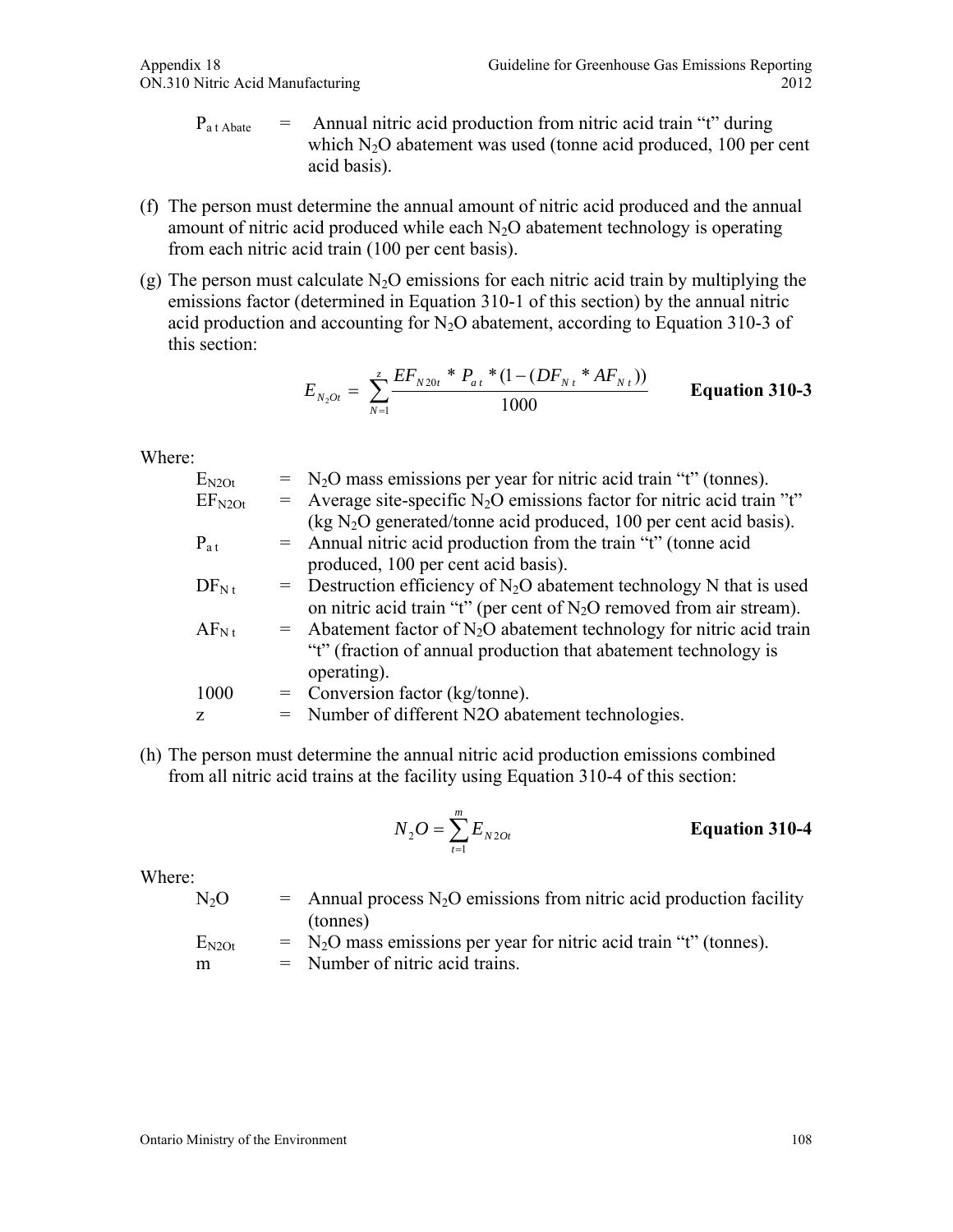#### **ON.314 Sampling, Analysis, and Measurement Requirements**

- (a) The person must conduct a new performance test and calculate a new site-specific emissions factor according to a test plan as specified in paragraphs (a)(1) through (a)(2) of this section.
	- (1) Conduct the performance test annually.
	- (2) Conduct the performance test when the nitric acid production process is changed, specifically when abatement equipment is installed.
- (b) The person must measure the  $N_2O$  concentration during the performance test using one of the methods in paragraphs  $(b)(1)$  through  $(b)(3)$  of this section.
	- (1) EPA Method 320 at 40 CFR part 63, appendix A, Measurement of Vapor Phase Organic and Inorganic Emissions by Extractive Fourier Transform Infrared (FTIR) Spectroscopy.
	- (2) ASTM D6348 Standard Test Method for Determination of Gaseous Compounds by Extractive Direct Interface Fourier Transform Infrared (FTIR) Spectroscopy.
	- (3) An equivalent method, with Director approval in writing.
- (c) The person must determine the production rate(s) (100 per cent basis) from each nitric acid train during the performance test according to paragraphs  $(c)(1)$  or  $(c)(2)$  of this section.
	- (1) Direct measurement of production and concentration (such as using flow meters, weigh scales, for production and concentration measurements).
	- (2) Existing plant procedures used for accounting purposes (i.e. dedicated tank-level and acid concentration measurements).
- (d) The person must conduct all performance tests in conjunction with the applicable methods. For each test, the facility must prepare an emission factor determination report that must include the items in paragraphs  $(d)(1)$  through  $(d)(3)$  of this section.
	- (1) Analysis of samples, determination of emissions, and raw data.
	- (2) All information and data used to derive the emissions factor(s).
	- (3) The production rate during each test and how it was determined.
- (e) The person must determine the monthly nitric acid production and the monthly nitric acid production during which  $N_2O$  abatement technology is operating from each nitric acid train according to the methods in paragraphs  $(c)(1)$  or  $(c)(2)$  of this section.
- (f) The person must determine the annual nitric acid production and the annual nitric acid production during which  $N<sub>2</sub>O$  abatement technology is operating for each train by summing the respective monthly nitric acid production quantities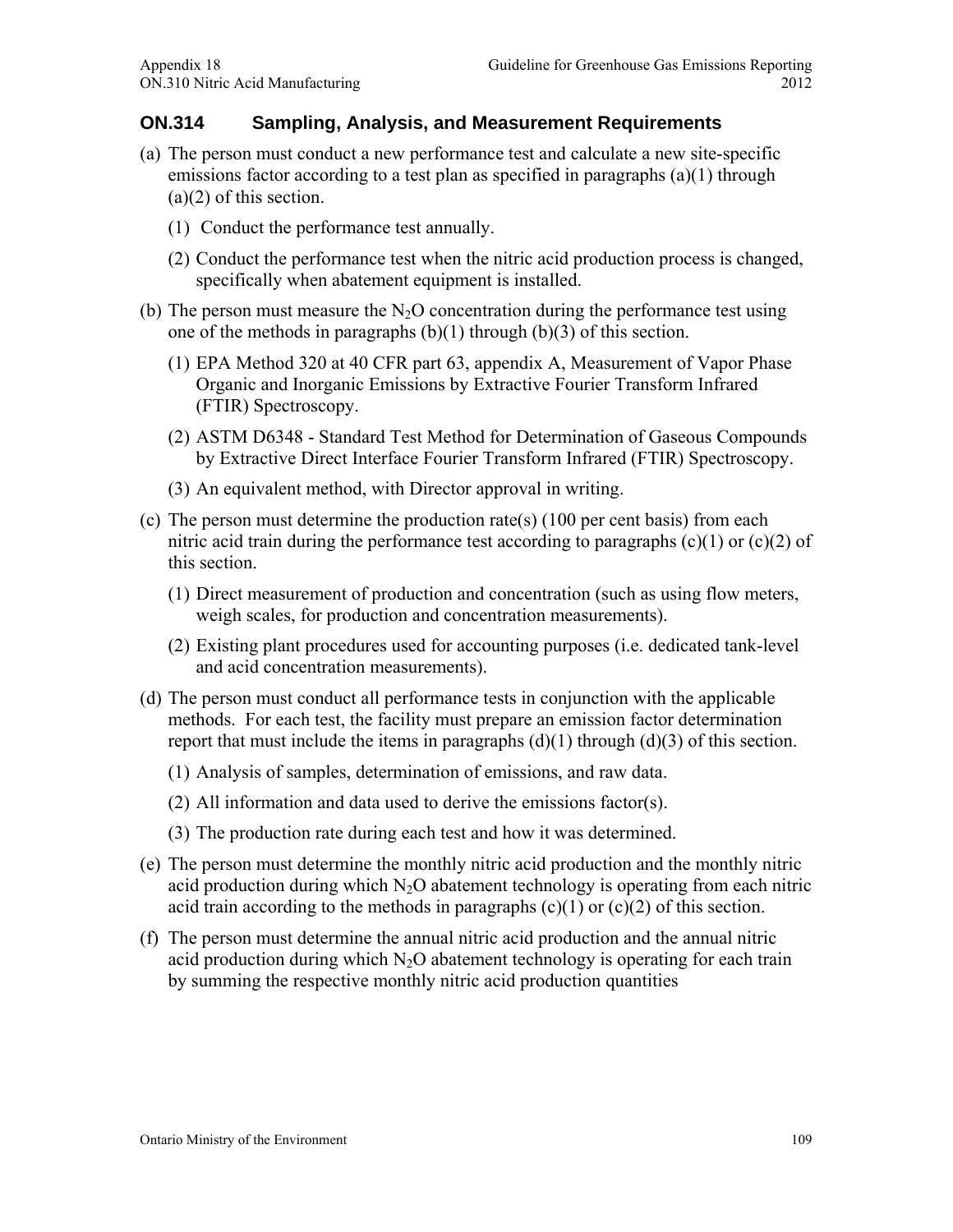# **ON.315 Procedures for Estimating Missing Data**

The person is required to retain a complete record of all measured parameters used in the GHG emissions calculations. Therefore, whenever a quality-assured value of a required parameter is unavailable, a substitute data value for the missing parameter shall be used in the calculations as specified in paragraphs (a) and (b) of this section.

- (a) For each missing value of nitric acid production, the substitute data shall be the best available estimate based on all available process data or data used for accounting purposes (such as purchase records).
- (b) For missing values related to the performance test, including emission factors, production rate, and  $N_2O$  concentration, the person must conduct a new performance test according to the procedures in ON.314 (a) through (d).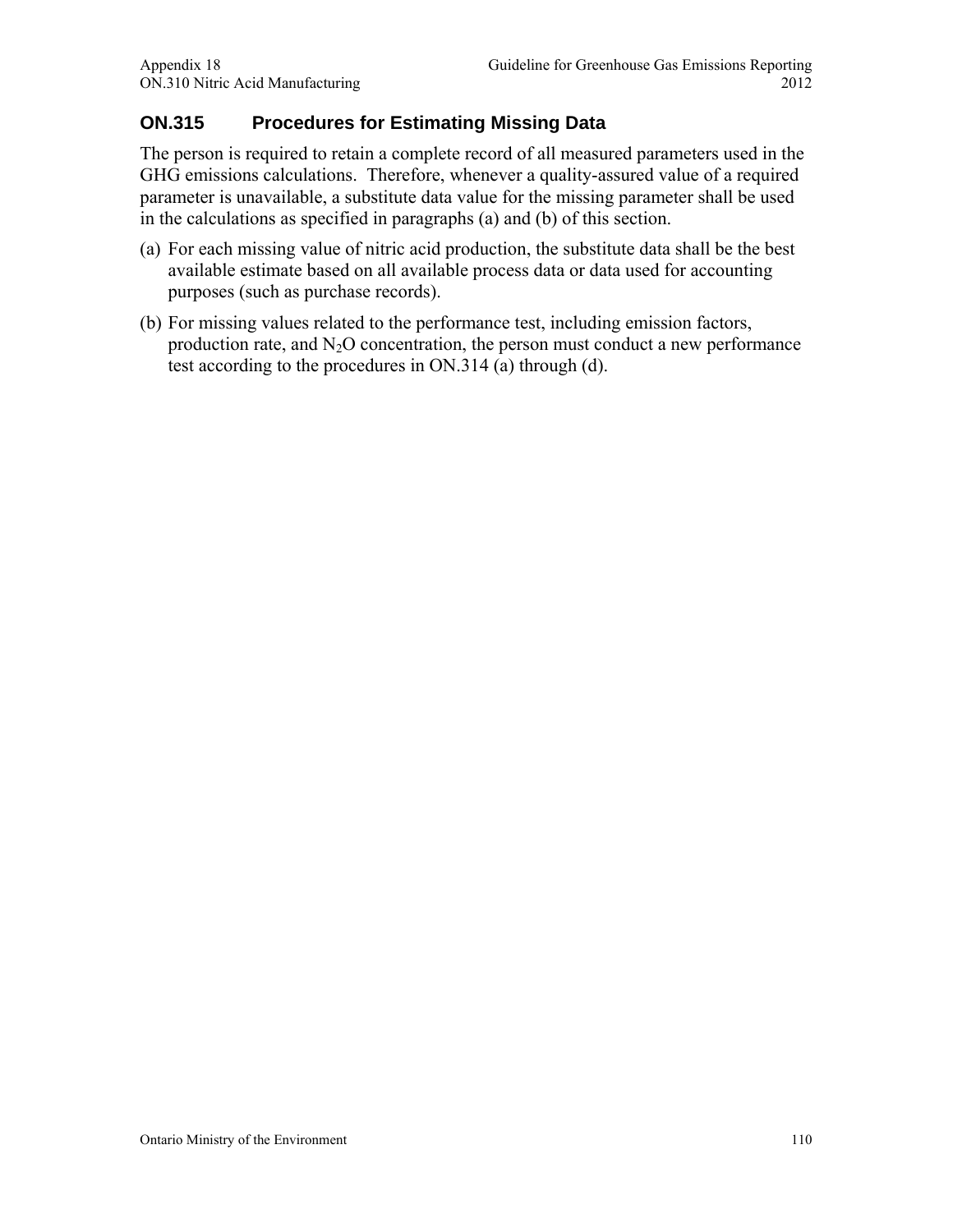# **ON.300 Petrochemical Production**

## **ON.301 Source Definition**

- (a) The petrochemical production source consists of any facility that manufacturers petrochemicals, including acrylonitrile, carbon black, propylene, ethylene, ethylene dichloride, ethylene oxide, or methanol, from feedstocks derived from petroleum, or petroleum and natural gas liquids.
- (b) A process that produces a petrochemical as a byproduct is not part of the petrochemical production source.
- (c) A facility that makes methanol, hydrogen, and/or ammonia from synthesis gas should report under this section if the annual mass of methanol produced exceeds the individual annual mass production levels of both hydrogen recovered as product and ammonia. The facility should report under ON.100 (Hydrogen Production) if the annual mass of hydrogen recovered as product exceeds the individual annual mass production levels of both methanol and ammonia. The facility should report under ON.80 (Ammonia Manufacturing) if the annual mass of ammonia produced exceeds the individual annual mass production levels of both hydrogen recovered as product and methanol.
- (d) A direct chlorination process that is operated independently of an oxychlorination process to produce ethylene dichloride is not part of the petrochemical production source.
- (e) A process that produces a petrochemical from bio-based feedstock is not part of the petrochemical production source.

#### **ON.302 Greenhouse Gas Reporting Requirements**

For the purpose of Section 6 of the Regulation the annual emissions data report for petrochemical manufacturing shall include the following information at the facility level calculated in accordance with this method. The person must report facility wide  $N_2O$ process emissions as required by this method.

- (a)  $CO<sub>2</sub>$ , N<sub>2</sub>O, and CH<sub>4</sub> emissions from flares or other combustion devices in tonnes using methods  $ON.303(a)(1)$ ,  $ON.303(a)(2)$  or  $ON.303(c)$ .
- (b)  $CO<sub>2</sub>$ , N<sub>2</sub>O, and CH<sub>4</sub> process emissions from vents in tonnes using method ON.303(a)(3).
- (c)  $CO<sub>2</sub>$ , N<sub>2</sub>O, and CH<sub>4</sub> process emissions from equipment leaks in tonnes using method ON.303(a)(4).
- (d)  $CO<sub>2</sub>$  process emissions in tonnes using method ON.303(b).
- (e)  $CO<sub>2</sub>$ , N<sub>2</sub>O, and CH<sub>4</sub> process emissions from ethylene production facilities in tonnes using method ON.303(c).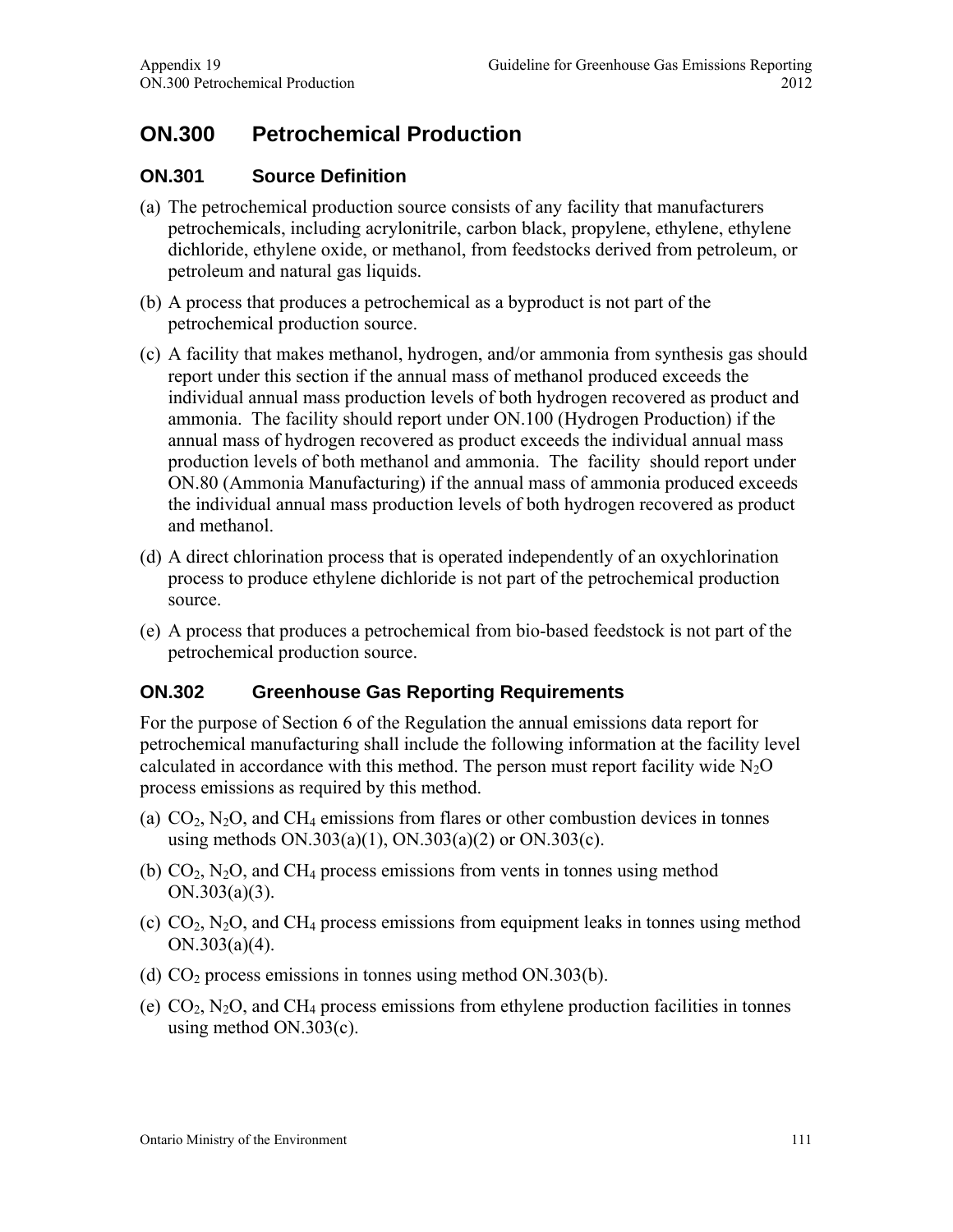(f) Annual consumption of feedstock by type for all feedstocks that result in GHG emissions in standard cubic meters for gases; kilolitres for and liquids and tonnes for solid fuels.

## **ON.303 Calculation of GHG Emissions**

Calculate GHG emissions using one of the methods in paragraphs (a), (b), or (c):

- (a) Method 1: Calculate the GHG emissions from petrochemical production processes using the methods specific in paragraphs  $(a)(1)$  through  $(a)(3)$  of this section.
	- (1) For flares, calculate  $CO<sub>2</sub>$ , CH<sub>4</sub> and N<sub>2</sub>O emissions using the methods specified in ON.200.
	- (2) For combustion devices other than flares, calculate  $CO<sub>2</sub>$ , CH<sub>4</sub> and N<sub>2</sub>O emissions resulting from the combustion of fuels and process off-gas as specified in paragraphs  $(a)(2)(i)$  through  $(a)(2)(iii)$ :
		- (i) Calculate  $CO<sub>2</sub>$  emissions from fuels and process off-gas in accordance with the methods in specified in ON.23.
		- (ii) Calculate CH<sub>4</sub> and N<sub>2</sub>O emissions from combustion of fuels using the applicable methods in ON.24. Use the appropriate default emission factors for CH<sub>4</sub> and N<sub>2</sub>O from Tables 20-2, 20-4, 20-6, and 20-7.
		- (iii) Calculate CH<sub>4</sub> and N<sub>2</sub>O emissions from process off-gas using the applicable equation 20-12 in ON.24 and the default emission factors of 2.8 x  $10^{-3}$  kg/GJ for CH<sub>4</sub> and 5.7 x  $10^{-4}$  kg/GJ for N<sub>2</sub>O.
	- (3) Calculate the emissions from process vents using the method specified in ON.203(b) for each process vent that can be reasonably expected to contain greater than 2 per cent by volume  $CO<sub>2</sub>$  or greater than 0.5 per cent by volume of  $CH_4$  or greater than 0.01 per cent by volume (100 parts per million) of N<sub>2</sub>O.
	- (4) Calculate the emissions from equipment leaks using the method specified in ON.203(h)(1).
- (b) Method 2: Calculate the emissions of  $CO<sub>2</sub>$  from each process unit, for each calendar month as described in paragraphs  $(b)(1)$  through  $(b)(5)$  of this section.
	- (1) For each gaseous and liquid feedstock and product, measure the volume or mass used or produced each calendar month with a flow meter. Alternatively, for liquids, the person may calculate the volume used or collected in each month based on measurements of the liquid level in a storage tank at least once per month (and just prior to each change in direction of the level of the liquid). Fuels used for combustion purposes are not considered to be feedstocks. The emissions from the combustion of fuels (other than process off-gas) must be calculated in accordance with the methods specified in  $ON.23$  for  $CO<sub>2</sub>$  and the methods specified in ON.24 for  $CH_4$  and N<sub>2</sub>O.
	- (2) For each solid feedstock and product, measure the mass used or produced each calendar month.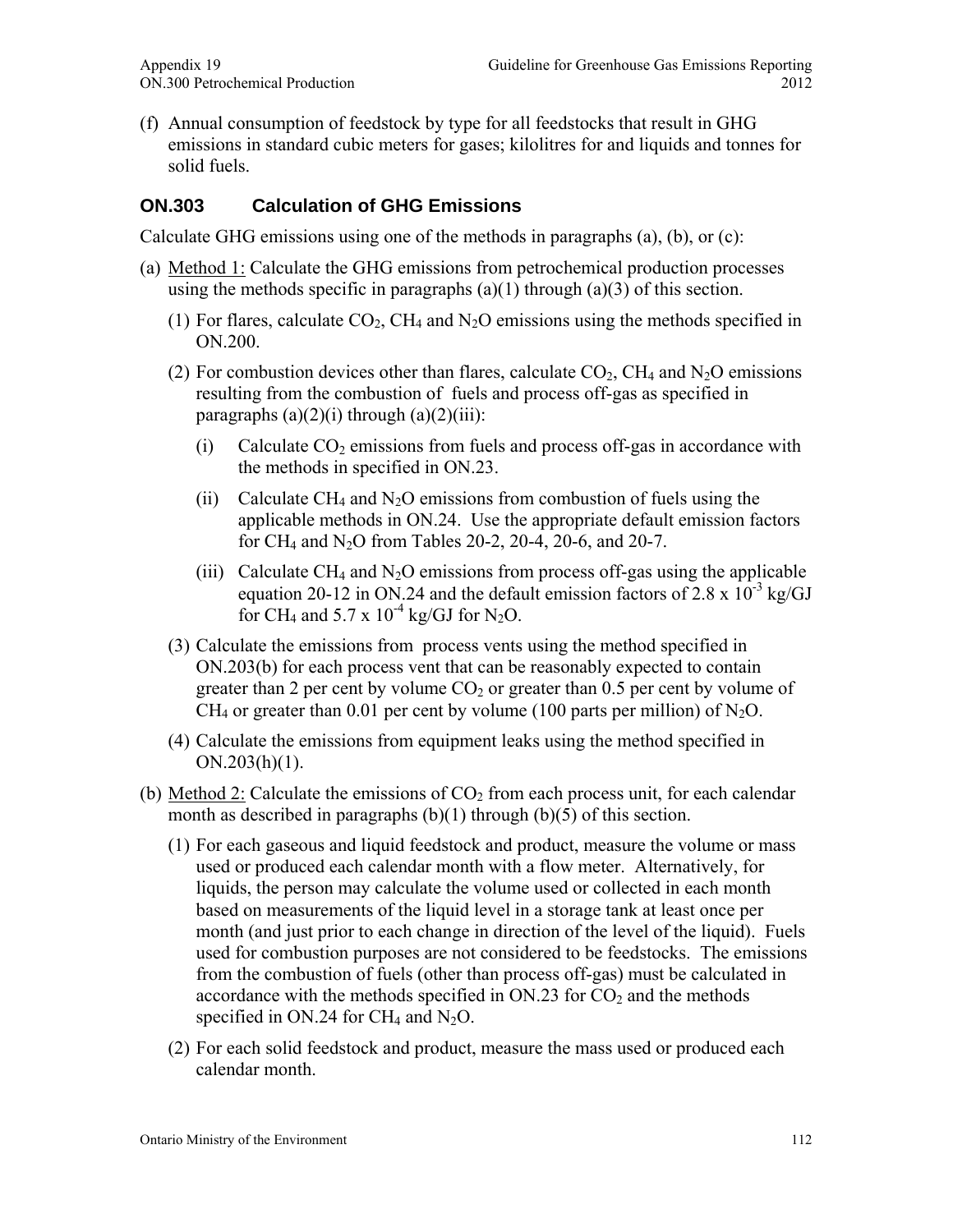- (3) Collect a sample of each feedstock and product at least once per month and determine the carbon content of each sample. Alternatively, the person may use the results of analyses conducted by a fuel or feedstock supplier, provided the sampling and analysis is conducted at least once per month. If multiple valid carbon content measurements are made during the monthly measurement period, average them arithmetically.
- (4) If the person determine that the monthly average concentration of a specific compound in a feedstock or product is greater than 99.5 per cent by volume (or mass for liquids and solids), then as an alternative to the sampling and analysis specified in paragraph (b)(3) of this section, the person may calculate the carbon content assuming 100 per cent of that feedstock or product is the specific compound during periods of normal operation. The person must maintain records of any determination made in accordance with this paragraph (b)(4) along with all supporting data, calculations, and other information. This alternative may not be used for products during periods of operation when off-specification product is produced. The person must reevaluate determinations made under this paragraph (b)(4) after any process change that affects the feedstock or product composition. The person must keep records of the process change and the corresponding composition determinations. If the feedstock or product composition changes so that the average monthly concentration falls below 99.5 per cent, the person is no longer permitted to use this alternative method.
- (5) Calculate the  $CO<sub>2</sub>$  mass emissions for each petrochemical process unit using Equations 300-2 through 300-5 of this section.
	- (i) Gaseous feedstocks and products. Use Equation 300-1 of this section to calculate the net annual carbon input or output from gaseous feedstocks and products. Note that the result will be a negative value if there are no gaseous feedstocks in the process but there are gaseous products.

$$
C_{g} = \sum_{n=1}^{12} \left[ \sum_{i=1}^{j \text{ or } k} \left[ \left( F_{gf} \right)_{i,n} * \left( CC_{gf} \right)_{i,n} * \frac{\left( MW_{f} \right)_{i}}{MVC} - \left( P_{gp} \right)_{i,n} * \left( CC_{gp} \right)_{i,n} * \frac{\left( MW_{p} \right)_{i}}{MVC} \right] \right]
$$
  
Equation 300-1

- $C_g$  = Annual net contribution to calculated emissions from carbon (C) in gaseous materials (kg/yr).
- $(F<sub>gf</sub>)<sub>i,n</sub>$  = Volume of gaseous feedstock i introduced in month "n" (Rm<sup>3</sup>) at reference temperature and pressure conditions as used by the facility. If a mass flow meter is used, measure the feedstock introduced in month n in kg and replace the term " $(MW_f)_i/MVC$ " with " $1"$ .
- $(CC<sub>gf</sub>)_{i,n}$  = Average carbon content of the gaseous feedstock i for month "n" (kg C per kg of feedstock).
- $(MW_f)$  = Molecular weight of gaseous feedstock i (kg/kg-mole).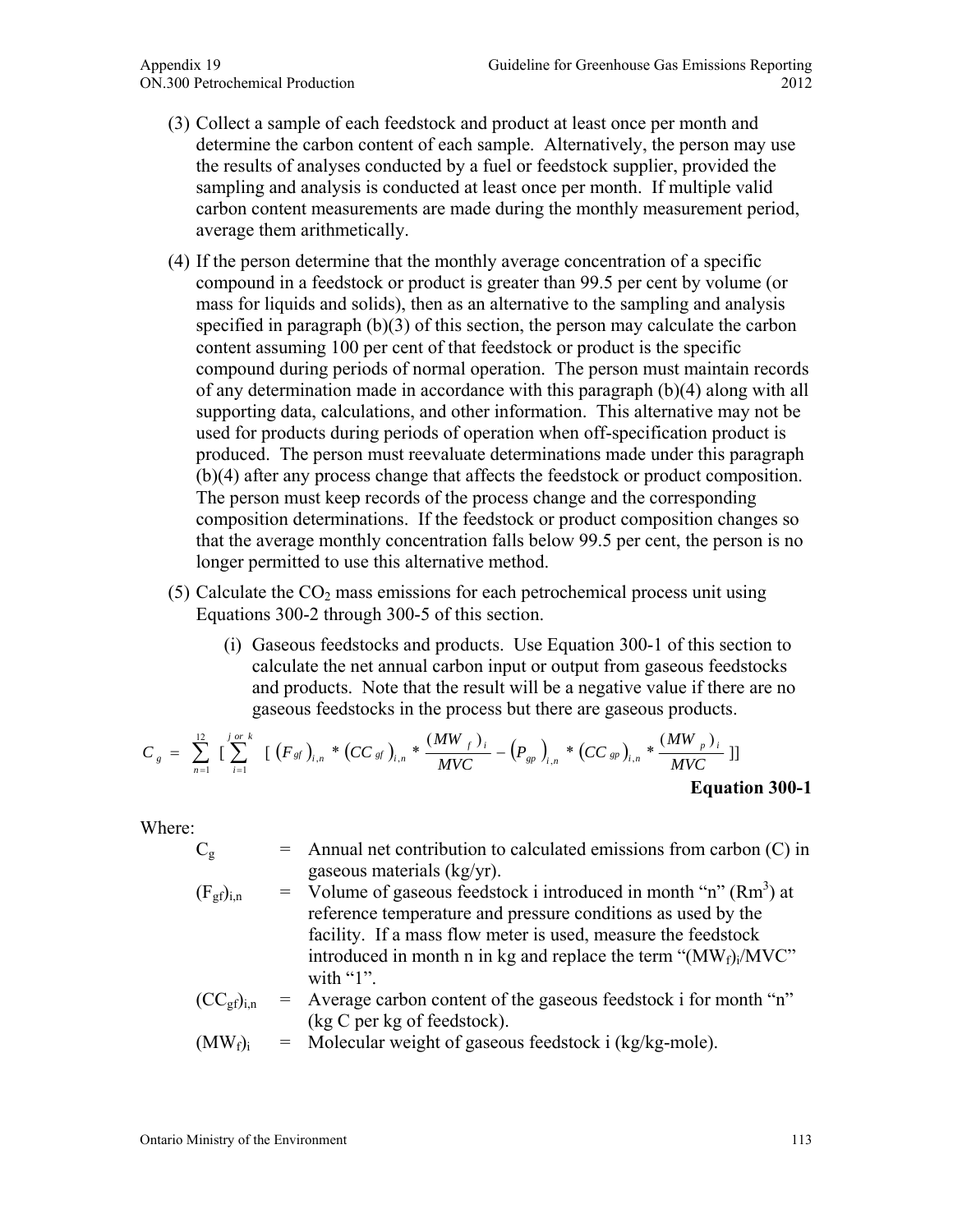- $MVC = Molar volume conversion factor at the same reference conditions$ as the above  $(F_{gf})_{i,n}$  (Rm<sup>3</sup>/kg-mole).
	- $= 8.3145 * [273.16 + \text{reference temperature in } ^{\circ}C]/[\text{reference}$ pressure in kilopascal]
- $(P_{gp})_{i,n}$  = Volume of gaseous product i produced in month "n" (Rm<sup>3</sup>) at the same reference conditions as the above  $(F_{gf})_{i,n}$ . If a mass flow meter is used, measure the gaseous product produced in month "n" in kg and replace the term " $(MW_p)_i/MVC$ " with "1".
- $(CC<sub>gp</sub>)<sub>i,n</sub>$  = Average carbon content of gaseous product i, including streams containing  $CO<sub>2</sub>$  recovered for sale or use in another process, for month "n" (kg C per kg of product).

$$
(MWp)i = Molecular weight of gaseous product i (kg/kg-mole).
$$
  
j = Number of feedbacks.

 $k =$  Number of products.

(ii) Liquid feedstocks and products. Use Equation 300-2 of this section to calculate the net carbon input or output from liquid feedstocks and products. Note that the result will be a negative value if there are no liquid feedstocks in the process but there are liquid products.

$$
C_{i} = \sum_{n=1}^{12} \left[ \sum_{i=1}^{j \text{ or } k} [(F_{ij})_{i,n} * (CC_{ij})_{i,n} - (P_{ip})_{i,n} * (CC_{ip})_{i,n} ] \right]
$$
 **Equation 300-2**

- $C_1$  = Annual net contribution to calculated emissions from carbon in liquid materials, including liquid organic wastes (kg/yr).
- $(F_{lf})_{i,n}$  = Volume or mass of liquid feedstock i introduced in month "n" (m<sup>3</sup> of feedstock). If a mass flow meter is used, measure the liquid feedstock in month "n" introduced in kg and measure the carbon content of feedstock in kg of C per kg of feedstock.
- $(CC<sub>if</sub>)<sub>in</sub>$  = Average carbon content of liquid feedstock i for month "n" (kg of C per m<sup>3</sup> of feedstock when feedstock usage is measured in  $m^3$ , or kg of C per kg of feedstock when feedstock usage is measured in kg).
- $(P_{lp})_{i,n}$  = Volume or mass of liquid product i produced in month "n" (m<sup>3</sup>). If a mass flow meter is used, measure the liquid product produced in kg and measure the carbon content of liquid product in kg of C per kg of product.
- $(CC<sub>lp</sub>)<sub>i,n</sub>$  = Average carbon content of liquid product i, including organic liquid wastes, for month "n" (kg of C per  $m<sup>3</sup>$  of product when liquid product is measured in  $m^3$ , or kg of C per kg of product when product is measured in kg)
- j = Number of feedstocks.  $k =$  Number of products.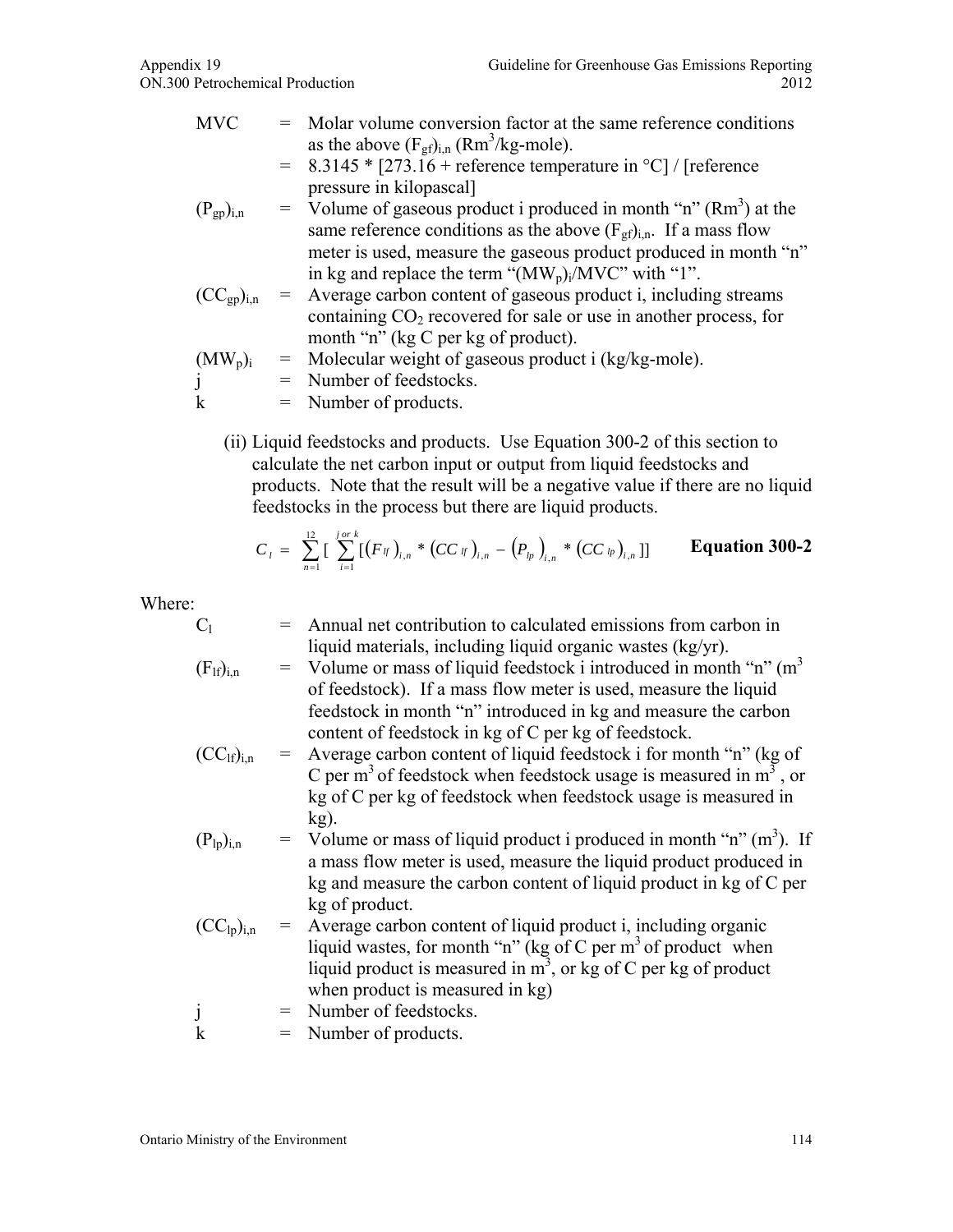(iii)Solid feedstocks and products. Use Equation 300-3 of this section to calculate the net annual carbon input or output from solid feedstocks and products. Note that the result will be a negative value if there are no solid feedstocks in the process but there are solid products.

$$
C_{s} = \sum_{n=1}^{12} \left\{ \sum_{i=1}^{j \text{ or } k} \left[ \left( F_{sf} \right)_{i,n} * \left( CC_{sf} \right)_{i,n} - \left( P_{sp} \right)_{i,n} * \left( CC_{sp} \right)_{i,n} \right] \right\}
$$
 Equation 300-3

Where:

| $C_{s}$                            | = Annual net contribution to calculated emissions from carbon in     |
|------------------------------------|----------------------------------------------------------------------|
|                                    | solid materials $(kg/yr)$ .                                          |
| $(F_{sf})_{i,n}$                   | $=$ Mass of solid feedstock i introduced in month "n" (kg).          |
| $(CC_{sf})_{i,n}$                  | $=$ Average carbon content of solid feedstock i for month "n" (kg C  |
|                                    | per kg of feedstock).                                                |
| $(P_{sp})_{i,n}$                   | $=$ Mass of solid product i produced in month "n" (kg).              |
| (CC <sub>sp</sub> ) <sub>i,n</sub> | $=$ Average carbon content of solid product i in month "n" (kg C per |
|                                    | kg of product).                                                      |
|                                    | = Number of feedstocks.                                              |
| $\mathbf k$                        | $=$ Number of products.                                              |
|                                    |                                                                      |

(iv)Annual emissions. Use the results from Equations 300-1 through 300-3 of this section, as applicable, in Equation 300-4 of this section to calculate annual  $CO<sub>2</sub>$  emissions.

$$
CO_2 = 0.001 * 3.664 * (C_g + C_l + C_s)
$$
 **Equation 300-4**

| CO <sub>2</sub> | $=$ Annual CO <sub>2</sub> mass emissions from process operations and process |
|-----------------|-------------------------------------------------------------------------------|
|                 | off-gas combustion (tonnes/year).                                             |
| 0.001           | $=$ Conversion factor from kg to tonnes.                                      |
| 3.664           | $=$ Ratio of molecular weight, carbon dioxide to carbon.                      |

- (c) Method 3: (Optional combustion methodology for ethylene production processes) For ethylene production processes, calculate  $CO<sub>2</sub>$ , CH<sub>4</sub>, and N<sub>2</sub>O emissions as specified in paragraphs  $(c)(1)$  and  $(c)(2)$ :
	- (1) For each flare, calculate  $CO_2$ , CH<sub>4</sub>, and N<sub>2</sub>O emissions using the methodology for flares specified in ON.203(e).
	- (2) For all other combustion units, calculate the  $CO<sub>2</sub>$  emissions from combustion of fuel that contains ethylene process off-gas using either Calculation Methodologies 3 or 4 in ON.23(c) and (d), respectively. Calculate CH<sub>4</sub> and N<sub>2</sub>O emissions using the applicable method in ON.24 and the emission factors of 2.8 x  $10^{-3}$  kg/GJ for CH<sub>4</sub> and 5.7 x 10<sup>-4</sup> kg/GJ for N<sub>2</sub>O. The person is not required to use the same calculation methodology for each stationary combustion unit that burns ethylene process off-gas.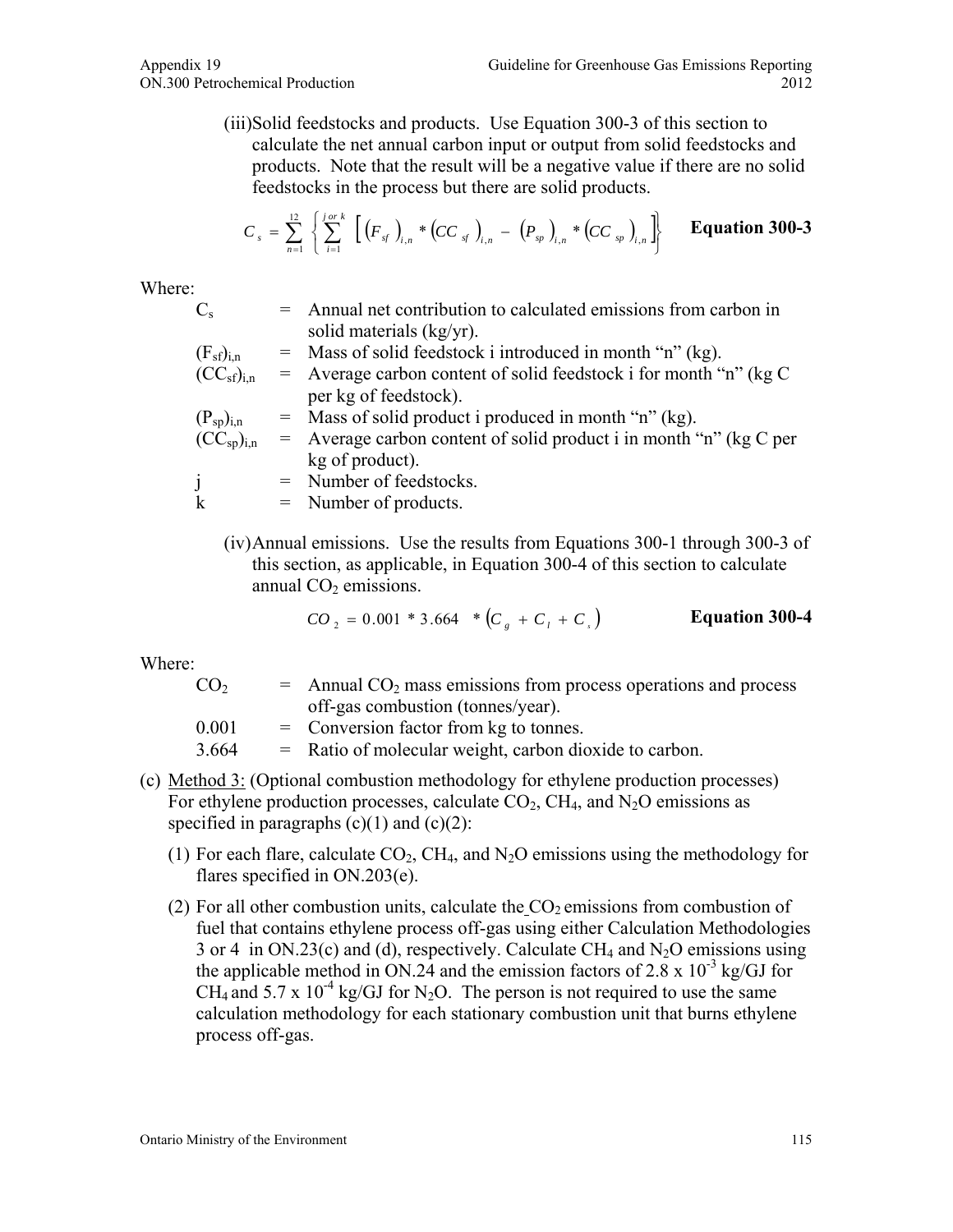#### **ON.304 Sampling, Analysis, and Measurement Requirements**

- (a) If the person calculate emissions using the method specified in ON.303(a):
	- heat value of the flares gas of flares in a petrochemical production facility on a (1) **Flares.** The person must comply with the monitoring requirements for flares specified in ON.204(e). The person may monitor the carbon content or the high quarterly basis.
	- (2) **Process Vents.** The person must comply with the monitoring requirements for process vents specified in ON.204(b).
- (b) If the person calculates emissions using the method specified in ON.303(b):
	- (1) **Feedstock Consumption.** The person must measure the feedstock consumption using the same plant instruments used for accounting purposes, such as weigh hoppers, belt weigh feeders, or flow meters.
	- (2) **Product Production.** The person must measure the amount of product produced using the same plant instruments used for accounting purposes, such as weigh hoppers, belt weigh feeders, or flow meters.
	- each feedstock and product must be measured at least once per month using one or more of the methods in Section 5 of the Guideline. (3) **Carbon Content.** Except as allowed by ON.303(b)(4), the carbon content of

## **ON.305 Procedures for Estimating Missing Data**

document and keep records of the procedures used for all such estimates as required by The person is required to retain a complete record of all measured parameters used in the GHG emissions calculations. Therefore, whenever a quality-assured value of a required parameter is unavailable, a substitute data value for the missing parameter shall be used in the calculations as specified in paragraphs (a) or (b) of this section. The person must the Regulation.

- (a) For each missing value of the carbon content and molecular weight, the substitute incident. If no quality assured data is available prior to the missing data incident, the substitute data value shall be the first quality assured data value obtained after the data value shall be the arithmetic average of the quality assured values of the parameter immediately preceding and immediately following the missing data missing data period.
- best available estimate of the parameter, based on all available process data. The person must document and retain records of the procedures used for all such **estimates** (b) For missing feedstock and production values, the substitute data value shall be the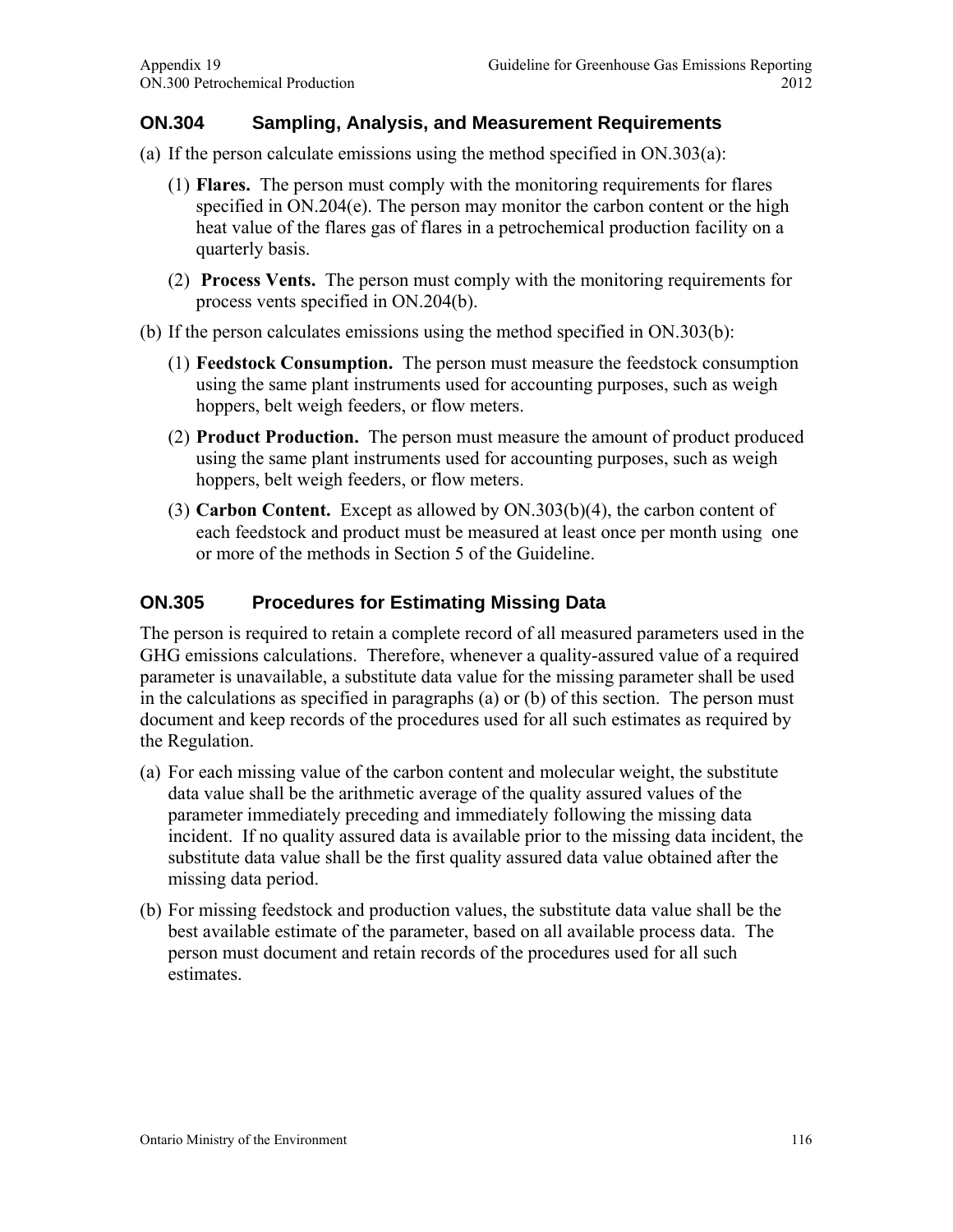# **ON.200 Petroleum Refining**

## **ON.201 Source Definition**

- (a) A petroleum refining consists of all processes used to produce gasoline, aromatics, kerosene, distillate fuel oils, residual fuel oils, lubricants, asphalt, or other products through distillation of petroleum or through redistillation, cracking, rearrangement or reforming of unfinished petroleum derivatives.
- (b) For the purposes of this method, facilities that distill only pipeline transmix (off-spec material created when different specification products mix during pipeline transportation) are not petroleum refineries, regardless of the products produced.
- (c) This source consists of the following sources at petroleum refineries: catalytic cracking units; fluid coking units; delayed coking units; catalytic reforming units; coke calcining units; asphalt blowing operations; blowdown systems; storage tanks; process equipment components (compressors, pumps, valves, pressure relief devices, flanges, and connectors) in gas service; marine vessel, barge, tanker truck, and similar loading operations; flares; sulphur recovery plants; and non-merchant hydrogen plants (i.e., hydrogen plants that are owned or under the direct control of the refinery owner and operator).

## **ON.202 Greenhouse Gas Reporting Requirements**

For the purpose of Section 6 of the Regulation the annual emissions data report for petroleum refining shall include the following information at the facility level calculated in accordance with this method:

- (a) Catalyst Regeneration. Report  $CO<sub>2</sub>$ , CH<sub>4</sub>, and N<sub>2</sub>O emissions.
- (b) Process Vents. Report  $CO<sub>2</sub>$ , N<sub>2</sub>O, and CH<sub>4</sub> emissions.
- (c) Asphalt Production. Report  $CO<sub>2</sub>$  and CH<sub>4</sub> emissions.
- (d) Sulphur Recovery. Report  $CO<sub>2</sub>$  emissions.
- (e) Flares and Other Control Devices. Report  $CO_2$ , N<sub>2</sub>O, and CH<sub>4</sub> emissions.
- (f) Above-Ground Storage Tanks. Report  $CH_4$  emissions.
- (g) Wastewater Treatment. Report CH<sub>4</sub> and  $N_2O$  emissions from anaerobic treatment.
- (h) Oil-water Separators. Report CH4 emissions from oil-water separators.
- $(i)$  Equipment Leaks. Report CH<sub>4</sub> emissions.
- (j) Coke calcining units. Report  $CO_2$ , N<sub>2</sub>O, and CH<sub>4</sub> emissions.
- $(k)$  Uncontrolled blowdown systems. Report CH<sub>4</sub> emissions.
- (l) Loading Operations. Report CH4 emissions.
- $(m)$ Delayed Coking Units. Report CH<sub>4</sub> emissions.
- (n) Feedstock Consumption: Report feedstock consumption by type for all feedstocks which result in GHG emissions in the reporting year (including petroleum coke) in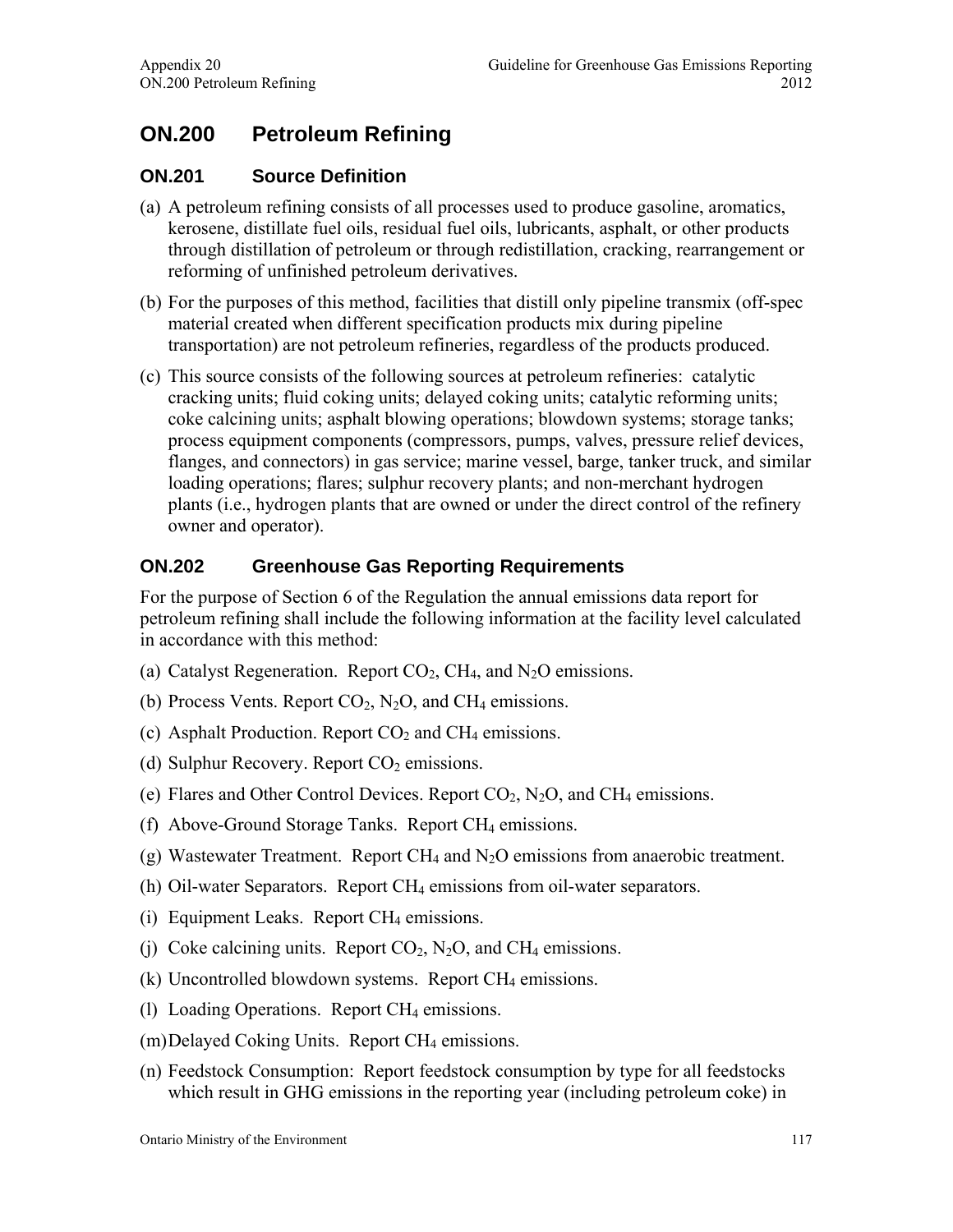units of cubic metres for gases, kilolitres for liquids tonnes for non-biomass solids, and bone dry tonnes for biomass-derived solid fuels.

(o) Fuel Consumption: Report fuel consumption by fuel type consumed in the reporting year in units of cubic metres for gases, kilolitres for liquids, tonnes for non-biomass solids, and bone dry tonnes for biomass-derived solid fuels.

## **ON.203 Calculation of Greenhouse Gas Emissions**

The person shall calculate GHG emissions using the methods in paragraphs (a) through (i) of this section. If a continuous emissions monitor is used to measure  $CO<sub>2</sub>$  emissions from process vents, asphalt production, sulphur recovery, or other control devices then the operator shall calculate the  $CO<sub>2</sub>$  emissions from these processes using a continuous emissions monitoring system (CEMS) as specified in ON.23(d). When the flue gas from two or more processes or stationary combustion sources are discharged through a common stack or duct before exiting to the atmosphere and if CEMS as specified in  $ON.23(d)$  are used to continuously monitor the  $CO<sub>2</sub>$  emissions, a person may report the combined emissions from the processes or stationary combustion sources sharing the common stack or duct instead of separately reporting the GHG emission from individual processes or stationary combustion sources.

- (a) Catalyst Regeneration. The person shall calculate the  $CO<sub>2</sub>$ , CH<sub>4</sub>, and N<sub>2</sub>O process emissions resulting from catalyst regeneration using the methods in paragraph (a)(1),  $(a)(2)$  and  $(a)(3)$ , respectively.
	- (1) For units equipped with CEMS, the person shall calculate  $CO<sub>2</sub>$  process emissions resulting from catalyst regeneration using CEMS in accordance with ON.23(d). In the absence of CEMS data, the person shall use the methods in paragraphs  $(a)(1)(A)$  through  $(a)(1)(C)$ .
		- (A) (i) The person shall calculate process  $CO<sub>2</sub>$  emissions from the continuous regeneration of catalyst material in fluid catalytic cracking units (FCCU) and fluid cokers using Equations 200-1, 200-1b, 200-2, and 200-3 in section  $(a)(1)(A)(ii)$  below.

$$
CO_2 = \sum_{i=1}^{n} CR_i \times CF \times 3.664 \times 0.001
$$
 Equation 200-1

Where:

| CO <sub>2</sub> | $=$ CO <sub>2</sub> emissions (tonnes/yr)                |
|-----------------|----------------------------------------------------------|
| n               | $=$ number of hours of operation in the report year      |
| $CR_i$          | $=$ hourly coke burn rate in kg/ hr                      |
| CF              | $=$ carbon fraction in coke burned                       |
| 3.664           | $=$ ratio of molecular weights, carbon dioxide to carbon |
| 0.001           | $=$ conversion factor from kg to tonnes                  |
|                 |                                                          |

(ii) Alternatively, the person may calculate process  $CO<sub>2</sub>$  emissions from the continuous regeneration of catalyst material in fluid catalytic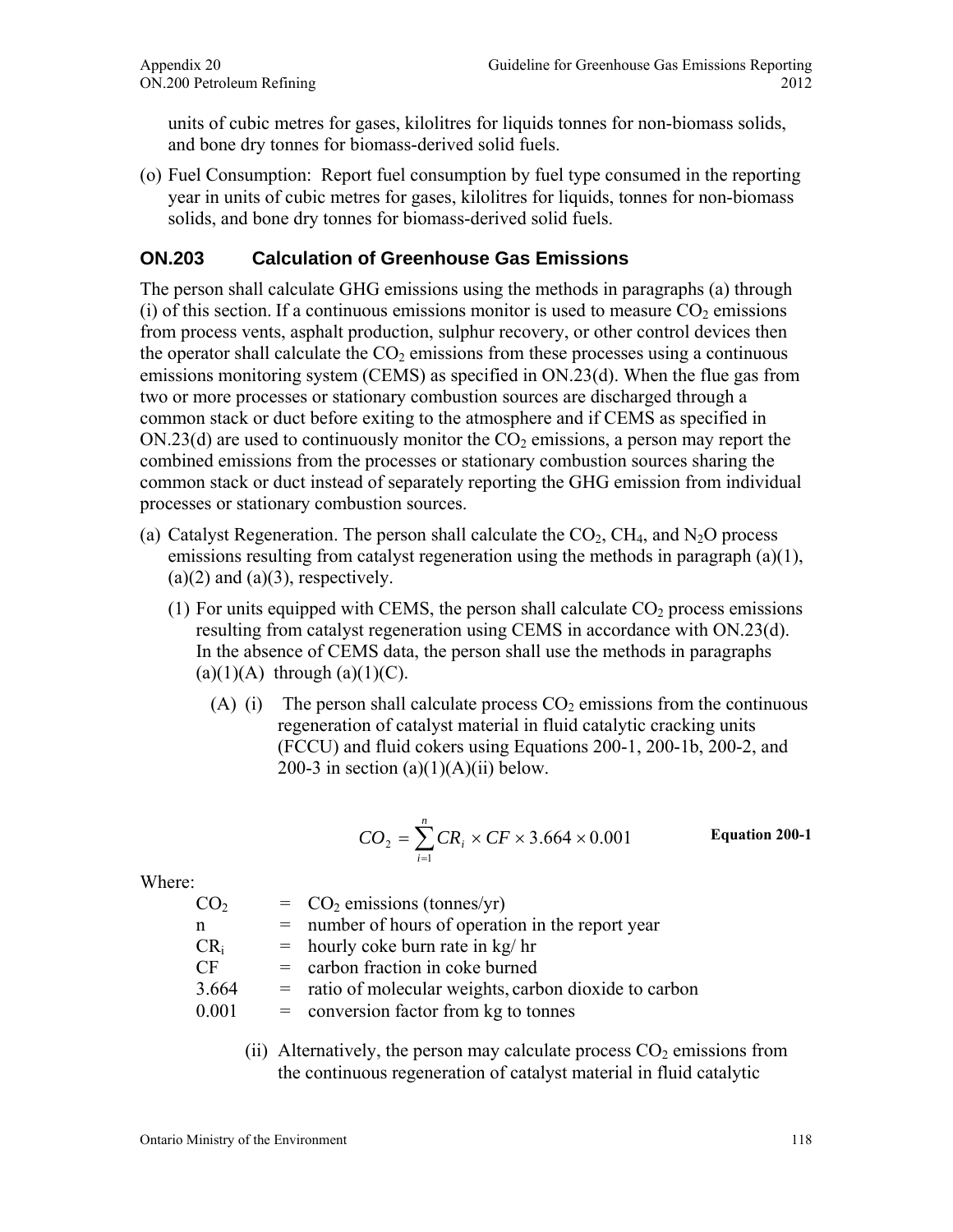cracking units (FCCU) and fluid cokers using Equations 200-1b and 200-2.

$$
CO_2 = \sum_{p=1}^{n} \left[ \left( Q_r \right)_p \times \frac{\left( \%CO_2 + \%CO \right)_p}{100\%} \times \frac{44}{MVC} \times 0.001 \right]
$$
 Equation 200-1b

Where:

| CO <sub>2</sub> |     | $=$ CO <sub>2</sub> emissions (tonnes/yr)                                                                                       |
|-----------------|-----|---------------------------------------------------------------------------------------------------------------------------------|
| $Q_{r}$         |     | = volumetric flow rate of exhaust gas before entering the emission                                                              |
|                 |     | control system using equation 200-2 and at reference temperature<br>and pressure conditions as used by the facility $(dRm3/hr)$ |
| $\%CO2$         |     | average hourly $CO2$ concentration in regenerator exhaust, per cent                                                             |
|                 |     | by volume $-$ dry basis                                                                                                         |
| $\%CO$          | $=$ | average hourly CO concentration in regenerator exhaust, per cent                                                                |
|                 |     | by volume – dry basis. When there is no post-combustion device,                                                                 |
|                 |     | assume %CO to be zero.                                                                                                          |
| 44              |     | = molecular weight of $CO_2$ (kg/kg-mole)                                                                                       |
| <b>MVC</b>      |     | molar volume conversion factor at the same reference conditions                                                                 |
|                 |     | as the above $Q_r$ (Rm <sup>3</sup> /kg-mole)                                                                                   |
|                 |     | $8.3145 * [273.16 +$ reference temperature in °C] / [reference                                                                  |
|                 |     | pressure in kilopascal]                                                                                                         |
| 0.001           |     | conversion factor from kg to tonnes                                                                                             |
| n               | $=$ | number of hours of operation in the report year                                                                                 |
|                 |     |                                                                                                                                 |

(iii) Either continuously monitor the volumetric flow rate of exhaust gas from the fluid catalytic cracking unit regenerator or fluid coking unit burner prior to the combustion of other fossil fuels or calculate the volumetric flow rate of this exhaust gas stream using Equation 200-2 of this section.

$$
Q_r = \frac{(79 * Q_a + (100 - %O_{oxy}) * Q_{oxy})}{100 - %CO_2 - %CO - %O_2}
$$
\nEquation 200-2

| Qr         | = volumetric flow rate of exhaust gas from regenerator before      |
|------------|--------------------------------------------------------------------|
|            | entering the emission control system at reference temperature and  |
|            | pressure conditions as used by the facility $(dRm3/min)$           |
| $Q_{a}$    | = volumetric flow rate of air to regenerator, as determined from   |
|            | control room instrumentation at reference temperature and pressure |
|            | conditions used for $Q_r$ (dRm <sup>3</sup> /min)                  |
| $\%Q_{xy}$ | = oxygen concentration in oxygen enriched air stream, per cent by  |
|            | volume $-$ dry basis                                               |
| $Q_{oxy}$  | = volumetric flow rate of $O_2$ enriched air to regenerator as     |
|            | determined from catalytic cracking unit control room               |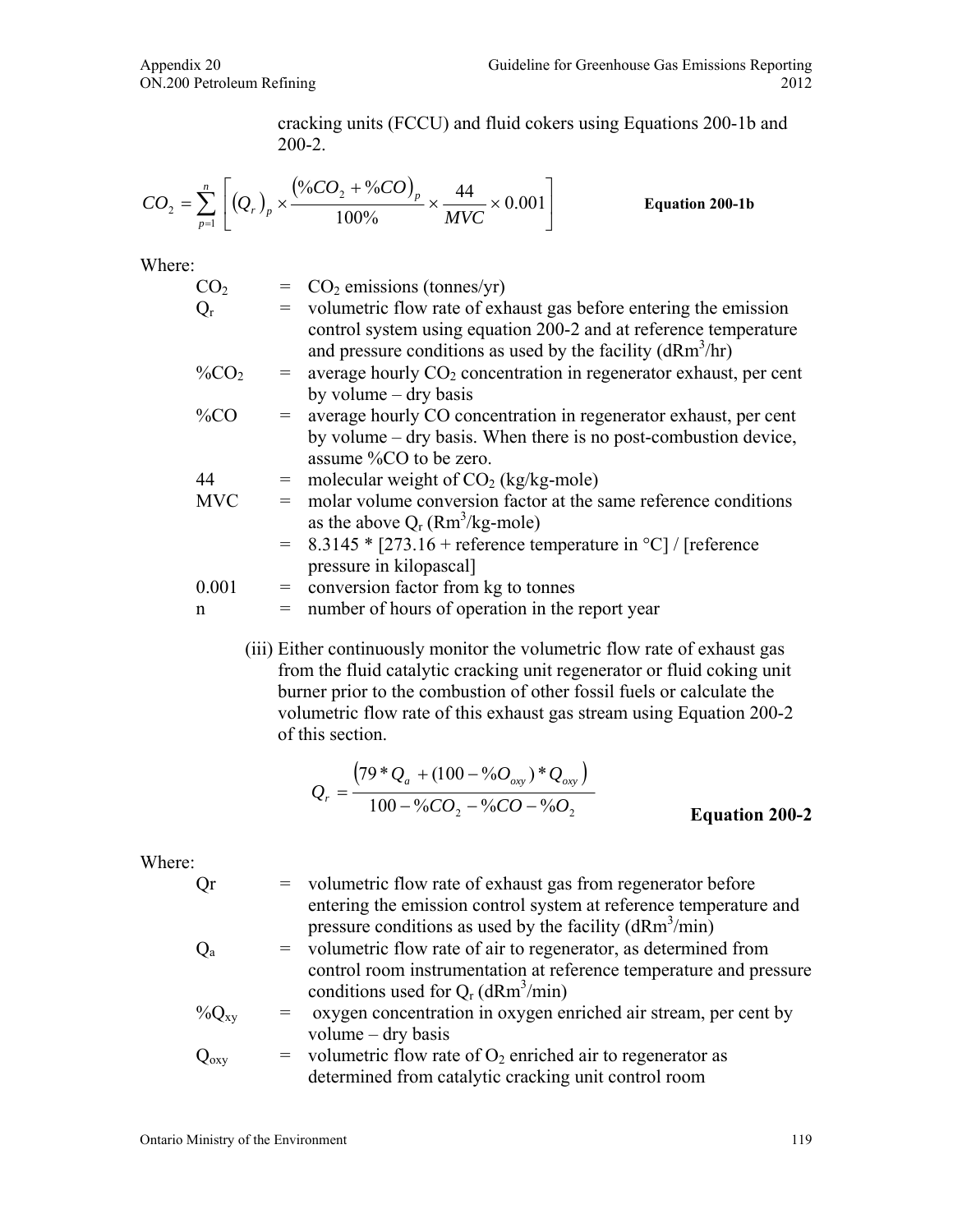instrumentation at reference temperature and pressure conditions used for  $Q_r$  (dRm<sup>3</sup>/min)

 $\%CO<sub>2</sub>$  = carbon dioxide concentration in regenerator exhaust, per cent by volume – dry basis

$$
\%CO = CO concentration in regenerator exhaust, per cent by volume - dry basis. When no auxiliary fuel is burned and a continuous CO monitor is not required, assume %CO to be zero
$$

$$
\%O_2 = O_2\text{ concentration in regenerator exhaust, per cent by volume } - \text{dry basis}
$$

(iv) Calculate the hourly coke burn rate using Equation 200-3 or from facility measurement or engineering estimate:

$$
CR_i = K_1 Q_r \times ( \%CO_2 + \%CO) + K_2 Q_a - K_3 Q_r \times [ \%CO/2 + \%CO_2 + \%O_2 ] + K_3 Q_{oxy} \times ( \%O_{oxy} )
$$

**Equation 200-3** 

Where:

| $CR_i$              |                   | $=$ hourly coke burn rate in kg/ hr                                                                                       |
|---------------------|-------------------|---------------------------------------------------------------------------------------------------------------------------|
|                     | $K_1, K_2, K_3 =$ | material balance and conversion factors $(K_1, K_2,$ and $K_3$ from                                                       |
|                     |                   | Table 200-1 or from facility measurement or engineering estimate                                                          |
| $\overline{Q_{r}}$  | $=$               | volumetric flow rate of exhaust gas before entering the emission                                                          |
|                     |                   | control system from equation 200-2 ( $dRm^3/min$ )                                                                        |
| $Q_{a}$             |                   | volumetric flow rate of air to regenerator as determined from                                                             |
|                     |                   | control room instrumentation at reference temperature and pressure<br>conditions used in $Q_r$ (dRm <sup>3</sup> /min)    |
| % $CO2$             | $=$               | $CO2$ concentration in regenerator exhaust, per cent by volume –                                                          |
|                     |                   | dry basis                                                                                                                 |
| %CO                 |                   | $=$ CO concentration in regenerator exhaust, per cent by volume – dry                                                     |
|                     |                   | basis                                                                                                                     |
| $\%$ O <sub>2</sub> | $=$               | $O_2$ concentration in regenerator exhaust, per cent by volume – dry                                                      |
|                     |                   | basis                                                                                                                     |
| $Q_{\rm oxy}$       | $=$               | volumetric flow rate of $O_2$ enriched air to regenerator as                                                              |
|                     |                   | determined from control room instrumentation at reference                                                                 |
|                     |                   | temperature and pressure conditions used in $Q_r$ (dRm <sup>3</sup> /min)                                                 |
| $\%O_{xy}$          | $=$               | $O_2$ concentration in $O_2$ enriched air stream inlet to regenerator, per<br>cent by volume – dry basis                  |
|                     |                   | (B) The person shall calculate process $CO2$ emissions resulting from continuous                                          |
|                     |                   |                                                                                                                           |
|                     |                   |                                                                                                                           |
|                     |                   | catalyst regeneration in operations other than FCCUs and fluid cokers (e.g.<br>catalytic reforming) using Equation 200-4. |

$$
CO_2 = CC_{\text{irc}} \times (CF_{\text{spent}} - CF_{\text{regen}}) \times H \times 3.664
$$
 Equation 200-4

Where:

 $CO<sub>2</sub> = CO<sub>2</sub>$  emissions (tonnes/yr)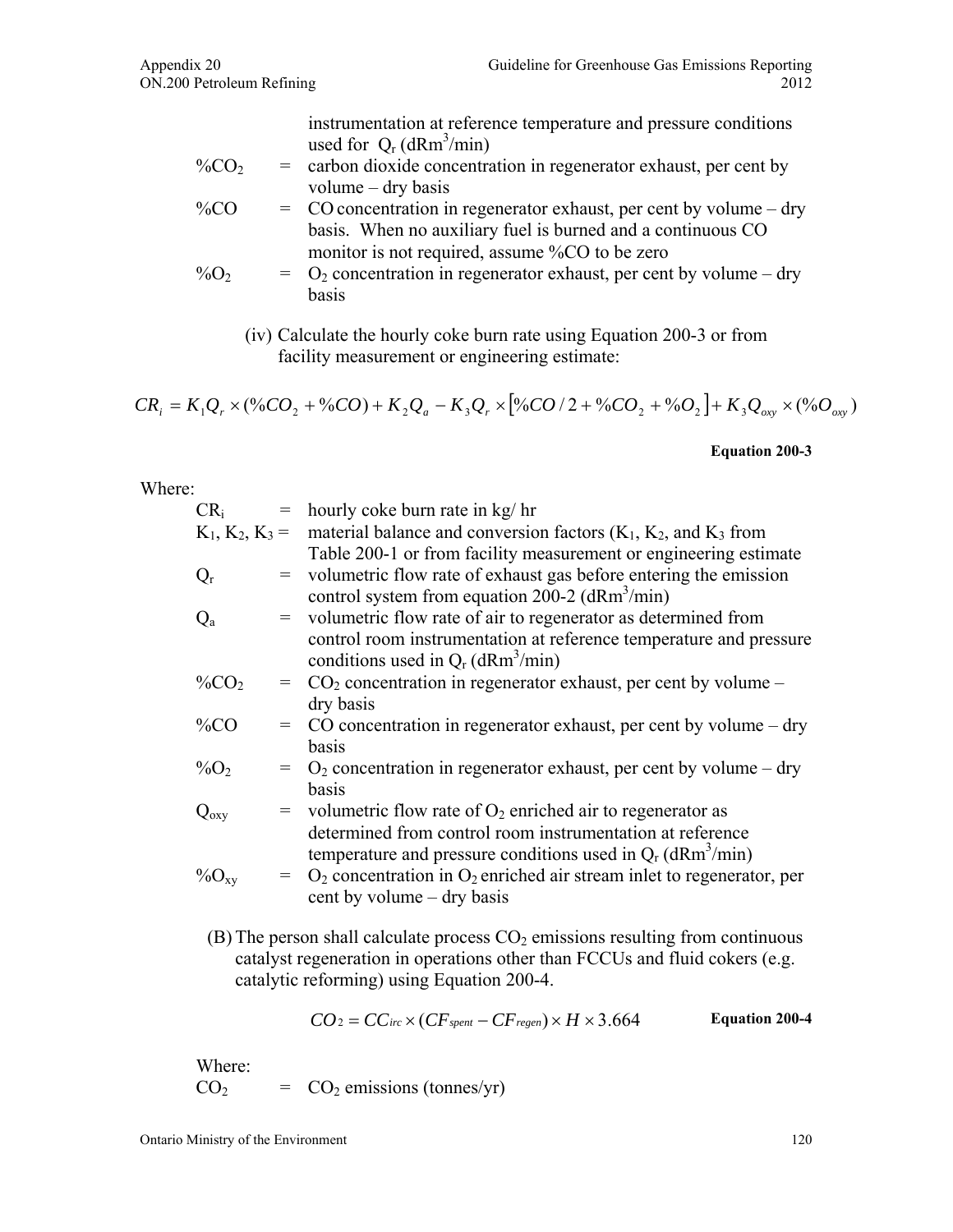| CC <sub>irc</sub>   | $=$ average catalyst regeneration rate (tonnes/hr)               |
|---------------------|------------------------------------------------------------------|
| CF <sub>spent</sub> | $=$ weight carbon fraction on spent catalyst                     |
| $CF_{regen}$        | $=$ weight carbon fraction on regenerated catalyst (default = 0) |
| H                   | $=$ hours regenerator was operational (hr/yr)                    |
| 3.664               | $=$ ratio of molecular weights, $CO2$ to carbon                  |

(C) The person shall calculate process  $CO<sub>2</sub>$  emissions resulting from periodic catalyst regeneration using Equations 200-5

$$
CO_2 = \sum_{1}^{n} \left[ \left( CB_{Q} \right)_{n} \times CC \times 3.664 \times 0.001 \right]
$$
 Equation 200-5

Where:

| $=$ Annual CO <sub>2</sub> emissions (tonnes/year).                |
|--------------------------------------------------------------------|
| $=$ Coke burn-off quantity per regeneration cycle from engineering |
| estimates (kg coke/cycle).                                         |
| = Number of regeneration cycles in the calendar year.              |
| = Carbon content of coke based on measurement or engineering       |
| estimate (kg C per kg coke); default = $0.94$ .                    |
| $=$ ratio of molecular weights, carbon dioxide to carbon           |
| $=$ Conversion factor (tonne/kg).                                  |
|                                                                    |

(2) Calculate CH4 emissions using either unit specific measurement data, a unitspecific emission factor based on a source test of the unit, or Equation 200-6 of this section.

$$
CH_4 = \left( \text{CO}_2 \ast \frac{\text{EmF}_2}{\text{EmF}_1} \right) \qquad \text{Equation 200-6}
$$

Where:

| CH <sub>4</sub>  | $=$ Annual methane emissions from coke burn-off (tonnes CH <sub>4</sub> /year).             |
|------------------|---------------------------------------------------------------------------------------------|
| CO <sub>2</sub>  | $=$ Emission rate of CO <sub>2</sub> from coke burn-off calculated in paragraph             |
|                  | $(a)(1)$ of this section, as applicable (tonnes/year).                                      |
| EmF <sub>1</sub> | $=$ Default CO <sub>2</sub> emission factor for petroleum coke of 97 kg CO <sub>2</sub> /GJ |
| EmF <sub>2</sub> | = Default CH <sub>4</sub> emission factor of 2.8 x $10^{-3}$ kg CH <sub>4</sub> /GJ.        |

(3) Calculate  $N_2O$  emissions using either unit specific measurement data, a unitspecific emission factor based on a source test of the unit, or Equation 200-7 of this section.

$$
N_2O = \left(CO_2 * \frac{EmF_3}{EmF_1}\right)
$$
 Equation 200-7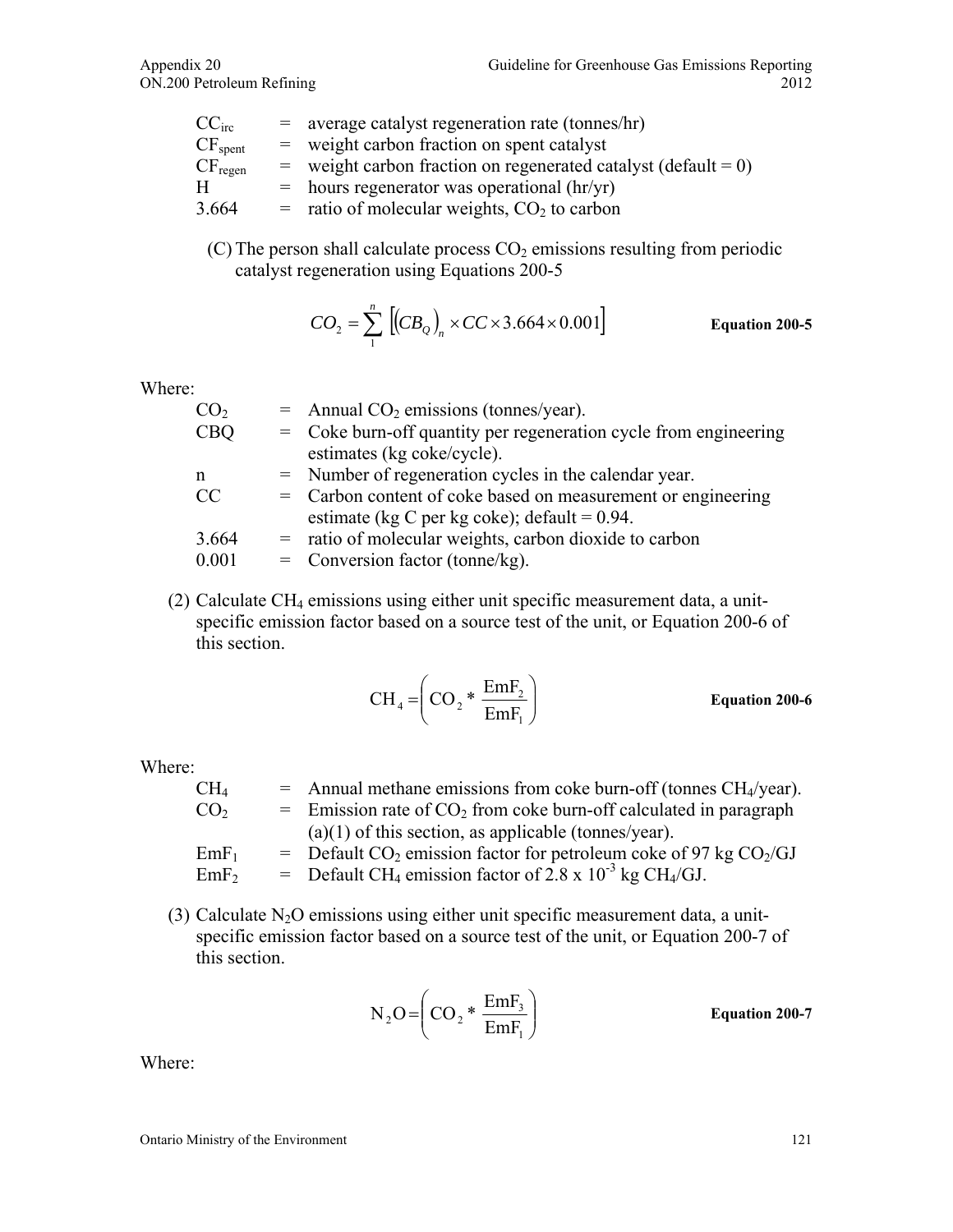| N <sub>2</sub> O | = Annual nitrous oxide emissions from coke burn-off (tonne                                 |
|------------------|--------------------------------------------------------------------------------------------|
|                  | $N2O/year$ ).                                                                              |
| CO <sub>2</sub>  | $=$ Emission rate of $CO2$ from coke burn-off calculated in paragraphs                     |
|                  | $(a)(1)$ of this section, as applicable (tonnes/year).                                     |
| EmF <sub>1</sub> | = Default $CO_2$ emission factor for petroleum coke of 97 kg $CO_2/GJ$ .                   |
| EmF <sub>3</sub> | = Default N <sub>2</sub> O emission factor of 5.7 x10 <sup>-4</sup> kg N <sub>2</sub> O/GJ |

(b) Process Vents. Except for process emissions reported under other requirements of this regulation, the person shall calculate process emissions of  $CO<sub>2</sub>$ , CH<sub>4</sub>, and N<sub>2</sub>O from process vents using Equation 200-8 for each process vent that can be reasonably expected to contain greater than 2 per cent by volume  $CO<sub>2</sub>$  or greater than 0.5 per cent by volume of CH4 or greater than 0.01 per cent by volume (100 parts per million) of  $N<sub>2</sub>O$ .

$$
E_x = \sum_{i=1}^{n} VR_i \times F_{xi} \times (MW_x / MVC) \times VT_i \times 0.001
$$
 Equation 200-8

| $E_x$        |     | = Annual emissions of x (tonnes/yr), where $x = CO_2$ , N <sub>2</sub> O, or CH <sub>4</sub> |
|--------------|-----|----------------------------------------------------------------------------------------------|
| $VR_{\perp}$ |     | Average volumetric flow rate for venting event i from                                        |
|              |     | measurement data, process knowledge or engineering estimates at                              |
|              |     | reference temperature and pressure conditions as used by the                                 |
|              |     | facility ( $Rm3/unit$ time). If a mass flow meter is used, measure the                       |
|              |     | flow rate in kg/unit time and replace the term " $MW_x/MVC$ " with<br>(1)                    |
| $F_{xi}$     |     | $=$ Molar fraction of x in vent gas stream during event i from                               |
|              |     | measurement data, process knowledge or engineering estimates.                                |
| $MW_{x}$     |     | molecular weight of x (kg/kg-mole)                                                           |
| <b>MVC</b>   |     | molar volume conversion factor at the same reference conditions                              |
|              |     | as the above $VR_i$ (Rm3/kg-mole).                                                           |
|              |     | $=$ 8.3145 $*$ [273.16 + reference temperature in °C] / [reference                           |
|              |     | pressure in kilopascal]                                                                      |
| $VT_i$       | $=$ | time duration of venting event i, in same units of time as $VR_i$                            |
| n            | $=$ | number of venting events in report year                                                      |
| 0.001        | $=$ | conversion factor from kg to tonnes                                                          |
|              |     |                                                                                              |

- (c) Asphalt Production. The person shall calculate  $CO<sub>2</sub>$  and  $CH<sub>4</sub>$  process emissions from asphalt blowing activities using either process vent method specified in paragraph (b) or according to the applicable provisions in paragraphs  $(c)(1)$  and  $(c)(2)$  of this section.
	- (1) For uncontrolled asphalt blowing operations or asphalt blowing operations controlled by vapor scrubbing, calculate  $CO<sub>2</sub>$  and  $CH<sub>4</sub>$  emissions using Equations 200-9 and 200-10 of this section, respectively.

$$
CO_2 = (Q_{AB} \times EF_{AB.CO2})
$$
 Equation 200-9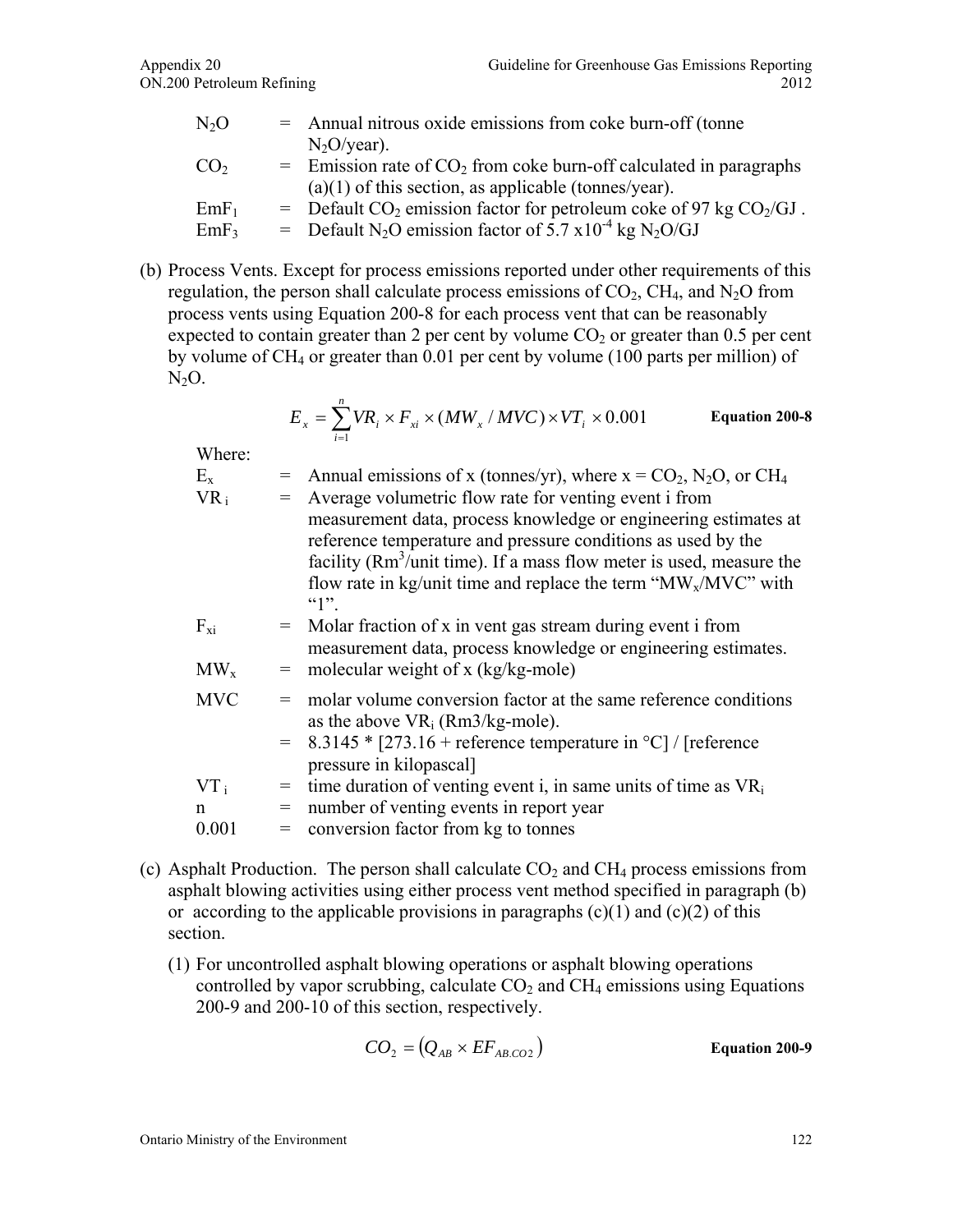| CO <sub>2</sub>   | $=$ Annual CO <sub>2</sub> emissions from uncontrolled asphalt blowing (tonnes |
|-------------------|--------------------------------------------------------------------------------|
|                   | $CO2/year$ ).                                                                  |
| $Q_{AB}$          | $=$ Quantity of asphalt blown (million barrels per year, MMbbl/year).          |
| $E_{\rm FAB,CO2}$ | $=$ Emission factor for $CO2$ from uncontrolled asphalt blowing from           |
|                   | facility-specific test data (tonnes $CO2/MMbbl$ asphalt blown);                |
|                   | $default = 1,100.$                                                             |

$$
CH_4 = (Q_{AB} \times EF_{AB,CH4})
$$
 Equation 200-10

Where:

| $\rm CH_{4}$         | = Annual methane emissions from uncontrolled asphalt blowing                   |
|----------------------|--------------------------------------------------------------------------------|
|                      | (tonnes $CH4/year$ ).                                                          |
| $Q_{AB}$             | $=$ Quantity of asphalt blown (million barrels per year, MMbbl/year).          |
| EF <sub>AB,CH4</sub> | $=$ Emission factor for CH <sub>4</sub> from uncontrolled asphalt blowing from |
|                      | facility-specific test data (tonnes CH <sub>4</sub> /MMbbl asphalt blown);     |
|                      | $default = 580.$                                                               |

(2) For asphalt blowing operations controlled by thermal oxidizer or flare, calculate CO2 and CH4 emissions using Equations 200-11 and 200-12 of this section, respectively, provided these emissions are not already included in the flare emissions calculated in paragraph (e) of this section or in the stationary combustion unit emissions required under ON.20.

$$
CO_2 = 0.98 \times (Q_{AB} \times CEF_{AB} \times 3.664)
$$
 Equation 200-11

Where:

| CO <sub>2</sub> | $=$ Annual CO <sub>2</sub> emissions from controlled asphalt blowing (tonnes |
|-----------------|------------------------------------------------------------------------------|
|                 | $CO2/year$ ).                                                                |
| 0.98            | = Assumed combustion efficiency of thermal oxidizer or flare.                |
| $Q_{AB}$        | $=$ Quantity of asphalt blown (MMbbl/year).                                  |
| $CEF_{AB}$      | = Carbon emission factor from asphalt blowing from facility-specific         |
|                 | test data (tonnes C/MMbbl asphalt blown); $default = 2,750$ .                |
| 3.664           | $=$ ratio of molecular weights, carbon dioxide to carbon                     |
|                 |                                                                              |

J.

$$
CH_4 = 0.02 \times (Q_{AB} \times EF_{AB,CH4})
$$
 Equation 200-12

| CH <sub>4</sub>            | = Annual methane emissions from controlled asphalt blowing            |
|----------------------------|-----------------------------------------------------------------------|
|                            | (tonnes $CH_4$ /year).                                                |
| 0.02                       | $=$ Fraction of methane uncombusted in thermal oxidizer or flare      |
|                            | based on assumed 98% combustion efficiency.                           |
| $\mathrm{Q}_{\mathrm{AB}}$ | $=$ Quantity of asphalt blown (million barrels per year, MMbbl/year). |
|                            |                                                                       |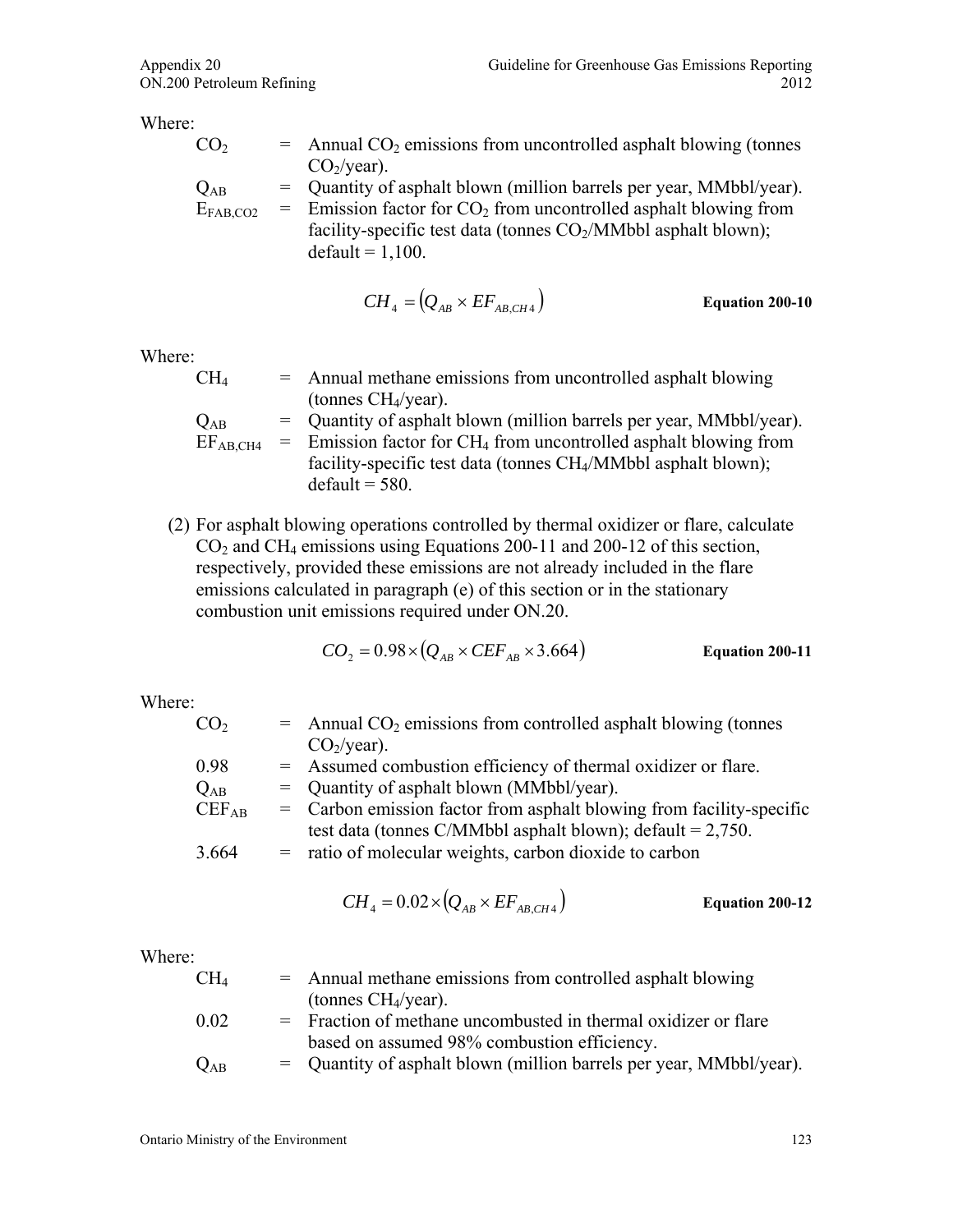- $EF_{AB,CH4}$  = Emission factor for CH<sub>4</sub> from uncontrolled asphalt blowing from facility-specific test data (tonnes CH<sub>4</sub>/MMbbl asphalt blown);  $default = 580.$
- (d) Sulphur Recovery. The person shall calculate  $CO<sub>2</sub>$  process emissions from sulphur recovery units (SRUs) using Equation 200-13. For the molar fraction (MF) of  $CO<sub>2</sub>$  in the sour gas, use either a default factor of 0.20, engineering estimates or a source specific molar fraction value derived from source tests conducted at least once per calendar year. The person shall submit a pretest plan to the Director in the first year of reporting. The source test procedures in that plan shall be repeated in each future year to update the source specific emission factors annually.

$$
CO_2 = FR \times MW_{CO2} / MVC \times MF \times 0.001
$$
 Equation 200-13

| CO <sub>2</sub>   | $=$ emissions of $CO2$ (tonnes/yr)                                                                                                                                                                                                                                  |
|-------------------|---------------------------------------------------------------------------------------------------------------------------------------------------------------------------------------------------------------------------------------------------------------------|
| <b>FR</b>         | = volumetric flow rate of acid gas to SRU at reference temperature<br>and pressure conditions as used by the facility $(Rm^3$ /year). If a<br>mass flow meter is used, measure the acid gas flow in kg per year<br>and replace the term " $MW_{CO2}/MVC$ " with "1" |
| MW <sub>CO2</sub> | = molecular weight of $CO2(44 \text{ kg/kg-mole})$                                                                                                                                                                                                                  |
| <b>MVC</b>        | molar volume conversion factor at the same reference conditions<br>as the above $FR (Rm3/kg$ -mole).                                                                                                                                                                |
|                   | $=$ 8.3145 $*$ [273.16 + reference temperature in $^{\circ}$ C] / [reference<br>pressure in kilopascal]                                                                                                                                                             |
| <b>MF</b>         | = molar fraction $\frac{9}{6}$ of CO <sub>2</sub> in sour gas based on measurement or<br>engineering estimate (default $MF = 20\%$ expressed as 0.20)                                                                                                               |
| 0.001             | $=$ conversion factor from kg to tonnes                                                                                                                                                                                                                             |

#### (e) Flares and Other Control Devices.

- (1) The person shall calculate and report  $CO<sub>2</sub>$ , CH<sub>4</sub> and N<sub>2</sub>O emissions resulting from the combustion of flare pilot gas using the appropriate method(s) specified in section ON.20.
- (2) The person shall calculate and report  $CO<sub>2</sub>$  emissions resulting from the combustion of hydrocarbons routed to flares for destruction as follows:
	- (i) Heat value or carbon content measurement. If the person has a continuous high heat value monitor or gas composition monitor on the flare or if the person monitors these parameters at least weekly, the person must use the measured heat value or carbon content value in calculating the  $CO<sub>2</sub>$ emissions from the flare using the applicable methods in paragraphs  $(e)(2)(i)(A)$  and  $(e)(2)(i)(B)$ .
		- (A) If the person monitors gas composition, calculate the  $CO<sub>2</sub>$  emissions from the flare using Equation 200-14 of this section. If daily or more frequent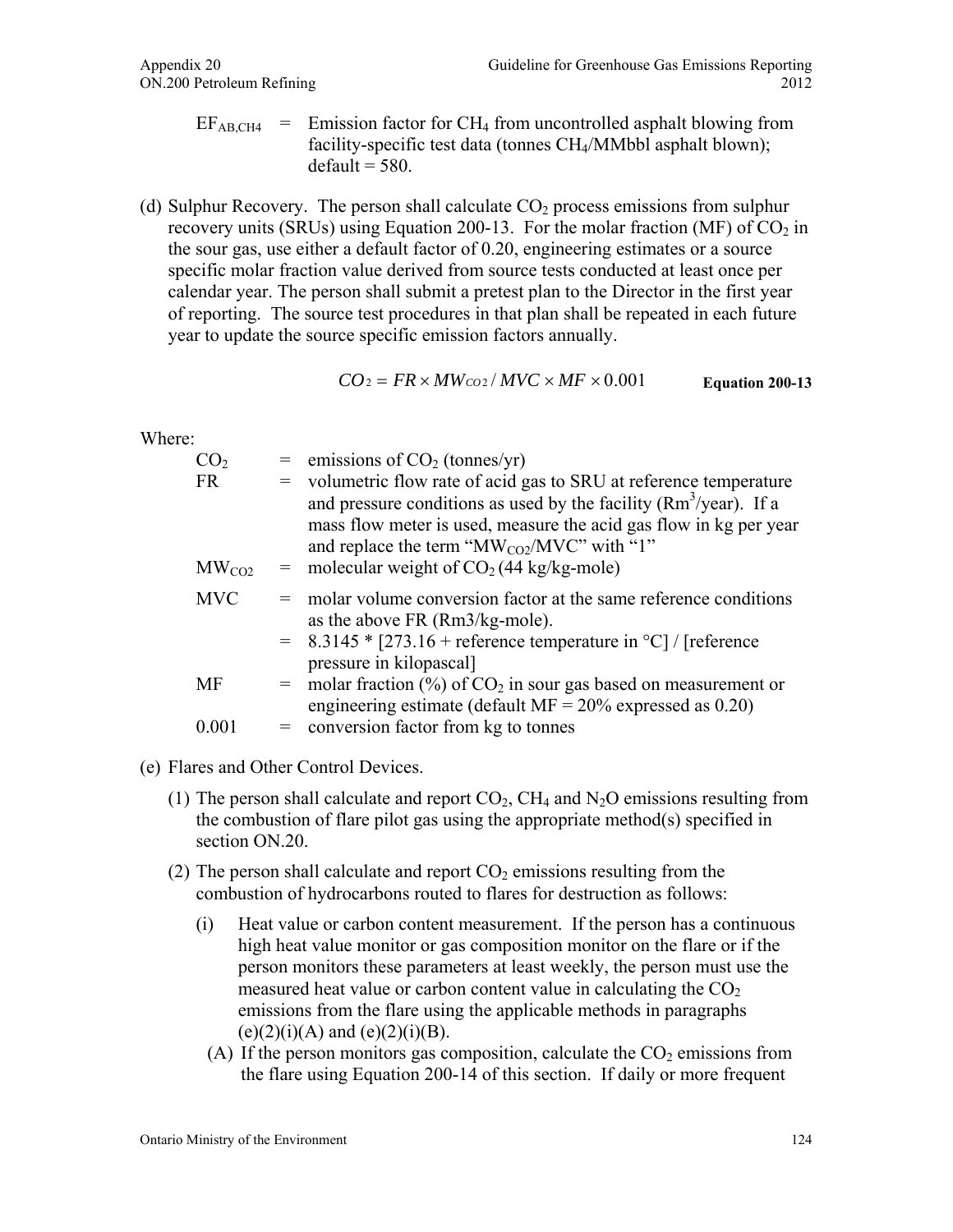measurement data is available, the person must use daily values when using Equation 200-14 of this section; otherwise, use weekly values.

$$
CO_2 = 0.98 \times 0.001 \times \left(\sum_{p=1}^{n} \left[3.664 \times (Flare)_p \times \frac{(MW)_p}{MVC} \times (CC)_p\right]\right)
$$
 Equation 200-14

Where:

| CO <sub>2</sub> | $\displaystyle \qquad \qquad =\qquad \qquad$ | Annual $CO2$ emissions for a specific fuel type (tonnes/year).                                                               |
|-----------------|----------------------------------------------|------------------------------------------------------------------------------------------------------------------------------|
| 0.98            | $=$                                          | Assumed combustion efficiency of a flare.                                                                                    |
| 0.001           | $\!\!\!=\!\!\!$                              | Conversion factor from kg to tonnes.                                                                                         |
| $\mathbf n$     | $=$                                          | Number of measurement periods. The minimum value for n is 52                                                                 |
|                 |                                              | (for weekly measurements); the maximum value for n is 366 (for                                                               |
|                 |                                              | daily measurements during a leap year).                                                                                      |
| p               | $=$                                          | Measurement period index.                                                                                                    |
| 3.664           | $=$                                          | Ratio of molecular weights, carbon dioxide to carbon                                                                         |
| $(Flare)_p$     | $=$                                          | Volume of flare gas combusted during measurement period at                                                                   |
|                 |                                              | reference temperature and pressure conditions as used by the                                                                 |
|                 |                                              | facility ( $Rm^3$ ) period). If a mass flow meter is used, measure flare                                                     |
|                 |                                              | gas flow rate in kg/period and replace the term " $(MW)_p/MVC$ "                                                             |
|                 |                                              | with " $1$ ".                                                                                                                |
| $(MW)_p$        |                                              | = Average molecular weight of the flare gas combusted during                                                                 |
|                 |                                              | measurement period (kg/kg-mole). If measurements are taken                                                                   |
|                 |                                              | more frequently than daily, use the arithmetic average of<br>measurement values within the day to calculate a daily average. |
|                 |                                              |                                                                                                                              |
| <b>MVC</b>      | $=$                                          | Molar volume conversion factor at the same reference conditions                                                              |
|                 |                                              | as the above (Flare) <sub>p</sub> ( $Rm3/kg$ -mole).                                                                         |
|                 | $=$                                          | 8.3145 * [273.16 + reference temperature in $^{\circ}$ C] / [reference                                                       |
|                 |                                              | pressure in kilopascal]                                                                                                      |
| $(CC)_{p}$      | $=$                                          | Average carbon content of the flare gas combusted during                                                                     |
|                 |                                              | measurement period (kg C per kg flare gas). If measurements are                                                              |
|                 |                                              | taken more frequently than daily, use the arithmetic average of                                                              |
|                 |                                              | measurement values within the day to calculate a daily average.                                                              |
|                 |                                              |                                                                                                                              |

(B) If the person monitors heat content but do not monitor gas composition, calculate the  $CO<sub>2</sub>$  emissions from the flare using Equation 200-15 of this section. If daily or more frequent measurement data is available, the person must use daily values when using Equation 200-15 of this section; otherwise, use weekly values.

$$
CO_2 = 0.98 \times 0.001 \times \sum_{p=1}^{n} [(Flare)_p \times (HHV)_p \times EmF]
$$
 Equation 200-15

Where:

 $CO<sub>2</sub>$  = Annual  $CO<sub>2</sub>$  emissions for a specific fuel type (tonnes/year).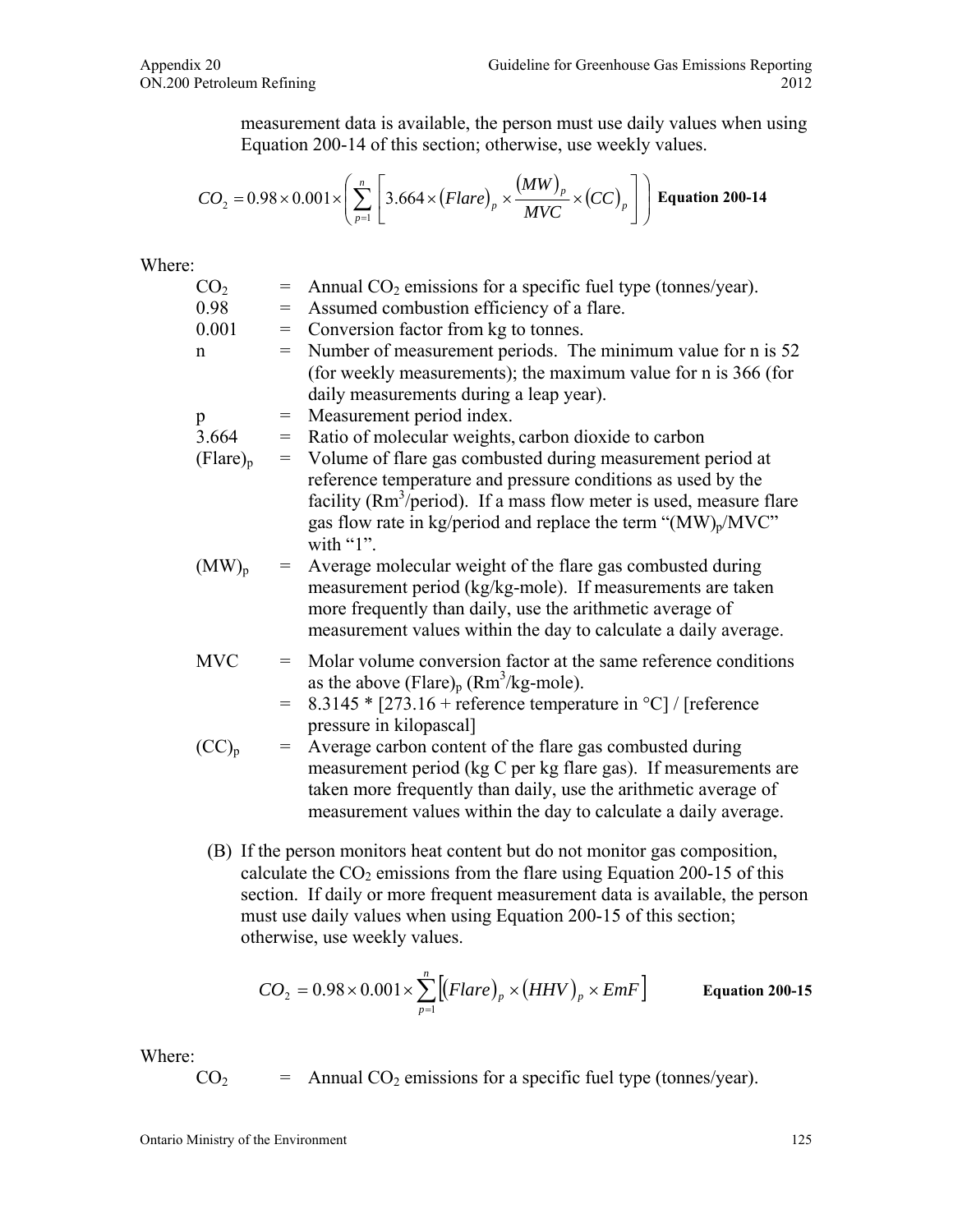- 0.98 = Assumed combustion efficiency of a flare.
- $0.001 =$  Conversion factor from kg to tonnes.
- $n =$  Number of measurement periods. The minimum value for n is 52 (for weekly measurements); the maximum value for n is 366 (for daily measurements during a leap year).
- p = Measurement period index.
- $(Flare)_p$  = Volume of flare gas combusted during measurement period at reference temperature and pressure conditions as used by the facility  $(Rm^3/period)$ . If a mass flow meter is used, the person must also measure molecular weight and convert the mass flow to a volumetric flow as follows: Flare[m<sup>3</sup>] = Flare [kg]  $\times$  $MVC/(MW)_{p}$ , where  $MVC$  is the molar volume conversion factor at the same reference conditions as  $(Flare)_p(Rm3/kg$ -mole) and  $(MW)$ <sub>n</sub> is the average molecular weight of the flare gas combusted during measurement period (kg/kg-mole).
	- $= 8.3145 * [273.16 + \text{reference temperature in } ^{\circ}C]/[\text{reference}$ pressure in kilopascal])
- $(HHV)_{p}$  = High heat value for the flare gas combusted during measurement period (GJ per  $Rm<sup>3</sup>$ ). If measurements are taken more frequently than daily, use the arithmetic average of measurement values within the day to calculate a daily average.
- $EmF = Default CO<sub>2</sub> emission factor of 57 kilograms CO<sub>2</sub>/GI (HHV basis).$
- (ii) Alternative Method. For startup, shutdown, and malfunctions during which the person were unable to measure the parameters required by Equations 200-14 and 200-15 of this section, the person must determine the quantity of gas discharged to the flare separately for each start-up, shutdown, or malfunction, and calculate the  $CO<sub>2</sub>$  emissions as specified in paragraphs  $(e)(1)(ii)(A)$  of this section.
	- (A) For periods of start-up, shutdown, or malfunction, use engineering calculations and process knowledge to estimate the carbon content of the flared gas for each start-up, shutdown, or malfunction event.
	- (B) For the reporting of emissions from normal operation flares in the year 2011, the person may use the average heating value measured for the fuel gas for the heating value of the flare gas. If heating value is not measured, the heating value may be estimated from historic data or engineering calculation. If the person is unable to use the methods in  $ON.203(e)(2)(i)$  in 2012 due to health or safety reasons, the person may use the alternate method in the subsection in 2012 if it is consented to in writing by the Director.
- (C) Calculate the  $CO<sub>2</sub>$  emissions using Equation 200-16 of this section.

$$
CO_2 = 0.98 \times 0.001 \times \left(\sum_{p=1}^n \left[3.664 \times \left(Flare_{SSM}\right)_p \times \frac{(MW)_p}{MVC} \times \left(CC\right)_p\right]\right)
$$
 Equation 200-16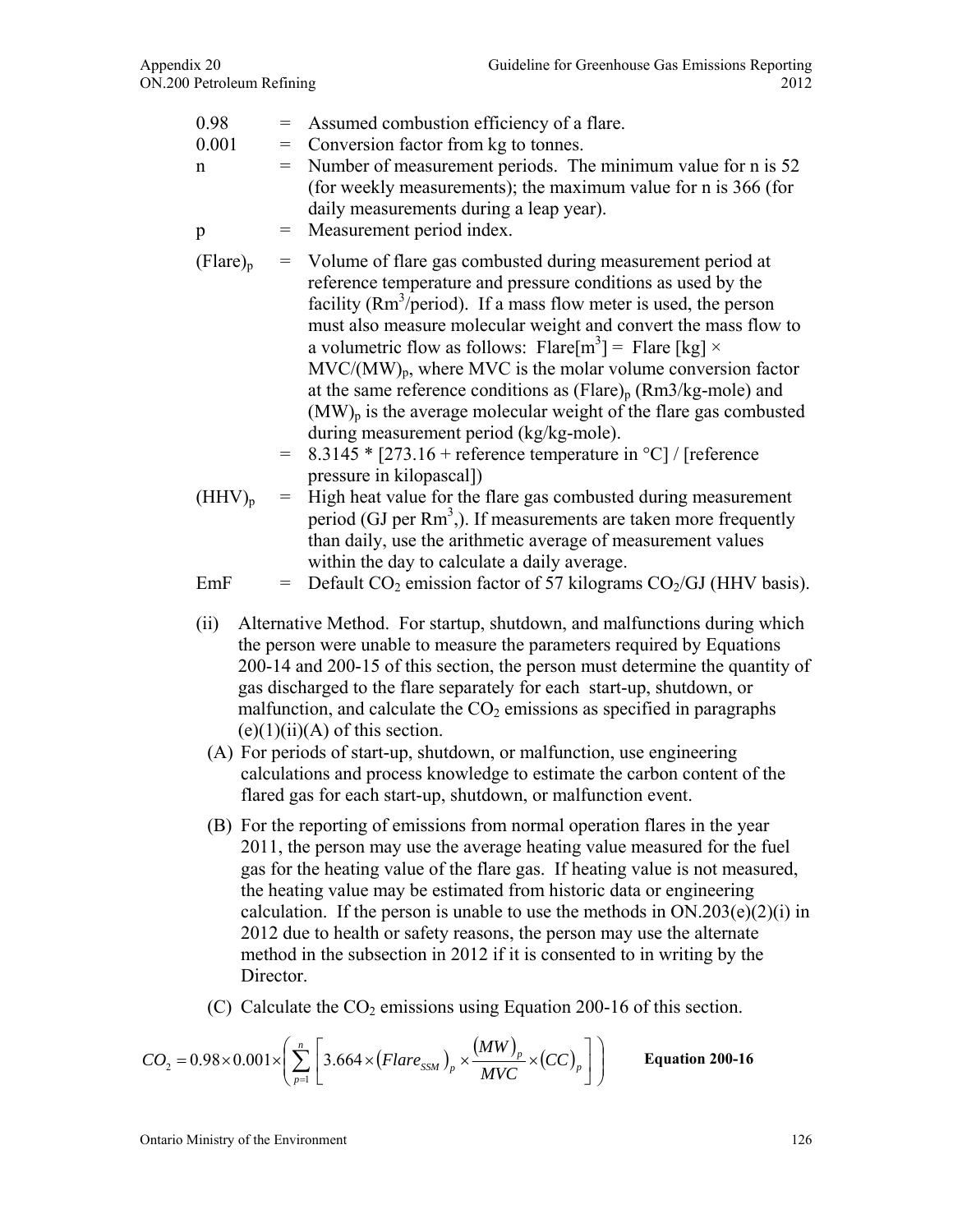|                 | $=$ Annual CO <sub>2</sub> emissions for a specific fuel type (tonnes/year).                                                                                                                                                                                                                                                                                                       |
|-----------------|------------------------------------------------------------------------------------------------------------------------------------------------------------------------------------------------------------------------------------------------------------------------------------------------------------------------------------------------------------------------------------|
| $=$             | Assumed combustion efficiency of a flare.                                                                                                                                                                                                                                                                                                                                          |
| $=$             | Conversion factor from kg to tonnes.                                                                                                                                                                                                                                                                                                                                               |
| $\!\!\!=\!\!\!$ | Number of start-up, shutdown, and malfunction events during the<br>reporting year.                                                                                                                                                                                                                                                                                                 |
|                 | Start-up, shutdown, malfunction and other measurement period<br>index.                                                                                                                                                                                                                                                                                                             |
|                 | $(Flare_{SSM})_p$ = Volume of flare gas combusted during indexed start-up, shutdown,<br>or malfunction event from engineering calculations, at reference<br>temperature and pressure conditions as used by the facility<br>$(Rm3/event)$ . If a mass flow meter is used, measure the flare gas<br>combusted in kg per event and replace the term " $(MW)_p/MVC$ "<br>with " $1$ ". |
|                 | = Average molecular weight of the flare gas, from the analysis<br>results or engineering calculations for the event (kg/kg-mole).                                                                                                                                                                                                                                                  |
|                 | = Molar volume conversion factor at the same reference conditions<br>as the above (Flare $_{SSM})_p$ (Rm3/kg-mole).                                                                                                                                                                                                                                                                |
|                 | 8.3145 * [273.16 + reference temperature in $^{\circ}$ C] / [reference<br>pressure in kilopascal]                                                                                                                                                                                                                                                                                  |
|                 | Average carbon content of the flare gas, from analysis results or<br>engineering calculations for the event (kg C per kg flare gas).                                                                                                                                                                                                                                               |
| $=$             | Ratio of molecular weights, carbon dioxide to carbon                                                                                                                                                                                                                                                                                                                               |
|                 |                                                                                                                                                                                                                                                                                                                                                                                    |

(3) The person shall calculate and report  $CH_4$  and  $N_2O$  emissions resulting from the combustion of hydrocarbons routed to flares for destruction using the methods specified in paragraphs  $(e)(3)(A)$  and  $(e)(3)(B)$ :

(A) Calculate CH4 using Equation 200-17 of this section.

$$
CH_4 = \left( \text{CO}_2 \times \frac{\text{EmF}_{\text{CH4}}}{\text{EmF}} \right) + CO_2 \times \frac{0.02}{0.98} \times \frac{16}{44} \times f_{CH4} \qquad \text{Equation 200-17}
$$

| CH <sub>4</sub>    | $=$ Annual methane emissions from flared gas (tonnes CH <sub>4</sub> /year).                 |
|--------------------|----------------------------------------------------------------------------------------------|
| CO <sub>2</sub>    | = Emission rate of $CO2$ from flared gas calculated in paragraph (e)(1)                      |
|                    | and $(e)(2)$ of this section (tonnes/year).                                                  |
| EmF <sub>CH4</sub> | $=$ Default CH <sub>4</sub> emission factor for Petroleum Products of 2.8 x 10 <sup>-3</sup> |
|                    | kg/GJ                                                                                        |
| EmF                | = Default $CO_2$ emission factor for flare gas of 57 kilograms $CO_2/GJ$                     |
|                    | (HHV basis).                                                                                 |
| 0.02/0.98          | = correction factor for flare combustion efficiency.                                         |
| 16/44              | = correction factor ratio of the molecular weight of CH <sub>4</sub> to $CO2$                |
| $f_{\rm CH4}$      | = Weight fraction of carbon in the flare gas prior to combustion that                        |
|                    | is contributed by methane from measurement values or engineering                             |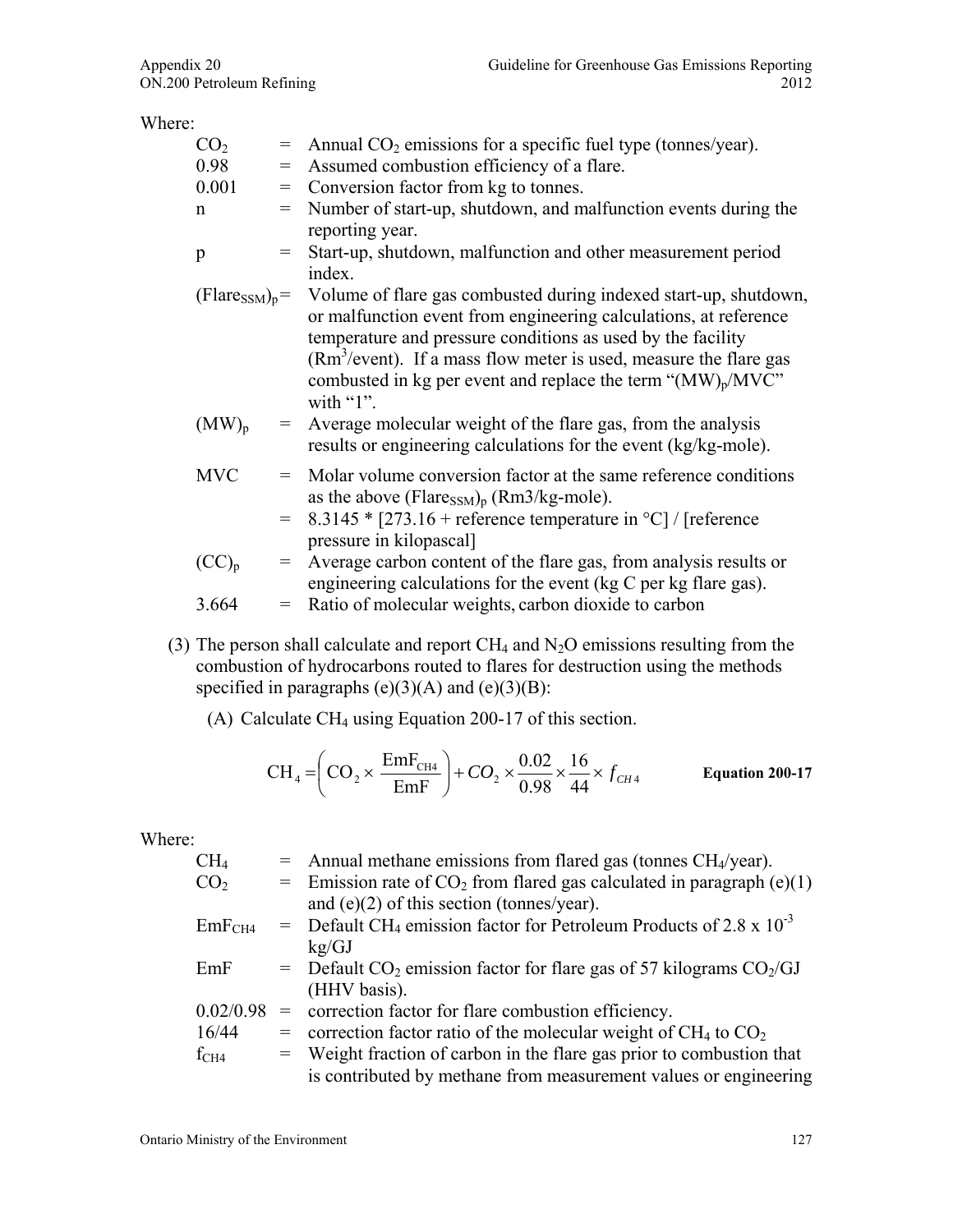calculations (kg C in methane in flare gas/kg C in flare gas); default is 0.4.

(B) Calculate  $N_2O$  emissions using Equation 200-18 of this section.

$$
N_2O = \left(CO_2 \times \frac{EmF_{N2O}}{EmF}\right)
$$
 Equation 200-18

Where:

| $=$ Annual nitrous oxide emissions from flared gas (tonnes N <sub>2</sub> O/year).            |
|-----------------------------------------------------------------------------------------------|
| $=$ Emission rate of CO <sub>2</sub> from flared gas calculated in paragraph (e)(1)           |
| and $(e)(2)$ of this section (tonnes/year).                                                   |
| = Default N <sub>2</sub> O emission factor for petroleum products of 5.7 x 10 <sup>-4</sup>   |
| $kg/GJ$ .                                                                                     |
| $=$ Default CO <sub>2</sub> emission factor for flare gas of 57 kilograms CO <sub>2</sub> /GJ |
| (HHV basis).                                                                                  |
|                                                                                               |

(4) The person who uses methods other than flares (e.g. incineration, combustion as a supplemental fuel in heaters or boilers) to destroy low Btu gases (e.g. coker flue gas, gases from vapor recovery systems, casing vents and product storage tanks) shall calculate  $CO<sub>2</sub>$  emissions using Equation 200-19. The person shall determine CCA and MWA quarterly using methods specified in ON.20 and use the annual average values of CCA and MWA to calculate  $CO<sub>2</sub>$  emissions.

$$
CO_2 = GV_A \times CC_A \times MW_A / MVC \times 3.664 \times 0.001
$$
 Equation 200-19

Where:

| CO <sub>2</sub> | $=$ CO <sub>2</sub> emissions (tonnes/year)                                                                                                                                                                                                               |
|-----------------|-----------------------------------------------------------------------------------------------------------------------------------------------------------------------------------------------------------------------------------------------------------|
| $GV_A$          | = volume of gas A destroyed annually at reference temperature and<br>pressure conditions as used by the facility $(Rm^3/\text{year})$ . If a mass<br>flow meter is used, measure the gas destroyed in kg and replace the<br>term " $MW_A/MVC$ " with "1". |
| $CC_A$          | $=$ carbon content of gas A (kg C/kg fuel)                                                                                                                                                                                                                |
| $MW_A$          | $=$ molecular weight of gas A                                                                                                                                                                                                                             |
| <b>MVC</b>      | = molar volume conversion factor at the same reference conditions<br>as the above $GV_A$ (Rm3/kg-mole).                                                                                                                                                   |
|                 | $=$ 8.3145 $*$ [273.16 + reference temperature in $°C$ ] / [reference]<br>pressure in kilopascal]                                                                                                                                                         |
| 3.664           | = ratio of molecular weights, carbon dioxide to carbon                                                                                                                                                                                                    |
| 0.001           | $=$ conversion factor from kg to tonnes                                                                                                                                                                                                                   |

(f) Storage Tanks. For storage tanks other than those processing unstabilized crude oil except as provided in paragraph  $(f)(3)$  of this section, calculate CH<sub>4</sub> emissions using the applicable methods in paragraphs  $(f)(1)$  and  $(f)(2)$  of this section.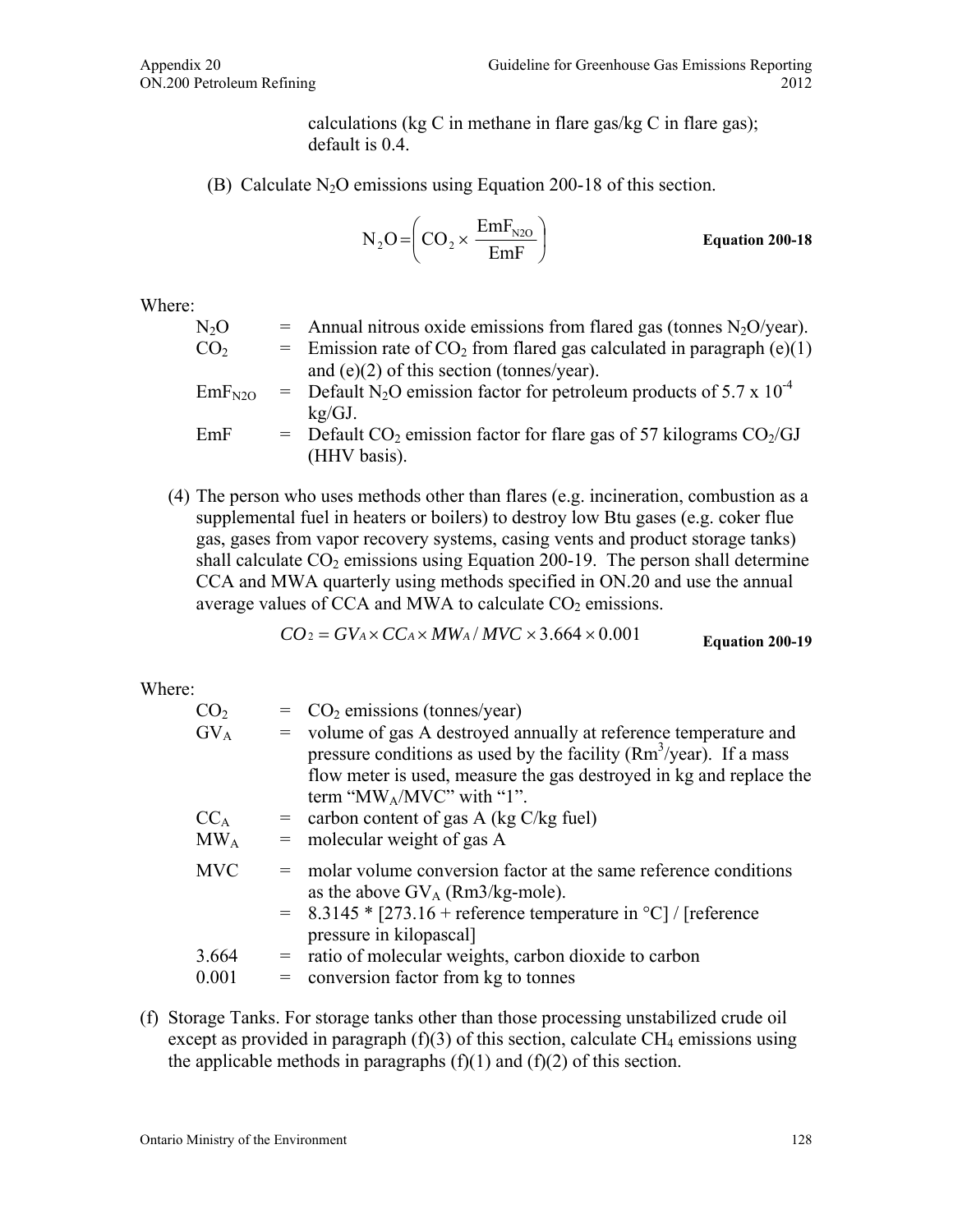(1) For storage tanks other than those processing unstabilized crude oil, the person must either calculate CH<sub>4</sub> emissions from storage tanks that have a vapor-phase methane concentration of 0.5 volume per cent or more using tank-specific methane composition data (from measurement data or product knowledge) and the AP-42 emission estimation methods provided in Section 7.1 of the AP-42: "Compilation of Air Pollutant Emission Factors, Volume 1: Stationary Point and Area Sources", including TANKS Model (Version 4.09D) or similar programs, or estimate CH<sub>4</sub> emissions from storage tanks using Equation 200-20 of this section.

$$
CH_4 = (0.1 \times Q_{\text{Re }f})
$$
 Equation 200-20

Where:

| CH <sub>4</sub> | $=$ Annual methane emissions from storage tanks (tonnes/year).                |
|-----------------|-------------------------------------------------------------------------------|
| 01              | $=$ Default emission factor for storage tanks (tonne CH <sub>4</sub> /MMbbl). |
| $Q_{\rm Ref}$   | $=$ Quantity of crude oil plus the quantity of intermediate products          |
|                 | received from off site that are processed at the facility                     |
|                 | $(MMbbl/year)$ .                                                              |

(2) For storage tanks that process unstabilized crude oil, calculate  $CH_4$  emissions from the storage of unstabilized crude oil using either tank-specific methane composition data (from measurement data or product knowledge) and direct measurement of the gas generation rate or by using Equation 200-21 of this section.

$$
CH_4 = (995,000 \times Q_{un} \times \Delta P) \times MF_{CH4} \times \frac{16}{MVC} \times 0.001
$$
 Equation 200-21

| CH <sub>4</sub>   | = Annual methane emissions from storage tanks (tonnes/year).                     |
|-------------------|----------------------------------------------------------------------------------|
| $Q_{un}$          | = Quantity of unstabilized crude oil received at the facility                    |
|                   | (MMbbl/year).                                                                    |
| $\Delta P$        | = Pressure differential from the previous storage pressure to                    |
|                   | atmospheric pressure (pounds per square inch, psi).                              |
| MF <sub>CH4</sub> | $=$ Mole fraction of CH <sub>4</sub> in vent gas from the unstabilized crude oil |
|                   | storage tank from facility measurements (kg-mole CH <sub>4</sub> /kg-mole        |
|                   | gas); use 0.27 as a default if measurement data is not available.                |
| 995,000           | = Correlation Equation factor (cubic feet gas per MMbbl per psi)                 |
| 16                | $=$ Molecular weight of CH <sub>4</sub> (kg/kg-mole).                            |
| <b>MVC</b>        | = Molar volume conversion (849.5 cubic feet/kg-mole).                            |
| 0.001             | $=$ Conversion factor (tonne/kg).                                                |
|                   |                                                                                  |

- (3) The person does not need to calculate  $CH_4$  emissions from storage tanks that meet any of the following descriptions:
	- (i) Units permanently attached to conveyances such as trucks, trailers, rail cars, barges, or ships;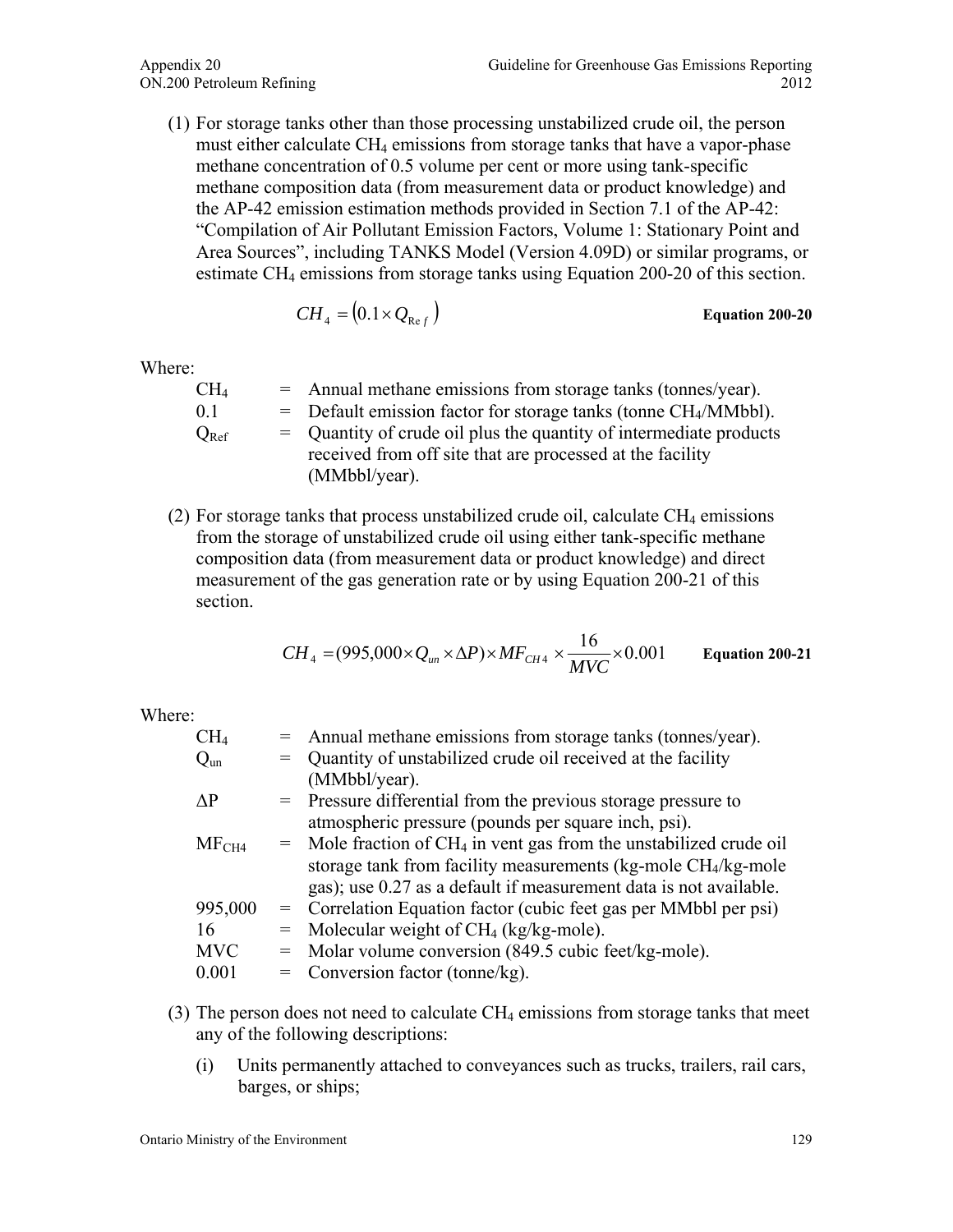- (ii) Pressure vessels designed to operate in excess of 204.9 kilopascals and without emissions to the atmosphere;
- (iii) Bottoms receivers or sumps;
- (iv) Vessels storing wastewater; or
- (v) Reactor vessels associated with a manufacturing process unit.
- (g) Industrial Wastewater Processing.
	- (1) The person shall calculate  $CH_4$  emissions from anaerobic wastewater treatment (such as anaerobic reactor, digester, or lagoon) using Equation 200-22 or Equation 200-23.

$$
CH_4 = Q \times COD_{\text{gave}} \times B \times MCF \times 0.001
$$
 Equation 200-22

$$
CH_4 = Q \times BOD_{\text{Square}} \times B \times MCF \times 0.001
$$
 Equation 200-23

| CH <sub>4</sub>              | $=$ emission of methane (tonnes/yr)                                            |
|------------------------------|--------------------------------------------------------------------------------|
| Q                            | = volume of wastewater treated $(m^3/yr)$                                      |
| $\mathrm{COD}_\mathrm{qave}$ | = average of quarterly determinations of chemical oxygen demand of             |
|                              | the wastewater $(kg/m^3)$                                                      |
|                              | $BOD5qave$ = average of quarterly determinations of five-day biochemical       |
|                              | oxygen demand of the wastewater $(kg/m^3)$                                     |
| B                            | = methane generation capacity ( $B = 0.25$ kg CH <sub>4</sub> /kg COD and 0.06 |
|                              | kg CH <sub>4</sub> /kg BOD <sub>5</sub> )                                      |
| <b>MCF</b>                   | $=$ methane correction factor for anaerobic decay $(0-1.0)$ from Table         |
|                              | $200 - 2$                                                                      |
| 0.001                        | $=$ conversion factor from kg to tonnes                                        |
|                              |                                                                                |

- (2) For anaerobic processes from which biogas is recovered and not emitted, the person must adjust the CH<sub>4</sub> emissions calculated in paragraph  $(g)(1)$  by the amount of CH<sub>4</sub> collected.
- (3) The person shall calculate  $N_2O$  emissions from wastewater treatment using Equation 200-24.

$$
N_2O = Q \times N_{\text{gave}} \times EF_{N2O} \times 1.571 \times 0.001
$$
 Equation 200-24

| $N_2O$            | = emissions of $N_2O$ (tonnes/yr)                                   |
|-------------------|---------------------------------------------------------------------|
| Q                 | = volume of wastewater treated $(m^3/yr)$                           |
| $N_{\text{gave}}$ | = average of quarterly determinations of N in effluent (kg $N/m3$ ) |
| EF <sub>N2O</sub> | = emission factor for $N_2O$ from discharged wastewater (0.005 kg)  |
|                   | $N_2O-N/kg N$                                                       |
| 1.571             | = conversion factor – kg N <sub>2</sub> O-N to kg N <sub>2</sub> O  |
| 0.001             | $=$ conversion factor from kg to tonnes                             |
|                   |                                                                     |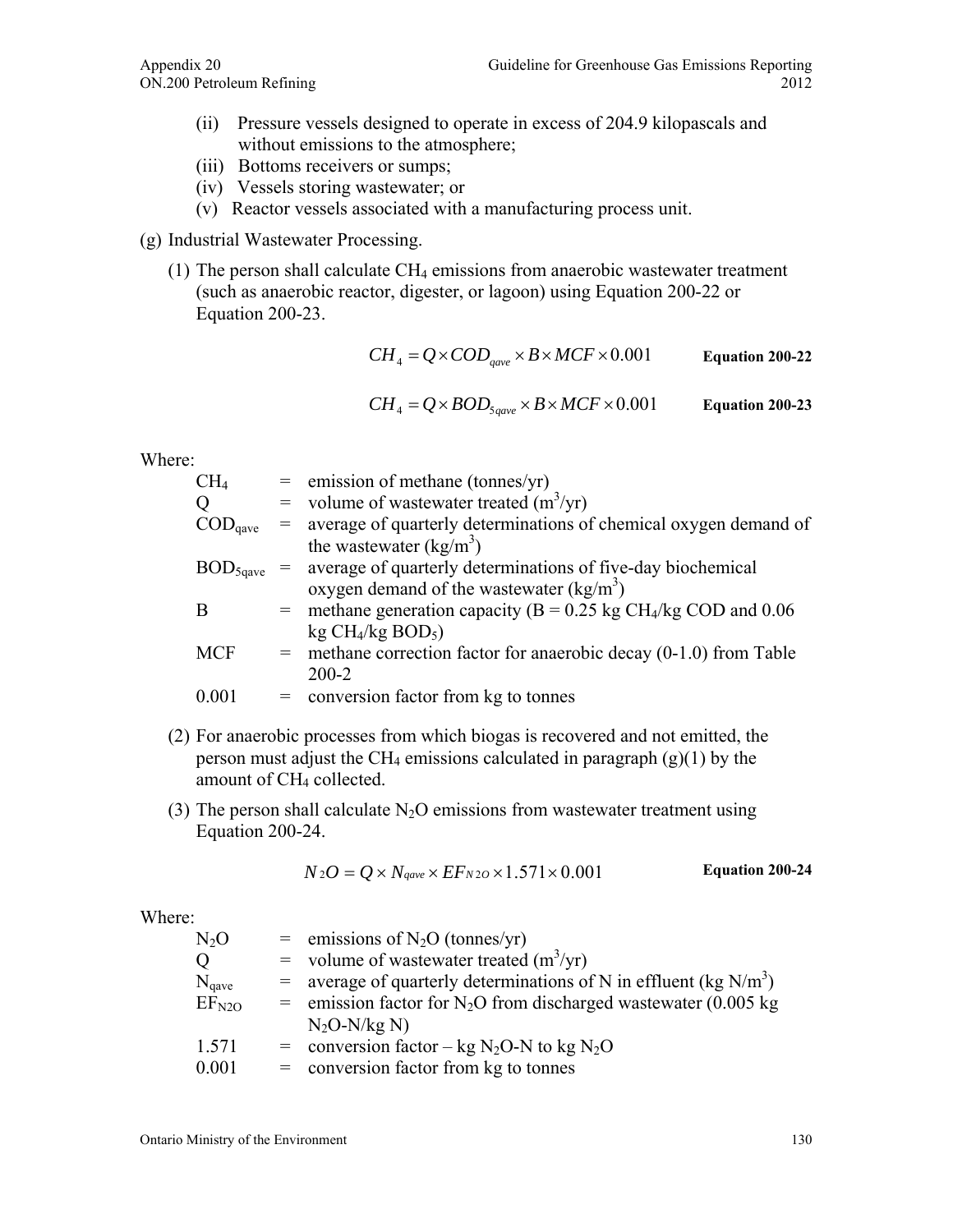(h) Oil-Water Separators. The person shall calculate  $CH_4$  emissions from oil-water separators using Equation 200-25. For the  $CF<sub>NMHC</sub>$  conversion factor, the person shall use either a default factor of 0.6 or species specific conversion factors determined by analysis using a sampling and analysis methodology approved in writing by the Director.

$$
CH_4 = EF_{sep} \times V_{water} \times CF_{NMHC} \times 0.001
$$
 Equation 200-25

Where:

| CH <sub>4</sub> | $=$ emission of methane (tonnes/yr)                                          |  |
|-----------------|------------------------------------------------------------------------------|--|
| $EF_{\rm sep}$  | $=$ NMHC (non methane hydrocarbon) emission factor (kg/m <sup>3</sup> ) from |  |
|                 | Table 200-3.                                                                 |  |
| $\rm V_{water}$ | = volume of waste water treated by the separator $(m^3/yr)$                  |  |
| $\rm CF_{NMHC}$ | $=$ NMHC to CH <sub>4</sub> conversion factor                                |  |
| 0.001           | $=$ conversion factor from kg to tonnes                                      |  |

- (i) Equipment leaks. Calculate  $CH_4$  emissions using the method specified in either paragraph  $(i)(1)$  or  $(i)(2)$  of this section.
	- (1) Use process-specific methane composition data (from measurement data or process knowledge) and any of the emission estimation procedures provided in the Protocol for Equipment Leak Emissions Estimates (EPA-453/R-95-017, NTIS PB96-175401).
	- (2) Use Equation 200-26 of this section.

$$
CH_4 = (0.4 \times N_{CD} + 0.2 \times N_{PU1} + 0.1 \times N_{PU2} + 4.3 \times N_{H2} + 6 \times N_{FGS})
$$
 Equation 200-26

| CH <sub>4</sub> | = Annual methane emissions from equipment leaks (tonnes/year)       |  |
|-----------------|---------------------------------------------------------------------|--|
| $\rm N_{CD}$    | = Number of atmospheric crude oil distillation columns at the       |  |
|                 | facility.                                                           |  |
| $\rm N_{PUI}$   | = Cumulative number of catalytic cracking units, coking units       |  |
|                 | (delayed or fluid), hydrocracking, and full-range distillation      |  |
|                 | columns (including depropanizer and debutanizer distillation        |  |
|                 | columns) at the facility.                                           |  |
| $N_{\rm PU2}$   | = Cumulative number of hydrotreating/hydrorefining units, catalytic |  |
|                 | reforming units, and visbreaking units at the facility.             |  |
| $\rm N_{H2}$    | $=$ Total number of hydrogen plants at the facility.                |  |
| ${\rm N_{FGS}}$ | = Total number of fuel gas systems at the facility.                 |  |
|                 |                                                                     |  |

- (j) Coke Calcining. The person shall calculate GHG emissions according to the applicable provisions in paragraphs  $(j)(1)$  through  $(j)(3)$  of this section.
	- (1) If the person operates and maintains a CEMS that measures  $CO<sub>2</sub>$  emissions according to  $ON.20$ , the person must calculate and report  $CO<sub>2</sub>$  emissions for coke calcining by following the CEMS Calculation Methodology 4 specified in ON.23(d). If the coke calcining unit is not equipped with CEMS must either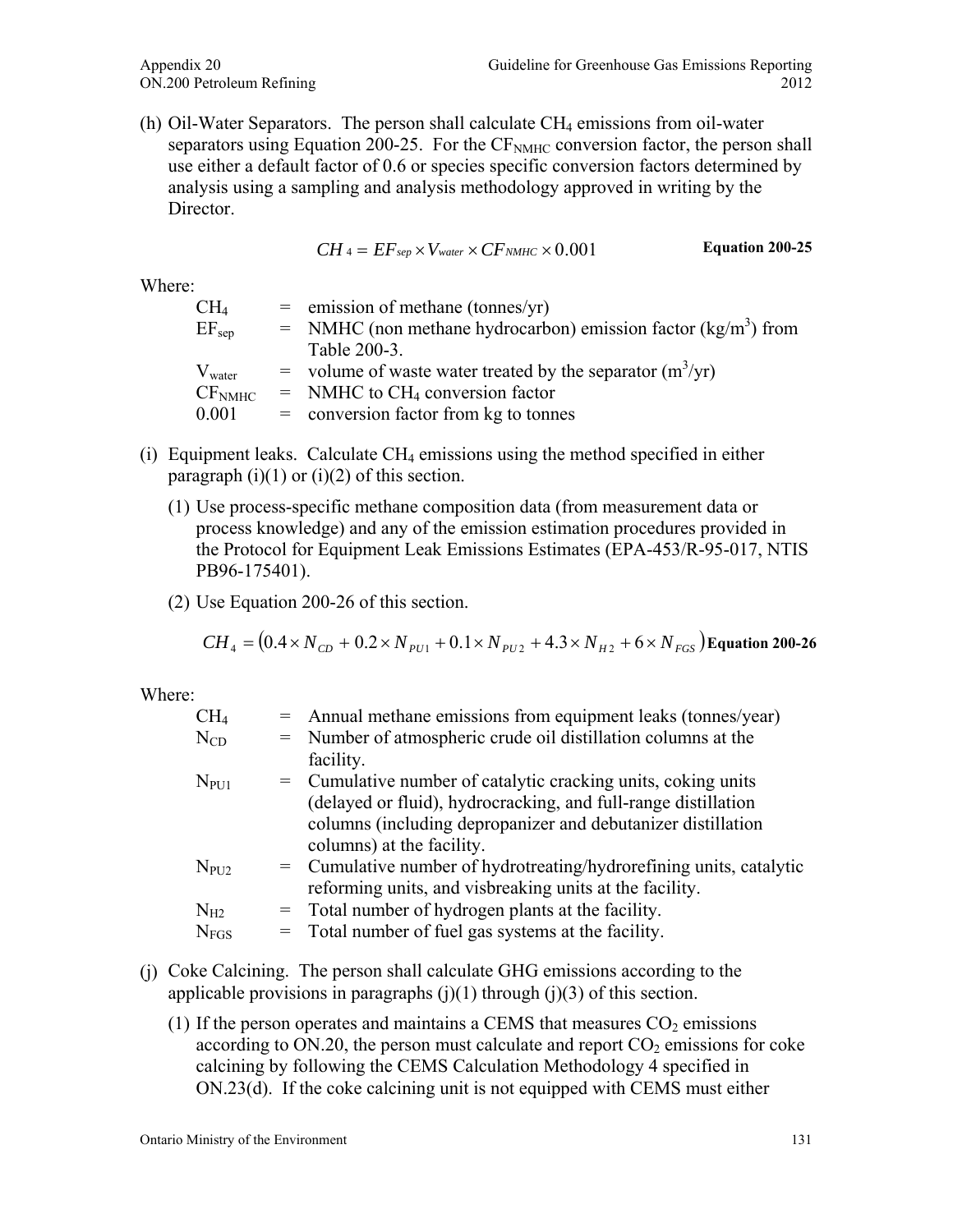install a CEMS that complies with the CEMS requirements in ON.20, or follow the requirements of paragraph  $(j)(2)$  of this section.

(2) Calculate the  $CO<sub>2</sub>$  emissions from the coke calcining unit using Equation 200-27 of this section.

$$
CO_2 = 3.664 \times (M_{in} \times CC_{GC} - (M_{out} + M_{dust}) \times CC_{MPC})
$$
 Equation 200-27

Where:

| CO <sub>2</sub>             |     | $=$ Annual CO <sub>2</sub> emissions (tonnes/year).                |  |
|-----------------------------|-----|--------------------------------------------------------------------|--|
| $\rm M_{in}$                |     | = Annual mass of green coke fed to the coke calcining unit from    |  |
|                             |     | facility records (tonnes/year).                                    |  |
| $\mathrm{CC}_{\mathrm{GC}}$ |     | = Average mass fraction carbon content of green coke from facility |  |
|                             |     | measurement data (tonne carbon/tonne green coke).                  |  |
| $\rm M_{out}$               |     | = Annual mass of marketable petroleum coke produced by the coke    |  |
|                             |     | calcining unit from facility records (tonnes petroleum coke/year). |  |
| $\rm M_{dust}$              |     | = Annual mass of petroleum coke dust collected in the dust         |  |
|                             |     | collection system of the coke calcining unit from facility records |  |
|                             |     | (tonne petroleum coke dust/year)                                   |  |
| $CC_{\mathrm{MPC}}$         |     | = Average mass fraction carbon content of marketable petroleum     |  |
|                             |     | coke produced by the coke calcining unit from facility             |  |
|                             |     | measurement data (tonne carbon/tonne petroleum coke).              |  |
| 3.664                       | $=$ | ratio of molecular weights, carbon dioxide to carbon               |  |
|                             |     |                                                                    |  |

- (3) For all coke calcining units, use the  $CO<sub>2</sub>$  emissions from the coke calcining unit calculated in paragraphs (j)(1) or (j)(2), as applicable, and calculate CH<sub>4</sub> and N<sub>2</sub>O using the following methods:
	- (i) Calculate CH4 emissions using either unit specific measurement data, a unitspecific emission factor based on a source test of the unit, or Equation 200- 28 of this section.

$$
CH_4 = \left( \text{CO}_2 \ast \frac{\text{EmF}_2}{\text{EmF}_1} \right) \qquad \text{Equation 200-28}
$$

Where:

| $\rm CH_{4}$     | $=$ Annual methane emissions (tonnes CH <sub>4</sub> /year).                         |  |
|------------------|--------------------------------------------------------------------------------------|--|
| CO <sub>2</sub>  | = Emission rate of $CO_2$ calculated in paragraphs (i)(1) and (i)(2) of              |  |
|                  | this section, as applicable (tonnes/year).                                           |  |
| EmF <sub>1</sub> | $=$ Default CO <sub>2</sub> emission factor for petroleum coke (97.12 kg)            |  |
|                  | $CO2/GI)$ .                                                                          |  |
| EmF <sub>2</sub> | = Default CH <sub>4</sub> emission factor of 2.8 x $10^{-3}$ kg CH <sub>4</sub> /GJ. |  |
|                  |                                                                                      |  |

(ii) Calculate N2O emissions using either unit specific measurement data, a unitspecific emission factor based on a source test of the unit, or Equation 200- 29 of this section.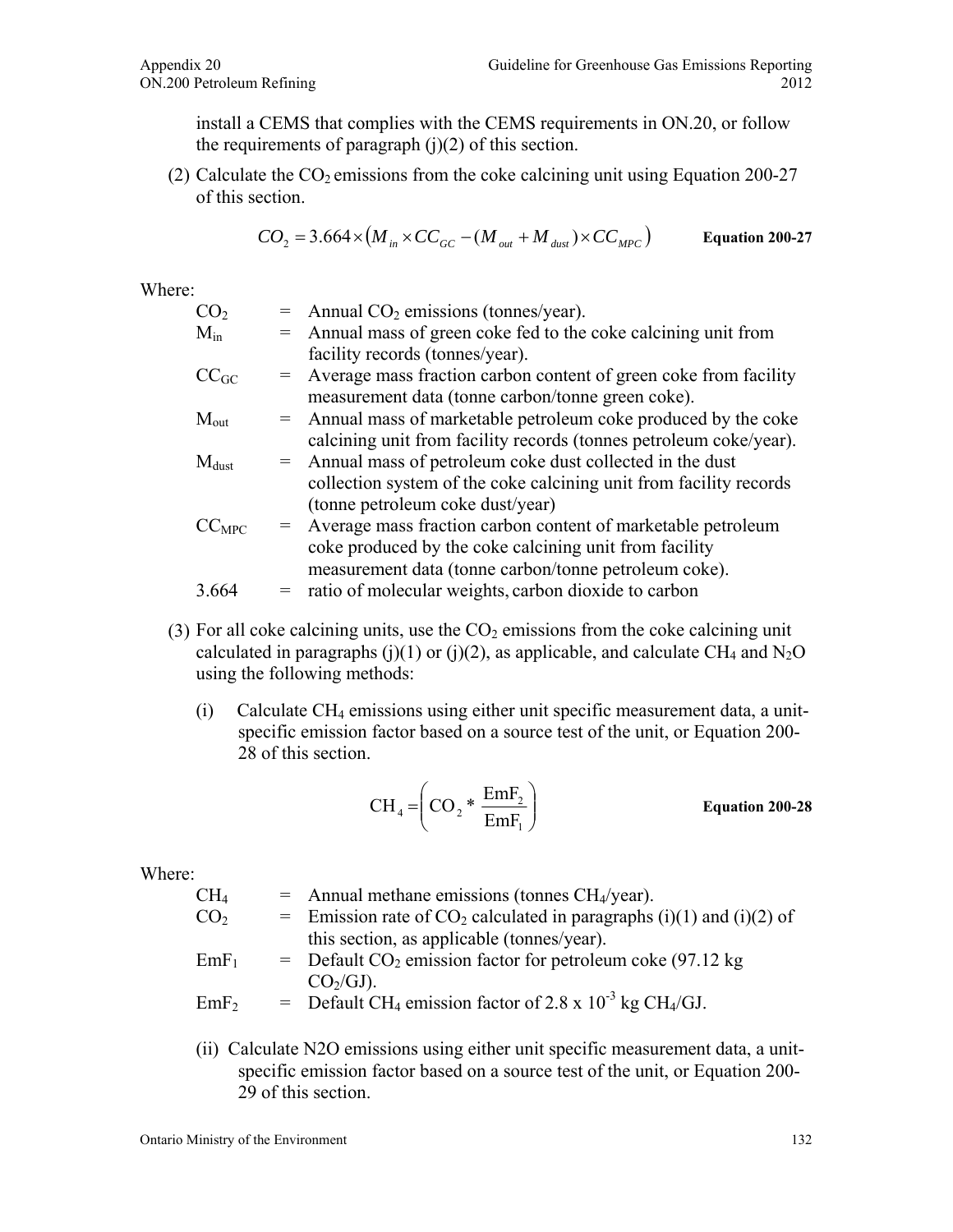$$
N_2O = \left(CO_2 * \frac{EmF_3}{EmF_1}\right)
$$
 *Equation 200-29*

| $N_2O$           | $=$ Annual nitrous oxide emissions (tonnes N <sub>2</sub> O/year).                            |  |
|------------------|-----------------------------------------------------------------------------------------------|--|
| CO <sub>2</sub>  | = Emission rate of $CO_2$ from paragraphs (i)(1) and (i)(2) of this                           |  |
|                  | section, as applicable (tonnes/year).                                                         |  |
| $EmF_1$          | = Default $CO_2$ emission factor for petroleum coke (97.12 kg $CO_2/GJ$ )                     |  |
| EmF <sub>3</sub> | = Default N <sub>2</sub> O emission factor of 5.7 x 10 <sup>-4</sup> kg N <sub>2</sub> O/GJ). |  |

- (k) Uncontrolled Blowdown Systems. For uncontrolled blowdown systems, the person must use the methods for process vents in paragraph (b) of this section.
- (l) Loading Operations. For crude oil, intermediate, or product loading operations for which the equilibrium vapor-phase concentration of methane is 0.5 volume per cent or more, calculate CH4 emissions from loading operations using product-specific, vapor-phase methane composition data (from measurement data or process knowledge) and the emission estimation procedures provided in Section 5.2 of the AP-42: "Compilation of Air Pollutant Emission Factors, Volume 1: Stationary Point and Area Sources." For loading operations in which the equilibrium vapor-phase concentration of methane is less than 0.5 volume per cent, the person may assume zero methane emissions.
- $(m)$ Delayed coking units. Calculate the CH<sub>4</sub> emissions from the depressurization of the coking unit vessel (i.e., the "coke drum") to atmosphere using either of the methods provided in paragraphs  $(m)(1)$  or  $(m)(2)$ , provided no water or steam is added to the vessel once it is vented to the atmosphere. The person must use the method in paragraph (m)(1) of this section if the person adds water or steam to the vessel after it is vented to the atmosphere.
	- (1) Use the process vent method in paragraph (b) of this section and also calculate the CH4 emissions from the subsequent opening of the vessel for coke cutting operations using Equation 200-30 of this section. If the person has coke drums or vessels of different dimensions, use Equation 200-30 for each set of coke drums or vessels of the same size and sum the resultant emissions across each set of coke drums or vessels to calculate the CH<sub>4</sub> emissions for all delayed coking units.

$$
CH_4 = \left( N \times H \times \frac{\left( P_{CV} + 101.325 \right)}{101.325} \times f_{\text{void}} \times \frac{\pi \times D^2}{4} \times \frac{16}{MVC} \times MF_{CH4} \times 0.001 \right) \text{ Equation 200-30}
$$

| CH <sub>4</sub> | Annual methane emissions from the delayed coking unit vessel       |
|-----------------|--------------------------------------------------------------------|
|                 | opening (tonnes/year).                                             |
| N               | = Cumulative number of vessel openings for all delayed coking unit |
|                 | vessels of the same dimensions during the year.                    |
| H               | $=$ Height of coking unit vessel (metres).                         |
|                 |                                                                    |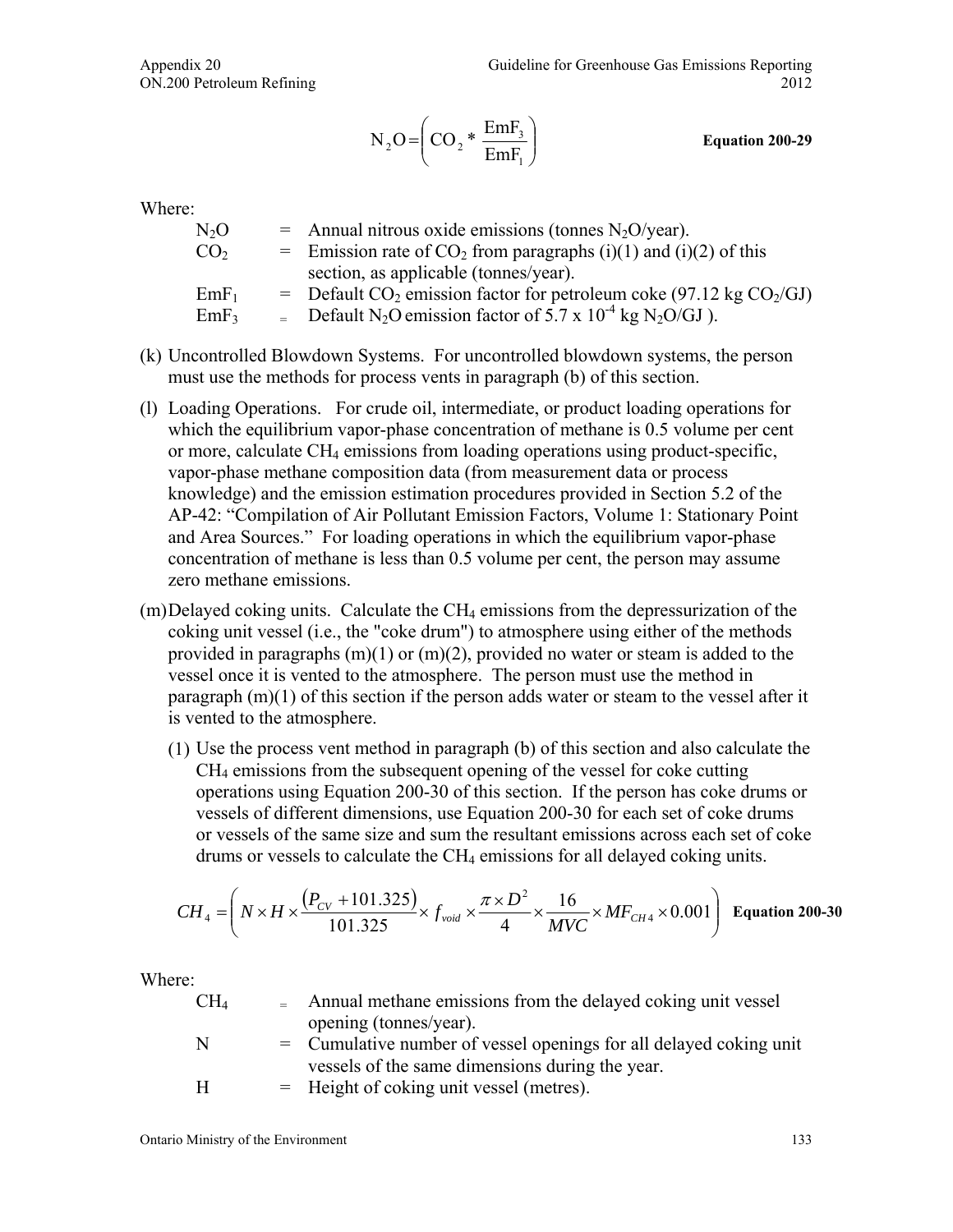| $P_{CV}$       |     | Gauge pressure of the coking vessel when opened to the                 |  |
|----------------|-----|------------------------------------------------------------------------|--|
|                |     | atmosphere prior to coke cutting or, if the alternative method         |  |
|                |     | provided in paragraph $(1)(2)$ of this section is used, gauge pressure |  |
|                |     | of the coking vessel when depressurization gases are first routed to   |  |
|                |     | the atmosphere (kilopascals)                                           |  |
| 101.325        |     | $=$ Assumed atmospheric pressure (kilopascals, kPa)                    |  |
| $f_{void}$     |     | = Volumetric void fraction of coking vessel prior to steaming based    |  |
|                |     | on engineering judgment at reference temperature and pressure          |  |
|                |     | conditions as used by the facility $(m^3$ gas/ $m^3$ of vessel);       |  |
| D              |     | = Diameter of coking unit vessel (metres).                             |  |
| 16             |     | Molecular weight of CH <sub>4</sub> (kg/kg-mole).                      |  |
| <b>MVC</b>     |     | = Molar volume conversion factor at the same reference conditions      |  |
|                |     | as the cooking vessel $(Rm^3/kg$ -mole).                               |  |
|                |     | $=$ 8.3145 $*$ [273.16 + reference temperature in °C] / [reference     |  |
|                |     | pressure in kilopascal]                                                |  |
| $\rm MF_{CH4}$ | $=$ | Average mole fraction of methane in coking vessel gas based on         |  |
|                |     | the analysis of at least two samples per year, collected at least four |  |
|                |     | months apart (kg-mole CH <sub>4</sub> /kg-mole gas, wet basis);        |  |
| 0.001          |     | Conversion factor from kg to tonne.                                    |  |
|                |     |                                                                        |  |

(2) Calculate the CH<sub>4</sub> emissions from the depressurization vent and subsequent opening of the vessel for coke cutting operations using Equation 200-30 of this section and the pressure of the coking vessel when the depressurization gases are first routed to the atmosphere. If the person has coke drums or vessels of different dimensions, use Equation 200-30 for each set of coke drums or vessels of the same size and sum the resultant emissions across each set of coke drums or vessels to calculate the CH<sub>4</sub> emissions for all delayed coking units.

#### **ON.204 Sampling, Analysis, and Measurement Requirements**

- (a) Catalyst Regeneration.
	- (1) For FCCUs and fluid coking units, the person shall measure the following parameters:
		- (i) The daily oxygen concentration in the oxygen enriched air stream inlet to the regenerator.
		- (ii) Continuous measurements of the volumetric flow rate of air and oxygen enriched air entering the regenerator.
		- (iii)Weekly periodic measurements of the  $CO<sub>2</sub>$ , CO and  $O<sub>2</sub>$  concentrations in the regenerator exhaust gas (or continuous measurements if the equipment necessary to make continuous measurements is already in place).
		- (iv)Daily determinations of the carbon content of the coke burned.
		- (v) The number of hours of operation.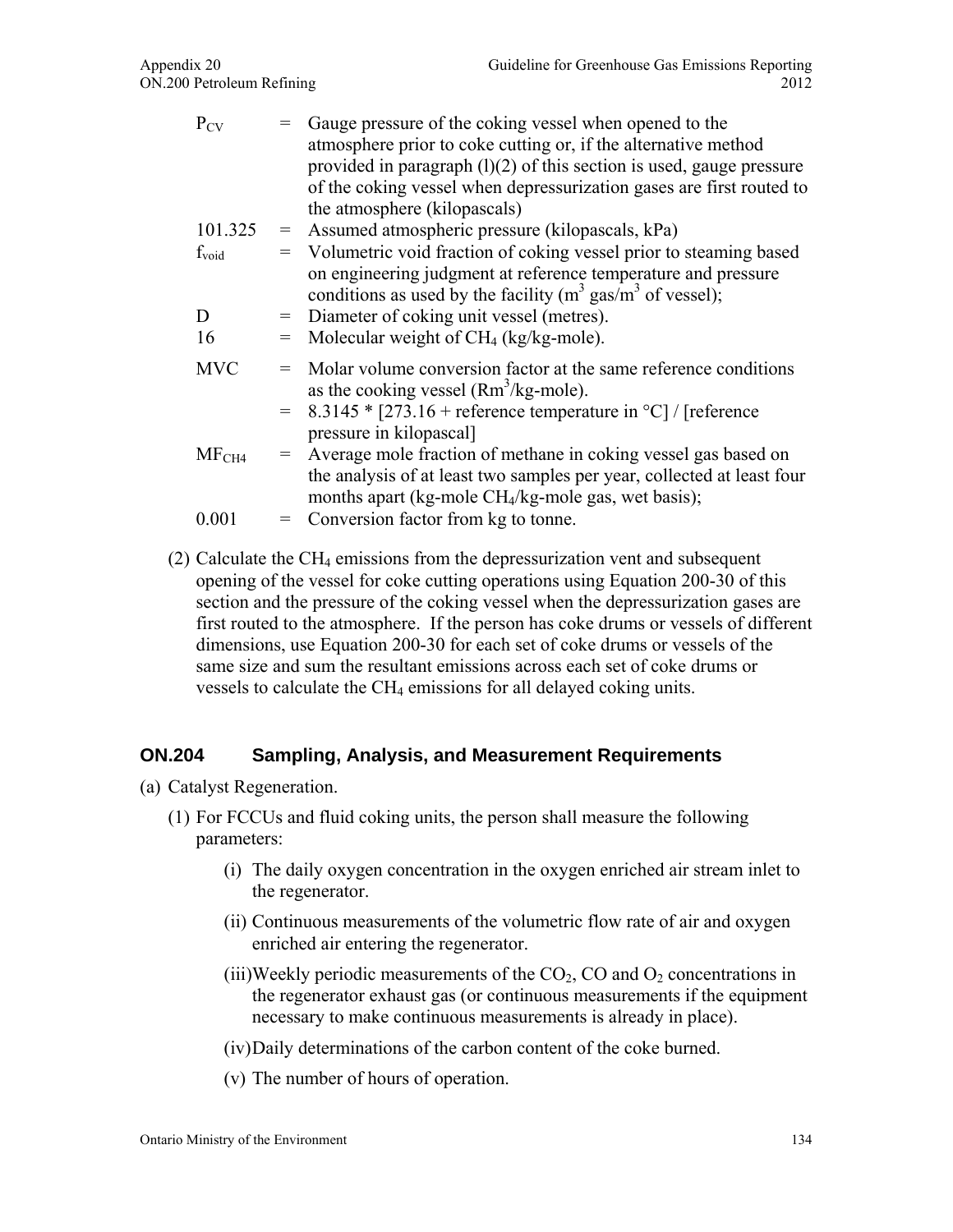- (vi)The measured daily or weekly values can be used to derive the minute or hourly parameters as required by the corresponding equations.
- (2) For periodic catalyst regeneration, the person shall measure the following parameters.
	- (i) The mass of catalyst regenerated in each regeneration cycle.
	- (ii) The weight fraction of carbon on the catalyst prior to and after catalyst regeneration.
- (3) For continuous catalyst regeneration in operations other than FCCUs and fluid cokers, the person shall measure the following parameters.

The hourly catalyst regeneration rate.

- (i) The weight fraction of carbon on the catalyst prior to and after catalyst regeneration.
- (ii) The number of hours of operation.
- (b) Process vents. The person shall measure the following parameters for each process vent.
	- (1) The vent flow rate for each venting event from measurement data, process knowledge or engineering estimates.
	- (2) The molar fraction of  $CO_2$ , N<sub>2</sub>O, and CH<sub>4</sub> in the vent gas stream during each venting event from measurement data, process knowledge or engineering estimates.
	- (3) The duration of each venting event.
- (c) Asphalt Production. The person shall measure the mass of asphalt blown.
- (d) Sulphur Recovery. The person shall measure the volumetric flow rate of acid gas to the SRU. If using source specific molar fraction that is based on measurements instead of the default factor or engineering estimates, the person shall conduct an annual test of the molar fraction value.
- (e) Flares and Other Control Devices. The person shall measure the following:
	- (1) If the person has a continuous flow monitor on the flare, the person must use the measured flow rates when the monitor is operational and the flow rate is within the calibrated range of the measurement device to calculate the flare gas flow. If the person does not have a continuous flow monitor on the flare and for periods when the monitor is not operational or the flow rate is outside the calibrated range of the measurement device, the person must use engineering calculations, company records, or similar estimates of volumetric flare gas flow.
	- (2) If using the method specified in  $ON.203(e)(2)(i)(A)$ , monitor the carbon content of the flare gas daily if the flare is already equipped with the necessary measurement devices (at least weekly if not).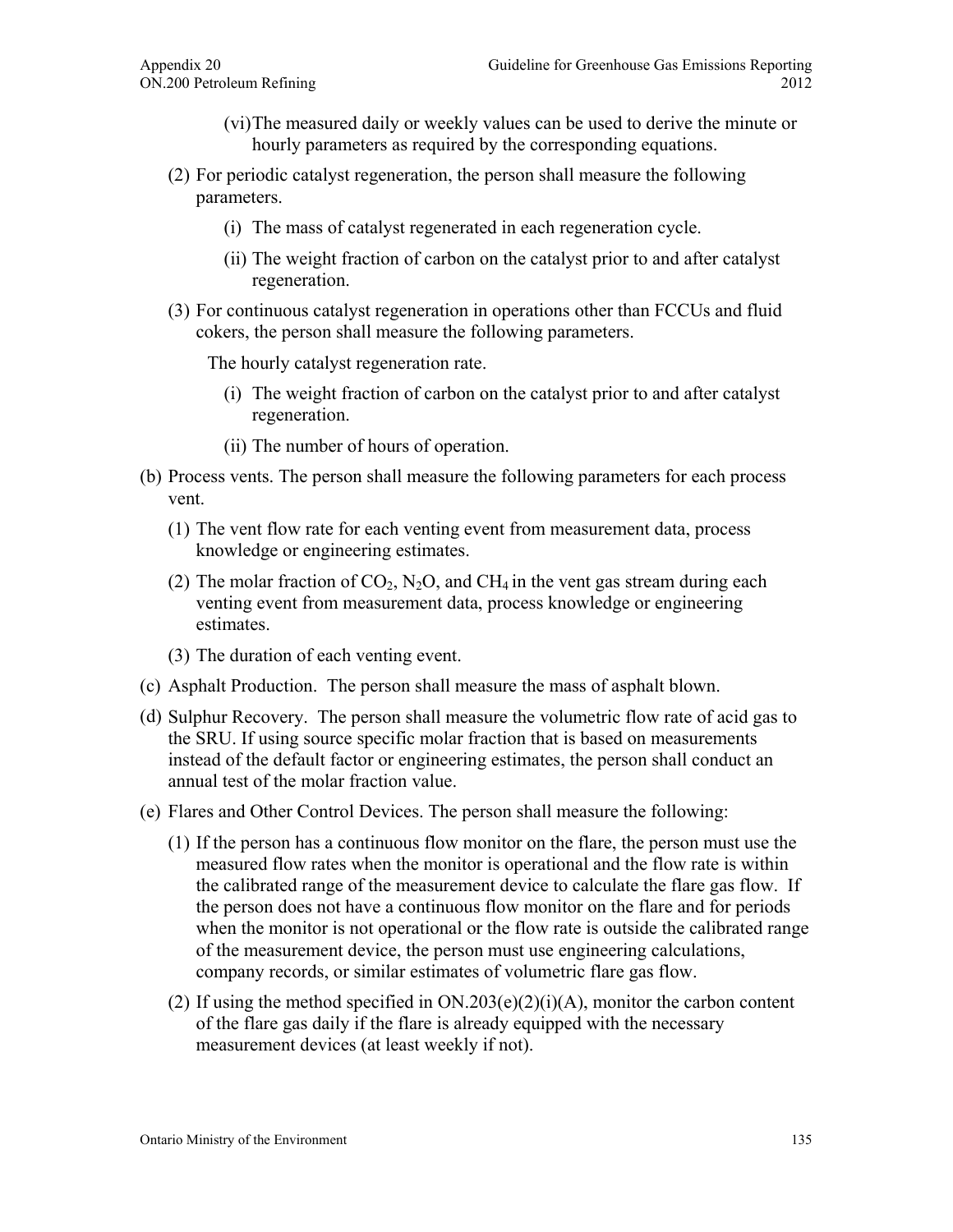- (3) If using the method specified in  $ON.203(e)(2)(i)(B)$ , monitor the high heat value of the flare gas daily if the flare is already equipped with the necessary measurement devices (at least weekly if not).
- (f) Storage Tanks. The person shall determine the annual throughput of crude oil, naphtha, distillate oil, asphalt, and gas oil for each storage tank using company record or applicable plant instruments.
- (g) Wastewater Treatment. The person shall measure the following parameters.
	- (1) The person must collect samples representing wastewater influent to the anaerobic wastewater treatment process, following all preliminary and primary treatment steps (e.g., after grit removal, primary clarification, oil-water separation, dissolved air flotation, or similar solids and oil separation processes). The person must collect and analyze samples for COD or BOD<sub>5</sub> concentration once each calendar week.
	- (2) The person must measure the flow rate of wastewater entering anaerobic wastewater treatment process once each calendar week. The flow measurement location must correspond to the location used to collect samples analyzed for  $\text{COD}$  or  $\text{BOD}_5$  concentration.
	- (3) The quarterly nitrogen content of the wastewater.
- (h) Oil-Water Separators. The person shall measure the daily volume of waste water treated by the oil-water separators .
- (i) Coke Calcining. Determine the mass of petroleum coke as required using measurement equipment used for accounting purposes including purchase records or direct measurement. Determine the carbon content of petroleum coke as using any one of the following methods:
	- (1) ASTM D3176 Standard Practice for Ultimate Analysis of Coal and Coke.
	- (2) ASTM D5291 Standard Test Methods for Instrumental Determination of Carbon, Hydrogen, and Nitrogen in Petroleum Products and Lubricants.
	- (3) ASTM D5373 Standard Test Methods for Instrumental Determination of Carbon, Hydrogen, and Nitrogen in Laboratory Samples of Coal

## **ON.205 Procedures for Estimating Missing Data**

The person is required to retain a complete record of all measured parameters used in the GHG emissions calculations (e.g., concentrations, flow rates, fuel heating values, carbon content values). Therefore, whenever a quality-assured value of a required parameter is unavailable (e.g., if a CEMS malfunctions during unit operation or if a required fuel sample is not taken), a substitute data value for the missing parameter shall be used in the calculations.

- (a) For stationary combustion sources, use the missing data procedures in ON.26.
- (b) For each missing value of the heat content, carbon content, or molecular weight of the fuel, substitute the arithmetic average of the quality-assured values of that parameter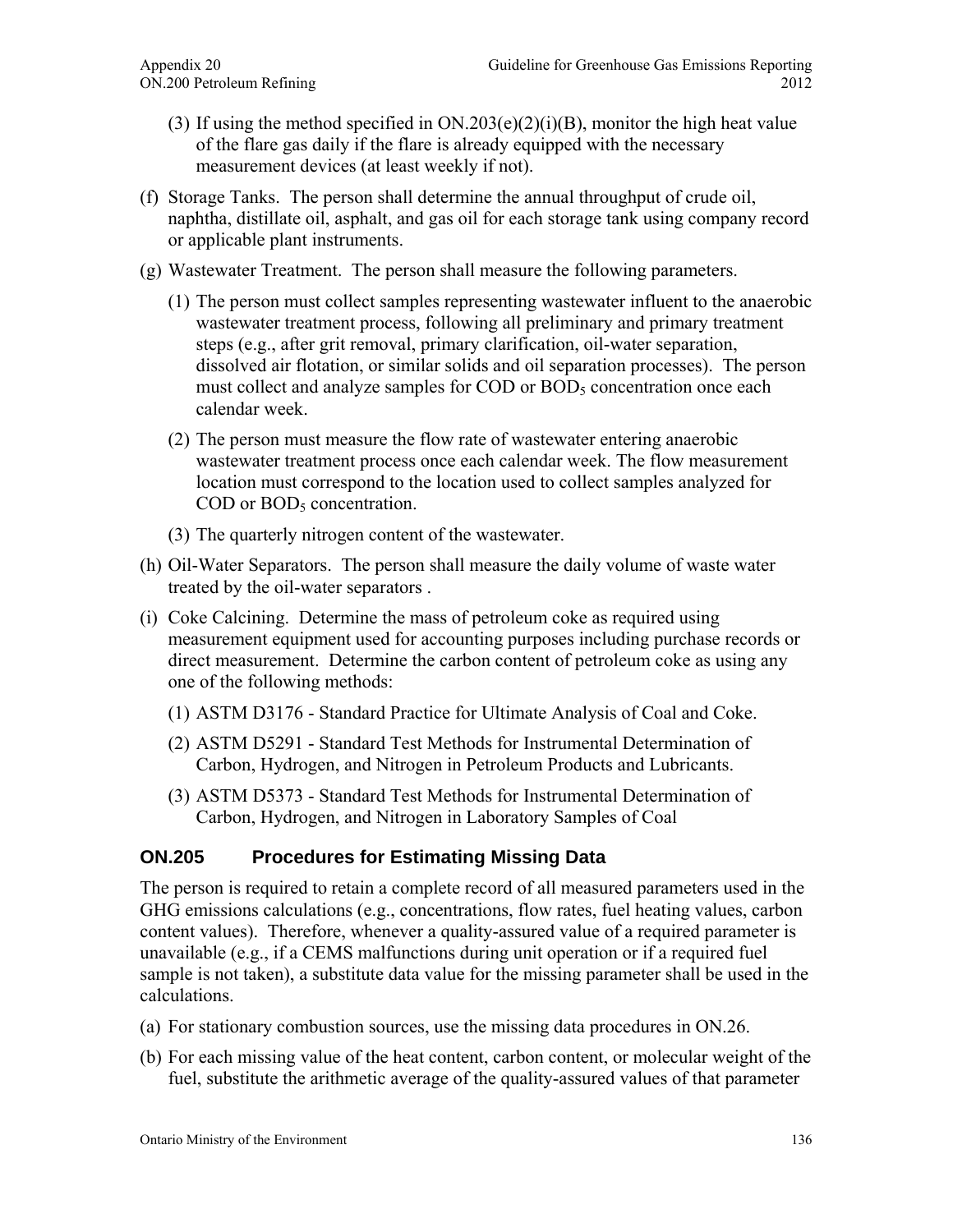immediately preceding and immediately following the missing data incident. If the "after" value is not obtained by the end of the reporting year, the person may use the "before" value for the missing data substitution. If, for a particular parameter, no quality-assured data is available prior to the missing data incident, the substitute data value shall be the first quality-assured value obtained after the missing data period.

(c) For missing  $CO_2$ ,  $CO$ ,  $O_2$ ,  $CH_4$ , or  $N_2O$  concentrations, gas flow rate, and per cent moisture, the substitute data values shall be the best available estimate(s) of the parameter(s), based on all available process data (e.g., processing rates, operating hours, etc.). The person shall document and keep records of the procedures used for all such estimates as required by the Regulation.

|       |                                                            | (kg min)/(hr dRm <sup>3</sup> %) | $(lb \text{ min})/(hr \text{ dscf } %)$ |  |  |
|-------|------------------------------------------------------------|----------------------------------|-----------------------------------------|--|--|
|       |                                                            | 0.2982                           | 0.0186                                  |  |  |
| $K_2$ |                                                            | 2.0880                           | 0.1303                                  |  |  |
| $K_3$ |                                                            | 0.0994                           | 0.0062                                  |  |  |
| $K_1$ | Carbon burn term                                           |                                  |                                         |  |  |
| $K_2$ | Hydrogen burn term from $O_2$ in Air                       |                                  |                                         |  |  |
| $K_3$ | Hydrogen burn equivalent in excess $O_2$ and carbon oxides |                                  |                                         |  |  |

**Table 200-1. Coke burn rate material balance and conversion factors** 

| Table 200-2. Default MCF Values for Industrial Wastewater |  |
|-----------------------------------------------------------|--|
|                                                           |  |

| <b>Comments</b>                                                                                                                    | <b>MCF</b>                          | Range       |  |  |  |
|------------------------------------------------------------------------------------------------------------------------------------|-------------------------------------|-------------|--|--|--|
| <b>Untreated</b>                                                                                                                   |                                     |             |  |  |  |
| Rivers with high organic loading                                                                                                   |                                     | $0 - 0.2$   |  |  |  |
|                                                                                                                                    | 0.1                                 |             |  |  |  |
| not considered here                                                                                                                |                                     |             |  |  |  |
| <b>Treated</b>                                                                                                                     |                                     |             |  |  |  |
| Well maintained, some CH <sub>4</sub> may be                                                                                       |                                     | $0 - 0.1$   |  |  |  |
| emitted from settling basins                                                                                                       |                                     |             |  |  |  |
| Not well maintained, overloaded                                                                                                    | 0.3                                 | $0.2 - 0.4$ |  |  |  |
| $CH4$ recovery not considered here                                                                                                 | 0.8                                 | $0.8 - 1.0$ |  |  |  |
| $CH4$ recovery not considered here                                                                                                 | 0.8                                 | $0.8 - 1.0$ |  |  |  |
| Depth less than 2 metres                                                                                                           | 0.2                                 | $0 - 0.3$   |  |  |  |
| Depth more than 2 metres                                                                                                           | 0.8                                 | $0.8 - 1.0$ |  |  |  |
| For CH <sub>4</sub> generation capacity (B) in kg CH <sub>4</sub> /kg COD, use default factor of 0.25 kg CH <sub>4</sub> /kg COD.  |                                     |             |  |  |  |
| The emission factor for N <sub>2</sub> O from discharged wastewater ( $EF_{N2O}$ ) is 0.005 kg N <sub>2</sub> O-N/kg-N.            |                                     |             |  |  |  |
| $MCF$ = methane conversion factor (the fraction of waste treated anaerobically).<br>$COD =$ chemical oxygen demand (kg $COD/m3$ ). |                                     |             |  |  |  |
|                                                                                                                                    | may turn anaerobic, however this is | $\theta$    |  |  |  |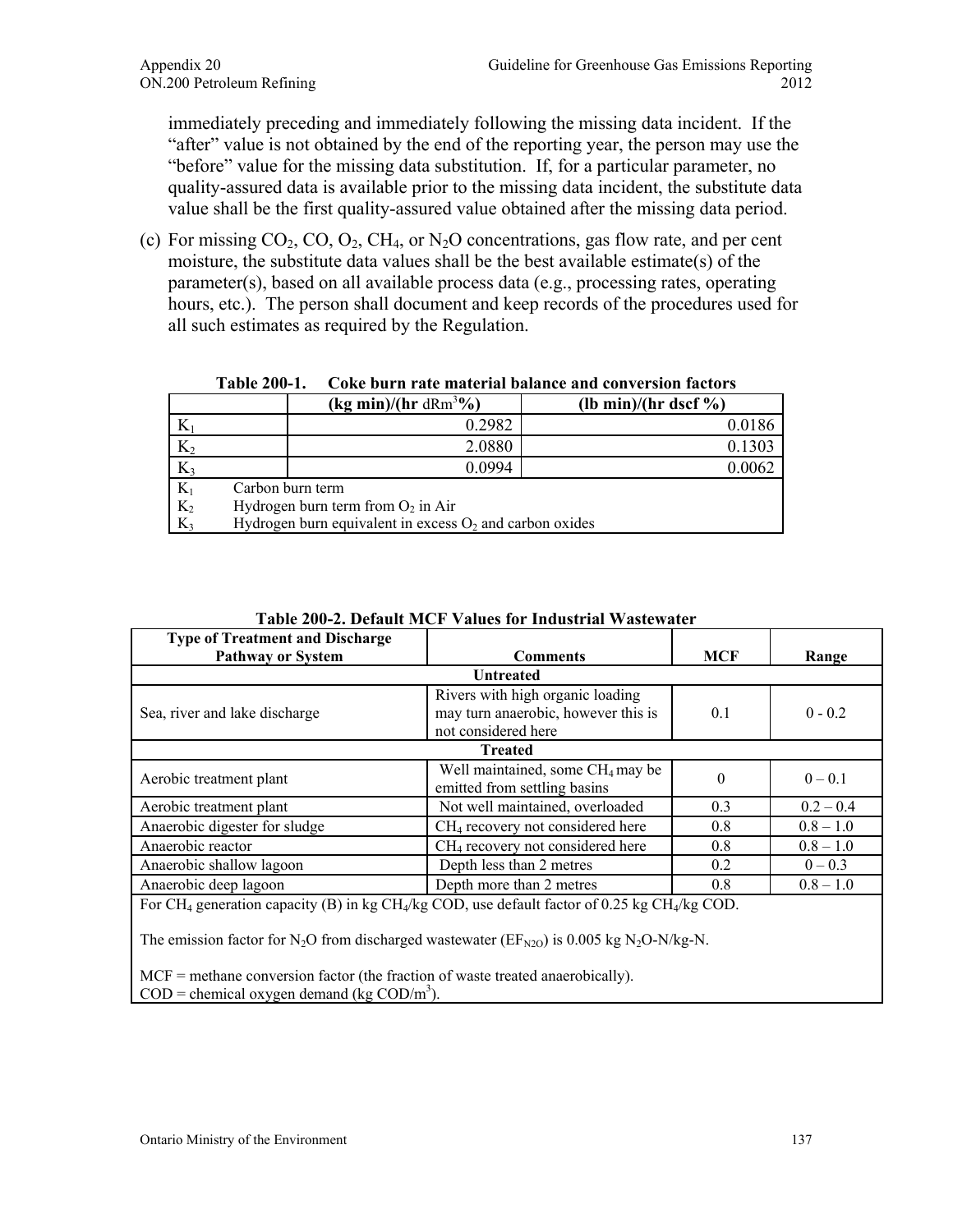|                                                                                                 | Emission factor $(EF_{\text{sep}})^{a}$ kg NMHC/m <sup>3</sup> wastewater |  |  |
|-------------------------------------------------------------------------------------------------|---------------------------------------------------------------------------|--|--|
| <b>Separator Type</b>                                                                           | treated                                                                   |  |  |
| Gravity type – uncovered                                                                        | 1.11e-01                                                                  |  |  |
| Gravity type – covered                                                                          | $3.30e-03$                                                                |  |  |
| Gravity type – covered and connected to destruction device                                      | $\theta$                                                                  |  |  |
| $DAFb$ of $IAFc$ – uncovered                                                                    | $4.00e-03^d$                                                              |  |  |
| $DAF$ or $IAF$ – covered                                                                        | $1.20e-04^d$                                                              |  |  |
| DAF or Iaf – covered and connected to a destruction device                                      | $\Omega$                                                                  |  |  |
| EFs do not include ethane                                                                       |                                                                           |  |  |
| $DAF =$ dissolved air flotation type                                                            |                                                                           |  |  |
| $\epsilon$ IAF = induced air flotation device                                                   |                                                                           |  |  |
| EFs for these types of separators apply where they are installed as secondary treatment systems |                                                                           |  |  |

## **Table 200-3. Emission Factors for Oil/Water Separators**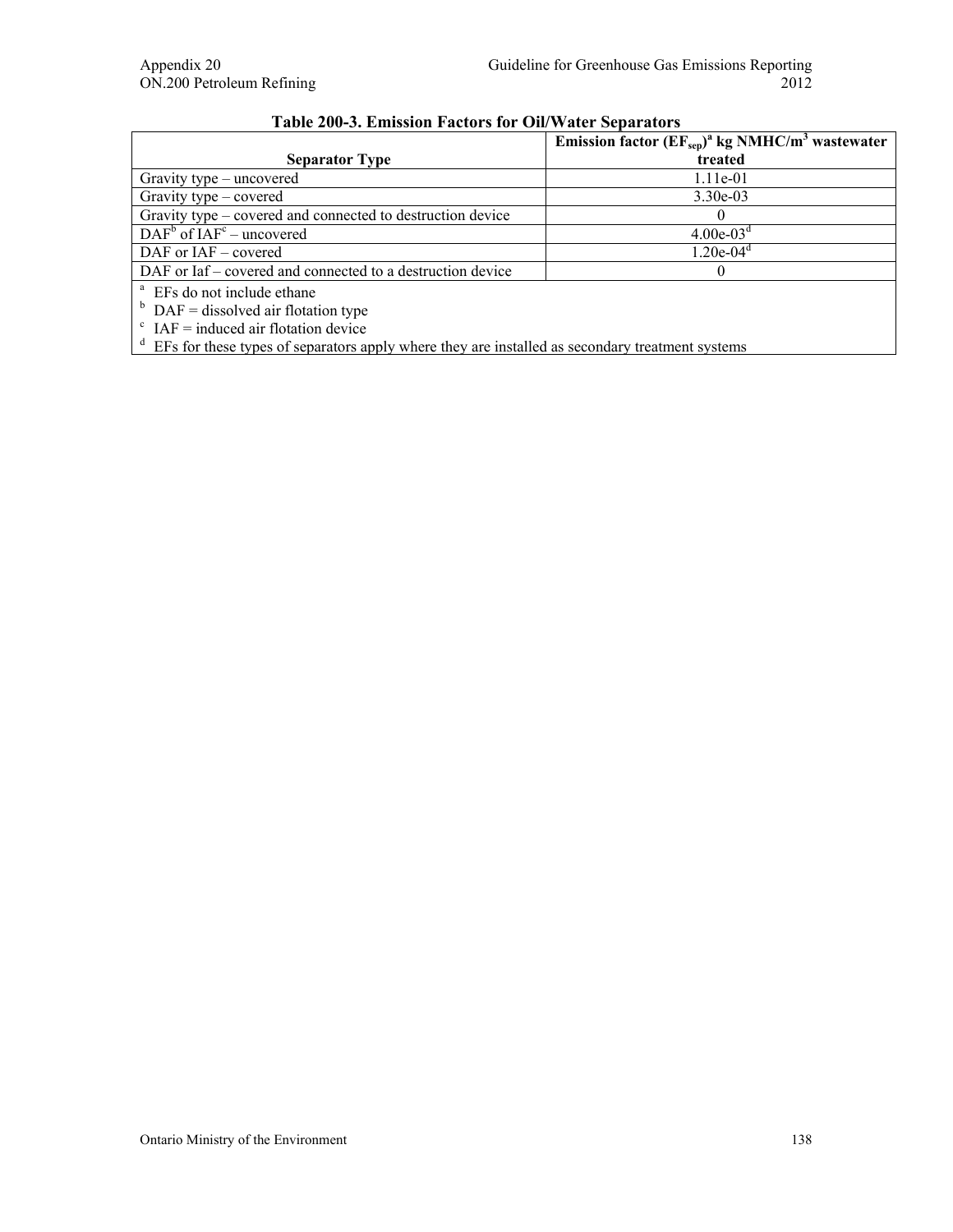# **ON.200a Petroleum Refineries**

## **ON.201a Source Category Definition**

Source category definition as specified in ON.201.

The sources in this category may follow the reporting, calculation, sampling, analysis and measurement requirements of ON.203a, ON.204a , ON.203 or ON204 in 2011. For 2012 and any years after 2012, the person shall follow the requirements in ON.200.

## **ON.202a Greenhouse Gas Reporting Requirements**

For the purpose of Section 6 of the Regulation, the person may follow the annual emissions data reporting requirements in this section for the year 2011 for petroleum refineries, for one or more of the processes calculated in accordance this method:

- a) Catalyst Regeneration. Report annual  $CO<sub>2</sub>$  emissions.
- b) Process Vents. Report annual  $CO<sub>2</sub>$ , N<sub>2</sub>O, and CH<sub>4</sub> emissions.
- c) Asphalt Production. Report annual  $CO<sub>2</sub>$  and CH<sub>4</sub> emissions.
- d) Sulphur Recovery. Report annual  $CO<sub>2</sub>$  emissions.
- e) Stationary Combustion Units Other than Flares and Control Devices. Report annual  $CO_2$ , N<sub>2</sub>O, and CH<sub>4</sub> emissions as specified in ON.20.
- f) Flares and Other Control Devices. Report annual  $CO<sub>2</sub>$ , N<sub>2</sub>O, and CH<sub>4</sub> emissions.
- g) Above-Ground Storage Tanks. Report annual CH<sub>4</sub> emissions.
- h) Wastewater Treatment. Report annual  $CH<sub>4</sub>$  and  $N<sub>2</sub>O$  emissions.
- i) Oil-Water Separators. Report annual  $CH_4$  emissions.
- $j)$  Equipment Leaks. Report annual CH<sub>4</sub> emissions.
- k) Feedstock Consumption: Report annual feedstock consumption by type for all feedstocks which result in GHG emissions in the reporting year (including petroleum coke) in units of standard cubic metres for gases, kilolitres for liquids, tonnes for non-biomass solids, and bone dry tonnes for biomass-derived solid fuels.
- l) Fuel Consumption: Report annual fuel consumption by fuel type consumed in the reporting year in units of standard cubic metres for gases, kilolitres for liquids, tonnes for non-biomass solids, and bone dry tonnes for biomass-derived solid fuels.

#### **ON.203a Calculation of Greenhouse Gas Emissions**

The person may calculate GHG emissions in 2011 using the methods in paragraphs (a) through (i) of this section. For 2012 and any subsequent year, the person shall calculate the GHG emission using the methods in ON.203.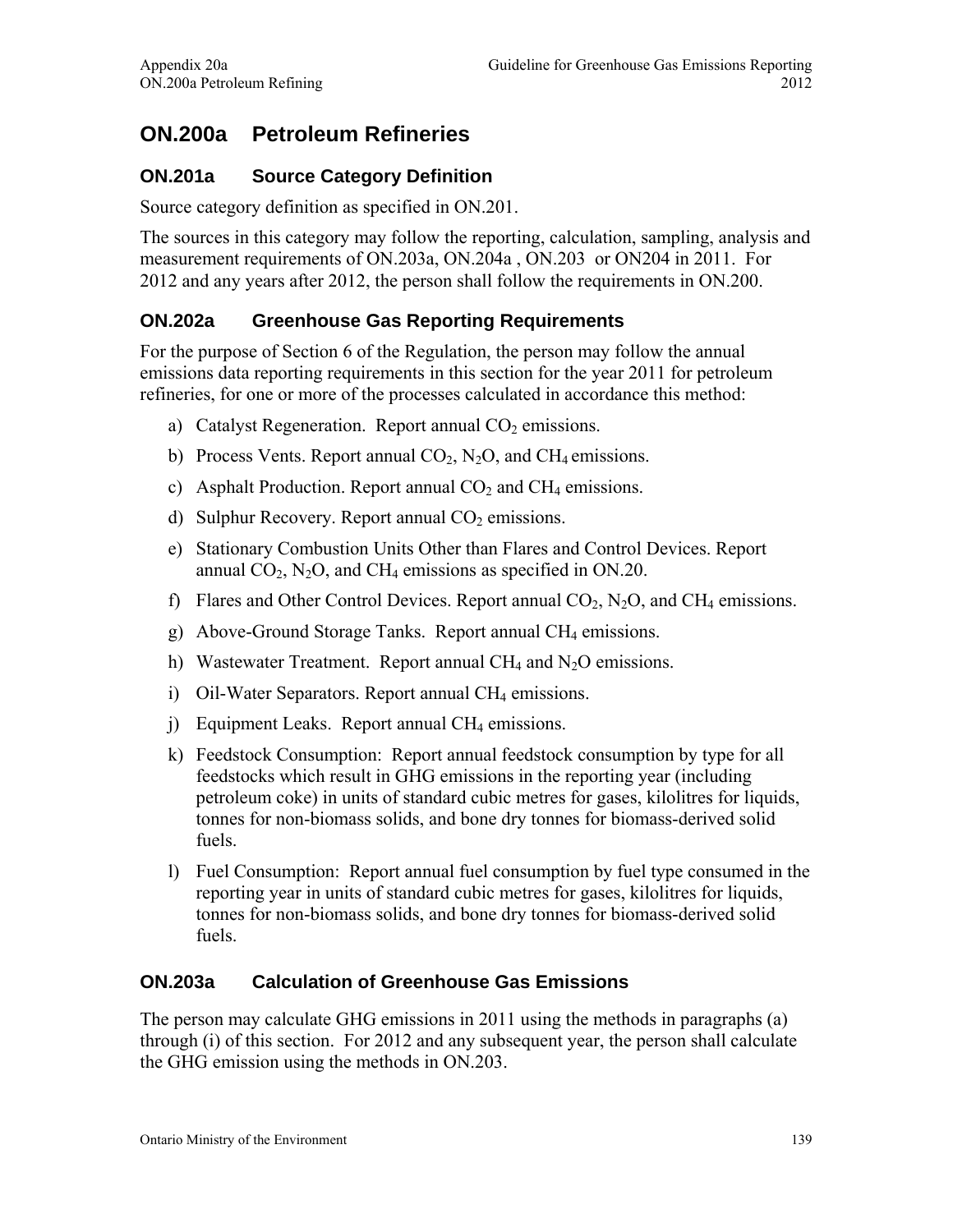- a) Catalyst Regeneration. For units equipped with CEMS, the person shall calculate  $CO<sub>2</sub>$ process emissions resulting from catalyst regeneration using CEMS in accordance with Report EPS 1/PG/7. In the absence of CEMS data, the person shall use the methods in paragraphs  $(a)(1)$  through  $(a)(3)$ .
	- (1) The person shall calculate process  $CO<sub>2</sub>$  emissions from the continuous regeneration of catalyst material in fluid catalytic cracking units (FCCU) and fluid cokers using Equations 200a-1, 200a-2, and 200a-3.

Where:  
\n
$$
E_{CO_2} = \sum_{d=1}^{Y} CR_d \times CF \times 3.664 \times 0.001
$$
\n
$$
E_{CO2} = CO_2
$$
 emissions, tonnes/year  
\n
$$
Y =
$$
\nNumber of operating days in the year  
\n
$$
CR_d =
$$
\nDaily coke burn rate, calculated from equation 200a-2,

- kg/day  $CF =$  Carbon fraction in coke burned
- 3.664 = Ratio of molecular weights, carbon dioxide to carbon
- $0.001 =$  Conversion factor from kilograms to to

$$
0.001 =
$$
 Conversion factor from kilograms to tonnes

$$
CR_d = \left[ \sum_{i=1}^{H} \left[ K_1 Q_r \times ( \%CO_2 + \%CO) + K_2 Q_a - K_3 Q_r \times ( \%CO / 2 + \%CO_2 + \%CO_2) + K_3 Q_{\text{cxy}} \times \% O_{\text{cxy}} \right]_i \right]
$$
  
Equation 200a-2

| $CR_d$               |                 | Daily coke burn rate, kg/day                                                                                                                |
|----------------------|-----------------|---------------------------------------------------------------------------------------------------------------------------------------------|
| H                    | $\!\!\!=\!\!\!$ | Number of operating hours per day                                                                                                           |
| $K_1, K_2, K_3 =$    |                 | Material balance and conversion factors (from Table 200a-1)                                                                                 |
| $Q_{r}$              | $=$             | Volumetric flow rate of exhaust gas before entering the emission<br>control system, calculated from equation 200a-3, D Sm <sup>3</sup> /min |
| $Q_{a}$              | $=$             | Volumetric flow rate of air to regenerator as determined from<br>control room instrumentation, D $\text{Sm}^3/\text{min}$                   |
| $\%$ CO <sub>2</sub> |                 | $CO2$ concentration in regenerator exhaust, percent by volume – dry<br>basis                                                                |
| %CO                  |                 | CO concentration in regenerator exhaust, percent by volume – dry<br>basis                                                                   |
| $\%$ O2              |                 | O2 concentration in regenerator exhaust, percent by volume $-$ dry<br>basis                                                                 |
| Qoxy                 |                 | Volumetric flow rate of O2 enriched air to regenerator as<br>determined from control room instrumentation, D Sm3/min                        |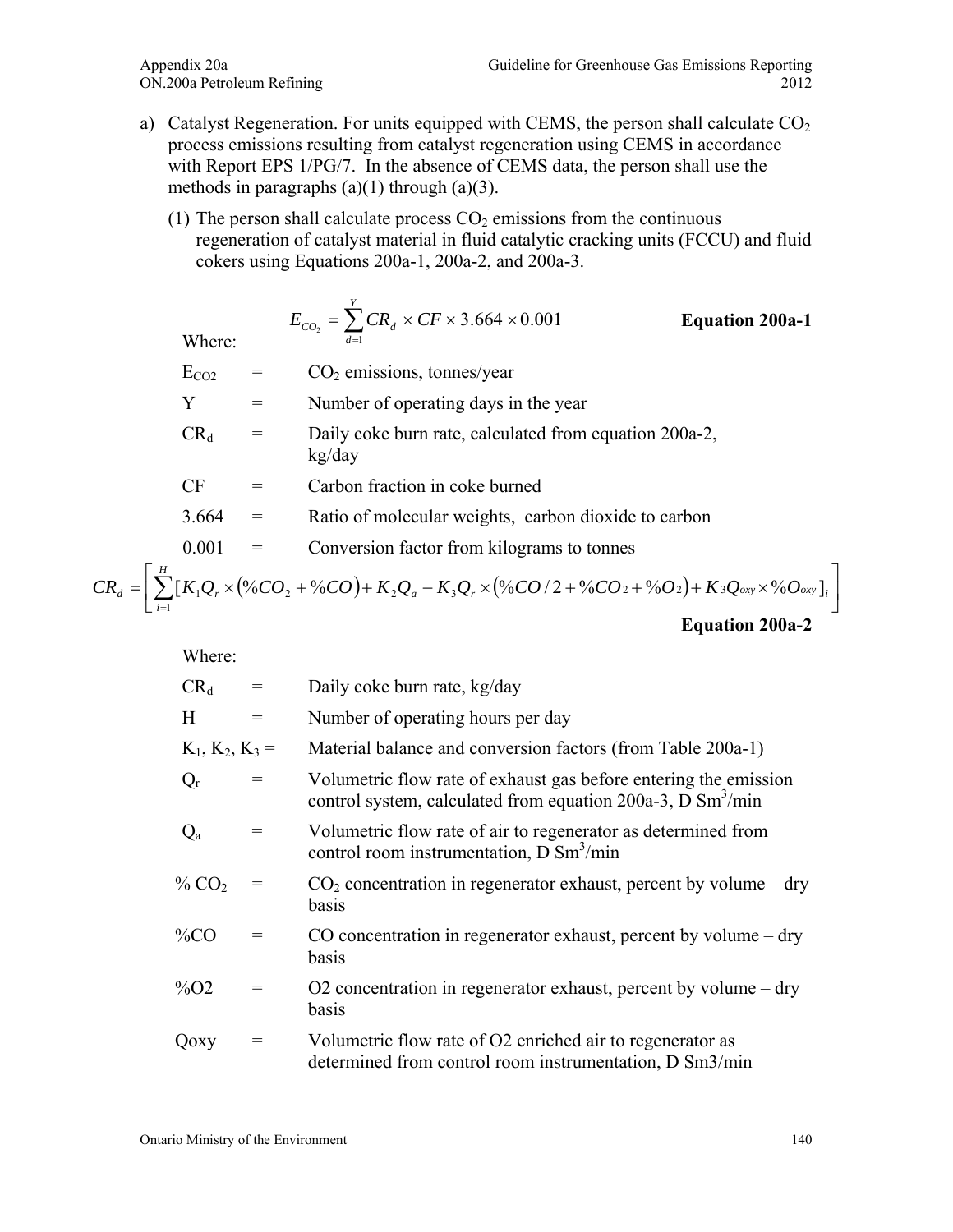$\%O_{xy}$  = O2 concentration in  $O_2$  enriched air stream inlet to regenerator, percent by volume – dry basis

$$
Q_r = (79 \times Q_a + (100 - %Q_{xy}) \times Q_{oxy}) / (100 - %CO_2 - %CO - %O_2)
$$
  
Equation 200a-3

| Qr                  | $=$                                          | Volumetric flow rate of exhaust gas from regenerator before<br>entering the emission control system, D Sm3/min                                                                      |
|---------------------|----------------------------------------------|-------------------------------------------------------------------------------------------------------------------------------------------------------------------------------------|
| Qa                  | $\displaystyle \qquad \qquad =\qquad \qquad$ | Volumetric flow rate of air to regenerator, as determined from<br>control room instrumentation, DSm3/min                                                                            |
| $\%Q_{xy}$          | $=$                                          | Oxygen concentration in oxygen enriched air stream, percent by<br>volume $-$ dry basis                                                                                              |
| $Q_{oxy}$           | $=$                                          | Volumetric flow rate of O2 enriched air to regenerator as<br>determined from catalytic cracking unit control room<br>instrumentation, DSm3/min                                      |
| % CO <sub>2</sub>   | $\!\!\!=\!\!\!$                              | Carbon dioxide concentration in regenerator exhaust, percent by<br>volume $-$ dry basis                                                                                             |
| $\%CO$              | $\!\!\!=\!\!\!\!$                            | CO concentration in regenerator exhaust, percent by volume $-$ dry<br>basis. When no auxiliary fuel is burned and a continuous CO<br>monitor is not required, assume %CO to be zero |
| $\%$ O <sub>2</sub> | $=$                                          | O2 concentration in regenerator exhaust, percent by volume $-$ dry<br>basis                                                                                                         |
|                     |                                              | (2) The person shall calculate process $CO2$ emissions resulting from<br>periodic catalyst regeneration using Equation 200a-4.                                                      |
|                     |                                              | $E_{CO_2} = \sum_{i=1}^{I} [CRC \times (CF_{spent} - CF_{regen})]_i \times 3.664$<br><b>Equation 200a-4</b>                                                                         |
| Where:              |                                              |                                                                                                                                                                                     |

| $E_{CO2}$           |     | $CO2$ emissions, tonnes /year                                                                         |
|---------------------|-----|-------------------------------------------------------------------------------------------------------|
| Y                   | $=$ | Number of regeneration cycles                                                                         |
| <b>CRC</b>          |     | Mass of catalyst regenerated in the regeneration cycle, tonnes                                        |
| CF <sub>spent</sub> |     | Weight fraction of carbon in spent catalyst                                                           |
| $CF_{regen}$        |     | Weight fraction of carbon in regenerated catalyst (default $CF_{\text{regen}} =$<br>$\left( 0\right)$ |
| 3.664               |     | Ratio of molecular weights, carbon dioxide to carbon                                                  |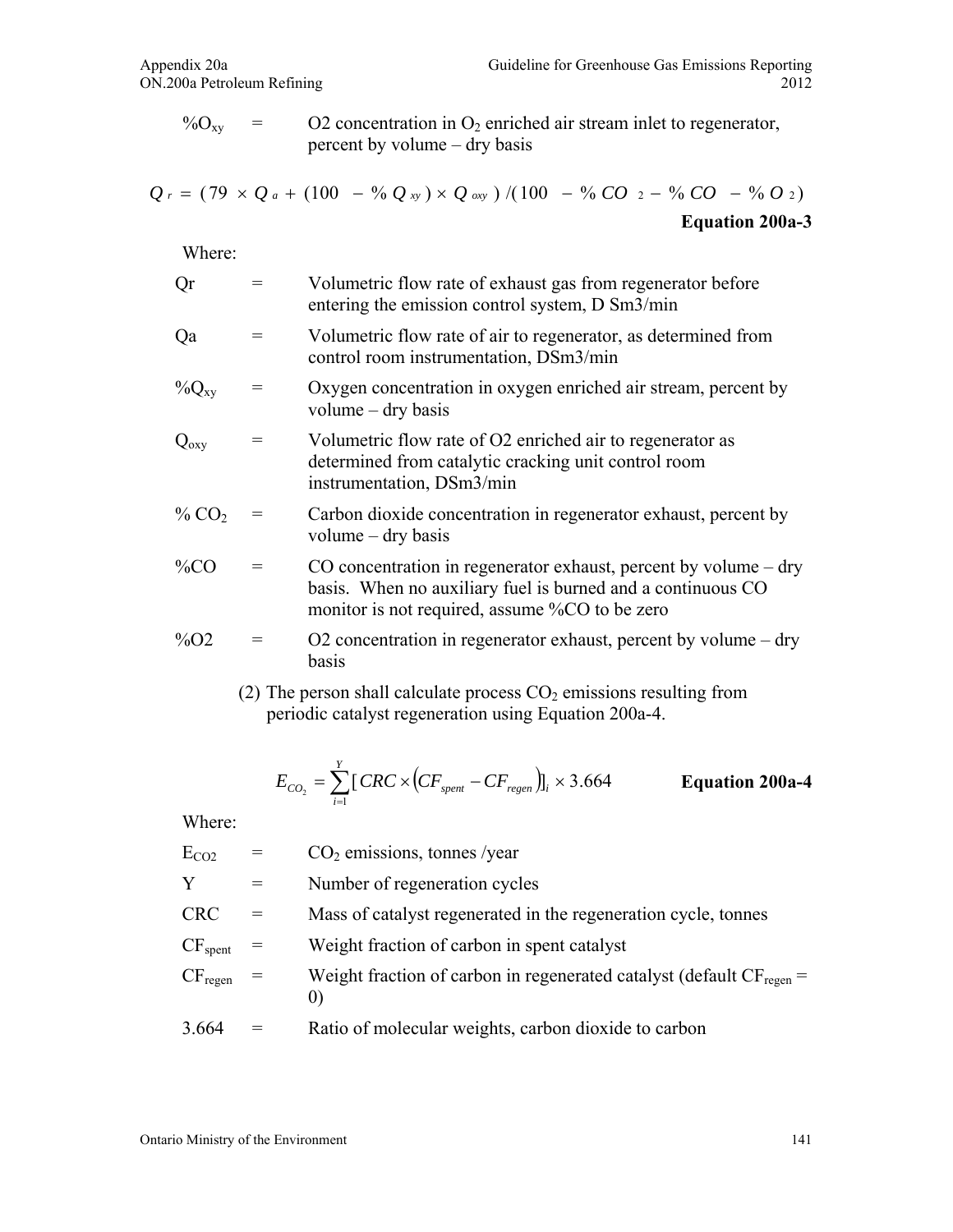(3) The person shall calculate process  $CO<sub>2</sub>$  emissions resulting from continuous catalyst regeneration in operations other than FCCUs and fluid cokers (e.g. catalytic reforming) using Equation 200a-5.

$$
E_{CO_2} = CRR \times (CF_{spent} - CF_{regen}) \times H \times 3.664
$$
 Equation 200a-5

Where:

| $E_{CO2}$                      |     | $CO2$ emissions, tonnes /year                                               |
|--------------------------------|-----|-----------------------------------------------------------------------------|
| <b>CRR</b>                     | $=$ | Average catalyst regeneration rate, tonnes /hour                            |
| $\mathrm{CF}_{\mathrm{spent}}$ |     | Weight fraction of carbon in spent catalyst                                 |
| $\mathrm{CF}_\mathrm{regen}$   |     | Weight fraction of carbon in regenerated catalyst (default CFregen<br>$= 0$ |
| H                              |     | Number of hours regenerator was operational in the year                     |
| 3.664                          |     | Ratio of molecular weights, carbon dioxide to carbon                        |
|                                |     |                                                                             |

b) Process Vents. Except for process emissions reported under other requirements of the Guideline, the person shall calculate process emissions of  $CO<sub>2</sub>$ , CH<sub>4</sub>, and N<sub>2</sub>O from process vents using Equation 200a-6.

$$
E_x = \sum_{i=1}^{Y} VR_i \times F_{x,i} \times \rho_x \times VT_i \times 0.001
$$
 **Equation 200a-6**

Where:

| $E_{x}$       |     | Emissions of x (where $x = CO_2$ , N <sub>2</sub> O, or CH <sub>4</sub> ), tonnes/year |
|---------------|-----|----------------------------------------------------------------------------------------|
| Y             | $=$ | Number of venting events                                                               |
| $VR_i$        |     | Vent rate for venting event i, $\text{Sm}^3$ /unit time                                |
| $\rm F_{x.i}$ | $=$ | Molar fraction of x in vent gas stream during venting event i                          |
| $P_{x}$       |     | Density of x, kg/ $\text{Sm}^3$                                                        |
| $VT_i$        |     | Time duration of venting event i (same unit of time used for $VR_i$ )                  |
| 0.001         | $=$ | Conversion factor from kilograms to tonnes                                             |
|               |     |                                                                                        |

c) Asphalt Production. The person shall calculate  $CH_4$  and  $CO_2$  process emissions from asphalt blowing activities using Equations 200a-7 and 200a-8.

$$
E_{CH4} = (M_A \times EF \times \rho_{CH4}) \times (1 - \frac{DE}{100}) \times 0.001
$$
 **Equation 200a-7**

| $\rm E_{CH4}$ | $=$ | $CH4$ emissions, tonnes /year       |
|---------------|-----|-------------------------------------|
| $\rm M_A$     | $=$ | Mass of asphalt blown, 103 bbl/year |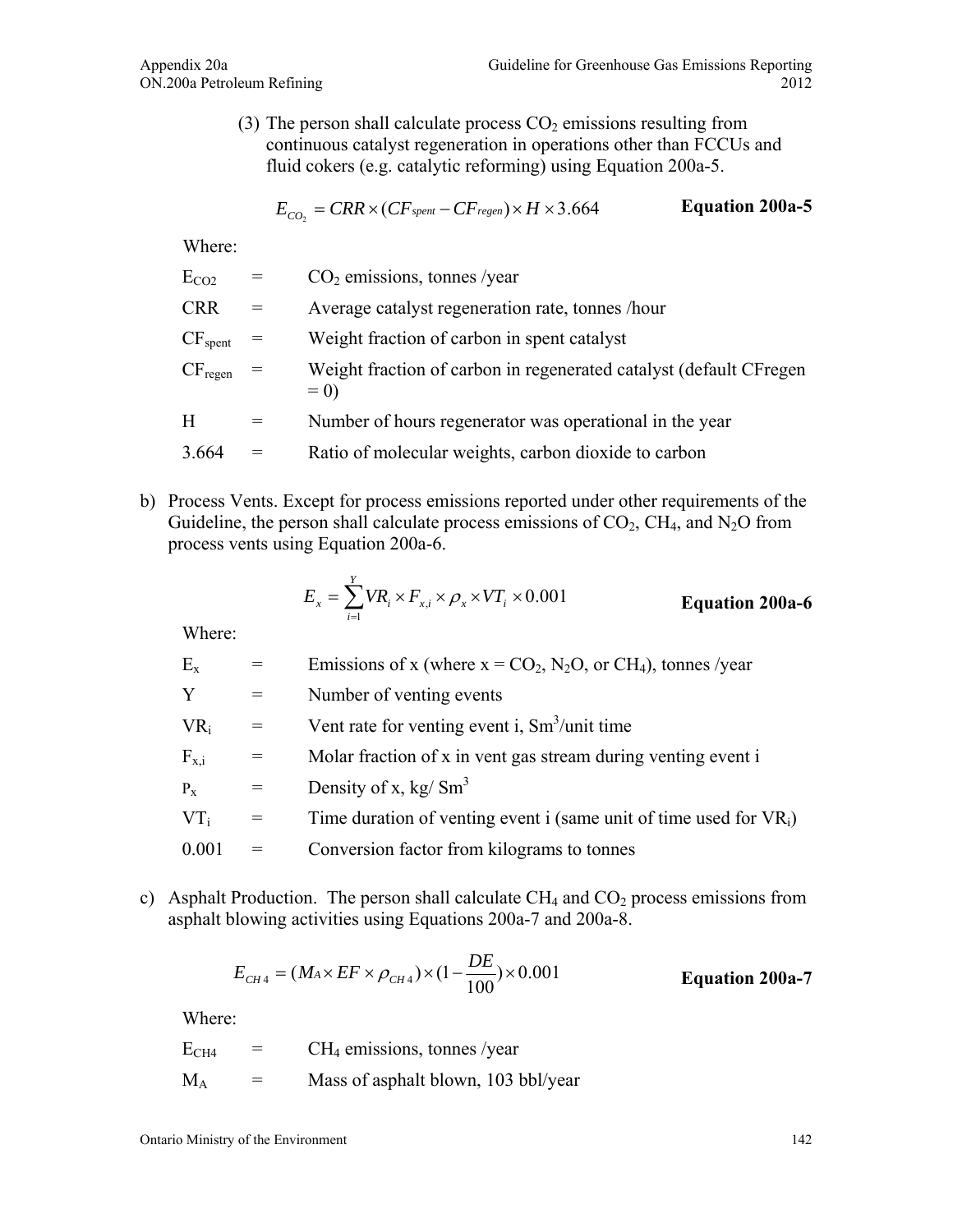| EF                     | $\mathbf{r} = \mathbf{r}$ | Emission factor (default $EF = 72.35$ ), $Sm3 CH4/103$ bbl |
|------------------------|---------------------------|------------------------------------------------------------|
| $\rho$ CH <sub>4</sub> | $\lambda = 1$             | Density of CH <sub>4</sub> , kg/ $Sm^3$                    |
| DE                     | $=$                       | Control measure destruction efficiency, %                  |
| 0.001                  | $\alpha_{\rm c} = 0.05$   | Conversion factor from kilograms to tonnes                 |

$$
E_{CO2} = (M_A \times EF \times \rho_{CH4}) \times \frac{DE}{100} \times 2.743 \times 0.001
$$
 Equation 200a-8

| $E_{CO2}$              | $=$ | $CO2$ emissions, tonnes /year                                          |
|------------------------|-----|------------------------------------------------------------------------|
| $M_A$                  | $=$ | Mass of asphalt blown, 103 bbl/year                                    |
| EF                     | $=$ | Emission factor (default EF = 72.35), $\text{Sm}^3\text{CH}_4/103$ bbl |
| $\rho$ CH <sub>4</sub> |     | Density of CH <sub>4</sub> , kg/Sm <sup>3</sup>                        |
| DE                     | $=$ | Control measure destruction efficiency, %                              |
| 2.743                  | $=$ | Ratio of molecular weights, carbon dioxide to methane                  |
| 0.001                  |     | Conversion factor from kilograms to tonnes                             |

d) Sulphur Recovery. The person shall calculate  $CO<sub>2</sub>$  process emissions from sulphur recovery units (SRUs) using Equation 200a-9. For the molecular fraction (MF) of  $CO<sub>2</sub>$  in the sour gas, use either a default factor of 0.20 or a source specific molecular fraction value derived from source tests. The person shall submit a pretest plan to the Director in the first year of reporting. The source test procedures in that plan shall be repeated in each future year to update the source specific emission factors annually

$$
E_{CO_2} = FR \times MF \times \rho_{CO2} \times 0.001
$$
 **Equation 200a-9**

Where:

| $E_{CO2}$    | $=$ | $CO2$ emissions, tonnes /year                                |
|--------------|-----|--------------------------------------------------------------|
| FR           |     | Volumetric flow rate of acid gas to SRU, $\text{Sm}^3$ /year |
| MF           |     | Molecular fraction of $CO_2$ in sour gas (default MF = 0.2)  |
| $\rho_{CO2}$ | $=$ | Density of $CO_2$ , kg/Sm <sup>3</sup>                       |
| 0.001        | $=$ | Conversion factor from kilograms to tonnes                   |

- e) Flares and Other Control Devices.
	- (1) The person shall calculate and report  $CO<sub>2</sub>$ , CH<sub>4</sub> and N<sub>2</sub>O emissions resulting from the combustion of flare pilot using the appropriate method(s) specified in sections ON.20.

The person shall calculate and report  $CO<sub>2</sub>$  emissions resulting from the combustion of hydrocarbons routed to flares for destruction as follows: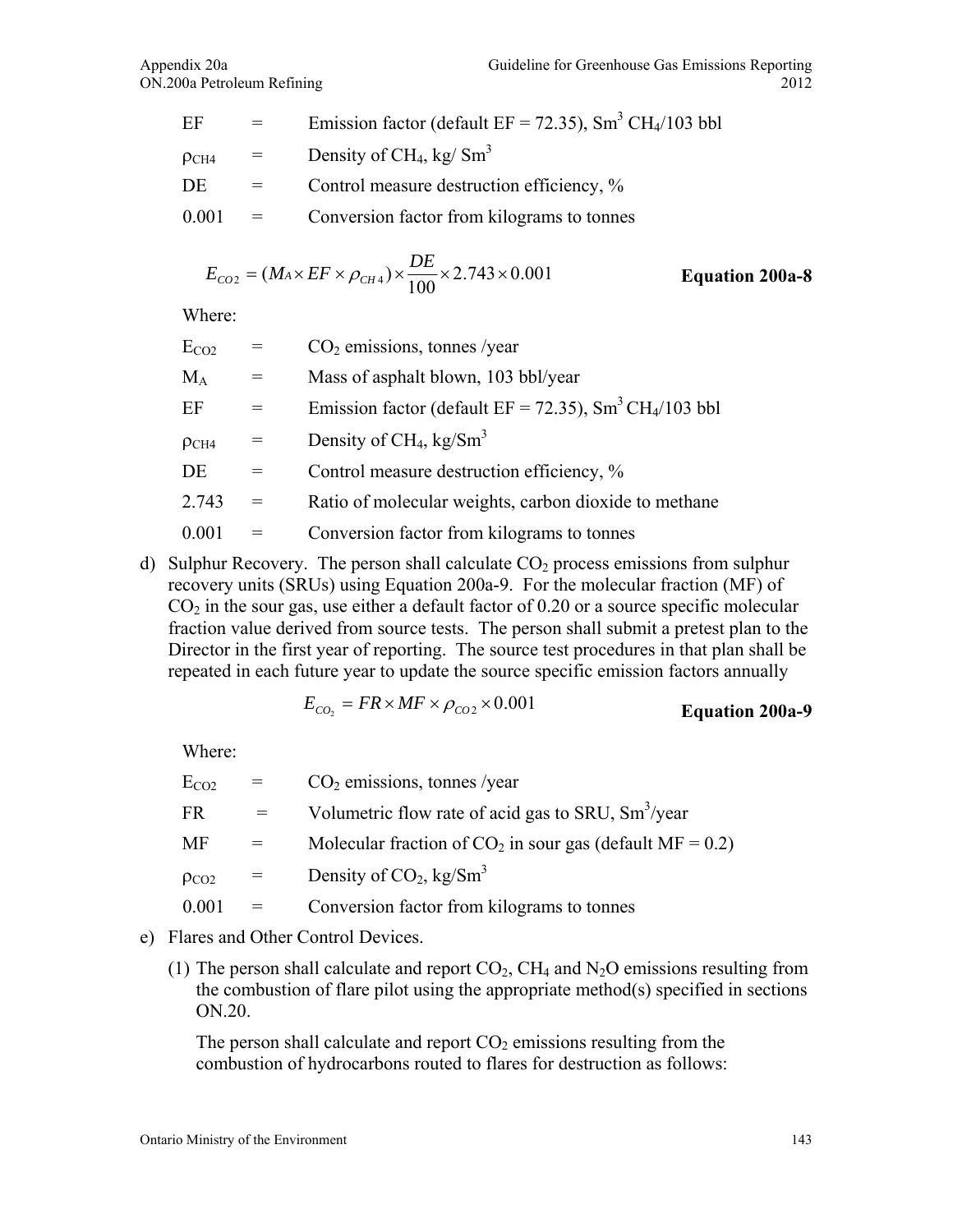(A) Use Equation 200a-10 if the flare is equipped with a continuous flow and high heat value monitors:

$$
E_{CO_2} = \text{Flare} \times \text{HHV} \times (\text{EmF} \times 0.001) \qquad \text{Equation 200a-10}
$$

Where:

| $E_{CO2}$  | $=$      | $CO2$ emissions, tonnes /year                            |
|------------|----------|----------------------------------------------------------|
| Flare      | $=$      | Volume of flare gas, $Sm^3$ /year                        |
| <b>HHV</b> | $\equiv$ | High heat value for refinery fuel or flare gas, $GI/Sm3$ |
| EmF        | $=$      | $CO2$ emission factor (default EmF = 57.6), kg/GJ        |
| 0.001      | $=$      | Conversion factor from kilograms to tonnes               |
|            |          |                                                          |

(B) Use Equation 200a-11 if the flare is equipped with a continuous flow and carbon content monitors:

$$
E_{CO_2} = \text{Flare} \times CC \times \rho \times 3.664 \times 0.001 \qquad \text{Equation 200a-11}
$$

Where:

| $E_{CO2}$ |                       | $CO2$ emissions, tonnes /year                                                                                                                                                                                                                                                                                                                                  |
|-----------|-----------------------|----------------------------------------------------------------------------------------------------------------------------------------------------------------------------------------------------------------------------------------------------------------------------------------------------------------------------------------------------------------|
| Flare     | $=$                   | Volume of flare gas, $\text{Sm}^3/\text{year}$                                                                                                                                                                                                                                                                                                                 |
| CC        |                       | Carbon content of flare gas, kg C/kg fuel                                                                                                                                                                                                                                                                                                                      |
| $\Omega$  |                       | Density of flare gas, $kg/Sm3$                                                                                                                                                                                                                                                                                                                                 |
| 3.664     | $=$                   | Ratio of molecular weights, carbon dioxide to carbon                                                                                                                                                                                                                                                                                                           |
| 0.001     | $=$                   | Conversion factor from kilograms to tonnes                                                                                                                                                                                                                                                                                                                     |
|           | $\sqrt{N}$ $\sqrt{N}$ | $\Gamma$ $\left($ $\right)$ $\left($ $\right)$ $\left($ $\right)$ $\left($ $\right)$ $\left($ $\right)$ $\left($ $\right)$ $\left($ $\right)$ $\left($ $\right)$ $\left($ $\right)$ $\left($ $\right)$ $\left($ $\right)$ $\left($ $\right)$ $\left($ $\right)$ $\left($ $\right)$ $\left($ $\right)$ $\left($ $\right)$ $\left($ $\right)$ $\left($ $\right)$ |

(C) Use Equation 200a-12 if the flare is not equipped with a continuous flow monitor and HHV or carbon content monitor:

$$
E_{CO_2} = RFT \times EF_{MMFC} \times CF_{MMFC} \times 3.664 \times 0.001
$$
 **Equation 200a-12**

| $CO2$ emissions, tonnes /year<br>$E_{CO2}$                                                                        |  |
|-------------------------------------------------------------------------------------------------------------------|--|
| Refinery feed input, $Sm3/year$<br><b>RFT</b><br>$=$                                                              |  |
| Non-methane hydrocarbon emission factor (default EFNMHC $=$<br>$EFNMHC$ =<br>0.002), kg/ $\text{Sm}^3$ throughput |  |
| Conversion factor from non-methane hydrocarbon to carbon<br>$CFNMHC$ =<br>$(default CFNMHC=0.6)$                  |  |
| Ratio of molecular weights, carbon dioxide to carbon<br>3.664                                                     |  |
| 0.001<br>Conversion factor from kilograms to tonnes                                                               |  |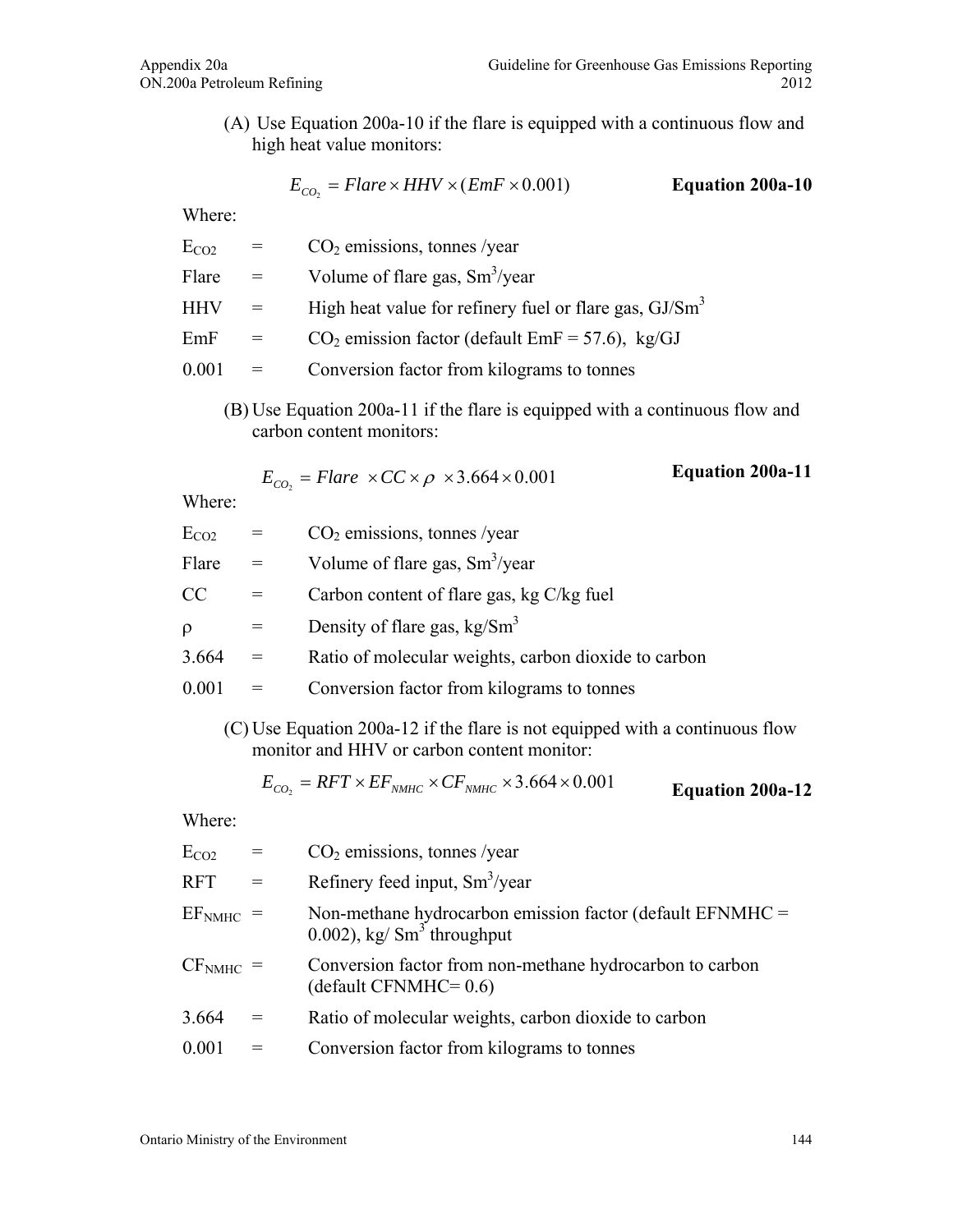(2) The person who uses methods other than flares (e.g. incineration, combustion as a supplemental fuel in heaters or boilers) to destroy low heat content gases (e.g. coker flue gas, gases from vapor recovery systems, casing vents and product storage tanks) shall calculate  $CO<sub>2</sub>$  emissions using Equation 200a-13. The person shall determine CCA and MWA quarterly using methods specified in section ON.20 and use the annual average values of CCA and MWA to calculate  $CO<sub>2</sub>$ emissions.

$$
E_{CO_2} = GV_i \times CC_i \times \rho_i \times 3.664 \times 0.001
$$
 Equation 200a-13

Where:

| $E_{CO2}$              | $=$ | $CO2$ emissions from flare of gas i, tonnes /year       |
|------------------------|-----|---------------------------------------------------------|
| GV <sub>i</sub>        | $=$ | Volume of gas i destroyed annually, $\text{Sm}^3$ /year |
| $\text{CC}_{\text{i}}$ |     | Carbon content of gas i, kg C/kg fuel                   |
| $\rho_i$               |     | Density of gas i, $kg/Sm3$                              |
| 3.664                  |     | Ratio of molecular weights, carbon dioxide to carbon    |
| 0.001                  | $=$ | Conversion factor from kilograms to tonnes              |

- f) Storage Tanks. For above-ground storage tanks containing crude oil, asphalt, naphtha, and distillate oils that are not equipped with vapor recovery technology, the person shall calculate CH<sub>4</sub> emissions using the U.S. EPA TANKS Model. For crude oil, naphtha, and distillate oils, use the default chemical databases for crude oil (RVP 5), distillate fuel oil No. 2, and jet naphtha (JP4), respectively. For asphalt, use the data in Table 200a-4 to create an asphalt chemical database. The annual throughput for each storage tank must be distributed equally across the twelve months of the year and the single-component liquid option selected. The total VOC emission values generated by the model shall be converted to methane emissions using:
	- (1) A default conversion factor of 0.6 (CH<sub>4</sub> =  $0.6 * \text{VOC}$ ); or Species specific conversion factors determined by storage tank headspace vapor analysis using a sampling and analysis methodology. The person shall submit the sampling and analysis methodology to the Director in the first year of reporting. The analysis shall be repeated in each future year to update the species specific conversion factors annually.
- g) Wastewater Treatment.
	- (1) The person shall calculate  $CH_4$  emissions from wastewater treatment using Equation 200a-14.

$$
E_{CH_4} = [(Q \times COD_{\text{gave}}) - S] \times B \times MCF \times 0.001
$$
 Equation 200a-14

| $\rm E_{CH4}$ | $=$ | $CH4$ emissions, tonnes/year          |
|---------------|-----|---------------------------------------|
| О             | $=$ | Volume of wastewater treated, m3/year |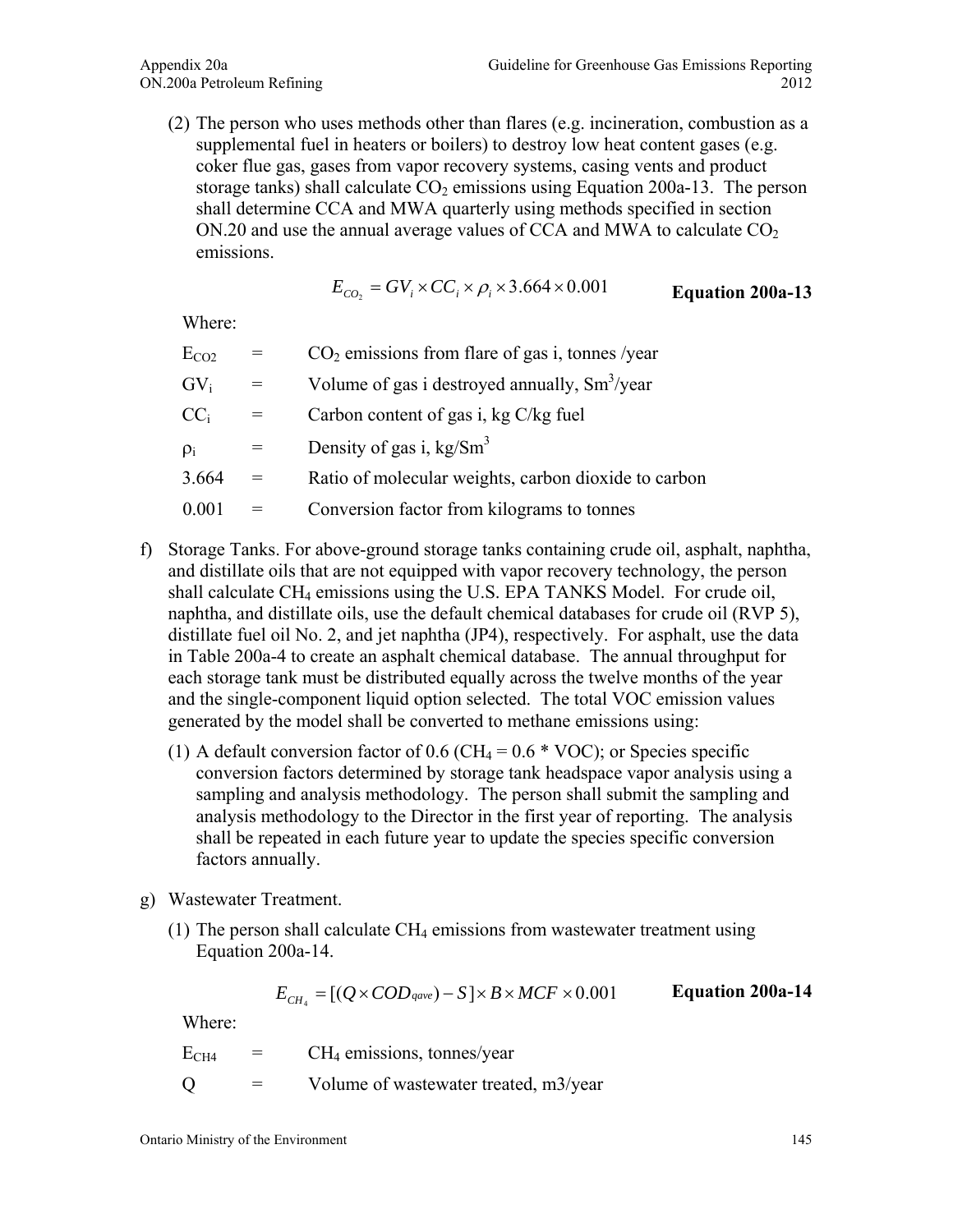| $\text{COD}_{\text{gave}} =$ |     | Average of quarterly determinations of chemical oxygen demand<br>of the wastewater, kg/m3 |
|------------------------------|-----|-------------------------------------------------------------------------------------------|
| S                            |     | Organic component removed as sludge, kg COD/year                                          |
| B                            | $=$ | Methane generation capacity (default $B = 0.25$ ), kg CH4/kg COD                          |
| <b>MCF</b>                   | $=$ | Methane correction factor for anaerobic decay $(0-1.0)$ from Table<br>$200a-2$            |
| 0.001                        |     | Conversion factor from kilograms to tonnes                                                |

(2) The person shall calculate  $N_2O$  emissions from wastewater treatment using Equation 200a-15.

$$
E_{N_2O} = Q \times N_{\text{gave}} \times EF_{N2O} \times 1.571 \times 0.001
$$
 **Equation 200a-15**

Where:

| $E_{N2O}$         |     | $N_2O$ emissions, tonnes/year                                                                 |
|-------------------|-----|-----------------------------------------------------------------------------------------------|
| Q                 | $=$ | Volume of wastewater treated, m3/year                                                         |
| $N_{\text{qave}}$ | $=$ | Average of quarterly determinations of nitrogen in effluent, kg<br>N/m3                       |
| EF <sub>N2O</sub> |     | Emission factor for N2O from discharged wastewater (default<br>EFN2O = 0.005), kg N2O -N/kg N |
| 1.571             | $=$ | Conversion factor from kg $N_2O$ -N to kg $N_2O$                                              |
| 0.001             |     | Conversion factor from kilograms to tonnes                                                    |

h) Oil-Water Separators. The person shall calculate CH<sub>4</sub> emissions from oil-water separators using Equation 200a-16. For the CFNMHC conversion factor, the person shall use either a default factor of 0.6 or species specific conversion factors determined by analysis using appropriate sampling and analysis methodology. The person shall submit the sampling and analysis methodology to the Director in the first year of reporting. The analysis shall be repeated in each future year to update the conversion factor annually.

$$
E_{CH_4} = EF_{sep} \times V_{water} \times CF_{NMHC} \times 0.001
$$
 **Equation 200a-16**

| $\rm E_{CH4}$   | $=$                               | $CH4$ emissions, tonnes/year                                                       |
|-----------------|-----------------------------------|------------------------------------------------------------------------------------|
| EFsep           | $\hspace{0.1cm} = \hspace{0.1cm}$ | NMHC (non-methane hydrocarbon) emission factor from Table<br>$200a-3$ , kg/m3.     |
| $\rm V_{water}$ |                                   | Volume of waste water treated by the separator, m3/year                            |
| $CFNMHC$ =      |                                   | Conversion factor from NMHC to CH <sub>4</sub> (default $CF_{\text{NMEC}} = 0.6$ ) |
| 0.001           | $=$                               | Conversion factor from kilograms to tonnes                                         |
|                 |                                   |                                                                                    |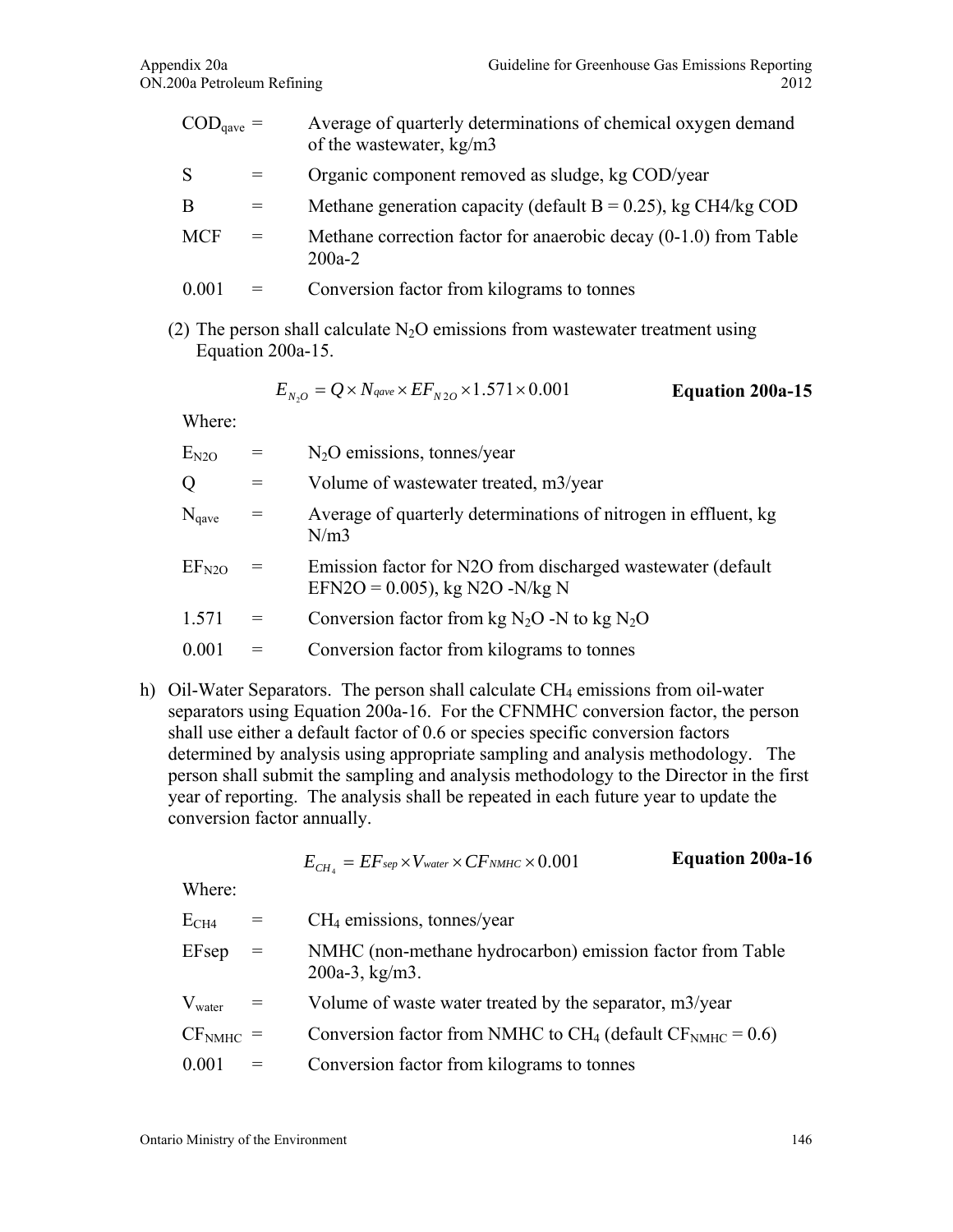- i) Equipment leaks. The person shall calculate  $CH_4$  emissions for all components in natural gas, refinery fuel gas, and PSA off-gas systems as follows:
	- (1) Components shall be identified as one of the following classification types: valve, pump seal, connector, flange, open-ended line. The person shall use the method in CCME EPC-73: Environmental Code of Practice for the Measurement and Control of Fugitive VOC Emissions from Equipment Leaks (1993). The person shall conduct screenings at the frequency interval required by the Code of Practice.
	- (2) The volatile organic compounds (VOC) emissions shall be calculated using the following methods:
		- (A)For components where the measured screening value (SV) is indistinguishable from zero when corrected for background, the person shall calculate VOC emissions using Equation 200a-17:

$$
VOC_{0,i} = CC_i \times Zf_{i0} \times t_i
$$
 Equation 200a-17

Where:

- $VOC<sub>0,i</sub>$  = Zero component VOC emission for component type i, kg/screening period
- i  $=$  Component type i (1 = valve, 2 = pump seal, 3 = other, 4 = connector,  $5 = \text{flange}$ ,  $6 = \text{open-ended line}$ )
- $CC_i$  = Number of type i components where the screening value (SV) is 0
- $Zf_{i0}$  = Default zero factor for component type i from Table 200a-5, kg/hour
- $t_i$  = Time lapse since last screening for component type i, hours
	- (B) For leaking components, the person shall calculate VOC emissions using the following methods:

$$
VOC_{LC,i} = \sum_{y=1}^{Y} \left( \sigma_i \times SV_{y}^{\beta i} \right) \times t_i
$$
 Equation 200a-18

| $VOC_{LC,i}$ | VOC emissions for component type i with SV between 0 to 10,000<br>ppmv, kg/screening period                                  |
|--------------|------------------------------------------------------------------------------------------------------------------------------|
| $\mathbf{i}$ | Component type (1 = valve, 2 = pump seal, 3 = others, 4 =<br>connector, $5 = \text{flange}$ , $6 = \text{open ended-line}$ ) |
| Y            | Number of type i components where the SV is between 0 to $10,000$<br>ppmy                                                    |
| $\sigma_i$   | Correlation equation coefficient for component type i from Table<br>$200a - 5$                                               |
| $SV_{V}$     | Screening value for component y                                                                                              |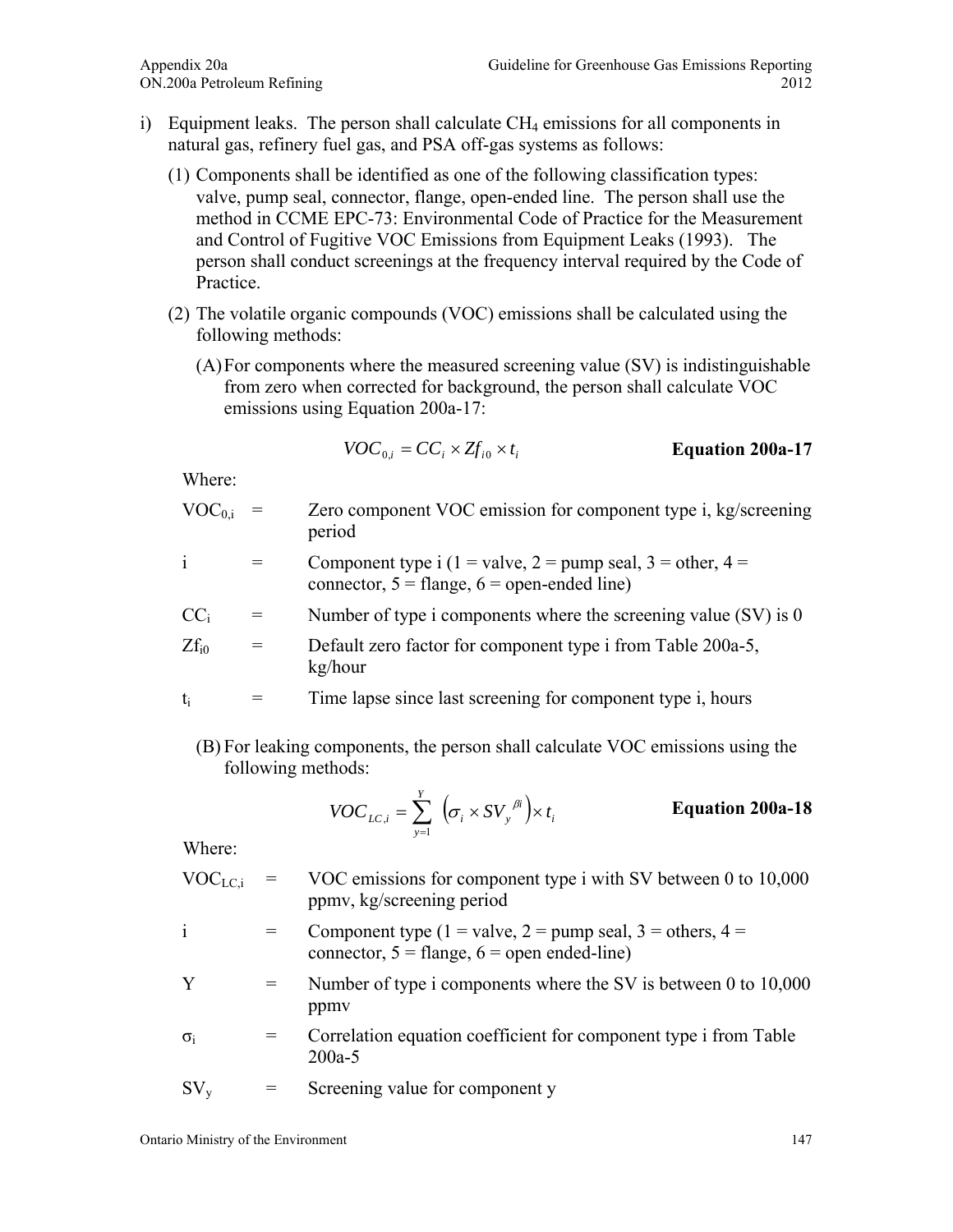$\beta_i$  = Correlation equation exponent for component type i from Table 200a-5

 $t_i$  = Time duration for which the component has been leaking – default value is the time lapse since last screening, hours

$$
VOC_{P,i} = CC_i \times PF_{iP-10} \times t_i
$$
 Equation 200a-19

Where:

| $VOC_{P,i}$ | $\equiv$ | VOC emissions for component type i pegged over SV 9,999 ppmv, |
|-------------|----------|---------------------------------------------------------------|
|             |          | kg/screening period                                           |

$$
= \text{Component type } (1 = \text{value}, 2 = \text{pump seal}, 3 = \text{others}, 4 = \text{connector}, 5 = \text{flange}, 6 = \text{open-ended line})
$$

- $CC_i$  = Number of type i components pegged over 9,999 ppmv
- $PF_{iP-10}$  = VOC emission factor for component type i pegged over 9,999 ppmv from Table 200a-5, kg/hour

$$
t_i
$$
 = Time duration for which the component has been leaking – default value is the time lapse since last screening, hours

(C) The person shall calculate  $CH_4$  emissions using Equation 200a-20. The person shall use system specific determinations of gas composition and methane content (refinery fuel gas, natural gas, associated gas, flexigas, low heat content gas), where available, to determine a CFVOC value. The person shall submit the sampling and analysis methodology to the Director in the first year of reporting. The analysis shall be repeated in each future year to update the conversion factor annually. When representative data is not available, the person shall use the default value of 0.6 for CFVOC.

$$
CH_{4,i} = \sum_{y=1}^{Y} (VOC_{0,i} + VOC_{LC,i} + VOC_{P,i})_{y} \times CF_{VOC} \times 0.001
$$
 Equation 200a-20

Where:

| $CH_{4,i}$   | CH4 emissions for component type i, tonnes/year                                                                              |  |
|--------------|------------------------------------------------------------------------------------------------------------------------------|--|
| $\mathbf{1}$ | Component type (1 = valve, 2 = pump seal, 3 = others, 4 =<br>connector, $5 = \text{flange}$ , $6 = \text{open-ended line}$ ) |  |
| <b>V</b>     | Number of screenings per year for component type i                                                                           |  |
| $VOC_{0,i}$  | Zero component VOC emissions for component type i,                                                                           |  |

kg/screening period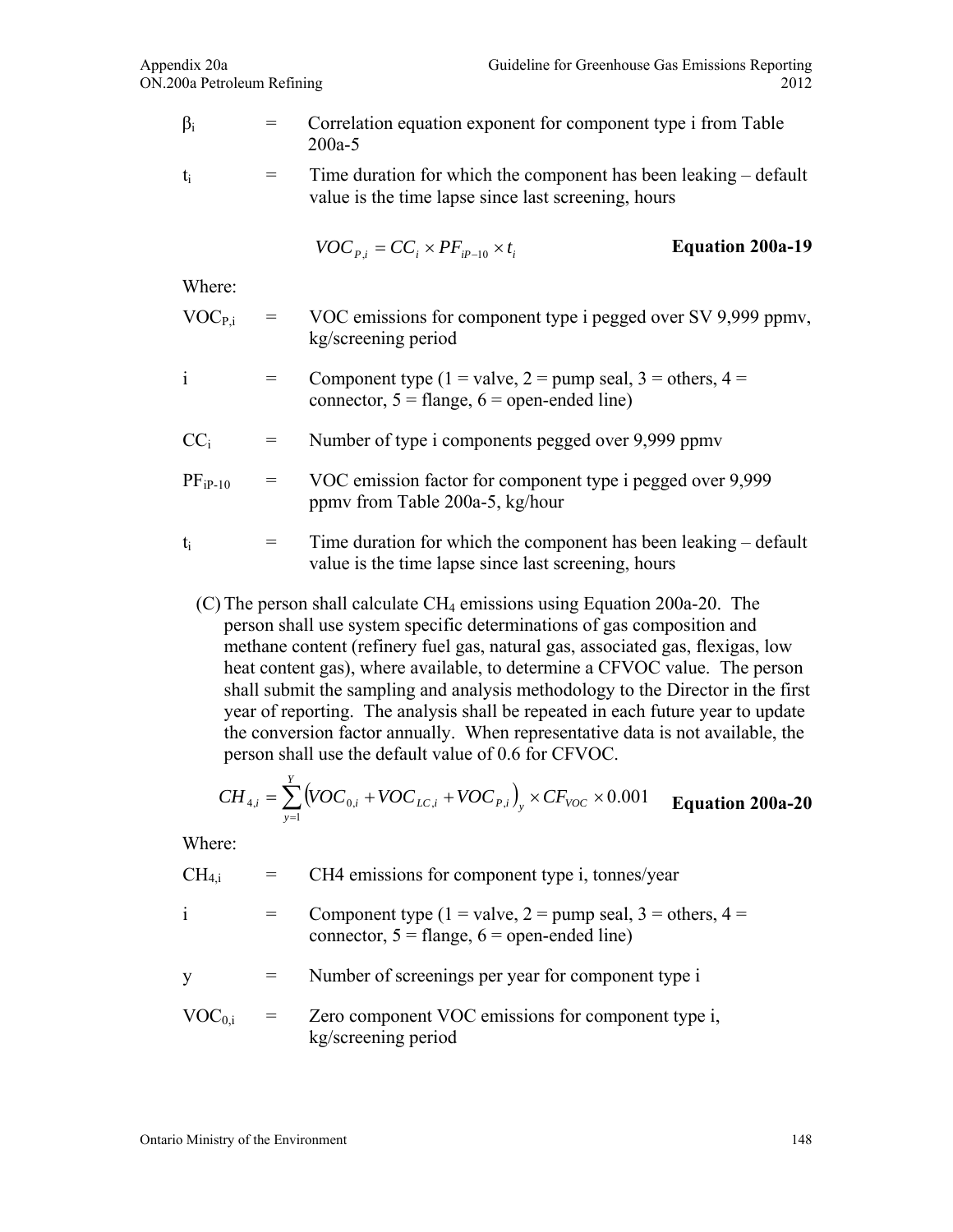| $VOC_{LC,i}$      | VOC emissions for component i with SV between 0 to 10,000<br>ppmv, kg/screening period |
|-------------------|----------------------------------------------------------------------------------------|
| $VOC_{P,i}$       | VOC emissions for component type i pegged over 9,999 ppmy,<br>kg/screening period      |
| CF <sub>VOC</sub> | Conversion factor from volatile organic compounds to methane<br>$(default CFVOC=0.6)$  |
| 0.001             | Conversion factor from kilograms to tonnes                                             |

#### **ON.204a Sampling, Analysis, and Measurement Requirements**

The person may follow the sampling, analysis and measurement requirements of ON.204a , if they are using the calculation methods in ON.203a for calculating emissions in 2011. For 2012 and any subsequent year, the person shall follow the sampling, analysis and measurement requirements in ON.204.

- a) Catalyst Regeneration
	- (1) For FCCUs and fluid coking units, the person shall measure the following parametres:
		- (A)The daily oxygen concentration in the oxygen enriched air stream inlet to the regenerator.
		- (B)Continuous measurements of the volumetric flow rate of air and oxygen enriched air entering the regenerator.
		- (C) Continuous or weekly periodic measurements of the  $CO<sub>2</sub>$ , CO and  $O<sub>2</sub>$ concentrations in the regenerator exhaust gas, to be determined by individual jurisdictions.
		- (D)Daily determinations of the carbon content of the coke burned
		- (E) The number of days of operation.
	- (2) For periodic catalyst regeneration, the person shall measure the following parameters.
		- (A)The mass of catalyst regenerated in each regeneration cycle.
		- (B) The weight fraction of carbon on the catalyst prior to and after catalyst regeneration.
	- (3) For continuous catalyst regeneration in operations other than FCCUs and fluid cokers, the person shall measure the following parameters.
		- (A)The hourly catalyst regeneration rate.
		- (B) The weight fraction of carbon on the catalyst prior to and after catalyst regeneration.
		- (C) The number of hours of operation.
- b) Process vents. The person shall measure the following parameters for each process vent.
	- (1) The vent flow rate for each venting event.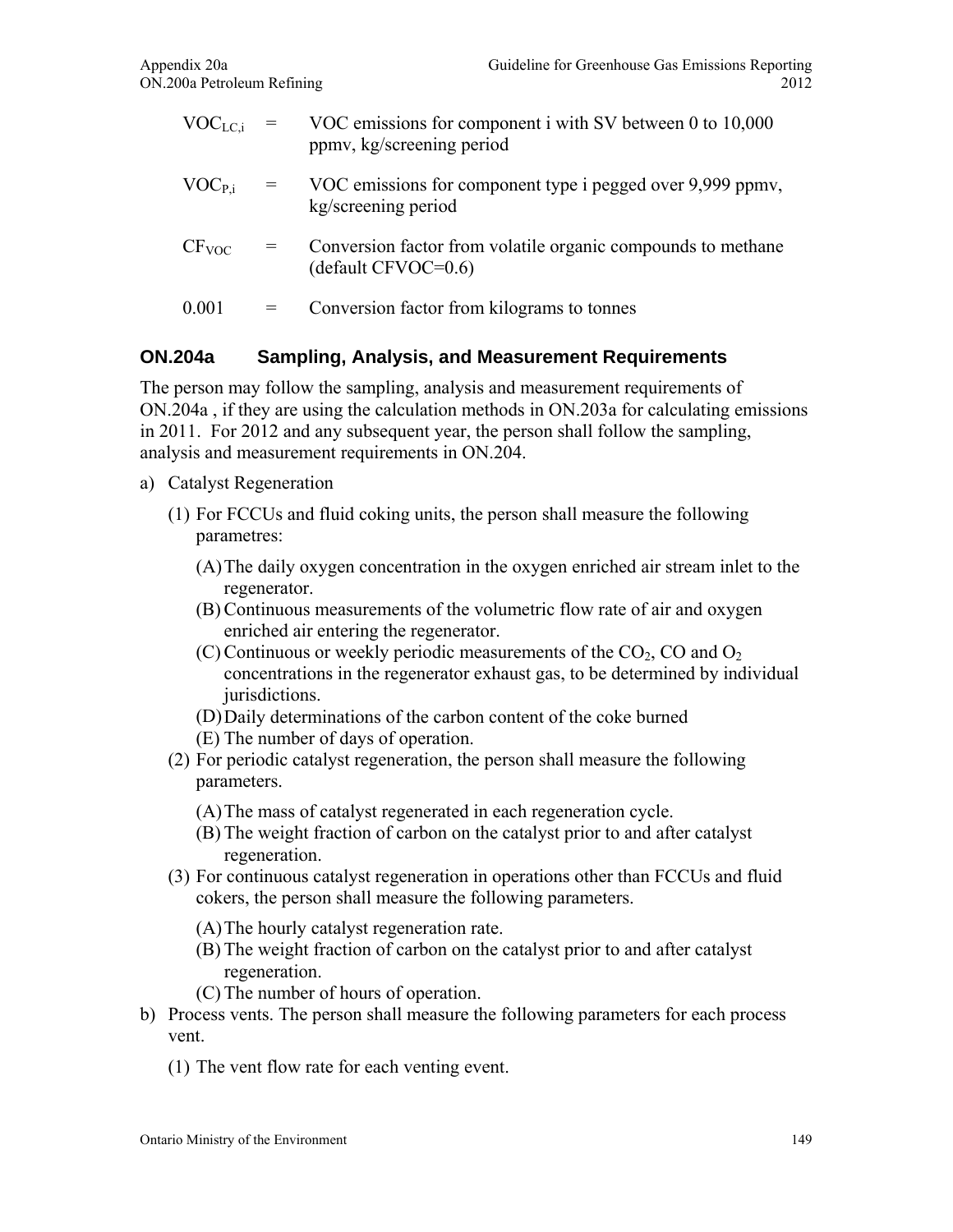- (2) The molar fraction of  $CO_2$ , N<sub>2</sub>O, and CH<sub>4</sub> in the vent gas stream during each venting event.
- (3) The duration of each venting event.
- c) Asphalt Production. The person shall measure the mass of asphalt blown.
- d) Sulphur Recovery. The person shall measure the volumetric flow rate of acid gas to the SRU. If using source specific molecular faction value instead of the default factor, the person shall conduct an annual test of the  $CO<sub>2</sub>$  content using appropriate methods. The person shall submit a pretest plan to the Director in the first year of reporting. The source test procedures in that plan shall be repeated in each future year to update the source specific emission factors annually.
- e) Flares and Other Control Devices. The person shall measure the following:
	- (1) If using the method specified in  $ON.203a(e)(1)(A)$ , monitor the flow rate and high heat value of the flare gas using continuous monitors.
	- (2) If using the method specified in ON.203a(e)(1)(B), monitor the flow rate and carbon content of the flare gas using continuous monitors.
	- (3) If using the method specified in ON.203a(e)(2), monitor the volume of gas destroyed annually (determined to accuracy of  $\pm$  7.5%) and the carbon content.
- f) Storage Tanks. The person shall measure the annual throughput of crude oil, naphtha, distillate oil, asphalt, and gas oil for each storage tank using flow metres.
- g) Wastewater Treatment. The person shall measure the following parameters.
	- (1) The daily volume of waste water treated.
	- (2) The quarterly chemical oxygen demand of the wastewater.
	- (3) The amount of sludge removed and the organic content of the sludge.
	- (4) The quarterly nitrogen content of the wastewater.
- h) Oil-Water Separators. The person shall measure the daily volume of waste water treated by the oil-water separators.
- i) Equipment Leaks. The person shall measure screening values for each valve, pump seal, connector, flange, and open-ended line used in natural gas, refinery fuel gas, and PSA off-gas systems using the methods specified in CCME EPC-73E: Environmental Code of Practice for the Measurement and Control of Fugitive VOC Emissions from Equipment Leaks (1993). The person shall conduct screenings at the frequency interval required by the Code of Practice.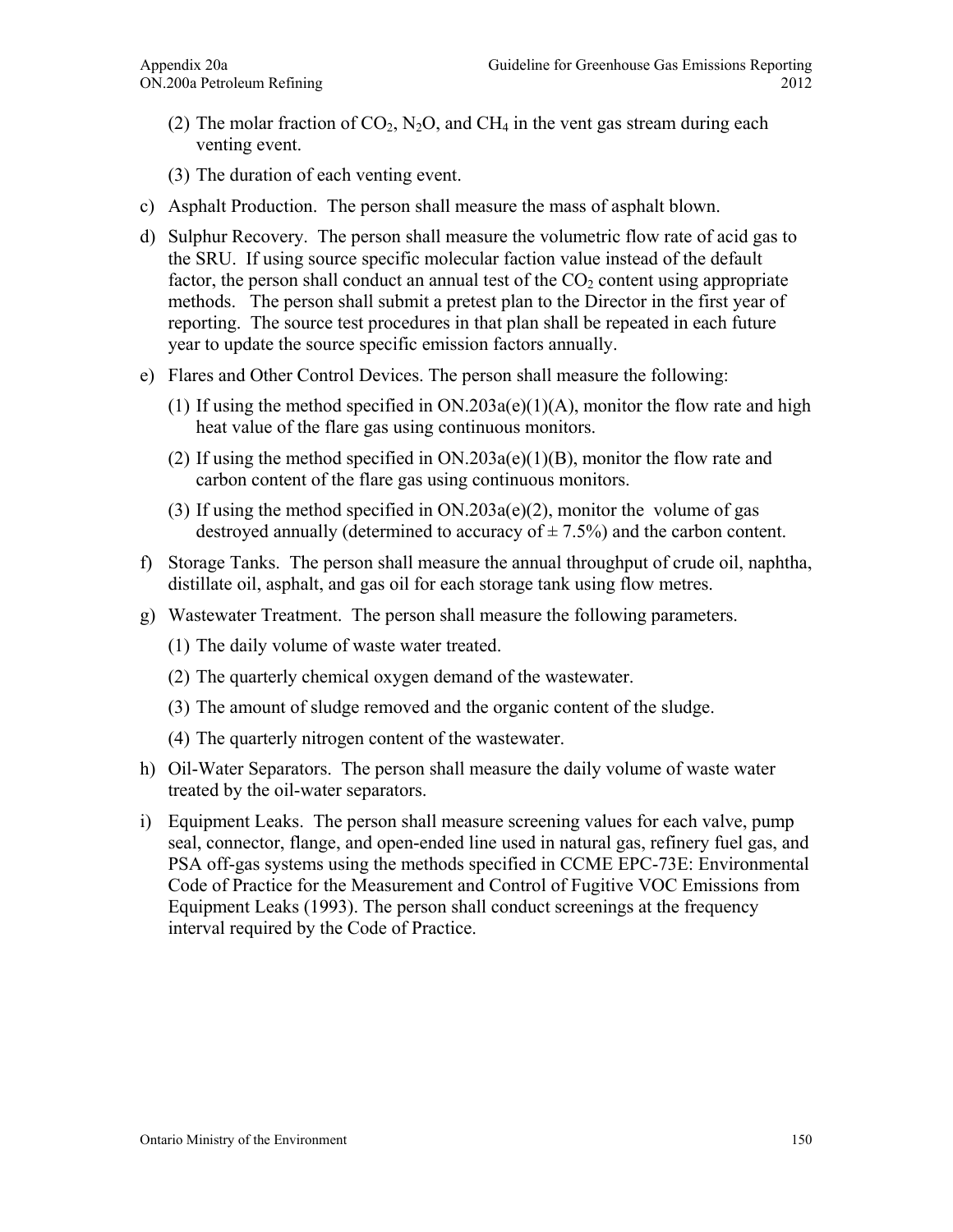| $(kg : min)/(hour \cdot DSm3 \cdot %)$ |
|----------------------------------------|
|                                        |
| 2.0880                                 |
| Ი Ი994                                 |

#### **Table 200a-1. Coke burn rate material balance and conversion factors**

#### **Table 200a-2. Default MCF Values for Industrial Wastewater**

| <b>Type of Treatment and Discharge</b>                                                                                            |                                                                                                |          |             |  |
|-----------------------------------------------------------------------------------------------------------------------------------|------------------------------------------------------------------------------------------------|----------|-------------|--|
| <b>Pathway or System</b>                                                                                                          | <b>Comments</b>                                                                                | MCF      | Range       |  |
|                                                                                                                                   | <b>Untreated</b>                                                                               |          |             |  |
| Sea, river and lake discharge                                                                                                     | Rivers with high organic loading<br>may turn anaerobic, however this<br>is not considered here | 0.1      | $0 - 0.2$   |  |
|                                                                                                                                   | <b>Treated</b>                                                                                 |          |             |  |
| Aerobic treatment plant                                                                                                           | Well maintained, some CH <sub>4</sub> may<br>be emitted from settling basins                   | $\Omega$ | $0 - 0.1$   |  |
| Aerobic treatment plant                                                                                                           | Not well maintained, overloaded                                                                | 0.3      | $0.2 - 0.4$ |  |
| Anaerobic digester for sludge                                                                                                     | $CH4$ recovery not considered here                                                             | 0.8      | $0.8 - 1.0$ |  |
| Anaerobic reactor                                                                                                                 | CH <sub>4</sub> recovery not considered here                                                   | 0.8      | $0.8 - 1.0$ |  |
| Anaerobic shallow lagoon                                                                                                          | Depth less than 2 metres                                                                       | 0.2      | $0 - 0.3$   |  |
| Anaerobic deep lagoon                                                                                                             | Depth more than 2 metres                                                                       | 0.8      | $0.8 - 1.0$ |  |
| For CH <sub>4</sub> generation capacity (B) in kg CH <sub>4</sub> /kg COD, use default factor of 0.25 kg CH <sub>4</sub> /kg COD. |                                                                                                |          |             |  |
| The emission factor for N <sub>2</sub> O from discharged wastewater (EF <sub>N2O</sub> ) is 0.005 kg N <sub>2</sub> O-N/kg-N.     |                                                                                                |          |             |  |
| $MCF$ = methane conversion factor (the fraction of waste treated anaerobically).                                                  |                                                                                                |          |             |  |
| $\text{COD}$ = chemical oxygen demand (kg $\text{COD/m}^3$ ).                                                                     |                                                                                                |          |             |  |

#### **Table 200a-3. Emission Factors for Oil/Water Separators**

|                                                            | Emission factor $(EF_{sep})^a$ kg NMHC/m <sup>3</sup> |  |  |  |
|------------------------------------------------------------|-------------------------------------------------------|--|--|--|
| <b>Separator Type</b>                                      | wastewater treated                                    |  |  |  |
| Gravity type – uncovered                                   | $1.11 \times 10^{-1}$                                 |  |  |  |
| Gravity type – covered                                     | 3.30 x $\overline{10^{-3}}$                           |  |  |  |
| Gravity type – covered and connected to destruction device |                                                       |  |  |  |
| $DAFb$ of $IAFc$ – uncovered                               | $4.00 \times 10^{-3d}$                                |  |  |  |
| $DAF$ or $IAF$ – covered                                   | $1.20 \times 10^{-4d}$                                |  |  |  |
| DAF or Iaf – covered and connected to a destruction device |                                                       |  |  |  |
| <sup>a</sup> EFs do not include ethane                     |                                                       |  |  |  |
| $b$ DAF = dissolved air flotation type                     |                                                       |  |  |  |
| $TAT - induced$ out flototion dovice                       |                                                       |  |  |  |

IAF = induced air flotation device

<sup>d</sup> EFs for these types of separators apply where they are installed as secondary treatment systems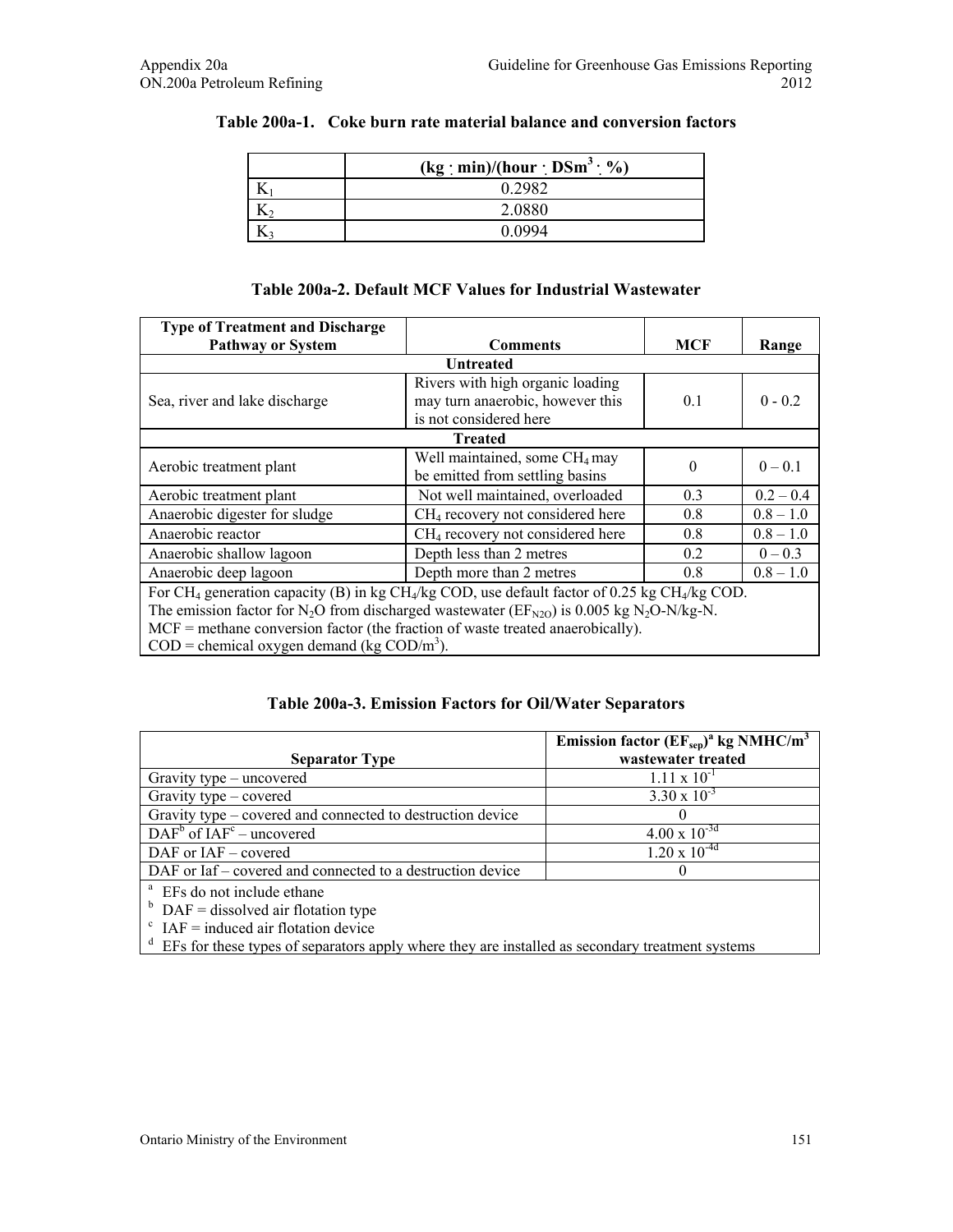| <b>Parametre</b>                                      | <b>Database Entry</b> |
|-------------------------------------------------------|-----------------------|
| Liquid Molecular Weight                               | 1000                  |
| Vapor Molecular Weight                                | 105                   |
| Liquid Density (kg/m <sup>3</sup> at 15 $^{\circ}$ C) | 969.7                 |
| Liquid Density (lb/gal. at $60^{\circ}F$ )            | 8.0925                |
| <b>Antoine's Equation Constants (using K)</b>         | $A = 75350.06$        |
|                                                       | $B = 9.00346$         |

#### **Table 200a-4. Data for Preparing the Asphalt Chemical Database**

| Table 200a-5. Fugitive Emissions from Gas Service Components |  |  |  |
|--------------------------------------------------------------|--|--|--|
|                                                              |  |  |  |

| Component Type /<br><b>Service Type</b> | <b>Default Zero Factor</b><br>(kg/hour) | <b>Correlation Equation</b><br>(kg/hour)    | <b>Pegged Factor</b><br>(kg/hour) |
|-----------------------------------------|-----------------------------------------|---------------------------------------------|-----------------------------------|
|                                         | $(SV = 0)$                              | $(SV > 0$ and $< 10,000$ )                  | (SV > 9,999)                      |
|                                         | $Zf_{i0}$                               | $\sigma_i$ and $\beta_i$                    | $PF_{iP-10}$                      |
| 1. Valves                               | $7.8 \times 10^{-6}$                    | $2.27 \times 10^{-6}$ (SV) <sup>0.747</sup> | 0.064                             |
| 2, Pump seals                           | $1.9 \times 10^{-5}$                    | 5.07 x $10^{-5}$ $\overline{(SV)^{0.622}}$  | 0.089                             |
| $3$ , Others <sup>a</sup>               | $4.0 \times 10^{-6}$                    | $8.69 \times 10^{-6} (SV)^{0.642}$          | 0.082                             |
| 4. Connectors                           | $7.5 \times 10^{-6}$                    | $1.53 \times 10^{-6} \text{(SV)}^{0.736}$   | 0.030                             |
| 5, Flanges                              | $3.1 \times 10^{-7}$                    | $4.53 \times 10^{-6} \text{(SV)}^{0.706}$   | 0.095                             |
| 6, Open-ended lines                     | $2.0 \times 10^{-6}$                    | $1.90 \times 10^{-6} (SV)^{0.724}$          | 0.033                             |

<sup>a</sup> The "other" component type should be applied to any component type other than connectors, flanges, open-ended lines, pump seals, or valves. The "other" component type includes: instruments, loading arms, pressure relief valves, vents, compressors, dump lever arms, diaphragms, drains, hatches, metres, and polished rods stuffing boxes.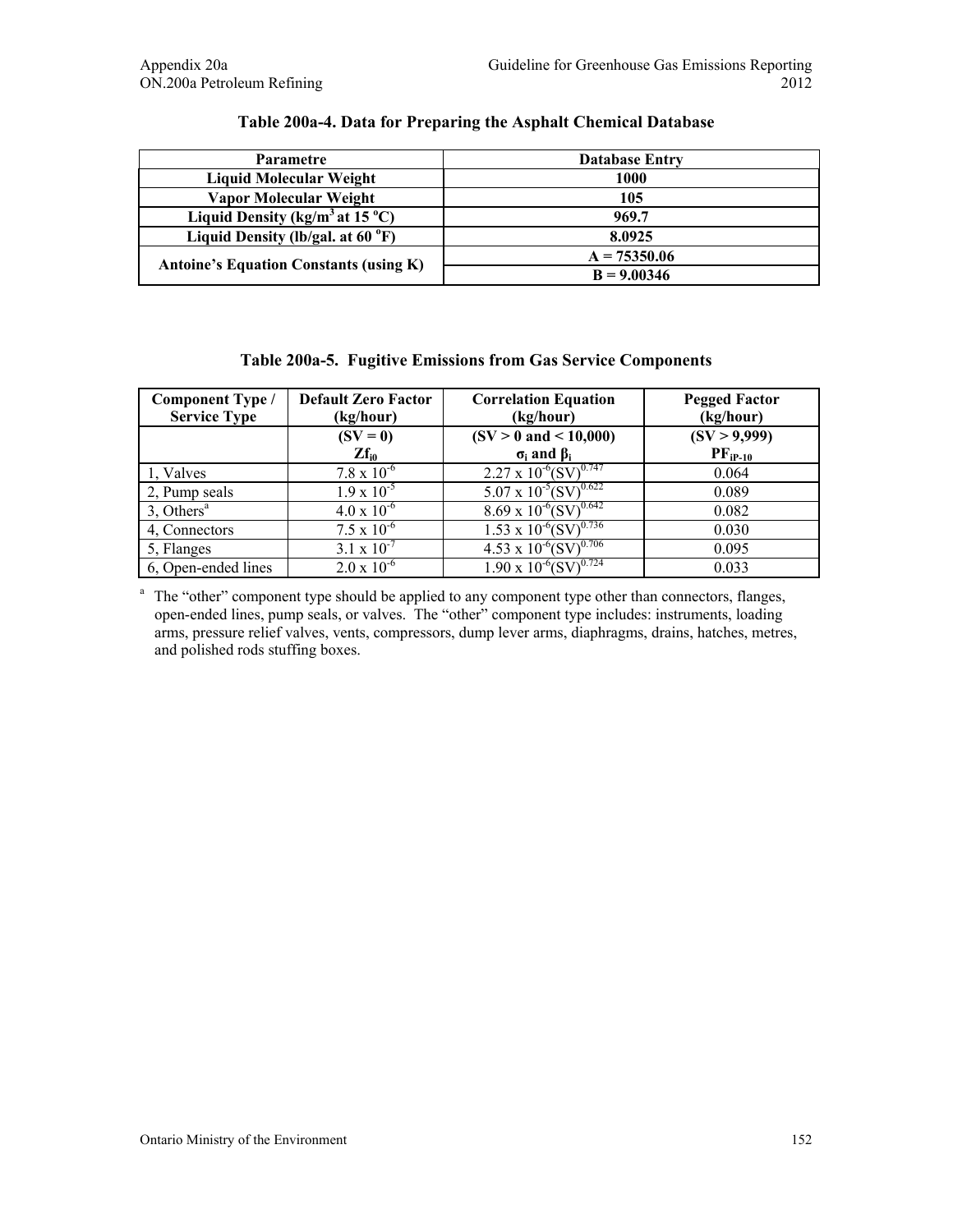# **ON.340 Phosphoric acid Production**

# **ON.341 Source Definition**

The phosphoric acid production source consists of facilities with a wet-process phosphoric acid process line used to produce phosphoric acid. A wet-process phosphoric acid process line is the production unit or units identified by an individual identification number in an operating permit and/or any process unit or group of process units at a facility reacting phosphate rock from a common supply source with acid.

# **ON.342 Greenhouse Gas Reporting Requirements**

For the purpose of Section 6 of the Regulation the annual emissions data report for phosphoric acid production shall include the following information at the facility level calculated in accordance with this method:

(a)  $CO<sub>2</sub>$  process emissions from each wet-process phosphoric acid process line (tonnes).

### **ON.343 Calculation of GHG Emissions**

Quantify emissions in accordance with U.S. EPA 40 CFR 98 Subpart Z Section 98.263.

### **ON.344 Sampling, Analysis, and Measurement Requirements**

Sampling, analysis and measurement requirements for this source shall be done in accordance with U.S. EPA 40 CFR 98 Subpart Z Section 98.264.

### **ON.345 Procedures for Estimating Missing Data**

Missing data requirements for this source shall be estimated in accordance with U.S. EPA 40 CFR 98 Subpart Z Section 98.265.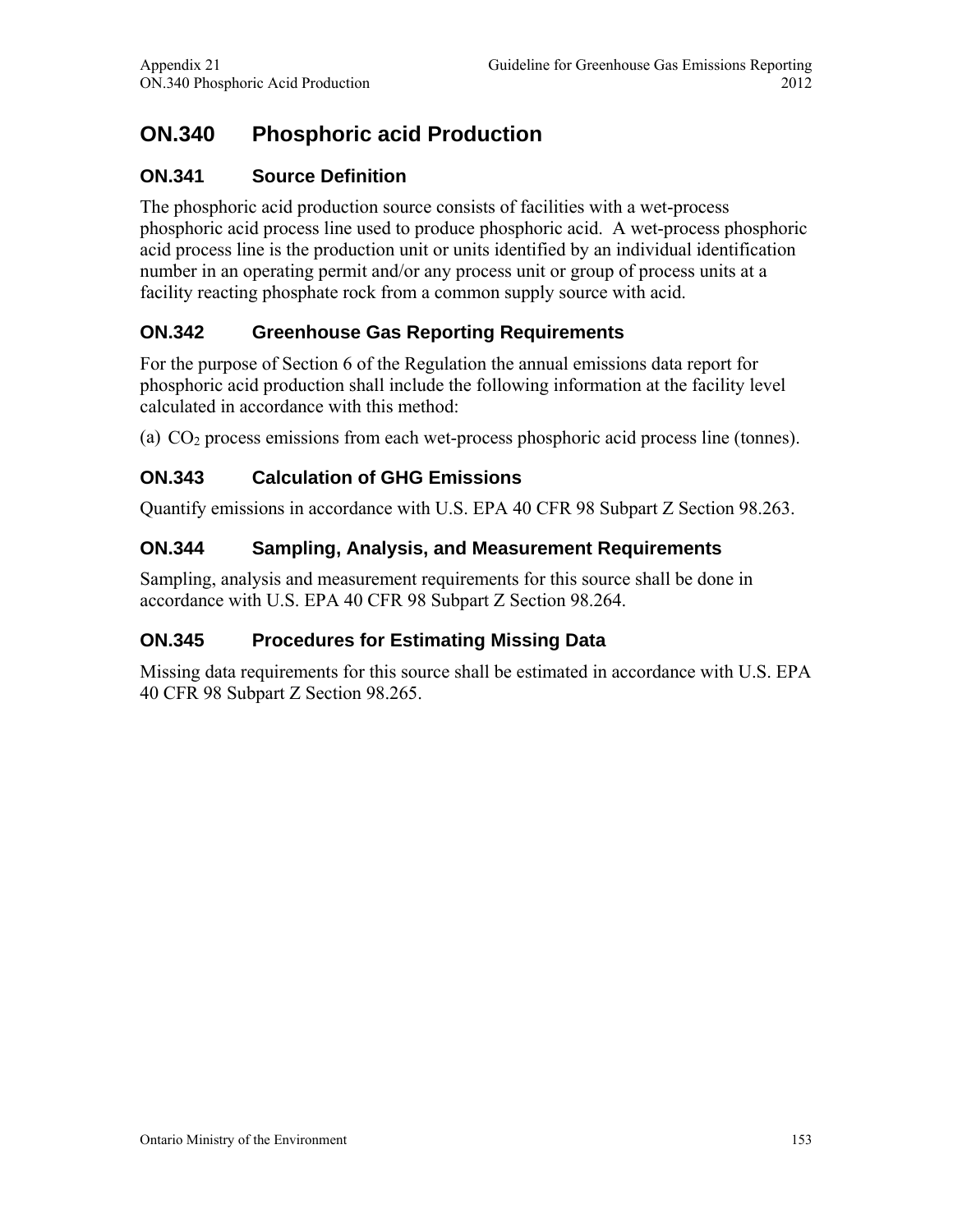# **ON.210 Pulp and Paper Manufacturing**

### **ON.211 Source Definition**

The pulp and paper manufacturing source consists of facilities that produce market pulp (i.e., stand-alone pulp facilities), manufacture pulp and paper (i.e., integrated facilities), produce paper products from purchased pulp, produce secondary fiber from recycled paper, convert paper into paperboard products (e.g., containers), or operate coating and laminating processes

# **ON.212 Greenhouse Gas Reporting Requirements**

For the purpose of Section 6 of the Regulation the annual emissions data report for pulp and paper manufacturing shall include the following information at the facility level calculated in accordance with this method:

- (a) Annual  $CO<sub>2</sub>$ , biogenic  $CO<sub>2</sub>$ , CH<sub>4</sub>, and N<sub>2</sub>O process emissions from all recovery units and kilns combined in tonnes, as specified in ON.213.
- (b) Annual  $CO<sub>2</sub>$  emissions from addition of makeup chemicals (CaCO3, Na2CO3) in the chemical recovery areas of chemical pulp mills.
- (c) Annual consumption of carbonate in tonnes.
- (d) Annual black liquor production in tonnes.

# **ON.213 Calculation of GHG Emissions**

Calculate emissions from each unit (i.e., kraft or soda chemical recovery furnace, sulfite chemical recovery combustion unit, stand-alone semichemical recovery combustion unit, or kraft or soda pulp mill lime kiln) as specified under paragraphs (a) through (d) of this section.  $CH_4$  and  $N_2O$  emissions must be calculated as the sum of emissions from combustion of fossil fuels and combustion of biomass in spent liquor solids.

- (a) Calculate fossil-fuel based  $CO<sub>2</sub>$  emissions from direct measurement of fossil fuels consumed and the methodology for stationary combustion sources specified by ON.20 , or the methodology for electricity generation specified by WCI.43, for the appropriate fuel type. For kraft or soda pulp mill lime kilns, if ON.20 allows the use of default emission factors, use the default  $CO<sub>2</sub>$  emission factors listed in Table 210-1.
- (b) Calculate fossil-fuel based CH<sub>4</sub> and  $N_2O$  emissions from direct measurement of fossil fuels consumed, default HHV, and default emission factors according to the methodology specified by ON.20 or WCI.43. For kraft or soda pulp mill lime kilns, use the default CH<sub>4</sub> and N<sub>2</sub>O emission factors listed in Table 210-1.
- (c) Calculate biogenic  $CO_2$  emissions and emissions of  $CH_4$  and  $N_2O$  from biomass as specified under subparagraphs (1) through (3).
	- (1) For kraft or soda chemical recovery furnaces, calculate emissions using Equation  $210-1$ :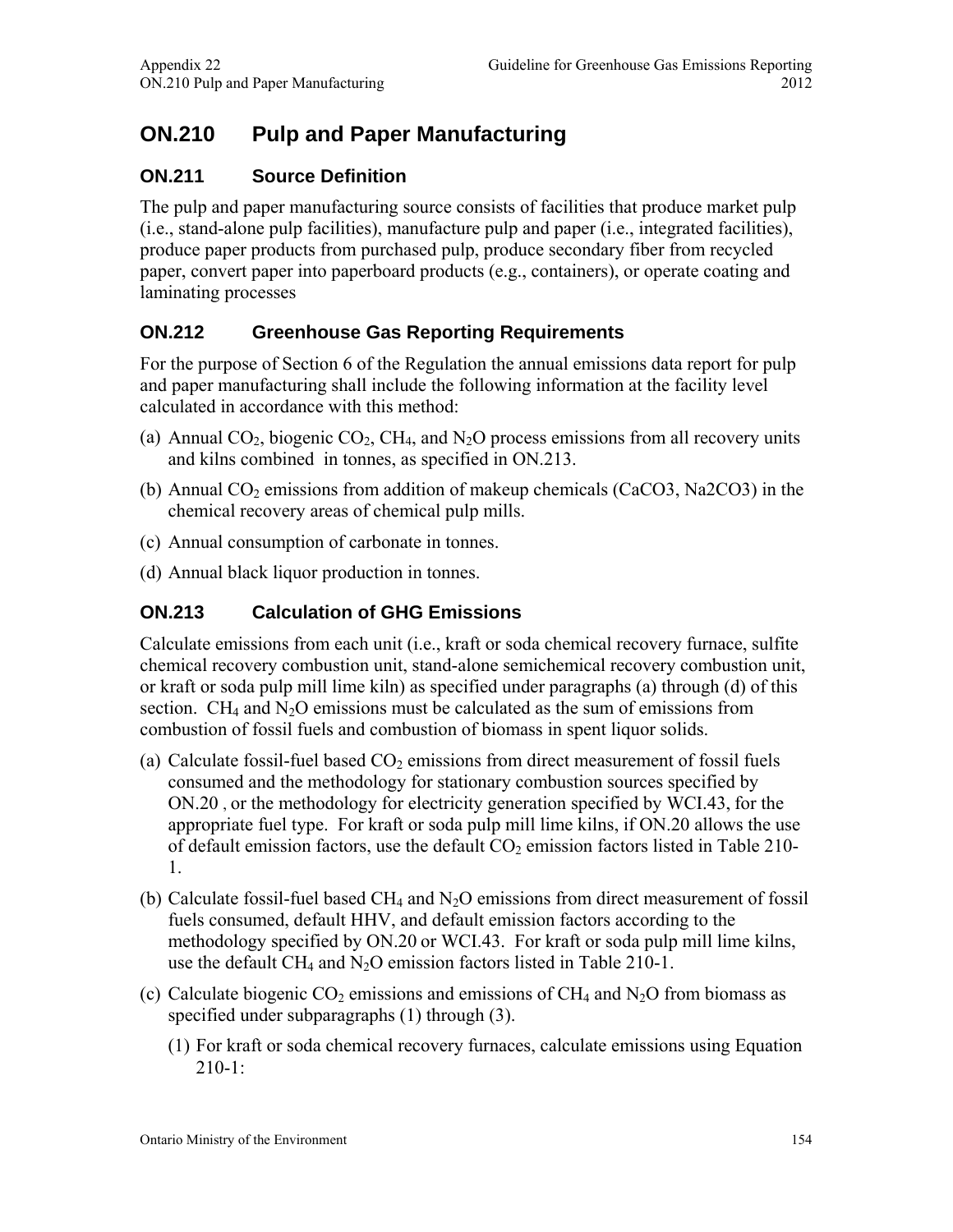$Emissions = Solids \times HHV \times EF$ 

Where:

|            | Emissions = Biogenic $CO_2$ emissions and emissions of CH <sub>4</sub> and N <sub>2</sub> O from |
|------------|--------------------------------------------------------------------------------------------------|
|            | biomass (spent liquor solids) combustion (tonnes/year).                                          |
| Solids     | $=$ Mass of spent liquor solids combusted (tonnes/year).                                         |
| <b>HHV</b> | $=$ Annual high heat value of spent liquor solids (mmBtu/kg).                                    |
| EF         | = Default emission factor for $CO_2$ , CH <sub>4</sub> , and N <sub>2</sub> O from Table 210-2   |
|            | (kg/mm Btu)                                                                                      |

(2) For sulfite or stand-alone semichemical chemical recovery combustion units, calculate  $CO<sub>2</sub>$  emissions using Equation 210-2:

$$
E_{CO2} = 3.664 \times Solids \times CC
$$

**Equation 210-2** 

Where:

| $E_{CO2}$ | $=$ Biogenic CO <sub>2</sub> emissions from spent liquor solids combustion |
|-----------|----------------------------------------------------------------------------|
|           | (tonnes/year).                                                             |
| 3.664     | $=$ Ratio of molecular weights, $CO2$ to carbon.                           |
| Solids    | $=$ Mass of spent liquor solids combusted (tonnes/year).                   |
| CC        | $=$ Annual carbon content of spent liquor solids (per cent by weight,      |
|           | expressed as a decimal fraction).                                          |

- (3) For sulfite or stand-alone semichemical chemical recovery combustion units, calculate emissions of  $CH_4$  and  $N_2O$  from biomass using Equation 210-1.
- (d) For make-up chemical use, calculate  $CO<sub>2</sub>$  emissions by using direct or indirect measurement of the quantity of chemicals added and ratios of the molecular weights of  $CO<sub>2</sub>$  and make-up chemicals using Equation 210-3:

$$
CO_2 = \left( \left[ M_{\text{CaCO 3}} \times \frac{44}{100} \right] + \left[ M_{\text{Na 2CO 3}} \times \frac{44}{105.99} \right] \right)
$$
 **Equation 210-3**

Where:

| CO <sub>2</sub><br>$=$ CO <sub>2</sub> emissions from make-up chemicals (tonnes/year).                         |  |
|----------------------------------------------------------------------------------------------------------------|--|
| $=$ Make-up quantity of CaCO <sub>3</sub> used for reporting year (tonnes/year).<br>$M_{CaCO3}$                |  |
| $=$ Make-up quantity of Na <sub>2</sub> CO <sub>3</sub> used for reporting year (tonnes/year).<br>$M_{Na2CO3}$ |  |
| 44<br>$=$ Molecular weight of $CO2$ .                                                                          |  |
| $=$ Molecular weight of CaCO <sub>3</sub> .<br>100                                                             |  |
| $=$ Molecular weight of Na <sub>2</sub> CO <sub>3</sub> .<br>106                                               |  |

#### **ON.214 Sampling, Analysis, and Measurement Requirements**

At least annually, determine the following fuel properties. If measurements are performed more frequently than annually, then fuel properties must be based on the average of the representative measurements made during the year.

**Equation 210-1**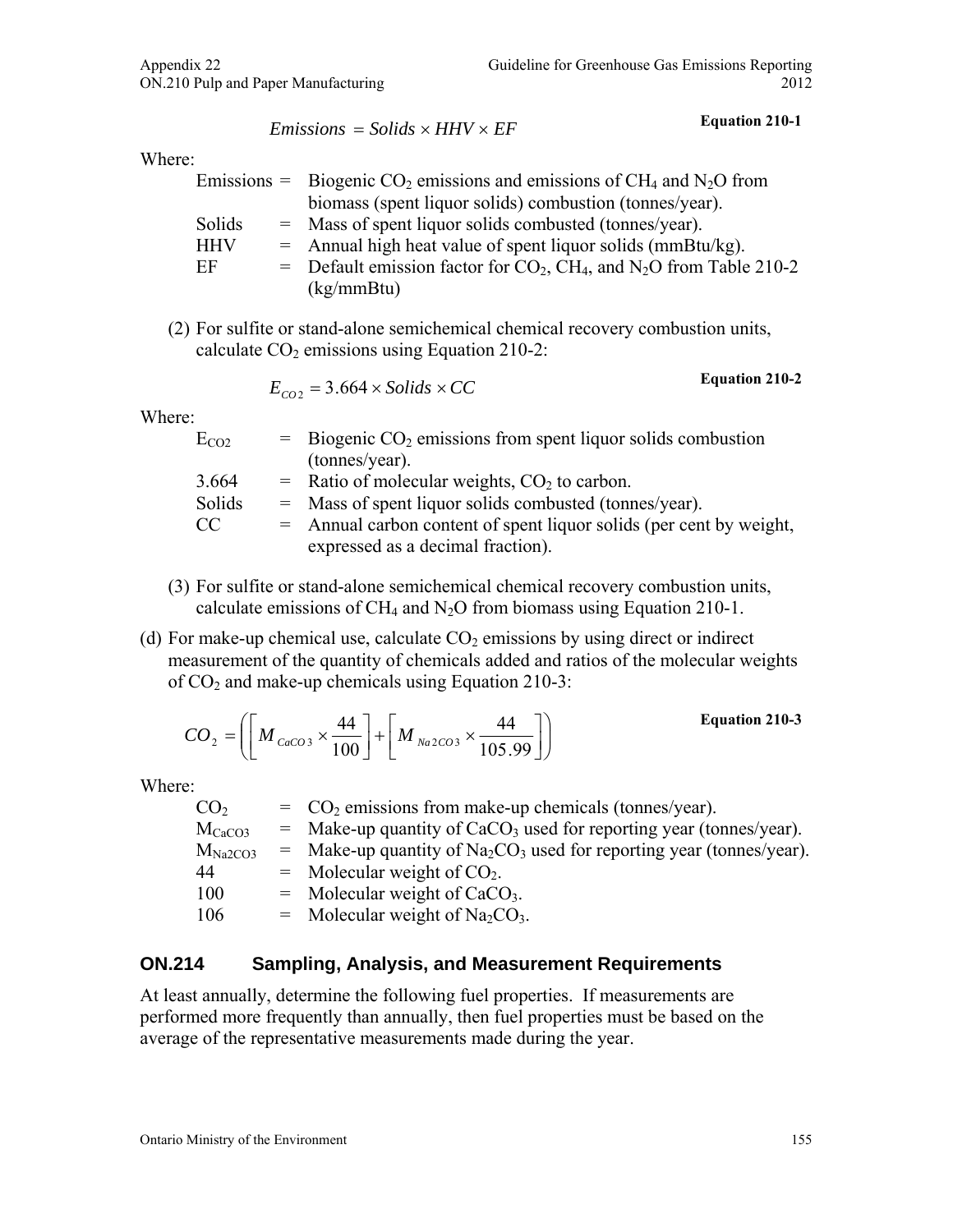- (a) Determine high heat values of black liquor using Technical Association of the Pulp and Paper Industry (TAPPI) T684 om-06 "Gross High Heating Value of Black Liquor".
- (b) Determine annual mass of spent liquor solids using one of the methods specified in subparagraph  $(1)$  or  $(2)$ 
	- (1) Measure mass of annual spent liquor solids using TAPPI T650 om-05 "Solids Content of Black Liquor".
	- (2) Determine mass of annual spent liquor solids based on records of measurements made with an online measurement system that determines the mass of spent liquor solids fired in a chemical recovery furnace or chemical recovery combustion unit. Measure the quantity of black liquor produced each month.
- (c) Determine carbon content using ASTM D5373 Standard Test Methods for Instrumental Determination of Carbon, Hydrogen, and Nitrogen in Laboratory Samples of Coal, or ASTM 5291 - Standard Test Methods for Instrumental Determination of Carbon, Hydrogen, and Nitrogen in Petroleum Products and Lubricants.

# **ON.215 Procedures for Estimating Missing Data**

The person is required to retain a complete record of all measured parameters used in the GHG emissions calculations. Therefore, whenever a quality-assured value of a required parameter is unavailable (e.g., if a meter malfunctions during unit operation or if a required sample is not taken), a substitute data value for the missing parameter shall be used in the calculations, according to the requirements of paragraphs (a) through (c) of this section:

- (a) There are no missing data procedures for measurements of heat content and carbon content of spent pulping liquor. A re-test must be performed if the data from any annual measurements are determined to be invalid.
- (b) For missing measurements of the mass of spent liquor solids or spent pulping liquor flow rates, use the lesser value of either the maximum mass or fuel flow rate for the combustion unit, or the maximum mass or flow rate that the fuel meter can measure.
- (c) For the use of makeup chemicals (carbonates), the substitute data value shall be the best available estimate of makeup chemical consumption, based on available data (e.g., past accounting records, production rates). The person shall document and keep records of the procedures used for all such estimates as required by the Regulation.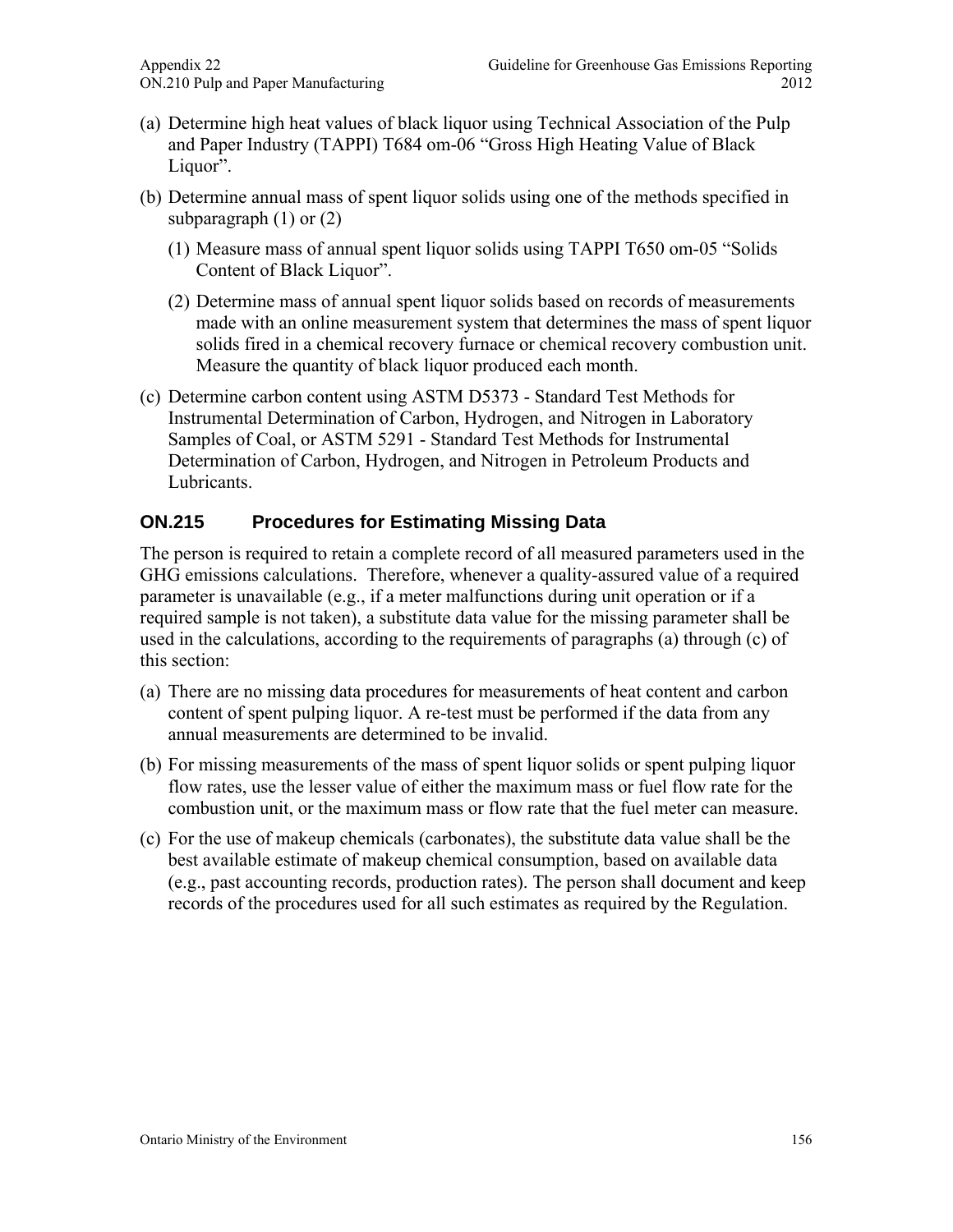| <b>Table 210-1</b> Kraft Lime Kiln and Calciner Emissions Factors for Fossil Fuel-Based |
|-----------------------------------------------------------------------------------------|
| $CO2$ , CH <sub>4</sub> , and N <sub>2</sub> O                                          |

|                | <b>Fossil Fuel-Based Emissions Factors (kg/mmBtu HHV)</b> |        |         |                        |                 |         |
|----------------|-----------------------------------------------------------|--------|---------|------------------------|-----------------|---------|
|                | <b>Kraft Lime Kilns</b>                                   |        |         | <b>Kraft Calciners</b> |                 |         |
| Fuel           | CO,                                                       | CH4    | $N_2$ O | CO <sub>2</sub>        | CH <sub>4</sub> | $N_2$ O |
| Residual Oil   | 76.7                                                      | 0.0027 | 0       | 76.7                   | 0.0027          | 0.0003  |
| Distillate Oil | 73.5                                                      |        |         | 73.5                   |                 | 0.0004  |
| Natural Gas    | 56.0                                                      |        |         | 56.0                   |                 | 0.0001  |
| <b>Biogas</b>  |                                                           |        |         |                        |                 | 0.0001  |

#### **Table 210-2 Kraft Pulping Liquor Emissions Factors for Biomass-Based CO2,**   $CH<sub>4</sub>$ , and  $N<sub>2</sub>O$ .

|                         | <b>Biomass-Based Emissions Factors</b><br>(kg/mmBtu HHV) |                 |         |  |
|-------------------------|----------------------------------------------------------|-----------------|---------|--|
| <b>Wood Furnish</b>     | CO <sub>2</sub> <sup>a</sup>                             | CH <sub>4</sub> | $N_2$ O |  |
| North American Softwood | 94.4                                                     | 0.030           | 0.005   |  |
| North American Hardwood | 93.7                                                     |                 |         |  |
| Bagasse                 | 95.5                                                     |                 |         |  |
| Bamboo                  | 93.7                                                     |                 |         |  |
| Straw                   | 95.1                                                     |                 |         |  |

Straw 95.1 95.1 and  $\frac{95.1}{\text{N}}$  and pulp mill lime kiln.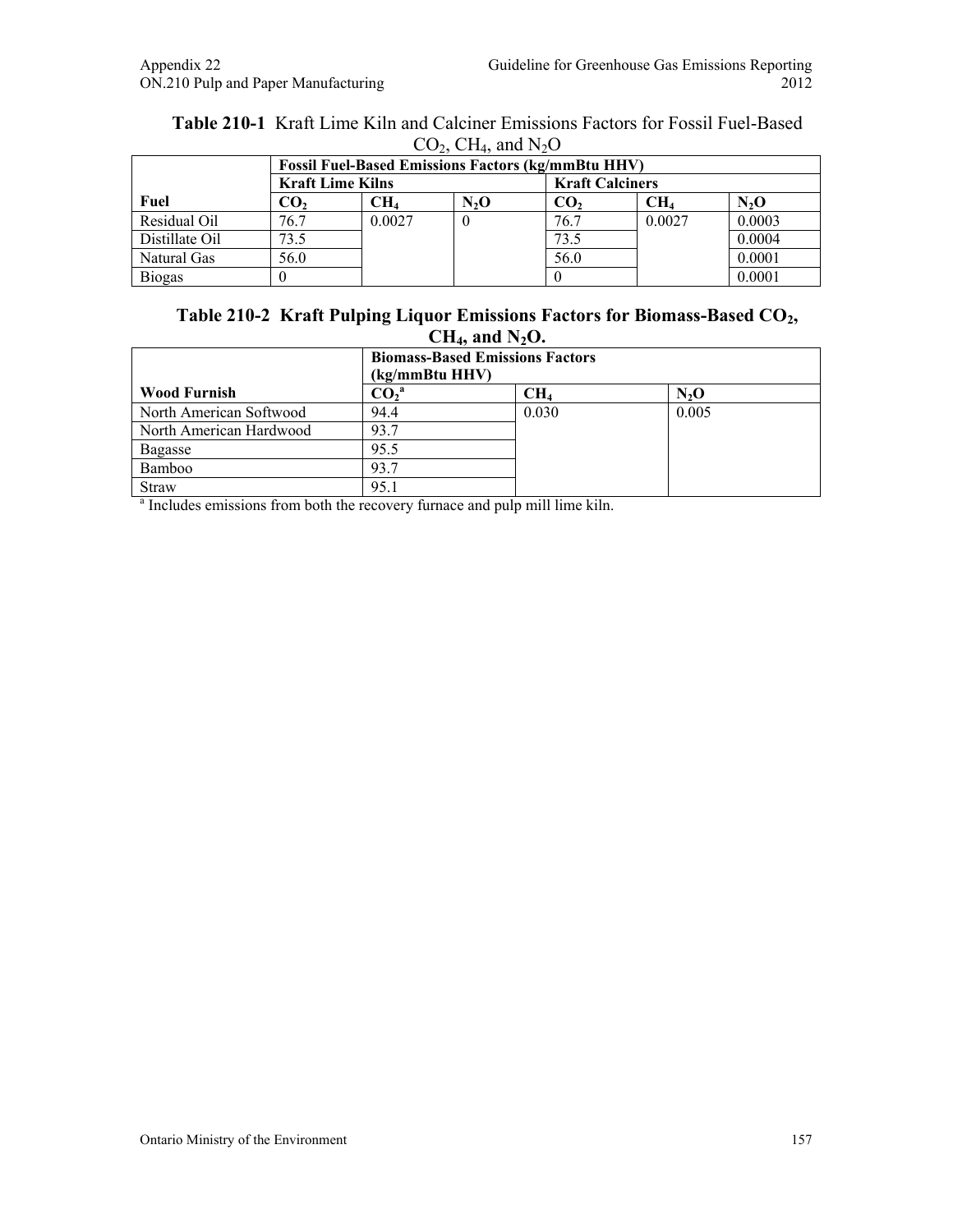# **ON.30 Refinery Fuel Gas Use within a Petroleum Refinery**

### **ON.31 Source Definition**

This source consists of any combustion device that is located at a petroleum refinery and that combusts refinery fuel gas, still gas, flexigas, or associated gas.

### **ON.32 Greenhouse Gas Reporting Requirements**

For the purpose of Section 6 of the Regulation the annual emissions data report for refinery fuel gas combustion shall include the following information at the facility level calculated in accordance with this method:

- (a) Annual  $CO<sub>2</sub>$ , CH<sub>4</sub>, and N<sub>2</sub>O emissions from refinery fuel gas combustion in tonnes.
- (b) Annual fuel consumption in units of standard cubic meters.
- (c) Average carbon content of each fuel used to compute  $CO<sub>2</sub>$  emissions.

# **ON.33 Calculation of Greenhouse Gas Emissions**

- (a) Calculation of  $CO<sub>2</sub>$  Emissions. The person shall calculate daily  $CO<sub>2</sub>$  emissions for each fuel gas system using any of the methods specified in paragraphs (a)(1) through (a)(4) of this section. Calculate the total annual  $CO<sub>2</sub>$  emissions from combustion of all fuel gas by summing the  $CO<sub>2</sub>$  emissions from each fuel gas system.
	- (1) Use a CEMS that complies with the provisions in section ON.23(d).
	- (2) Calculate  $CO<sub>2</sub>$  emissions from each refinery fuel gas system and flexigas system using measured carbon content and molecular weight of the gas and Equation 30- 1.

$$
CO_2 = \sum_{i=1}^{n} \ Fuel_i \times CC_i \times \frac{MW}{MVC} \times 3.664 \times 0.001
$$
 Equation 30-1

| CO <sub>2</sub>        |     | = Carbon dioxide emissions, tonnes/year.                                             |
|------------------------|-----|--------------------------------------------------------------------------------------|
| Fueli                  | $=$ | Daily refinery fuel or flexigas combusted $(Rm3)$ at reference                       |
|                        |     | temperature and pressure conditions as used by the facility. If a                    |
|                        |     | mass flow meter is used, measure the daily fuel combusted in kg                      |
|                        |     | and replace the term "MW/MVC" with "1".                                              |
| $\text{CC}_{\text{i}}$ |     | $=$ Daily sample of carbon content of the fuel (kg C/kg fuel).                       |
| MW                     |     | Daily sample of molecular weight of fuel (kg/kg-mole).                               |
| <b>MVC</b>             |     | = Molar volume conversion factor at the same reference conditions                    |
|                        |     | as the above Fuel, $(Rm3/kg$ -mole).                                                 |
|                        |     | $= 8.3145 * [273.16 + \text{reference temperature in } ^{\circ}C]/[\text{reference}$ |
|                        |     | pressure in kilopascal].                                                             |
| 3.664                  |     | $=$ Ratio of molecular weights, carbon dioxide to carbon.                            |
| 0.001                  | $=$ | Conversion factor for kg to tonnes.                                                  |
| n                      |     | $=$ Number of days in a year.                                                        |
|                        |     |                                                                                      |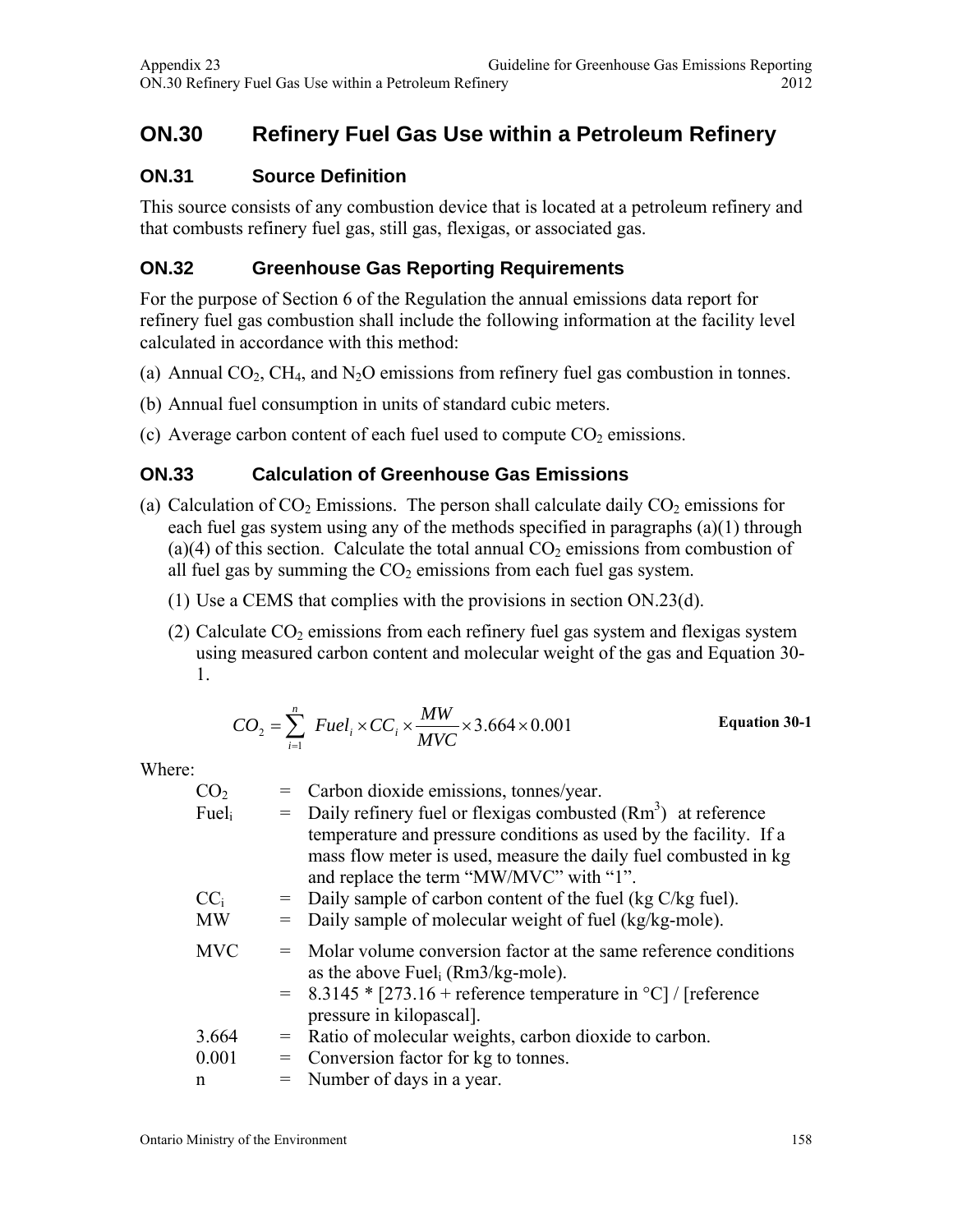- (3) For associated gas, low heat content gas, or other fossil fuels; follow the requirements for general stationary source combustion sources in ON .23(b) or (c), as appropriate for each fuel.
- (4) Where individual fuels are mixed prior to combustion, the person may choose to calculate  $CO<sub>2</sub>$  emissions for each fuel prior to mixing instead of using the methods in paragraphs  $(a)(1)$  or  $(a)(2)$  of this section. In this case, the person must determine the fuel flow rate and appropriate fuel specific parameters (e.g. carbon content, HHV) of each fuel stream prior to mixing, calculate  $CO<sub>2</sub>$  emissions for each fuel stream, and sum the emissions of the individual fuel streams to determine total  $CO<sub>2</sub>$  emissions from the mixture.  $CO<sub>2</sub>$  emissions for each fuel stream must be estimated using the following methods:
	- (i) For natural gas and associated gas, use the appropriate methodology specified in section ON.23(b) or (c).
	- (ii) For refinery fuel gas, flexigas, and low heat content gas, use the methodology in paragraph (a)(2) of this section.
- (b) Calculation of  $CH_4$  and  $N_2O$  Emissions. The person shall use the methods specified in section ON.24 to calculate the annual CH<sub>4</sub> and N<sub>2</sub>O emissions.

# **ON.34 Sampling, Analysis, and Measurement Requirements**

- (a) Measure the fuel consumption rate daily using methods specified in ON.25(b).
- (b) Daily sampling and analysis to determine the carbon content and molecular weight of the fuel is required if there is sampling at a frequency of daily or more currently or if there is online instruments in place to monitor carbon content.. Otherwise, weekly sampling and analysis of carbon content and molecular weight shall be performed. The equipment necessary to perform daily sampling and analysis of carbon content and molecular weight for refinery fuel gas must be installed no later than January 1, 2012
- (c) Measure the carbon content for fuel gas and flexigas using either ASTM D1945 or ASTM D1946. Where these methods do not adequately quantify all major hydrocarbons, then the person may request use of an alternative ASTM or other method to be approved in writing by the Director. . Alternatively, the results of chromatographic analysis of the fuel gas may be used, provided that the gas chromatograph is operated, maintained, and calibrated according to the manufacturer's instructions; and the methods used for operation, maintenance, and calibration of the gas chromatograph are documented in a plan.

# **ON.35 Procedures for Estimating Missing Data**

The person is required to retain a complete record of all measured parameters used in the GHG emissions calculations. Therefore, whenever a quality-assured value of a required parameter is unavailable, a substitute data value for the missing parameter shall be used in the calculations by following the requirements of ON.26.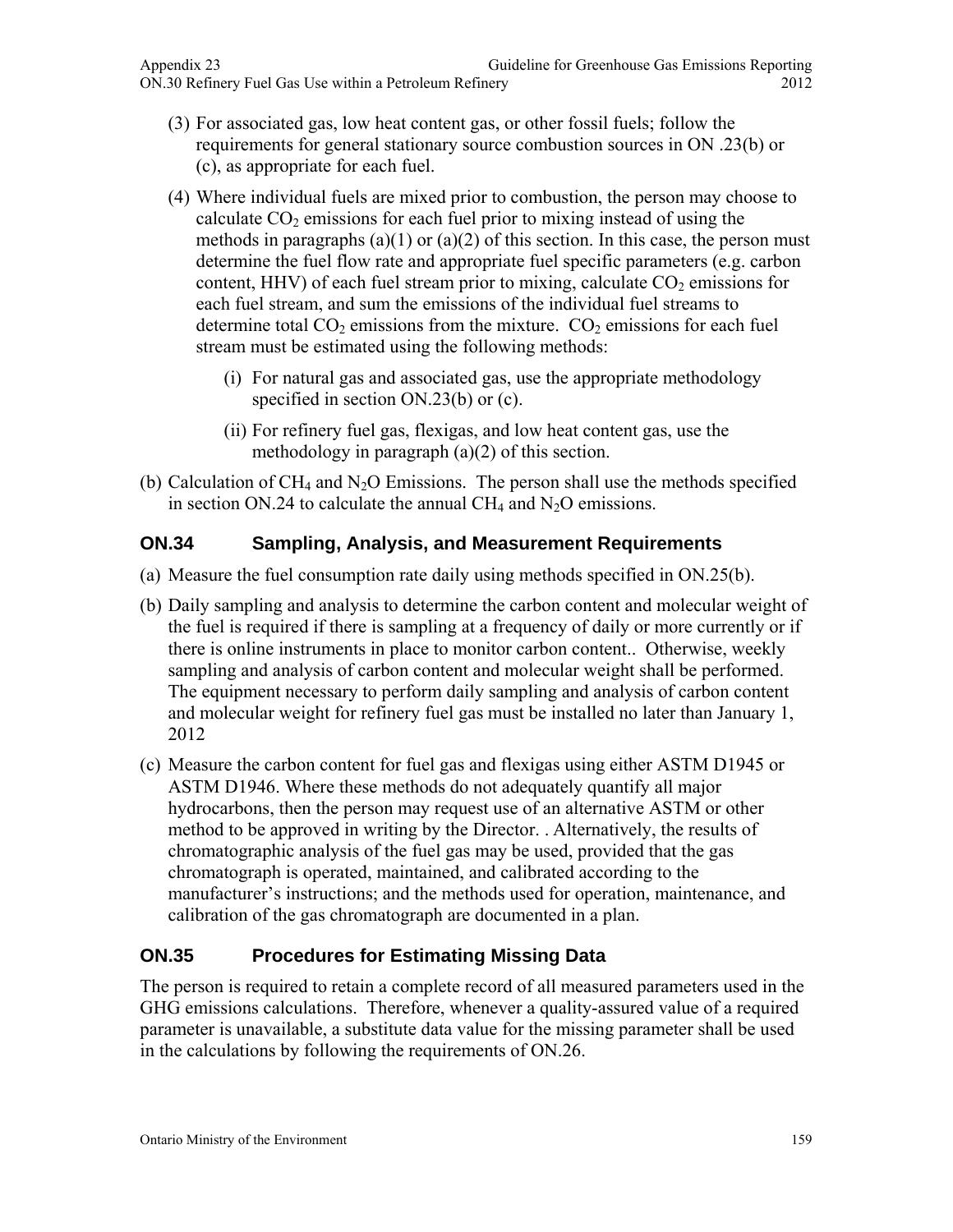# **ON.220 Soda Ash Manufacturing**

### **ON.221 Source Definition**

A soda ash manufacturing facility is any facility with a manufacturing line that produces soda ash by one of the following methods:

- (a) Calcining trona.
- (b) Calcining sodium sesquicarbonate.
- (c) Using a liquid alkaline feedstock process that directly produces  $CO<sub>2</sub>$ .

In the context of the soda ash manufacturing sector, "calcining" means the thermal/chemical conversion of the bicarbonate fraction of the feedstock to sodium carbonate.

#### **ON.222 Greenhouse Gas Reporting Requirements**

For the purpose of Section 6 of the Regulation the annual emissions data report for soda ash manufacturing shall include the following information at the facility level calculated in accordance with this method:

(a)  $CO<sub>2</sub>$  process emissions from soda ash manufacturing line (tonnes).

### **ON.223 Calculation of GHG Emissions**

Quantify emissions in accordance with EPA 40 CFR part 98.293.

#### **ON.224 Sampling, Analysis, and Measurement Requirements**

Sampling, analysis and measurement requirements for this source shall be done in accordance with U.S. EPA 40 CFR 98 Subpart CC Section 98.294.

#### **ON.225 Procedures for Estimating Missing Data**

Missing data requirements for this source shall be estimated in accordance with U.S. EPA 40 CFR 98 Subpart CC Section 98.295.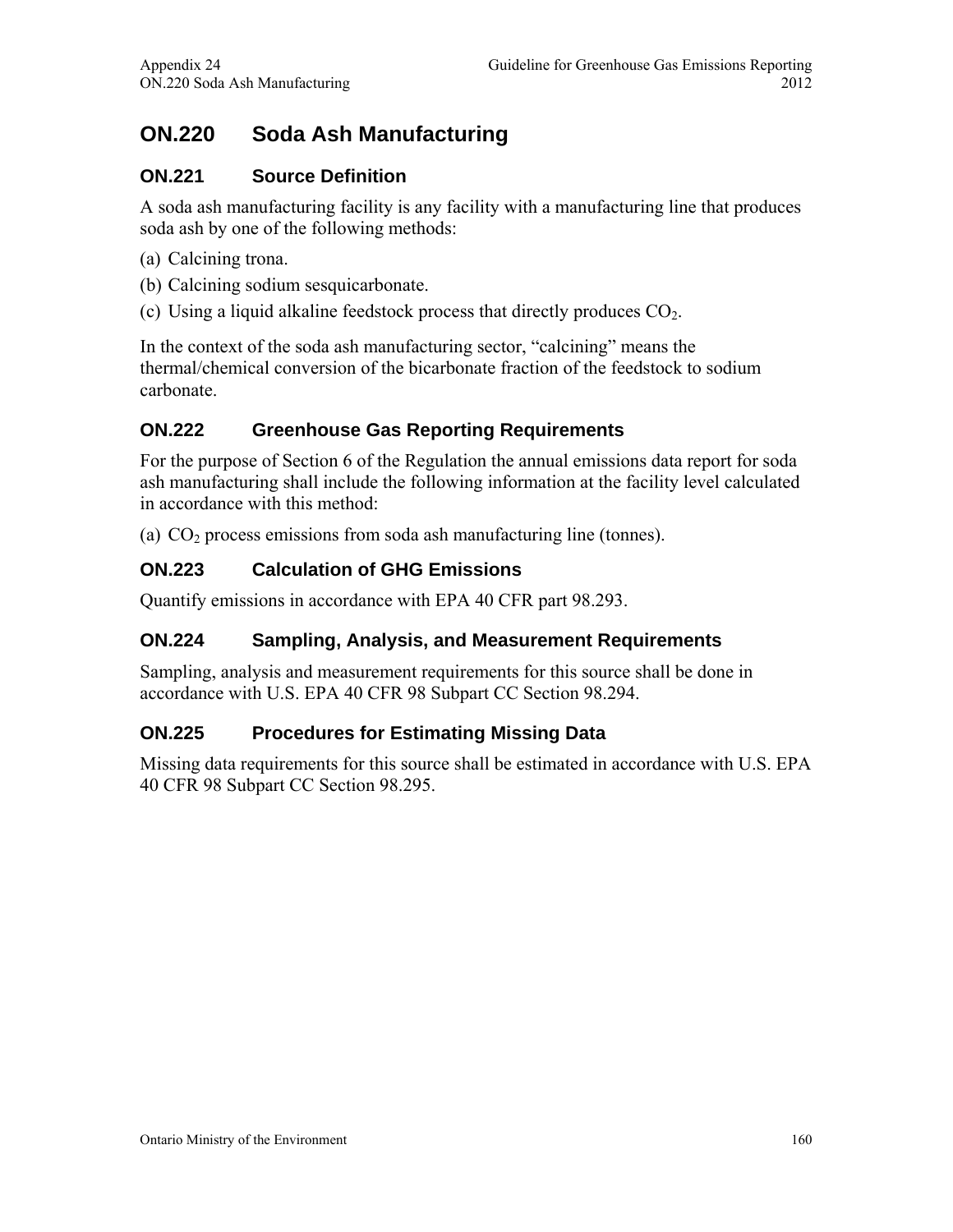For Steel Manufacturing, the person shall use the method set out in Appendix 14 ON.150 Iron and Steel Manufacturing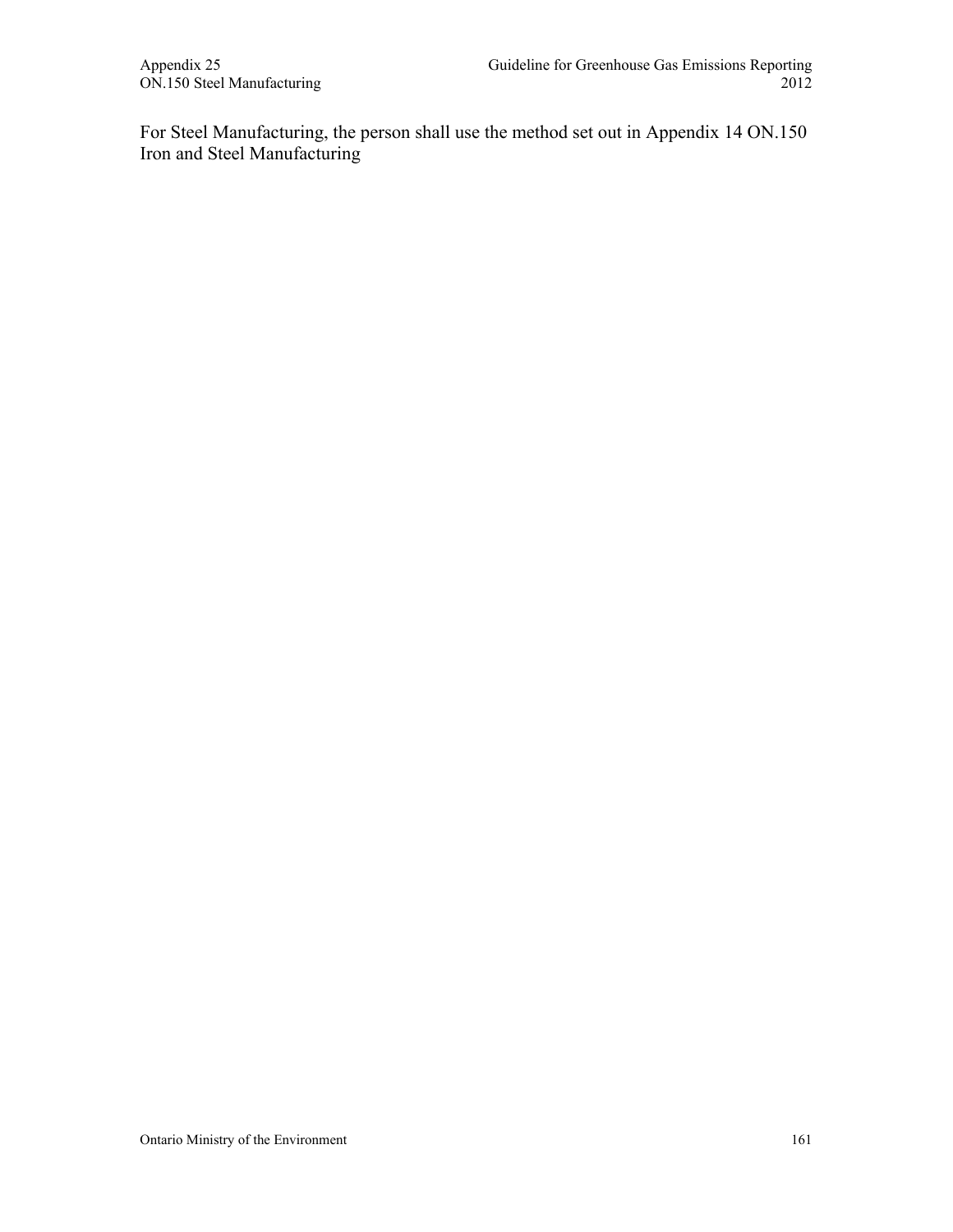# **ON.240 Zinc Production**

#### **ON.241 Source Definition**

The zinc production source includes three primary production processes used to produce zinc (i.e., electro-thermic distillation, pyrometallurgical, and electrolytic). In addition, secondary zinc production is also included in this source.

#### **ON.242 Greenhouse Gas Reporting Requirements**

For the purpose of Section 6 of the Regulation the annual emissions data report for zinc production shall include the following information at the facility level calculated in accordance with this method:

- (a) Annual emissions of  $CO<sub>2</sub>$  at the facility level (tonnes).
- (b) Annual quantities of each carbon-containing input material used (tonnes).
- (c) Carbon content of each carbon-containing input material used (tonnes C/tonne reducing agent).
- (d) Inferred waste-based carbon-containing material emission factor (if waste-based reducing agent quantification method used)
- (e) If missing data procedures in ON.245(b) is used, report how the monthly mass of carbon-containing materials with missing data was determined and the number of months the missing data procedures were used.

#### **ON.243** Calculation of CO<sub>2</sub> Emissions

Calculate total  $CO<sub>2</sub>$  emissions as specified under paragraph (a) or (b) of this section.

- (a) Determine facility  $CO<sub>2</sub>$  emissions using continuous emissions monitoring systems (CEMS) as specified in ON.23(d).
- (b) Calculate total  $CO<sub>2</sub>$  emissions using Equation 240-1. Specific materials that contribute less than 1 per cent of the total carbon into the process do not have to be included in the calculation using Equation 240-1.

$$
E_{CO_2} = \sum_i (Q_i \times C_i) \times 3.664
$$
 Equation 240-1

Where:

| $E_{CO2}$ | $=$ Annual CO <sub>2</sub> emissions from carbon-containing materials (tonnes); |
|-----------|---------------------------------------------------------------------------------|
| $Q_i$     | $=$ Annual quantity of carbon-containing material <i>i</i> (tonnes);            |
| $C_i$     | $=$ Carbon content of carbon-containing material <i>i</i> (tonnes C/tonne       |
|           | process input);                                                                 |
| 3.664     | = Stoichiometric conversion factor from C to $CO2$ .                            |

#### **ON.244 Sampling, Analysis, and Measurement Requirements**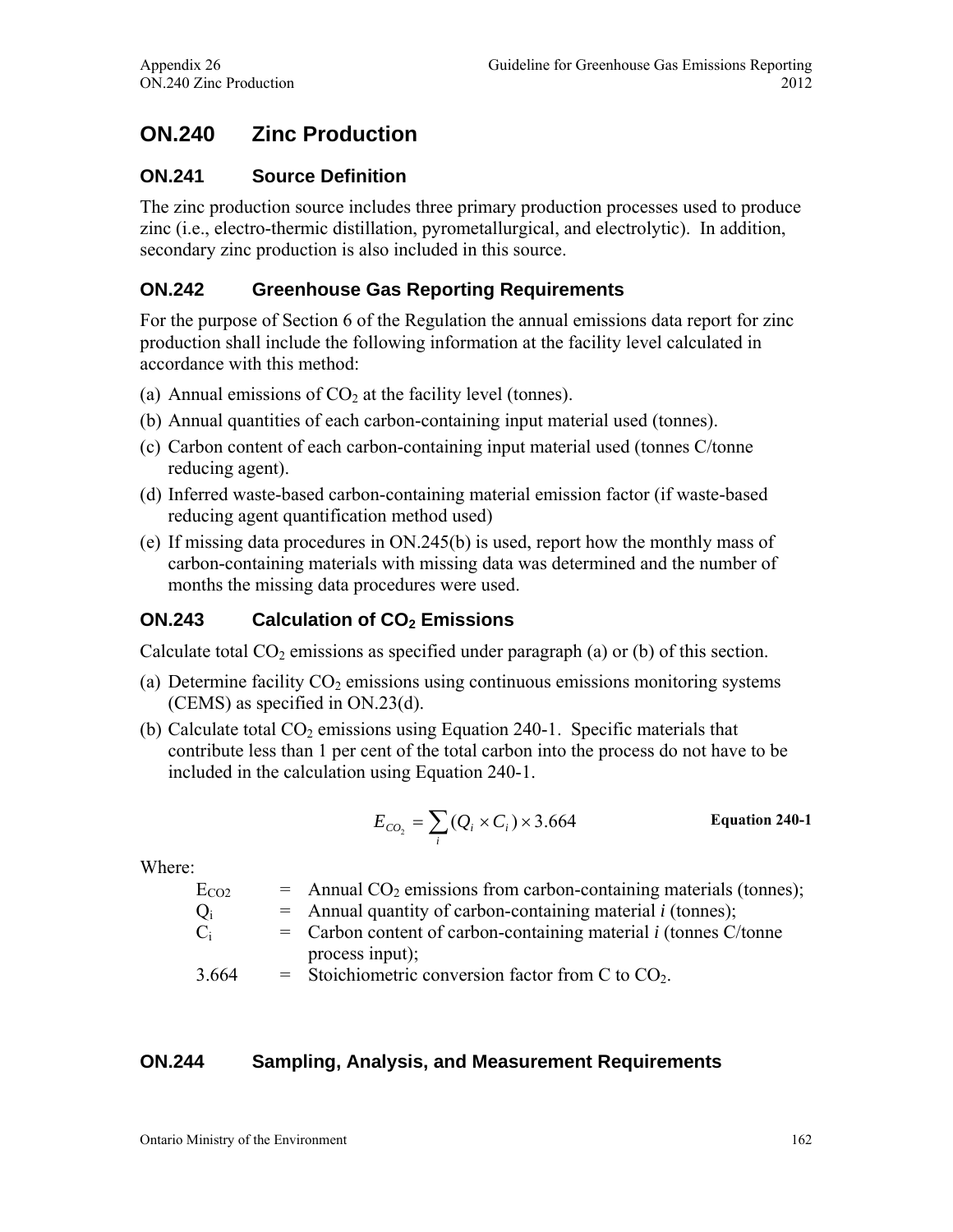The annual mass of each solid carbon-containing input material consumed shall be determined using facility instruments, procedures, or records used for accounting purposes, including either direct measurement of the quantity of the material consumed or by calculations using process operating information.

The average carbon content of each material consumed shall be determined as specified under paragraph (a) or (b) of this section.

- (a) Obtain carbon content by collecting and analyzing at least three representative samples of the material each year using one of the following methods:
	- (1) For zinc-bearing materials, use ASTM E1941 Standard Test Method for Determination of Carbon in Refractory and Reactive Metals and Their Alloys.
	- (2) For carbonaceous reducing agents and carbon electrodes, use ASTM D5373 Standard Test Methods for Instrumental Determination of Carbon, Hydrogen, and Nitrogen in Laboratory Samples of Coal.
	- (3) For flux materials (i.e., limestone or dolomite), use ASTM C25 Standard Test Methods for Chemical Analysis of Limestone, Quicklime, and Hydrated Lime.
	- (4) For waste-based carbon-containing material, determine carbon content by operating the smelting furnace both with and without the waste-reducing agents while keeping the composition of other material introduced constant.
		- (i) To ensure representativeness of waste-based reducing agent variability, the specific testing plan (e.g. number of test runs, other process variables to keep constant, timing of runs) for these trials must be approved in writing by the Director.
- (b) Obtain carbon content from material vendor or supplier.

### **ON.245 Procedures for Estimating Missing Data**

For the carbon input procedure in ON.243, The person is required to retain a complete record of all measured parameters used in the GHG emissions calculations. Therefore, (e.g., raw materials carbon content values, etc.). Therefore, whenever a quality-assured value of a required parameter is unavailable, a substitute data value for the missing parameter shall be used in the calculations as specified in paragraphs (a) and (b) of this section. The person must document and keep records of the procedures used for all such estimates as required by the Regulation.

- (a) For missing records of the carbon content of inputs for facilities that estimate emissions using the carbon input procedure in ON.243; 100 per cent data availability is required. The person must repeat the test for average carbon contents of inputs according to the procedures in ON.245(b) if data is missing.
- (b) For missing records of the annual mass of carbon-containing inputs using the carbon input procedure in ON.243, the substitute data value must be based on the best available estimate of the mass of the input material from all available process data or information used for accounting purposes, such as purchase records.